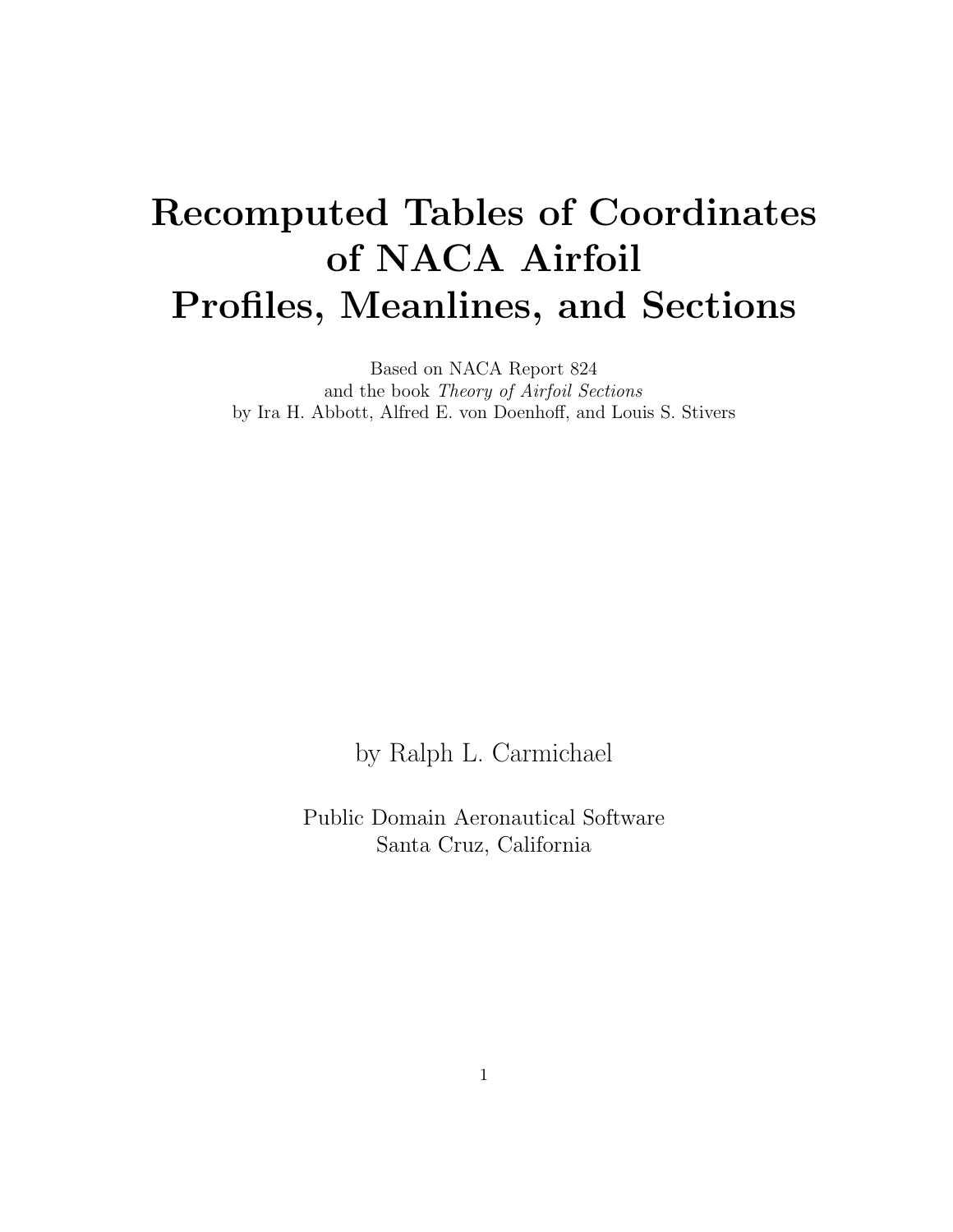This edition compiled on May 17, 2022

The latest version of this document may be downloaded from https://www.pdas.com/avd.pdf The latest version of the LaTeX source file may be downloaded from https://www.pdas.com/tex/avdpdf.tex The latest version of the Fortran source code that writes the LaTeX source file is included in the archive file https://www.pdas.com/packages/naca456.zip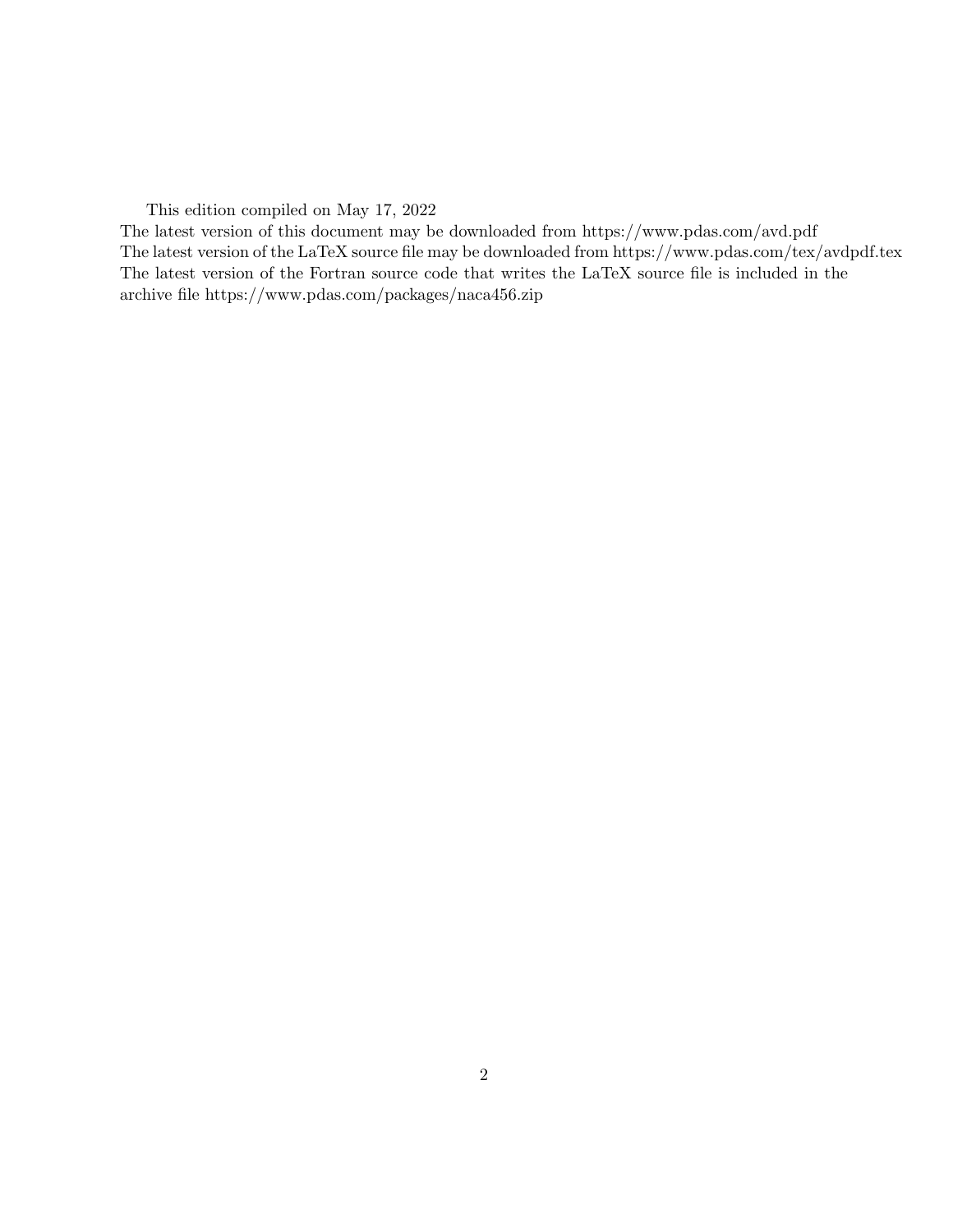#### Introduction

The referenced book has three large appendices containing tables of coordinates of a selection of NACA profiles, mean lines and sections. This page and the linked pages reproduces these data recomputed using the procedures of the PDAS program naca456 module. There are several differences between this document and the referenced book.

- Results are shown to 4 decimal places.
- A few extra sections of popular airfoils have been added.
- Two tables are shown for each section:
	- The left table presents data interpolated at the same x-location.
	- The right table presents data with the thickness added perpendicular to the mean line (as in the reference book).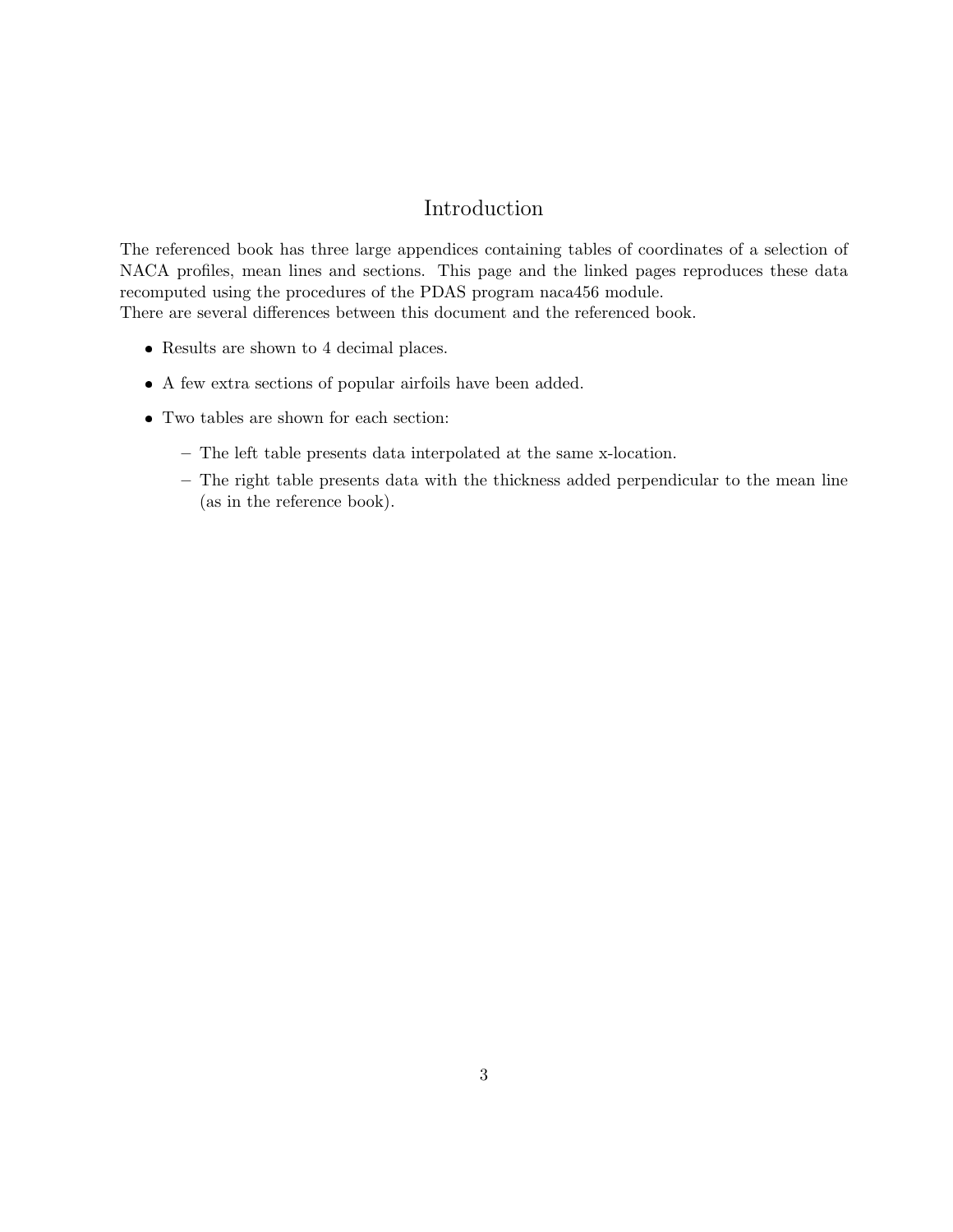# Index

| Profiles                  | 63A008, 37   |
|---------------------------|--------------|
| 0006, 7                   | 63A010, 38   |
| 0008, 8                   | 63A012, 39   |
| 0010, 9                   | 63A015, 40   |
| 0012, 10                  | 64-006, 41   |
| 0015, 11                  | 64-008, 42   |
| 0018, 12                  | 64-009, 43   |
| 0021, 13                  | 64-010, 44   |
| 0008-34, 14               | 64-012, 45   |
| $0010-34, 15$             | 64-015, 46   |
| $0010-35, 16$             | 64-018, 47   |
| 0010-64, 17               | 64-021, 48   |
| 0010-65, 18               | 64A006, 49   |
| $0010-66, 19$             | 64A008, 50   |
| $0012-34, 20$             | 64A010, 51   |
| $0012-64, 21$             | 64A012, 52   |
| $16-006, 22$              | 64A015, 53   |
| $16-009, 23$              | $65-006, 54$ |
| 16-012, 24                | $65-008, 55$ |
| $16-015, 25$              | $65-009, 56$ |
| $16-018, 26$              | 65-010, 57   |
| $16-021, 27$              | $65-012, 58$ |
| 6- and 6A-series profiles | $65-015, 59$ |
| 63-006, 28                | $65-018, 60$ |
| 63-008, 29                | $65-021, 61$ |
| 63-009, 30                | 65A006, 62   |
| 63-010, 31                | 65A008, 63   |
| 63-012, 32                | 65A010, 64   |
| $63-015, 33$              | 65A012, 65   |
| 63-018, 34                | 65A015, 66   |
| $63-021, 35$              | 66-006, 67   |
| 63A006, 36                | 66-008, 68   |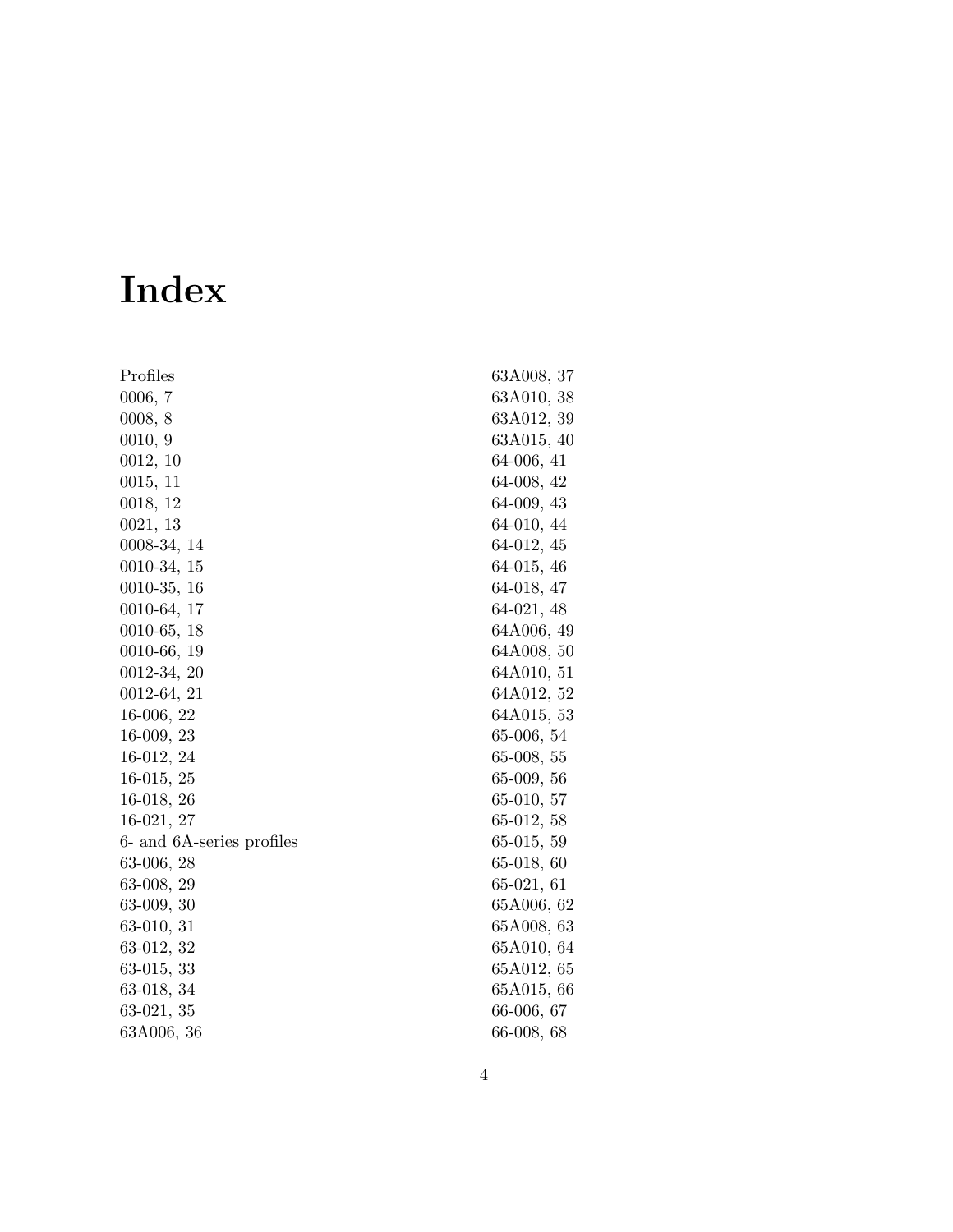| $66-009, 69$                    | 1410, 107     |
|---------------------------------|---------------|
| 66-010, 70                      | 1412, 108     |
| 66-012, 71                      | 2408, 109     |
| 66-015, 72                      | 2410, 110     |
| $66-018, 73$                    | 2412, 111     |
| $66-021, 74$                    | 2415, 112     |
| $67-012,75$                     | 2418, 113     |
| 67-015, 76                      | 2421, 114     |
| Meanlines                       | 2424, 115     |
| 62, 77                          | 4412, 116     |
| 63,78                           | 4415, 117     |
| 64, 79                          | 4418, 118     |
| 65, 80                          | 4421, 119     |
| 66, 81                          | 4424, 120     |
| 67, 82                          | 23012, 121    |
| 210, 83                         | 23015, 122    |
| 220, 84                         | 23018, 123    |
| 230, 85                         | 23021, 124    |
| 240, 86                         | 23024, 125    |
| 250, 87                         | $63-206, 126$ |
| 430, 88                         | 63-209, 127   |
| 211, 89                         | 63-210, 127   |
| 221, 90                         | 63-212, 127   |
| 231, 91                         | 63-412, 127   |
| 241, 92                         | 63-215, 127   |
| 251, 93                         | 63-415, 127   |
| $a=0.0, 94$                     | 63-218, 127   |
| $a=0.1, 95$                     | 63-418, 127   |
| $a=0.2, 96$                     | 63-618, 127   |
| $a=0.3, 97$                     | 63-221, 127   |
| $a=0.4, 98$                     | 63-421, 127   |
| $a=0.5, 99$                     | 63A210, 194   |
| $a=0.6, 100$                    | 63A112, 195   |
| $a=0.7, 101$                    | 63A412, 196   |
| $a=0.8, 102$                    | 63A415, 197   |
| $a=0.9, 103$                    | 63A615, 198   |
| $a=1.0, 104$                    | 63A418, 199   |
| $a=0.8 \text{(modified)}$ , 105 | 63A421, 200   |
| Sections                        | 64-108, 139   |
| 1408, 106                       | 64-110, 140   |
|                                 |               |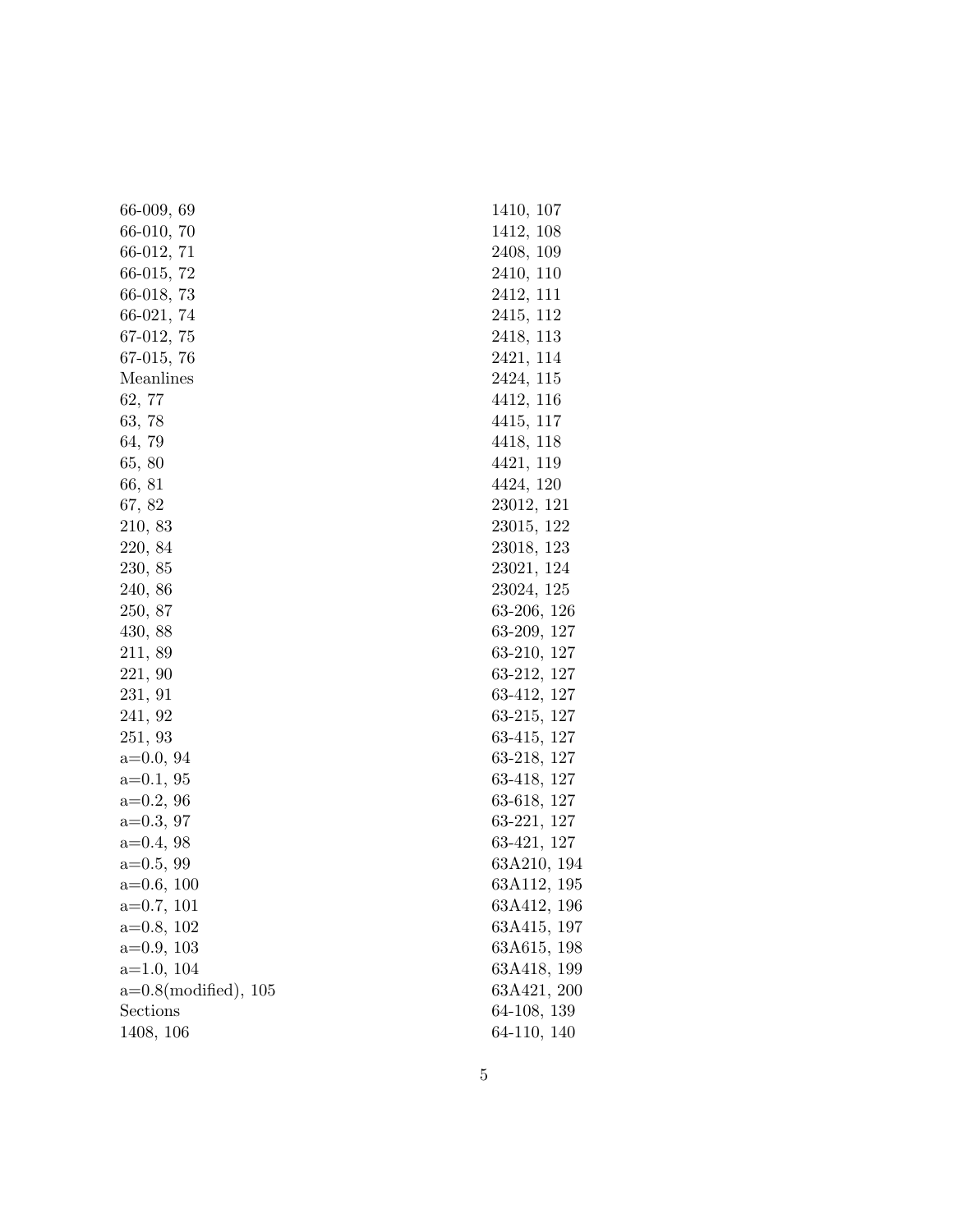| 64-206, 141                    |  |
|--------------------------------|--|
| 64-208, 142                    |  |
| 64-209, 143                    |  |
| 64-210, 144                    |  |
|                                |  |
| $64-112, 145$<br>$64-212, 146$ |  |
| 64-412, 147                    |  |
| 64-215, 148                    |  |
| $64-218, 150$                  |  |
| 64-418, 151                    |  |
| 64-618, 136                    |  |
| 64-421, 153                    |  |
| 64A204, 201                    |  |
| 64A106, 202                    |  |
| 64A210, 211                    |  |
| 64A410, 204<br>64A212, 205     |  |
|                                |  |
| 64A612, 207                    |  |
| 64A114, 208                    |  |
| 64A215, 209<br>64A415, 210     |  |
|                                |  |
| 64A218, 211                    |  |
| 64A221, 212                    |  |
| 65-108, 154                    |  |
| $65-110, 155$                  |  |
| 65-206, 156                    |  |
| 65-208, 157                    |  |
| $65-209, 158$<br>$65-210, 159$ |  |
|                                |  |
| 65-410, 159                    |  |
| 65-112, 161                    |  |
| 65-212, 162                    |  |
| $65-212a=0.5, 163$             |  |
| 65-412, 164                    |  |
| $65-215, 165$                  |  |
| 65-415, 166                    |  |
| $65-415a=0.5, 167$             |  |
| 65-218, 168                    |  |
| 65-418, 169                    |  |
| $65-418a=0.5, 170$             |  |

65-618, [171](#page-170-0) 65-618a=0.5, [172](#page-171-0) 65-421, [174](#page-173-0) 65-421a=0.5, [175](#page-174-0) 65A210, [213](#page-212-0) 65A112, [214](#page-213-0) 65A212, [215](#page-214-0) 65A412, [216](#page-215-0) 65A215, [217](#page-216-0) 65A415, [218](#page-217-0) 65A615, [219](#page-218-0) 65A418, [220](#page-219-0) 65A421, [221](#page-220-0) 66-108, [176](#page-175-0) 66-110, [177](#page-176-0) 66-206, [178](#page-177-0) 66-208, [179](#page-178-0) 66-209, [180](#page-179-0) 66-210, [181](#page-180-0) 66-112, [182](#page-181-0) 66-212, [183](#page-182-0) 66-412, [184](#page-183-0) 66-215, [185](#page-184-0) 66-415, [186](#page-185-0) 66-218, [187](#page-186-0) 66-418, [188](#page-187-0) 66-618, [136](#page-188-0) 66-221, [190](#page-189-0) 66-421, [191](#page-190-0) 67-215, [192](#page-191-0) 67-215, [193](#page-192-0)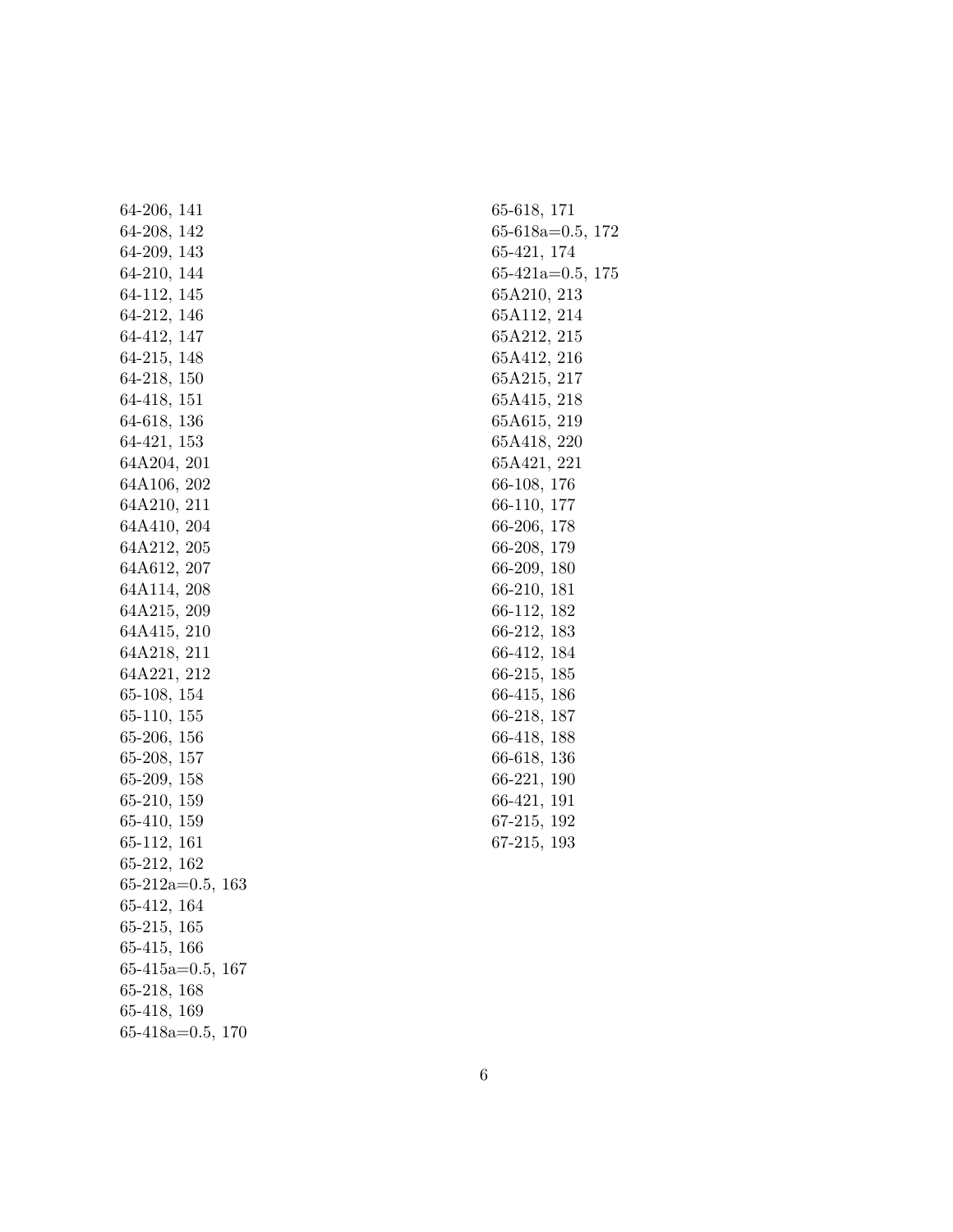<span id="page-6-0"></span>

| $\mathbf x$ | у      | dy/dx     |
|-------------|--------|-----------|
| 0.0000      | 0.0000 | ********  |
| 0.5000      | 0.6107 | 0.5910    |
| 0.7500      | 0.7424 | 0.4749    |
| 1.2500      | 0.9470 | 0.3579    |
| 2.5000      | 1.3074 | 0.2387    |
| 5.0000      | 1.7773 | 0.1514    |
| 7.5000      | 2.1000 | 0.1104    |
| 10.0000     | 2.3414 | 0.0844    |
| 15.0000     | 2.6726 | 0.0509    |
| 20.0000     | 2.8688 | 0.0289    |
| 25.0000     | 2.9706 | 0.0126    |
| 30.0000     | 3.0009 | $-0.0000$ |
| 35.0000     | 2.9743 | $-0.0102$ |
| 40.0000     | 2.9015 | $-0.0186$ |
| 45.0000     | 2.7904 | $-0.0256$ |
| 50.0000     | 2.6470 | $-0.0316$ |
| 55.0000     | 2.4762 | $-0.0366$ |
| 60.0000     | 2.2817 | $-0.0411$ |
| 65.0000     | 2.0662 | $-0.0450$ |
| 70.0000     | 1.8320 | $-0.0486$ |
| 75.0000     | 1.5802 | $-0.0521$ |
| 80.0000     | 1.3116 | $-0.0554$ |
| 85.0000     | 1.0263 | $-0.0587$ |
| 90.0000     | 0.7239 | $-0.0623$ |
| 95.0000     | 0.4033 | $-0.0660$ |
| 100.0000    | 0.0630 | $-0.0702$ |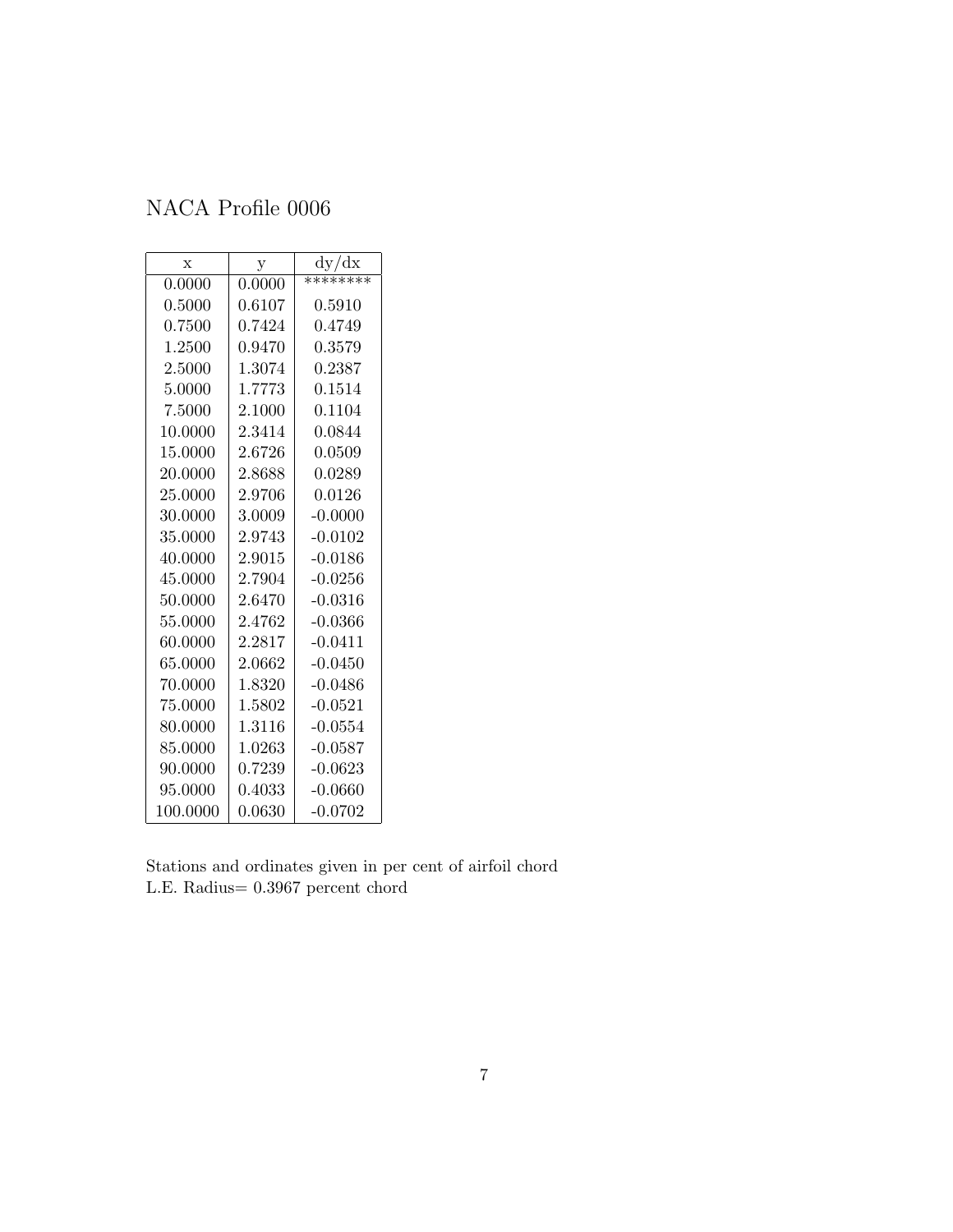<span id="page-7-0"></span>

| $\mathbf x$ | у            | dy/dx     |
|-------------|--------------|-----------|
| 0.0000      | 0.0000       | ********  |
| 0.5000      | 0.8142       | 0.7880    |
| 0.7500      | 0.9899       | 0.6332    |
| 1.2500      | 1.2626       | 0.4772    |
| 2.5000      | 1.7431       | 0.3183    |
| 5.0000      | 2.3698       | 0.2019    |
| 7.5000      | 2.7999       | 0.1472    |
| 10.0000     | 3.1218       | 0.1125    |
| $15.0000\,$ | 3.5634       | 0.0679    |
| 20.0000     | 3.8250       | 0.0385    |
| 25.0000     | 3.9608       | 0.0168    |
| 30.0000     | 4.0012       | $-0.0001$ |
| 35.0000     | 3.9657       | $-0.0136$ |
| 40.0000     | 3.8687       | $-0.0248$ |
| 45.0000     | 3.7205       | $-0.0342$ |
| 50.0000     | 3.5294       | $-0.0421$ |
| 55.0000     | 3.3016       | $-0.0489$ |
| 60.0000     | 3.0422       | $-0.0548$ |
| 65.0000     | 2.7550       | $-0.0600$ |
| 70.0000     | 2.4426       | $-0.0649$ |
| 75.0000     | 2.1069       | $-0.0694$ |
| 80.0000     | 1.7487       | $-0.0738$ |
| 85.0000     | 1.3684       | $-0.0783$ |
| 90.0000     | 0.9651       | -0.0830   |
| 95.0000     | $\;\:0.5377$ | $-0.0880$ |
| 100.0000    | 0.0840       | $-0.0935$ |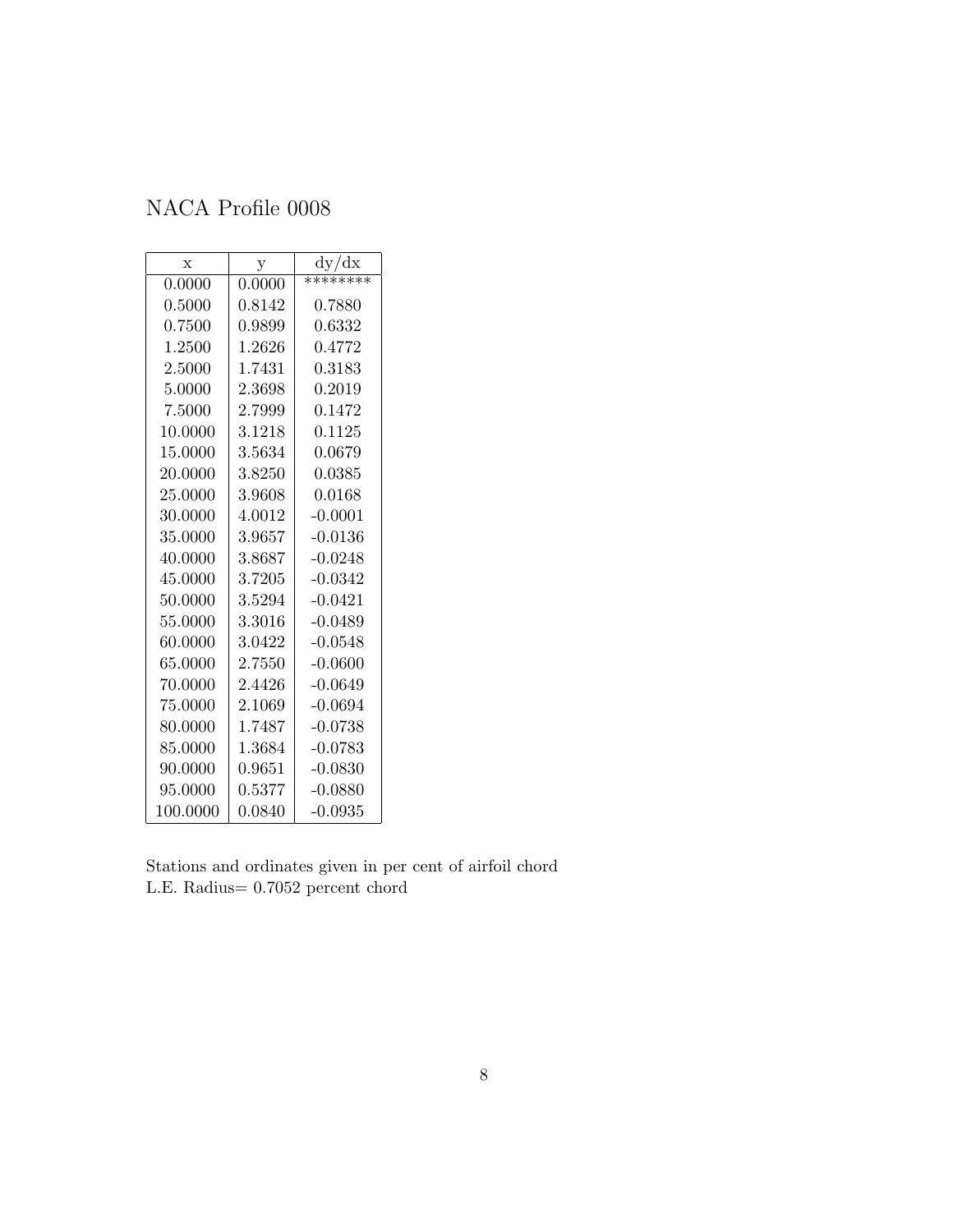<span id="page-8-0"></span>

| $\mathbf x$ | у      | dy/dx       |
|-------------|--------|-------------|
| 0.0000      | 0.0000 | ********    |
| 0.5000      | 1.0178 | 0.9850      |
| 0.7500      | 1.2374 | ${ 0.7915}$ |
| 1.2500      | 1.5783 | ${ 0.5966}$ |
| 2.5000      | 2.1789 | 0.3979      |
| 5.0000      | 2.9622 | 0.2524      |
| 7.5000      | 3.4999 | 0.1840      |
| 10.0000     | 3.9023 | 0.1406      |
| 15.0000     | 4.4543 | 0.0848      |
| 20.0000     | 4.7813 | 0.0481      |
| 25.0000     | 4.9510 | 0.0210      |
| 30.0000     | 5.0014 | $-0.0001$   |
| 35.0000     | 4.9572 | $-0.0171$   |
| 40.0000     | 4.8358 | $-0.0310$   |
| 45.0000     | 4.6506 | $-0.0427$   |
| 50.0000     | 4.4117 | $-0.0526$   |
| 55.0000     | 4.1270 | $-0.0611$   |
| 60.0000     | 3.8028 | $-0.0685$   |
| 65.0000     | 3.4437 | $-0.0750$   |
| 70.0000     | 3.0533 | $-0.0811$   |
| 75.0000     | 2.6336 | $-0.0868$   |
| 80.0000     | 2.1859 | $-0.0923$   |
| 85.0000     | 1.7105 | $-0.0979$   |
| 90.0000     | 1.2064 | $-0.1038$   |
| 95.0000     | 0.6721 | $-0.1100$   |
| 100.0000    | 0.1050 | $-0.1169$   |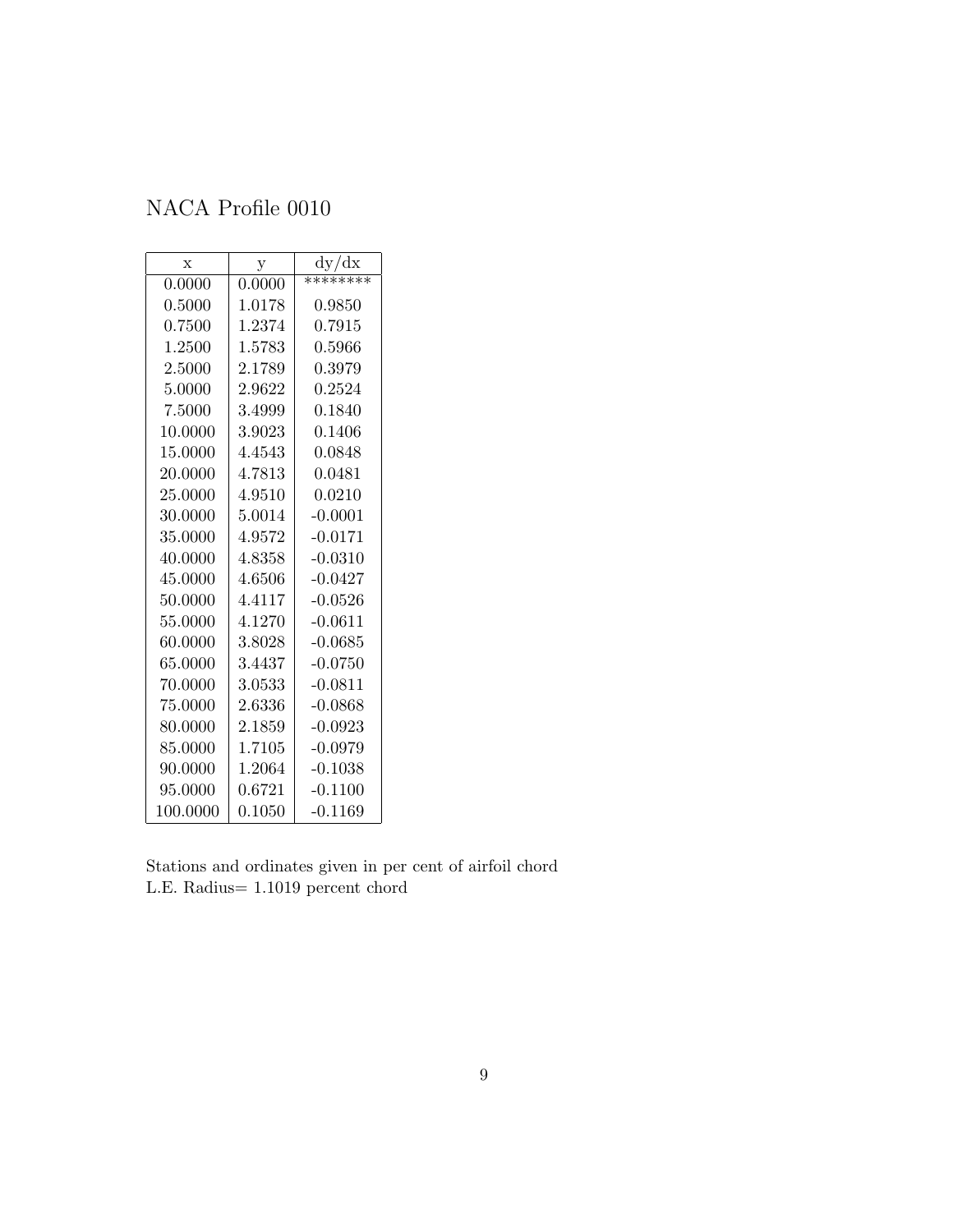<span id="page-9-0"></span>

| $\mathbf x$ | у      | dy/dx     |
|-------------|--------|-----------|
| 0.0000      | 0.0000 | ********  |
| 0.5000      | 1.2213 | 1.1819    |
| 0.7500      | 1.4849 | 0.9498    |
| 1.2500      | 1.8939 | 0.7159    |
| 2.5000      | 2.6147 | 0.4775    |
| 5.0000      | 3.5547 | 0.3029    |
| 7.5000      | 4.1999 | 0.2208    |
| 10.0000     | 4.6828 | 0.1687    |
| 15.0000     | 5.3452 | 0.1018    |
| 20.0000     | 5.7375 | 0.0577    |
| 25.0000     | 5.9412 | 0.0252    |
| 30.0000     | 6.0017 | $-0.0001$ |
| 35.0000     | 5.9486 | $-0.0205$ |
| 40.0000     | 5.8030 | $-0.0372$ |
| 45.0000     | 5.5807 | $-0.0513$ |
| 50.0000     | 5.2940 | $-0.0631$ |
| 55.0000     | 4.9524 | $-0.0733$ |
| 60.0000     | 4.5634 | $-0.0822$ |
| 65.0000     | 4.1325 | $-0.0901$ |
| 70.0000     | 3.6639 | $-0.0973$ |
| 75.0000     | 3.1603 | $-0.1041$ |
| 80.0000     | 2.6231 | $-0.1108$ |
| 85.0000     | 2.0526 | $-0.1175$ |
| 90.0000     | 1.4477 | $-0.1245$ |
| 95.0000     | 0.8066 | $-0.1321$ |
| 100.0000    | 0.1260 | $-0.1403$ |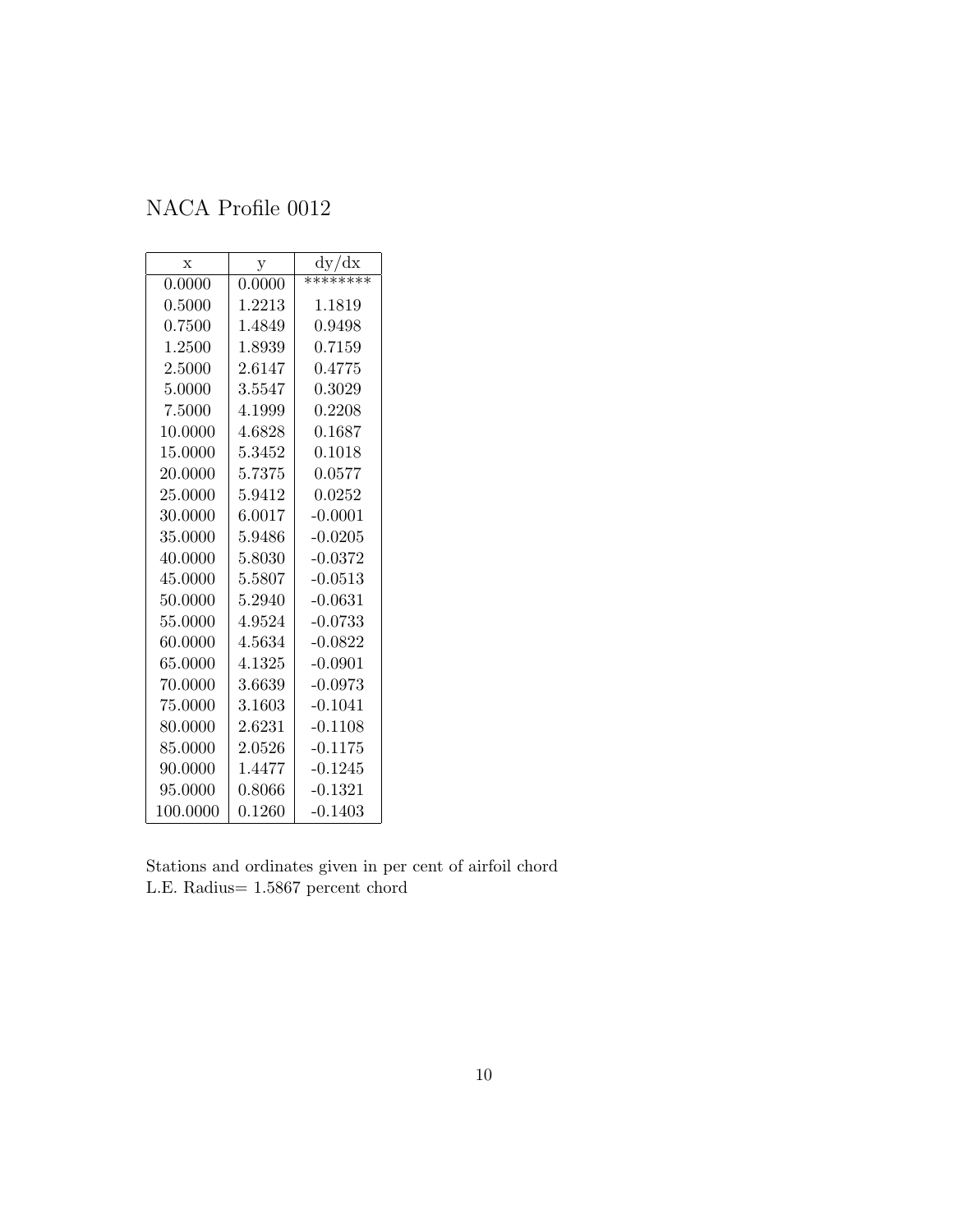<span id="page-10-0"></span>

| $\mathbf x$ | у          | dy/dx     |
|-------------|------------|-----------|
| 0.0000      | 0.0000     | ********  |
| 0.5000      | $1.5266\,$ | 1.4774    |
| 0.7500      | 1.8561     | 1.1872    |
| 1.2500      | 2.3674     | 0.8948    |
| 2.5000      | 3.2684     | 0.5969    |
| 5.0000      | 4.4434     | 0.3786    |
| 7.5000      | 5.2499     | 0.2760    |
| 10.0000     | 5.8535     | 0.2109    |
| 15.0000     | 6.6815     | 0.1272    |
| 20.0000     | 7.1719     | 0.0721    |
| 25.0000     | 7.4266     | 0.0315    |
| 30.0000     | 7.5022     | $-0.0001$ |
| 35.0000     | 7.4358     | $-0.0256$ |
| 40.0000     | 7.2538     | $-0.0466$ |
| 45.0000     | 6.9759     | $-0.0641$ |
| 50.0000     | 6.6175     | $-0.0789$ |
| 55.0000     | 6.1905     | $-0.0916$ |
| 60.0000     | 5.7042     | $-0.1027$ |
| 65.0000     | 5.1656     | $-0.1126$ |
| 70.0000     | 4.5799     | $-0.1216$ |
| 75.0000     | 3.9504     | $-0.1301$ |
| 80.0000     | 3.2789     | $-0.1385$ |
| 85.0000     | 2.5657     | $-0.1469$ |
| 90.0000     | 1.8096     | $-0.1556$ |
| 95.0000     | 1.0082     | $-0.1651$ |
| 100.0000    | 0.1575     | $-0.1754$ |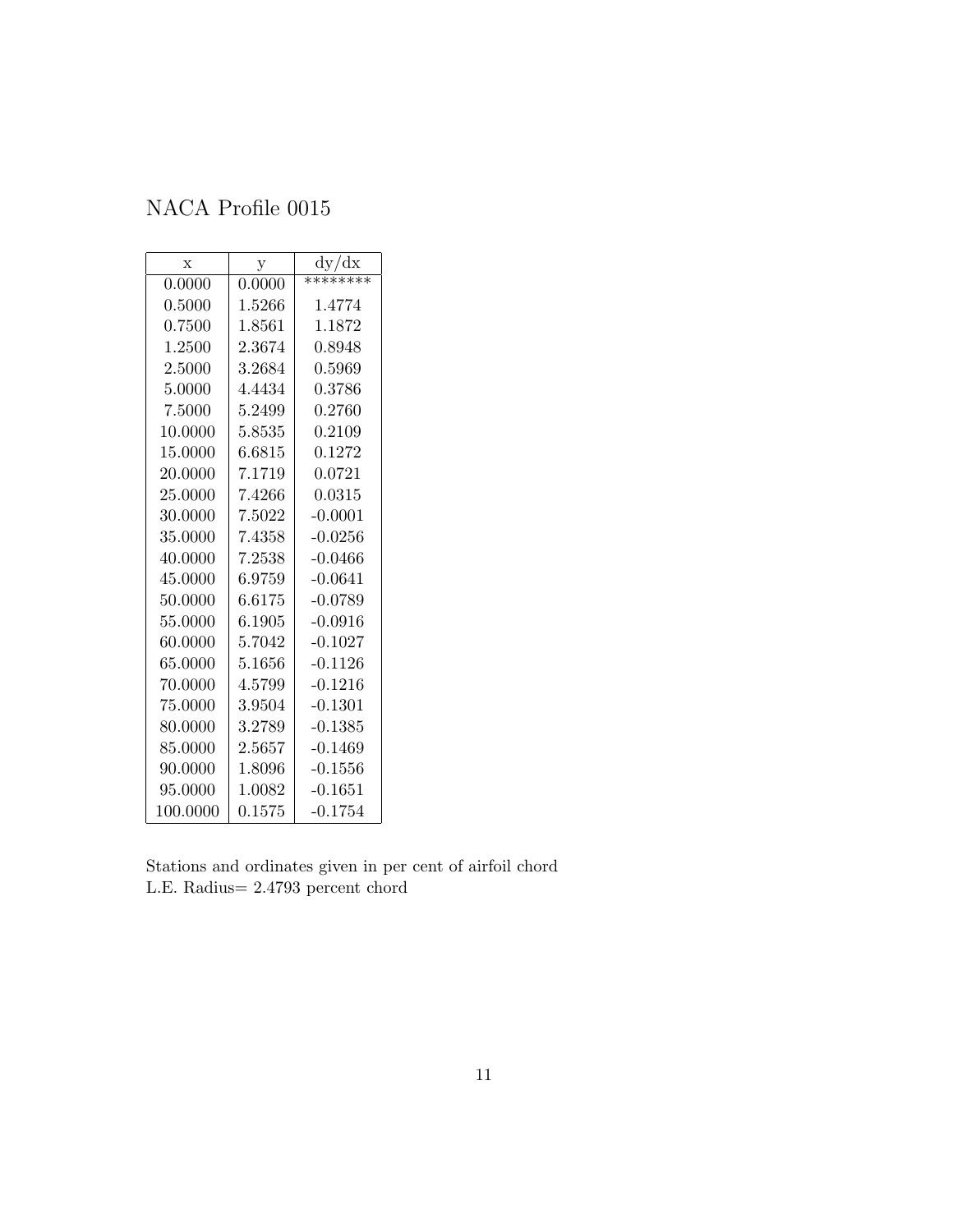<span id="page-11-0"></span>

| X        | у      | dy/dx       |
|----------|--------|-------------|
| 0.0000   | 0.0000 | ********    |
| 0.5000   | 1.8320 | 1.7729      |
| 0.7500   | 2.2273 | 1.4246      |
| 1.2500   | 2.8409 | 1.0738      |
| 2.5000   | 3.9221 | 0.7162      |
| 5.0000   | 5.3320 | 0.4543      |
| 7.5000   | 6.2999 | ${ 0.3312}$ |
| 10.0000  | 7.0242 | 0.2531      |
| 15.0000  | 8.0177 | 0.1527      |
| 20.0000  | 8.6063 | 0.0866      |
| 25.0000  | 8.9119 | 0.0379      |
| 30.0000  | 9.0026 | $-0.0001$   |
| 35.0000  | 8.9229 | $-0.0307$   |
| 40.0000  | 8.7045 | $-0.0559$   |
| 45.0000  | 8.3711 | $-0.0769$   |
| 50.0000  | 7.9410 | $-0.0947$   |
| 55.0000  | 7.4286 | $-0.1099$   |
| 60.0000  | 6.8451 | $-0.1232$   |
| 65.0000  | 6.1987 | $-0.1351$   |
| 70.0000  | 5.4959 | $-0.1459$   |
| 75.0000  | 4.7405 | $-0.1562$   |
| 80.0000  | 3.9347 | $-0.1661$   |
| 85.0000  | 3.0788 | $-0.1762$   |
| 90.0000  | 2.1716 | $-0.1868$   |
| 95.0000  | 1.2098 | $-0.1981$   |
| 100.0000 | 0.1890 | $-0.2105$   |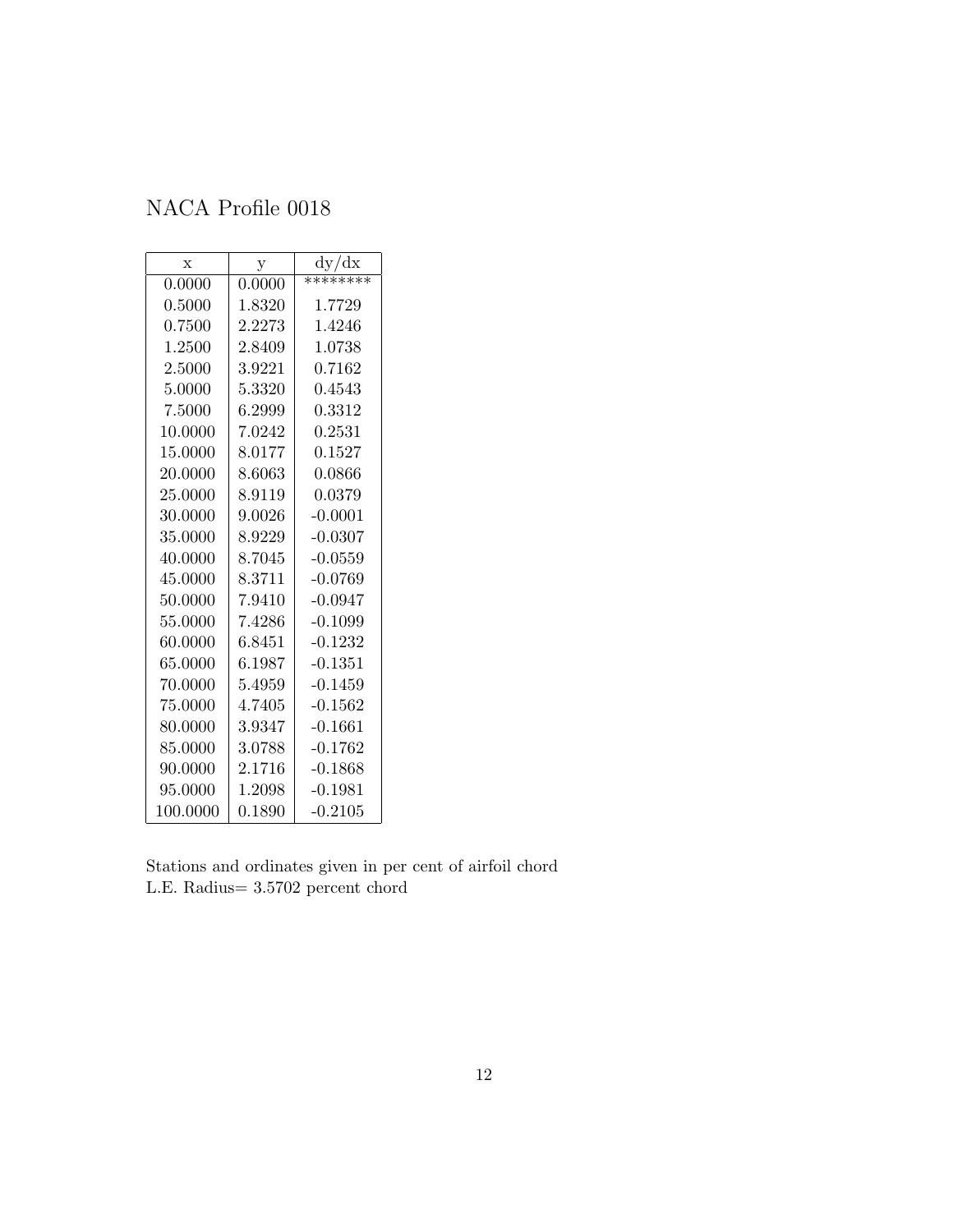<span id="page-12-0"></span>

| X        | у       | dy/dx      |
|----------|---------|------------|
| 0.0000   | 0.0000  | ********   |
| 0.5000   | 2.1373  | 2.0684     |
| 0.7500   | 2.5985  | 1.6621     |
| 1.2500   | 3.3143  | 1.2528     |
| 2.5000   | 4.5758  | ${0.8356}$ |
| 5.0000   | 6.2207  | 0.5301     |
| 7.5000   | 7.3498  | 0.3863     |
| 10.0000  | 8.1948  | 0.2953     |
| 15.0000  | 9.3540  | 0.1781     |
| 20.0000  | 10.0407 | 0.1010     |
| 25.0000  | 10.3972 | 0.0442     |
| 30.0000  | 10.5030 | $-0.0001$  |
| 35.0000  | 10.4101 | $-0.0358$  |
| 40.0000  | 10.1553 | $-0.0652$  |
| 45.0000  | 9.7663  | $-0.0897$  |
| 50.0000  | 9.2645  | $-0.1104$  |
| 55.0000  | 8.6667  | $-0.1282$  |
| 60.0000  | 7.9859  | $-0.1438$  |
| 65.0000  | 7.2319  | $-0.1576$  |
| 70.0000  | 6.4118  | $-0.1703$  |
| 75.0000  | 5.5305  | $-0.1822$  |
| 80.0000  | 4.5905  | $-0.1938$  |
| 85.0000  | 3.5920  | $-0.2056$  |
| 90.0000  | 2.5335  | $-0.2179$  |
| 95.0000  | 1.4115  | $-0.2311$  |
| 100.0000 | 0.2205  | $-0.2455$  |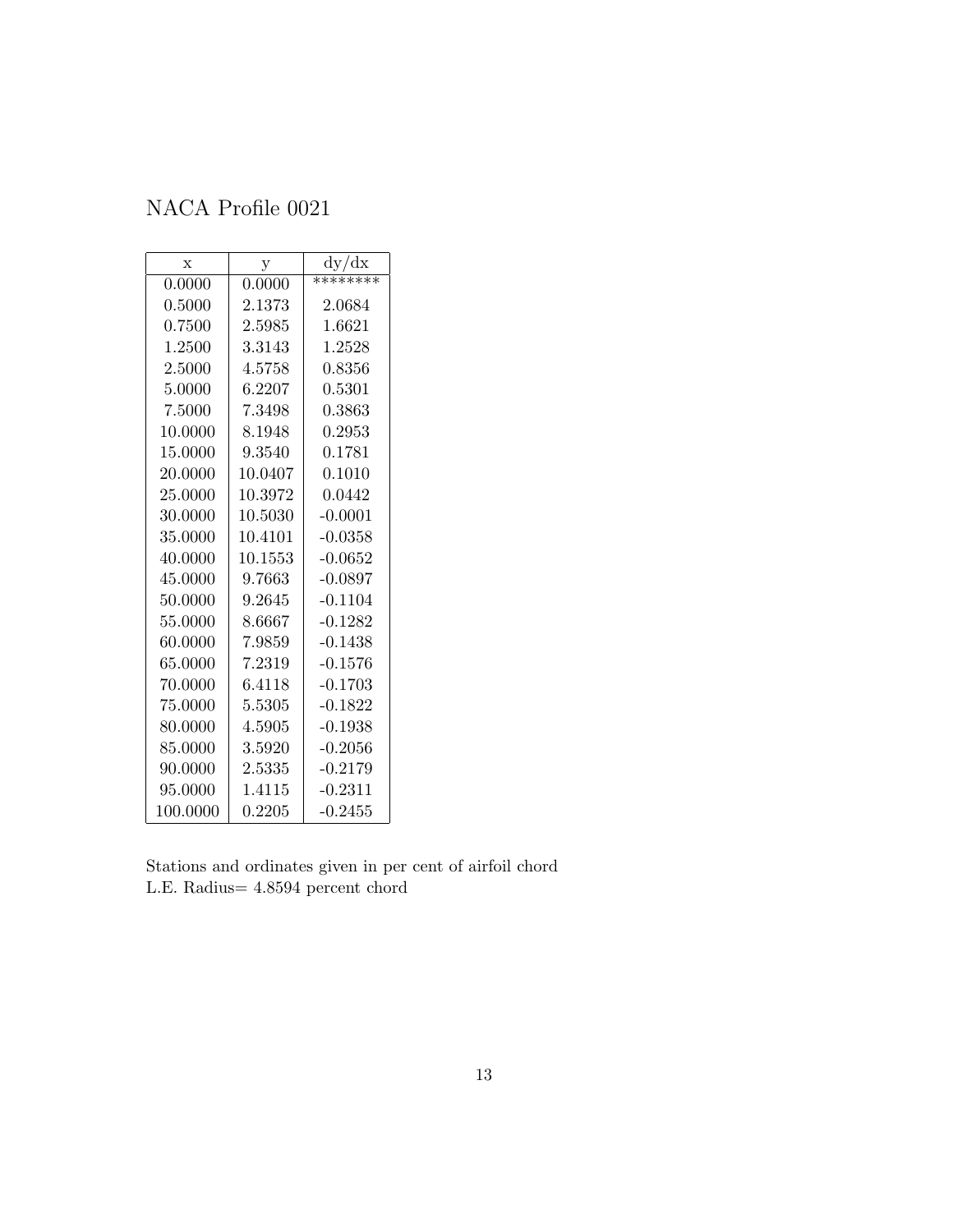<span id="page-13-0"></span>

| X        | у           | dy/dx    |
|----------|-------------|----------|
| 0.0000   | 0.0000      | ******** |
| 0.5000   | 0.4578      | 0.4946   |
| 0.7500   | 0.5707      | 0.4164   |
| 1.2500   | ${ 0.7566}$ | 0.3370   |
| 2.5000   | 1.1174      | 0.2538   |
| 5.0000   | 1.6583      | 0.1884   |
| 7.5000   | 2.0830      | 0.1540   |
| 10.0000  | 2.4364      | 0.1298   |
| 15.0000  | 2.9926      | 0.0947   |
| 20.0000  | 3.3969      | 0.0681   |
| 25.0000  | 3.6815      | 0.0464   |
| 30.0000  | 3.8669      | 0.0283   |
| 35.0000  | 3.9687      | 0.0129   |
| 40.0000  | 4.0000      | 0.0000   |
| 45.0000  | 3.9708      | 0.0117   |
| 50.0000  | 3.8838      | 0.0231   |
| 55.0000  | 3.7401      | 0.0343   |
| 60.0000  | 3.5409      | 0.0453   |
| 65.0000  | 3.2873      | 0.0561   |
| 70.0000  | 2.9803      | 0.0667   |
| 75.0000  | 2.6211      | 0.0770   |
| 80.0000  | 2.2107      | 0.0871   |
| 85.0000  | 1.7503      | 0.0970   |
| 90.0000  | 1.2410      | 0.1067   |
| 95.0000  | 0.6839      | 0.1161   |
| 100.0000 | 0.0800      | 0.1254   |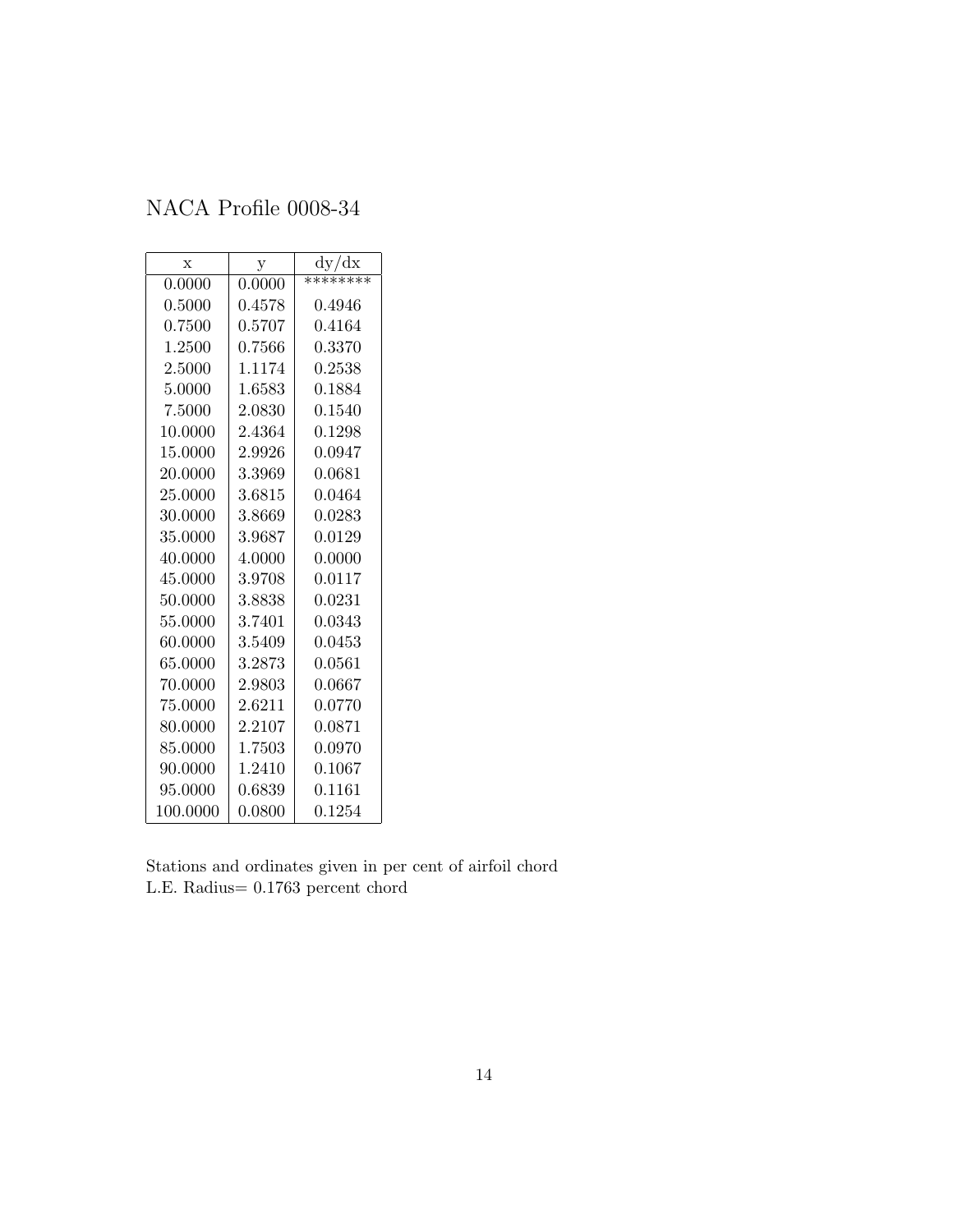<span id="page-14-0"></span>

| $\mathbf{x}$ | у      | dy/dx    |
|--------------|--------|----------|
| 0.0000       | 0.0000 | ******** |
| 0.5000       | 0.5722 | 0.6182   |
| 0.7500       | 0.7133 | 0.5205   |
| 1.2500       | 0.9457 | 0.4212   |
| 2.5000       | 1.3968 | 0.3173   |
| 5.0000       | 2.0728 | 0.2355   |
| 7.5000       | 2.6038 | 0.1925   |
| 10.0000      | 3.0455 | 0.1623   |
| 15.0000      | 3.7408 | 0.1183   |
| 20.0000      | 4.2461 | 0.0851   |
| 25.0000      | 4.6018 | 0.0580   |
| 30.0000      | 4.8336 | 0.0353   |
| 35.0000      | 4.9609 | 0.0161   |
| 40.0000      | 5.0000 | 0.0000   |
| 45.0000      | 4.9634 | 0.0146   |
| 50.0000      | 4.8547 | 0.0289   |
| 55.0000      | 4.6751 | 0.0429   |
| 60.0000      | 4.4261 | 0.0567   |
| 65.0000      | 4.1091 | 0.0701   |
| 70.0000      | 3.7254 | 0.0833   |
| 75.0000      | 3.2764 | 0.0962   |
| 80.0000      | 2.7634 | 0.1089   |
| 85.0000      | 2.1879 | 0.1213   |
| 90.0000      | 1.5513 | 0.1334   |
| 95.0000      | 0.8548 | 0.1452   |
| 100.0000     | 0.1000 | 0.1567   |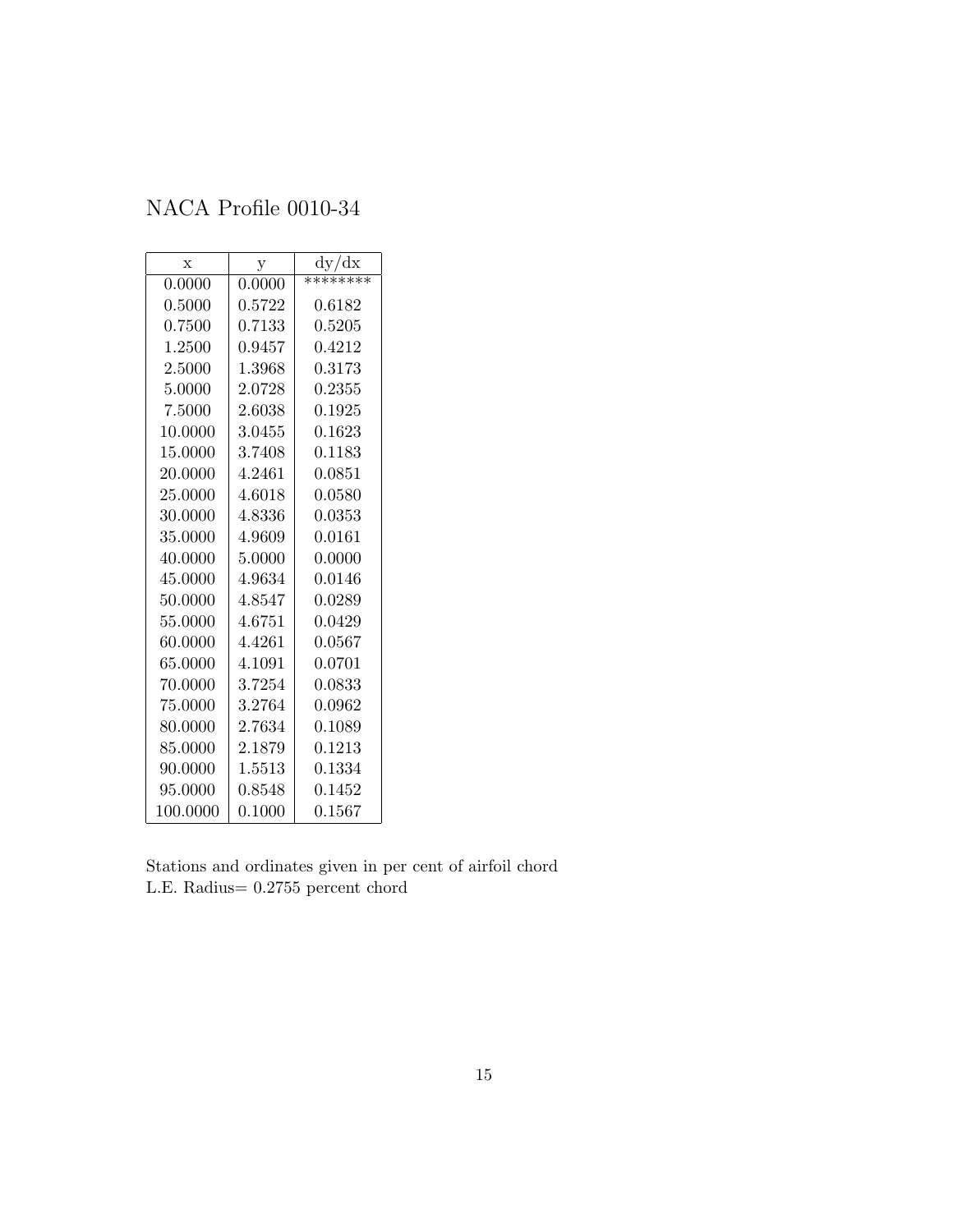<span id="page-15-0"></span>

| X        | у            | dy/dx       |
|----------|--------------|-------------|
| 0.0000   | 0.0000       | ********    |
| 0.5000   | $\;\:0.5457$ | ${ 0.5660}$ |
| 0.7500   | 0.6739       | 0.4692      |
| 1.2500   | 0.8810       | 0.3717      |
| 2.5000   | 1.2730       | 0.2722      |
| 5.0000   | 1.8469       | 0.1987      |
| 7.5000   | 2.2960       | 0.1636      |
| 10.0000  | 2.6748       | 0.1408      |
| 15.0000  | 3.2958       | 0.1098      |
| 20.0000  | 3.7870       | 0.0876      |
| 25.0000  | 4.1782       | 0.0694      |
| 30.0000  | 4.4844       | 0.0534      |
| 35.0000  | 4.7148       | 0.0389      |
| 40.0000  | 4.8750       | 0.0253      |
| 45.0000  | 4.9691       | 0.0124      |
| 50.0000  | 5.0000       | 0.0000      |
| 55.0000  | 4.9676       | 0.0133      |
| 60.0000  | 4.8631       | 0.0289      |
| 65.0000  | 4.6753       | 0.0466      |
| 70.0000  | 4.3932       | 0.0666      |
| 75.0000  | 4.0057       | 0.0888      |
| 80.0000  | 3.5018       | 0.1132      |
| 85.0000  | 2.8703       | 0.1398      |
| 90.0000  | 2.1003       | 0.1686      |
| 95.0000  | 1.1805       | 0.1997      |
| 100.0000 | 0.1000       | 0.2329      |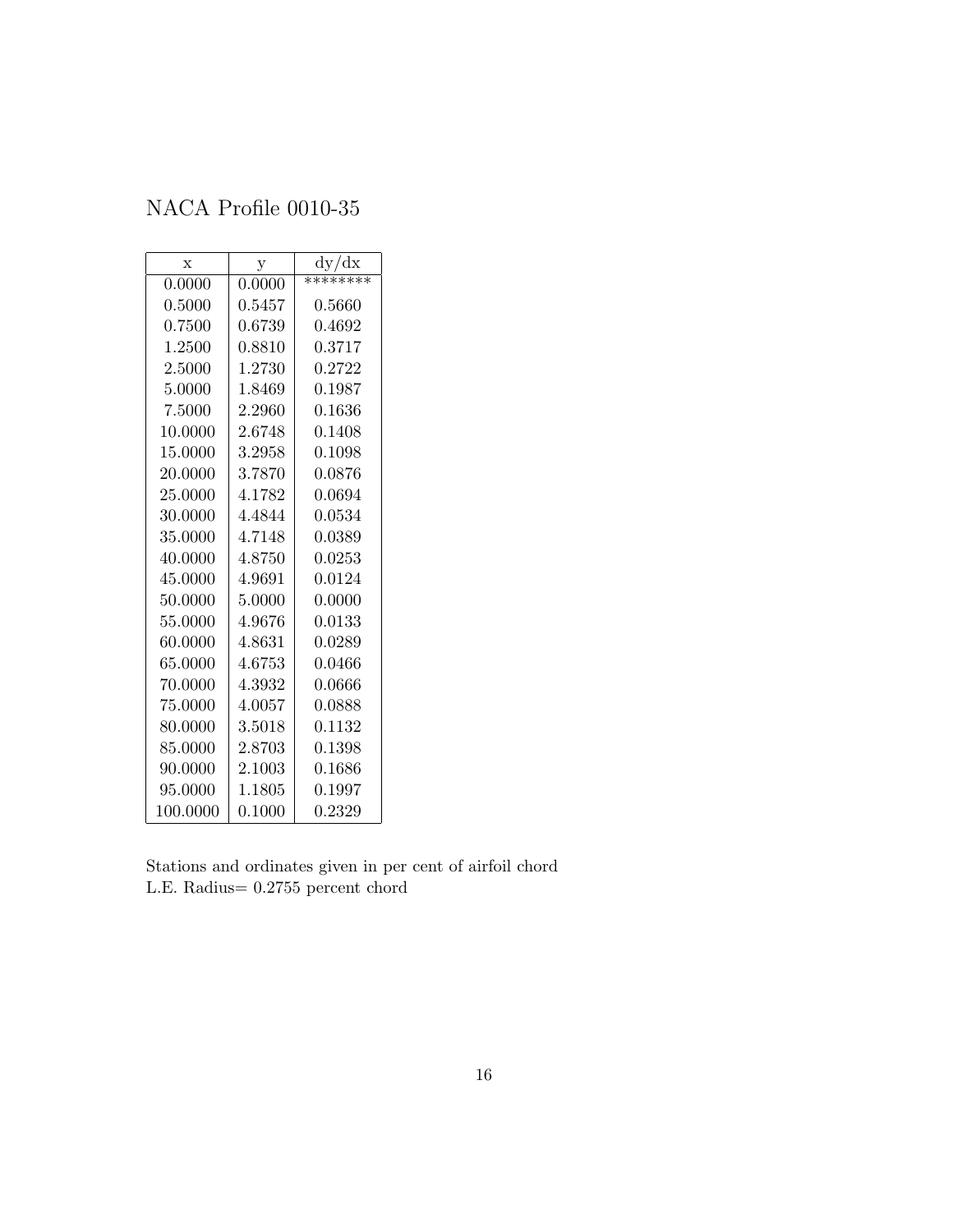<span id="page-16-0"></span>

| $\mathbf x$ | $\mathbf{y}$ | dy/dx    |
|-------------|--------------|----------|
| 0.0000      | 0.0000       | ******** |
| 0.5000      | 0.9880       | 0.9266   |
| 0.7500      | 1.1932       | 0.7345   |
| 1.2500      | 1.5062       | 0.5421   |
| 2.5000      | 2.0428       | 0.3497   |
| 5.0000      | 2.7205       | 0.2160   |
| 7.5000      | 3.1808       | 0.1583   |
| 10.0000     | 3.5315       | 0.1247   |
| 15.0000     | 4.0471       | 0.0855   |
| 20.0000     | 4.4115       | 0.0617   |
| 25.0000     | 4.6742       | 0.0440   |
| 30.0000     | 4.8556       | 0.0288   |
| 35.0000     | 4.9637       | 0.0145   |
| 40.0000     | 5.0000       | 0.0000   |
| 45.0000     | 4.9634       | 0.0146   |
| 50.0000     | 4.8547       | 0.0289   |
| 55.0000     | 4.6751       | 0.0429   |
| 60.0000     | 4.4261       | 0.0567   |
| 65.0000     | 4.1091       | 0.0701   |
| 70.0000     | 3.7254       | 0.0833   |
| 75.0000     | 3.2764       | 0.0962   |
| 80.0000     | 2.7634       | 0.1089   |
| 85.0000     | 2.1879       | 0.1213   |
| 90.0000     | 1.5513       | 0.1334   |
| 95.0000     | 0.8548       | 0.1452   |
| 100.0000    | 0.1000       | 0.1567   |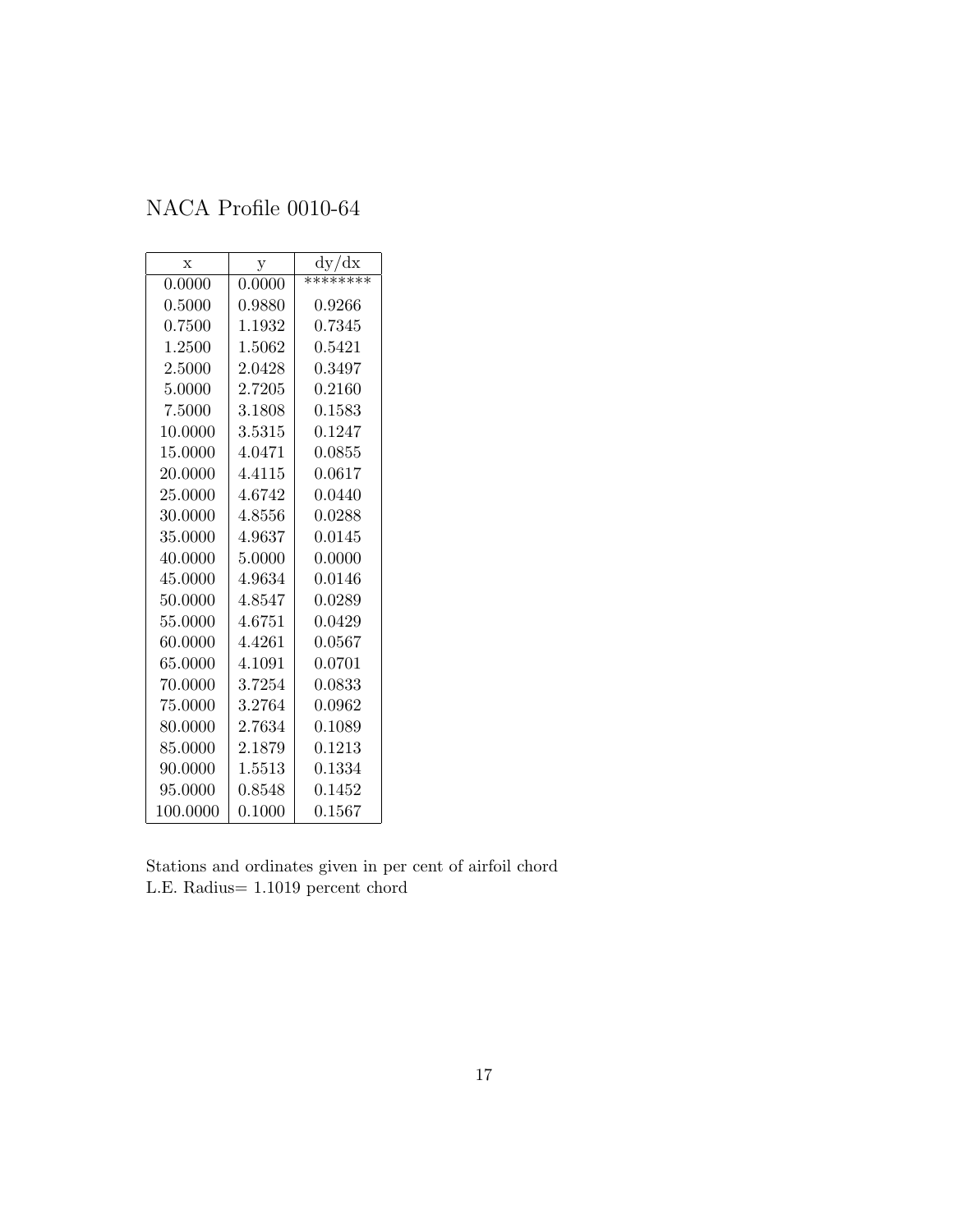<span id="page-17-0"></span>

| $\mathbf x$ | $\mathbf{y}$ | dy/dx    |
|-------------|--------------|----------|
| 0.0000      | 0.0000       | ******** |
| 0.5000      | 0.9728       | 0.8967   |
| 0.7500      | 1.1705       | 0.7049   |
| 1.2500      | 1.4689       | 0.5133   |
| 2.5000      | 1.9707       | 0.3229   |
| 5.0000      | 2.5862       | 0.1929   |
| 7.5000      | 2.9935       | 0.1390   |
| 10.0000     | 3.3005       | 0.1091   |
| 15.0000     | 3.7556       | 0.0769   |
| 20.0000     | 4.0938       | 0.0598   |
| 25.0000     | 4.3631       | 0.0485   |
| 30.0000     | 4.5820       | 0.0393   |
| 35.0000     | 4.7569       | 0.0306   |
| 40.0000     | 4.8877       | 0.0215   |
| 45.0000     | 4.9707       | 0.0115   |
| 50.0000     | 5.0000       | 0.0000   |
| 55.0000     | 4.9676       | 0.0133   |
| 60.0000     | 4.8631       | 0.0289   |
| 65.0000     | 4.6753       | 0.0466   |
| 70.0000     | 4.3932       | 0.0666   |
| 75.0000     | 4.0057       | 0.0888   |
| 80.0000     | 3.5018       | 0.1132   |
| 85.0000     | 2.8703       | 0.1398   |
| 90.0000     | $2.1003\,$   | 0.1686   |
| 95.0000     | 1.1805       | 0.1997   |
| 100.0000    | 0.1000       | 0.2329   |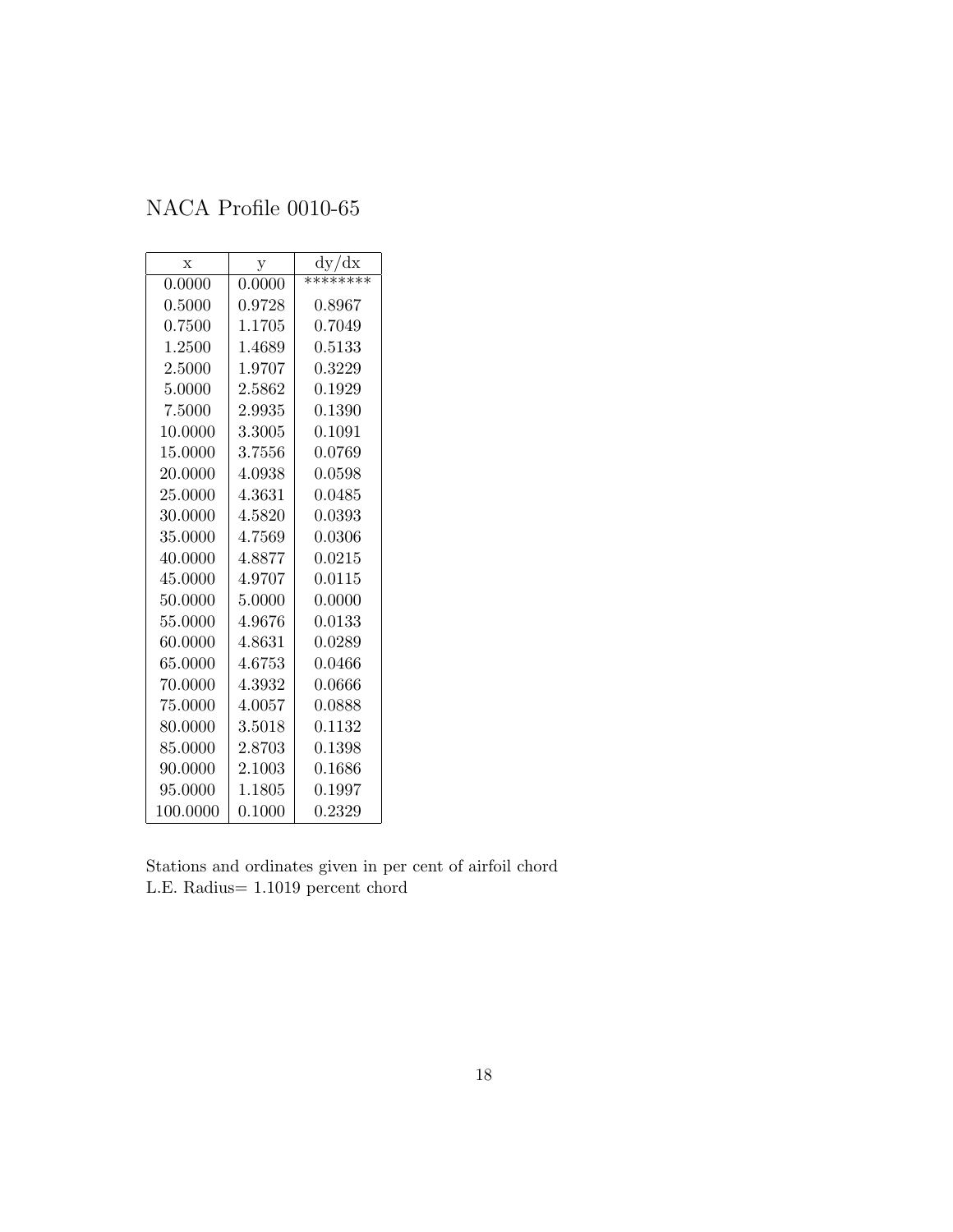<span id="page-18-0"></span>

| $\mathbf x$ | $\mathbf{y}$ | dy/dx    |
|-------------|--------------|----------|
| 0.0000      | 0.0000       | ******** |
| 0.5000      | 0.9820       | 0.9147   |
| 0.7500      | 1.1842       | 0.7224   |
| 1.2500      | 1.4912       | 0.5299   |
| 2.5000      | 2.0123       | 0.3372   |
| 5.0000      | 2.6580       | 0.2030   |
| 7.5000      | 3.0855       | 0.1452   |
| 10.0000     | 3.4036       | 0.1119   |
| 15.0000     | 3.8584       | 0.0743   |
| 20.0000     | 4.1735       | 0.0535   |
| 25.0000     | 4.4056       | 0.0402   |
| 30.0000     | 4.5823       | 0.0309   |
| 35.0000     | 4.7186       | 0.0239   |
| 40.0000     | 4.8234       | 0.0182   |
| 45.0000     | 4.9017       | 0.0132   |
| 50.0000     | 4.9565       | 0.0087   |
| 55.0000     | 4.9891       | 0.0044   |
| 60.0000     | 5.0000       | 0.0000   |
| 65.0000     | 4.9808       | 0.0093   |
| 70.0000     | 4.8905       | 0.0285   |
| 75.0000     | 4.6798       | 0.0575   |
| 80.0000     | 4.2996       | 0.0963   |
| 85.0000     | 3.7007       | 0.1449   |
| 90.0000     | $2.8339\,$   | 0.2034   |
| 95.0000     | 1.6501       | 0.2717   |
| 100.0000    | 0.1000       | 0.3499   |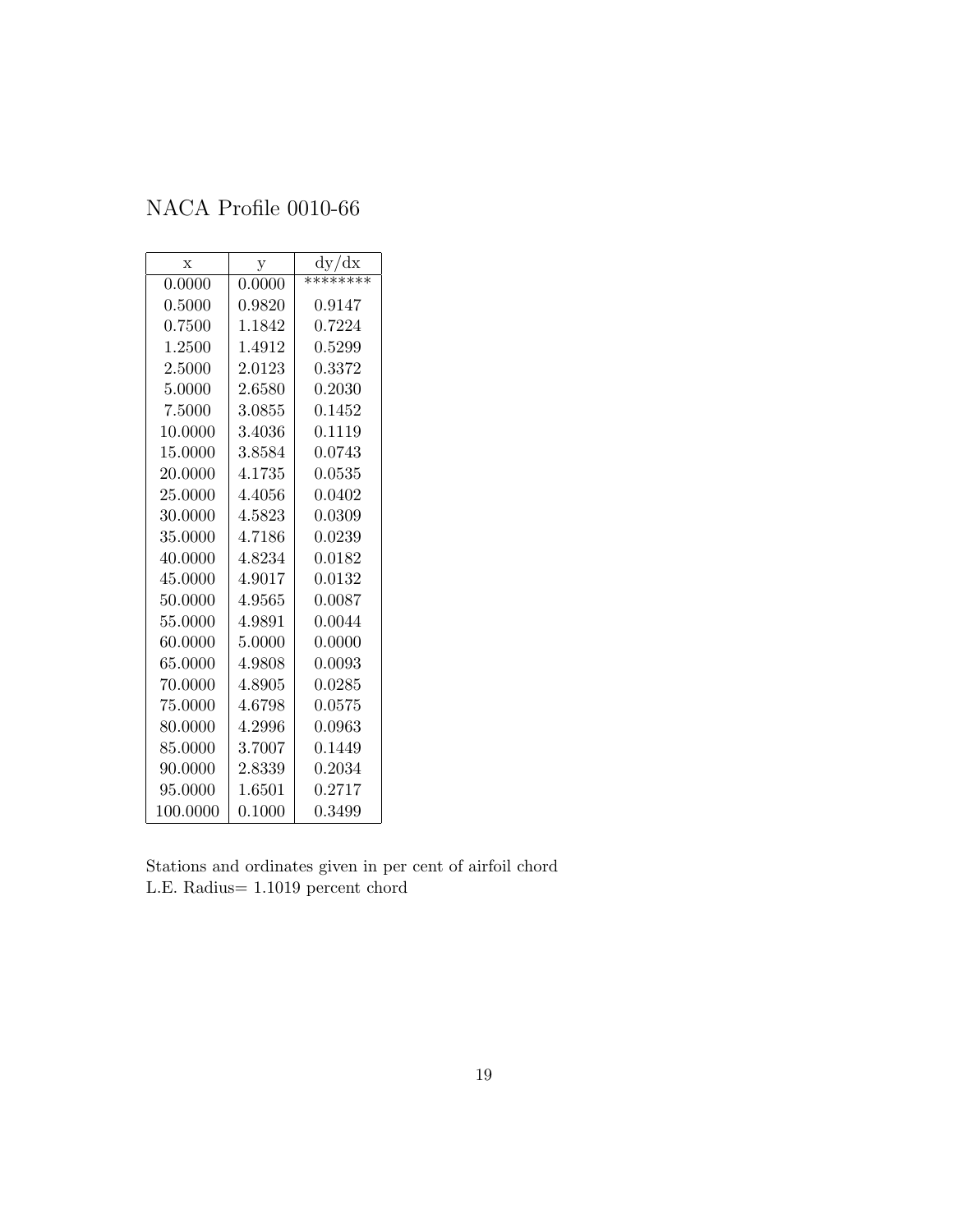<span id="page-19-0"></span>

| $\mathbf x$ | $\mathbf y$ | dy/dx    |
|-------------|-------------|----------|
| 0.0000      | 0.0000      | ******** |
| 0.5000      | 0.6867      | 0.7418   |
| 0.7500      | 0.8560      | 0.6246   |
| 1.2500      | 1.1348      | 0.5054   |
| 2.5000      | 1.6761      | 0.3807   |
| 5.0000      | 2.4874      | 0.2825   |
| 7.5000      | 3.1245      | 0.2310   |
| 10.0000     | 3.6546      | 0.1948   |
| 15.0000     | 4.4889      | 0.1420   |
| 20.0000     | 5.0953      | 0.1021   |
| 25.0000     | 5.5222      | 0.0696   |
| 30.0000     | 5.8003      | 0.0424   |
| 35.0000     | 5.9530      | 0.0194   |
| 40.0000     | 6.0000      | 0.0000   |
| 45.0000     | 5.9561      | 0.0175   |
| 50.0000     | 5.8256      | 0.0347   |
| 55.0000     | 5.6102      | 0.0515   |
| 60.0000     | 5.3114      | 0.0680   |
| 65.0000     | 4.9309      | 0.0841   |
| 70.0000     | 4.4704      | 0.1000   |
| 75.0000     | 3.9316      | 0.1155   |
| 80.0000     | 3.3161      | 0.1307   |
| 85.0000     | 2.6255      | 0.1455   |
| 90.0000     | 1.8615      | 0.1600   |
| 95.0000     | 1.0258      | 0.1742   |
| 100.0000    | 0.1200      | 0.1881   |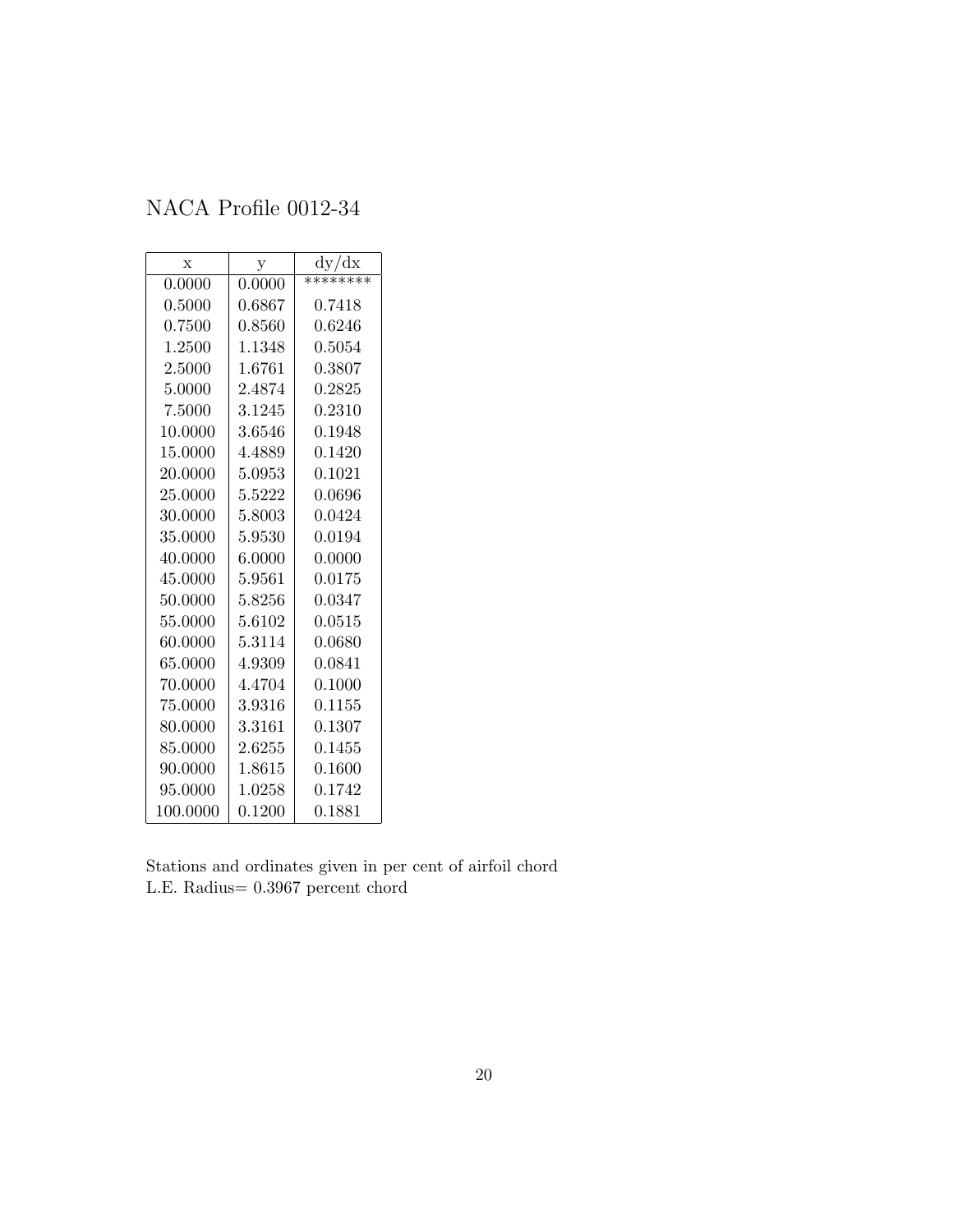<span id="page-20-0"></span>

| $\mathbf x$ | y      | dy/dx    |
|-------------|--------|----------|
| 0.0000      | 0.0000 | ******** |
| 0.5000      | 1.1855 | 1.1120   |
| 0.7500      | 1.4318 | 0.8813   |
| 1.2500      | 1.8074 | 0.6506   |
| 2.5000      | 2.4513 | 0.4197   |
| 5.0000      | 3.2647 | 0.2592   |
| 7.5000      | 3.8170 | 0.1900   |
| 10.0000     | 4.2378 | 0.1497   |
| 15.0000     | 4.8565 | 0.1027   |
| 20.0000     | 5.2938 | 0.0741   |
| 25.0000     | 5.6091 | 0.0528   |
| 30.0000     | 5.8267 | 0.0346   |
| 35.0000     | 5.9564 | 0.0173   |
| 40.0000     | 6.0000 | 0.0000   |
| 45.0000     | 5.9561 | 0.0175   |
| 50.0000     | 5.8256 | 0.0347   |
| 55.0000     | 5.6102 | 0.0515   |
| 60.0000     | 5.3114 | 0.0680   |
| 65.0000     | 4.9309 | 0.0841   |
| 70.0000     | 4.4704 | 0.1000   |
| 75.0000     | 3.9316 | 0.1155   |
| 80.0000     | 3.3161 | 0.1307   |
| 85.0000     | 2.6255 | 0.1455   |
| 90.0000     | 1.8615 | 0.1600   |
| 95.0000     | 1.0258 | 0.1742   |
| 100.0000    | 0.1200 | 0.1881   |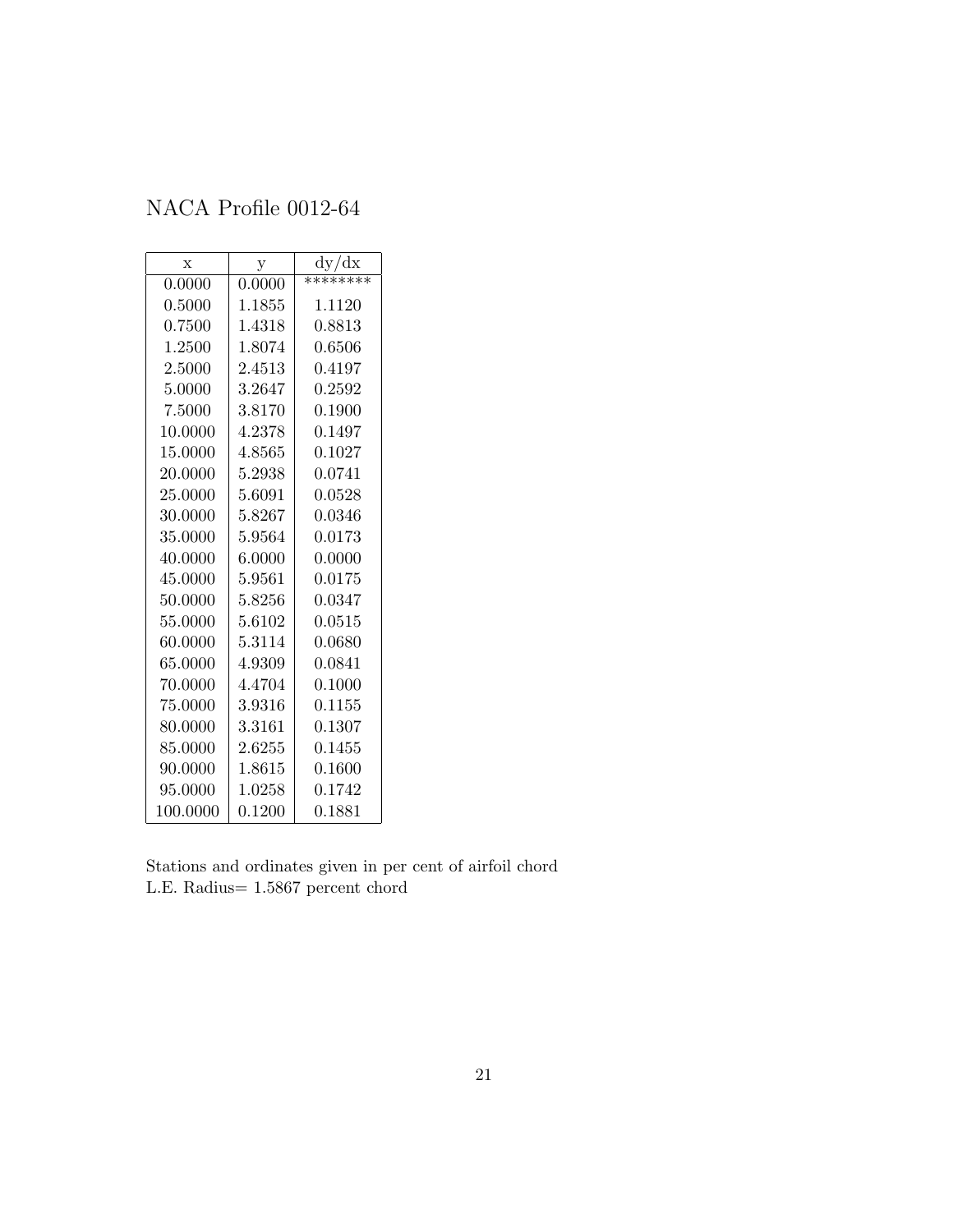<span id="page-21-0"></span>

| $\mathbf x$ | у           | dy/dx    |
|-------------|-------------|----------|
| 0.0000      | 0.0000      | ******** |
| 0.5000      | 0.4128      | 0.4057   |
| 0.7500      | 0.5037      | 0.3287   |
| 1.2500      | 0.6462      | 0.2514   |
| 2.5000      | ${ 0.9034}$ | 0.1734   |
| 5.0000      | 1.2560      | 0.1181   |
| 7.5000      | 1.5171      | 0.0932   |
| 10.0000     | 1.7300      | 0.0781   |
| 15.0000     | 2.0694      | 0.0593   |
| 20.0000     | 2.3336      | 0.0470   |
| 25.0000     | 2.5439      | 0.0374   |
| 30.0000     | 2.7102      | 0.0292   |
| 35.0000     | 2.8373      | 0.0217   |
| 40.0000     | 2.9276      | 0.0144   |
| 45.0000     | 2.9818      | 0.0073   |
| 50.0000     | 3.0000      | 0.0000   |
| 55.0000     | 2.9806      | 0.0080   |
| 60.0000     | 2.9178      | 0.0173   |
| 65.0000     | 2.8052      | 0.0280   |
| 70.0000     | 2.6359      | 0.0400   |
| 75.0000     | 2.4034      | 0.0533   |
| 80.0000     | 2.1011      | 0.0679   |
| 85.0000     | 1.7222      | 0.0839   |
| 90.0000     | 1.2602      | 0.1012   |
| 95.0000     | 0.7083      | 0.1198   |
| 100.0000    | 0.0600      | 0.1398   |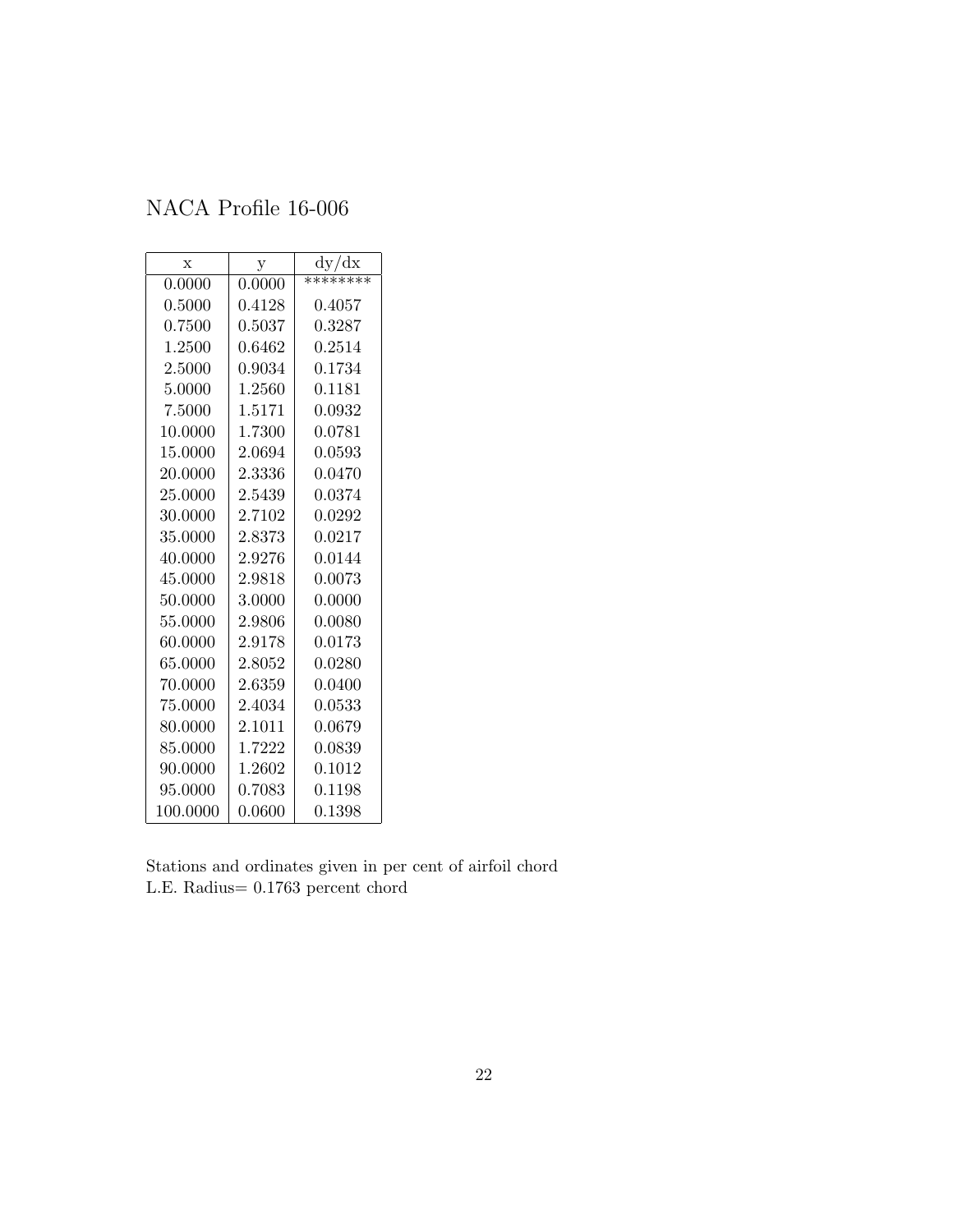<span id="page-22-0"></span>

| $\mathbf x$ | у          | dy/dx    |
|-------------|------------|----------|
| 0.0000      | 0.0000     | ******** |
| 0.5000      | 0.6192     | 0.6086   |
| 0.7500      | 0.7555     | 0.4930   |
| 1.2500      | ${0.9693}$ | 0.3770   |
| 2.5000      | 1.3550     | 0.2602   |
| 5.0000      | 1.8840     | 0.1771   |
| 7.5000      | 2.2756     | 0.1399   |
| 10.0000     | 2.5950     | 0.1172   |
| 15.0000     | 3.1042     | 0.0890   |
| 20.0000     | 3.5004     | 0.0705   |
| 25.0000     | 3.8158     | 0.0562   |
| 30.0000     | 4.0653     | 0.0438   |
| 35.0000     | 4.2559     | 0.0325   |
| 40.0000     | 4.3913     | 0.0217   |
| 45.0000     | 4.4727     | 0.0109   |
| 50.0000     | $4.5000\,$ | 0.0000   |
| 55.0000     | 4.4709     | 0.0120   |
| 60.0000     | 4.3768     | 0.0260   |
| 65.0000     | 4.2078     | 0.0420   |
| 70.0000     | 3.9539     | 0.0599   |
| 75.0000     | 3.6052     | 0.0799   |
| 80.0000     | 3.1516     | 0.1019   |
| 85.0000     | 2.5833     | 0.1258   |
| 90.0000     | 1.8902     | 0.1518   |
| 95.0000     | 1.0625     | 0.1797   |
| 100.0000    | 0.0900     | 0.2096   |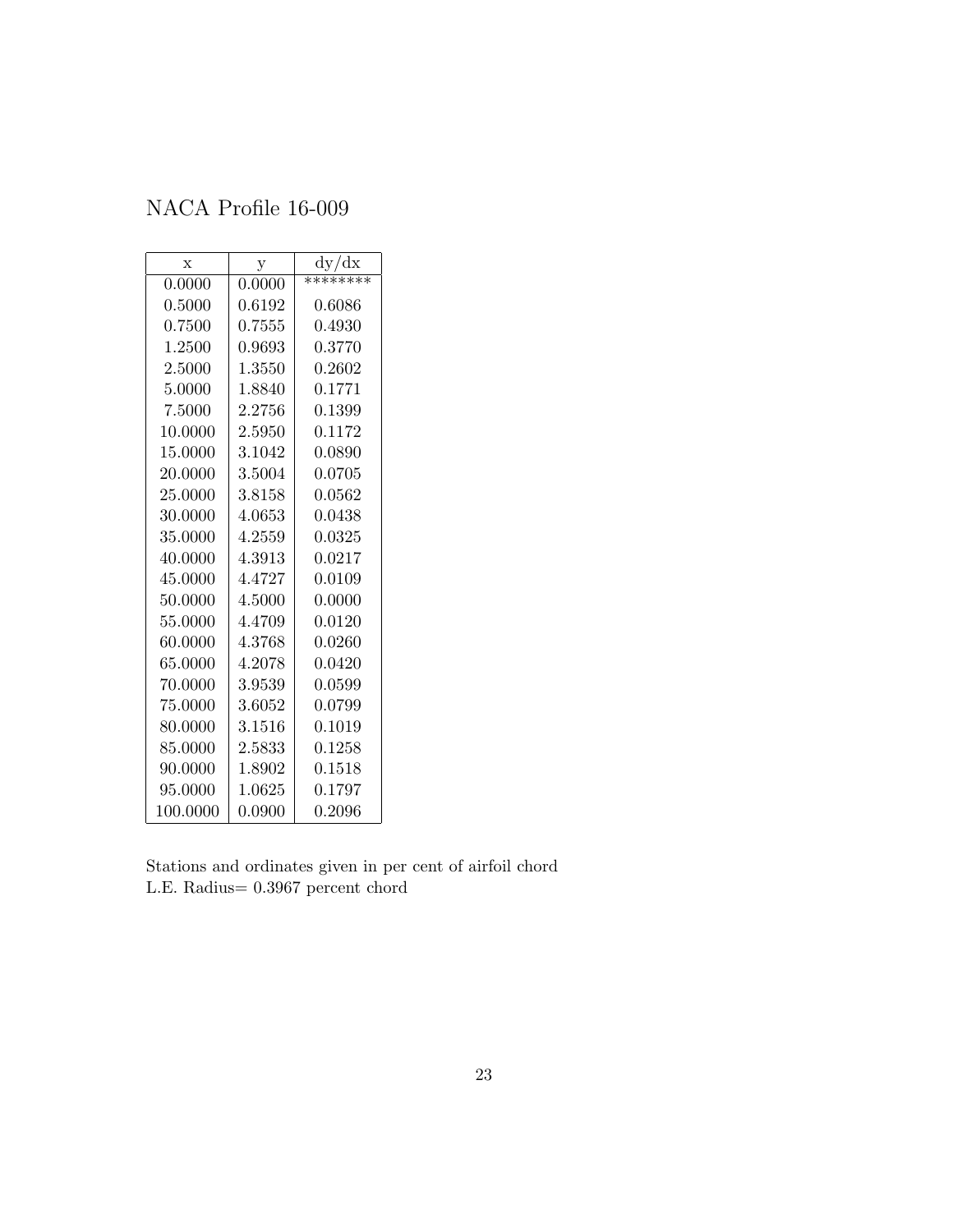<span id="page-23-0"></span>

| $\mathbf x$ | $\mathbf{y}$ | dy/dx    |
|-------------|--------------|----------|
| 0.0000      | 0.0000       | ******** |
| 0.5000      | 0.8256       | 0.8115   |
| 0.7500      | 1.0073       | 0.6573   |
| 1.2500      | 1.2924       | 0.5027   |
| 2.5000      | 1.8067       | 0.3469   |
| 5.0000      | 2.5120       | 0.2362   |
| 7.5000      | 3.0342       | 0.1865   |
| 10.0000     | 3.4600       | 0.1562   |
| 15.0000     | 4.1389       | 0.1186   |
| 20.0000     | 4.6671       | 0.0940   |
| 25.0000     | 5.0877       | 0.0749   |
| 30.0000     | 5.4203       | 0.0585   |
| 35.0000     | 5.6746       | 0.0434   |
| 40.0000     | 5.8551       | 0.0289   |
| 45.0000     | 5.9636       | 0.0145   |
| 50.0000     | 6.0000       | 0.0000   |
| 55.0000     | 5.9611       | 0.0160   |
| 60.0000     | 5.8357       | 0.0346   |
| 65.0000     | 5.6103       | 0.0559   |
| 70.0000     | 5.2718       | 0.0799   |
| 75.0000     | 4.8069       | 0.1065   |
| 80.0000     | 4.2022       | 0.1358   |
| 85.0000     | 3.4444       | 0.1677   |
| 90.0000     | $2.5203\,$   | 0.2023   |
| 95.0000     | 1.4166       | 0.2396   |
| 100.0000    | 0.1200       | 0.2795   |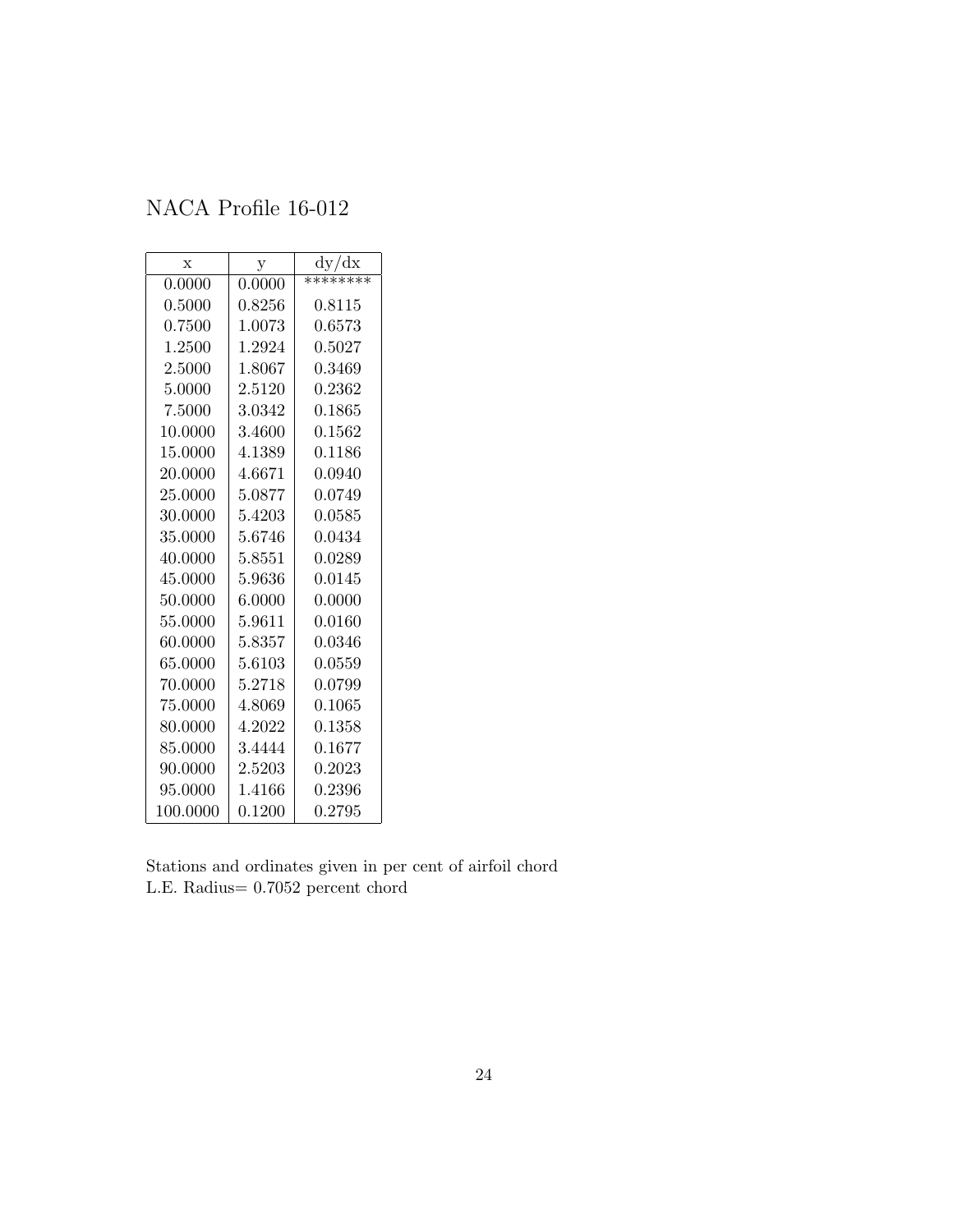<span id="page-24-0"></span>

| X        | у      | dy/dx    |
|----------|--------|----------|
| 0.0000   | 0.0000 | ******** |
| 0.5000   | 1.0321 | 1.0144   |
| 0.7500   | 1.2591 | 0.8217   |
| 1.2500   | 1.6155 | 0.6284   |
| 2.5000   | 2.2584 | 0.4336   |
| 5.0000   | 3.1400 | 0.2952   |
| 7.5000   | 3.7927 | 0.2331   |
| 10.0000  | 4.3250 | 0.1953   |
| 15.0000  | 5.1736 | 0.1483   |
| 20.0000  | 5.8339 | 0.1175   |
| 25.0000  | 6.3597 | 0.0936   |
| 30.0000  | 6.7754 | 0.0731   |
| 35.0000  | 7.0932 | 0.0542   |
| 40.0000  | 7.3189 | 0.0361   |
| 45.0000  | 7.4545 | 0.0181   |
| 50.0000  | 7.5000 | 0.0000   |
| 55.0000  | 7.4514 | 0.0200   |
| 60.0000  | 7.2946 | 0.0433   |
| 65.0000  | 7.0129 | 0.0699   |
| 70.0000  | 6.5898 | 0.0999   |
| 75.0000  | 6.0086 | 0.1332   |
| 80.0000  | 5.2527 | 0.1698   |
| 85.0000  | 4.3055 | 0.2097   |
| 90.0000  | 3.1504 | 0.2529   |
| 95.0000  | 1.7708 | 0.2995   |
| 100.0000 | 0.1500 | 0.3494   |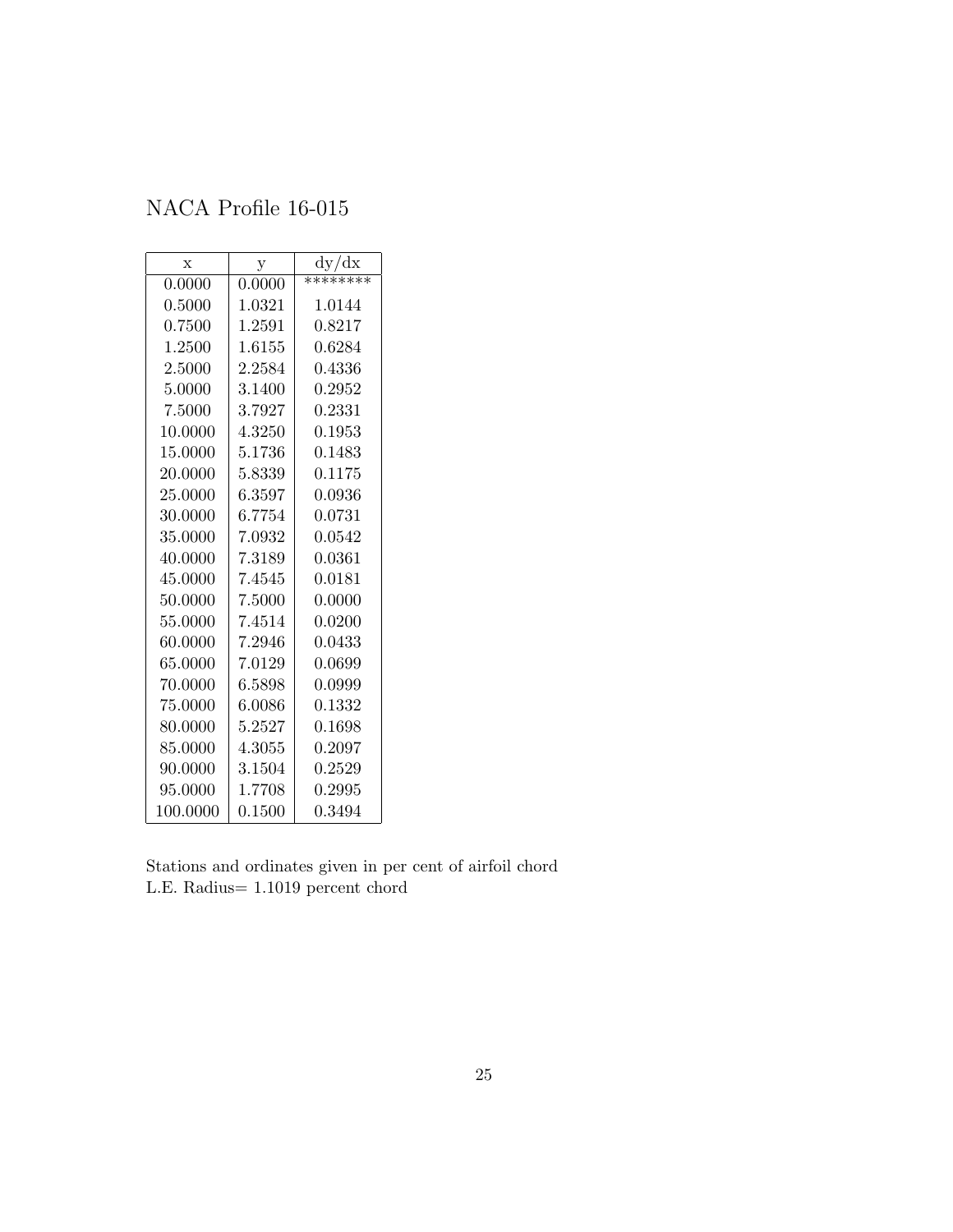<span id="page-25-0"></span>

| $\mathbf x$ | $\mathbf{y}$ | dy/dx    |
|-------------|--------------|----------|
| 0.0000      | 0.0000       | ******** |
| 0.5000      | 1.2385       | 1.2172   |
| 0.7500      | 1.5110       | 0.9860   |
| 1.2500      | 1.9386       | 0.7541   |
| 2.5000      | 2.7101       | 0.5203   |
| 5.0000      | 3.7680       | 0.3542   |
| 7.5000      | 4.5513       | 0.2797   |
| 10.0000     | 5.1900       | 0.2343   |
| 15.0000     | 6.2083       | 0.1780   |
| 20.0000     | 7.0007       | 0.1410   |
| 25.0000     | 7.6316       | 0.1123   |
| 30.0000     | 8.1305       | 0.0877   |
| 35.0000     | 8.5119       | 0.0651   |
| 40.0000     | 8.7827       | 0.0433   |
| 45.0000     | 8.9454       | 0.0218   |
| 50.0000     | 9.0000       | 0.0000   |
| 55.0000     | 8.9417       | 0.0240   |
| 60.0000     | 8.7535       | 0.0520   |
| 65.0000     | 8.4155       | 0.0839   |
| 70.0000     | 7.9078       | 0.1199   |
| 75.0000     | 7.2103       | 0.1598   |
| 80.0000     | 6.3033       | 0.2037   |
| 85.0000     | 5.1666       | 0.2516   |
| 90.0000     | 3.7805       | 0.3035   |
| 95.0000     | 2.1249       | 0.3594   |
| 100.0000    | 0.1800       | 0.4193   |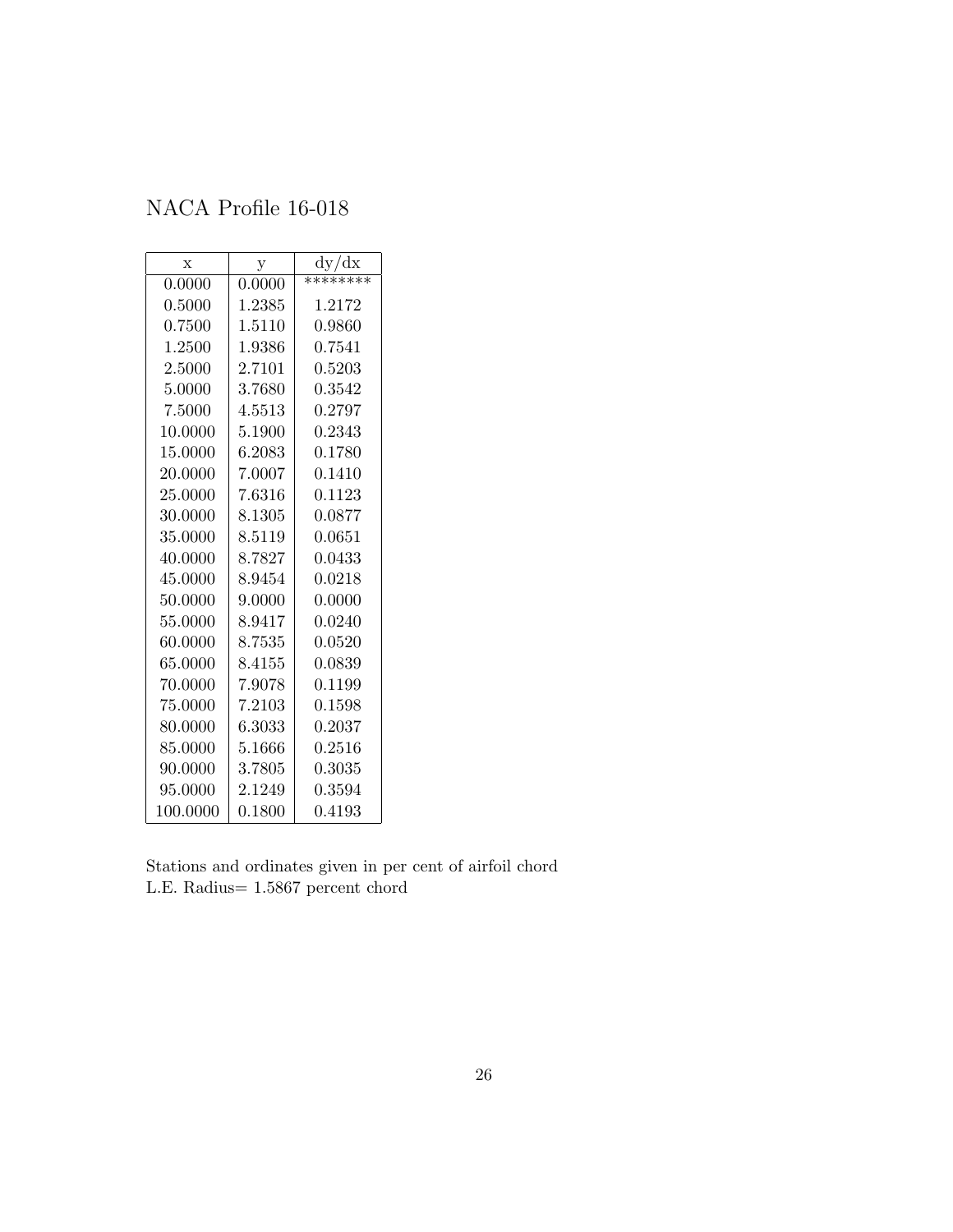<span id="page-26-0"></span>

| $\mathbf x$ | у       | dy/dx        |
|-------------|---------|--------------|
| 0.0000      | 0.0000  | ********     |
| 0.5000      | 1.4449  | 1.4201       |
| 0.7500      | 1.7628  | 1.1503       |
| 1.2500      | 2.2617  | 0.8797       |
| 2.5000      | 3.1618  | 0.6070       |
| 5.0000      | 4.3960  | 0.4133       |
| 7.5000      | 5.3098  | $\,0.3263\,$ |
| 10.0000     | 6.0550  | 0.2734       |
| 15.0000     | 7.2430  | 0.2076       |
| 20.0000     | 8.1675  | 0.1645       |
| 25.0000     | 8.9036  | 0.1310       |
| 30.0000     | 9.4856  | 0.1023       |
| 35.0000     | 9.9305  | 0.0759       |
| 40.0000     | 10.2464 | 0.0505       |
| 45.0000     | 10.4363 | 0.0254       |
| 50.0000     | 10.5000 | 0.0000       |
| 55.0000     | 10.4320 | 0.0280       |
| 60.0000     | 10.2124 | 0.0606       |
| 65.0000     | 9.8181  | 0.0979       |
| 70.0000     | 9.2257  | 0.1398       |
| 75.0000     | 8.4120  | 0.1864       |
| 80.0000     | 7.3538  | 0.2377       |
| 85.0000     | 6.0277  | ${0.2935}$   |
| 90.0000     | 4.4106  | 0.3541       |
| 95.0000     | 2.4791  | 0.4193       |
| 100.0000    | 0.2100  | 0.4891       |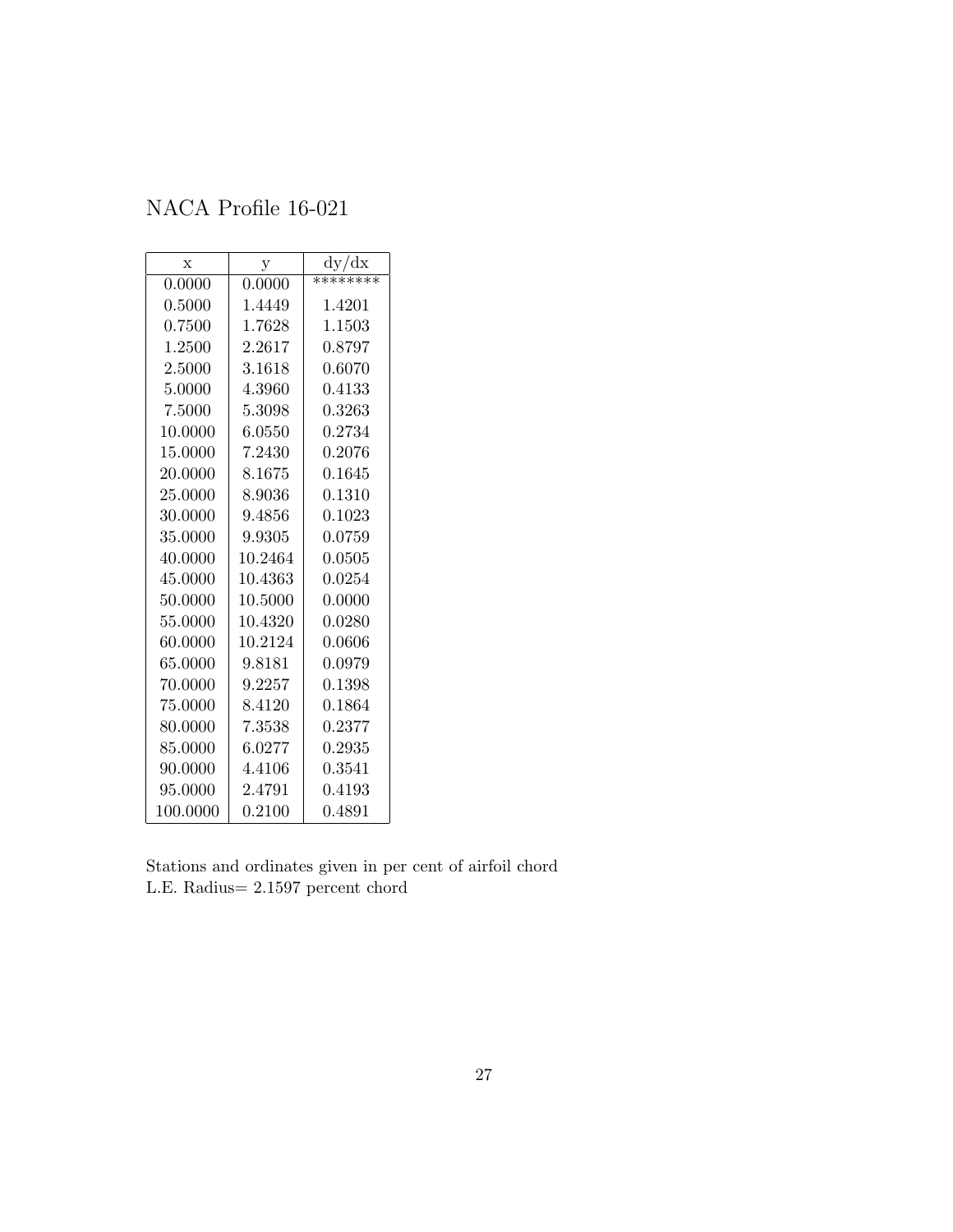<span id="page-27-0"></span>

| X        | у      | dy/dx     |
|----------|--------|-----------|
| 0.0000   | 0.0000 | ********  |
| 0.5000   | 0.5039 | 0.4762    |
| 0.7500   | 0.6094 | 0.3777    |
| 1.2500   | 0.7709 | 0.2809    |
| 2.5000   | 1.0568 | 0.1945    |
| 5.0000   | 1.4626 | 0.1383    |
| 7.5000   | 1.7666 | 0.1077    |
| 10.0000  | 2.0107 | 0.0890    |
| 15.0000  | 2.3872 | 0.0638    |
| 20.0000  | 2.6572 | 0.0451    |
| 25.0000  | 2.8424 | 0.0294    |
| 30.0000  | 2.9558 | 0.0154    |
| 35.0000  | 2.9990 | 0.0013    |
| 40.0000  | 2.9712 | $-0.0124$ |
| 45.0000  | 2.8764 | $-0.0253$ |
| 50.0000  | 2.7218 | $-0.0364$ |
| 55.0000  | 2.5161 | -0.0456   |
| 60.0000  | 2.2679 | -0.0536   |
| 65.0000  | 1.9844 | $-0.0599$ |
| 70.0000  | 1.6727 | $-0.0646$ |
| 75.0000  | 1.3433 | $-0.0672$ |
| 80.0000  | 1.0075 | $-0.0671$ |
| 85.0000  | 0.6806 | $-0.0633$ |
| 90.0000  | 0.3820 | $-0.0555$ |
| 95.0000  | 0.1371 | $-0.0405$ |
| 100.0000 | 0.0000 | $-0.0008$ |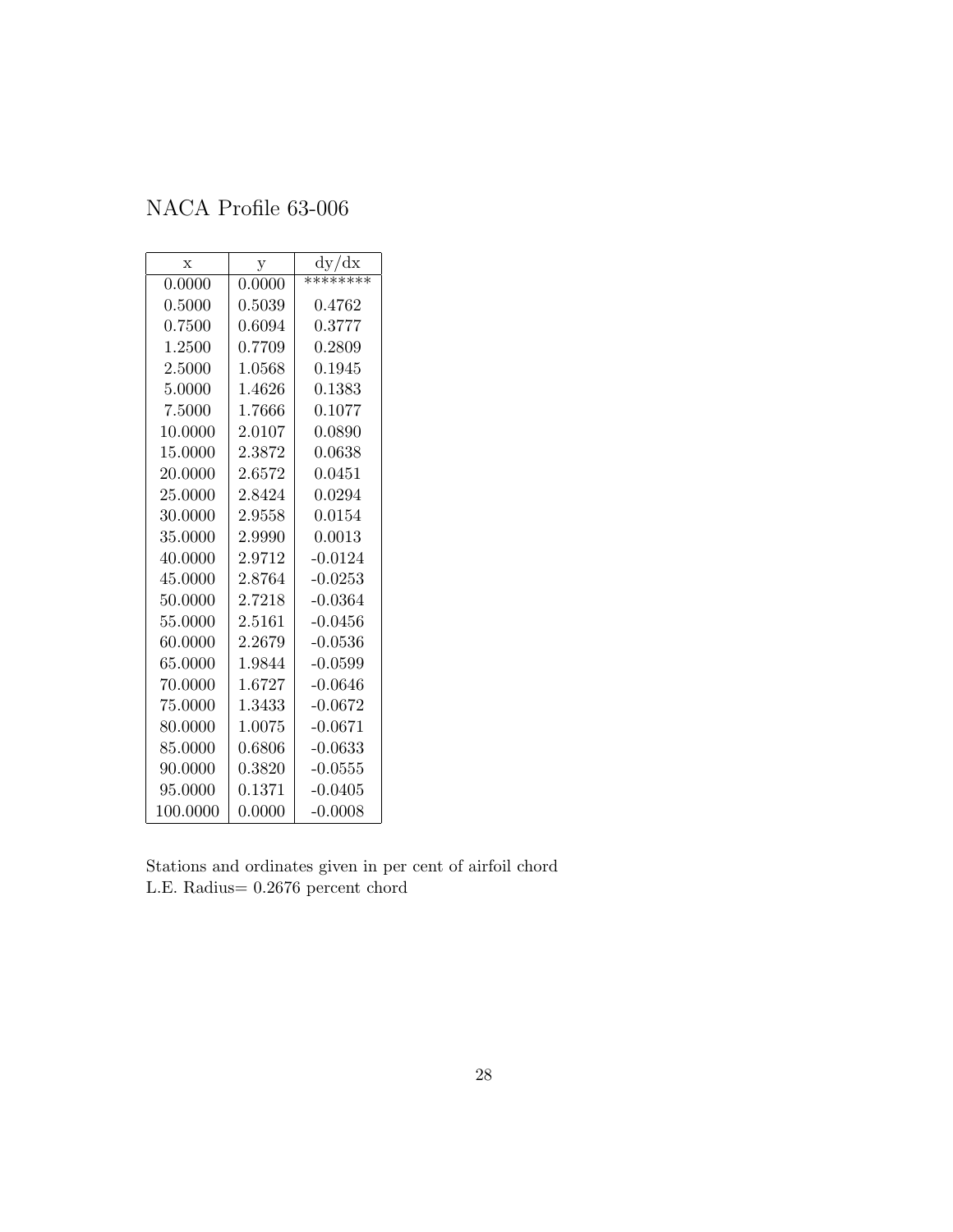<span id="page-28-0"></span>

| $\mathbf x$ | у         | dy/dx     |
|-------------|-----------|-----------|
| 0.0000      | 0.0000    | 0.0000    |
| 0.5000      | 0.6682    | 0.6339    |
| 0.7500      | 0.8087    | 0.5036    |
| 1.2500      | 1.0244    | 0.3755    |
| 2.5000      | 1.4073    | 0.2609    |
| 5.0000      | 1.9516    | 0.1854    |
| 7.5000      | 2.3588    | 0.1442    |
| 10.0000     | 2.6857    | 0.1191    |
| 15.0000     | 3.1895    | 0.0853    |
| 20.0000     | 3.5500    | 0.0599    |
| 25.0000     | 3.7964    | 0.0391    |
| 30.0000     | 3.9458    | 0.0201    |
| 35.0000     | 3.9998    | 0.0007    |
| 40.0000     | 3.9577    | $-0.0176$ |
| 45.0000     | 3.8252    | $-0.0351$ |
| 50.0000     | 3.6131    | $-0.0498$ |
| 55.0000     | 3.3336    | $-0.0618$ |
| 60.0000     | 2.9982    | $-0.0721$ |
| 65.0000     | 2.6172    | $-0.0802$ |
| 70.0000     | 2.2002    | $-0.0858$ |
| 75.0000     | 1.7616    | $-0.0891$ |
| 80.0000     | 1.3171    | $-0.0882$ |
| 85.0000     | 0.8871    | $-0.0830$ |
| 90.0000     | 0.4963    | $-0.0725$ |
| 95.0000     | 0.1777    | $-0.0529$ |
| 100.0000    | $-0.0000$ | $-0.0011$ |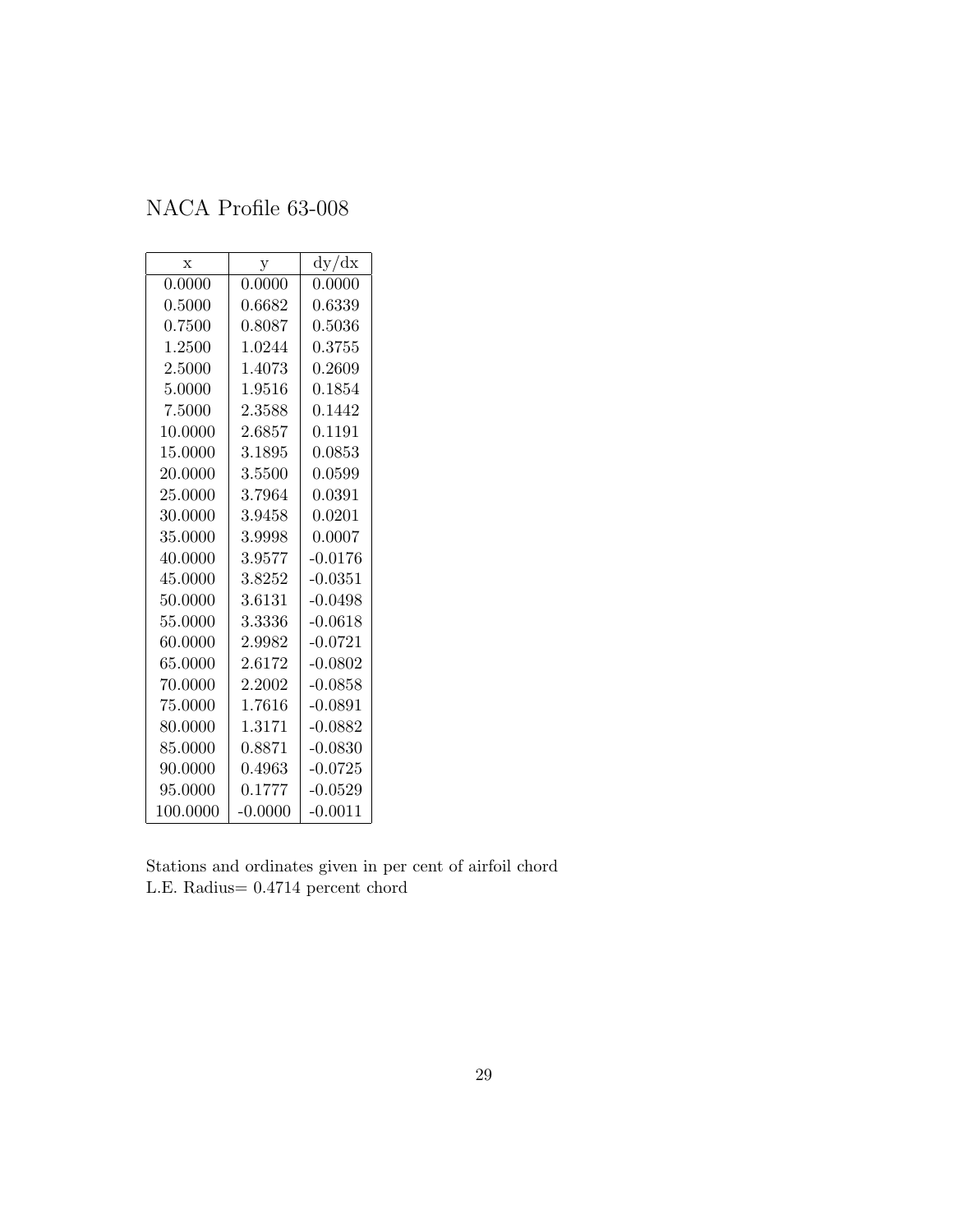<span id="page-29-0"></span>

| X        | у      | dy/dx          |
|----------|--------|----------------|
| 0.0000   | 0.0000 | ********       |
| 0.5000   | 0.7489 | 0.7124         |
| 0.7500   | 0.9069 | $\, 0.5665 \,$ |
| 1.2500   | 1.1497 | 0.4230         |
| 2.5000   | 1.5815 | 0.2944         |
| 5.0000   | 2.1958 | 0.2092         |
| 7.5000   | 2.6550 | 0.1627         |
| 10.0000  | 3.0237 | 0.1343         |
| 15.0000  | 3.5915 | 0.0959         |
| 20.0000  | 3.9974 | 0.0673         |
| 25.0000  | 4.2743 | 0.0439         |
| 30.0000  | 4.4414 | 0.0225         |
| 35.0000  | 4.5001 | 0.0005         |
| 40.0000  | 4.4499 | $-0.0204$      |
| 45.0000  | 4.2974 | $-0.0402$      |
| 50.0000  | 4.0556 | $-0.0565$      |
| 55.0000  | 3.7383 | $-0.0701$      |
| 60.0000  | 3.3586 | $-0.0810$      |
| 65.0000  | 2.9282 | $-0.0904$      |
| 70.0000  | 2.4585 | $-0.0966$      |
| 75.0000  | 1.9654 | $-0.0997$      |
| 80.0000  | 1.4674 | $-0.0984$      |
| 85.0000  | 0.9867 | $-0.0925$      |
| 90.0000  | 0.5512 | $-0.0806$      |
| 95.0000  | 0.1971 | $-0.0589$      |
| 100.0000 | 0.0000 | $-0.0012$      |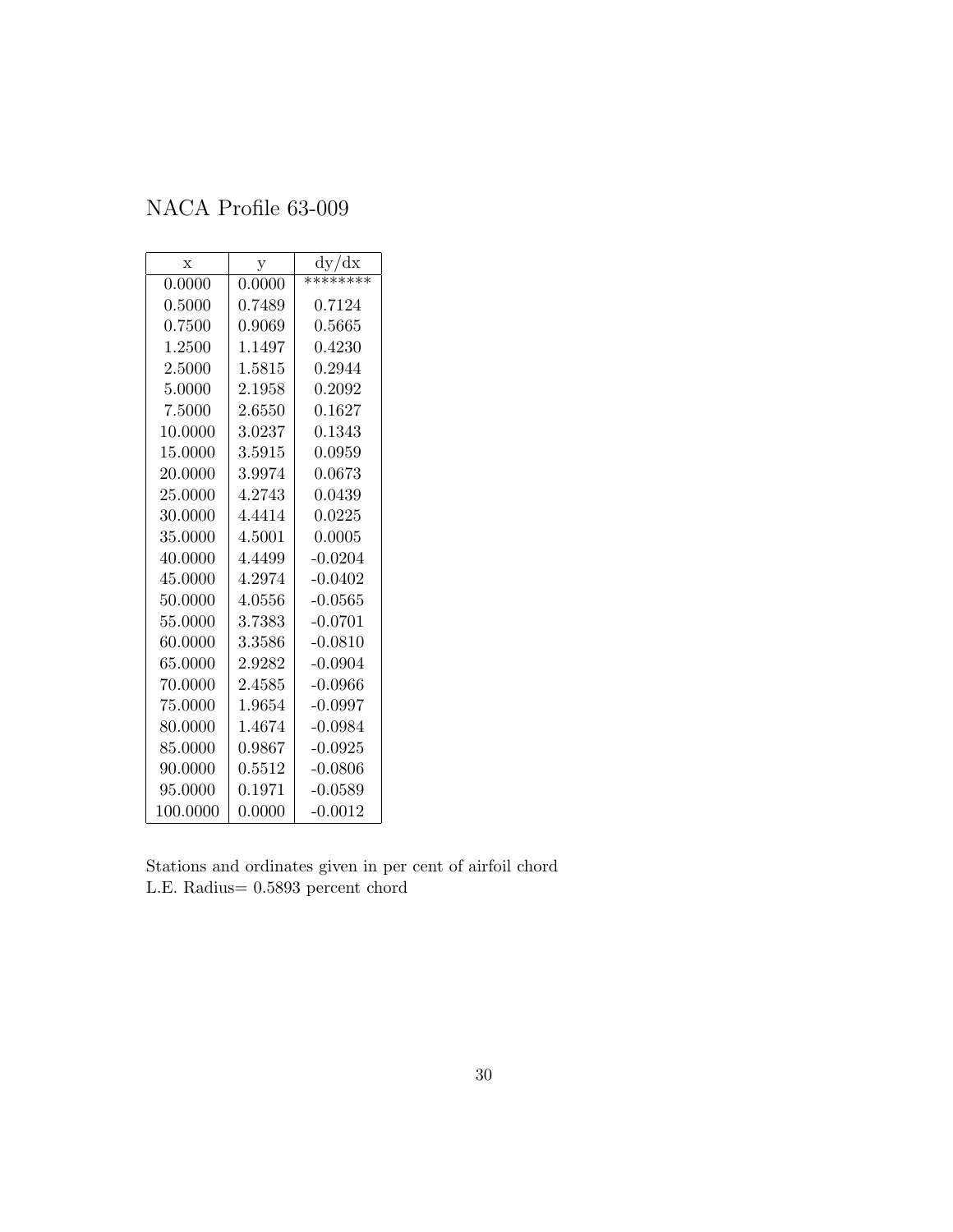<span id="page-30-0"></span>

| $\mathbf x$ | у      | dy/dx     |
|-------------|--------|-----------|
| 0.0000      | 0.0000 | ********  |
| 0.5000      | 0.8285 | 0.7905    |
| 0.7500      | 1.0040 | 0.6293    |
| 1.2500      | 1.2739 | 0.4706    |
| 2.5000      | 1.7548 | 0.3281    |
| 5.0000      | 2.4396 | 0.2332    |
| 7.5000      | 2.9512 | 0.1812    |
| 10.0000     | 3.3619 | 0.1494    |
| 15.0000     | 3.9940 | 0.1066    |
| 20.0000     | 4.4454 | 0.0748    |
| 25.0000     | 4.7529 | 0.0488    |
| 30.0000     | 4.9374 | 0.0249    |
| 35.0000     | 5.0003 | 0.0003    |
| 40.0000     | 4.9414 | $-0.0233$ |
| 45.0000     | 4.7682 | $-0.0452$ |
| 50.0000     | 4.4959 | $-0.0634$ |
| 55.0000     | 4.1401 | $-0.0784$ |
| 60.0000     | 3.7158 | $-0.0903$ |
| 65.0000     | 3.2357 | $-0.1007$ |
| 70.0000     | 2.7131 | $-0.1074$ |
| 75.0000     | 2.1659 | $-0.1101$ |
| 80.0000     | 1.6146 | $-0.1088$ |
| 85.0000     | 1.0841 | $-0.1018$ |
| 90.0000     | 0.6047 | $-0.0884$ |
| 95.0000     | 0.2160 | $-0.0648$ |
| 100.0000    | 0.0000 | $-0.0013$ |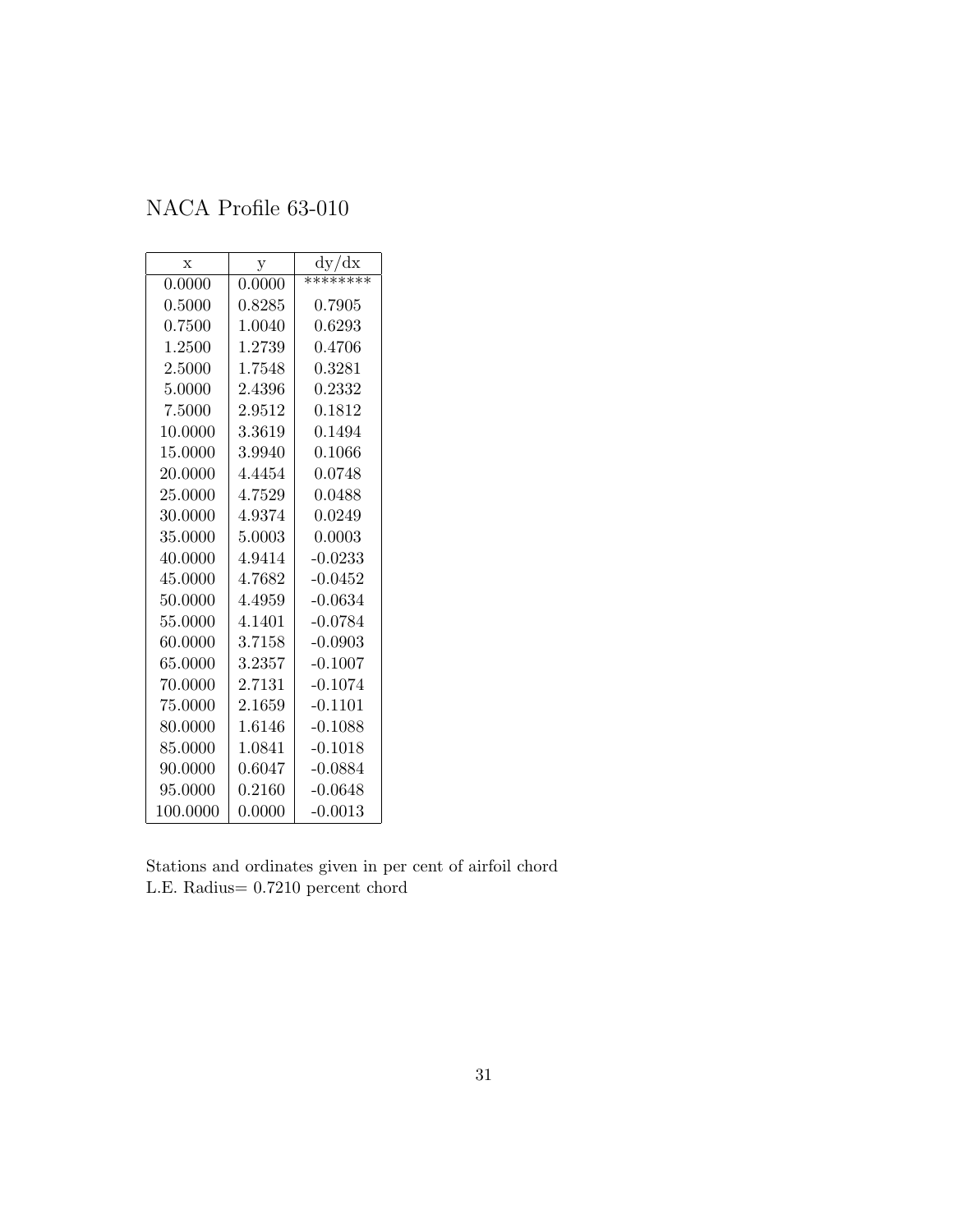<span id="page-31-0"></span>

| $\mathbf x$ | у          | dy/dx      |
|-------------|------------|------------|
| 0.0000      | 0.0000     | 0.0000     |
| 0.5000      | 0.9837     | ${0.9454}$ |
| 0.7500      | 1.1938     | 0.7547     |
| 1.2500      | 1.5181     | 0.5663     |
| 2.5000      | 2.0980     | 0.3964     |
| 5.0000      | $2.9256\,$ | 0.2817     |
| 7.5000      | 3.5432     | 0.2186     |
| 10.0000     | 4.0386     | 0.1800     |
| 15.0000     | 4.8003     | 0.1280     |
| 20.0000     | 5.3431     | 0.0899     |
| 25.0000     | 5.7115     | 0.0585     |
| 30.0000     | 5.9304     | 0.0295     |
| 35.0000     | 6.0005     | $-0.0008$  |
| 40.0000     | 5.9220     | $-0.0299$  |
| 45.0000     | 5.7051     | $-0.0556$  |
| 50.0000     | 5.3698     | $-0.0777$  |
| 55.0000     | 4.9354     | $-0.0956$  |
| 60.0000     | 4.4205     | $-0.1100$  |
| 65.0000     | 3.8398     | $-0.1220$  |
| 70.0000     | 3.2113     | $-0.1294$  |
| 75.0000     | 2.5567     | $-0.1319$  |
| 80.0000     | 1.9002     | $-0.1298$  |
| 85.0000     | 1.2724     | $-0.1201$  |
| 90.0000     | 0.7076     | $-0.1038$  |
| 95.0000     | 0.2521     | $-0.0759$  |
| 100.0000    | 0.0000     | -0.0016    |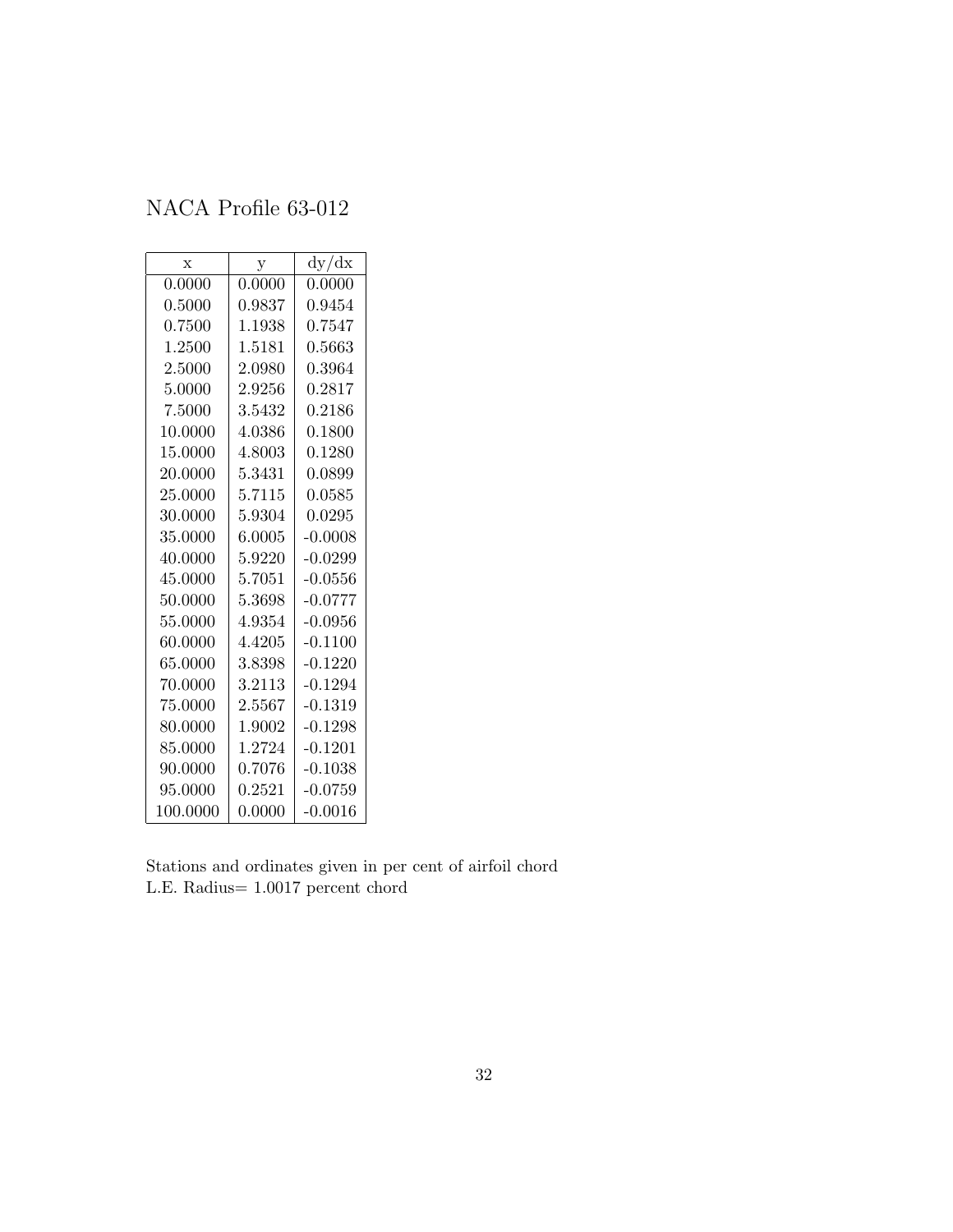<span id="page-32-0"></span>

| X        | $\mathbf y$ | dy/dx            |
|----------|-------------|------------------|
| 0.0000   | 0.0000      | 0.0000           |
| 0.5000   | 1.2039      | 1.1730           |
| 0.7500   | 1.4653      | 0.9414           |
| 1.2500   | 1.8712      | 0.7107           |
| 2.5000   | 2.6018      | 0.5010           |
| 5.0000   | 3.6488      | 0.3561           |
| 7.5000   | 4.4285      | 0.2757           |
| 10.0000  | 5.0531      | 0.2266           |
| 15.0000  | 6.0121      | 0.1606           |
| 20.0000  | 6.6934      | 0.1128           |
| 25.0000  | 7.1533      | 0.0728           |
| 30.0000  | 7.4222      | 0.0348           |
| 35.0000  | 7.4992      | $-0.0039$        |
| 40.0000  | 7.3859      | $-0.0416$        |
| 45.0000  | 7.0988      | $-0.0733$        |
| 50.0000  | 6.6640      | $-0.0996$        |
| 55,0000  | 6.1072      | $-0.1219$        |
| 60.0000  | 5.4529      | -0.1398          |
| 65.0000  | 4.7194      | -0.1530          |
| 70.0000  | 3.9318      | -0.1606          |
| 75.0000  | 3.1176      | $\text{-}0.1636$ |
| 80.0000  | 2.3072      | $-0.1597$        |
| 85.0000  | 1.5389      | $-0.1474$        |
| 90.0000  | 0.8524      | $-0.1262$        |
| 95.0000  | ${0.3026}$  | $-0.0912$        |
| 100.0000 | 0.0000      | $-0.0019$        |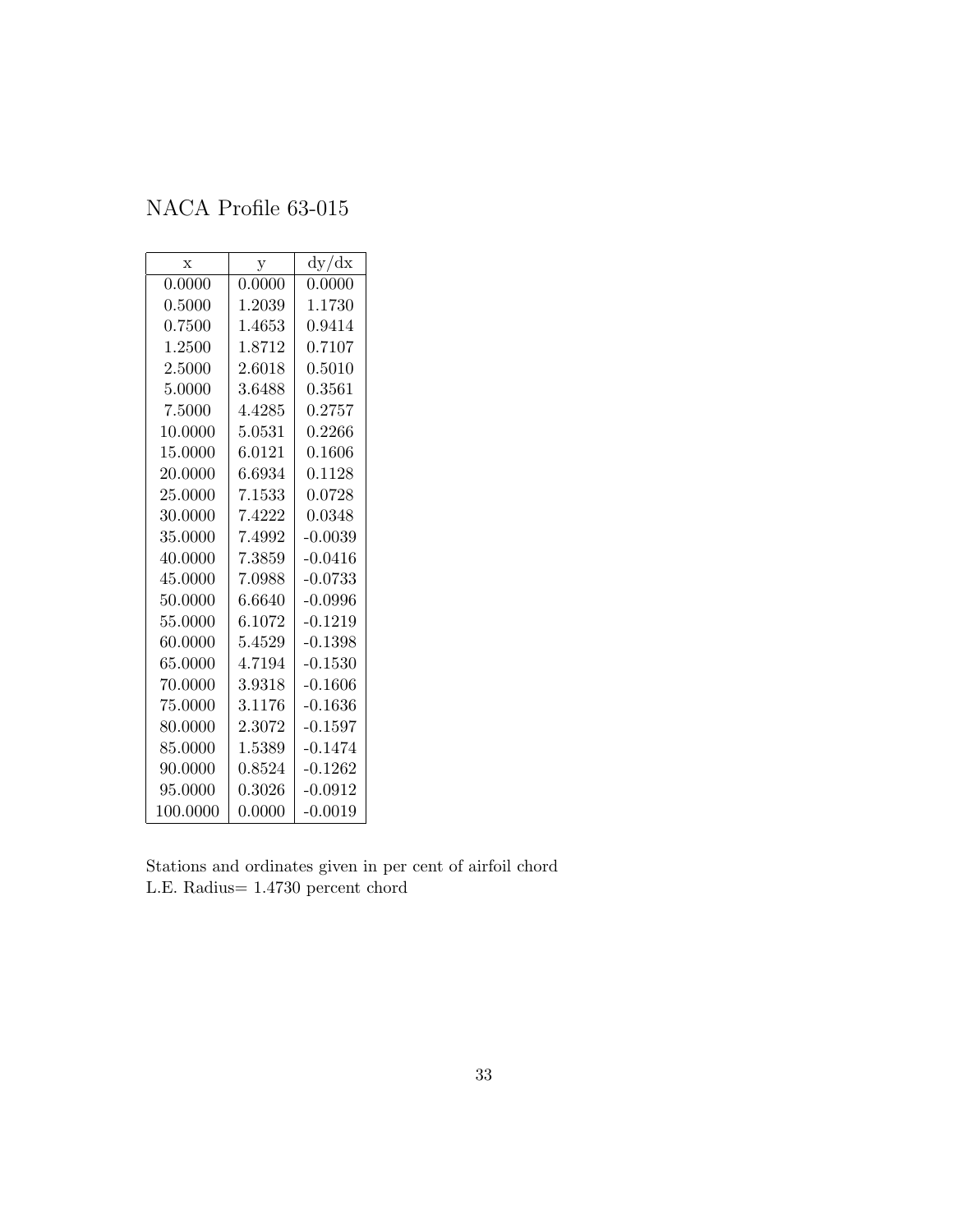<span id="page-33-0"></span>

| $\mathbf x$ | у         | dy/dx      |
|-------------|-----------|------------|
| 0.0000      | 0.0000    | $0.0000\,$ |
| 0.5000      | 1.4050    | 1.3930     |
| 0.7500      | 1.7166    | 1.1258     |
| 1.2500      | 2.2041    | 0.8563     |
| 2.5000      | 3.0884    | 0.6086     |
| 5.0000      | 4.3620    | 0.4329     |
| 7.5000      | 5.3086    | 0.3344     |
| 10.0000     | 6.0657    | 0.2744     |
| 15.0000     | 7.2259    | 0.1941     |
| 20.0000     | 8.0478    | 0.1360     |
| 25.0000     | 8.5992    | 0.0864     |
| 30.0000     | 8.9162    | 0.0397     |
| 35.0000     | 8.9961    | $-0.0075$  |
| 40.0000     | 8.8420    | $-0.0525$  |
| 45.0000     | 8.4783    | $-0.0910$  |
| 50.0000     | 7.9382    | $-0.1241$  |
| 55.0000     | 7.2546    | $-0.1488$  |
| 60.0000     | 6.4567    | $-0.1693$  |
| 65.0000     | 5.5689    | $-0.1843$  |
| 70.0000     | 4.6226    | $-0.1935$  |
| 75.0000     | 3.6506    | $-0.1945$  |
| 80.0000     | 2.6909    | $-0.1873$  |
| 85.0000     | 1.7880    | $-0.1713$  |
| 90.0000     | 0.9866    | $-0.1464$  |
| 95.0000     | 0.3492    | $-0.1050$  |
| 100.0000    | $-0.0000$ | $-0.0023$  |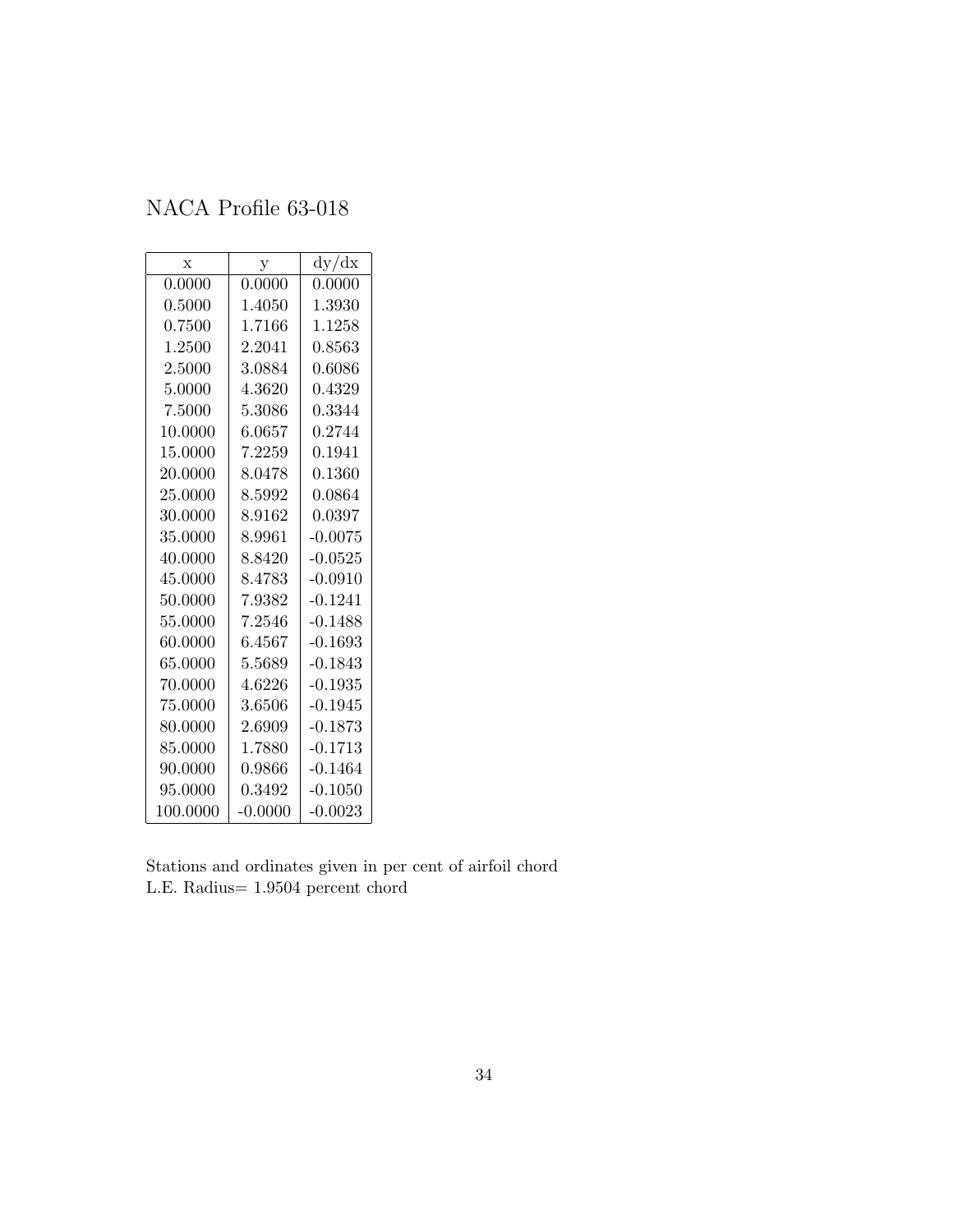<span id="page-34-0"></span>

| $\bar{x}$ | y          | dy/dx     |
|-----------|------------|-----------|
| 0.0000    | 0.0000     | 0.0000    |
| 0.5000    | 1.5829     | 1.6011    |
| 0.7500    | $1.9430\,$ | 1.3061    |
| 1.2500    | 2.5116     | 1.0024    |
| 2.5000    | 3.5525     | 0.7196    |
| 5.0000    | 5.0615     | 0.5129    |
| 7.5000    | 6.1810     | 0.3948    |
| 10.0000   | 7.0744     | 0.3235    |
| 15.0000   | 8.4410     | 0.2287    |
| 20.0000   | 9.4059     | 0.1594    |
| 25.0000   | 10.0493    | 0.1001    |
| 30.0000   | 10.4129    | 0.0450    |
| 35.0000   | 10.4911    | $-0.0135$ |
| 40.0000   | 10.2906    | $-0.0657$ |
| 45.0000   | 9.8438     | $-0.1114$ |
| 50.0000   | 9.1921     | $-0.1479$ |
| 55.0000   | 8.3775     | $-0.1765$ |
| 60.0000   | 7.4333     | $-0.1995$ |
| 65.0000   | 6.3890     | $-0.2162$ |
| 70.0000   | 5.2835     | $-0.2240$ |
| 75.0000   | 4.1572     | $-0.2241$ |
| 80.0000   | 3.0531     | $-0.2151$ |
| 85.0000   | 2.0217     | $-0.1959$ |
| 90.0000   | 1.1116     | $-0.1658$ |
| 95.0000   | 0.3924     | $-0.1179$ |
| 100.0000  | $-0.0000$  | $-0.0026$ |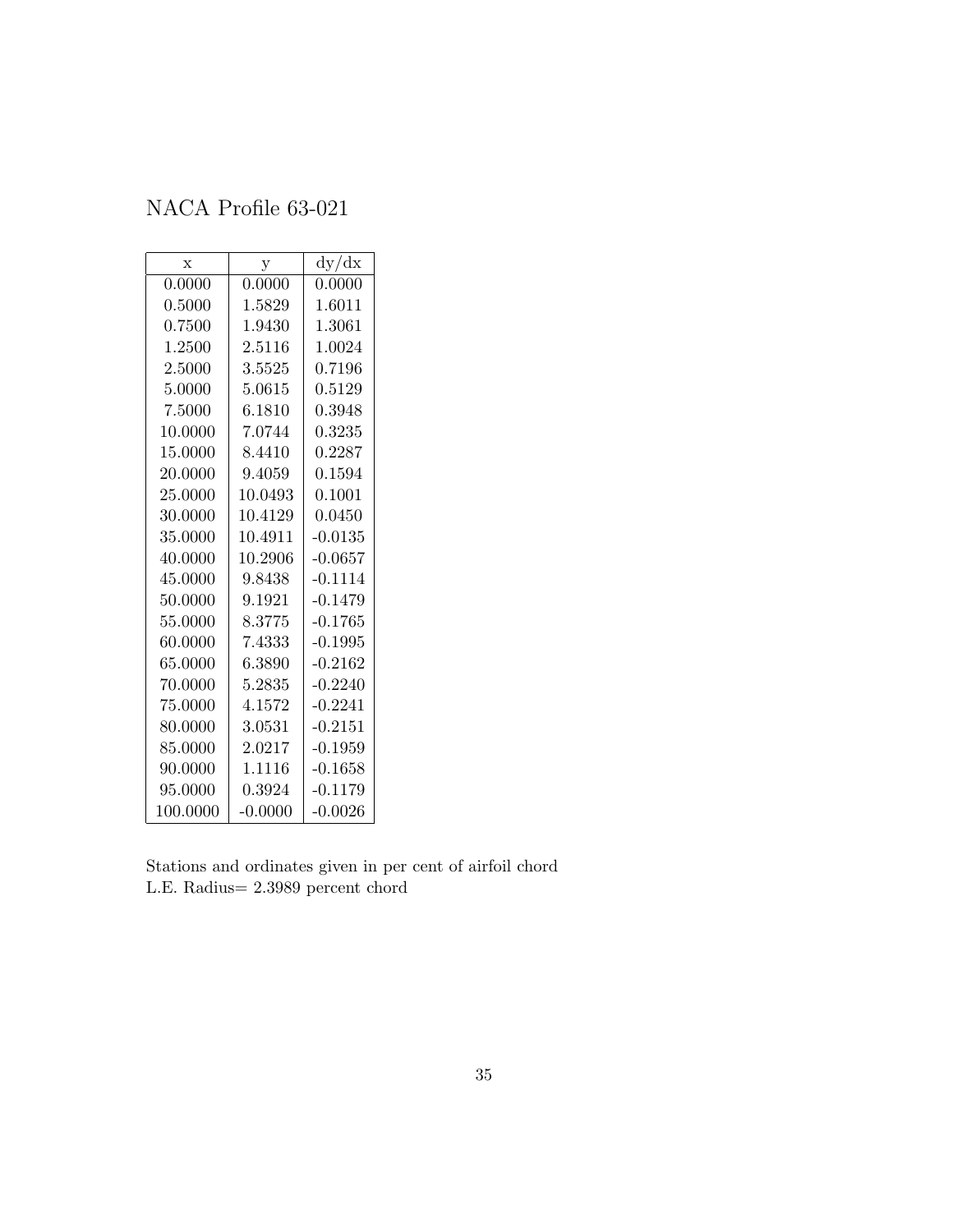<span id="page-35-0"></span>

| $\mathbf x$ | у            | dy/dx     |
|-------------|--------------|-----------|
| 0.0000      | 0.0000       | 0.0000    |
| 0.5000      | $\,0.5066\,$ | 0.4617    |
| 0.7500      | 0.6082       | 0.3643    |
| 1.2500      | 0.7663       | 0.2796    |
| 2.5000      | 1.0534       | 0.1951    |
| 5.0000      | 1.4536       | 0.1354    |
| 7.5000      | 1.7530       | 0.1067    |
| 10.0000     | 1.9944       | 0.0882    |
| 15.0000     | 2.3664       | 0.0625    |
| 20.0000     | 2.6343       | 0.0448    |
| 25.0000     | 2.8224       | 0.0310    |
| 30.0000     | 2.9433       | 0.0178    |
| 35.0000     | 2.9956       | 0.0038    |
| 40.0000     | 2.9838       | $-0.0090$ |
| 45.0000     | 2.9103       | $-0.0207$ |
| 50.0000     | 2.7816       | $-0.0306$ |
| 55.0000     | 2.6048       | $-0.0399$ |
| 60.0000     | 2.3870       | $-0.0470$ |
| 65.0000     | 2.1341       | $-0.0531$ |
| 70.0000     | 1.8528       | $-0.0588$ |
| 75.0000     | 1.5523       | $-0.0613$ |
| 80.0000     | 1.2455       | $-0.0618$ |
| 85.0000     | 0.9382       | $-0.0614$ |
| 90.0000     | 0.6308       | $-0.0623$ |
| 95.0000     | 0.3187       | $-0.0573$ |
| 100.0000    | $-0.0000$    | $-2.3633$ |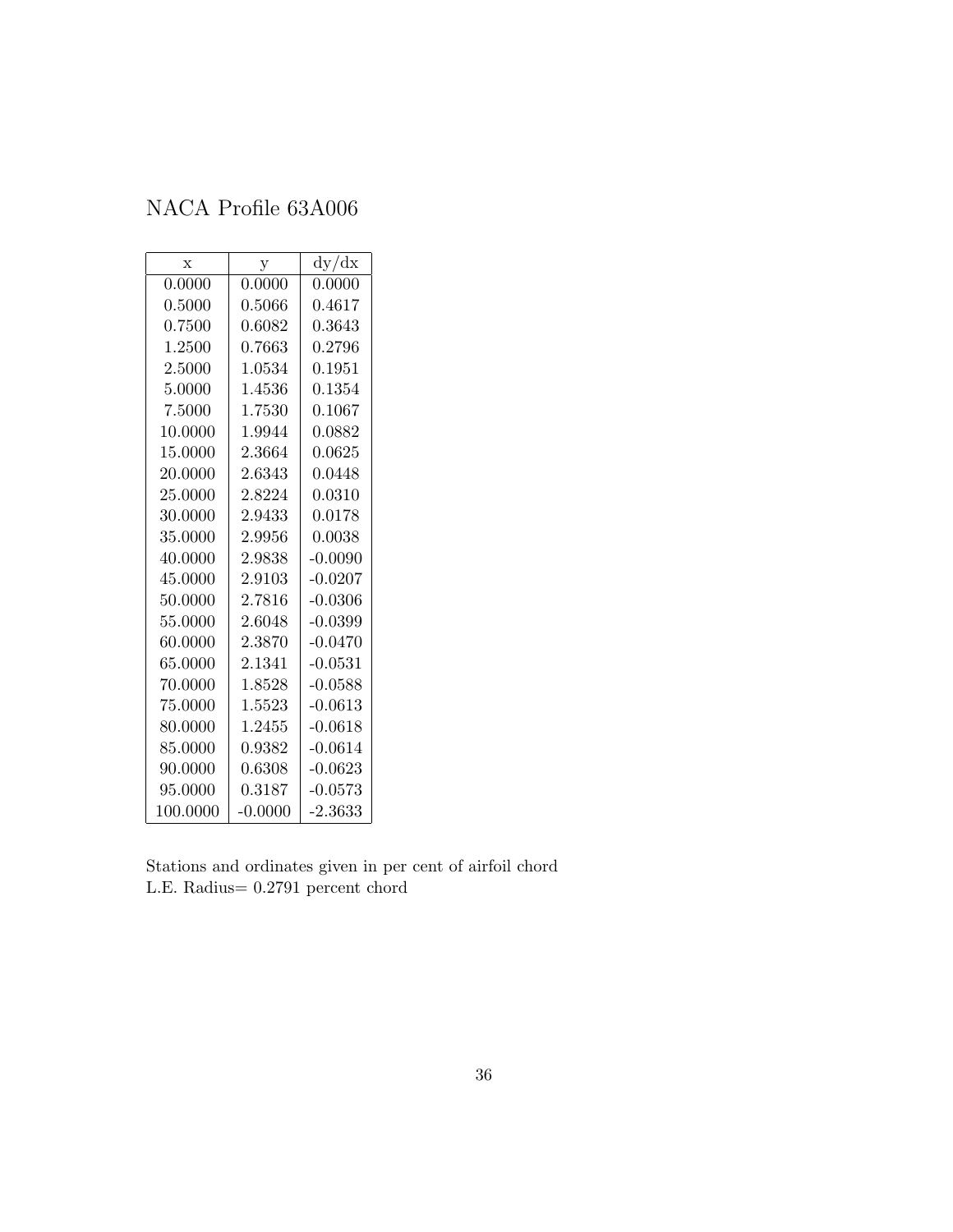| $\mathbf x$ | у         | dy/dx      |
|-------------|-----------|------------|
| 0.0000      | 0.0000    | ********   |
| 0.5000      | 0.6687    | 0.6119     |
| 0.7500      | 0.8037    | ${0.4856}$ |
| 1.2500      | 1.0152    | 0.3748     |
| 2.5000      | 1.4004    | 0.2618     |
| 5.0000      | 1.9372    | 0.1816     |
| 7.5000      | 2.3384    | 0.1429     |
| 10.0000     | 2.6617    | 0.1181     |
| 15.0000     | 3.1595    | 0.0836     |
| 20.0000     | 3.5175    | 0.0598     |
| 25.0000     | 3.7684    | 0.0409     |
| 30.0000     | 3.9286    | 0.0231     |
| 35.0000     | 3.9957    | 0.0049     |
| 40.0000     | 3.9766    | $-0.0122$  |
| 45.0000     | 3.8745    | $-0.0282$  |
| 50.0000     | 3.6988    | $-0.0421$  |
| 55.0000     | 3.4594    | $-0.0539$  |
| 60.0000     | 3.1662    | $-0.0639$  |
| 65.0000     | 2.8271    | $-0.0718$  |
| 70.0000     | 2.4509    | $-0.0782$  |
| 75.0000     | 2.0514    | $-0.0815$  |
| 80.0000     | 1.6455    | $-0.0812$  |
| 85.0000     | 1.2391    | $-0.0811$  |
| 90.0000     | 0.8325    | $-0.0827$  |
| 95.0000     | 0.4216    | $-0.0748$  |
| 100.0000    | $-0.0000$ | $-3.8448$  |

Stations and ordinates given in per cent of airfoil chord L.E. Radius= 0.4830 percent chord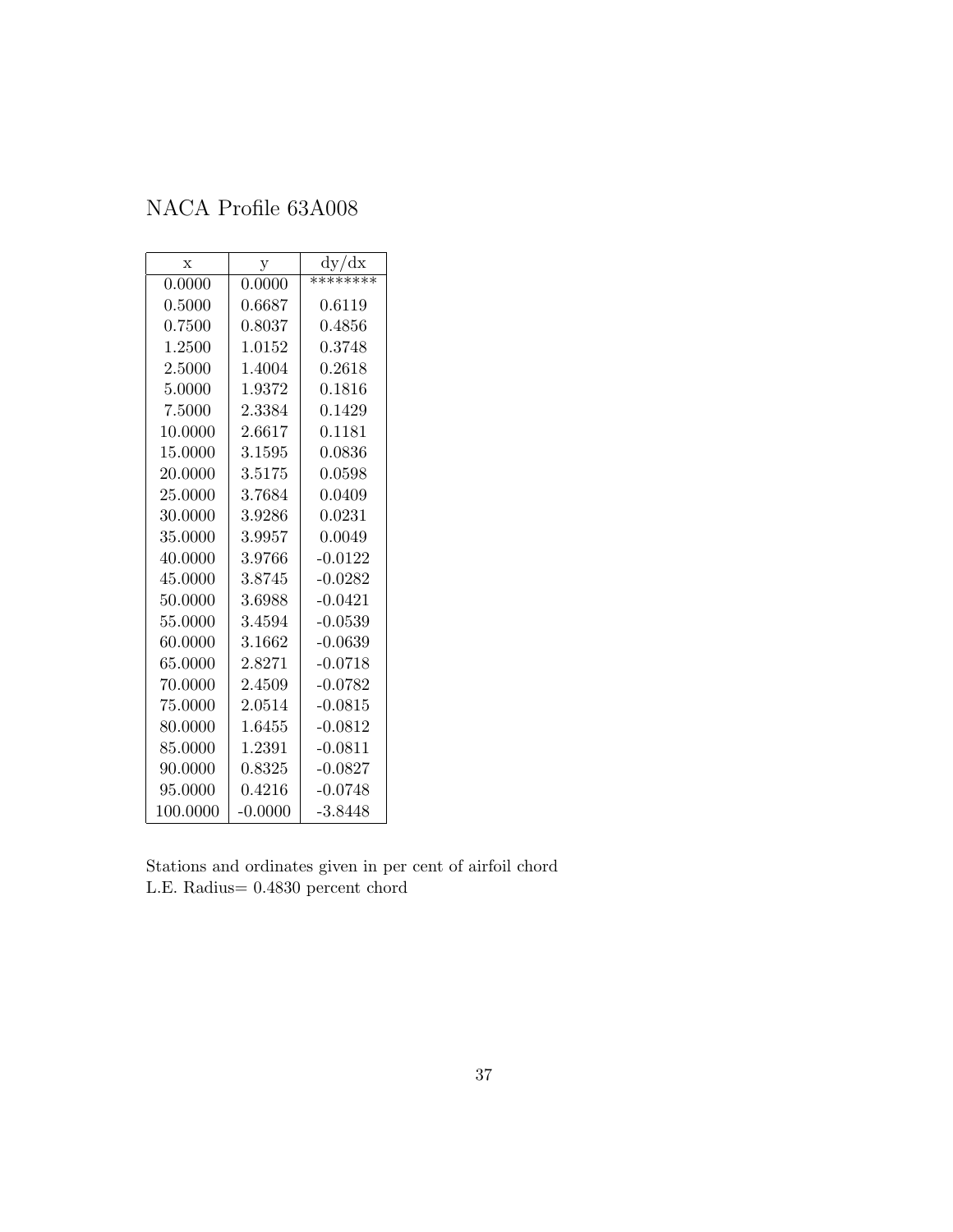| $\mathbf x$ | у           | dy/dx          |
|-------------|-------------|----------------|
| 0.0000      | 0.0000      | ********       |
| 0.5000      | 0.8245      | 0.7591         |
| 0.7500      | ${ 0.9925}$ | 0.6063         |
| 1.2500      | 1.2577      | 0.4713         |
| 2.5000      | 1.7425      | ${0.3297}$     |
| 5.0000      | 2.4184      | 0.2284         |
| 7.5000      | 2.9228      | 0.1795         |
| 10.0000     | 3.3290      | $\;\:0.1482$   |
| 15.0000     | 3.9537      | 0.1051         |
| 20.0000     | 4.4025      | 0.0750         |
| 25.0000     | 4.7162      | 0.0507         |
| 30.0000     | 4.9154      | 0.0279         |
| 35.0000     | 4.9963      | $\, 0.0054 \,$ |
| 40.0000     | 4.9683      | $-0.0158$      |
| 45.0000     | 4.8355      | $-0.0363$      |
| 50.0000     | 4.6109      | $-0.0533$      |
| 55.0000     | 4.3073      | $-0.0678$      |
| 60.0000     | 3.9371      | $-0.0805$      |
| 65.0000     | 3.5109      | $-0.0908$      |
| 70.0000     | 3.0403      | $-0.0970$      |
| 75.0000     | $2.5423\,$  | $-0.1009$      |
| 80.0000     | 2.0387      | $-0.1006$      |
| 85.0000     | 1.5347      | $-0.1005$      |
| 90.0000     | 1.0302      | $-0.1033$      |
| 95.0000     | 0.5233      | $-0.0916$      |
| 100.0000    | $-0.0000$   | $-6.1087$      |

Stations and ordinates given in per cent of airfoil chord L.E. Radius= 0.7260 percent chord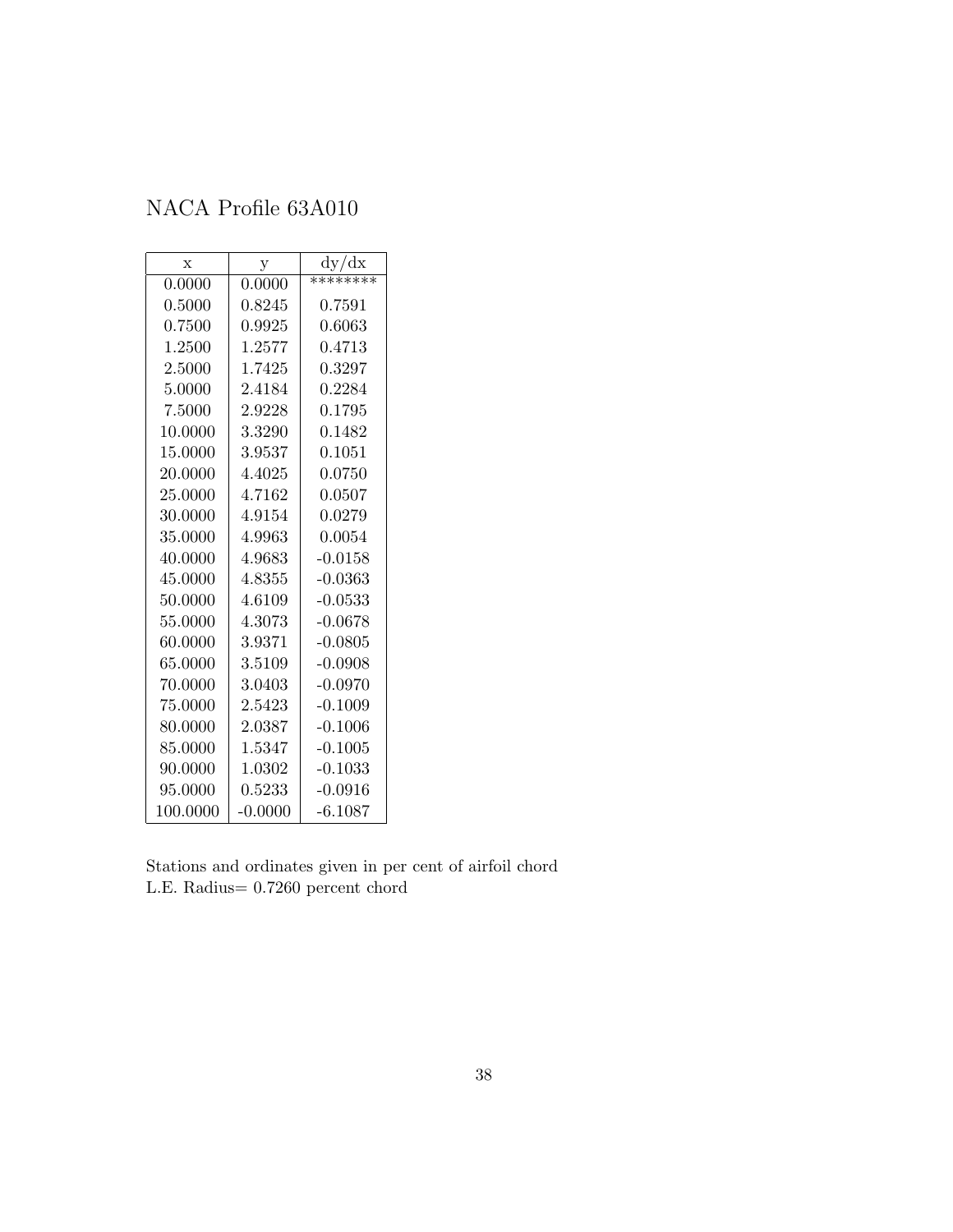| $\mathbf x$ | y         | dy/dx     |
|-------------|-----------|-----------|
| 0.0000      | 0.0000    | 0.0000    |
| 0.5000      | 0.9723    | 0.9022    |
| 0.7500      | 1.1725    | 0.7258    |
| 1.2500      | 1.4919    | 0.5693    |
| 2.5000      | 2.0782    | 0.3991    |
| 5.0000      | 2.8957    | 0.2760    |
| 7.5000      | 3.5051    | 0.2167    |
| 10.0000     | 3.9953    | 0.1786    |
| 15.0000     | 4.7484    | 0.1270    |
| 20.0000     | 5.2887    | 0.0903    |
| 25.0000     | 5.6657    | 0.0609    |
| 30.0000     | 5.9032    | 0.0322    |
| 35.0000     | 5.9971    | 0.0052    |
| 40.0000     | 5.9588    | $-0.0204$ |
| 45.0000     | 5.7934    | $-0.0446$ |
| 50.0000     | 5.5183    | $-0.0645$ |
| 55.0000     | 5.1489    | $-0.0820$ |
| 60.0000     | 4.7004    | $-0.0968$ |
| 65.0000     | 4.1862    | $-0.1084$ |
| 70.0000     | 3.6212    | $-0.1167$ |
| 75.0000     | 3.0256    | $-0.1197$ |
| 80.0000     | 2.4255    | $-0.1200$ |
| 85.0000     | 1.8254    | $-0.1197$ |
| 90.0000     | 1.2240    | $-0.1235$ |
| 95.0000     | 0.6238    | $-0.1077$ |
| 100.0000    | $-0.0000$ | $-9.4866$ |

Stations and ordinates given in per cent of airfoil chord L.E. Radius= 0.9908 percent chord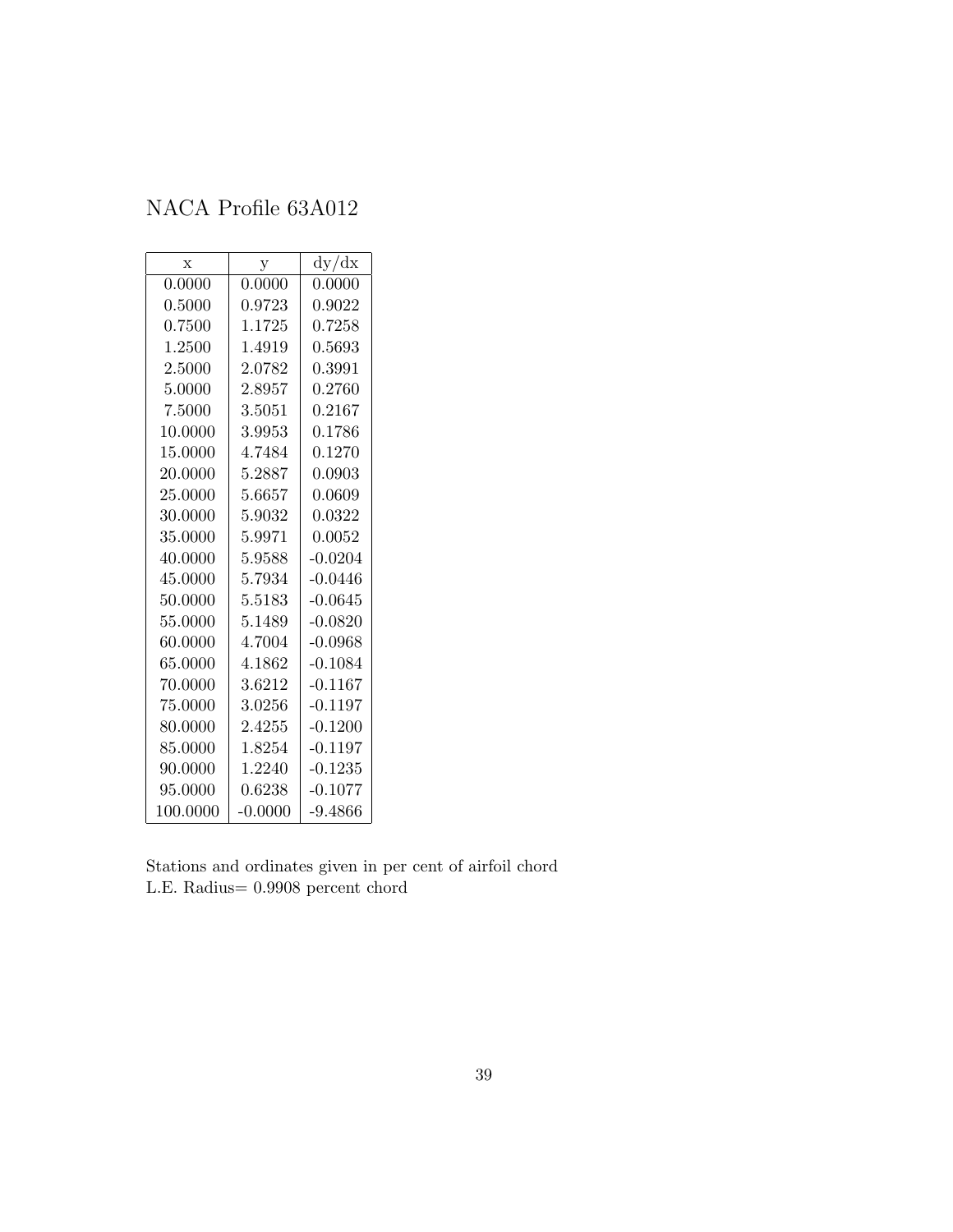| $\mathbf x$ | у         | dy/dx      |
|-------------|-----------|------------|
| 0.0000      | 0.0000    | 0.0000     |
| 0.5000      | 1.1754    | 1.1071     |
| 0.7500      | 1.4221    | ${0.9004}$ |
| 1.2500      | 1.8228    | 0.7195     |
| 2.5000      | 2.5657    | 0.5062     |
| 5.0000      | 3.6018    | 0.3494     |
| 7.5000      | 4.3723    | 0.2737     |
| 10.0000     | 4.9912    | 0.2249     |
| 15.0000     | 5.9404    | 0.1606     |
| 20.0000     | 6.6197    | 0.1138     |
| 25.0000     | 7.0924    | 0.0771     |
| 30.0000     | 7.3867    | 0.0391     |
| 35.0000     | 7.4983    | 0.0050     |
| 40.0000     | 7.4417    | $-0.0279$  |
| 45.0000     | 7.2244    | $-0.0577$  |
| 50.0000     | 6.8703    | $-0.0838$  |
| 55.0000     | 6.3998    | $-0.1043$  |
| 60.0000     | 5.8320    | $-0.1214$  |
| 65.0000     | 5.1845    | $-0.1363$  |
| 70.0000     | 4.4772    | $-0.1460$  |
| 75.0000     | 3.7376    | $-0.1487$  |
| 80.0000     | 2.9947    | $-0.1491$  |
| 85.0000     | 2.2529    | $-0.1479$  |
| 90.0000     | 1.5083    | $-0.1531$  |
| 95.0000     | 0.7730    | $-0.1309$  |
| 100.0000    | $-0.0000$ | $-19.2221$ |

Stations and ordinates given in per cent of airfoil chord L.E. Radius= 1.4059 percent chord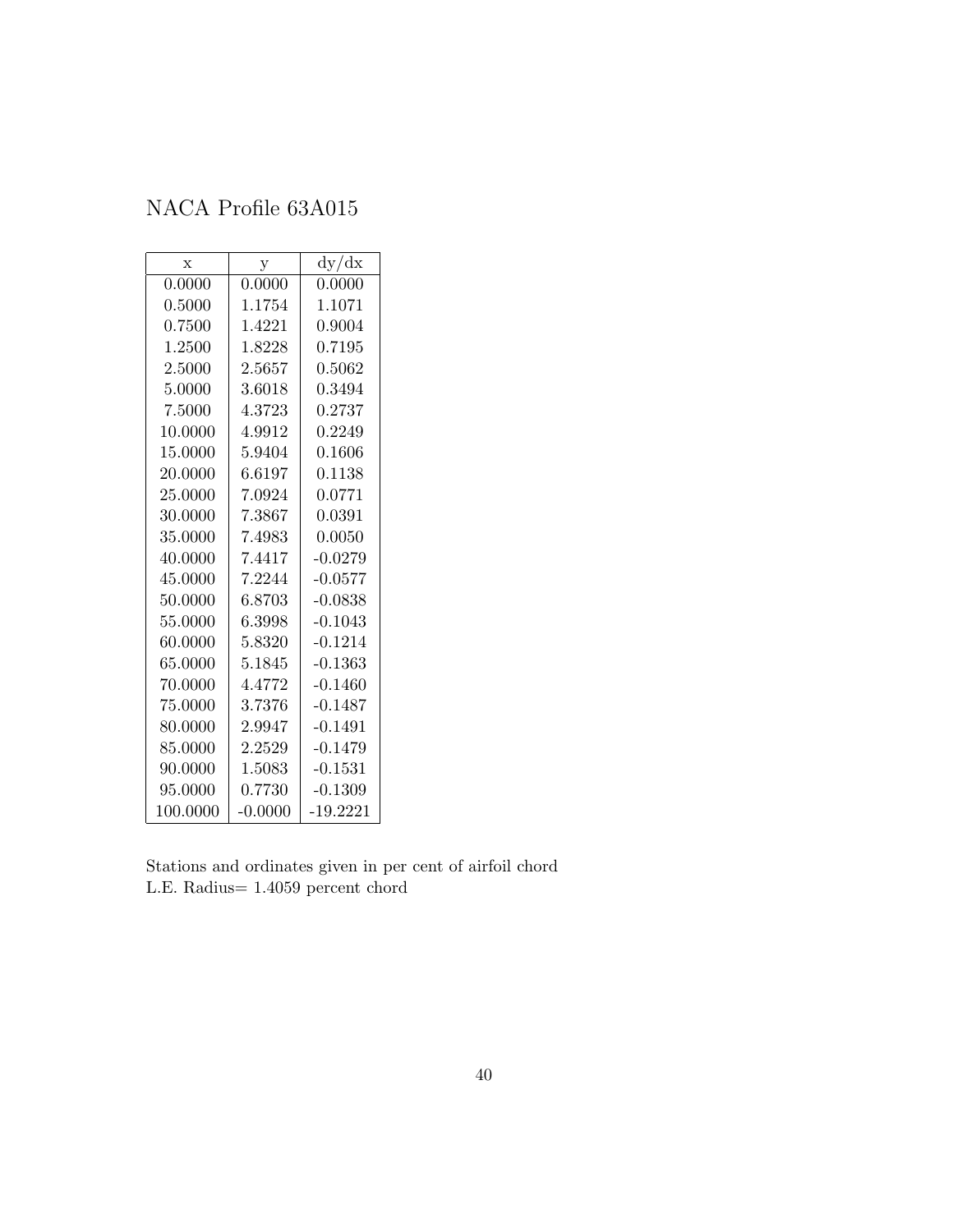| $\mathbf x$ | у                   | dy/dx        |
|-------------|---------------------|--------------|
| 0.0000      | 0.0000              | 0.0000       |
| 0.5000      | ${0.4918}$          | ${0.4694}$   |
| 0.7500      | 0.5954              | 0.3689       |
| 1.2500      | 0.7517              | 0.2693       |
| 2.5000      | 1.0216              | 0.1822       |
| 5.0000      | 1.4022              | 0.1300       |
| 7.5000      | 1.6897              | $\;\:0.1024$ |
| 10.0000     | 1.9237              | 0.0860       |
| 15.0000     | 2.2931              | 0.0635       |
| 20.0000     | 2.5675              | 0.0471       |
| 25.0000     | $\phantom{-}2.7676$ | 0.0332       |
| 30.0000     | 2.9020              | 0.0207       |
| 35.0000     | 2.9762              | 0.0090       |
| 40.0000     | 2.9855              | $-0.0061$    |
| 45.0000     | 2.9133              | $-0.0223$    |
| 50.0000     | 2.7685              | $-0.0348$    |
| 55.0000     | 2.5688              | $-0.0448$    |
| 60.0000     | 2.3244              | $-0.0527$    |
| 65.0000     | 2.0441              | $-0.0593$    |
| 70.0000     | 1.7359              | $-0.0640$    |
| 75.0000     | 1.4078              | $-0.0671$    |
| 80.0000     | 1.0697              | $-0.0678$    |
| 85.0000     | 0.7351              | $-0.0654$    |
| 90.0000     | 0.4226              | $-0.0589$    |
| 95.0000     | 0.1568              | $-0.0458$    |
| 100.0000    | 0.0000              | $-0.0010$    |

Stations and ordinates given in per cent of airfoil chord L.E. Radius= 0.2494 percent chord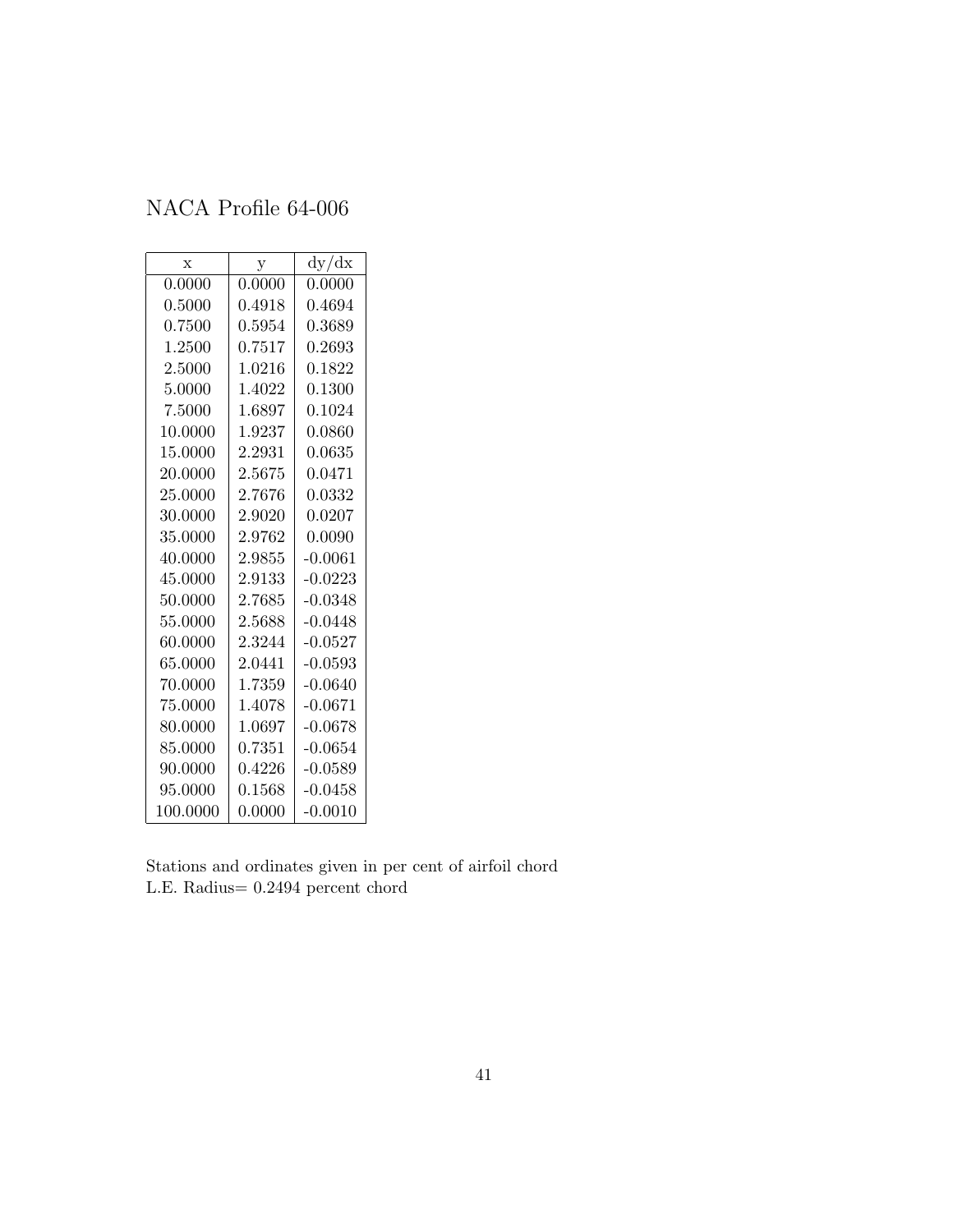| $\mathbf x$ | у      | dy/dx     |
|-------------|--------|-----------|
| 0.0000      | 0.0000 | 0.0000    |
| 0.5000      | 0.6550 | 0.6242    |
| 0.7500      | 0.7928 | 0.4906    |
| 1.2500      | 1.0008 | 0.3590    |
| 2.5000      | 1.3615 | 0.2440    |
| 5.0000      | 1.8719 | 0.1743    |
| 7.5000      | 2.2570 | 0.1372    |
| 10.0000     | 2.5706 | 0.1152    |
| 15.0000     | 3.0654 | 0.0850    |
| 20.0000     | 3.4325 | 0.0630    |
| 25.0000     | 3.6995 | 0.0443    |
| 30.0000     | 3.8781 | 0.0271    |
| 35.0000     | 3.9754 | 0.0114    |
| 40.0000     | 3.9831 | $-0.0091$ |
| 45.0000     | 3.8794 | $-0.0313$ |
| 50.0000     | 3.6797 | $-0.0475$ |
| 55.0000     | 3.4077 | $-0.0606$ |
| 60.0000     | 3.0773 | $-0.0710$ |
| 65.0000     | 2.7001 | $-0.0793$ |
| 70.0000     | 2.2875 | $-0.0854$ |
| 75.0000     | 1.8501 | $-0.0888$ |
| 80.0000     | 1.4015 | $-0.0898$ |
| 85.0000     | 0.9601 | $-0.0861$ |
| 90.0000     | 0.5499 | $-0.0773$ |
| 95.0000     | 0.2032 | $-0.0597$ |
| 100.0000    | 0.0000 | $-0.0013$ |

Stations and ordinates given in per cent of airfoil chord L.E. Radius= 0.4462 percent chord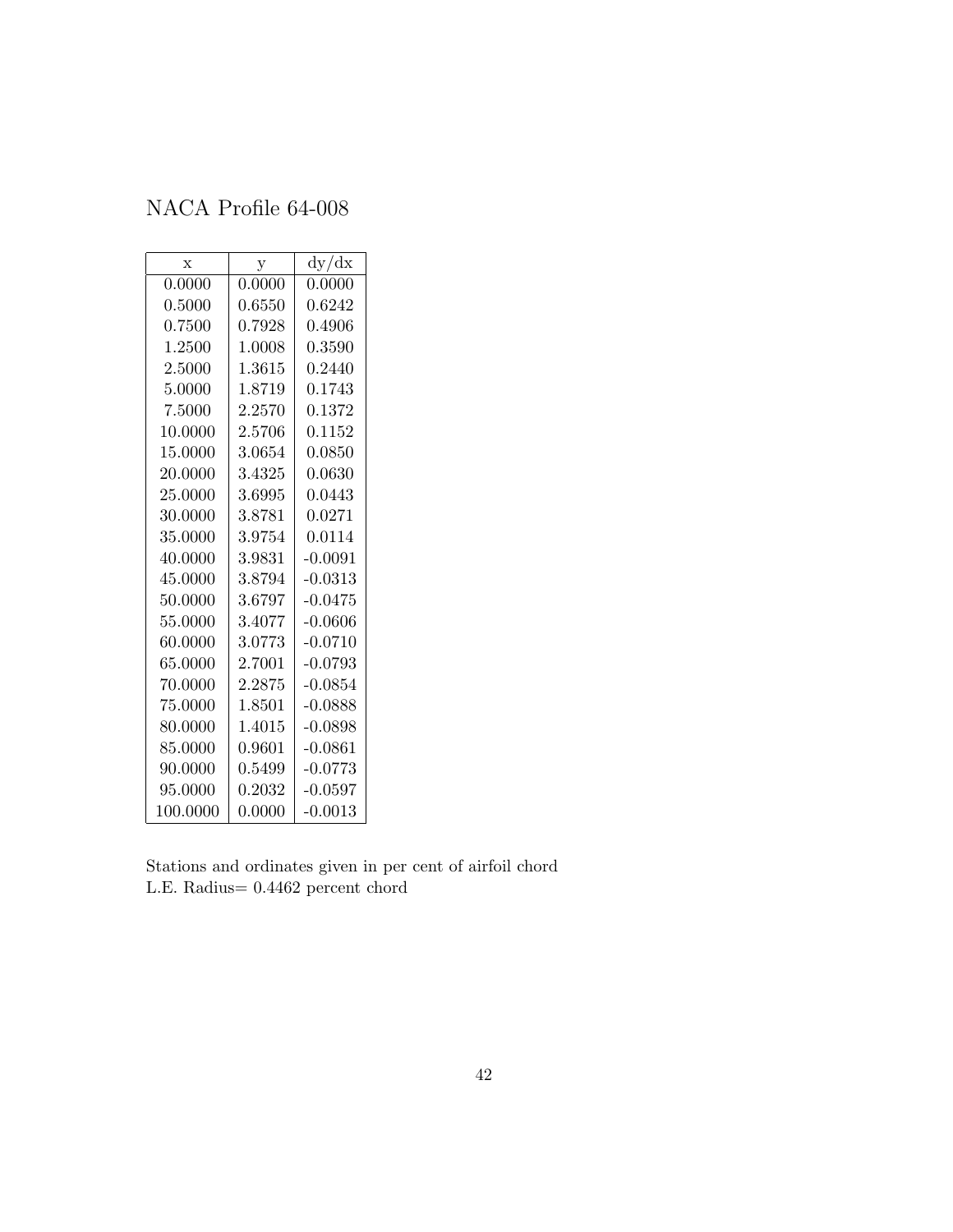| $\mathbf x$ | у      | dy/dx        |
|-------------|--------|--------------|
| 0.0000      | 0.0000 | 0.0000       |
| 0.5000      | 0.7360 | 0.7010       |
| 0.7500      | 0.8907 | $\,0.5510\,$ |
| 1.2500      | 1.1245 | $\,0.4036\,$ |
| 2.5000      | 1.5306 | 0.2752       |
| 5.0000      | 2.1064 | 0.1967       |
| 7.5000      | 2.5408 | 0.1547       |
| 10.0000     | 2.8946 | 0.1299       |
| 15.0000     | 3.4525 | 0.0958       |
| 20.0000     | 3.8661 | 0.0710       |
| 25.0000     | 4.1667 | 0.0498       |
| 30.0000     | 4.3673 | 0.0304       |
| 35.0000     | 4.4758 | 0.0125       |
| 40.0000     | 4.4817 | $-0.0110$    |
| 45.0000     | 4.3608 | $-0.0361$    |
| 50.0000     | 4.1326 | $-0.0542$    |
| 55.0000     | 3.8234 | $-0.0687$    |
| 60.0000     | 3.4492 | $-0.0804$    |
| 65.0000     | 3.0232 | $-0.0893$    |
| 70.0000     | 2.5581 | $-0.0961$    |
| 75.0000     | 2.0661 | $-0.0999$    |
| 80.0000     | 1.5628 | $-0.1006$    |
| 85.0000     | 1.0689 | $-0.0962$    |
| 90.0000     | 0.6112 | $-0.0861$    |
| 95.0000     | 0.2254 | $-0.0663$    |
| 100.0000    | 0.0000 | $-0.0014$    |

Stations and ordinates given in per cent of airfoil chord L.E. Radius= 0.5660 percent chord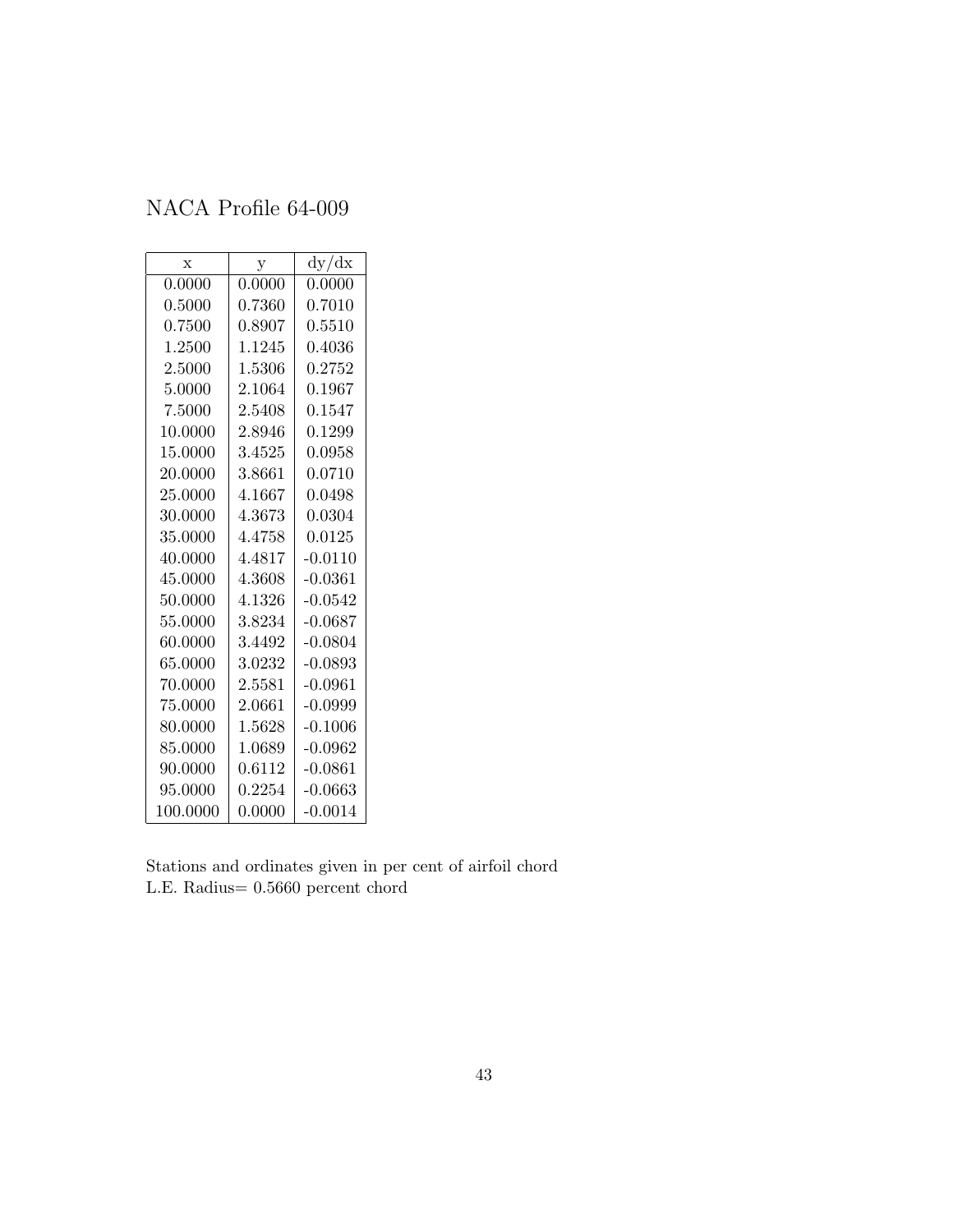| X        | у            | dy/dx     |
|----------|--------------|-----------|
| 0.0000   | 0.0000       | ********  |
| 0.5000   | $\,0.8165\,$ | 0.7772    |
| 0.7500   | 0.9880       | 0.6110    |
| 1.2500   | 1.2474       | 0.4482    |
| 2.5000   | 1.6991       | 0.3065    |
| 5.0000   | 2.3406       | 0.2191    |
| 7.5000   | 2.8246       | 0.1723    |
| 10.0000  | 3.2186       | 0.1446    |
| 15.0000  | 3.8399       | 0.1067    |
| 20.0000  | 4.3004       | 0.0789    |
| 25.0000  | 4.6346       | 0.0553    |
| 30.0000  | 4.8570       | 0.0337    |
| 35.0000  | 4.9766       | 0.0135    |
| 40.0000  | 4.9800       | $-0.0132$ |
| 45.0000  | 4.8409       | $-0.0410$ |
| 50.0000  | 4.5834       | $-0.0610$ |
| 55.0000  | 4.2365       | $-0.0771$ |
| 60.0000  | 3.8181       | $-0.0899$ |
| 65.0000  | 3.3429       | $-0.0994$ |
| 70.0000  | 2.8252       | $-0.1068$ |
| 75.0000  | 2.2788       | $-0.1112$ |
| 80.0000  | 1.7211       | $-0.1112$ |
| 85.0000  | 1.1754       | $-0.1061$ |
| 90.0000  | 0.6710       | $-0.0945$ |
| 95.0000  | 0.2470       | $-0.0728$ |
| 100.0000 | 0.0000       | $-0.0016$ |

Stations and ordinates given in per cent of airfoil chord L.E. Radius= 0.6987 percent chord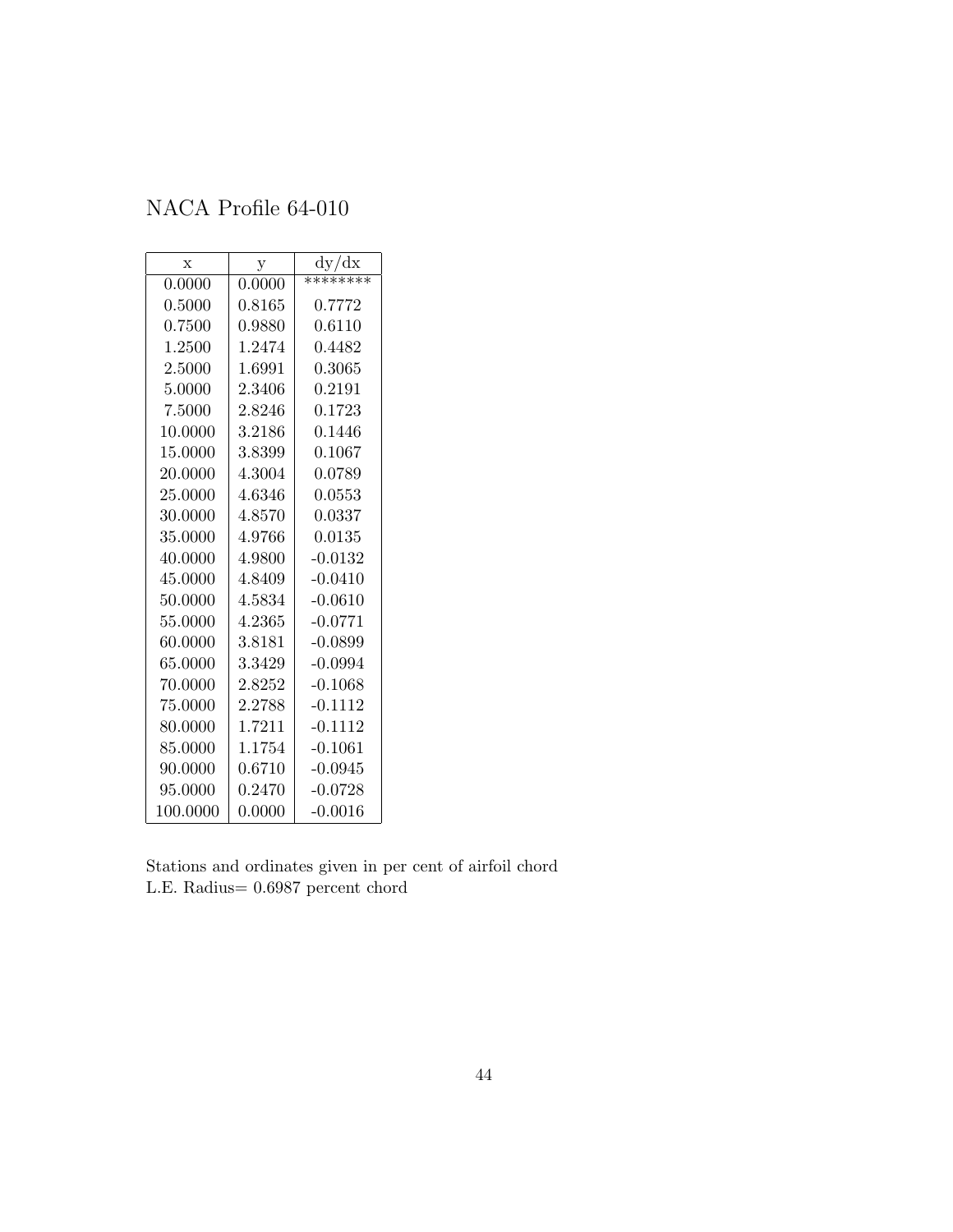| $\mathbf x$ | у      | dy/dx      |
|-------------|--------|------------|
| 0.0000      | 0.0000 | 0.0000     |
| 0.5000      | 0.9755 | ${0.9277}$ |
| 0.7500      | 1.1802 | 0.7295     |
| 1.2500      | 1.4904 | 0.5368     |
| 2.5000      | 2.0331 | 0.3695     |
| 5.0000      | 2.8075 | 0.2645     |
| 7.5000      | 3.3914 | ${0.2079}$ |
| 10.0000     | 3.8668 | 0.1743     |
| 15.0000     | 4.6159 | 0.1285     |
| 20.0000     | 5.1704 | 0.0950     |
| 25.0000     | 5.5721 | 0.0664     |
| 30.0000     | 5.8381 | 0.0407     |
| 35.0000     | 5.9789 | 0.0151     |
| 40.0000     | 5.9752 | -0.0186    |
| 45.0000     | 5.7972 | $-0.0511$  |
| 50.0000     | 5.4788 | $-0.0752$  |
| 55.0000     | 5.0545 | $-0.0942$  |
| 60.0000     | 4.5462 | $-0.1092$  |
| 65.0000     | 3.9721 | $-0.1201$  |
| 70.0000     | 3.3488 | $-0.1284$  |
| 75.0000     | 2.6938 | $-0.1331$  |
| 80.0000     | 2.0289 | $-0.1323$  |
| 85.0000     | 1.3815 | $-0.1253$  |
| 90.0000     | 0.7862 | $-0.1110$  |
| 95.0000     | 0.2883 | $-0.0851$  |
| 100.0000    | 0.0000 | $-0.0019$  |

Stations and ordinates given in per cent of airfoil chord L.E. Radius= 1.0073 percent chord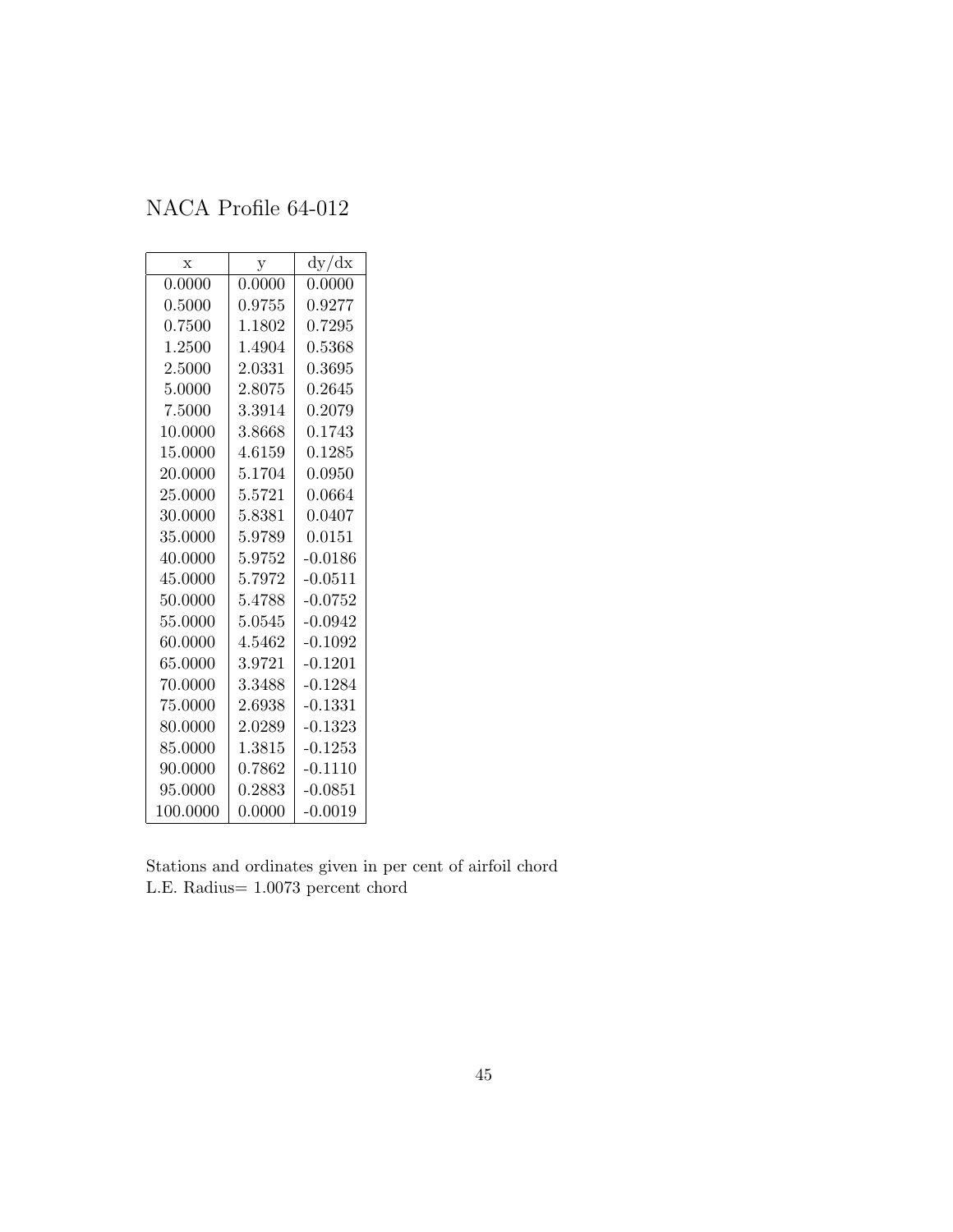| $\mathbf x$ | у      | dy/dx     |
|-------------|--------|-----------|
| 0.0000      | 0.0000 | ********  |
| 0.5000      | 1.2077 | 1.1469    |
| 0.7500      | 1.4609 | 0.9029    |
| 1.2500      | 1.8458 | 0.6681    |
| 2.5000      | 2.5250 | 0.4649    |
| 5.0000      | 3.5019 | 0.3337    |
| 7.5000      | 4.2382 | 0.2621    |
| 10.0000     | 4.8374 | 0.2195    |
| 15.0000     | 5.7808 | 0.1616    |
| 20.0000     | 6.4780 | 0.1192    |
| 25.0000     | 6.9814 | 0.0831    |
| 30.0000     | 7.3125 | 0.0505    |
| 35.0000     | 7.4832 | 0.0171    |
| 40.0000     | 7.4629 | $-0.0275$ |
| 45.0000     | 7.2202 | $-0.0682$ |
| 50.0000     | 6.8050 | $-0.0971$ |
| 55.0000     | 6.2609 | $-0.1195$ |
| 60.0000     | 5.6145 | $-0.1376$ |
| 65.0000     | 4.8898 | $-0.1513$ |
| 70.0000     | 4.1079 | $-0.1608$ |
| 75.0000     | 3.2917 | $-0.1647$ |
| 80.0000     | 2.4688 | $-0.1633$ |
| 85.0000     | 1.6740 | $-0.1536$ |
| 90.0000     | 0.9484 | $-0.1353$ |
| 95.0000     | 0.3459 | $-0.1023$ |
| 100.0000    | 0.0000 | $-0.0023$ |

Stations and ordinates given in per cent of airfoil chord L.E. Radius= 1.5563 percent chord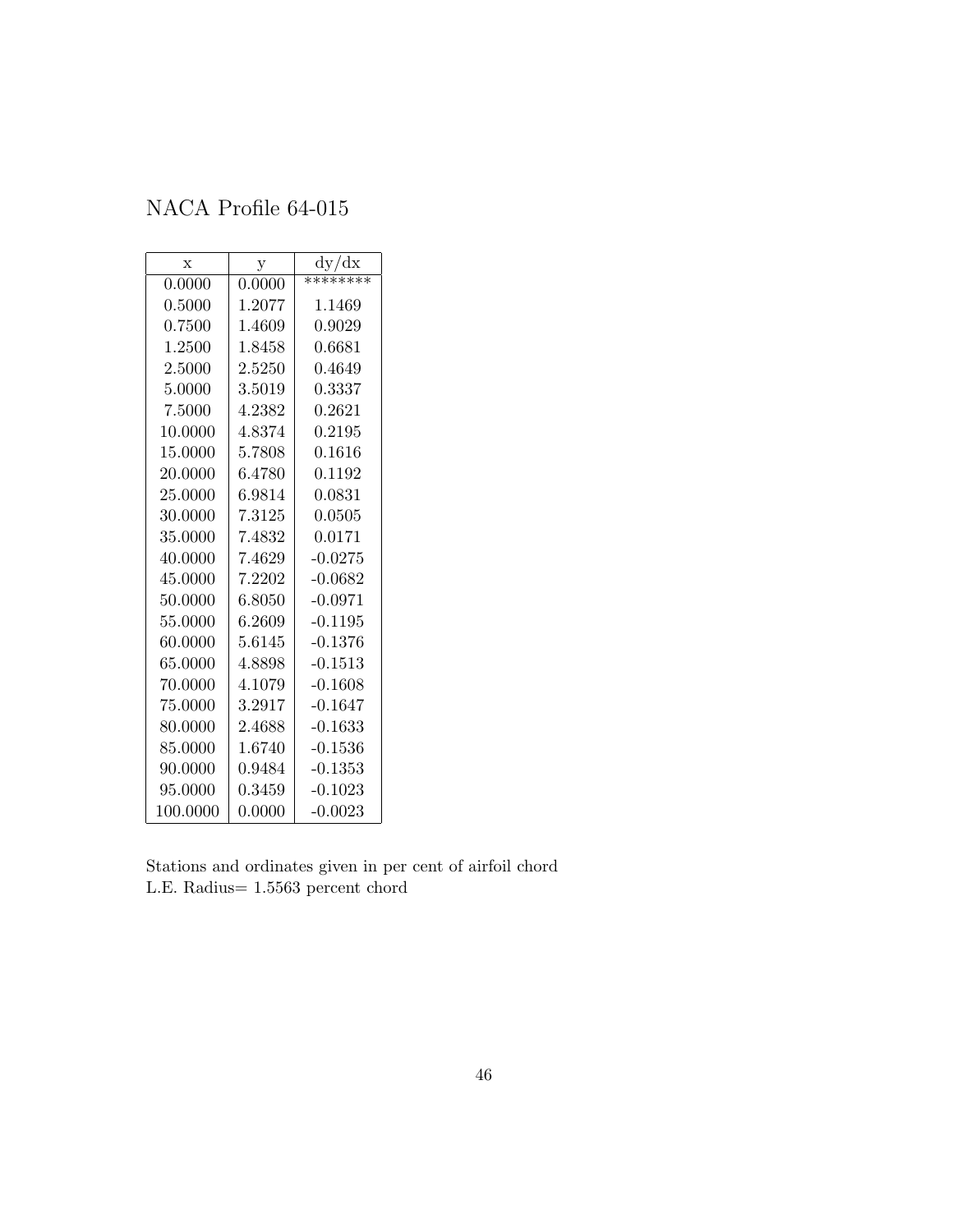| $\mathbf x$ | у         | dy/dx      |
|-------------|-----------|------------|
| 0.0000      | 0.0000    | $0.0000\,$ |
| 0.5000      | 1.4300    | 1.3568     |
| 0.7500      | 1.7297    | 1.0699     |
| 1.2500      | 2.1872    | 0.7969     |
| 2.5000      | 3.0026    | 0.5615     |
| 5.0000      | 4.1862    | 0.4047     |
| 7.5000      | 5.0784    | 0.3174     |
| 10.0000     | 5.8041    | 0.2656     |
| 15.0000     | 6.9453    | 0.1952     |
| 20.0000     | 7.7873    | 0.1436     |
| 25.0000     | 8.3933    | 0.0998     |
| 30.0000     | 8.7891    | 0.0591     |
| 35.0000     | 8.9873    | 0.0182     |
| 40.0000     | 8.9432    | $-0.0372$  |
| 45.0000     | 8.6277    | $-0.0861$  |
| 50.0000     | 8.1107    | $-0.1195$  |
| 55.0000     | 7.4420    | $-0.1463$  |
| 60.0000     | 6.6541    | $-0.1674$  |
| 65.0000     | 5.7770    | $-0.1831$  |
| 70.0000     | 4.8364    | $-0.1924$  |
| 75.0000     | 3.8609    | $-0.1964$  |
| 80.0000     | 2.8841    | $-0.1926$  |
| 85.0000     | 1.9477    | $-0.1802$  |
| 90.0000     | 1.0988    | $-0.1572$  |
| 95.0000     | 0.3988    | $-0.1186$  |
| 100.0000    | $-0.0000$ | $-0.0027$  |

Stations and ordinates given in per cent of airfoil chord L.E. Radius= 2.2082 percent chord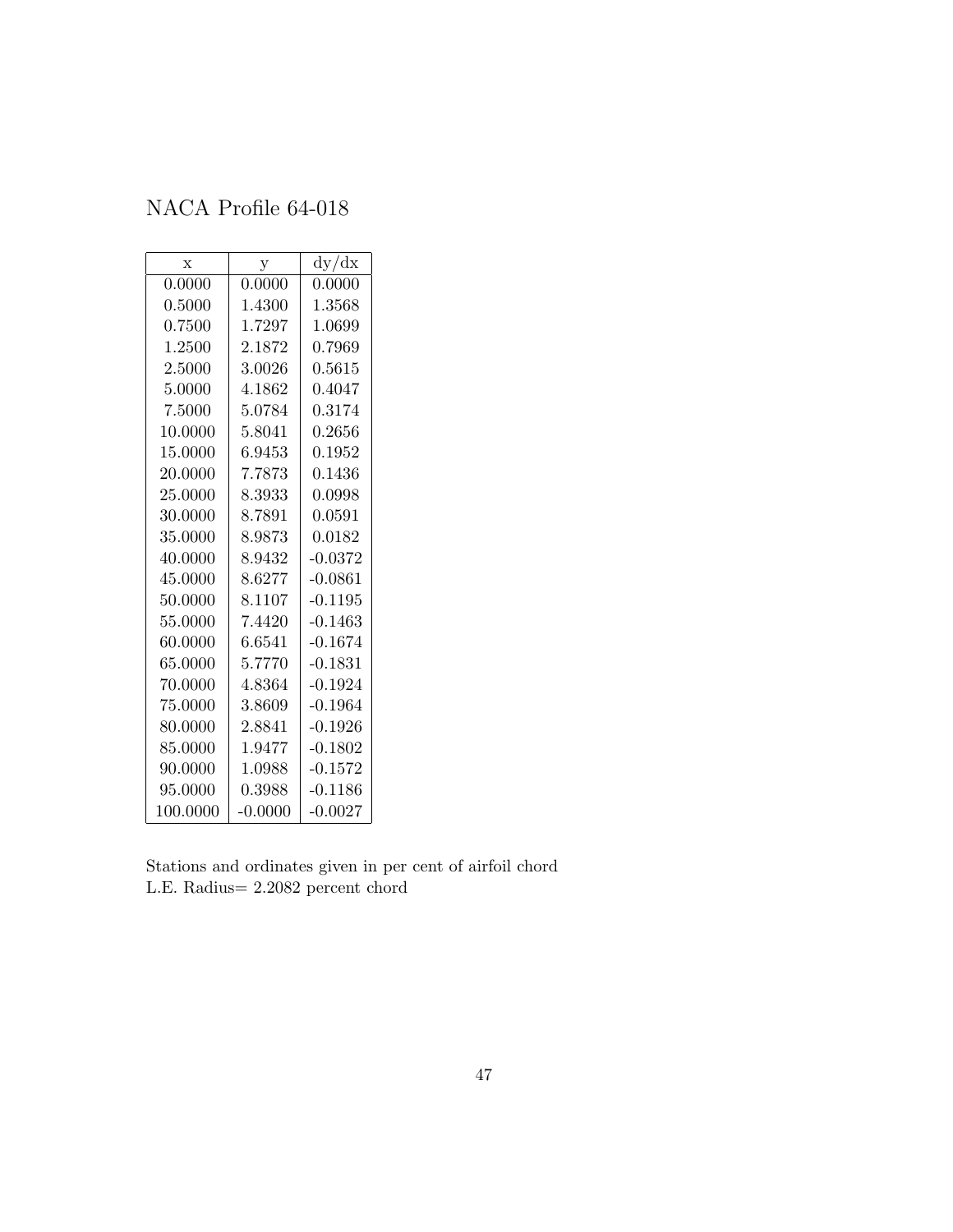| $\bar{x}$ | y       | dy/dx        |
|-----------|---------|--------------|
| 0.0000    | 0.0000  | 0.0000       |
| 0.5000    | 1.6399  | 1.5555       |
| 0.7500    | 1.9838  | 1.2290       |
| 1.2500    | 2.5114  | 0.9223       |
| 2.5000    | 3.4618  | 0.6591       |
| 5.0000    | 4.8572  | 0.4776       |
| 7.5000    | 5.9094  | 0.3742       |
| 10.0000   | 6.7645  | 0.3128       |
| 15.0000   | 8.1078  | 0.2295       |
| 20.0000   | 9.0971  | $\,0.1683\,$ |
| 25.0000   | 9.8068  | $\,0.1163\,$ |
| 30.0000   | 10.2669 | 0.0680       |
| 35.0000   | 10.4903 | 0.0180       |
| 40.0000   | 10.4155 | $-0.0487$    |
| 45.0000   | 10.0198 | $-0.1044$    |
| 50.0000   | 9.3950  | $-0.1436$    |
| 55.0000   | 8.5971  | $-0.1745$    |
| 60.0000   | 7.6648  | $-0.1972$    |
| 65.0000   | 6.6334  | $-0.2140$    |
| 70.0000   | 5.5351  | $-0.2243$    |
| 75.0000   | 4.4025  | $-0.2274$    |
| 80.0000   | 3.2762  | $-0.2217$    |
| 85.0000   | 2.2043  | $-0.2054$    |
| 90.0000   | 1.2386  | $-0.1783$    |
| 95.0000   | 0.4474  | $-0.1335$    |
| 100.0000  | 0.0000  | $-0.0031$    |

Stations and ordinates given in per cent of airfoil chord L.E. Radius= 2.9371 percent chord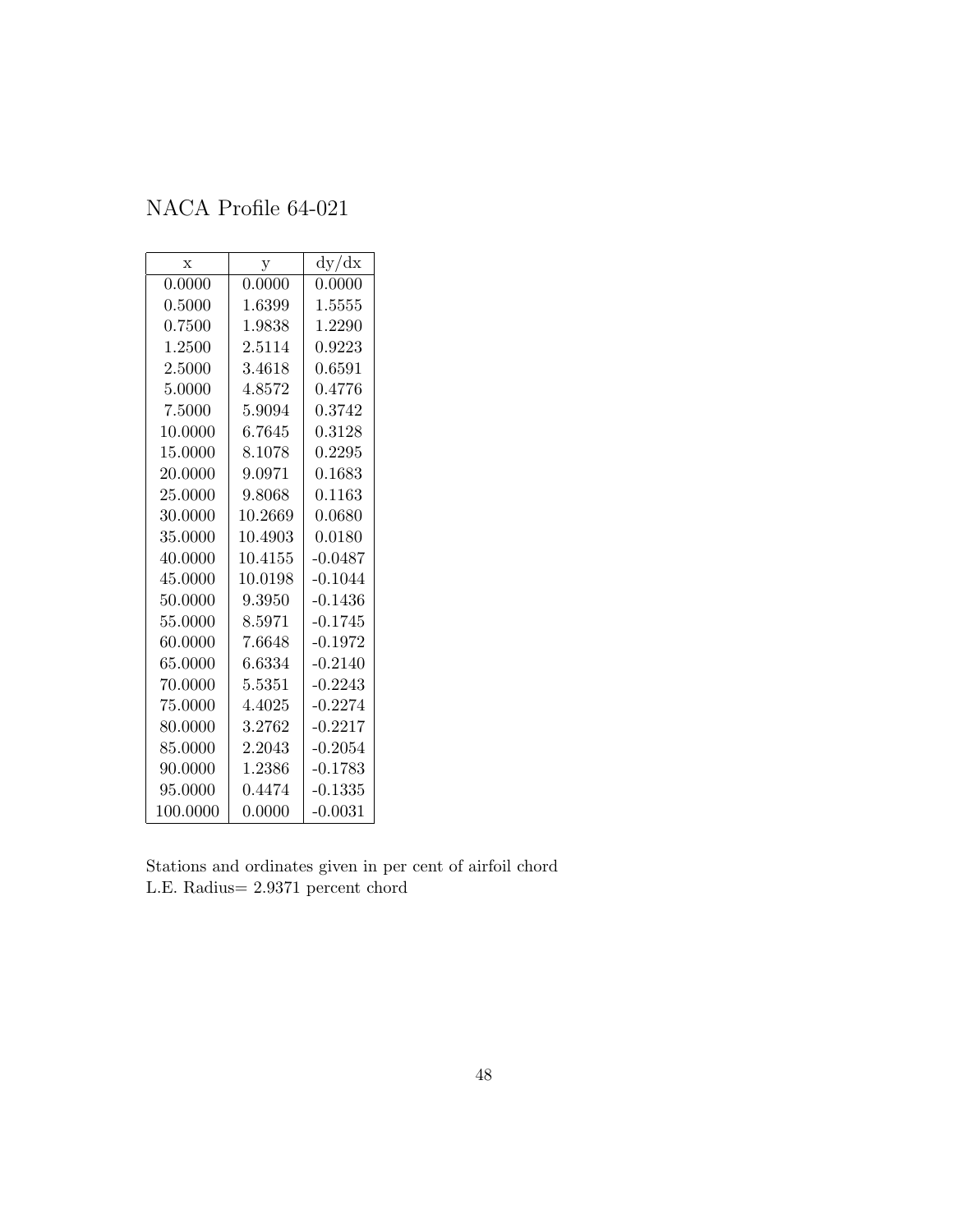| $\mathbf{x}$ | у            | dy/dx     |
|--------------|--------------|-----------|
| 0.0000       | 0.0000       | 0.0000    |
| 0.5000       | $\,0.5015\,$ | 0.4570    |
| 0.7500       | 0.6018       | 0.3569    |
| 1.2500       | $\!.7543$    | 0.2661    |
| 2.5000       | 1.0267       | 0.1843    |
| 5.0000       | 1.4041       | 0.1274    |
| 7.5000       | 1.6870       | 0.1018    |
| 10.0000      | 1.9208       | 0.0858    |
| 15.0000      | 2.2864       | 0.0627    |
| 20.0000      | 2.5592       | 0.0469    |
| 25.0000      | 2.7592       | 0.0333    |
| 30.0000      | 2.8967       | 0.0214    |
| 35.0000      | 2.9767       | 0.0103    |
| 40.0000      | 2.9978       | $-0.0027$ |
| 45.0000      | 2.9439       | $-0.0180$ |
| 50.0000      | 2.8245       | $-0.0295$ |
| 55.0000      | 2.6522       | $-0.0391$ |
| 60.0000      | 2.4371       | $-0.0470$ |
| 65.0000      | 2.1857       | $-0.0537$ |
| 70.0000      | 1.9034       | $-0.0592$ |
| 75.0000      | 1.5997       | $-0.0621$ |
| 80.0000      | 1.2850       | $-0.0632$ |
| 85.0000      | 0.9678       | $-0.0629$ |
| 90.0000      | 0.6512       | $-0.0650$ |
| 95.0000      | 0.3290       | $-0.0595$ |
| 100.0000     | $-0.0000$    | $-2.3553$ |

Stations and ordinates given in per cent of airfoil chord L.E. Radius= 0.2773 percent chord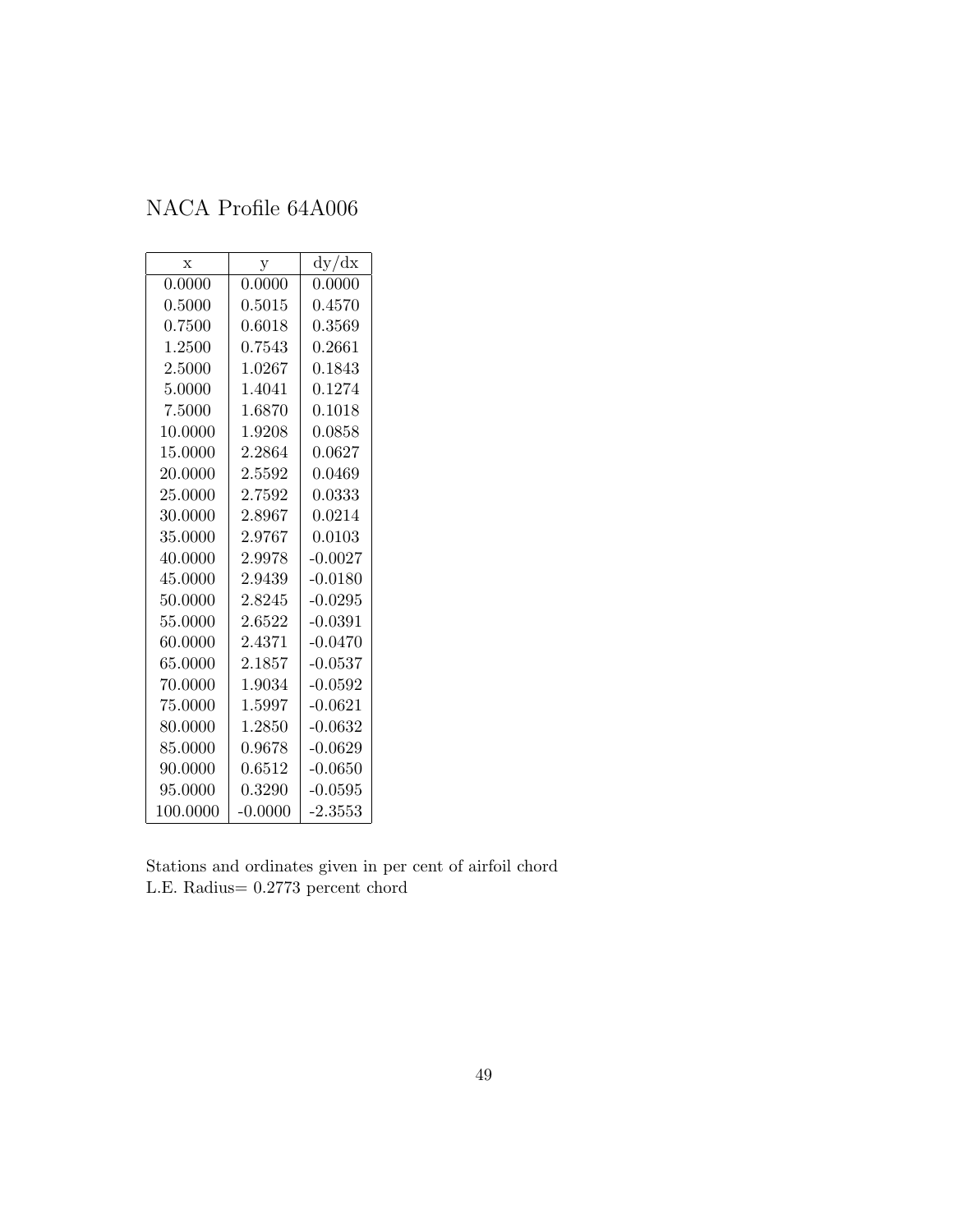| $\mathbf{x}$ | у         | dy/dx     |
|--------------|-----------|-----------|
| 0.0000       | 0.0000    | 0.0000    |
| 0.5000       | 0.6614    | 0.6055    |
| 0.7500       | 0.7946    | 0.4748    |
| 1.2500       | 0.9981    | 0.3560    |
| 2.5000       | 1.3631    | 0.2471    |
| 5.0000       | 1.8692    | 0.1706    |
| 7.5000       | 2.2484    | 0.1364    |
| 10.0000      | 2.5615    | 0.1148    |
| 15.0000      | 3.0508    | 0.0839    |
| 20.0000      | 3.4157    | 0.0628    |
| 25.0000      | 3.6826    | 0.0443    |
| 30.0000      | 3.8657    | 0.0288    |
| 35.0000      | 3.9715    | 0.0139    |
| 40.0000      | 3.9965    | $-0.0046$ |
| 45.0000      | 3.9195    | $-0.0249$ |
| 50.0000      | 3.7558    | $-0.0399$ |
| 55.0000      | 3.5222    | $-0.0528$ |
| 60.0000      | 3.2325    | $-0.0630$ |
| 65.0000      | 2.8951    | $-0.0720$ |
| 70.0000      | 2.5177    | $-0.0787$ |
| 75.0000      | 2.1138    | $-0.0825$ |
| 80.0000      | 1.6967    | $-0.0840$ |
| 85.0000      | 1.2777    | $-0.0831$ |
| 90.0000      | 0.8587    | $-0.0858$ |
| 95.0000      | 0.4349    | $-0.0777$ |
| 100.0000     | $-0.0000$ | $-3.8242$ |

Stations and ordinates given in per cent of airfoil chord L.E. Radius= 0.4845 percent chord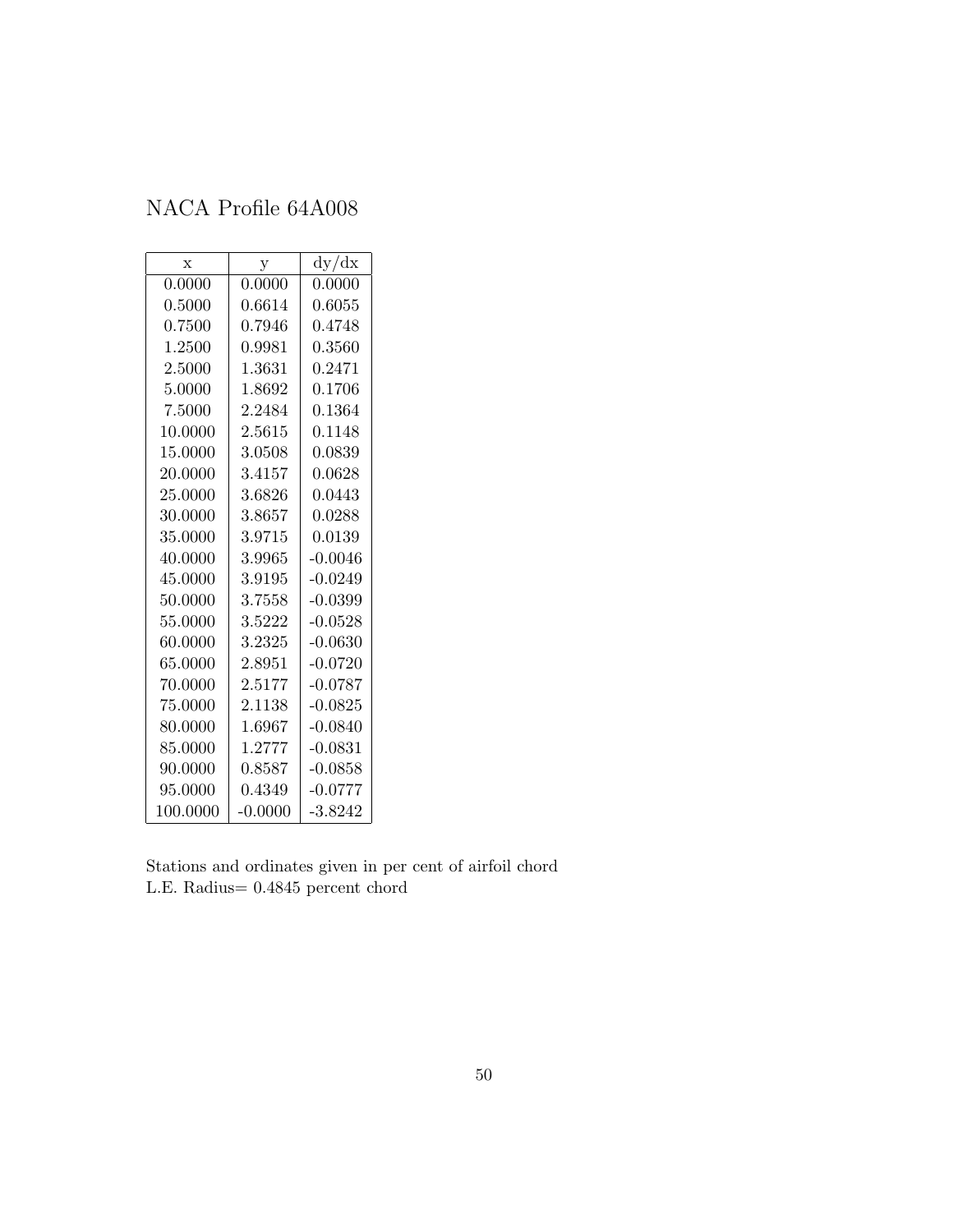| $\mathbf x$ | y         | dy/dx     |
|-------------|-----------|-----------|
| 0.0000      | 0.0000    | 0.0000    |
| 0.5000      | 0.8148    | 0.7509    |
| 0.7500      | 0.9803    | 0.5920    |
| 1.2500      | 1.2351    | 0.4467    |
| 2.5000      | 1.6938    | 0.3110    |
| 5.0000      | 2.3307    | 0.2145    |
| 7.5000      | 2.8075    | 0.1713    |
| 10.0000     | 3.2010    | 0.1441    |
| 15.0000     | 3.8152    | 0.1053    |
| 20.0000     | 4.2731    | 0.0788    |
| 25.0000     | 4.6073    | 0.0555    |
| 30.0000     | 4.8361    | 0.0362    |
| 35.0000     | 4.9672    | 0.0172    |
| 40.0000     | 4.9946    | $-0.0073$ |
| 45.0000     | 4.8920    | $-0.0321$ |
| 50.0000     | 4.6822    | $-0.0509$ |
| 55.0000     | 4.3855    | $-0.0665$ |
| 60.0000     | 4.0198    | $-0.0792$ |
| 65.0000     | 3.5954    | $-0.0902$ |
| 70.0000     | 3.1228    | $-0.0982$ |
| 75.0000     | 2.6192    | $-0.1027$ |
| 80.0000     | 2.1010    | $-0.1042$ |
| 85.0000     | 1.5817    | $-0.1040$ |
| 90.0000     | 1.0620    | $-0.1061$ |
| 95.0000     | 0.5393    | $-0.0950$ |
| 100.0000    | $-0.0000$ | $-6.0682$ |

Stations and ordinates given in per cent of airfoil chord L.E. Radius= 0.7349 percent chord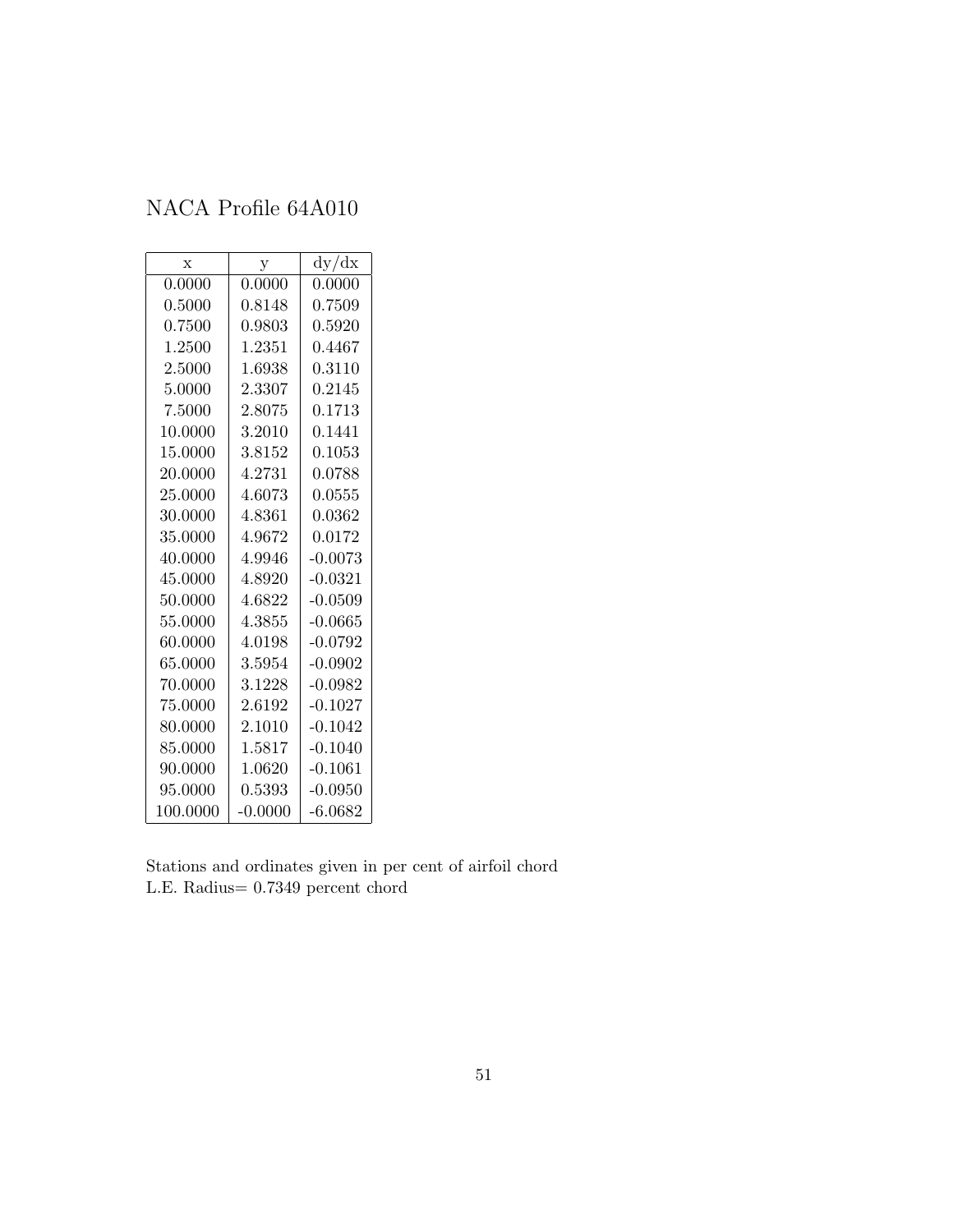| X        | у         | dy/dx     |
|----------|-----------|-----------|
| 0.0000   | 0.0000    | 0.0000    |
| 0.5000   | 0.9599    | 0.8924    |
| 0.7500   | 1.1571    | 0.7078    |
| 1.2500   | 1.4632    | 0.5383    |
| 2.5000   | 2.0172    | 0.3760    |
| 5.0000   | 2.7874    | 0.2592    |
| 7.5000   | 3.3633    | 0.2068    |
| 10.0000  | 3.8383    | 0.1738    |
| 15.0000  | 4.5790    | 0.1269    |
| 20.0000  | 5.1309    | 0.0950    |
| 25.0000  | 5.5329    | 0.0667    |
| 30.0000  | 5.8077    | 0.0435    |
| 35.0000  | 5.9638    | 0.0201    |
| 40.0000  | 5.9916    | $-0.0106$ |
| 45.0000  | 5.8615    | $-0.0399$ |
| 50.0000  | 5.6034    | $-0.0627$ |
| 55.0000  | 5.2423    | $-0.0808$ |
| 60.0000  | 4.7994    | $-0.0956$ |
| 65.0000  | 4.2870    | $-0.1089$ |
| 70.0000  | 3.7191    | $-0.1176$ |
| 75.0000  | 3.1163    | $-0.1230$ |
| 80.0000  | 2.4983    | $-0.1240$ |
| 85.0000  | 1.8801    | $-0.1237$ |
| 90.0000  | 1.2613    | $-0.1263$ |
| 95.0000  | 0.6424    | $-0.1117$ |
| 100.0000 | $-0.0000$ | $-9.4344$ |

Stations and ordinates given in per cent of airfoil chord L.E. Radius= 1.0212 percent chord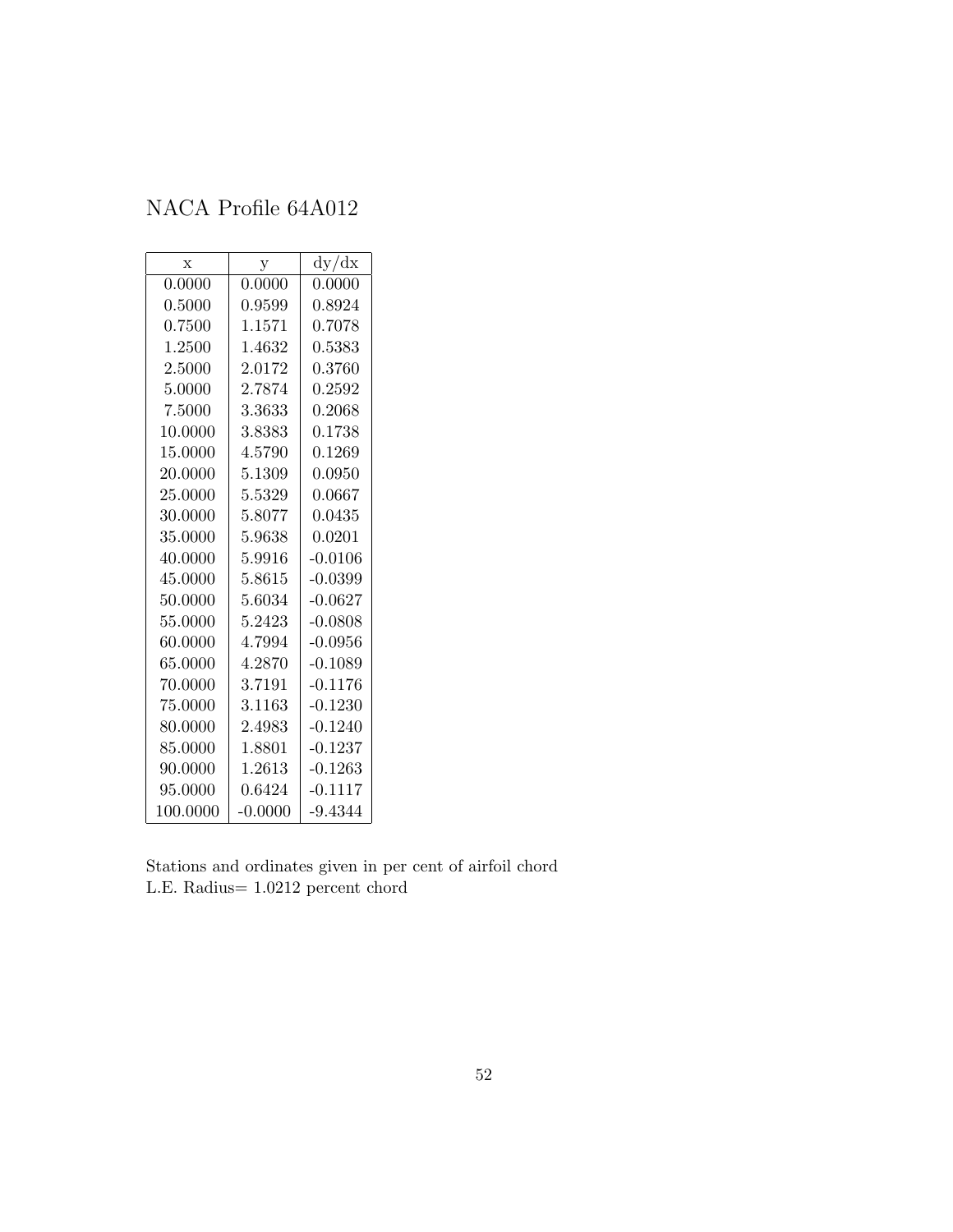| $\mathbf x$ | у          | dy/dx        |
|-------------|------------|--------------|
| 0.0000      | 0.0000     | ********     |
| 0.5000      | 1.1586     | 1.0948       |
| 0.7500      | 1.4015     | 0.8775       |
| 1.2500      | 1.7844     | 0.6772       |
| 2.5000      | 2.4845     | 0.4765       |
| 5.0000      | 3.4601     | 0.3280       |
| 7.5000      | 4.1883     | 0.2613       |
| 10.0000     | 4.7882     | ${0.2192}$   |
| 15.0000     | 5.7223     | 0.1600       |
| 20.0000     | 6.4174     | 0.1193       |
| 25.0000     | 6.9224     | $\;\:0.0841$ |
| 30.0000     | 7.2668     | 0.0542       |
| 35.0000     | 7.4597     | 0.0235       |
| 40.0000     | 7.4852     | $-0.0162$    |
| 45.0000     | $7.3100\,$ | $-0.0526$    |
| 50.0000     | 6.9761     | $-0.0806$    |
| 55.0000     | 6.5154     | $-0.1029$    |
| 60.0000     | 5.9546     | $-0.1214$    |
| 65.0000     | 5.3091     | $-0.1356$    |
| 70.0000     | 4.5981     | $-0.1470$    |
| 75.0000     | 3.8476     | $-0.1525$    |
| 80.0000     | 3.0824     | $-0.1531$    |
| 85.0000     | 2.3189     | $-0.1510$    |
| 90.0000     | 1.5532     | $-0.1567$    |
| 95.0000     | 0.7951     | $-0.1356$    |
| 100.0000    | $-0.0000$  | -19.1584     |

Stations and ordinates given in per cent of airfoil chord L.E. Radius= 1.4815 percent chord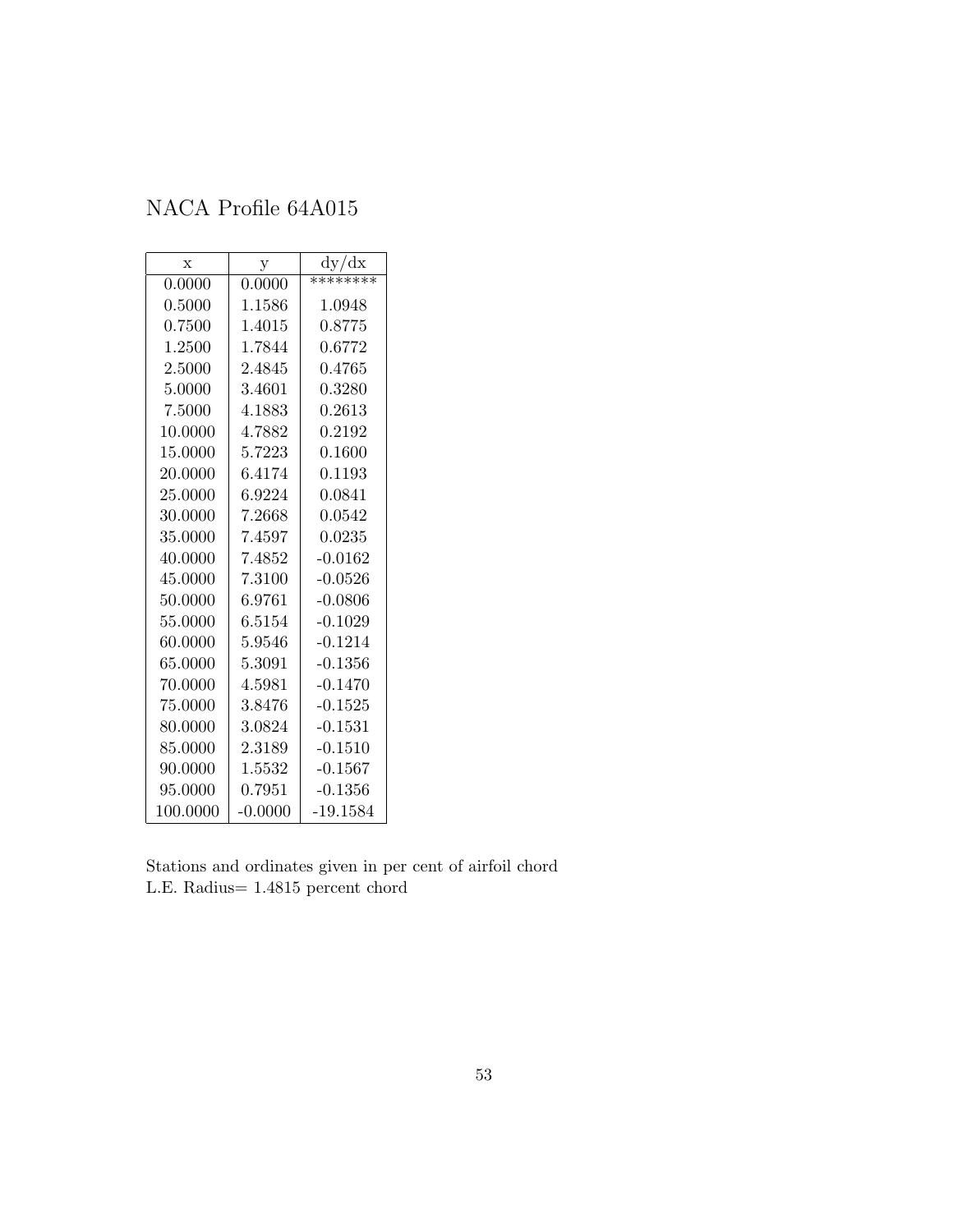| X        | у      | dy/dx     |
|----------|--------|-----------|
| 0.0000   | 0.0000 | ********  |
| 0.5000   | 0.4680 | 0.4374    |
| 0.7500   | 0.5639 | 0.3385    |
| 1.2500   | 0.7052 | 0.2420    |
| 2.5000   | 0.9520 | 0.1691    |
| 5.0000   | 1.3110 | 0.1245    |
| 7.5000   | 1.5905 | 0.1012    |
| 10.0000  | 1.8243 | 0.0862    |
| 15.0000  | 2.1977 | 0.0646    |
| 20.0000  | 2.4814 | 0.0494    |
| 25.0000  | 2.6957 | 0.0368    |
| 30.0000  | 2.8510 | 0.0255    |
| 35.0000  | 2.9505 | 0.0145    |
| 40.0000  | 2.9971 | 0.0035    |
| 45.0000  | 2.9818 | $-0.0099$ |
| 50.0000  | 2.8978 | $-0.0238$ |
| 55.0000  | 2.7413 | $-0.0383$ |
| 60.0000  | 2.5198 | $-0.0498$ |
| 65.0000  | 2.2475 | $-0.0585$ |
| 70.0000  | 1.9345 | $-0.0665$ |
| 75.0000  | 1.5921 | $-0.0704$ |
| 80.0000  | 1.2311 | $-0.0734$ |
| 85.0000  | 0.8633 | $-0.0729$ |
| 90.0000  | 0.5069 | $-0.0686$ |
| 95.0000  | 0.1892 | $-0.0558$ |
| 100.0000 | 0.0000 | $-0.0008$ |

Stations and ordinates given in per cent of airfoil chord L.E. Radius= 0.2303 percent chord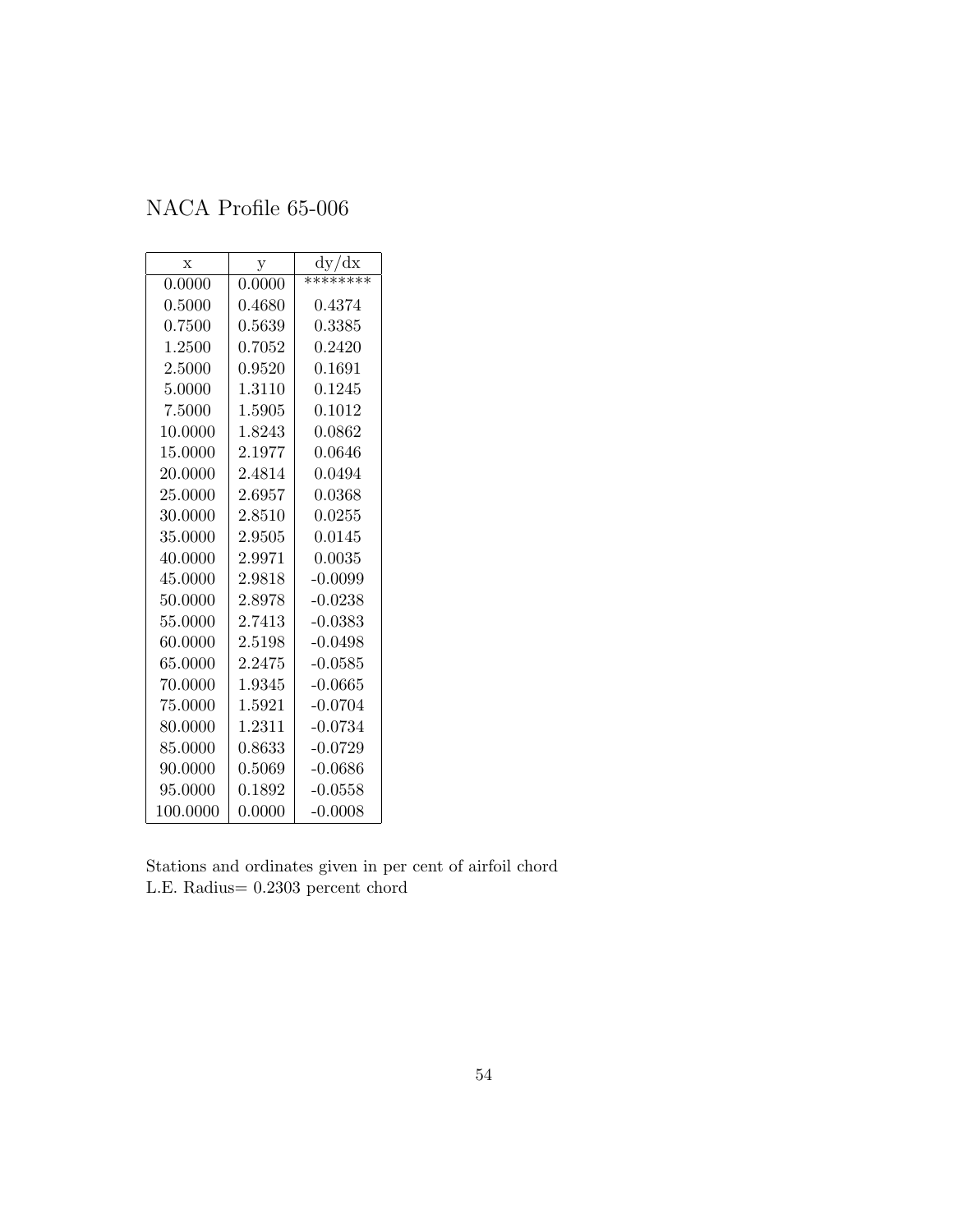| $\mathbf x$ | y      | dy/dx        |
|-------------|--------|--------------|
| 0.0000      | 0.0000 | 0.0000       |
| 0.5000      | 0.6205 | $\;\:0.5804$ |
| 0.7500      | 0.7477 | 0.4491       |
| 1.2500      | 0.9355 | 0.3224       |
| 2.5000      | 1.2653 | 0.2265       |
| 5.0000      | 1.7464 | $\,0.1668\,$ |
| 7.5000      | 2.1204 | $\,0.1355\,$ |
| 10.0000     | 2.4333 | 0.1153       |
| 15.0000     | 2.9327 | $\,0.0864\,$ |
| 20.0000     | 3.3120 | $0.0660\,$   |
| 25.0000     | 3.5981 | 0.0492       |
| 30.0000     | 3.8051 | 0.0337       |
| 35.0000     | 3.9370 | 0.0192       |
| 40.0000     | 3.9975 | 0.0042       |
| 45.0000     | 3.9733 | $-0.0140$    |
| 50.0000     | 3.8556 | $-0.0332$    |
| 55.0000     | 3.6401 | $-0.0524$    |
| 60.0000     | 3.3388 | $-0.0671$    |
| 65.0000     | 2.9714 | $-0.0792$    |
| 70.0000     | 2.5508 | $-0.0882$    |
| 75.0000     | 2.0943 | $-0.0937$    |
| 80.0000     | 1.6145 | $-0.0974$    |
| 85.0000     | 1.1286 | $-0.0962$    |
| 90.0000     | 0.6602 | $-0.0901$    |
| 95.0000     | 0.2463 | $-0.0723$    |
| 100.0000    | 0.0000 | $-0.0011$    |

Stations and ordinates given in per cent of airfoil chord L.E. Radius= 0.4060 percent chord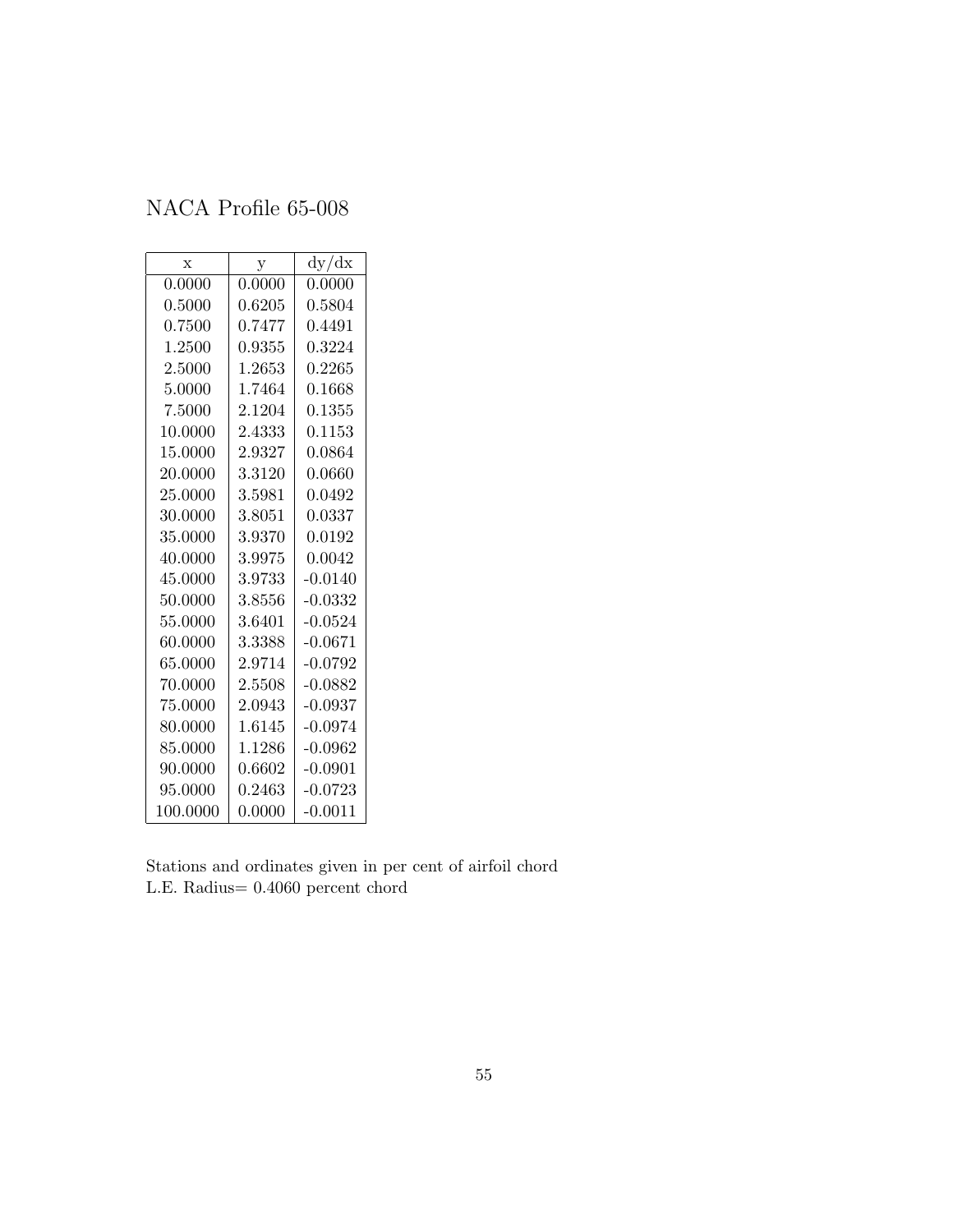| X        | $\mathbf y$ | dy/dx        |
|----------|-------------|--------------|
| 0.0000   | 0.0000      | 0.0000       |
| 0.5000   | 0.6955      | 0.6511       |
| 0.7500   | 0.8383      | 0.5039       |
| 1.2500   | 1.0492      | 0.3626       |
| 2.5000   | 1.4206      | $\;\:0.2554$ |
| 5.0000   | 1.9632      | 0.1881       |
| 7.5000   | $2.3850\,$  | 0.1528       |
| 10.0000  | 2.7377      | 0.1299       |
| 15.0000  | 3.3004      | 0.0973       |
| 20.0000  | 3.7276      | 0.0743       |
| 25.0000  | 4.0499      | 0.0554       |
| 30.0000  | 4.2826      | 0.0378       |
| 35.0000  | 4.4307      | 0.0217       |
| 40.0000  | 4.4978      | 0.0045       |
| 45.0000  | 4.4684      | $-0.0162$    |
| 50.0000  | 4.3329      | $-0.0381$    |
| 55.0000  | 4.0865      | -0.0596      |
| 60.0000  | 3.7443      | $-0.0761$    |
| 65.0000  | 3.3284      | $-0.0897$    |
| 70.0000  | 2.8539      | $-0.0989$    |
| 75.0000  | 2.3402      | $-0.1053$    |
| 80.0000  | 1.8014      | $-0.1094$    |
| 85.0000  | 1.2573      | $-0.1078$    |
| 90.0000  | 0.7342      | $-0.1005$    |
| 95.0000  | 0.2739      | $-0.0802$    |
| 100.0000 | 0.0000      | $-0.0012$    |

Stations and ordinates given in per cent of airfoil chord L.E. Radius= 0.5100 percent chord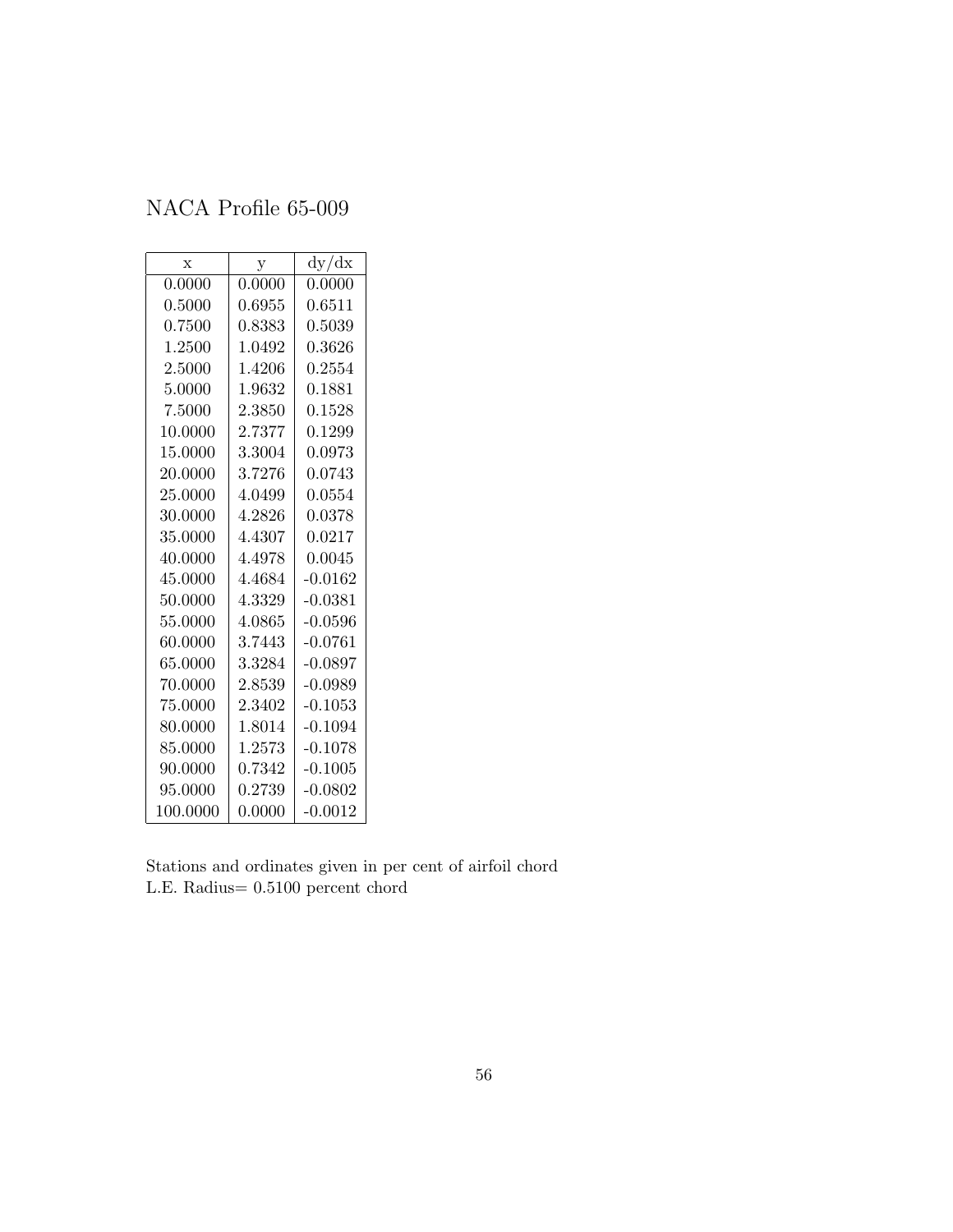| $\mathbf x$ | у      | dy/dx     |
|-------------|--------|-----------|
| 0.0000      | 0.0000 | 0.0000    |
| 0.5000      | 0.7697 | 0.7211    |
| 0.7500      | 0.9278 | 0.5582    |
| 1.2500      | 1.1616 | 0.4026    |
| 2.5000      | 1.5748 | 0.2844    |
| 5.0000      | 2.1794 | 0.2096    |
| 7.5000      | 2.6491 | 0.1701    |
| 10.0000     | 3.0418 | 0.1446    |
| 15.0000     | 3.6681 | 0.1083    |
| 20.0000     | 4.1435 | 0.0827    |
| 25.0000     | 4.5020 | 0.0616    |
| 30.0000     | 4.7605 | 0.0418    |
| 35.0000     | 4.9247 | 0.0240    |
| 40.0000     | 4.9981 | 0.0047    |
| 45.0000     | 4.9631 | $-0.0184$ |
| 50.0000     | 4.8089 | $-0.0434$ |
| 55.0000     | 4.5309 | $-0.0670$ |
| 60.0000     | 4.1471 | $-0.0853$ |
| 65.0000     | 3.6822 | $-0.1000$ |
| 70.0000     | 3.1537 | $-0.1102$ |
| 75.0000     | 2.5828 | $-0.1172$ |
| 80.0000     | 1.9850 | $-0.1213$ |
| 85.0000     | 1.3834 | $-0.1191$ |
| 90.0000     | 0.8064 | $-0.1105$ |
| 95.0000     | 0.3010 | $-0.0878$ |
| 100.0000    | 0.0000 | $-0.0013$ |

Stations and ordinates given in per cent of airfoil chord L.E. Radius= 0.6242 percent chord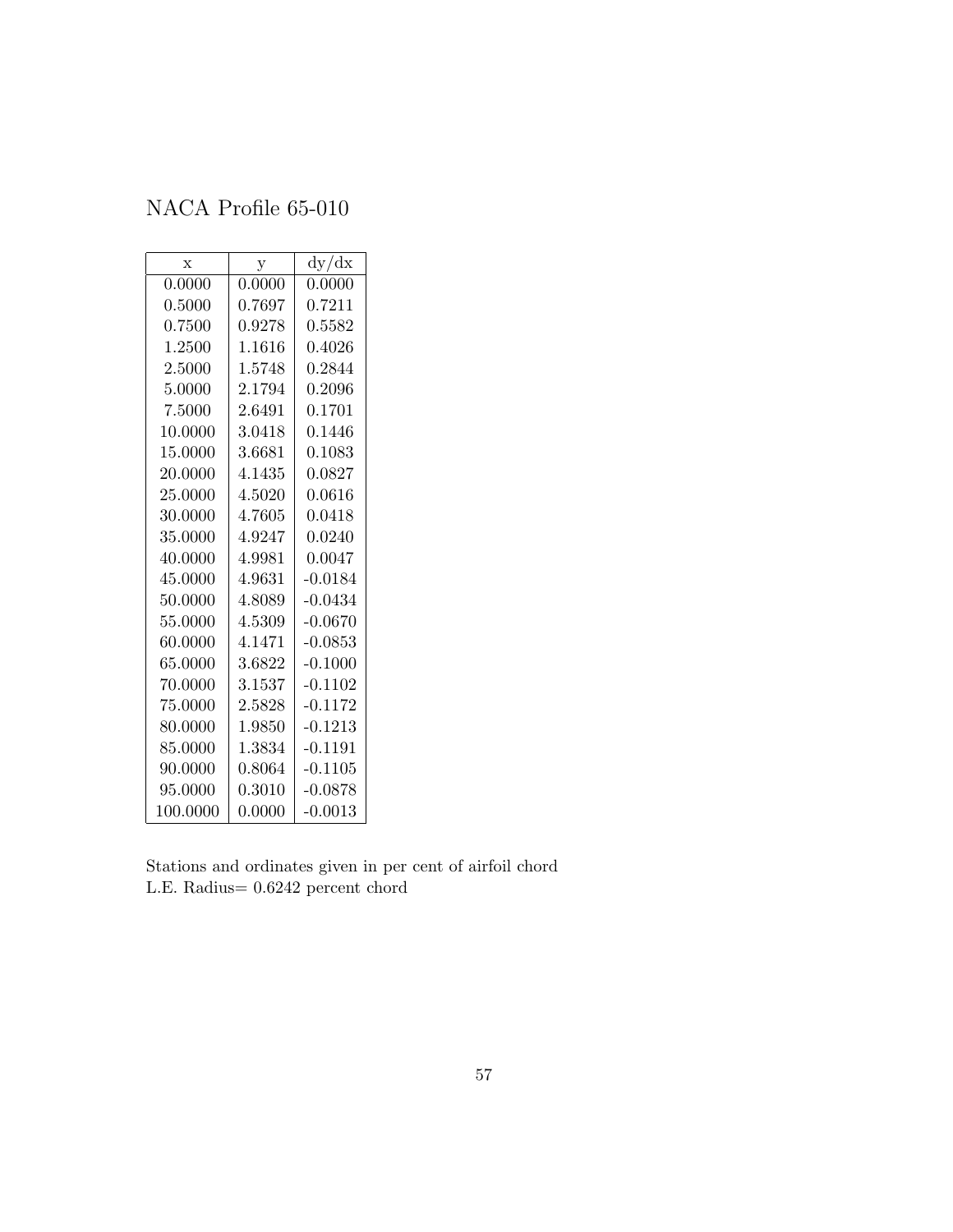| X        | у      | dy/dx     |
|----------|--------|-----------|
| 0.0000   | 0.0000 | ********  |
| 0.5000   | 0.9147 | 0.8590    |
| 0.7500   | 1.1031 | 0.6655    |
| 1.2500   | 1.3824 | 0.4823    |
| 2.5000   | 1.8792 | 0.3430    |
| 5.0000   | 2.6091 | 0.2529    |
| 7.5000   | 3.1756 | 0.2052    |
| 10.0000  | 3.6490 | 0.1742    |
| 15.0000  | 4.4035 | 0.1304    |
| 20.0000  | 4.9758 | 0.0995    |
| 25.0000  | 5.4070 | 0.0741    |
| 30.0000  | 5.7172 | 0.0500    |
| 35.0000  | 5.9135 | 0.0287    |
| 40.0000  | 5.9990 | 0.0047    |
| 45.0000  | 5.9512 | $-0.0235$ |
| 50.0000  | 5.7573 | $-0.0545$ |
| 55.0000  | 5.4137 | $-0.0821$ |
| 60.0000  | 4.9446 | $-0.1044$ |
| 65.0000  | 4.3806 | $-0.1207$ |
| 70.0000  | 3.7427 | $-0.1342$ |
| 75.0000  | 3.0576 | $-0.1408$ |
| 80.0000  | 2.3433 | $-0.1440$ |
| 85.0000  | 1.6282 | $-0.1411$ |
| 90.0000  | 0.9461 | $-0.1298$ |
| 95.0000  | 0.3533 | $-0.1025$ |
| 100.0000 | 0.0000 | $-0.0016$ |

Stations and ordinates given in per cent of airfoil chord L.E. Radius= 0.8756 percent chord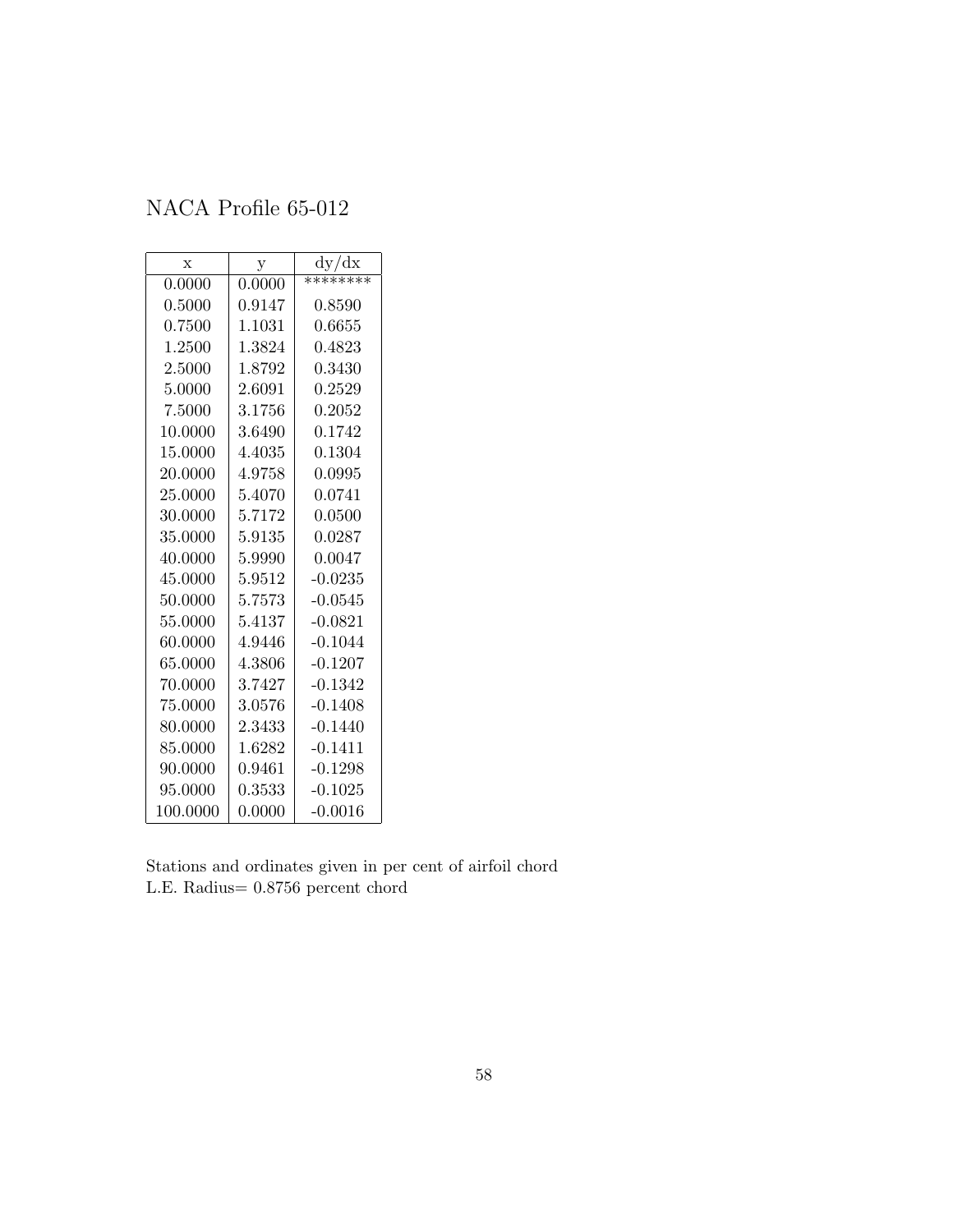| $\mathbf x$ | у      | dy/dx     |
|-------------|--------|-----------|
| 0.0000      | 0.0000 | 0.0000    |
| 0.5000      | 1.1222 | 1.0592    |
| 0.7500      | 1.3547 | 0.8223    |
| 1.2500      | 1.7012 | 0.6005    |
| 2.5000      | 2.3240 | 0.4323    |
| 5.0000      | 3.2454 | 0.3192    |
| 7.5000      | 3.9598 | 0.2586    |
| 10.0000     | 4.5562 | 0.2194    |
| 15.0000     | 5.5055 | 0.1640    |
| 20.0000     | 6.2249 | 0.1250    |
| 25.0000     | 6.7662 | 0.0928    |
| 30.0000     | 7.1543 | 0.0626    |
| 35.0000     | 7.3985 | 0.0352    |
| 40.0000     | 7.5004 | 0.0041    |
| 45.0000     | 7.4295 | $-0.0333$ |
| 50.0000     | 7.1704 | $-0.0710$ |
| 55.0000     | 6.7225 | $-0.1065$ |
| 60.0000     | 6.1200 | $-0.1335$ |
| 65.0000     | 5.4045 | $-0.1531$ |
| 70.0000     | 4.6011 | $-0.1664$ |
| 75.0000     | 3.7453 | $-0.1752$ |
| 80.0000     | 2.8588 | $-0.1780$ |
| 85.0000     | 1.9777 | $-0.1732$ |
| 90.0000     | 1.1444 | $-0.1576$ |
| 95.0000     | 0.4281 | $-0.1237$ |
| 100.0000    | 0.0000 | $-0.0020$ |

Stations and ordinates given in per cent of airfoil chord L.E. Radius= 1.2989 percent chord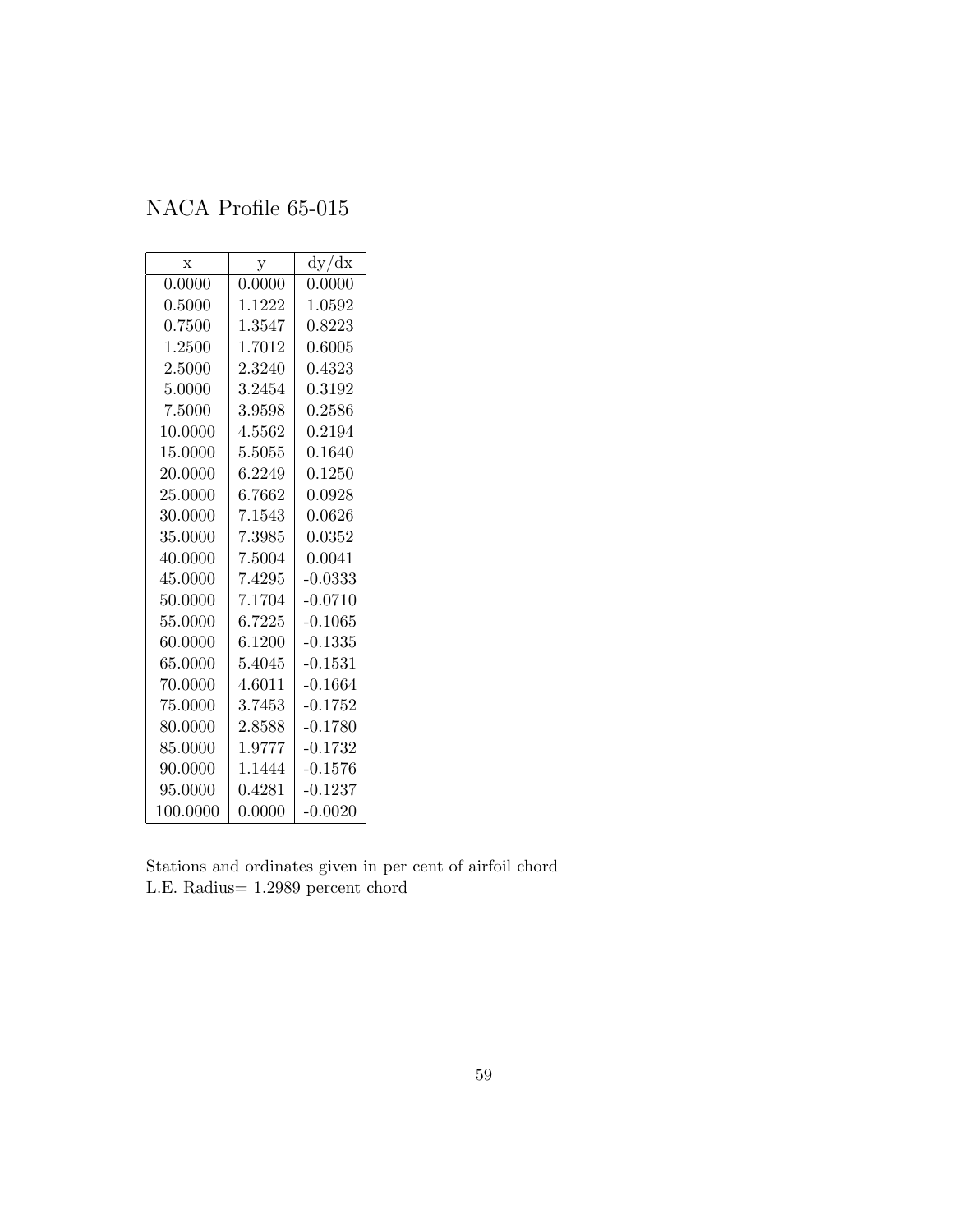| $\mathbf x$ | у      | dy/dx     |
|-------------|--------|-----------|
| 0.0000      | 0.0000 | ********  |
| 0.5000      | 1.3152 | 1.2496    |
| 0.7500      | 1.5900 | 0.9735    |
| 1.2500      | 2.0018 | 0.7165    |
| 2.5000      | 2.7507 | 0.5233    |
| 5.0000      | 3.8687 | 0.3873    |
| 7.5000      | 4.7349 | 0.3133    |
| 10.0000     | 5.4570 | 0.2655    |
| 15.0000     | 6.6050 | 0.1983    |
| 20.0000     | 7.4738 | 0.1508    |
| 25.0000     | 8.1267 | 0.1117    |
| 30.0000     | 8.5934 | 0.0756    |
| 35.0000     | 8.8854 | 0.0416    |
| 40.0000     | 9.0016 | 0.0028    |
| 45.0000     | 8.9025 | $-0.0429$ |
| 50.0000     | 8.5722 | $-0.0897$ |
| 55.0000     | 8.0118 | $-0.1323$ |
| 60.0000     | 7.2713 | $-0.1622$ |
| 65.0000     | 6.4011 | $-0.1846$ |
| 70.0000     | 5.4316 | $-0.1999$ |
| 75.0000     | 4.4047 | $-0.2097$ |
| 80.0000     | 3.3493 | $-0.2107$ |
| 85.0000     | 2.3072 | $-0.2042$ |
| 90.0000     | 1.3305 | $-0.1838$ |
| 95.0000     | 0.4987 | $-0.1440$ |
| 100.0000    | 0.0000 | $-0.0024$ |

Stations and ordinates given in per cent of airfoil chord L.E. Radius= 1.7532 percent chord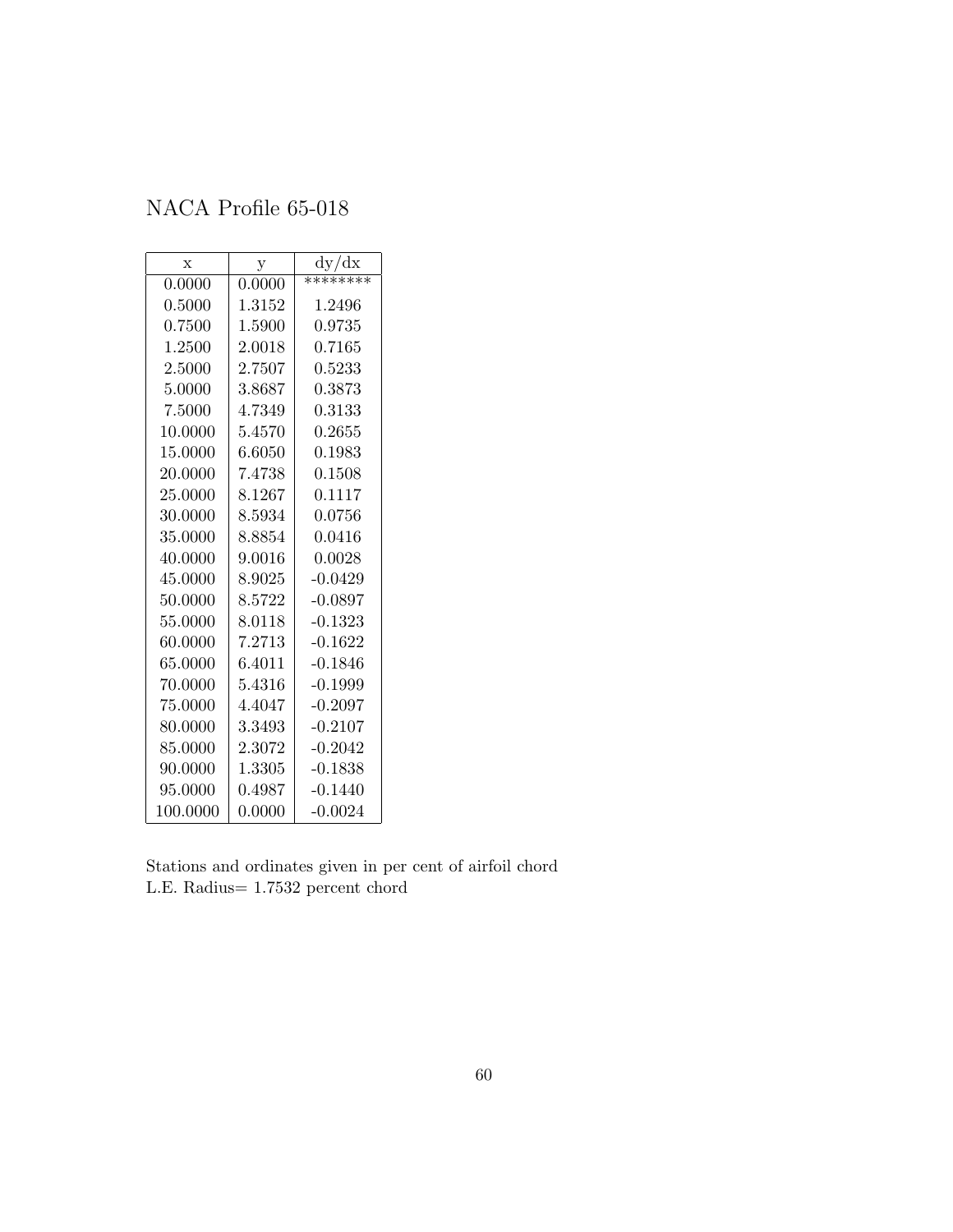| $\mathbf x$ | у         | dy/dx      |
|-------------|-----------|------------|
| 0.0000      | 0.0000    | 0.0000     |
| 0.5000      | 1.4909    | 1.4277     |
| 0.7500      | 1.8057    | 1.1178     |
| 1.2500      | 2.2805    | 0.8291     |
| 2.5000      | 3.1550    | 0.6160     |
| 5.0000      | 4.4755    | 0.4575     |
| 7.5000      | 5.4980    | ${0.3695}$ |
| 10.0000     | 6.3493    | 0.3127     |
| $15.0000\,$ | 7.7005    | 0.2333     |
| 20.0000     | 8.7216    | 0.1771     |
| 25.0000     | 9.4880    | 0.1307     |
| 30.0000     | 10.0344   | 0.0884     |
| 35.0000     | 10.3740   | 0.0480     |
| 40.0000     | 10.5025   | 0.0008     |
| 45.0000     | 10.3711   | $-0.0524$  |
| 50.0000     | 9.9609    | $-0.1119$  |
| 55.0000     | 9.2823    | $-0.1578$  |
| 60.0000     | 8.3992    | $-0.1915$  |
| 65.0000     | 7.3699    | $-0.2198$  |
| 70.0000     | 6.2331    | $-0.2360$  |
| 75.0000     | 5.0374    | $-0.2428$  |
| 80.0000     | 3.8165    | $-0.2435$  |
| 85.0000     | 2.6181    | $-0.2339$  |
| 90.0000     | 1.5056    | $-0.2083$  |
| 95.0000     | 0.5655    | $-0.1630$  |
| 100.0000    | $-0.0000$ | $-0.0027$  |

Stations and ordinates given in per cent of airfoil chord L.E. Radius= 2.2099 percent chord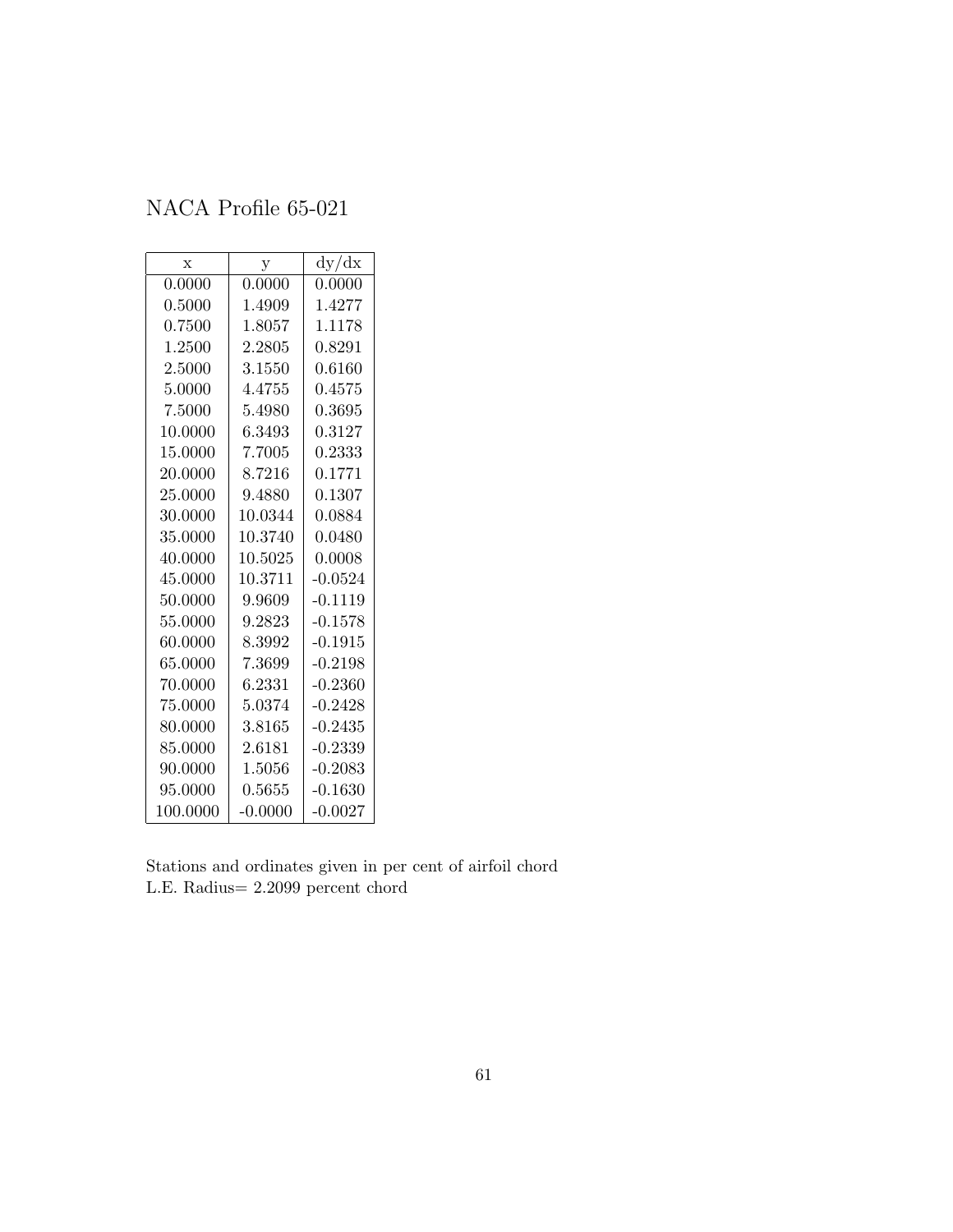| $\mathbf x$ | у         | dy/dx        |
|-------------|-----------|--------------|
| 0.0000      | 0.0000    | ********     |
| 0.5000      | 0.4785    | 0.4384       |
| 0.7500      | 0.5757    | 0.3509       |
| 1.2500      | 0.7279    | 0.2661       |
| 2.5000      | 0.9890    | 0.1677       |
| 5.0000      | 1.3199    | 0.1156       |
| 7.5000      | 1.5958    | 0.1025       |
| 10.0000     | 1.8282    | $\;\:0.0852$ |
| 15.0000     | 2.1962    | 0.0637       |
| 20.0000     | 2.4754    | 0.0484       |
| 25.0000     | 2.6872    | 0.0362       |
| 30.0000     | 2.8415    | 0.0259       |
| 35.0000     | 2.9439    | 0.0157       |
| 40.0000     | 2.9949    | 0.0049       |
| 45.0000     | 2.9908    | $-0.0064$    |
| 50.0000     | 2.9247    | $-0.0196$    |
| 55.0000     | 2.7931    | $-0.0326$    |
| 60.0000     | 2.6014    | $-0.0437$    |
| 65.0000     | 2.3631    | $-0.0519$    |
| 70.0000     | 2.0859    | $-0.0591$    |
| 75.0000     | 1.7752    | $-0.0651$    |
| 80.0000     | 1.4389    | $-0.0692$    |
| 85.0000     | 1.0858    | $-0.0713$    |
| 90.0000     | 0.7307    | $-0.0720$    |
| 95.0000     | 0.3693    | $-0.0678$    |
| 100.0000    | $-0.0000$ | $-2.3275$    |

Stations and ordinates given in per cent of airfoil chord L.E. Radius= 0.2534 percent chord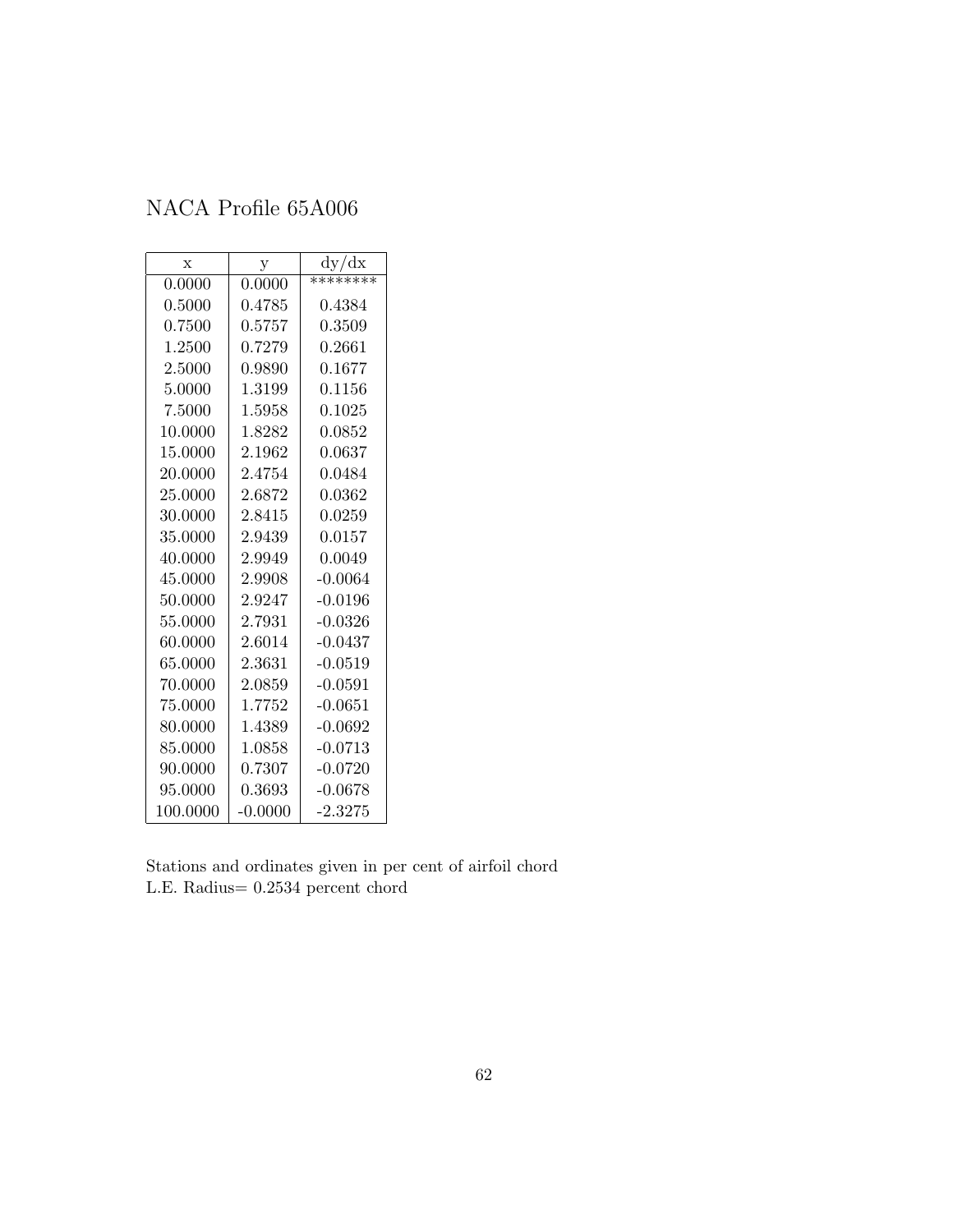| $\mathbf x$ | у         | dy/dx     |
|-------------|-----------|-----------|
| 0.0000      | 0.0000    | 0.0000    |
| 0.5000      | 0.6302    | 0.5823    |
| 0.7500      | 0.7597    | 0.4686    |
| 1.2500      | 0.9633    | 0.3560    |
| 2.5000      | 1.3124    | 0.2240    |
| 5.0000      | 1.7556    | 0.1552    |
| 7.5000      | 2.1256    | 0.1371    |
| 10.0000     | 2.4365    | 0.1141    |
| 15.0000     | 2.9289    | 0.0852    |
| 20.0000     | 3.3022    | 0.0648    |
| 25.0000     | 3.5851    | 0.0484    |
| 30.0000     | 3.7910    | 0.0344    |
| 35.0000     | 3.9273    | 0.0208    |
| 40.0000     | 3.9942    | 0.0063    |
| 45.0000     | 3.9866    | $-0.0093$ |
| 50.0000     | 3.8946    | $-0.0271$ |
| 55.0000     | 3.7143    | $-0.0447$ |
| 60.0000     | 3.4545    | $-0.0587$ |
| 65.0000     | 3.1338    | $-0.0697$ |
| 70.0000     | 2.7623    | $-0.0792$ |
| 75.0000     | 2.3473    | $-0.0868$ |
| 80.0000     | 1.8997    | $-0.0927$ |
| 85.0000     | 1.4320    | $-0.0937$ |
| 90.0000     | 0.9627    | $-0.0957$ |
| 95.0000     | 0.4873    | $-0.0886$ |
| 100.0000    | $-0.0000$ | $-3.7972$ |

Stations and ordinates given in per cent of airfoil chord L.E. Radius= 0.4370 percent chord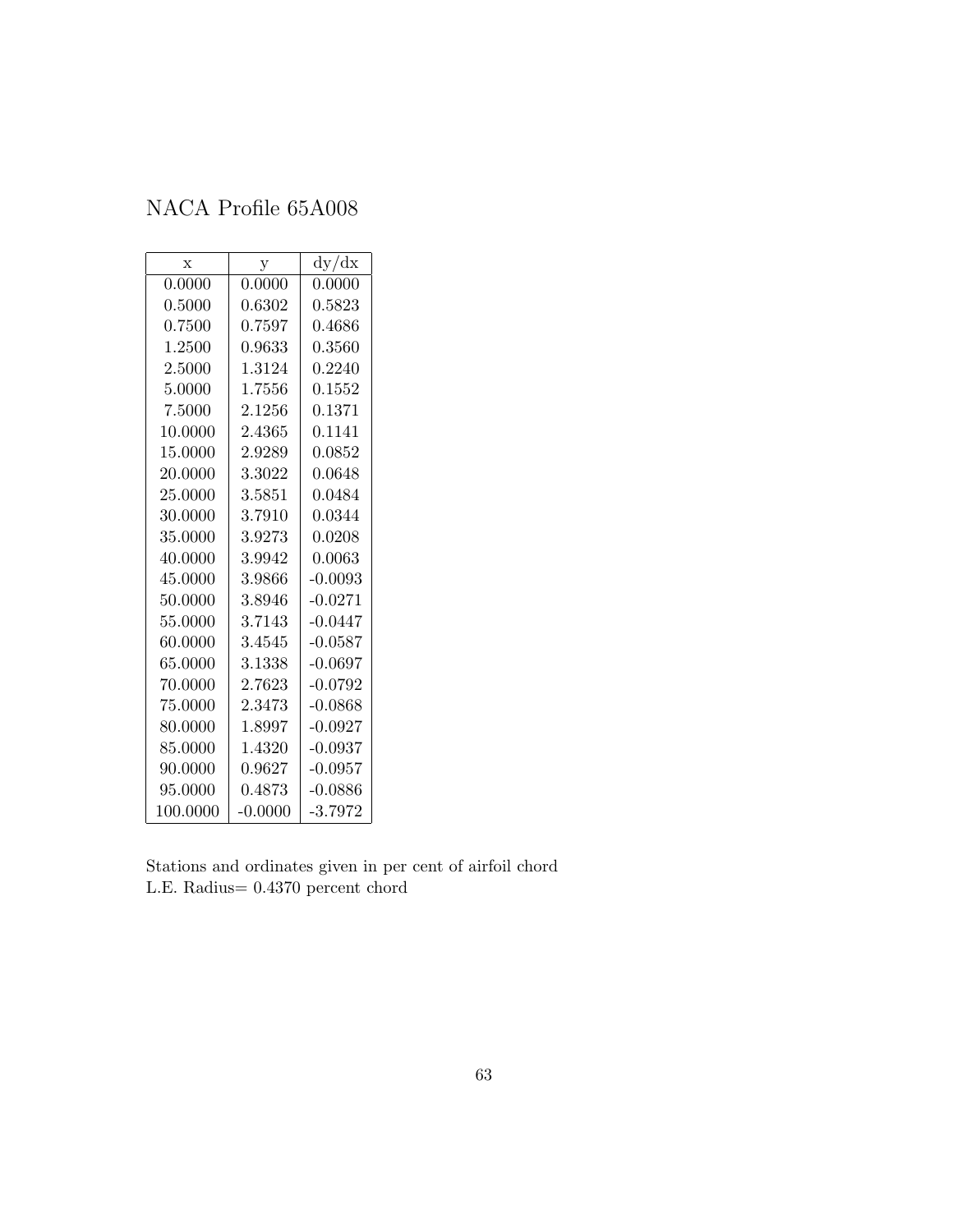| $\mathbf x$ | y         | dy/dx     |
|-------------|-----------|-----------|
| 0.0000      | 0.0000    | 0.0000    |
| 0.5000      | 0.7753    | 0.7243    |
| 0.7500      | 0.9368    | 0.5866    |
| 1.2500      | 1.1923    | 0.4471    |
| 2.5000      | 1.6303    | 0.2809    |
| 5.0000      | 2.1872    | 0.1953    |
| 7.5000      | 2.6525    | 0.1721    |
| 10.0000     | 3.0429    | 0.1432    |
| 15.0000     | 3.6607    | 0.1069    |
| 20.0000     | 4.1288    | 0.0812    |
| 25.0000     | 4.4834    | 0.0608    |
| 30.0000     | 4.7413    | 0.0428    |
| 35.0000     | 4.9114    | 0.0256    |
| 40.0000     | 4.9938    | 0.0075    |
| 45.0000     | 4.9816    | $-0.0126$ |
| 50.0000     | 4.8618    | $-0.0353$ |
| 55.0000     | 4.6306    | $-0.0572$ |
| 60.0000     | 4.3010    | $-0.0739$ |
| 65.0000     | 3.8966    | $-0.0876$ |
| 70.0000     | 3.4298    | $-0.0994$ |
| 75.0000     | 2.9104    | $-0.1081$ |
| 80.0000     | 2.3518    | $-0.1149$ |
| 85.0000     | 1.7714    | $-0.1158$ |
| 90.0000     | 1.1893    | $-0.1188$ |
| 95.0000     | 0.6033    | $-0.1089$ |
| 100.0000    | $-0.0000$ | $-6.0657$ |

Stations and ordinates given in per cent of airfoil chord L.E. Radius= 0.6523 percent chord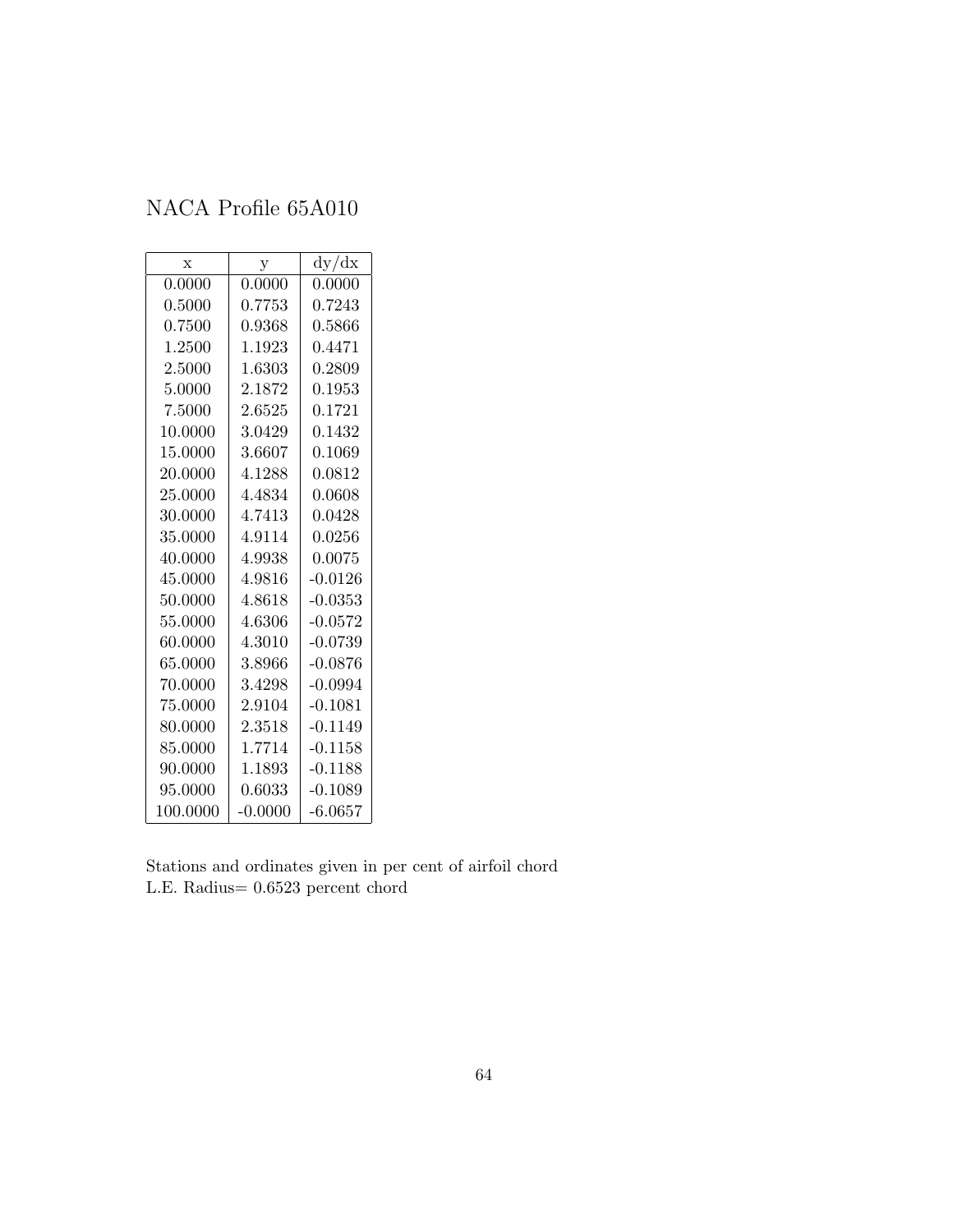| $\mathbf x$ | у         | dy/dx     |
|-------------|-----------|-----------|
| 0.0000      | 0.0000    | 0.0000    |
| 0.5000      | 0.9120    | 0.8634    |
| 0.7500      | 1.1052    | 0.7046    |
| 1.2500      | 1.4133    | 0.5398    |
| 2.5000      | 1.9415    | 0.3385    |
| 5.0000      | 2.6134    | 0.2360    |
| 7.5000      | 3.1755    | 0.2077    |
| 10.0000     | 3.6465    | 0.1726    |
| 15.0000     | 4.3911    | 0.1288    |
| 20.0000     | 4.9550    | 0.0979    |
| 25.0000     | 5.3819    | 0.0733    |
| 30.0000     | 5.6920    | 0.0511    |
| 35.0000     | 5.8961    | 0.0304    |
| 40.0000     | 5.9937    | 0.0087    |
| 45.0000     | 5.9758    | $-0.0163$ |
| 50.0000     | 5.8264    | $-0.0435$ |
| 55.0000     | 5.5421    | $-0.0698$ |
| 60.0000     | 5.1411    | $-0.0896$ |
| 65.0000     | 4.6518    | $-0.1055$ |
| 70.0000     | 4.0889    | $-0.1190$ |
| 75.0000     | 3.4650    | $-0.1291$ |
| 80.0000     | 2.7959    | $-0.1367$ |
| 85.0000     | 2.1043    | $-0.1379$ |
| 90.0000     | 1.4110    | $-0.1410$ |
| 95.0000     | 0.7173    | $-0.1284$ |
| 100.0000    | $-0.0000$ | $-9.4741$ |

Stations and ordinates given in per cent of airfoil chord L.E. Radius= 0.8908 percent chord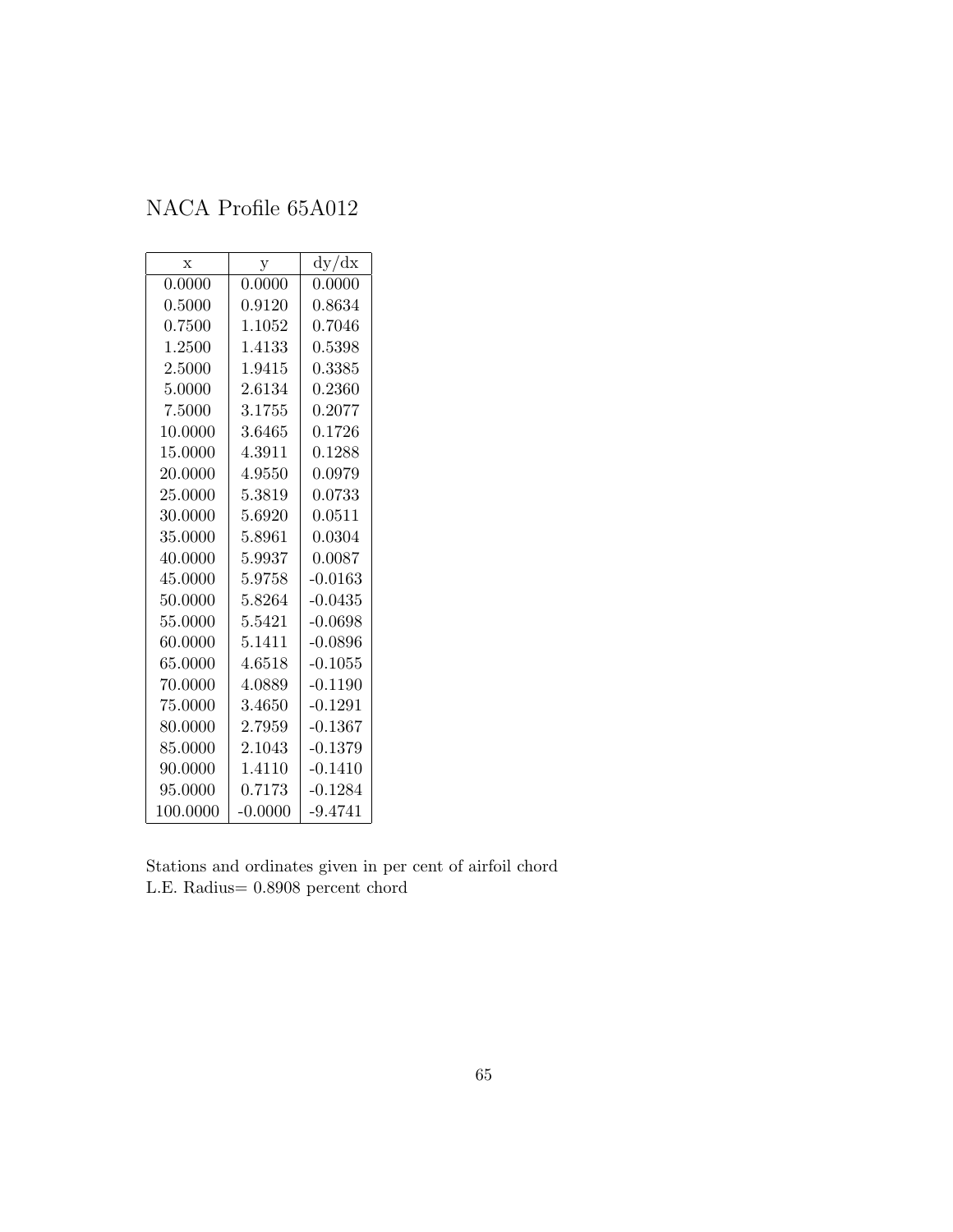| X        | у            | dy/dx        |
|----------|--------------|--------------|
| 0.0000   | 0.0000       | ********     |
| 0.5000   | 1.0979       | $1.0636\,$   |
| 0.7500   | 1.3375       | 0.8799       |
| 1.2500   | 1.7256       | 0.6825       |
| 2.5000   | 2.3921       | 0.4268       |
| 5.0000   | 3.2399       | 0.2980       |
| 7.5000   | 3.9501       | ${0.2624}$   |
| 10.0000  | 4.5444       | 0.2177       |
| 15.0000  | 5.4826       | $\,0.1622\,$ |
| 20.0000  | 6.1922       | 0.1232       |
| 25.0000  | 6.7291       | 0.0925       |
| 30.0000  | 7.1185       | 0.0639       |
| 35.0000  | 7.3738       | 0.0375       |
| 40.0000  | 7.4938       | 0.0099       |
| 45.0000  | 7.4655       | $-0.0224$    |
| 50.0000  | 7.2686       | $-0.0560$    |
| 55.0000  | 6.9009       | $-0.0888$    |
| 60.0000  | 6.3898       | $-0.1141$    |
| 65.0000  | 5.7712       | $-0.1327$    |
| 70.0000  | 5.0631       | $-0.1489$    |
| 75.0000  | 4.2819       | $-0.1620$    |
| 80.0000  | 3.4477       | $-0.1710$    |
| 85.0000  | $2.5920\,$   | $-0.1710$    |
| 90.0000  | 1.7352       | $-0.1742$    |
| 95.0000  | $\;\:0.8854$ | $-0.1559$    |
| 100.0000 | $-0.0000$    | -19.0339     |

Stations and ordinates given in per cent of airfoil chord L.E. Radius= 1.2515 percent chord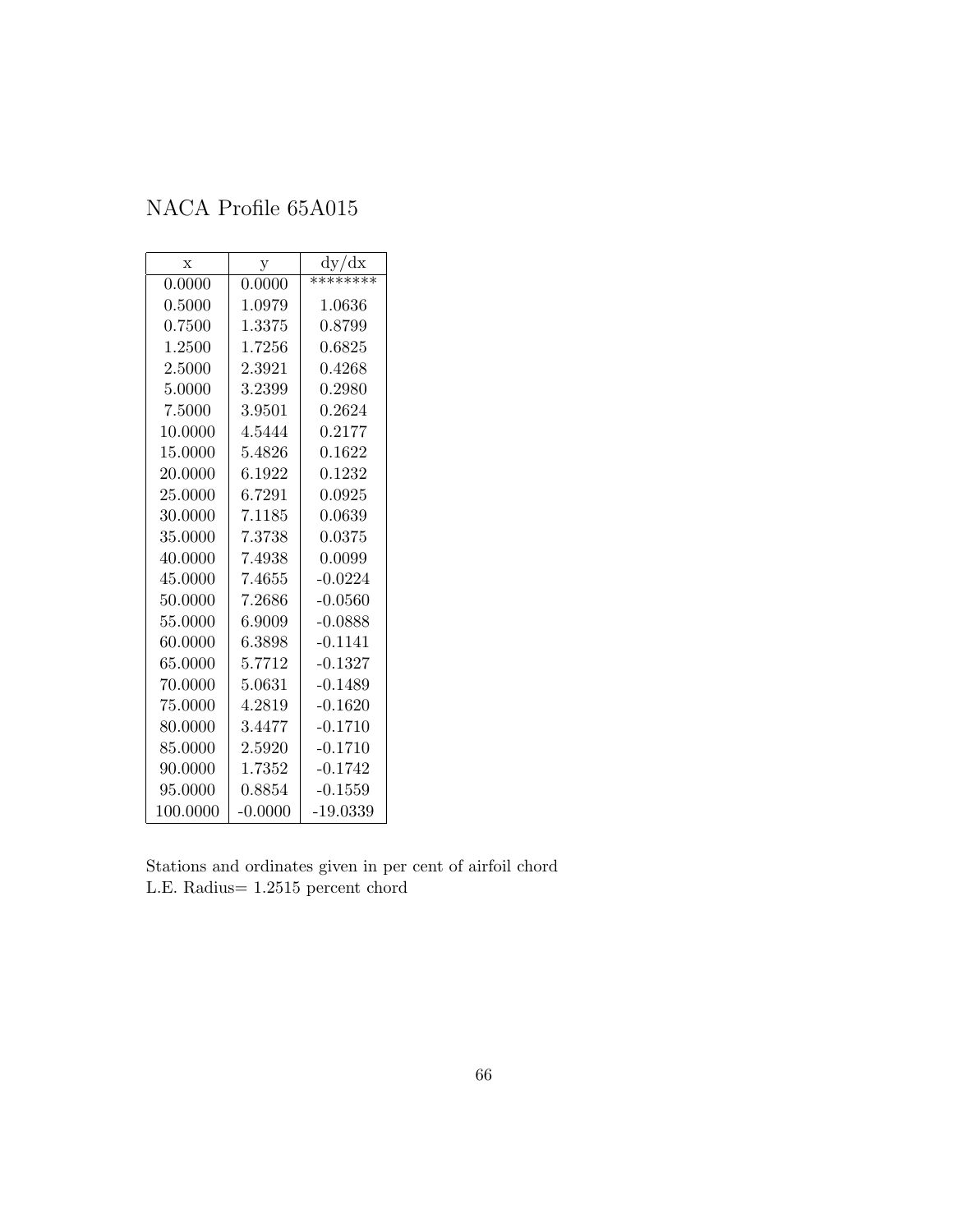| $\mathbf x$ | у      | dy/dx        |
|-------------|--------|--------------|
| 0.0000      | 0.0000 | ********     |
| 0.5000      | 0.4592 | $\,0.4300\,$ |
| 0.7500      | 0.5529 | 0.3294       |
| 1.2500      | 0.6896 | 0.2309       |
| 2.5000      | 0.9174 | 0.1552       |
| 5.0000      | 1.2562 | 0.1199       |
| 7.5000      | 1.5255 | 0.0975       |
| 10.0000     | 1.7511 | 0.0840       |
| 15.0000     | 2.1187 | 0.0641       |
| 20.0000     | 2.3999 | 0.0492       |
| 25.0000     | 2.6171 | 0.0378       |
| 30.0000     | 2.7810 | 0.0279       |
| 35.0000     | 2.8973 | 0.0190       |
| 40.0000     | 2.9696 | 0.0100       |
| 45.0000     | 2.9986 | 0.0013       |
| 50.0000     | 2.9839 | $-0.0074$    |
| 55.0000     | 2.9229 | $-0.0172$    |
| 60.0000     | 2.8083 | $-0.0296$    |
| 65.0000     | 2.6116 | $-0.0504$    |
| 70.0000     | 2.3136 | $-0.0676$    |
| 75.0000     | 1.9511 | $-0.0773$    |
| 80.0000     | 1.5436 | $-0.0853$    |
| 85.0000     | 1.1066 | $-0.0884$    |
| 90.0000     | 0.6681 | $-0.0862$    |
| 95.0000     | 0.2625 | $-0.0732$    |
| 100.0000    | 0.0000 | $-0.0009$    |

Stations and ordinates given in per cent of airfoil chord L.E. Radius= 0.2179 percent chord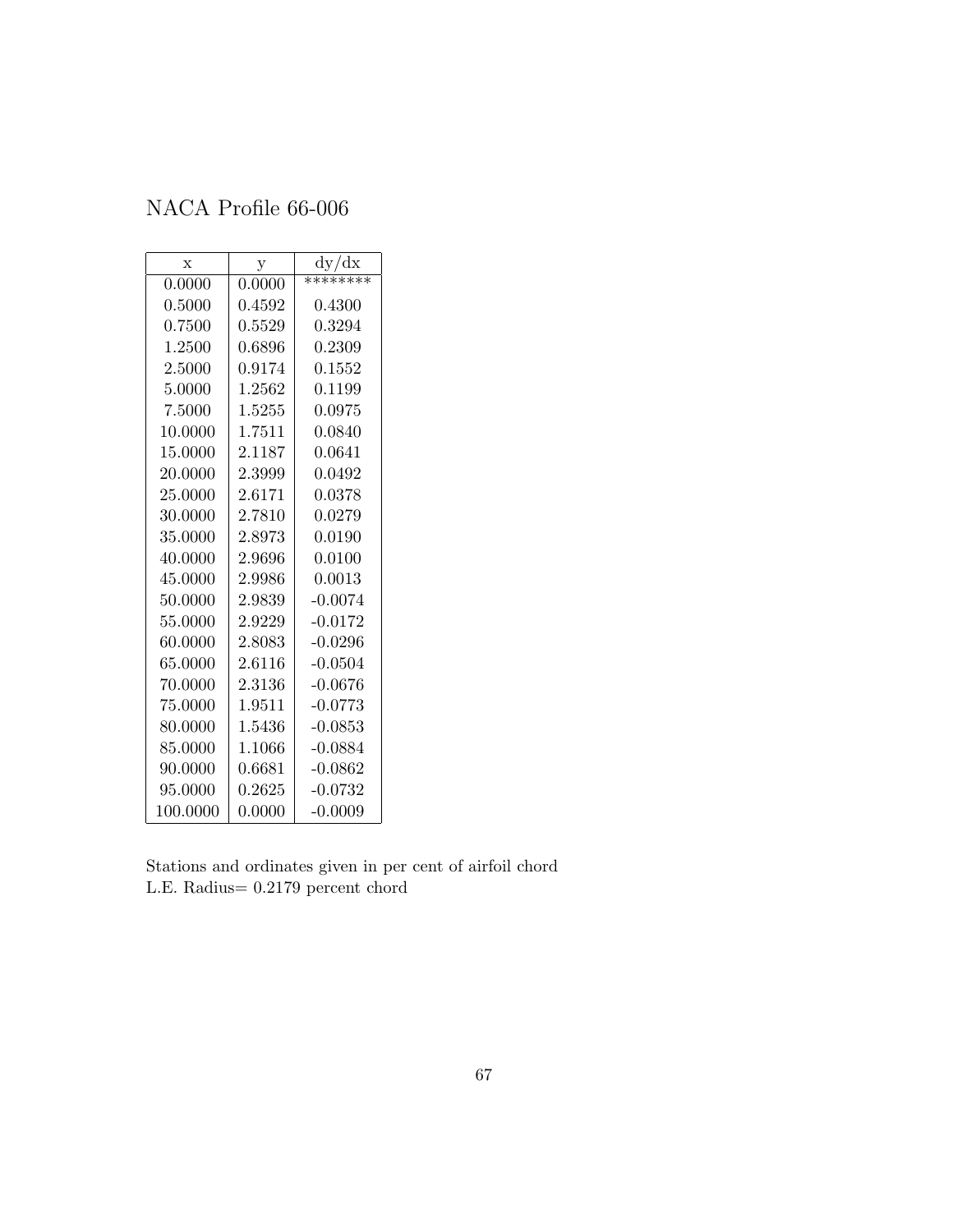| $\mathbf x$ | у         | dy/dx      |
|-------------|-----------|------------|
| 0.0000      | 0.0000    | ********   |
| 0.5000      | 0.6098    | ${0.5690}$ |
| 0.7500      | 0.7338    | 0.4356     |
| 1.2500      | 0.9147    | 0.3062     |
| 2.5000      | 1.2182    | 0.2079     |
| 5.0000      | 1.6719    | 0.1605     |
| 7.5000      | 2.0320    | 0.1303     |
| 10.0000     | 2.3337    | 0.1123     |
| 15.0000     | 2.8248    | 0.0857     |
| 20.0000     | 3.2003    | 0.0658     |
| 25.0000     | 3.4903    | 0.0505     |
| 30.0000     | 3.7091    | 0.0373     |
| 35.0000     | 3.8642    | 0.0253     |
| 40.0000     | 3.9604    | 0.0131     |
| 45.0000     | 3.9984    | $0.0016\,$ |
| 50.0000     | 3.9777    | $-0.0102$  |
| 55.0000     | 3.8946    | $-0.0235$  |
| 60.0000     | 3.7378    | $-0.0408$  |
| 65.0000     | 3.4657    | $-0.0694$  |
| 70.0000     | 3.0592    | $-0.0915$  |
| 75.0000     | 2.5714    | $-0.1039$  |
| 80.0000     | 2.0258    | $-0.1137$  |
| 85.0000     | 1.4453    | $-0.1169$  |
| 90.0000     | 0.8674    | $-0.1131$  |
| 95.0000     | 0.3381    | $-0.0952$  |
| 100.0000    | $-0.0000$ | $-0.0011$  |

Stations and ordinates given in per cent of airfoil chord L.E. Radius= 0.3894 percent chord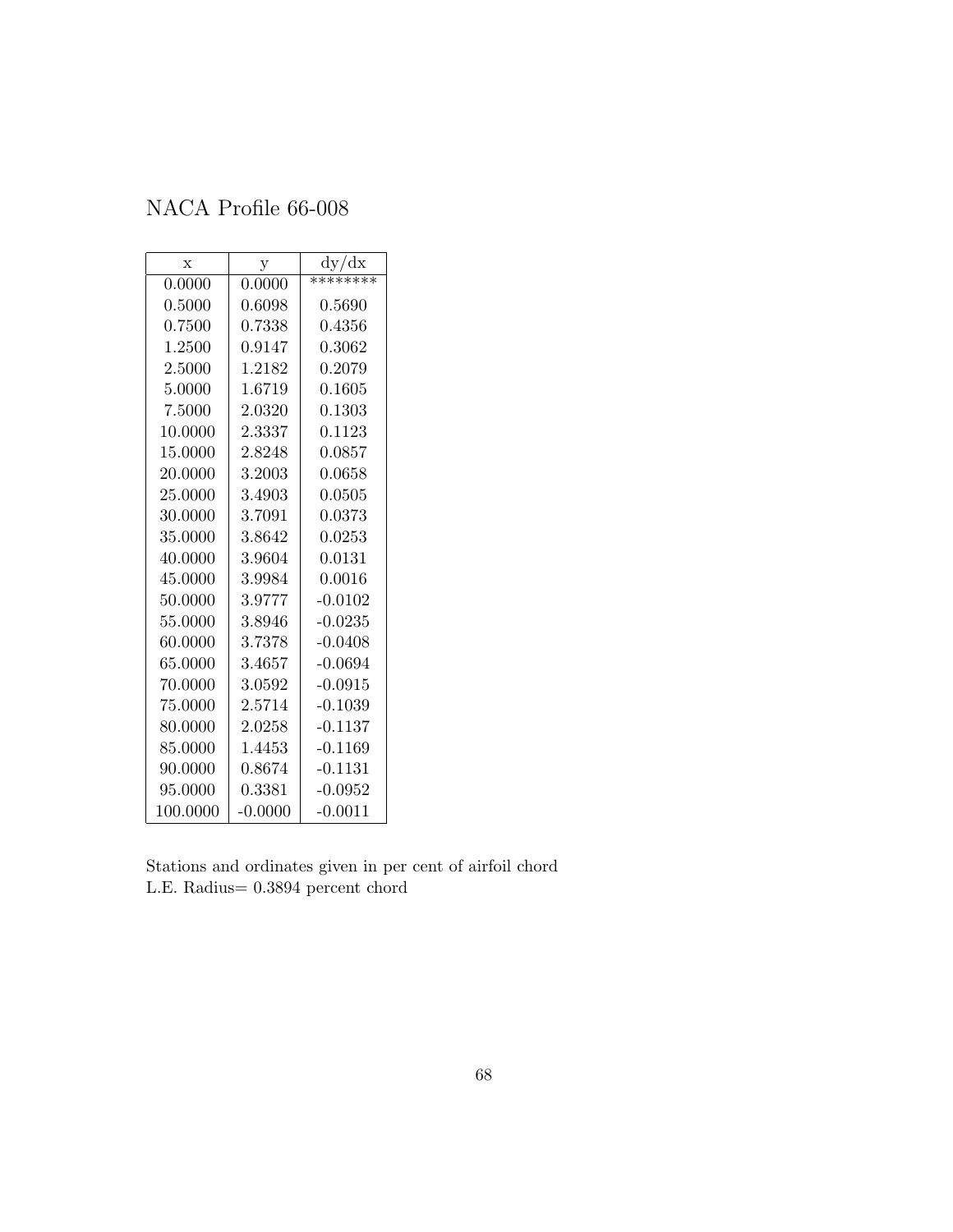| $\mathbf x$ | у      | dy/dx     |
|-------------|--------|-----------|
| 0.0000      | 0.0000 | 0.0000    |
| 0.5000      | 0.6843 | 0.6373    |
| 0.7500      | 0.8232 | 0.4878    |
| 1.2500      | 1.0259 | 0.3435    |
| 2.5000      | 1.3672 | 0.2343    |
| 5.0000      | 1.8787 | 0.1809    |
| 7.5000      | 2.2845 | 0.1468    |
| 10.0000     | 2.6244 | 0.1266    |
| 15.0000     | 3.1776 | 0.0965    |
| 20.0000     | 3.6004 | 0.0741    |
| 25.0000     | 3.9270 | 0.0569    |
| 30.0000     | 4.1733 | 0.0419    |
| 35.0000     | 4.3478 | 0.0284    |
| 40.0000     | 4.4558 | 0.0147    |
| 45.0000     | 4.4983 | 0.0018    |
| 50.0000     | 4.4745 | $-0.0117$ |
| 55,0000     | 4.3799 | $-0.0268$ |
| 60.0000     | 4.2012 | $-0.0468$ |
| 65.0000     | 3.8895 | $-0.0789$ |
| 70.0000     | 3.4272 | $-0.1034$ |
| 75.0000     | 2.8759 | $-0.1172$ |
| 80.0000     | 2.2609 | $-0.1280$ |
| 85.0000     | 1.6093 | $-0.1309$ |
| 90.0000     | 0.9631 | $-0.1260$ |
| 95.0000     | 0.3739 | $-0.1057$ |
| 100.0000    | 0.0000 | $-0.0012$ |

Stations and ordinates given in per cent of airfoil chord L.E. Radius= 0.4924 percent chord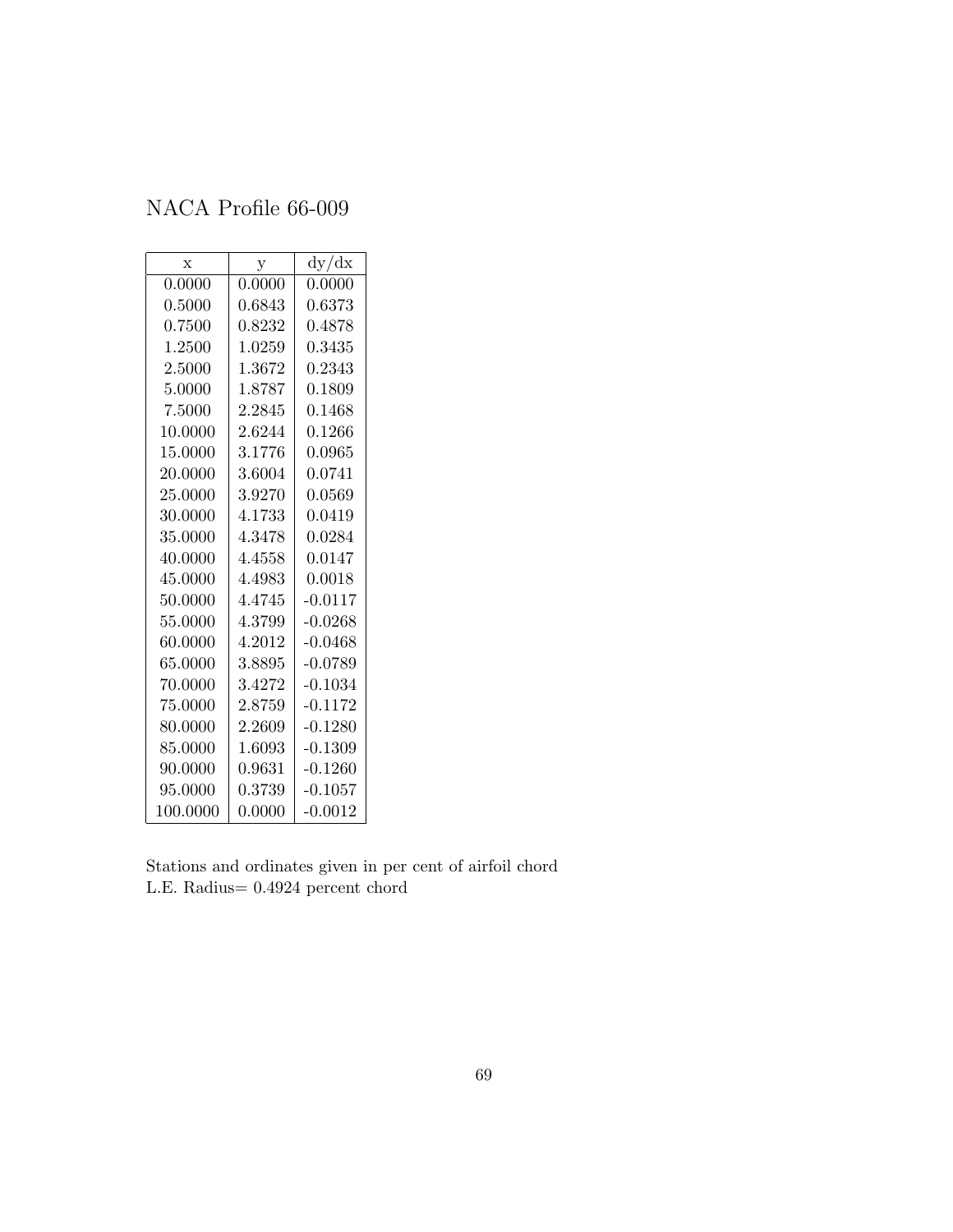| $\mathbf x$ | у      | dy/dx      |
|-------------|--------|------------|
| 0.0000      | 0.0000 | 0.0000     |
| 0.5000      | 0.7583 | ${0.7046}$ |
| 0.7500      | 0.9117 | 0.5392     |
| 1.2500      | 1.1360 | 0.3804     |
| 2.5000      | 1.5150 | 0.2609     |
| 5.0000      | 2.0846 | 0.2014     |
| 7.5000      | 2.5364 | 0.1634     |
| 10.0000     | 2.9146 | 0.1408     |
| 15.0000     | 3.5301 | 0.1073     |
| 20.0000     | 4.0003 | 0.0824     |
| 25.0000     | 4.3635 | 0.0634     |
| 30.0000     | 4.6374 | 0.0466     |
| 35.0000     | 4.8314 | 0.0315     |
| 40.0000     | 4.9513 | 0.0163     |
| 45.0000     | 4.9983 | 0.0019     |
| 50.0000     | 4.9712 | $-0.0132$  |
| 55.0000     | 4.8649 | $-0.0300$  |
| 60.0000     | 4.6636 | $-0.0530$  |
| 65.0000     | 4.3111 | $-0.0888$  |
| 70.0000     | 3.7920 | $-0.1154$  |
| 75.0000     | 3.1768 | $-0.1305$  |
| 80.0000     | 2.4922 | $-0.1423$  |
| 85.0000     | 1.7699 | -0.1449    |
| 90.0000     | 1.0561 | $-0.1387$  |
| 95.0000     | 0.4084 | $-0.1159$  |
| 100.0000    | 0.0000 | $-0.0014$  |

Stations and ordinates given in per cent of airfoil chord L.E. Radius= 0.6075 percent chord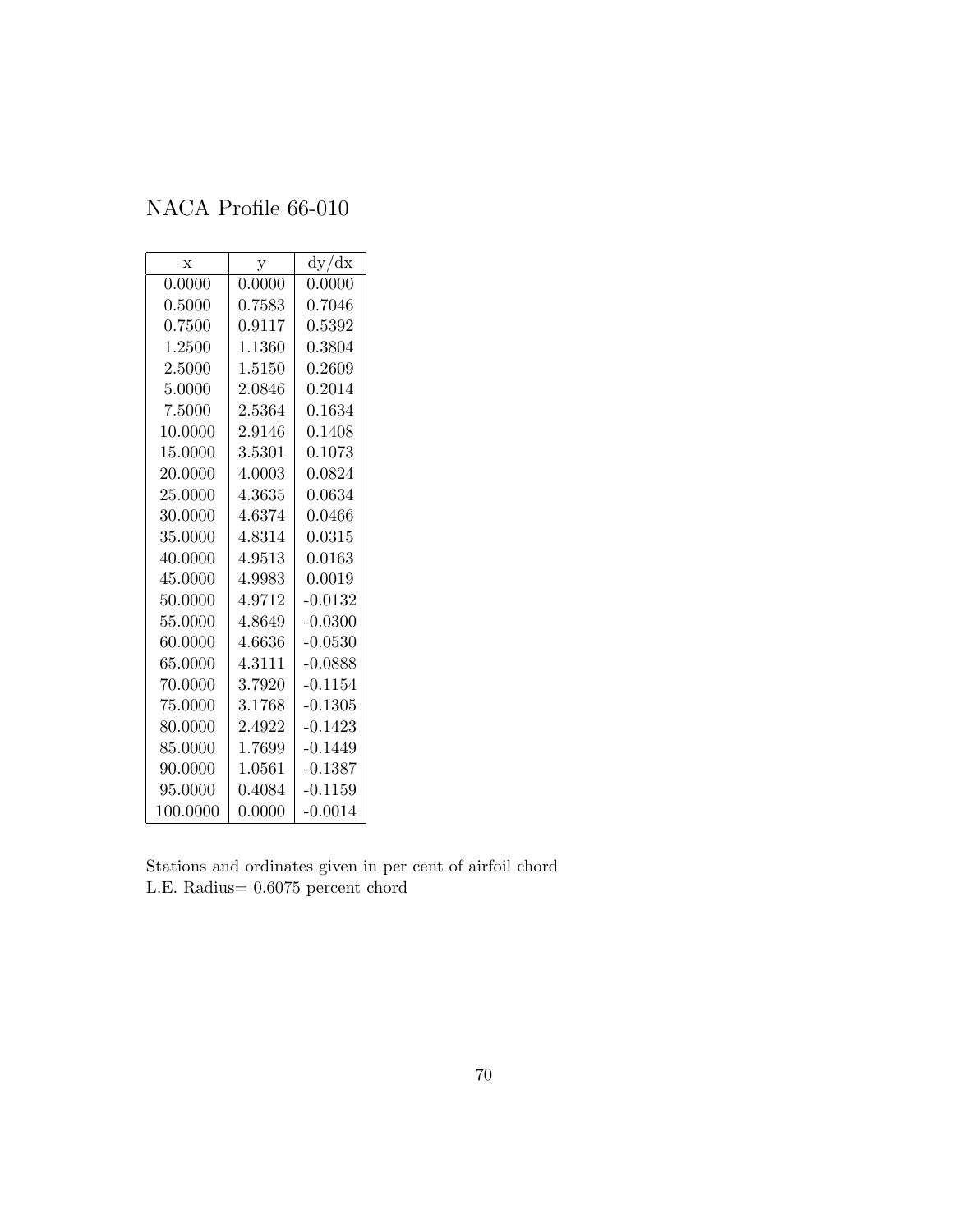| X        | у      | dy/dx     |
|----------|--------|-----------|
| 0.0000   | 0.0000 | 0.0000    |
| 0.5000   | 0.9038 | 0.8364    |
| 0.7500   | 1.0859 | 0.6398    |
| 1.2500   | 1.3525 | 0.4534    |
| 2.5000   | 1.8067 | 0.3142    |
| 5.0000   | 2.4936 | 0.2428    |
| 7.5000   | 3.0378 | 0.1968    |
| 10.0000  | 3.4933 | 0.1696    |
| 15.0000  | 4.2340 | 0.1292    |
| 20.0000  | 4.7996 | 0.0991    |
| 25.0000  | 5.2364 | 0.0763    |
| 30.0000  | 5.5656 | 0.0560    |
| 35.0000  | 5.7987 | 0.0376    |
| 40.0000  | 5.9424 | 0.0197    |
| 45.0000  | 5.9981 | 0.0022    |
| 50.0000  | 5.9642 | $-0.0163$ |
| 55.0000  | 5.8339 | $-0.0366$ |
| 60.0000  | 5.5857 | $-0.0659$ |
| 65.0000  | 5.1477 | $-0.1097$ |
| 70.0000  | 4.5122 | $-0.1398$ |
| 75.0000  | 3.7677 | $-0.1571$ |
| 80.0000  | 2.9432 | $-0.1706$ |
| 85.0000  | 2.0807 | $-0.1723$ |
| 90.0000  | 1.2346 | $-0.1643$ |
| 95.0000  | 0.4738 | $-0.1352$ |
| 100.0000 | 0.0000 | -0.0016   |

Stations and ordinates given in per cent of airfoil chord L.E. Radius= 0.8698 percent chord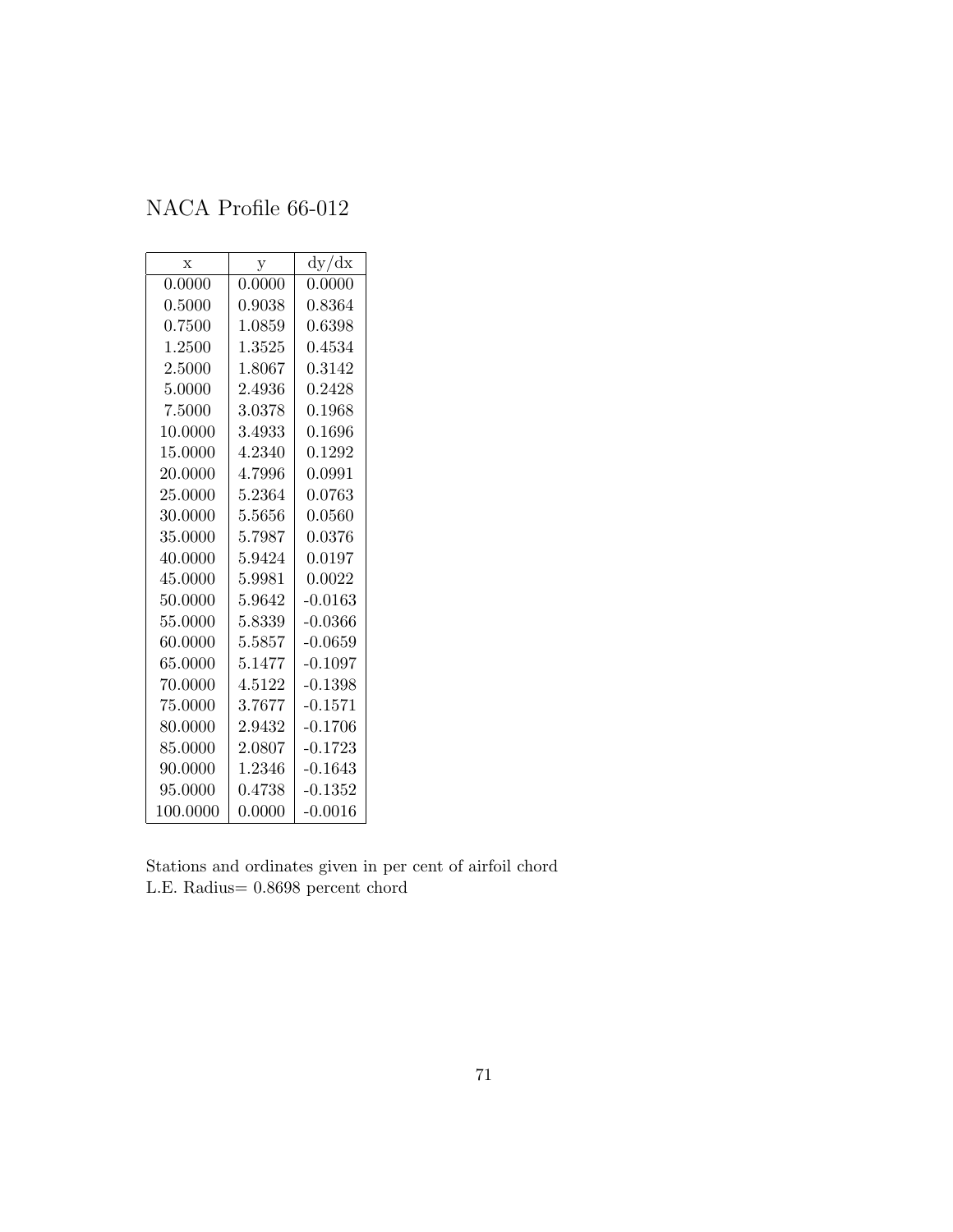| $\mathbf x$ | у      | dy/dx        |
|-------------|--------|--------------|
| 0.0000      | 0.0000 | 0.0000       |
| 0.5000      | 1.1157 | 1.0249       |
| 0.7500      | 1.3386 | 0.7843       |
| 1.2500      | 1.6666 | $\,0.5600\,$ |
| 2.5000      | 2.2326 | 0.3948       |
| 5.0000      | 3.0980 | ${0.3059}$   |
| 7.5000      | 3.7831 | ${0.2476}$   |
| 10.0000     | 4.3558 | ${0.2132}$   |
| 15.0000     | 5.2863 | 0.1622       |
| 20.0000     | 5.9963 | 0.1245       |
| 25.0000     | 6.5444 | 0.0959       |
| 30.0000     | 6.9573 | 0.0701       |
| 35.0000     | 7.2494 | 0.0466       |
| 40.0000     | 7.4291 | 0.0251       |
| 45.0000     | 7.4979 | 0.0027       |
| 50.0000     | 7.4531 | $-0.0208$    |
| 55.0000     | 7.2853 | $-0.0468$    |
| 60.0000     | 6.9614 | -0.0866      |
| 65.0000     | 6.3846 | $-0.1441$    |
| 70.0000     | 5.5686 | $-0.1782$    |
| 75.0000     | 4.6263 | $-0.1992$    |
| 80.0000     | 3.5911 | $-0.2135$    |
| 85.0000     | 2.5222 | $-0.2125$    |
| 90.0000     | 1.4839 | $-0.2004$    |
| 95.0000     | 0.5635 | $-0.1619$    |
| 100.0000    | 0.0000 | $-0.0020$    |

Stations and ordinates given in per cent of airfoil chord L.E. Radius= 1.3452 percent chord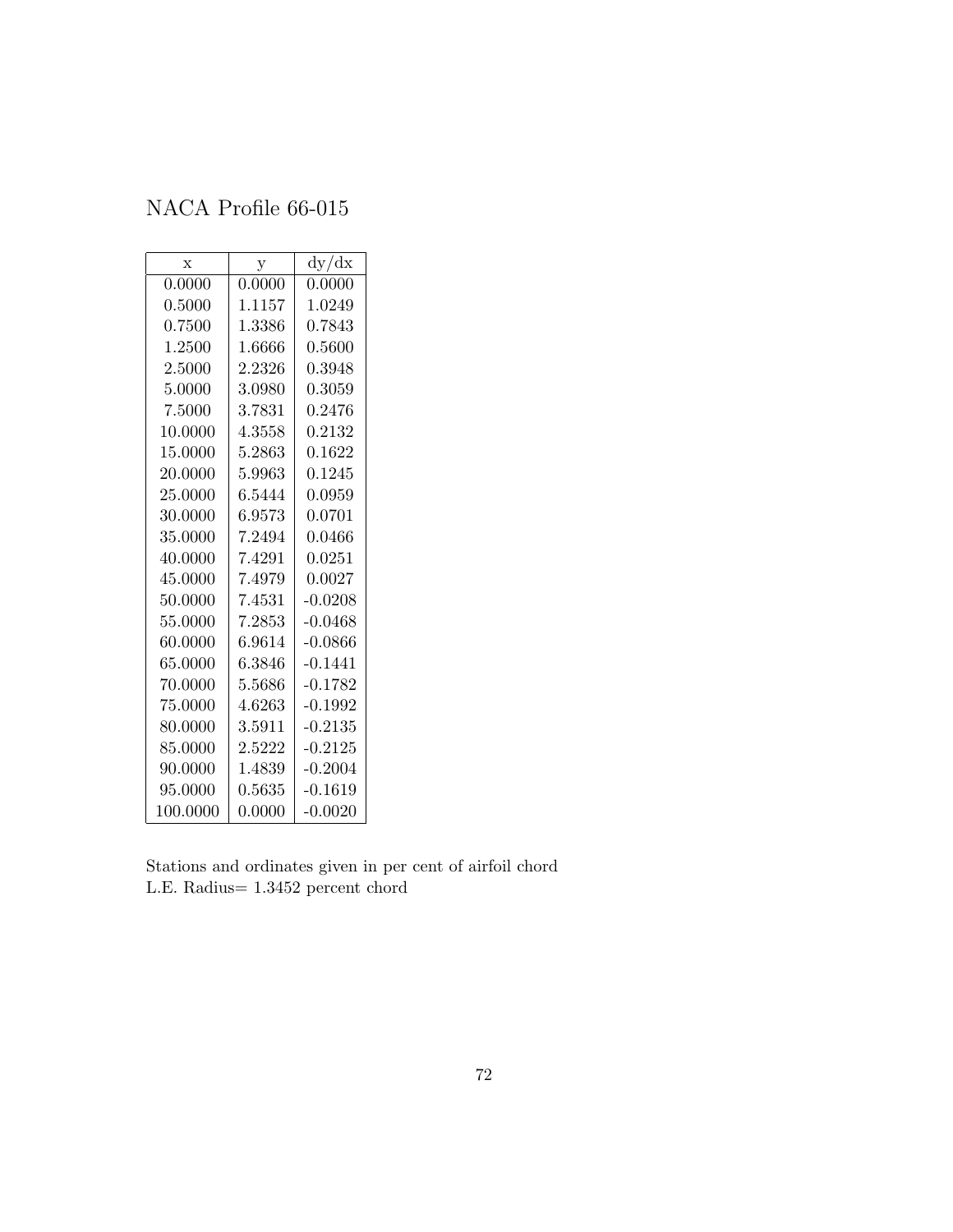## NACA Profile 66-018

| $\mathbf x$ | $\mathbf{y}$ | dy/dx     |
|-------------|--------------|-----------|
| 0.0000      | 0.0000       | 0.0000    |
| 0.5000      | 1.3179       | 1.2013    |
| 0.7500      | 1.5791       | 0.9195    |
| 1.2500      | 1.9652       | 0.6626    |
| 2.5000      | 2.6413       | 0.4758    |
| 5.0000      | 3.6886       | 0.3705    |
| 7.5000      | 4.5176       | 0.2993    |
| 10.0000     | 5.2097       | 0.2575    |
| 15.0000     | 6.3331       | 0.1957    |
| 20.0000     | 7.1893       | 0.1502    |
| 25.0000     | 7.8502       | 0.1157    |
| 30.0000     | 8.3477       | 0.0844    |
| 35.0000     | 8.6995       | 0.0561    |
| 40.0000     | 8.9159       | 0.0305    |
| 45.0000     | 8.9977       | 0.0031    |
| 50.0000     | 8.9415       | $-0.0249$ |
| 55.0000     | 8.7343       | $-0.0579$ |
| 60.0000     | 8.3274       | $-0.1101$ |
| 65.0000     | 7.5989       | $-0.1800$ |
| 70.0000     | $\;6.5958\;$ | $-0.2169$ |
| 75.0000     | 5.4522       | $-0.2400$ |
| 80.0000     | 4.2058       | $-0.2540$ |
| 85.0000     | 2.9351       | $-0.2516$ |
| 90.0000     | 1.7130       | $-0.2334$ |
| 95.0000     | 0.6441       | $-0.1860$ |
| 100.0000    | $-0.0000$    | $-0.0023$ |

Stations and ordinates given in per cent of airfoil chord L.E. Radius= 1.9049 percent chord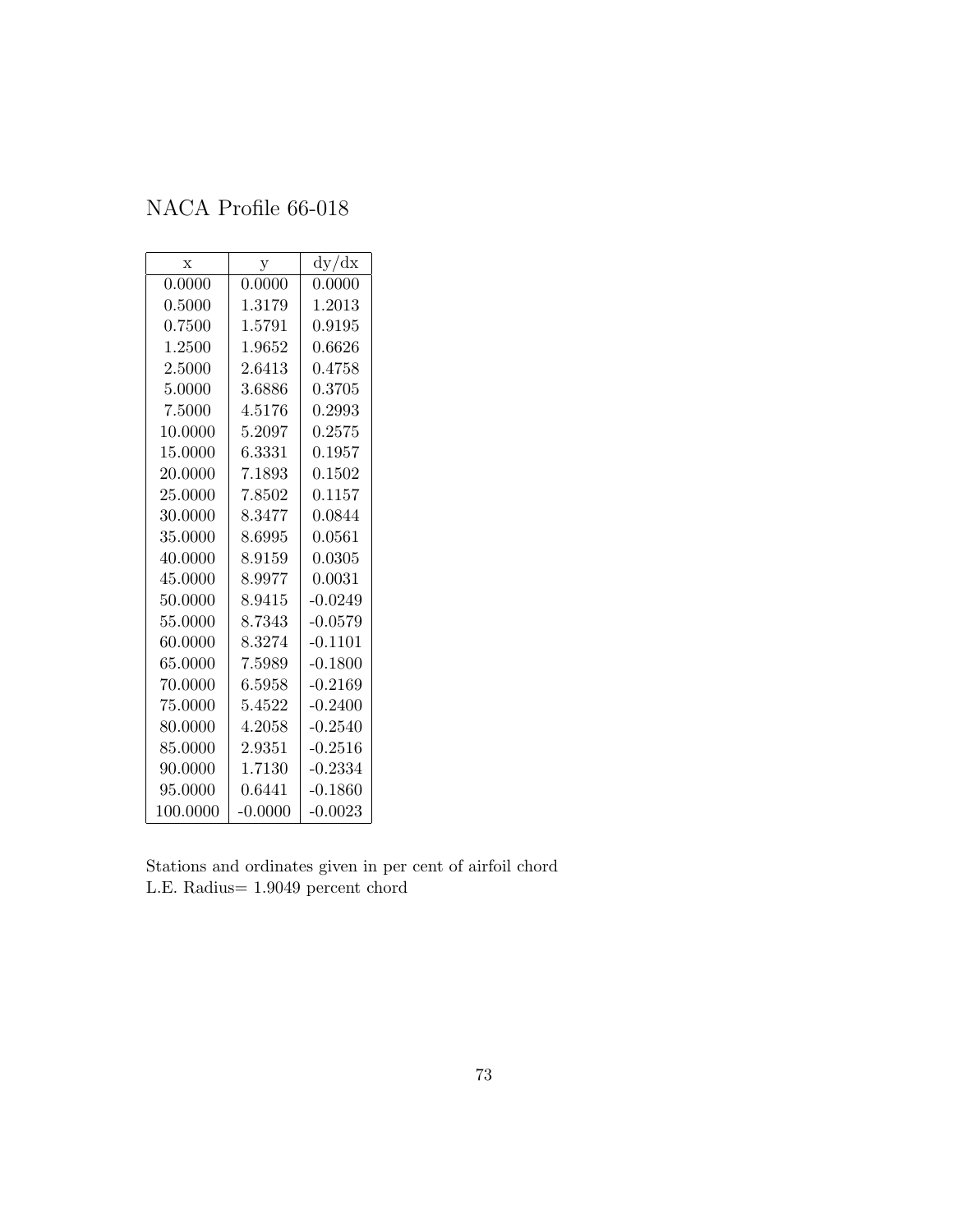## NACA Profile 66-021

| X        | у       | dy/dx        |
|----------|---------|--------------|
| 0.0000   | 0.0000  | 0.0000       |
| 0.5000   | 1.5086  | 1.3639       |
| 0.7500   | 1.8051  | 1.0446       |
| 1.2500   | 2.2457  | ${0.7602}$   |
| 2.5000   | 3.0294  | $\,0.5566\,$ |
| 5.0000   | 4.2624  | 0.4366       |
| 7.5000   | 5.2389  | 0.3522       |
| 10.0000  | 6.0529  | ${ 0.3027}$  |
| 15.0000  | 7.3726  | 0.2298       |
| 20.0000  | 8.3773  | 0.1763       |
| 25.0000  | 9.1527  | 0.1359       |
| 30.0000  | 9.7361  | 0.0990       |
| 35.0000  | 10.1487 | 0.0661       |
| 40.0000  | 10.4025 | 0.0355       |
| 45.0000  | 10.4976 | 0.0034       |
| 50.0000  | 10.4297 | $-0.0298$    |
| 55.0000  | 10.1809 | $-0.0700$    |
| 60.0000  | 9.6829  | $-0.1354$    |
| 65.0000  | 8.7908  | $-0.2154$    |
| 70.0000  | 7.5948  | $-0.2551$    |
| 75.0000  | 6.2451  | $-0.2837$    |
| 80.0000  | 4.7886  | $-0.2961$    |
| 85.0000  | 3.3208  | $-0.2893$    |
| 90.0000  | 1.9235  | $-0.2653$    |
| 95.0000  | 0.7166  | $-0.2083$    |
| 100.0000 | 0.0000  | $-0.0026$    |

Stations and ordinates given in per cent of airfoil chord L.E. Radius= 2.5371 percent chord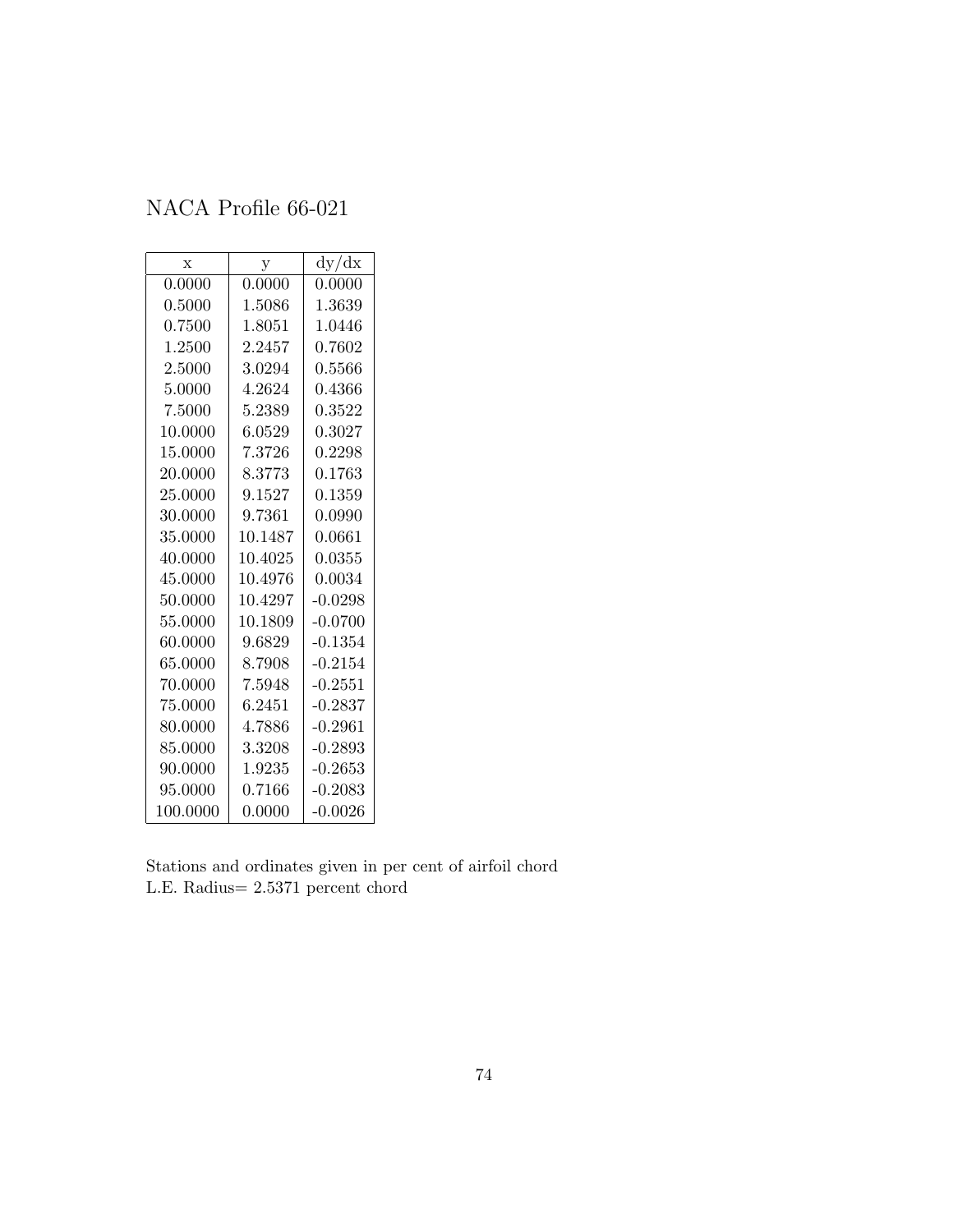## NACA Profile 67-012

| X        | $\mathbf{y}$ | dy/dx        |
|----------|--------------|--------------|
| 0.0000   | 0.0000       | 0.0000       |
| 0.5000   | 0.9504       | 0.8500       |
| 0.7500   | 1.1372       | 0.6774       |
| 1.2500   | 1.4355       | $\;\:0.5217$ |
| 2.5000   | 1.9412       | 0.3300       |
| 5.0000   | 2.6174       | 0.2313       |
| 7.5000   | 3.1377       | $\;\:0.1867$ |
| 10.0000  | 3.5617       | 0.1550       |
| 15.0000  | 4.2379       | 0.1179       |
| 20.0000  | 4.7606       | 0.0919       |
| 25.0000  | 5.1698       | 0.0717       |
| 30.0000  | 5.4878       | 0.0550       |
| 35.0000  | 5.7271       | 0.0399       |
| 40.0000  | 5.8891       | 0.0251       |
| 45.0000  | 5.9804       | 0.0111       |
| 50.0000  | 5.9972       | $-0.0042$    |
| 55.0000  | 5.9368       | $-0.0206$    |
| 60.0000  | 5.7860       | $-0.0404$    |
| 65.0000  | 5.5292       | -0.0634      |
| 70.0000  | 5.1376       | $-0.0965$    |
| 75.0000  | 4.5357       | $-0.1462$    |
| 80.0000  | 3.6903       | $-0.1849$    |
| 85.0000  | 2.7246       | $-0.2018$    |
| 90.0000  | 1.6745       | $-0.2137$    |
| 95.0000  | 0.6565       | $-0.1842$    |
| 100.0000 | 0.0000       | $-0.0030$    |

Stations and ordinates given in per cent of airfoil chord L.E. Radius= 1.0122 percent chord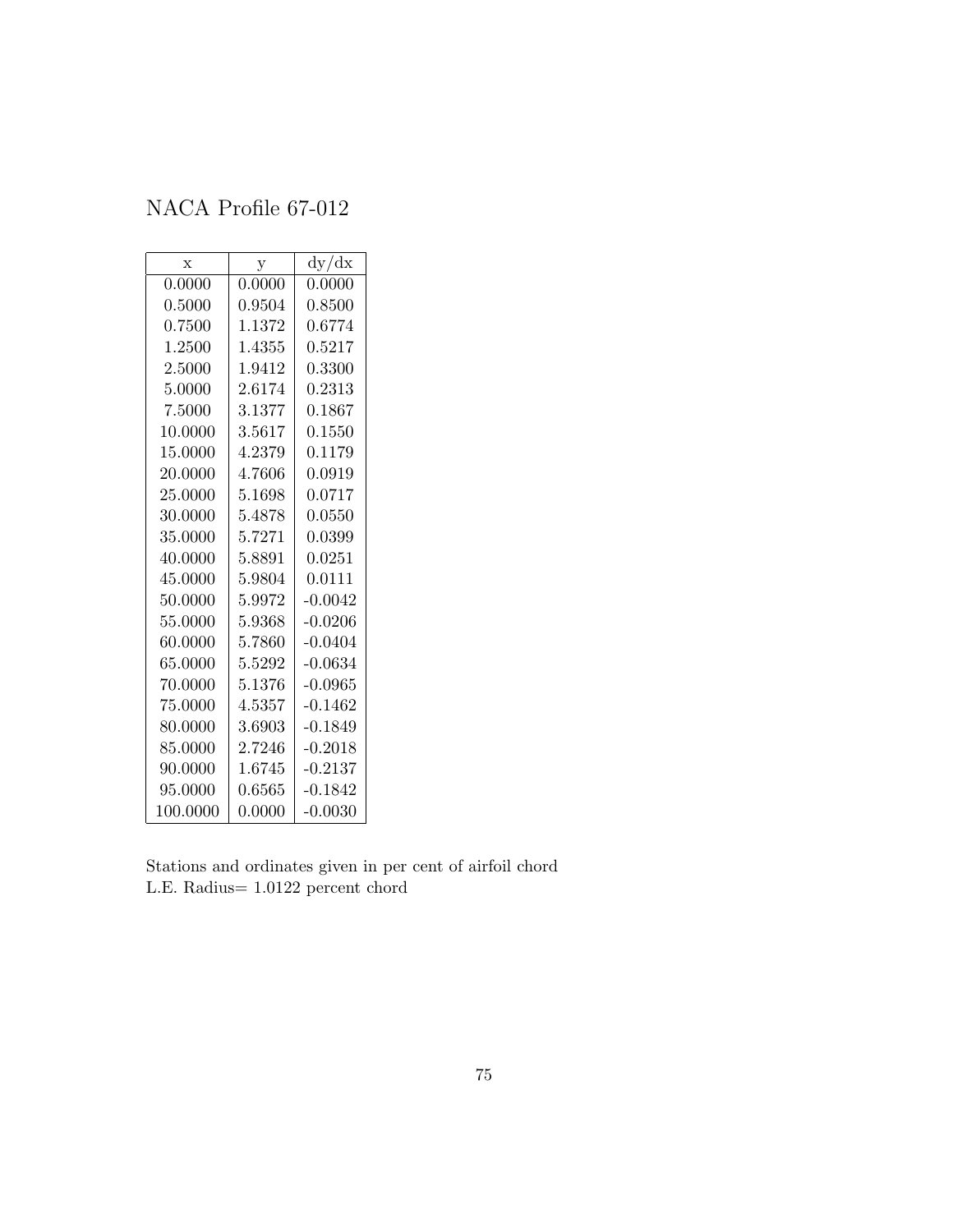## NACA Profile 67-015

| $\mathbf x$ | у         | dy/dx        |
|-------------|-----------|--------------|
| 0.0000      | 0.0000    | ********     |
| 0.5000      | 1.1649    | 1.0305       |
| 0.7500      | 1.3923    | 0.8322       |
| 1.2500      | 1.7626    | 0.6506       |
| 2.5000      | 2.3941    | 0.4134       |
| 5.0000      | 3.2444    | 0.2913       |
| 7.5000      | 3.8995    | 0.2349       |
| 10.0000     | 4.4329    | 0.1949       |
| 15.0000     | 5.2829    | 0.1482       |
| 20.0000     | 5.9398    | 0.1155       |
| 25.0000     | 6.4539    | 0.0902       |
| 30.0000     | 6.8539    | 0.0696       |
| 35.0000     | 7.1550    | 0.0501       |
| 40.0000     | 7.3593    | 0.0317       |
| 45.0000     | 7.4750    | $\,0.0143\,$ |
| 50.0000     | 7.4969    | $-0.0046$    |
| 55.0000     | 7.4214    | $-0.0261$    |
| 60.0000     | 7.2309    | $-0.0513$    |
| 65.0000     | 6.9052    | $-0.0805$    |
| 70.0000     | 6.4023    | $-0.1249$    |
| 75.0000     | 5.6213    | $-0.1886$    |
| 80.0000     | 4.5401    | $-0.2336$    |
| 85.0000     | 3.3271    | $-0.2539$    |
| 90.0000     | 2.0210    | $-0.2618$    |
| 95.0000     | 0.7880    | $-0.2209$    |
| 100.0000    | $-0.0000$ | $-0.0038$    |

Stations and ordinates given in per cent of airfoil chord L.E. Radius= 1.5696 percent chord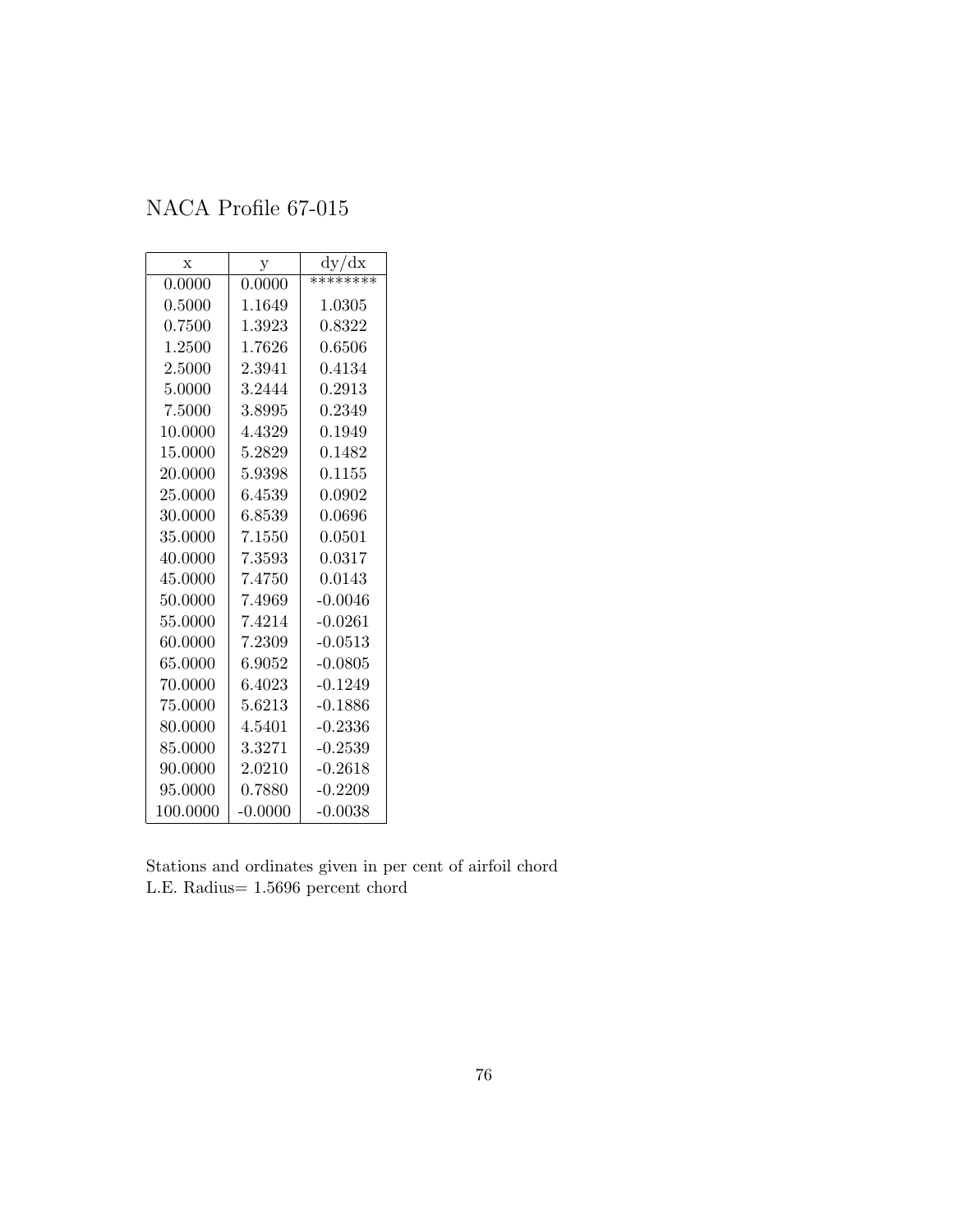| $\mathbf x$ | у            | dy/dx     |
|-------------|--------------|-----------|
| 0.0000      | 0.0000       | 0.6000    |
| 0.5000      | 0.2962       | 0.5850    |
| 0.7500      | $\,0.4416\,$ | 0.5775    |
| 1.2500      | 0.7266       | 0.5625    |
| 2.5000      | 1.4062       | 0.5250    |
| 5.0000      | 2.6250       | 0.4500    |
| 7.5000      | 3.6562       | 0.3750    |
| 10.0000     | 4.5000       | 0.3000    |
| 15.0000     | 5.6250       | 0.1500    |
| 20.0000     | 6.0000       | $-0.0000$ |
| 25.0000     | 5.9766       | $-0.0094$ |
| 30.0000     | 5.9062       | $-0.0187$ |
| 35.0000     | 5.7891       | $-0.0281$ |
| 40.0000     | 5.6250       | $-0.0375$ |
| 45.0000     | 5.4141       | -0.0469   |
| 50.0000     | 5.1562       | $-0.0562$ |
| 55.0000     | 4.8516       | $-0.0656$ |
| 60.0000     | 4.5000       | $-0.0750$ |
| 65.0000     | 4.1016       | $-0.0844$ |
| 70.0000     | 3.6562       | $-0.0937$ |
| 75.0000     | 3.1641       | $-0.1031$ |
| 80.0000     | 2.6250       | $-0.1125$ |
| 85.0000     | 2.0391       | $-0.1219$ |
| 90.0000     | 1.4063       | $-0.1312$ |
| 95.0000     | 0.7266       | $-0.1406$ |
| 100.0000    | 0.0000       | $-0.1500$ |

(Stations and ordinates given in per cent of airfoil chord)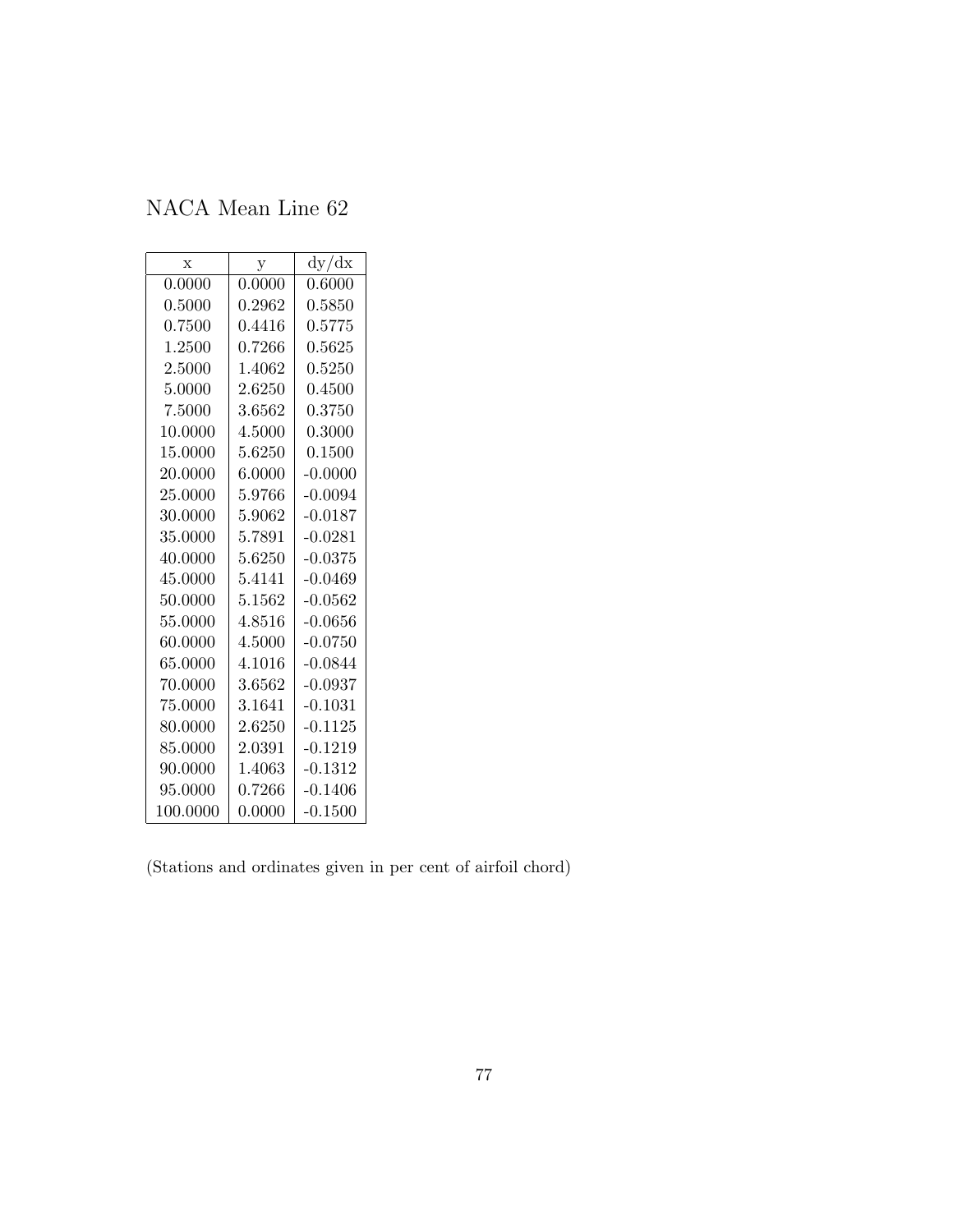| $\mathbf x$ | у            | dy/dx     |
|-------------|--------------|-----------|
| 0.0000      | 0.0000       | 0.4000    |
| 0.5000      | $\,0.1983\,$ | 0.3933    |
| 0.7500      | 0.2962       | 0.3900    |
| 1.2500      | 0.4896       | 0.3833    |
| 2.5000      | 0.9583       | 0.3667    |
| 5.0000      | 1.8333       | 0.3333    |
| 7.5000      | 2.6250       | 0.3000    |
| 10.0000     | 3.3333       | 0.2667    |
| 15.0000     | 4.5000       | 0.2000    |
| 20.0000     | 5.3333       | 0.1333    |
| 25.0000     | 5.8333       | 0.0667    |
| 30.0000     | 6.0000       | $-0.0000$ |
| 35.0000     | 5.9694       | $-0.0122$ |
| 40.0000     | 5.8776       | $-0.0245$ |
| 45.0000     | 5.7245       | $-0.0367$ |
| 50.0000     | 5.5102       | $-0.0490$ |
| 55.0000     | 5.2347       | $-0.0612$ |
| 60.0000     | 4.8980       | $-0.0735$ |
| 65.0000     | 4.5000       | $-0.0857$ |
| 70.0000     | 4.0408       | $-0.0980$ |
| 75.0000     | 3.5204       | $-0.1102$ |
| 80.0000     | 2.9388       | $-0.1224$ |
| 85.0000     | 2.2959       | $-0.1347$ |
| 90.0000     | 1.5918       | $-0.1469$ |
| 95.0000     | ${0.8265}$   | $-0.1592$ |
| 100.0000    | 0.0000       | $-0.1714$ |

(Stations and ordinates given in per cent of airfoil chord)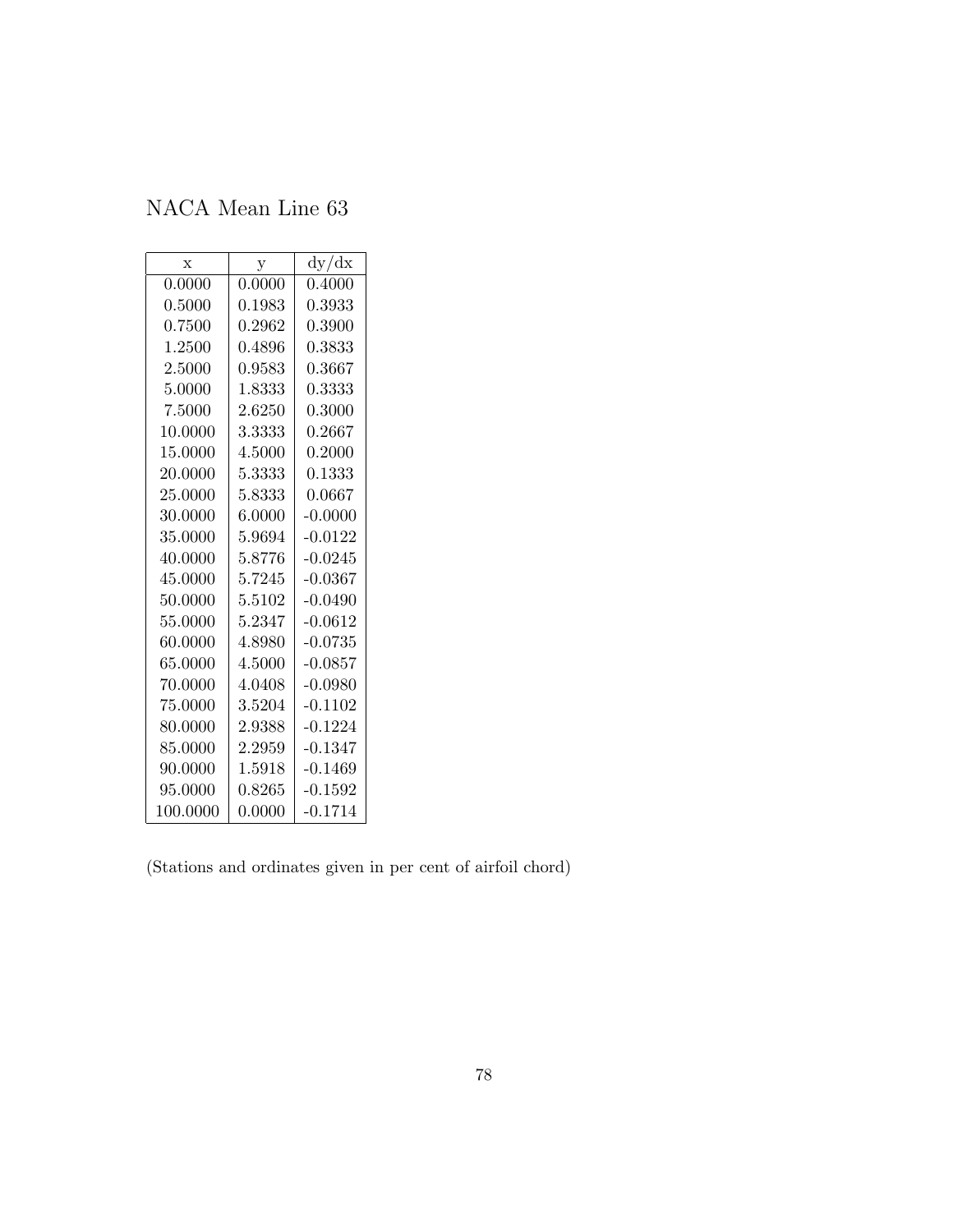| $\mathbf x$ | у      | dy/dx      |
|-------------|--------|------------|
| 0.0000      | 0.0000 | 0.3000     |
| 0.5000      | 0.1491 | ${0.2962}$ |
| 0.7500      | 0.2229 | 0.2944     |
| 1.2500      | 0.3691 | ${0.2906}$ |
| 2.5000      | 0.7266 | 0.2812     |
| 5.0000      | 1.4062 | 0.2625     |
| 7.5000      | 2.0391 | 0.2437     |
| 10.0000     | 2.6250 | 0.2250     |
| 15.0000     | 3.6562 | 0.1875     |
| 20.0000     | 4.5000 | 0.1500     |
| 25.0000     | 5.1562 | 0.1125     |
| 30.0000     | 5.6250 | 0.0750     |
| 35.0000     | 5.9062 | 0.0375     |
| 40.0000     | 6.0000 | $-0.0000$  |
| 45.0000     | 5.9583 | $-0.0167$  |
| 50.0000     | 5.8333 | $-0.0333$  |
| 55.0000     | 5.6250 | $-0.0500$  |
| 60.0000     | 5.3333 | $-0.0667$  |
| 65.0000     | 4.9583 | -0.0833    |
| 70.0000     | 4.5000 | $-0.1000$  |
| 75.0000     | 3.9583 | $-0.1167$  |
| 80.0000     | 3.3333 | -0.1333    |
| 85.0000     | 2.6250 | $-0.1500$  |
| 90.0000     | 1.8333 | $-0.1667$  |
| 95.0000     | 0.9583 | $-0.1833$  |
| 100.0000    | 0.0000 | $-0.2000$  |

(Stations and ordinates given in per cent of airfoil chord)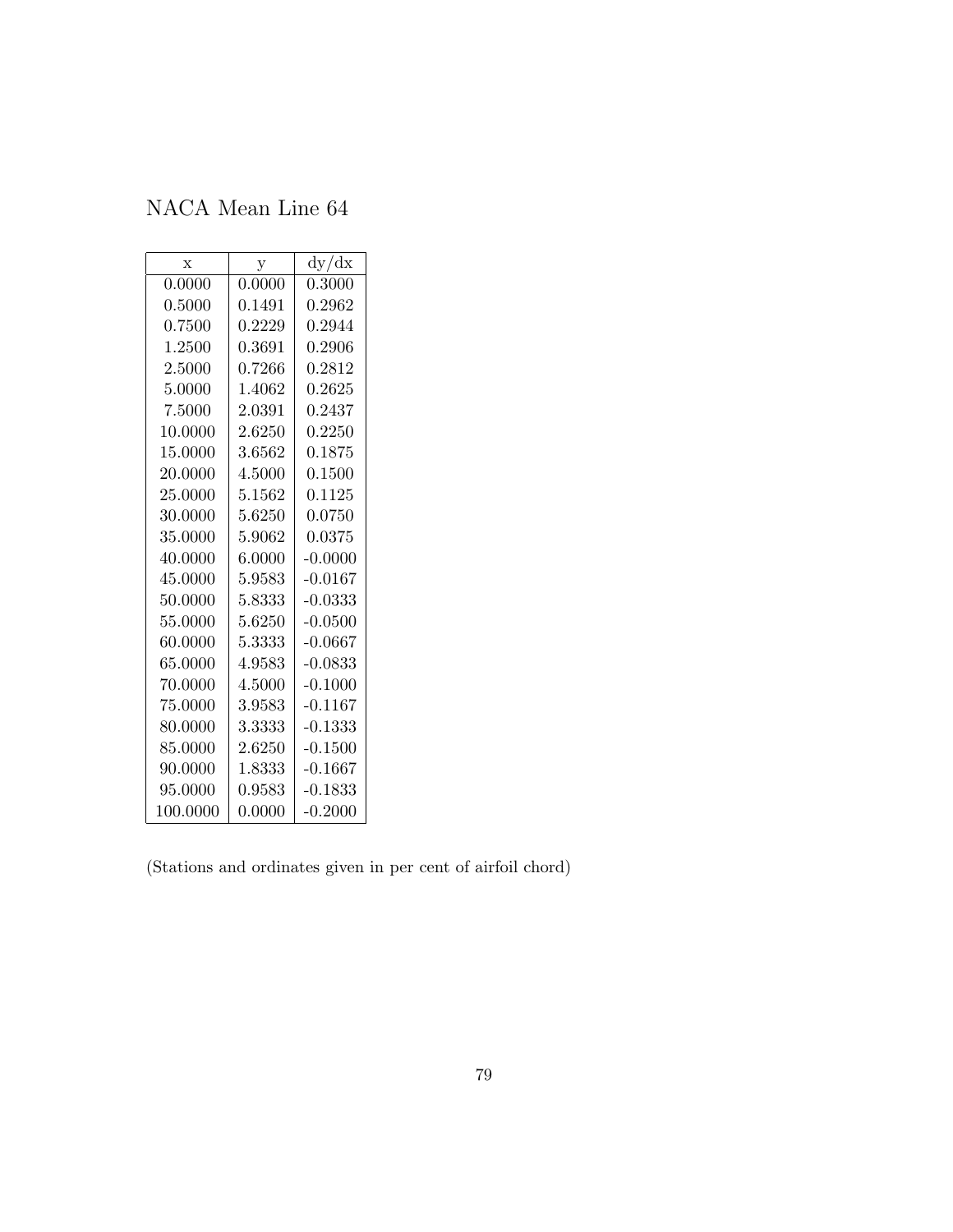| $\mathbf x$ | у      | dy/dx        |
|-------------|--------|--------------|
| 0.0000      | 0.0000 | 0.2400       |
| 0.5000      | 0.1194 | 0.2376       |
| 0.7500      | 0.1786 | 0.2364       |
| 1.2500      | 0.2963 | ${0.2340}$   |
| 2.5000      | 0.5850 | 0.2280       |
| 5.0000      | 1.1400 | 0.2160       |
| 7.5000      | 1.6650 | 0.2040       |
| 10.0000     | 2.1600 | ${0.1920}$   |
| 15.0000     | 3.0600 | 0.1680       |
| 20.0000     | 3.8400 | 0.1440       |
| 25.0000     | 4.5000 | 0.1200       |
| 30.0000     | 5.0400 | $\,0.0960\,$ |
| 35.0000     | 5.4600 | 0.0720       |
| 40.0000     | 5.7600 | 0.0480       |
| 45.0000     | 5.9400 | 0.0240       |
| 50.0000     | 6.0000 | $-0.0000$    |
| 55.0000     | 5.9400 | $-0.0240$    |
| 60.0000     | 5.7600 | -0.0480      |
| 65.0000     | 5.4600 | $-0.0720$    |
| 70.0000     | 5.0400 | $-0.0960$    |
| 75.0000     | 4.5000 | $-0.1200$    |
| 80.0000     | 3.8400 | -0.1440      |
| 85.0000     | 3.0600 | $-0.1680$    |
| 90.0000     | 2.1600 | $-0.1920$    |
| 95.0000     | 1.1400 | $-0.2160$    |
| 100.0000    | 0.0000 | $-0.2400$    |

(Stations and ordinates given in per cent of airfoil chord)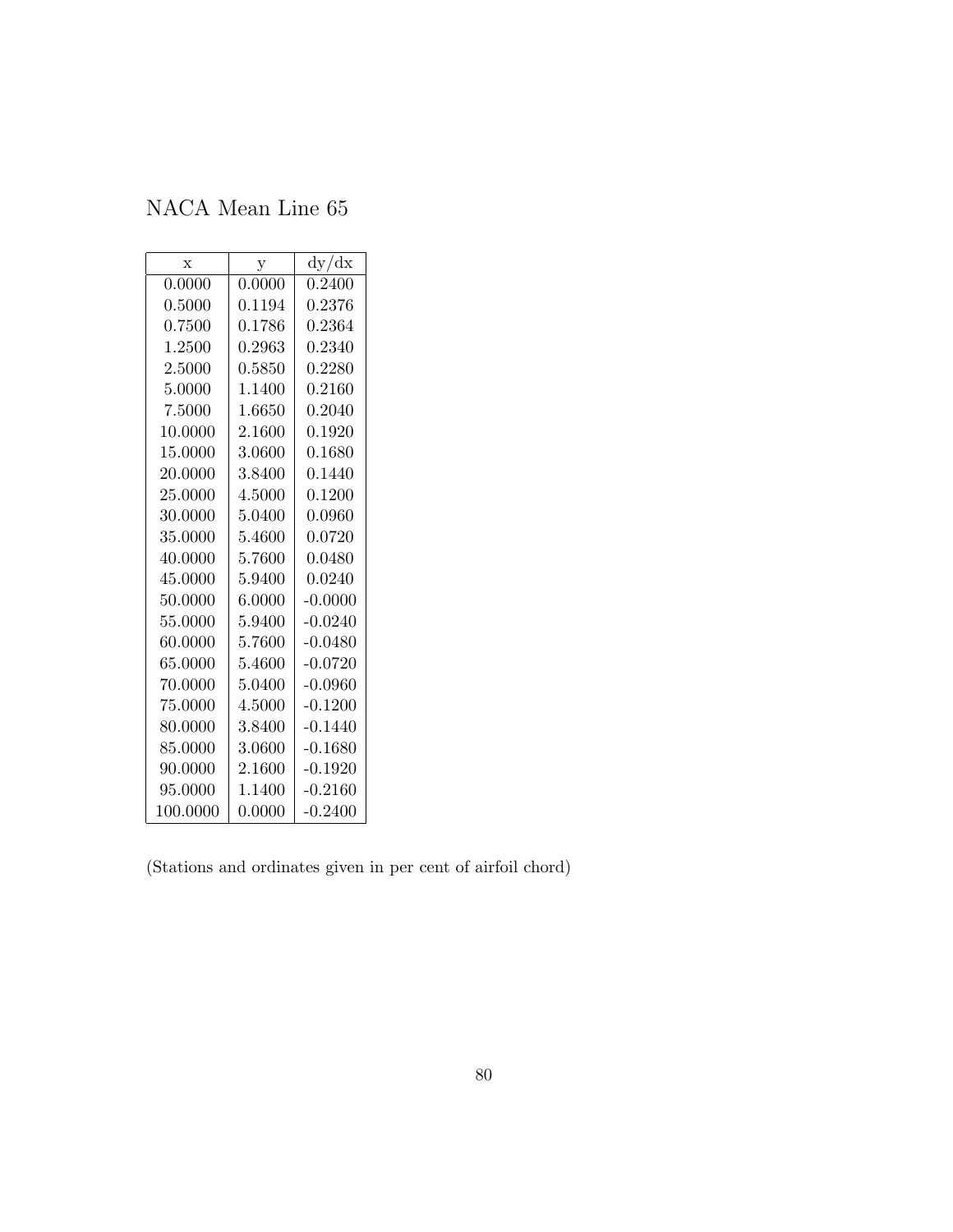| $\mathbf x$ | у                                                  | dy/dx        |
|-------------|----------------------------------------------------|--------------|
| 0.0000      | 0.0000                                             | 0.2000       |
| 0.5000      | ${0.0996}% \noindent where $0.0996$ \label{fig:2}$ | $\,0.1983\,$ |
| ${0.7500}$  | 0.1491                                             | 0.1975       |
| 1.2500      | 0.2474                                             | 0.1958       |
| 2.5000      | 0.4896                                             | 0.1917       |
| 5.0000      | ${ 0.9583}$                                        | 0.1833       |
| 7.5000      | 1.4062                                             | $0.1750\,$   |
| 10.0000     | 1.8333                                             | 0.1667       |
| 15.0000     | 2.6250                                             | 0.1500       |
| 20.0000     | 3.3333                                             | 0.1333       |
| 25.0000     | 3.9583                                             | 0.1167       |
| 30.0000     | 4.5000                                             | 0.1000       |
| 35.0000     | 4.9583                                             | 0.0833       |
| 40.0000     | 5.3333                                             | $\,0.0667\,$ |
| 45.0000     | 5.6250                                             | $0.0500\,$   |
| 50.0000     | 5.8333                                             | 0.0333       |
| 55.0000     | 5.9583                                             | 0.0167       |
| 60.0000     | 6.0000                                             | $-0.0000$    |
| 65.0000     | 5.9062                                             | $-0.0375$    |
| 70.0000     | 5.6250                                             | $-0.0750$    |
| 75.0000     | 5.1563                                             | $-0.1125$    |
| 80.0000     | 4.5000                                             | $-0.1500$    |
| 85.0000     | 3.6562                                             | $-0.1875$    |
| 90.0000     | 2.6250                                             | $-0.2250$    |
| 95.0000     | 1.4063                                             | $-0.2625$    |
| 100.0000    | 0.0000                                             | $-0.3000$    |

(Stations and ordinates given in per cent of airfoil chord)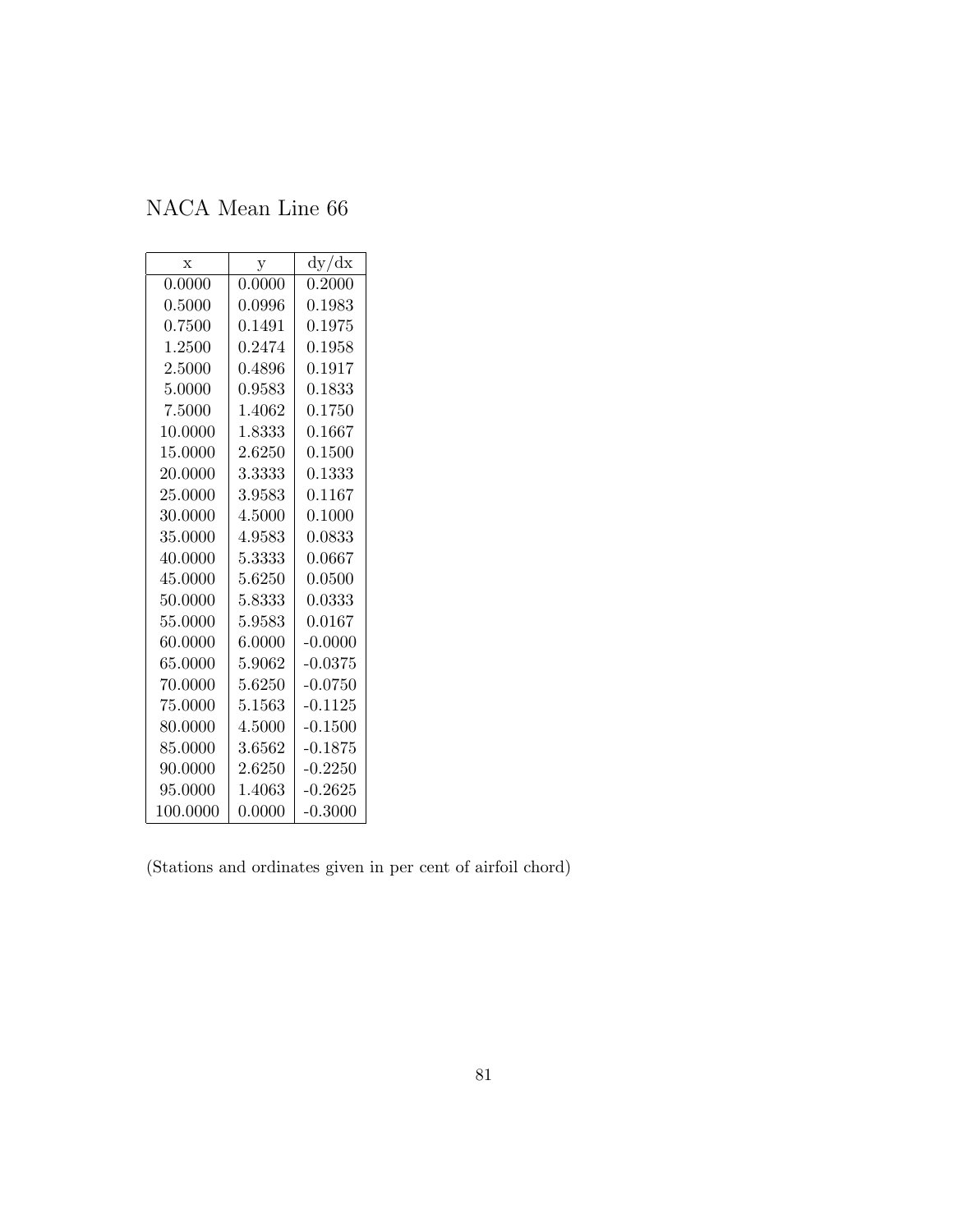| $\mathbf x$ | у      | dy/dx        |
|-------------|--------|--------------|
| 0.0000      | 0.0000 | 0.1714       |
| 0.5000      | 0.0854 | ${0.1702}$   |
| 0.7500      | 0.1279 | 0.1696       |
| 1.2500      | 0.2124 | 0.1684       |
| 2.5000      | 0.4209 | 0.1653       |
| 5.0000      | 0.8265 | 0.1592       |
| 7.5000      | 1.2168 | $\;\:0.1531$ |
| 10.0000     | 1.5918 | 0.1469       |
| 15.0000     | 2.2959 | 0.1347       |
| 20.0000     | 2.9388 | 0.1224       |
| 25.0000     | 3.5204 | 0.1102       |
| 30.0000     | 4.0408 | 0.0980       |
| 35.0000     | 4.5000 | 0.0857       |
| 40.0000     | 4.8980 | 0.0735       |
| 45.0000     | 5.2347 | 0.0612       |
| 50.0000     | 5.5102 | 0.0490       |
| 55.0000     | 5.7245 | 0.0367       |
| 60.0000     | 5.8776 | 0.0245       |
| 65.0000     | 5.9694 | 0.0122       |
| 70.0000     | 6.0000 | $-0.0000$    |
| 75.0000     | 5.8333 | $-0.0667$    |
| 80.0000     | 5.3333 | -0.1333      |
| 85.0000     | 4.5000 | $-0.2000$    |
| 90.0000     | 3.3333 | $-0.2667$    |
| 95.0000     | 1.8333 | $-0.3333$    |
| 100.0000    | 0.0000 | $-0.4000$    |

(Stations and ordinates given in per cent of airfoil chord)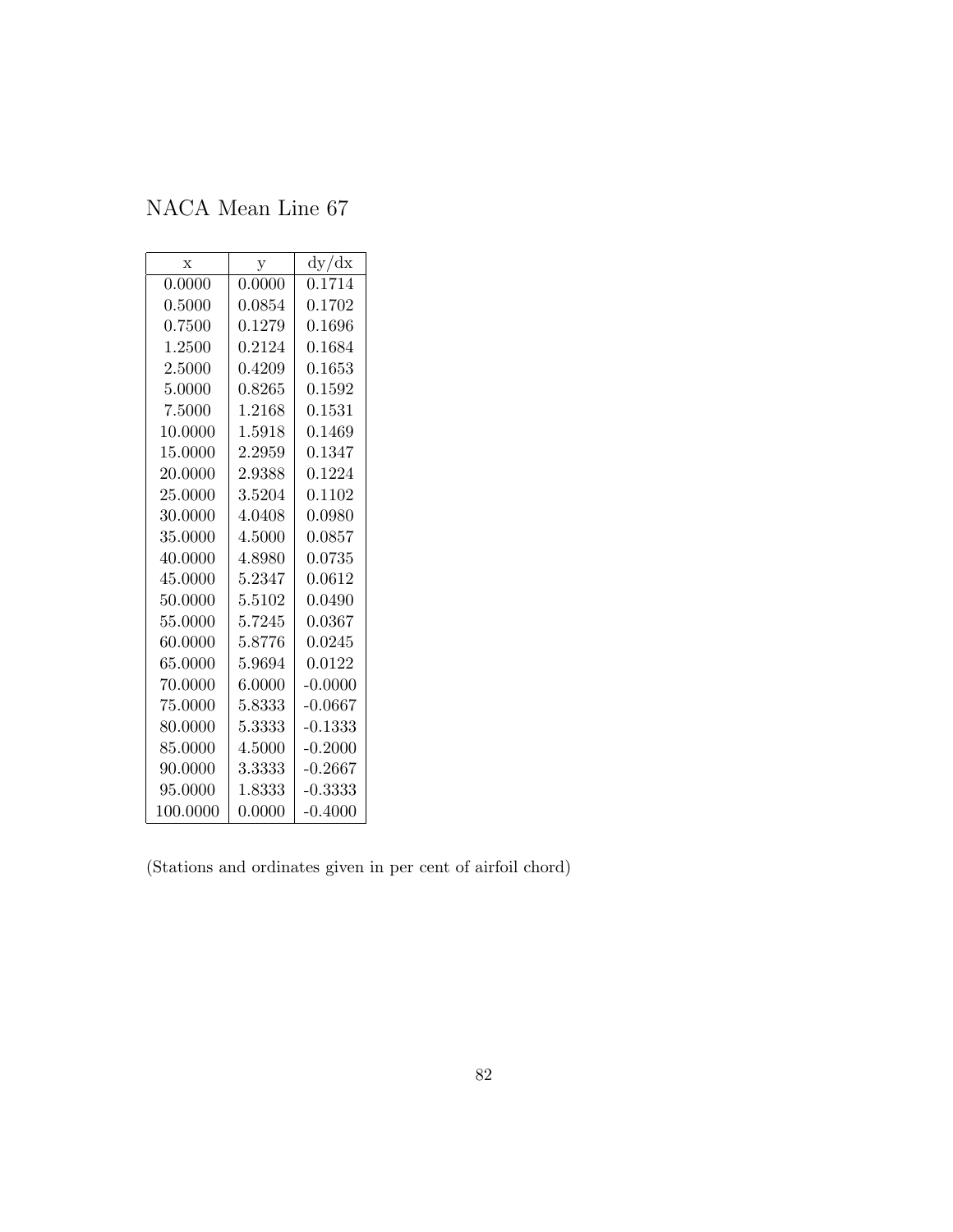| $\mathbf x$ | у            | dy/dx     |
|-------------|--------------|-----------|
| 0.0000      | 0.0000       | 0.5961    |
| 0.5000      | 0.2726       | 0.4958    |
| 0.7500      | 0.3907       | 0.4491    |
| 1.2500      | 0.5932       | 0.3623    |
| 2.5000      | 0.9294       | 0.1850    |
| 5.0000      | 1.1134       | $-0.0002$ |
| 7.5000      | 1.0871       | $-0.0118$ |
| 10.0000     | 1.0577       | $-0.0118$ |
| 15.0000     | 0.9989       | $-0.0118$ |
| 20.0000     | 0.9402       | $-0.0118$ |
| 25.0000     | 0.8814       | $-0.0118$ |
| 30.0000     | 0.8227       | $-0.0118$ |
| 35.0000     | 0.7639       | $-0.0118$ |
| 40.0000     | 0.7051       | $-0.0118$ |
| 45.0000     | 0.6464       | $-0.0118$ |
| 50.0000     | 0.5876       | $-0.0118$ |
| 55.0000     | 0.5289       | $-0.0118$ |
| 60.0000     | 0.4701       | $-0.0118$ |
| 65.0000     | 0.4113       | $-0.0118$ |
| 70.0000     | 0.3526       | $-0.0118$ |
| 75.0000     | 0.2938       | $-0.0118$ |
| 80.0000     | 0.2350       | $-0.0118$ |
| 85.0000     | $\,0.1763\,$ | $-0.0118$ |
| 90.0000     | 0.1175       | $-0.0118$ |
| 95.0000     | 0.0588       | $-0.0118$ |
| 100.0000    | 0.0000       | $-0.0118$ |

(Stations and ordinates given in per cent of airfoil chord)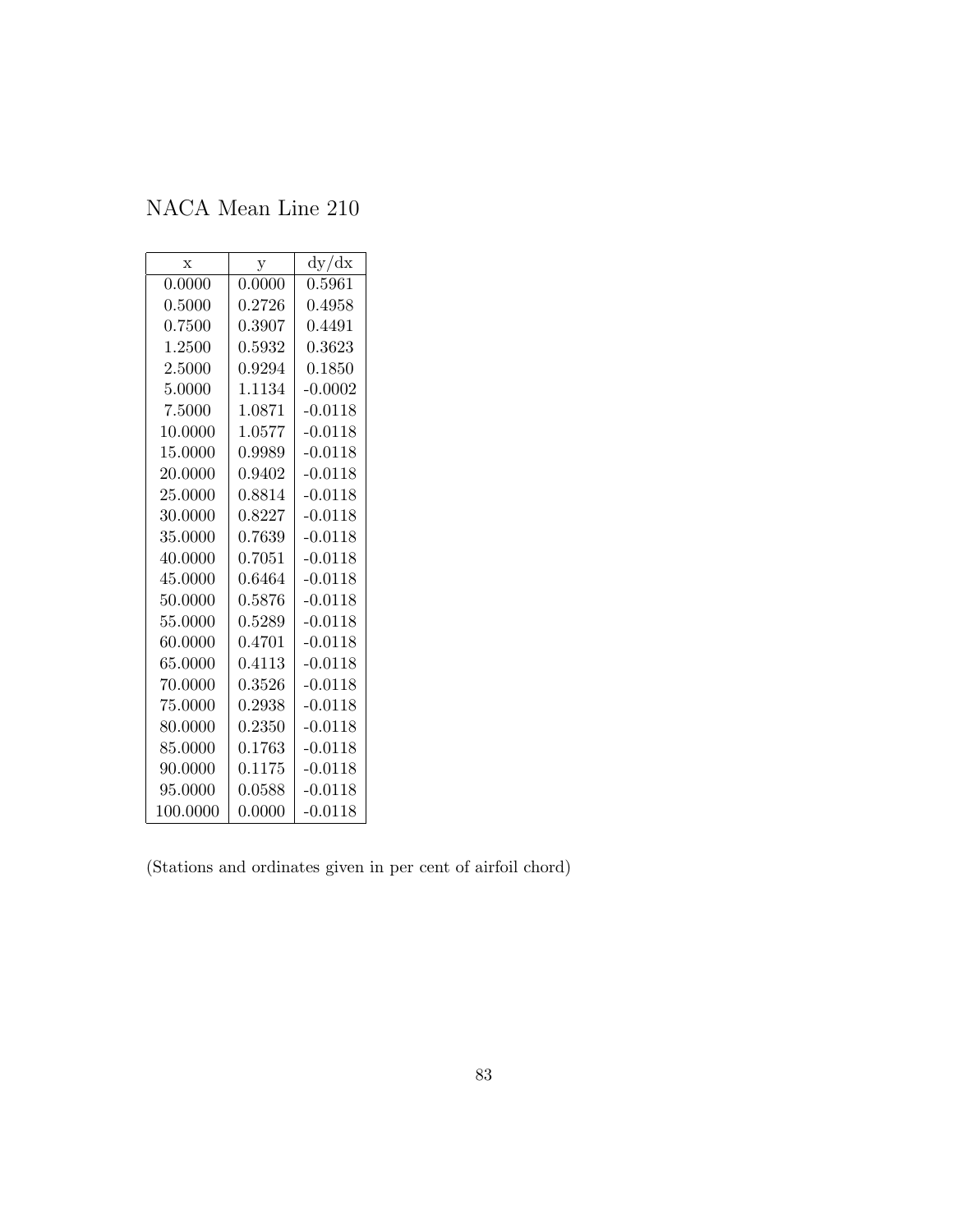NACA Mean Line 220

| $\mathbf x$ | у          | dy/dx        |
|-------------|------------|--------------|
| 0.0000      | 0.0000     | 0.3927       |
| 0.5000      | 0.1883     | 0.3608       |
| 0.7500      | ${0.2766}$ | 0.3454       |
| 1.2500      | 0.4417     | $\;\:0.3154$ |
| 2.5000      | 0.7919     | 0.2462       |
| 5.0000      | 1.2578     | 0.1319       |
| 7.5000      | 1.4784     | 0.0499       |
| 10.0000     | 1.5344     | 0.0002       |
| 15.0000     | 1.4634     | $-0.0172$    |
| 20.0000     | 1.3773     | $-0.0172$    |
| 25.0000     | 1.2912     | $-0.0172$    |
| 30.0000     | 1.2052     | $-0.0172$    |
| 35.0000     | 1.1191     | $-0.0172$    |
| 40.0000     | 1.0330     | $-0.0172$    |
| 45.0000     | 0.9469     | $-0.0172$    |
| 50.0000     | 0.8608     | $-0.0172$    |
| 55.0000     | 0.7747     | $-0.0172$    |
| 60.0000     | 0.6887     | $-0.0172$    |
| 65.0000     | 0.6026     | $-0.0172$    |
| 70.0000     | 0.5165     | $-0.0172$    |
| 75.0000     | 0.4304     | $-0.0172$    |
| 80.0000     | 0.3443     | $-0.0172$    |
| 85.0000     | ${0.2582}$ | $-0.0172$    |
| 90.0000     | 0.1722     | $-0.0172$    |
| 95.0000     | 0.0861     | $-0.0172$    |
| 100.0000    | 0.0000     | $-0.0172$    |

(Stations and ordinates given in per cent of airfoil chord)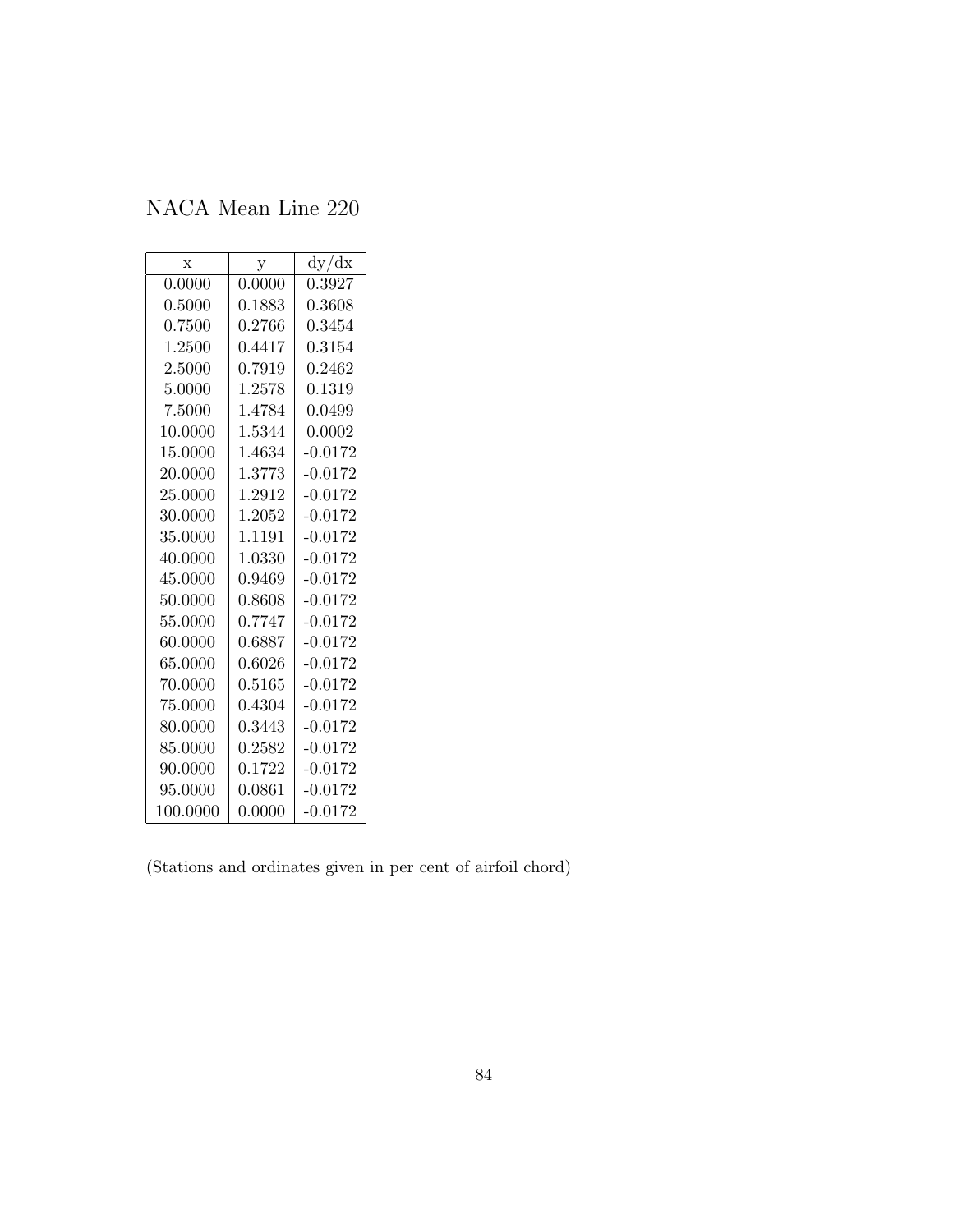| $\mathbf x$ | y      | dy/dx     |
|-------------|--------|-----------|
| 0.0000      | 0.0000 | 0.3051    |
| 0.5000      | 0.1485 | 0.2891    |
| 0.7500      | 0.2198 | 0.2813    |
| 1.2500      | 0.3566 | 0.2659    |
| 2.5000      | 0.6659 | 0.2293    |
| 5.0000      | 1.1548 | 0.1635    |
| 7.5000      | 1.4915 | 0.1076    |
| 10.0000     | 1.7011 | 0.0617    |
| 15.0000     | 1.8386 | $-0.0001$ |
| 20.0000     | 1.7667 | $-0.0220$ |
| 25.0000     | 1.6563 | $-0.0221$ |
| 30.0000     | 1.5459 | $-0.0221$ |
| 35.0000     | 1.4355 | $-0.0221$ |
| 40.0000     | 1.3250 | $-0.0221$ |
| 45.0000     | 1.2146 | $-0.0221$ |
| 50.0000     | 1.1042 | $-0.0221$ |
| 55.0000     | 0.9938 | $-0.0221$ |
| 60.0000     | 0.8834 | $-0.0221$ |
| 65.0000     | 0.7729 | $-0.0221$ |
| 70.0000     | 0.6625 | $-0.0221$ |
| 75.0000     | 0.5521 | $-0.0221$ |
| 80.0000     | 0.4417 | $-0.0221$ |
| 85.0000     | 0.3313 | $-0.0221$ |
| 90.0000     | 0.2208 | $-0.0221$ |
| 95.0000     | 0.1104 | $-0.0221$ |
| 100.0000    | 0.0000 | $-0.0221$ |

(Stations and ordinates given in per cent of airfoil chord)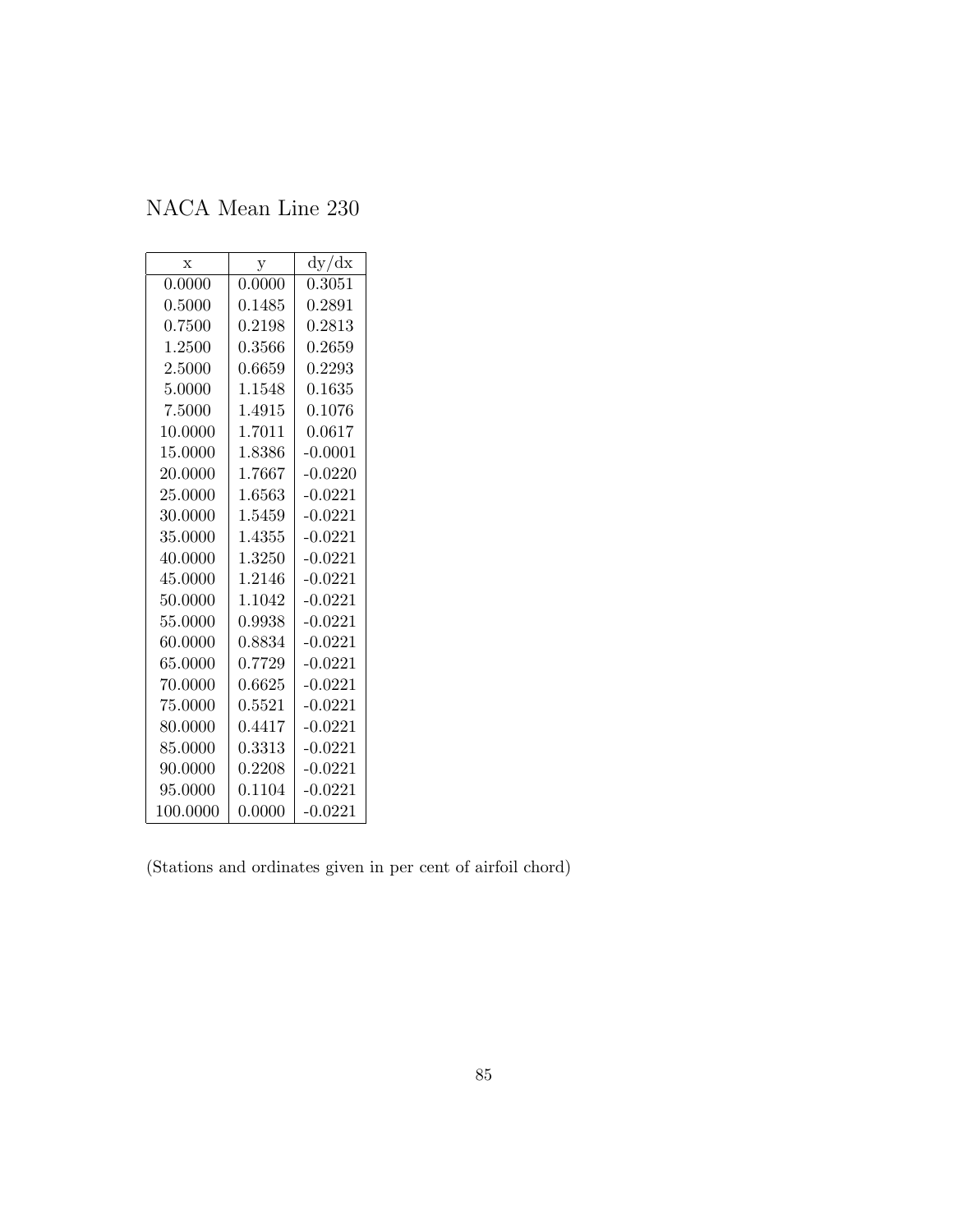| $\mathbf x$ | у            | dy/dx     |
|-------------|--------------|-----------|
| 0.0000      | 0.0000       | 0.2523    |
| 0.5000      | 0.1238       | 0.2428    |
| 0.7500      | 0.1839       | 0.2381    |
| 1.2500      | 0.3006       | 0.2288    |
| 2.5000      | 0.5724       | 0.2062    |
| 5.0000      | 1.0347       | 0.1643    |
| 7.5000      | 1.3974       | 0.1265    |
| 10.0000     | 1.6708       | 0.0929    |
| 15.0000     | 1.9914       | 0.0381    |
| 20.0000     | 2.0795       | $-0.0001$ |
| 25.0000     | 2.0181       | $-0.0217$ |
| 30.0000     | 1.8902       | $-0.0270$ |
| 35.0000     | 1.7552       | $-0.0270$ |
| 40.0000     | 1.6202       | $-0.0270$ |
| 45.0000     | 1.4851       | $-0.0270$ |
| 50.0000     | 1.3501       | $-0.0270$ |
| 55,0000     | 1.2151       | $-0.0270$ |
| 60.0000     | 1.0801       | $-0.0270$ |
| 65.0000     | ${ 0.9451}$  | $-0.0270$ |
| 70.0000     | $\;\:0.8101$ | $-0.0270$ |
| 75.0000     | 0.6751       | $-0.0270$ |
| 80.0000     | 0.5401       | $-0.0270$ |
| 85.0000     | 0.4050       | $-0.0270$ |
| 90.0000     | 0.2700       | $-0.0270$ |
| 95.0000     | 0.1350       | $-0.0270$ |
| 100.0000    | 0.0000       | $-0.0270$ |

(Stations and ordinates given in per cent of airfoil chord)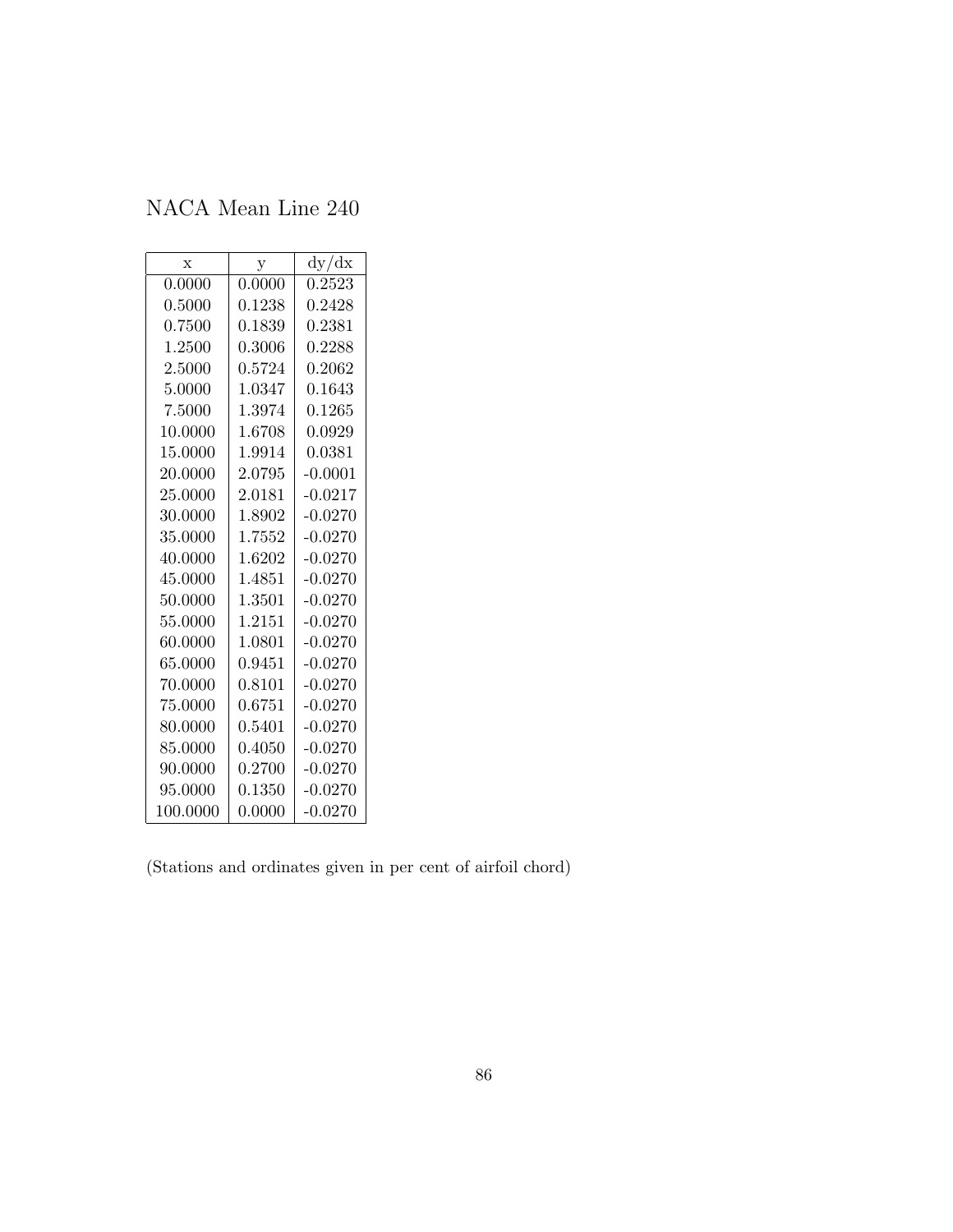| $\mathbf x$ | у           | dy/dx      |
|-------------|-------------|------------|
| 0.0000      | 0.0000      | 0.2147     |
| 0.5000      | 0.1058      | 0.2084     |
| 0.7500      | 0.1575      | 0.2053     |
| 1.2500      | ${ 0.2586}$ | ${0.1992}$ |
| 2.5000      | 0.4982      | 0.1842     |
| 5.0000      | 0.9225      | 0.1556     |
| 7.5000      | 1.2779      | 0.1291     |
| 10.0000     | $1.5696\,$  | 0.1046     |
| 15.0000     | 1.9817      | 0.0616     |
| 20.0000     | 2.1993      | 0.0267     |
| 25.0000     | 2.2626      | $-0.0001$  |
| 30.0000     | 2.2120      | $-0.0188$  |
| 35.0000     | 2.0880      | $-0.0295$  |
| 40.0000     | 1.9308      | $-0.0322$  |
| 45.0000     | 1.7699      | $-0.0322$  |
| 50.0000     | 1.6090      | $-0.0322$  |
| 55.0000     | 1.4481      | $-0.0322$  |
| 60.0000     | 1.2872      | $-0.0322$  |
| 65.0000     | 1.1263      | $-0.0322$  |
| 70.0000     | 0.9654      | $-0.0322$  |
| 75.0000     | 0.8045      | $-0.0322$  |
| 80.0000     | 0.6436      | $-0.0322$  |
| 85.0000     | 0.4827      | $-0.0322$  |
| 90.0000     | ${0.3218}$  | $-0.0322$  |
| 95.0000     | 0.1609      | $-0.0322$  |
| 100.0000    | 0.0000      | $-0.0322$  |

(Stations and ordinates given in per cent of airfoil chord)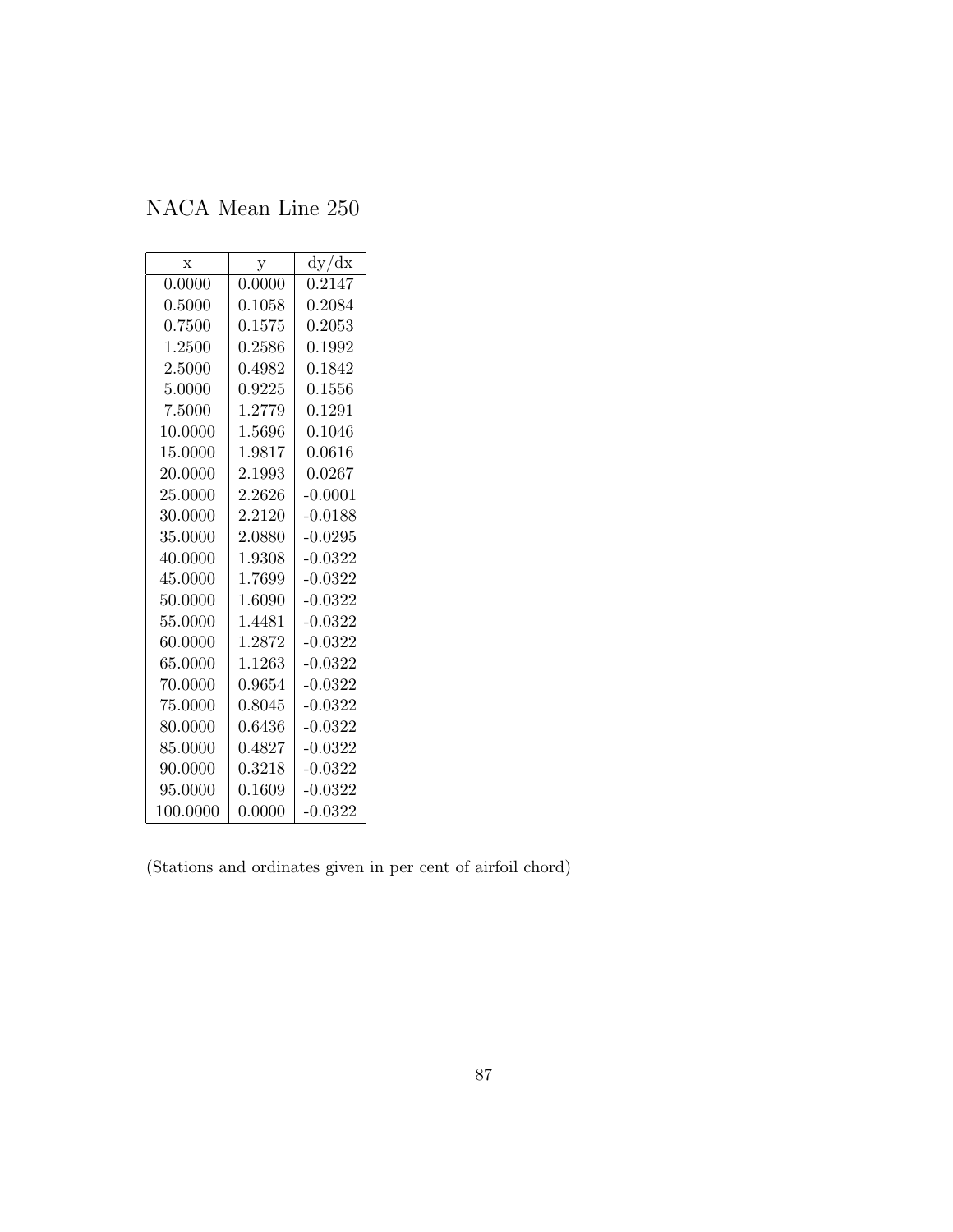| $\mathbf x$ | y      | dy/dx     |
|-------------|--------|-----------|
| 0.0000      | 0.0000 | 0.6102    |
| 0.5000      | 0.2971 | 0.5783    |
| 0.7500      | 0.4397 | 0.5626    |
| 1.2500      | 0.7133 | 0.5319    |
| 2.5000      | 1.3318 | 0.4586    |
| 5.0000      | 2.3095 | 0.3269    |
| 7.5000      | 2.9831 | 0.2152    |
| 10.0000     | 3.4023 | 0.1235    |
| 15.0000     | 3.6773 | $-0.0002$ |
| 20.0000     | 3.5334 | $-0.0441$ |
| 25.0000     | 3.3126 | $-0.0442$ |
| 30.0000     | 3.0917 | $-0.0442$ |
| 35.0000     | 2.8709 | $-0.0442$ |
| 40.0000     | 2.6501 | $-0.0442$ |
| 45.0000     | 2.4292 | $-0.0442$ |
| 50.0000     | 2.2084 | $-0.0442$ |
| 55.0000     | 1.9875 | $-0.0442$ |
| 60.0000     | 1.7667 | $-0.0442$ |
| 65.0000     | 1.5459 | $-0.0442$ |
| 70.0000     | 1.3250 | $-0.0442$ |
| 75.0000     | 1.1042 | $-0.0442$ |
| 80.0000     | 0.8834 | $-0.0442$ |
| 85.0000     | 0.6625 | $-0.0442$ |
| 90.0000     | 0.4417 | $-0.0442$ |
| 95.0000     | 0.2208 | $-0.0442$ |
| 100.0000    | 0.0000 | -0.0442   |

(Stations and ordinates given in per cent of airfoil chord)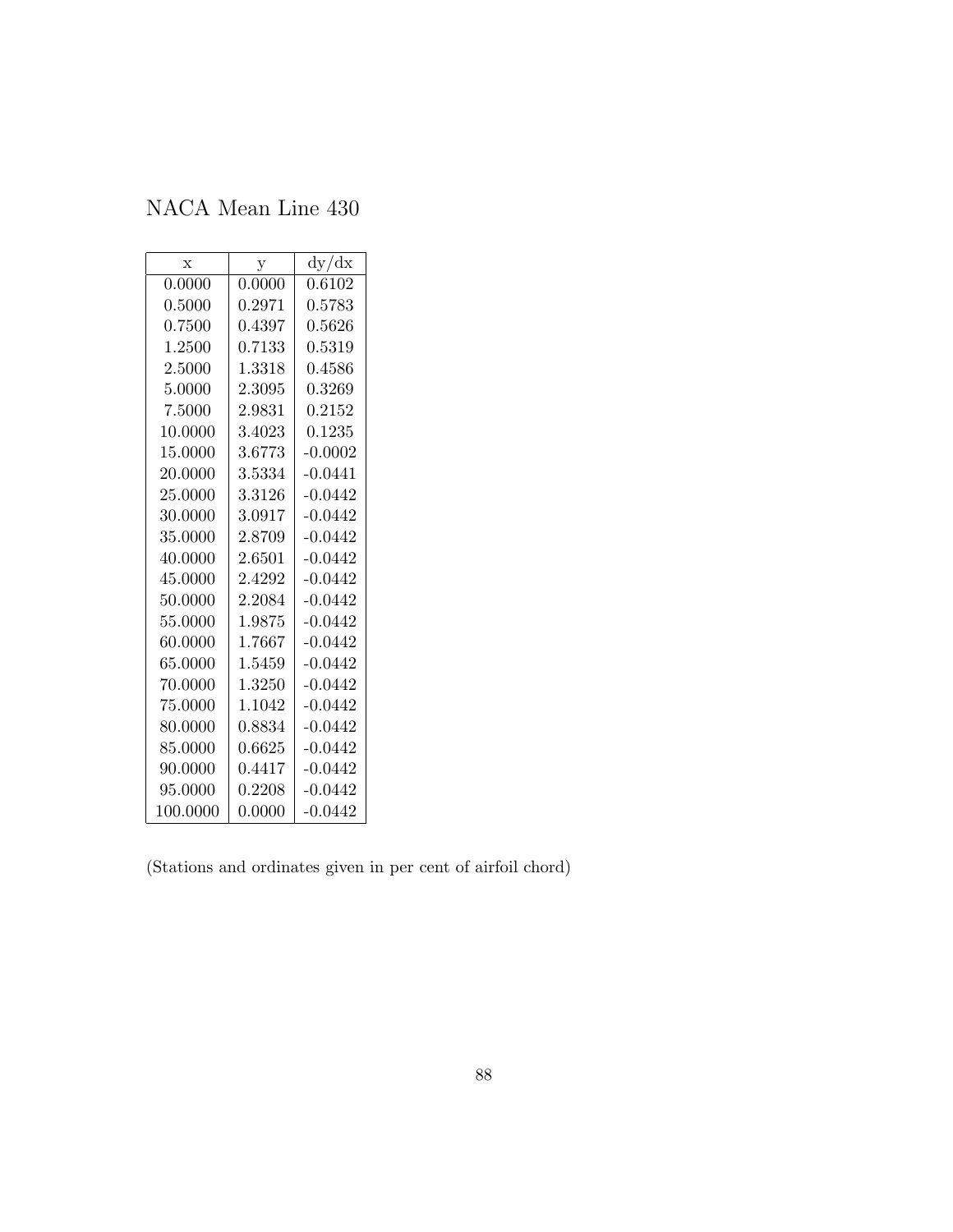| X        | у              | dy/dx     |
|----------|----------------|-----------|
| 0.0000   | 0.0000         | 0.0794    |
| 0.5000   | 0.0351         | 0.0615    |
| 0.7500   | 0.0495         | 0.0534    |
| 1.2500   | 0.0725         | 0.0389    |
| 2.5000   | 0.1029         | 0.0121    |
| 5.0000   | $\,0.1061\,$   | $-0.0022$ |
| 7.5000   | 0.1007         | $-0.0022$ |
| 10.0000  | 0.0953         | $-0.0021$ |
| 15.0000  | $\,0.0846\,$   | $-0.0021$ |
| 20.0000  | 0.0741         | $-0.0021$ |
| 25.0000  | 0.0638         | $-0.0020$ |
| 30.0000  | $\, 0.0540 \,$ | $-0.0019$ |
| 35.0000  | 0.0445         | $-0.0018$ |
| 40.0000  | 0.0356         | $-0.0017$ |
| 45.0000  | $\,0.0273\,$   | $-0.0016$ |
| 50.0000  | 0.0196         | $-0.0015$ |
| 55.0000  | 0.0128         | $-0.0013$ |
| 60.0000  | 0.0068         | $-0.0011$ |
| 65.0000  | 0.0017         | $-0.0009$ |
| 70.0000  | $-0.0023$      | $-0.0007$ |
| 75.0000  | $-0.0052$      | $-0.0005$ |
| 80.0000  | $-0.0069$      | $-0.0002$ |
| 85.0000  | $-0.0073$      | 0.0001    |
| 90.0000  | $-0.0064$      | 0.0003    |
| 95.0000  | $-0.0039$      | 0.0006    |
| 100.0000 | 0.0000         | 0.0009    |

(Stations and ordinates given in per cent of airfoil chord)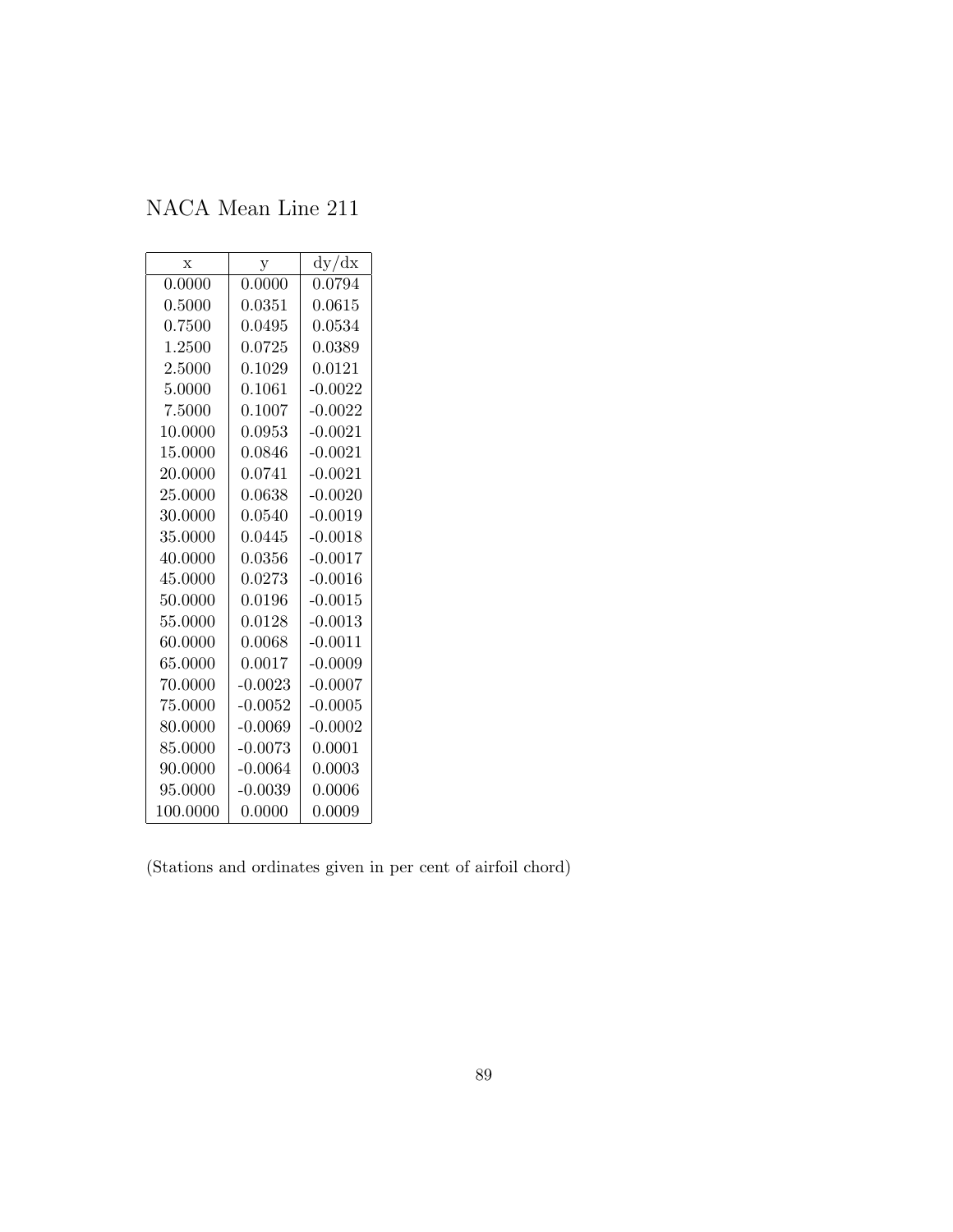| $\mathbf x$ | у                     | dy/dx      |
|-------------|-----------------------|------------|
| 0.0000      | 0.0000                | 0.4159     |
| 0.5000      | ${0.1996}% \noindent$ | ${0.3828}$ |
| 0.7500      | 0.2933                | 0.3667     |
| 1.2500      | 0.4688                | 0.3355     |
| 2.5000      | 0.8421                | 0.2632     |
| 5.0000      | 1.3431                | 0.1430     |
| 7.5000      | 1.5841                | 0.0552     |
| 10.0000     | 1.6463                | 0.0000     |
| 15.0000     | 1.5528                | $-0.0234$  |
| 20.0000     | 1.4360                | $-0.0233$  |
| 25.0000     | 1.3200                | $-0.0231$  |
| 30.0000     | 1.2051                | $-0.0228$  |
| 35.0000     | 1.0919                | $-0.0224$  |
| 40.0000     | 0.9809                | $-0.0219$  |
| 45.0000     | 0.8726                | $-0.0214$  |
| 50.0000     | 0.7675                | $-0.0207$  |
| 55,0000     | 0.6660                | $-0.0199$  |
| 60.0000     | 0.5687                | $-0.0190$  |
| 65.0000     | 0.4761                | $-0.0180$  |
| 70.0000     | ${0.3886}$            | $-0.0169$  |
| 75.0000     | 0.3068                | -0.0158    |
| 80.0000     | 0.2311                | $-0.0145$  |
| 85.0000     | 0.1621                | $-0.0131$  |
| 90.0000     | 0.1003                | $-0.0116$  |
| 95.0000     | 0.0461                | $-0.0100$  |
| 100.0000    | 0.0000                | $-0.0084$  |

(Stations and ordinates given in per cent of airfoil chord)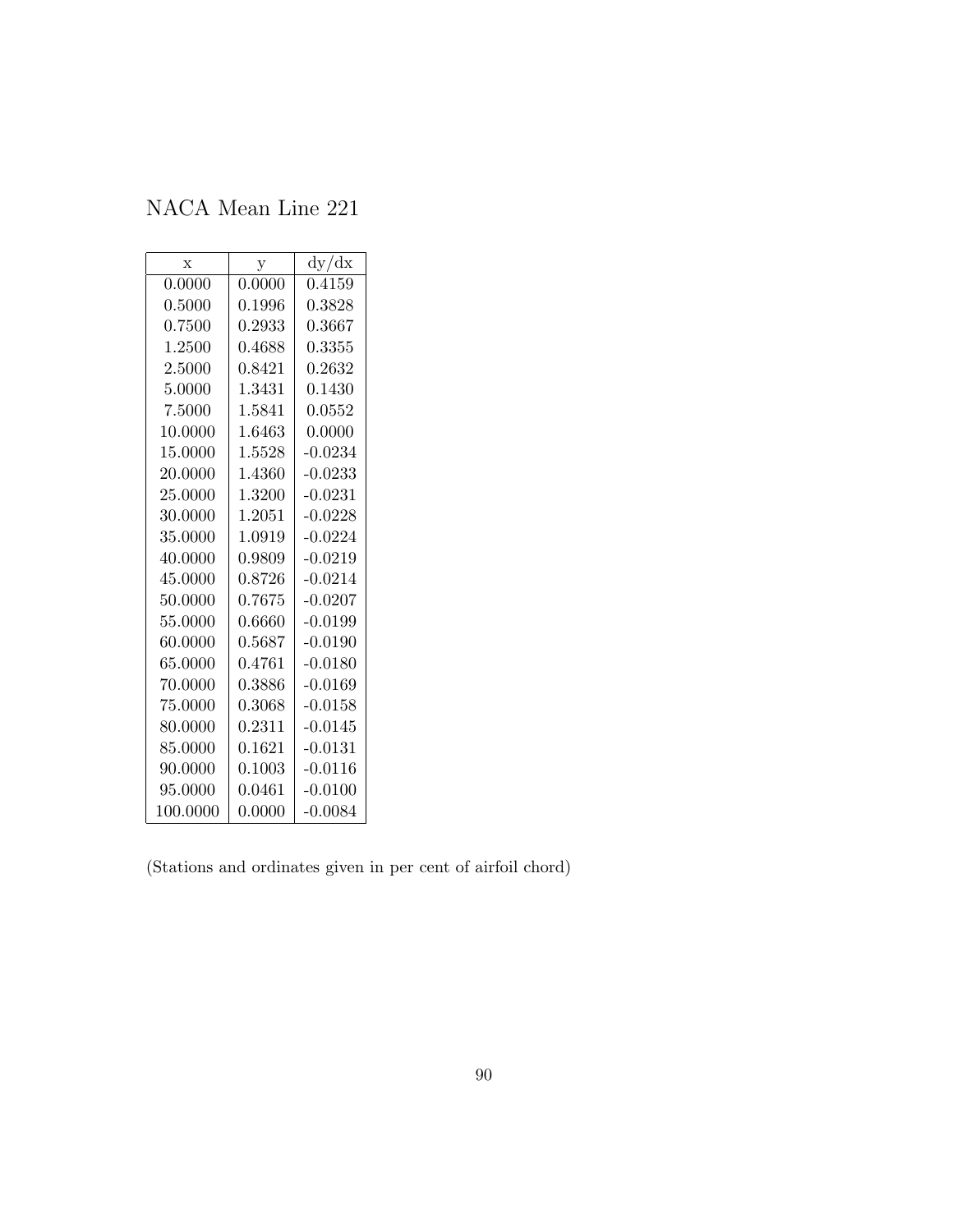| $\mathbf x$ | у            | dy/dx        |
|-------------|--------------|--------------|
| 0.0000      | 0.0000       | 0.3364       |
| 0.5000      | ${0.1639}$   | 0.3195       |
| 0.7500      | 0.2428       | $\;\:0.3111$ |
| 1.2500      | 0.3942       | ${0.2948}$   |
| 2.5000      | 0.7380       | 0.2556       |
| 5.0000      | 1.2865       | 0.1848       |
| 7.5000      | 1.6701       | 0.1238       |
| 10.0000     | 1.9136       | 0.0726       |
| 15.0000     | 2.0788       | 0.0000       |
| 20.0000     | 1.9794       | $-0.0332$    |
| 25.0000     | 1.8035       | $-0.0354$    |
| 30.0000     | 1.6272       | $-0.0351$    |
| 35.0000     | 1.4532       | $-0.0345$    |
| 40.0000     | 1.2827       | $-0.0337$    |
| 45.0000     | 1.1170       | $-0.0325$    |
| 50.0000     | 0.9576       | $-0.0312$    |
| 55.0000     | 0.8058       | $-0.0295$    |
| 60.0000     | 0.6629       | $-0.0276$    |
| 65.0000     | 0.5302       | $-0.0254$    |
| 70.0000     | 0.4090       | $-0.0230$    |
| 75.0000     | 0.3008       | $-0.0203$    |
| 80.0000     | 0.2068       | $-0.0173$    |
| 85.0000     | $\;\:0.1284$ | $-0.0140$    |
| 90.0000     | 0.0669       | $-0.0105$    |
| 95.0000     | 0.0237       | $-0.0067$    |
| 100.0000    | 0.0000       | $-0.0027$    |

(Stations and ordinates given in per cent of airfoil chord)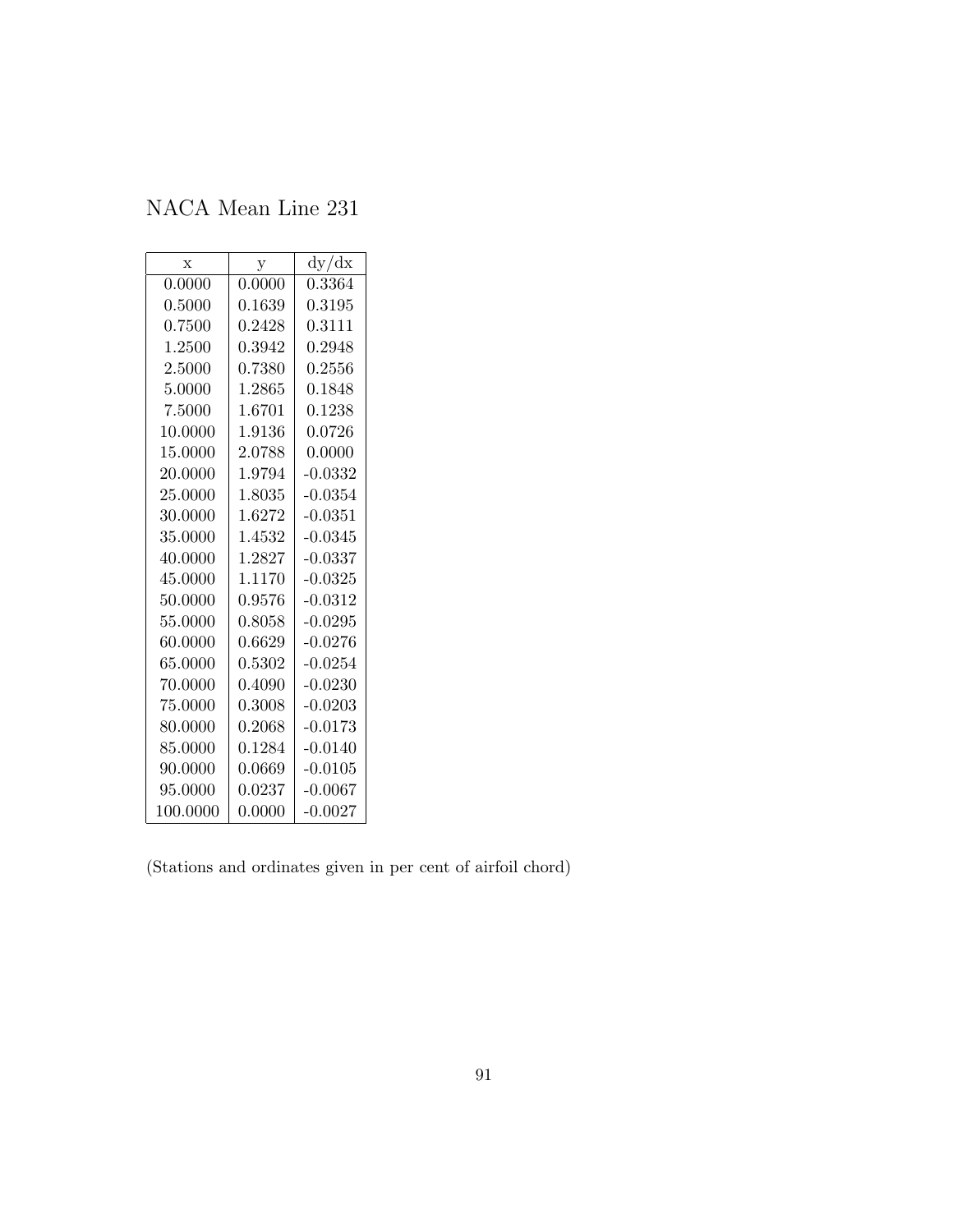| $\mathbf x$ | у            | dy/dx      |
|-------------|--------------|------------|
| 0.0000      | 0.0000       | 0.2843     |
| 0.5000      | 0.1396       | ${0.2740}$ |
| 0.7500      | 0.2074       | 0.2689     |
| 1.2500      | 0.3394       | 0.2589     |
| 2.5000      | 0.6476       | 0.2345     |
| 5.0000      | 1.1758       | 0.1888     |
| 7.5000      | 1.5948       | 0.1471     |
| 10.0000     | 1.9147       | 0.1095     |
| 15.0000     | 2.2983       | 0.0466     |
| 20.0000     | 2.4081       | 0.0000     |
| 25.0000     | 2.3255       | $-0.0303$  |
| 30.0000     | 2.1320       | $-0.0443$  |
| 35.0000     | 1.9058       | $-0.0453$  |
| 40.0000     | 1.6806       | $-0.0447$  |
| 45.0000     | 1.4594       | $-0.0437$  |
| 50.0000     | 1.2447       | $-0.0421$  |
| 55.0000     | 1.0390       | $-0.0401$  |
| 60.0000     | 0.8448       | $-0.0375$  |
| 65.0000     | 0.6645       | $-0.0345$  |
| 70.0000     | $\,0.5006\,$ | $-0.0310$  |
| 75.0000     | 0.3556       | $-0.0270$  |
| 80.0000     | 0.2319       | $-0.0224$  |
| 85.0000     | 0.1320       | $-0.0174$  |
| 90.0000     | 0.0584       | $-0.0119$  |
| 95.0000     | 0.0136       | $-0.0059$  |
| 100.0000    | 0.0000       | 0.0006     |

(Stations and ordinates given in per cent of airfoil chord)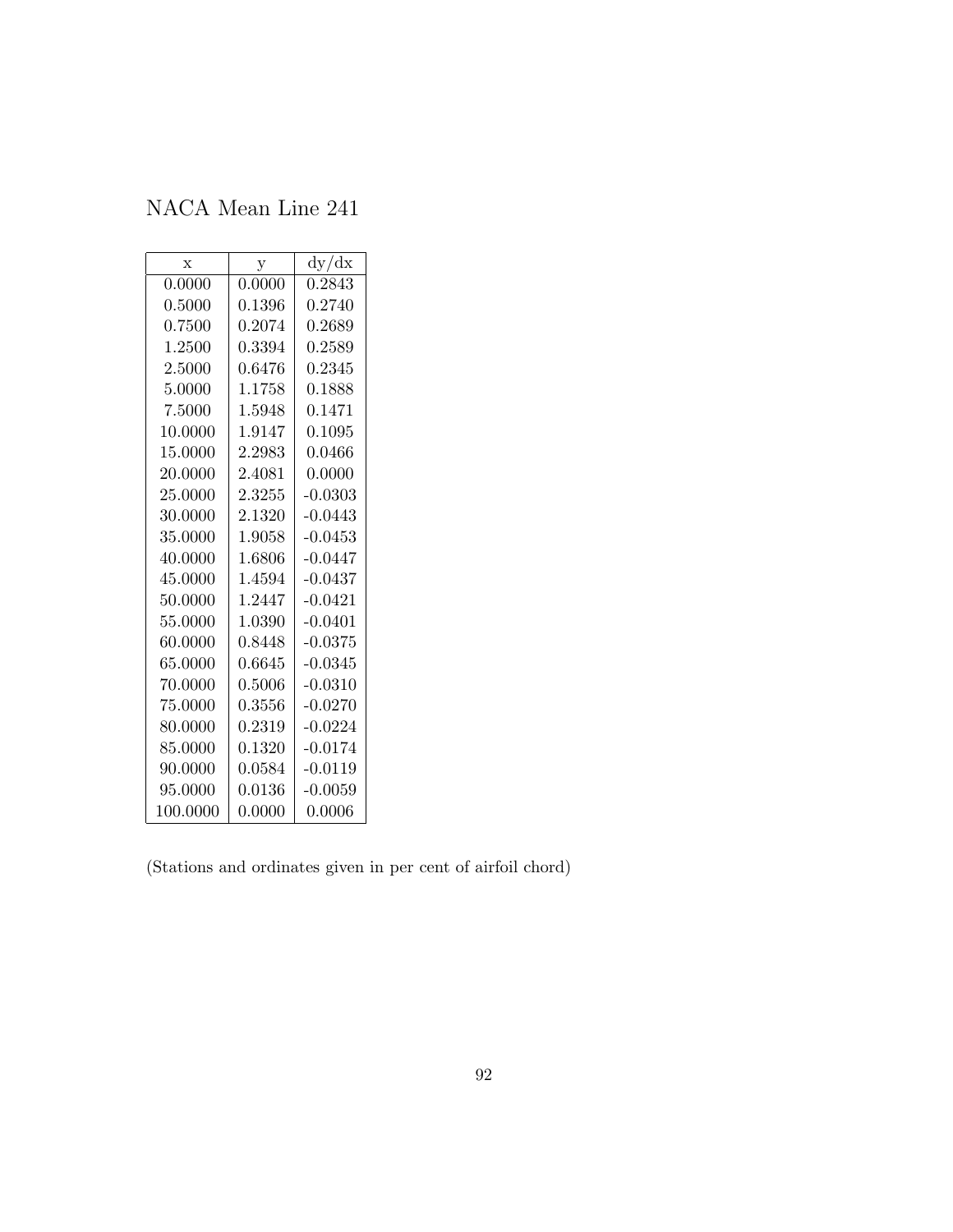| X        | у                   | dy/dx     |
|----------|---------------------|-----------|
| 0.0000   | 0.0000              | 0.2521    |
| 0.5000   | 0.1243              | 0.2451    |
| 0.7500   | 0.1851              | 0.2416    |
| 1.2500   | ${ 0.3042}$         | 0.2347    |
| 2.5000   | 0.5871              | 0.2179    |
| 5.0000   | 1.0912              | 0.1857    |
| 7.5000   | 1.5173              | 0.1555    |
| 10.0000  | 1.8705              | 0.1273    |
| 15.0000  | 2.3777              | 0.0769    |
| 20.0000  | 2.6528              | 0.0345    |
| 25.0000  | $\phantom{-}2.7356$ | 0.0000    |
| 30.0000  | 2.6661              | $-0.0265$ |
| 35.0000  | 2.4841              | $-0.0450$ |
| 40.0000  | 2.2294              | $-0.0555$ |
| 45.0000  | 1.9421              | $-0.0582$ |
| 50.0000  | 1.6525              | $-0.0575$ |
| 55,0000  | 1.3694              | $-0.0556$ |
| 60.0000  | 1.0980              | $-0.0527$ |
| 65.0000  | 0.8438              | $-0.0488$ |
| 70.0000  | 0.6122              | $-0.0437$ |
| 75.0000  | ${0.4086}$          | $-0.0376$ |
| 80.0000  | 0.2384              | $-0.0303$ |
| 85.0000  | 0.1071              | $-0.0220$ |
| 90.0000  | 0.0200              | $-0.0126$ |
| 95.0000  | $-0.0175$           | $-0.0022$ |
| 100.0000 | 0.0000              | 0.0094    |

(Stations and ordinates given in per cent of airfoil chord)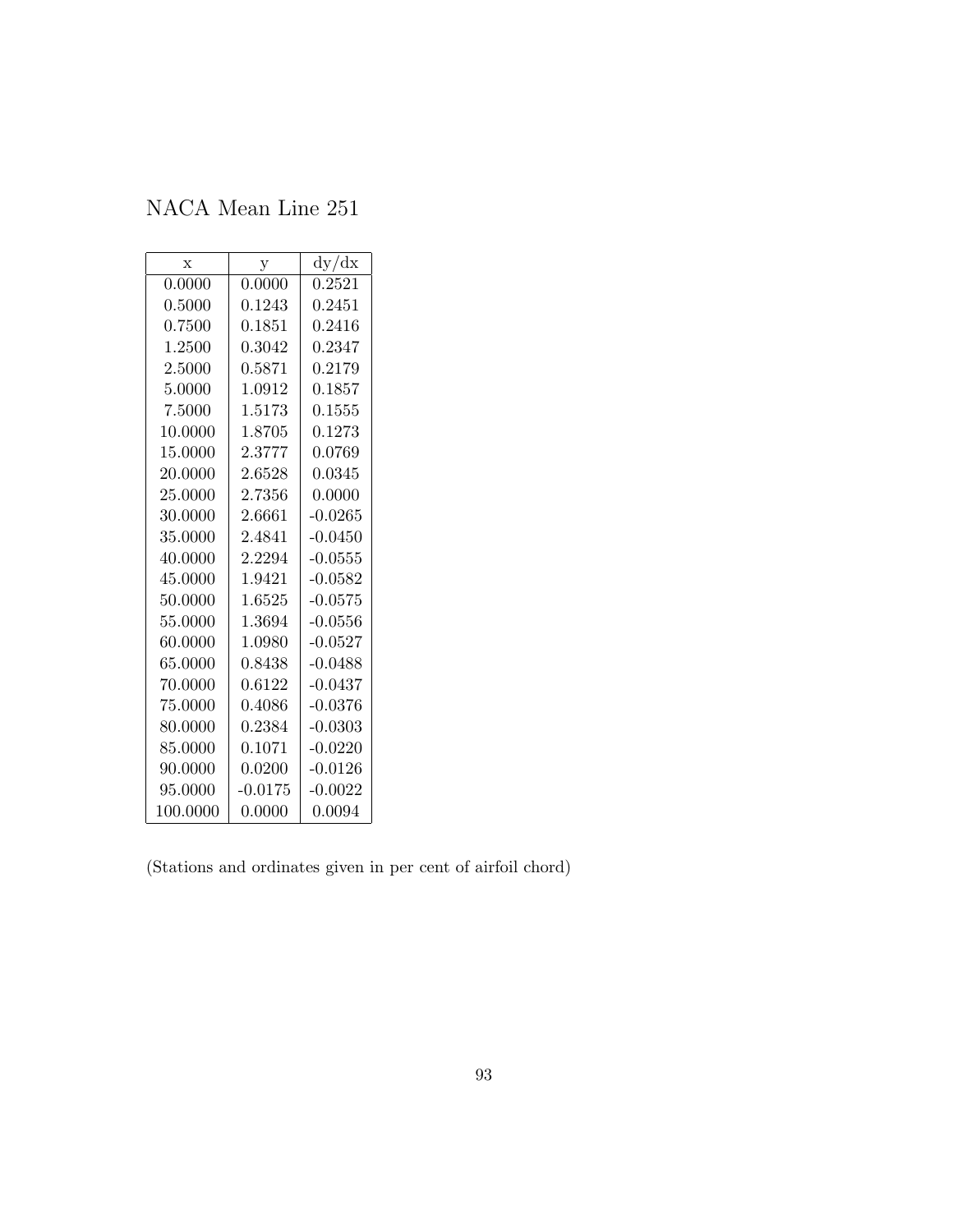NACA Mean Line a=0.0

| X        | у      | dy/dx     |
|----------|--------|-----------|
| 0.0000   | 0.0000 | 0.0000    |
| 0.5000   | 0.4601 | 0.7587    |
| 0.7500   | 0.6409 | 0.6921    |
| 1.2500   | 0.9639 | 0.6071    |
| 2.5000   | 1.6409 | 0.4889    |
| 5.0000   | 2.6927 | 0.3656    |
| 7.5000   | 3.5068 | 0.2903    |
| 10.0000  | 4.1606 | 0.2352    |
| 15.0000  | 5.1238 | 0.1551    |
| 20.0000  | 5.7472 | 0.0969    |
| 25.0000  | 6.1141 | 0.0516    |
| 30.0000  | 6.2770 | 0.0148    |
| 35.0000  | 6.2729 | $-0.0155$ |
| 40.0000  | 6.1300 | $-0.0409$ |
| 45.0000  | 5.8713 | $-0.0620$ |
| 50.0000  | 5.5159 | $-0.0796$ |
| 55.0000  | 5.0808 | $-0.0939$ |
| 60.0000  | 4.5813 | $-0.1054$ |
| 65.0000  | 4.0315 | $-0.1141$ |
| 70.0000  | 3.4452 | $-0.1200$ |
| 75.0000  | 2.8357 | $-0.1233$ |
| 80.0000  | 2.2170 | $-0.1237$ |
| 85.0000  | 1.6039 | $-0.1210$ |
| 90.0000  | 1.0133 | -0.1145   |
| 95.0000  | 0.4668 | $-0.1030$ |
| 100.0000 | 0.0000 | 0.0000    |

(Stations and ordinates given in per cent of airfoil chord)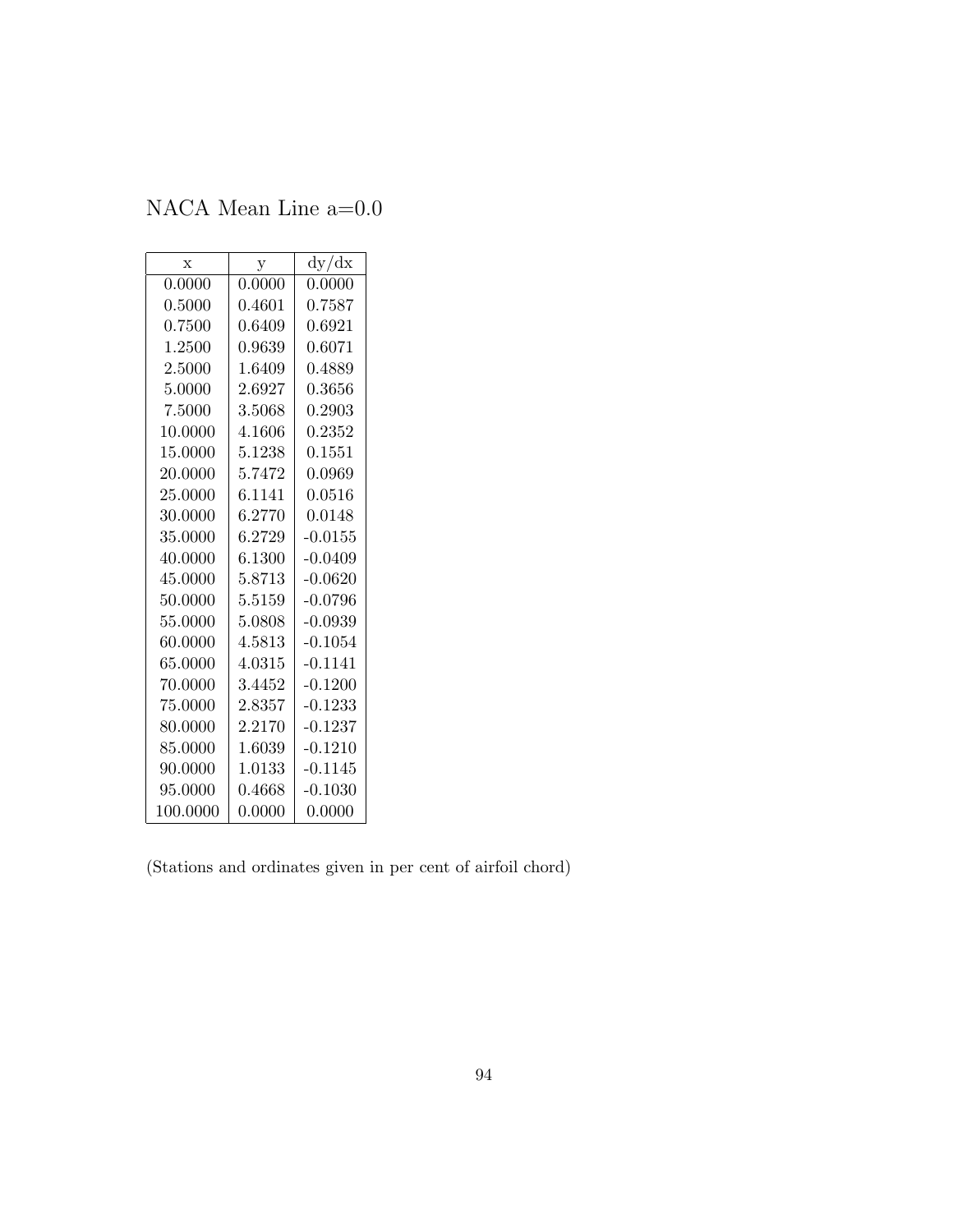NACA Mean Line a=0.1

| X        | у           | dy/dx      |
|----------|-------------|------------|
| 0.0000   | 0.0000      | 0.0000     |
| 0.5000   | 0.4400      | 0.7344     |
| 0.7500   | 0.6157      | 0.6748     |
| 1.2500   | ${ 0.9325}$ | ${0.5990}$ |
| 2.5000   | 1.6083      | 0.4937     |
| 5.0000   | 2.6892      | 0.3824     |
| 7.5000   | 3.5511      | 0.3107     |
| 10.0000  | 4.2527      | 0.2506     |
| 15.0000  | 5.2612      | 0.1609     |
| 20.0000  | 5.9054      | 0.0998     |
| 25.0000  | 6.2824      | 0.0528     |
| 30.0000  | 6.4487      | 0.0150     |
| 35.0000  | 6.4433      | $-0.0162$  |
| 40.0000  | 6.2956      | $-0.0421$  |
| 45.0000  | 6.0294      | $-0.0637$  |
| 50.0000  | 5.6644      | $-0.0817$  |
| 55.0000  | 5.2180      | $-0.0964$  |
| 60.0000  | 4.7057      | $-0.1081$  |
| 65.0000  | 4.1421      | $-0.1169$  |
| 70.0000  | 3.5409      | $-0.1231$  |
| 75.0000  | 2.9160      | $-0.1264$  |
| 80.0000  | 2.2813      | $-0.1269$  |
| 85.0000  | 1.6519      | $-0.1243$  |
| 90.0000  | 1.0450      | $-0.1178$  |
| 95.0000  | 0.4823      | $-0.1062$  |
| 100.0000 | 0.0000      | 0.0000     |

(Stations and ordinates given in per cent of airfoil chord)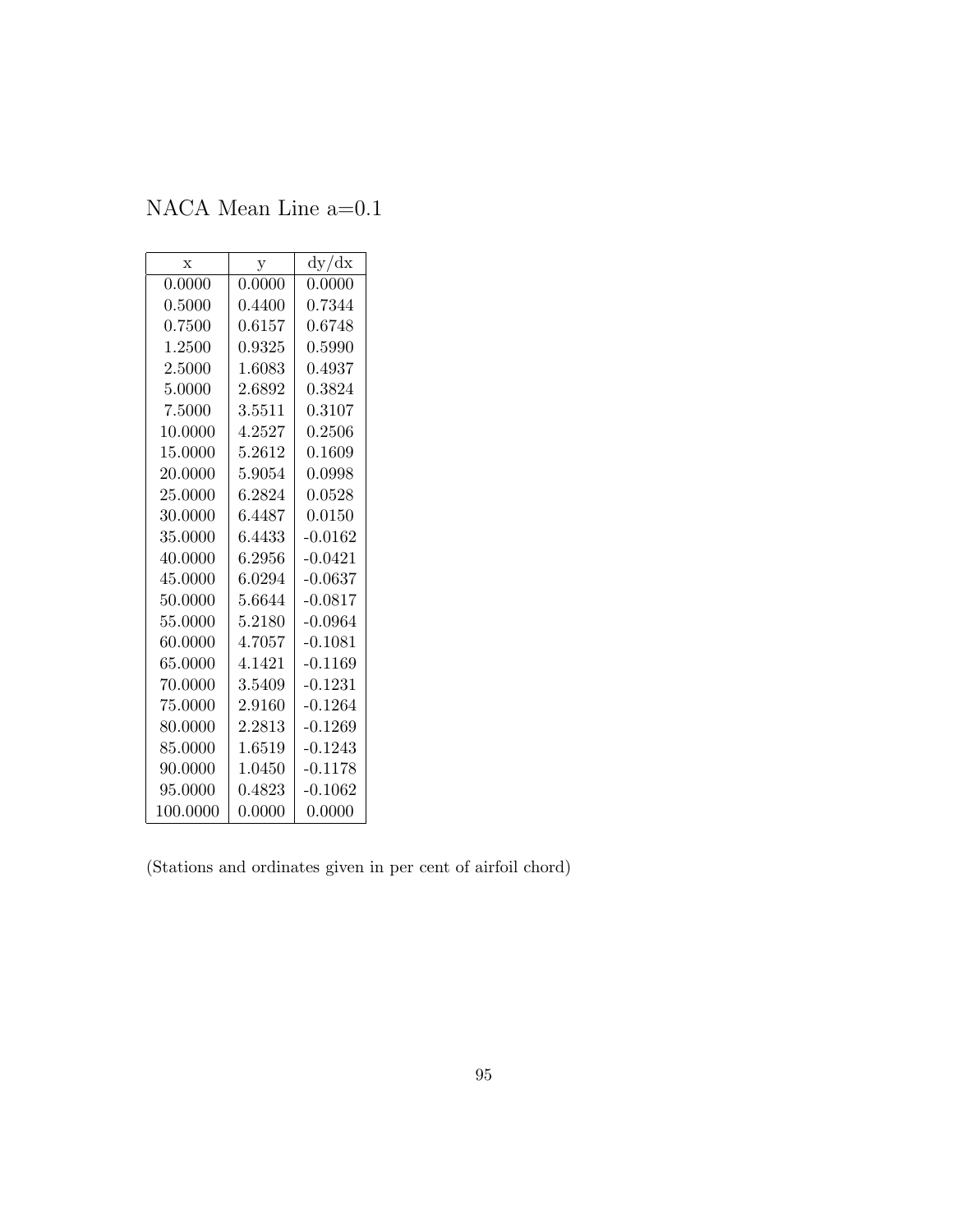NACA Mean Line a=0.2

| X          | у      | dy/dx      |
|------------|--------|------------|
| 0.0000     | 0.0000 | 0.0000     |
| 0.5000     | 0.4141 | 0.6949     |
| ${0.7500}$ | 0.5806 | 0.6405     |
| 1.2500     | 0.8821 | 0.5713     |
| 2.5000     | 1.5301 | 0.4759     |
| 5.0000     | 2.5827 | 0.3766     |
| 7.5000     | 3.4426 | ${0.3149}$ |
| 10.0000    | 4.1691 | ${0.2680}$ |
| 15.0000    | 5.3166 | 0.1937     |
| 20.0000    | 6.1167 | 0.1241     |
| 25.0000    | 6.5721 | 0.0634     |
| 30.0000    | 6.7770 | 0.0203     |
| 35.0000    | 6.7894 | $-0.0142$  |
| 40.0000    | 6.6455 | $-0.0425$  |
| 45.0000    | 6.3728 | $-0.0659$  |
| 50.0000    | 5.9935 | $-0.0852$  |
| 55,0000    | 5.5266 | $-0.1010$  |
| 60.0000    | 4.9888 | -0.1136    |
| 65.0000    | 4.3957 | $-0.1232$  |
| 70.0000    | 3.7619 | $-0.1298$  |
| 75.0000    | 3.1020 | $-0.1336$  |
| 80.0000    | 2.4307 | $-0.1344$  |
| 85.0000    | 1.7636 | $-0.1319$  |
| 90.0000    | 1.1186 | $-0.1254$  |
| 95.0000    | 0.5183 | $-0.1136$  |
| 100.0000   | 0.0000 | 0.0000     |

(Stations and ordinates given in per cent of airfoil chord)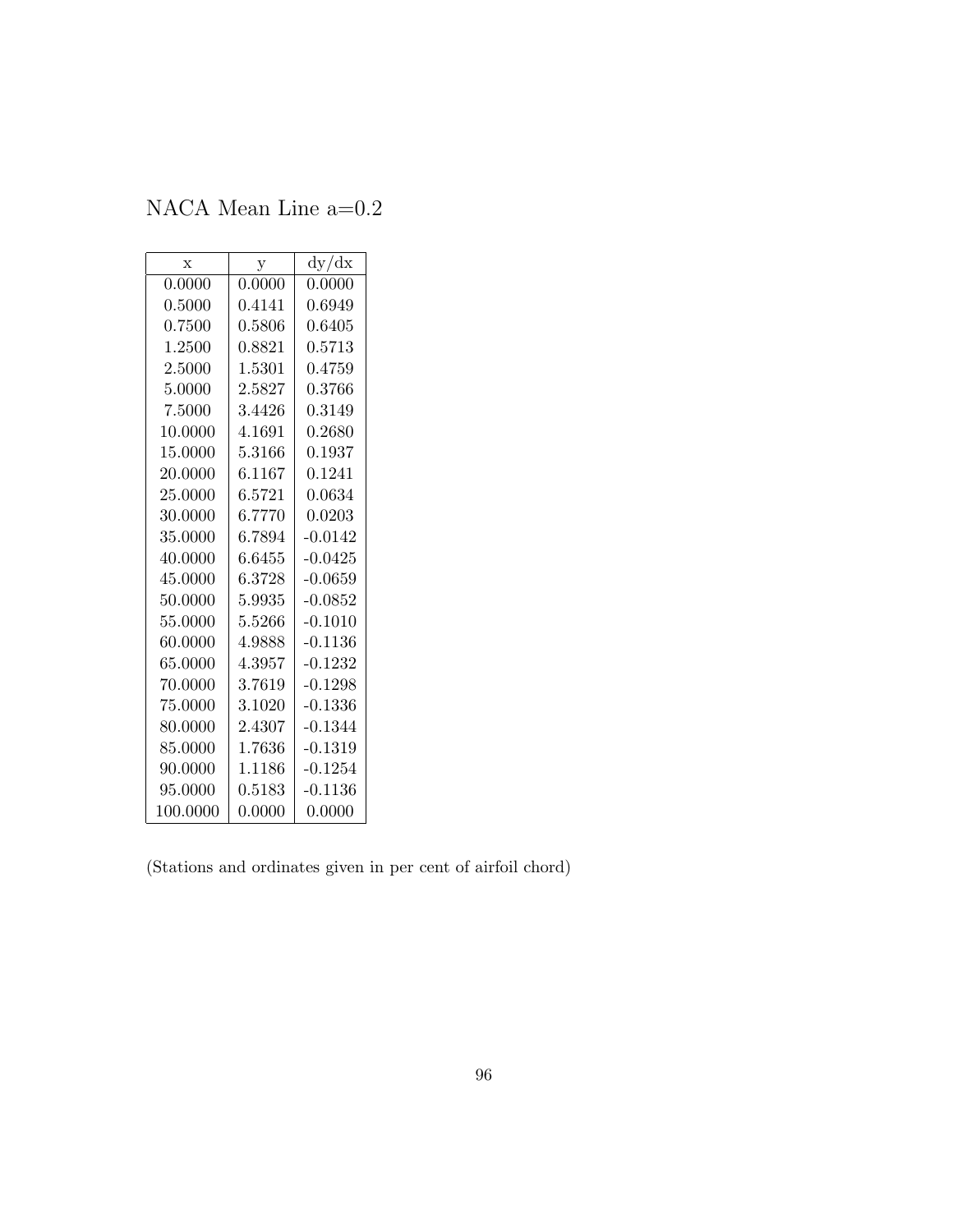NACA Mean Line a=0.3

| $\mathbf x$ | у            | dy/dx     |
|-------------|--------------|-----------|
| 0.0000      | 0.0000       | 0.0000    |
| 0.5000      | 0.3892       | 0.6554    |
| 0.7500      | $\;\:0.5463$ | 0.6052    |
| 1.2500      | 0.8317       | 0.5416    |
| 2.5000      | 1.4478       | 0.4540    |
| 5.0000      | 2.4575       | 0.3634    |
| 7.5000      | 3.2925       | 0.3078    |
| 10.0000     | 4.0080       | 0.2662    |
| 15.0000     | 5.1721       | 0.2025    |
| 20.0000     | 6.0520       | 0.1507    |
| 25.0000     | 6.6853       | 0.1028    |
| 30.0000     | 7.0721       | 0.0483    |
| 35.0000     | 7.1754       | $-0.0020$ |
| 40.0000     | 7.0738       | $-0.0371$ |
| 45.0000     | 6.8162       | $-0.0649$ |
| 50.0000     | 6.4333       | $-0.0875$ |
| 55.0000     | 5.9488       | $-0.1057$ |
| 60.0000     | 5.3828       | $-0.1201$ |
| 65.0000     | 4.7531       | $-0.1312$ |
| 70.0000     | 4.0763       | $-0.1390$ |
| 75.0000     | 3.3683       | -0.1436   |
| 80.0000     | 2.6453       | -0.1450   |
| 85.0000     | 1.9243       | $-0.1428$ |
| 90.0000     | 1.2244       | $-0.1364$ |
| 95.0000     | 0.5698       | $-0.1243$ |
| 100.0000    | 0.0000       | 0.0000    |

(Stations and ordinates given in per cent of airfoil chord)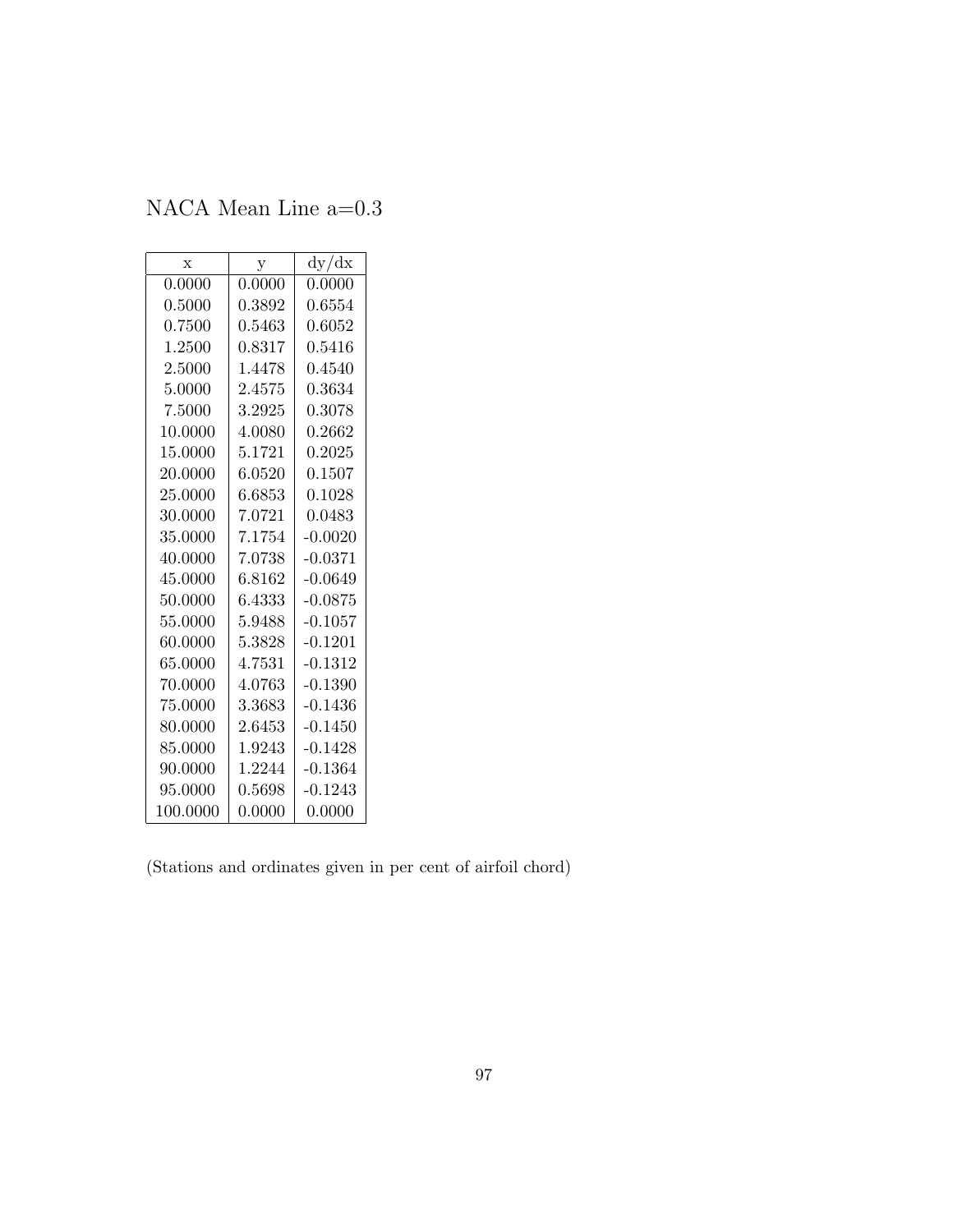NACA Mean Line a=0.4

| $\mathbf x$ | у      | dy/dx     |
|-------------|--------|-----------|
| 0.0000      | 0.0000 | 0.0000    |
| 0.5000      | 0.3659 | 0.6176    |
| 0.7500      | 0.5140 | 0.5711    |
| 1.2500      | 0.7836 | 0.5121    |
| 2.5000      | 1.3674 | 0.4311    |
| 5.0000      | 2.3296 | 0.3476    |
| 7.5000      | 3.1312 | 0.2967    |
| 10.0000     | 3.8238 | 0.2589    |
| 15.0000     | 4.9685 | 0.2019    |
| 20.0000     | 5.8619 | 0.1568    |
| 25.0000     | 6.5458 | 0.1173    |
| 30.0000     | 7.0385 | 0.0799    |
| 35.0000     | 7.3429 | 0.0414    |
| 40.0000     | 7.4390 | $-0.0072$ |
| 45.0000     | 7.2751 | $-0.0532$ |
| 50.0000     | 6.9289 | -0.0838   |
| 55.0000     | 6.4486 | $-0.1073$ |
| 60.0000     | 5.8641 | $-0.1257$ |
| 65.0000     | 5.1992 | $-0.1396$ |
| 70.0000     | 4.4745 | $-0.1496$ |
| 75.0000     | 3.7092 | $-0.1559$ |
| 80.0000     | 2.9219 | $-0.1584$ |
| 85.0000     | 2.1321 | $-0.1568$ |
| 90.0000     | 1.3613 | -0.1506   |
| 95.0000     | 0.6362 | $-0.1382$ |
| 100.0000    | 0.0000 | 0.0000    |

(Stations and ordinates given in per cent of airfoil chord)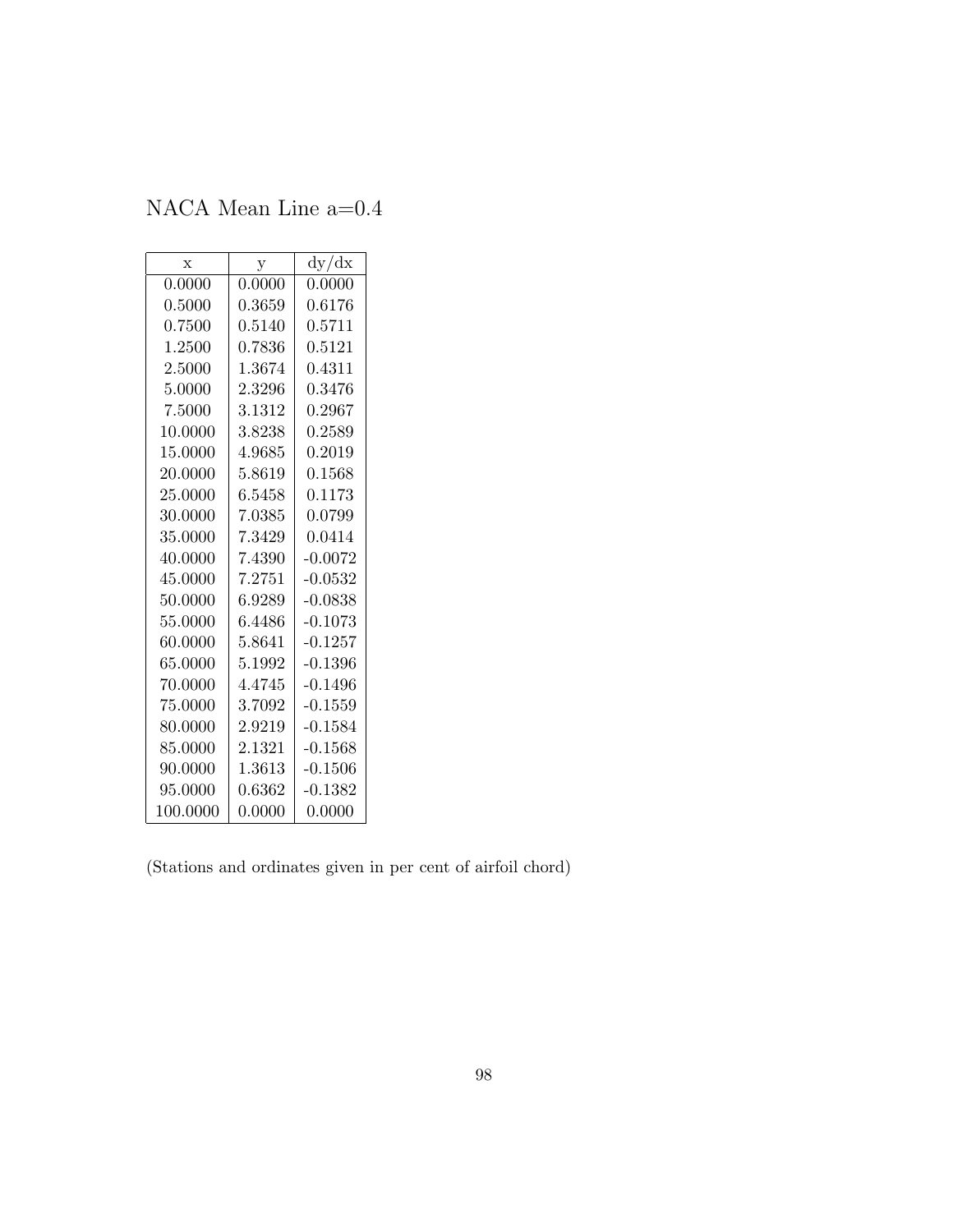NACA Mean Line a=0.5

| $\mathbf x$ | у                | dy/dx        |  |  |
|-------------|------------------|--------------|--|--|
| 0.0000      | 0.0000<br>0.0000 |              |  |  |
| 0.5000      | 0.3442           | $\;\:0.5819$ |  |  |
| 0.7500      | 0.4839           | 0.5385       |  |  |
| 1.2500      | 0.7383           | 0.4836       |  |  |
| 2.5000      | 1.2903           | 0.4082       |  |  |
| 5.0000      | 2.2034           | 0.3307       |  |  |
| 7.5000      | 2.9678           | 0.2837       |  |  |
| 10.0000     | 3.6317           | 0.2489       |  |  |
| 15.0000     | 4.7393           | 0.1969       |  |  |
| 20.0000     | 5.6195           | 0.1565       |  |  |
| 25.0000     | 6.3136           | 0.1218       |  |  |
| 30.0000     | 6.8423           | 0.0900       |  |  |
| 35.0000     | 7.2155           | 0.0593       |  |  |
| 40.0000     | 7.4344           | 0.0280       |  |  |
| 45.0000     | 7.4906           | $-0.0063$    |  |  |
| 50.0000     | 7.3545           | $-0.0531$    |  |  |
| 55.0000     | 6.9636           | $-0.0977$    |  |  |
| 60.0000     | 6.4019           | $-0.1255$    |  |  |
| 65.0000     | 5.7212           | $-0.1457$    |  |  |
| 70.0000     | 4.9544           | $-0.1602$    |  |  |
| 75.0000     | 4.1279           | -0.1696      |  |  |
| 80.0000     | 3.2661           | $-0.1743$    |  |  |
| 85.0000     | 2.3927           | $-0.1742$    |  |  |
| 90.0000     | 1.5335           | $-0.1685$    |  |  |
| 95.0000     | 0.7195           | $-0.1556$    |  |  |
| 100.0000    | 0.0000           | 0.0000       |  |  |

(Stations and ordinates given in per cent of airfoil chord)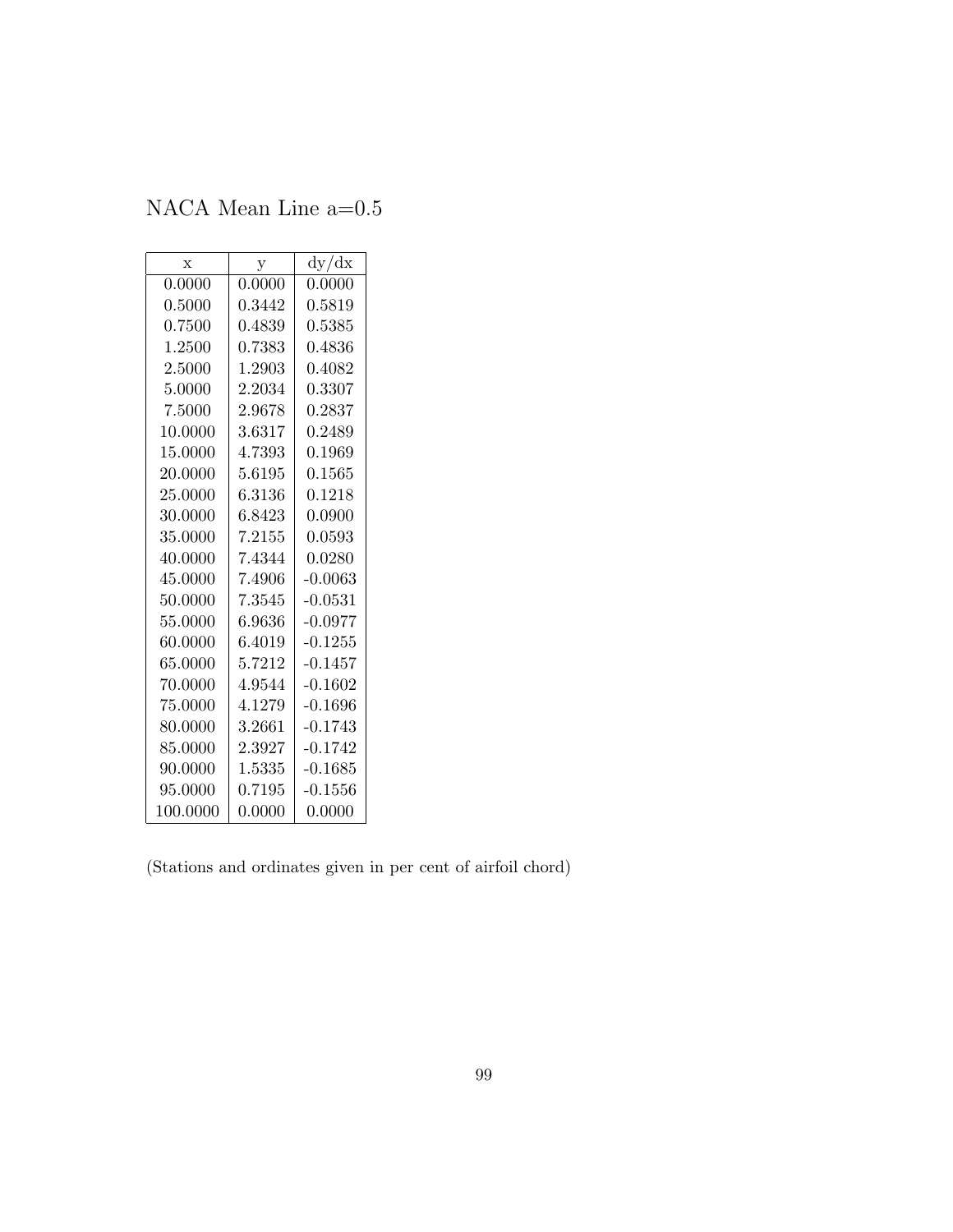NACA Mean Line a=0.6

| $\mathbf x$ | y           | dy/dx      |
|-------------|-------------|------------|
| 0.0000      | 0.0000      | 0.0000     |
| 0.5000      | ${ 0.3240}$ | 0.5482     |
| 0.7500      | 0.4557      | 0.5076     |
| 1.2500      | ${0.6955}$  | 0.4561     |
| 2.5000      | 1.2166      | 0.3856     |
| 5.0000      | 2.0803      | 0.3133     |
| 7.5000      | 2.8054      | ${0.2695}$ |
| 10.0000     | 3.4371      | 0.2373     |
| 15.0000     | 4.4971      | 0.1893     |
| 20.0000     | 5.3485      | 0.1525     |
| 25.0000     | 6.0311      | 0.1212     |
| 30.0000     | 6.5661      | 0.0931     |
| 35.0000     | 6.9650      | 0.0666     |
| 40.0000     | $7.2330\,$  | 0.0406     |
| 45.0000     | 7.3701      | 0.0141     |
| 50.0000     | 7.3705      | $-0.0143$  |
| 55,0000     | 7.2197      | $-0.0470$  |
| 60.0000     | 6.8800      | $-0.0947$  |
| 65.0000     | 6.2764      | $-0.1401$  |
| 70.0000     | 5.5066      | $-0.1660$  |
| 75.0000     | 4.6316      | $-0.1827$  |
| 80.0000     | 3.6914      | $-0.1923$  |
| 85.0000     | 2.7200      | $-0.1952$  |
| 90.0000     | 1.7515      | $-0.1910$  |
| 95.0000     | 0.8249      | $-0.1779$  |
| 100.0000    | 0.0000      | 0.0000     |

(Stations and ordinates given in per cent of airfoil chord)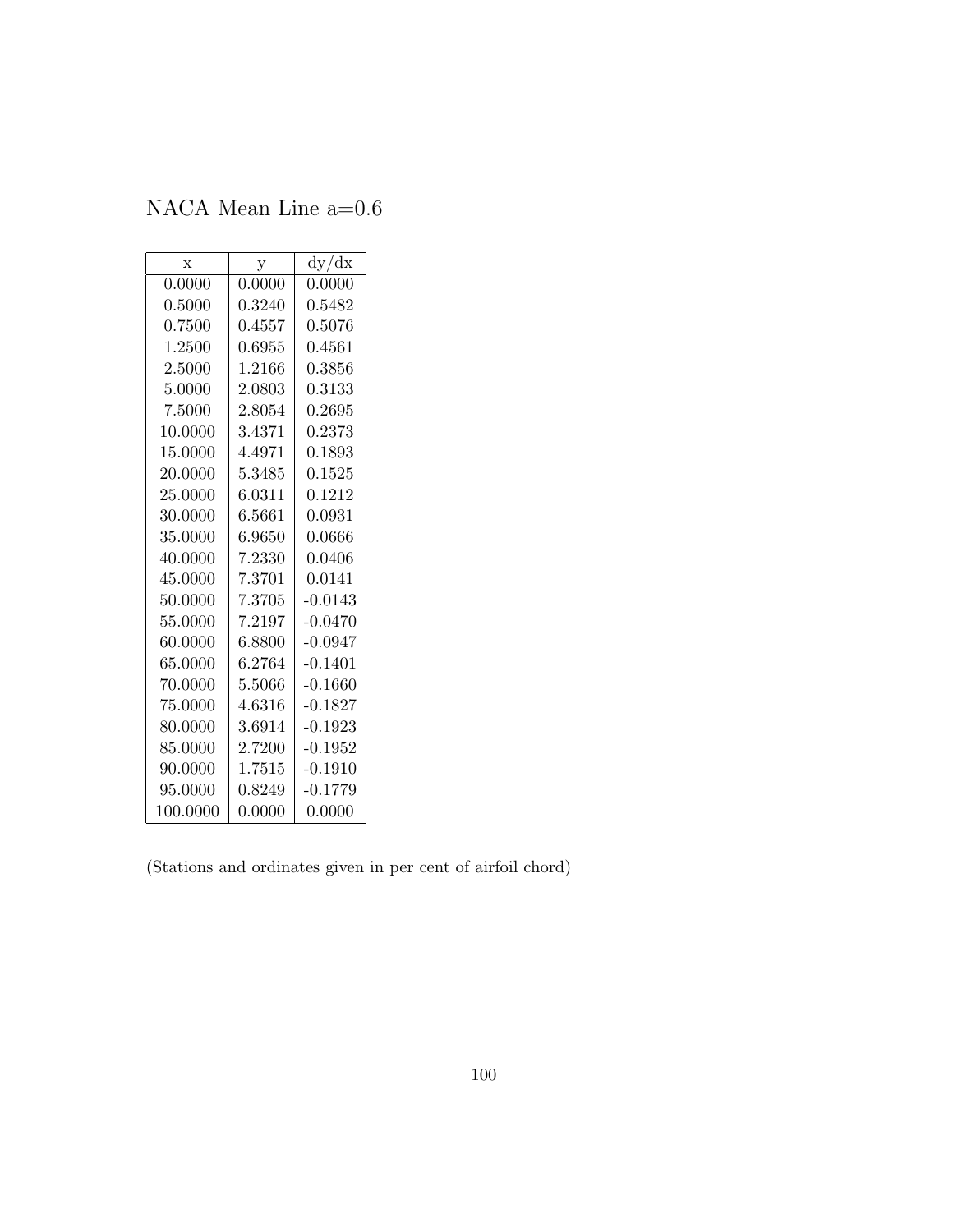NACA Mean Line a=0.7

| $\mathbf x$ | у            | dy/dx     |
|-------------|--------------|-----------|
| 0.0000      | 0.0000       | 0.0000    |
| 0.5000      | $\;0.3051\;$ | 0.5162    |
| 0.7500      | 0.4290       | 0.4780    |
| 1.2500      | 0.6549       | 0.4296    |
| 2.5000      | 1.1458       | 0.3633    |
| 5.0000      | 1.9599       | 0.2955    |
| 7.5000      | 2.6442       | 0.2545    |
| 10.0000     | 3.2413       | 0.2245    |
| 15.0000     | 4.2461       | 0.1799    |
| 20.0000     | 5.0578       | 0.1459    |
| 25.0000     | 5.7145       | 0.1174    |
| 30.0000     | 6.2371       | 0.0920    |
| 35.0000     | 6.6376       | 0.0684    |
| 40.0000     | 6.9225       | 0.0457    |
| 45.0000     | 7.0946       | 0.0231    |
| 50.0000     | 7.1529       | 0.0000    |
| 55.0000     | 7.0924       | $-0.0245$ |
| 60.0000     | 6.9030       | $-0.0519$ |
| 65.0000     | 6.5647       | $-0.0848$ |
| 70.0000     | 6.0298       | $-0.1365$ |
| 75.0000     | 5.2049       | $-0.1851$ |
| 80.0000     | 4.2145       | -0.2086   |
| 85.0000     | 3.1395       | $-0.2196$ |
| 90.0000     | 2.0369       | $-0.2196$ |
| 95.0000     | 0.9637       | $-0.2073$ |
| 100.0000    | 0.0000       | 0.0000    |

(Stations and ordinates given in per cent of airfoil chord)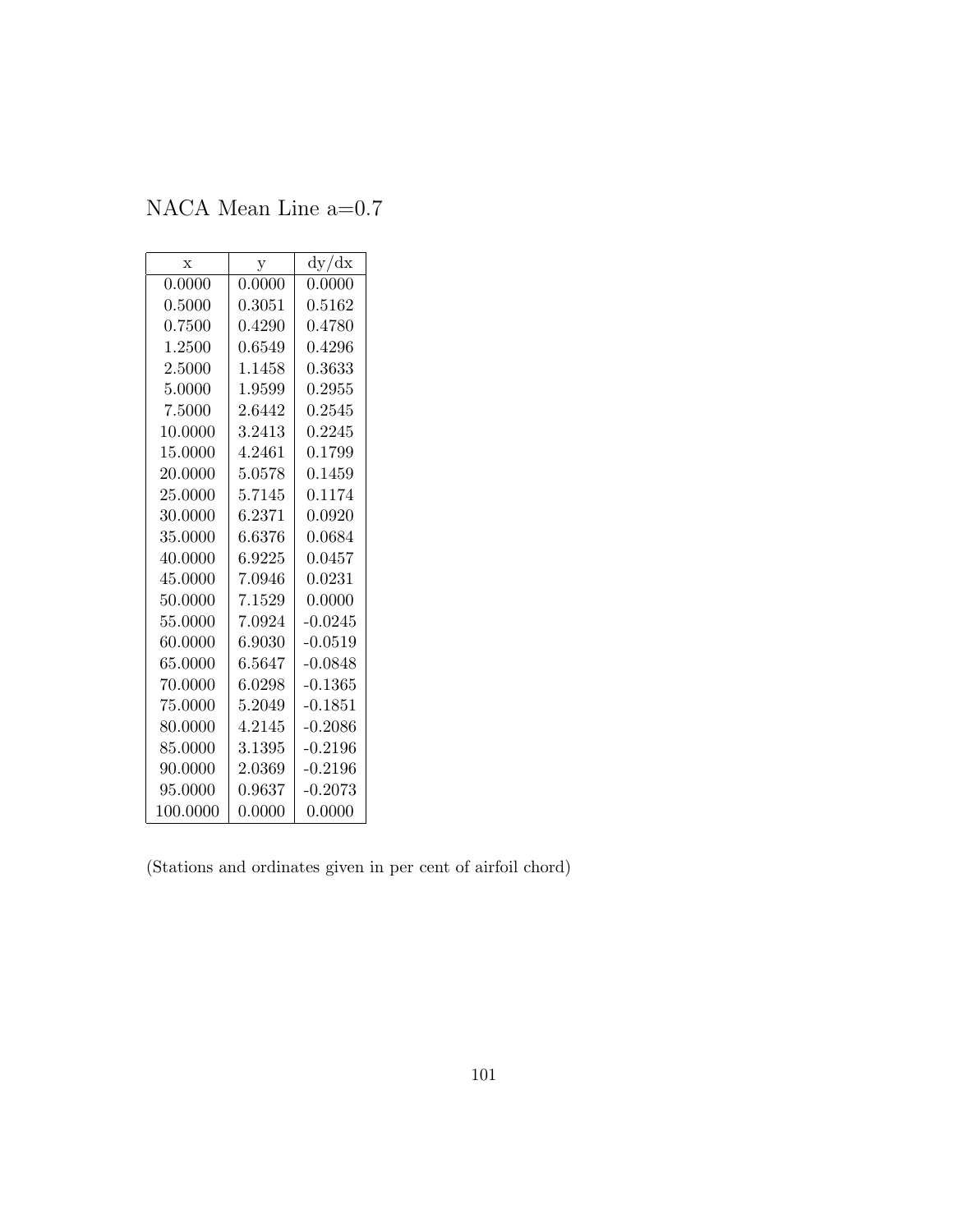NACA Mean Line a=0.8

| X        | у           | dy/dx        |
|----------|-------------|--------------|
| 0.0000   | 0.0000      | 0.0000       |
| 0.5000   | ${ 0.2870}$ | ${ 0.4854}$  |
| 0.7500   | ${ 0.4035}$ | ${0.4493}$   |
| 1.2500   | 0.6158      | 0.4036       |
| 2.5000   | 1.0768      | 0.3410       |
| 5.0000   | 1.8408      | 0.2772       |
| 7.5000   | 2.4826      | 0.2387       |
| 10.0000  | 3.0426      | 0.2105       |
| 15.0000  | 3.9852      | 0.1689       |
| 20.0000  | 4.7480      | 0.1373       |
| 25.0000  | 5.3672      | 0.1110       |
| 30.0000  | 5.8631      | 0.0877       |
| 35.0000  | 6.2478      | 0.0663       |
| 40.0000  | 6.5283      | 0.0460       |
| 45.0000  | 6.7086      | $\,0.0261\,$ |
| 50.0000  | 6.7896      | 0.0062       |
| 55.0000  | 6.7696      | $-0.0143$    |
| 60.0000  | 6.6442      | $-0.0361$    |
| 65.0000  | 6.4049      | $-0.0601$    |
| 70.0000  | 6.0370      | $-0.0879$    |
| 75.0000  | 5.5139      | $-0.1231$    |
| 80.0000  | 4.7713      | $-0.1841$    |
| 85.0000  | 3.6826      | $-0.2392$    |
| 90.0000  | 2.4349      | $-0.2558$    |
| 95.0000  | 1.1626      | $-0.2490$    |
| 100.0000 | 0.0000      | 0.0000       |

(Stations and ordinates given in per cent of airfoil chord)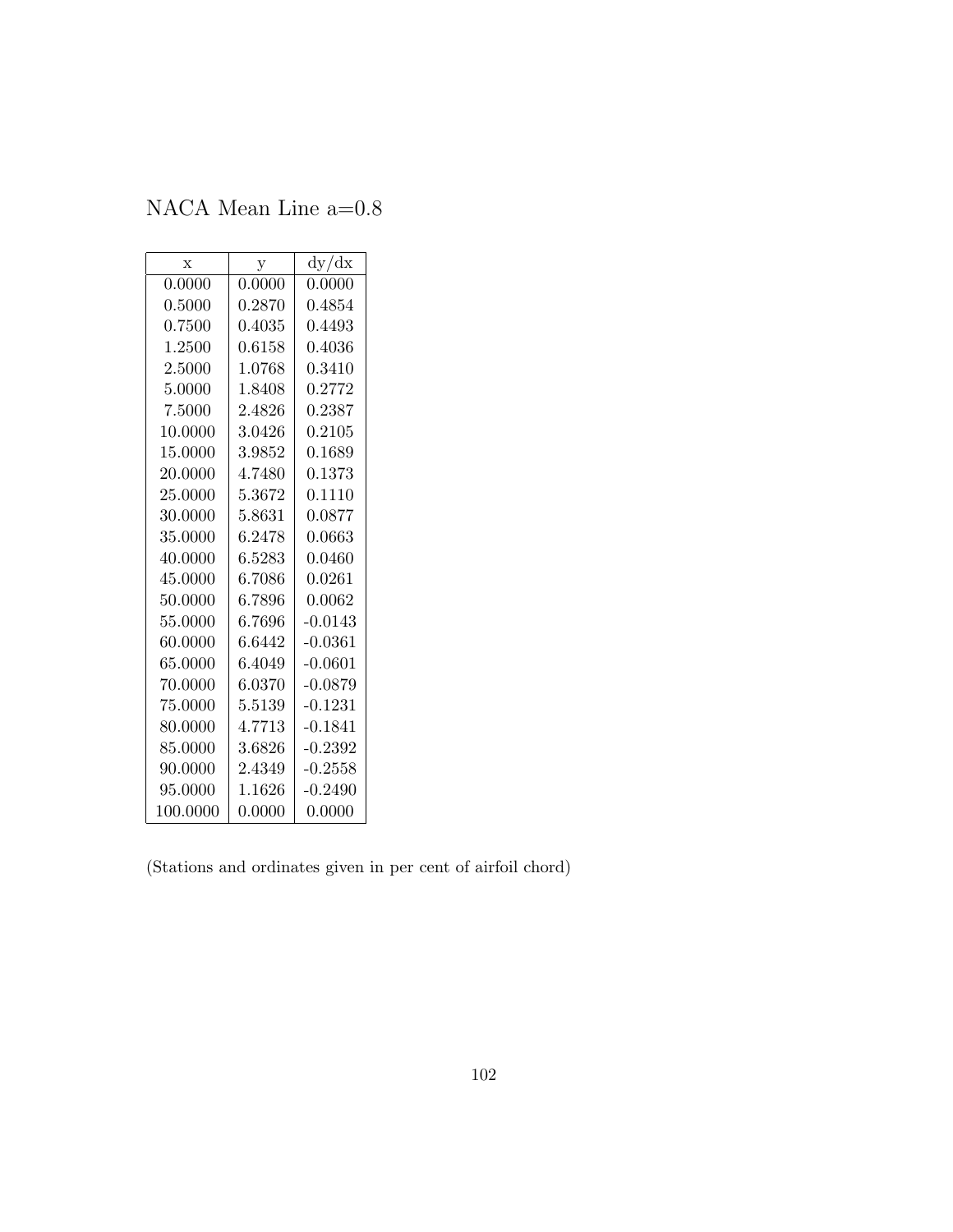NACA Mean Line a=0.9

| $\mathbf x$ | у          | dy/dx        |
|-------------|------------|--------------|
| 0.0000      | 0.0000     | 0.0000       |
| 0.5000      | 0.2694     | 0.4548       |
| ${0.7500}$  | ${0.3786}$ | ${0.4206}$   |
| 1.2500      | 0.5772     | 0.3774       |
| 2.5000      | 1.0078     | 0.3182       |
| 5.0000      | 1.7195     | 0.2579       |
| 7.5000      | 2.3159     | 0.2215       |
| 10.0000     | 2.8351     | $\,0.1950\,$ |
| 15.0000     | 3.7069     | 0.1560       |
| 20.0000     | 4.4102     | $\;\:0.1264$ |
| 25.0000     | 4.9796     | 0.1020       |
| 30.0000     | 5.4347     | 0.0805       |
| 35.0000     | 5.7873     | 0.0608       |
| 40.0000     | 6.0449     | 0.0423       |
| 45.0000     | 6.2118     | 0.0245       |
| 50.0000     | 6.2899     | 0.0068       |
| 55.0000     | 6.2793     | $-0.0111$    |
| 60.0000     | 6.1777     | $-0.0297$    |
| 65.0000     | 5.9808     | $-0.0494$    |
| 70.0000     | 5.6808     | $-0.0710$    |
| 75.0000     | 5.2653     | -0.0958      |
| 80.0000     | 4.7137     | -0.1260      |
| 85.0000     | 3.9871     | $-0.1673$    |
| 90.0000     | 2.9841     | $-0.2520$    |
| 95.0000     | 1.5031     | $-0.3146$    |
| 100.0000    | 0.0000     | 0.0000       |

(Stations and ordinates given in per cent of airfoil chord)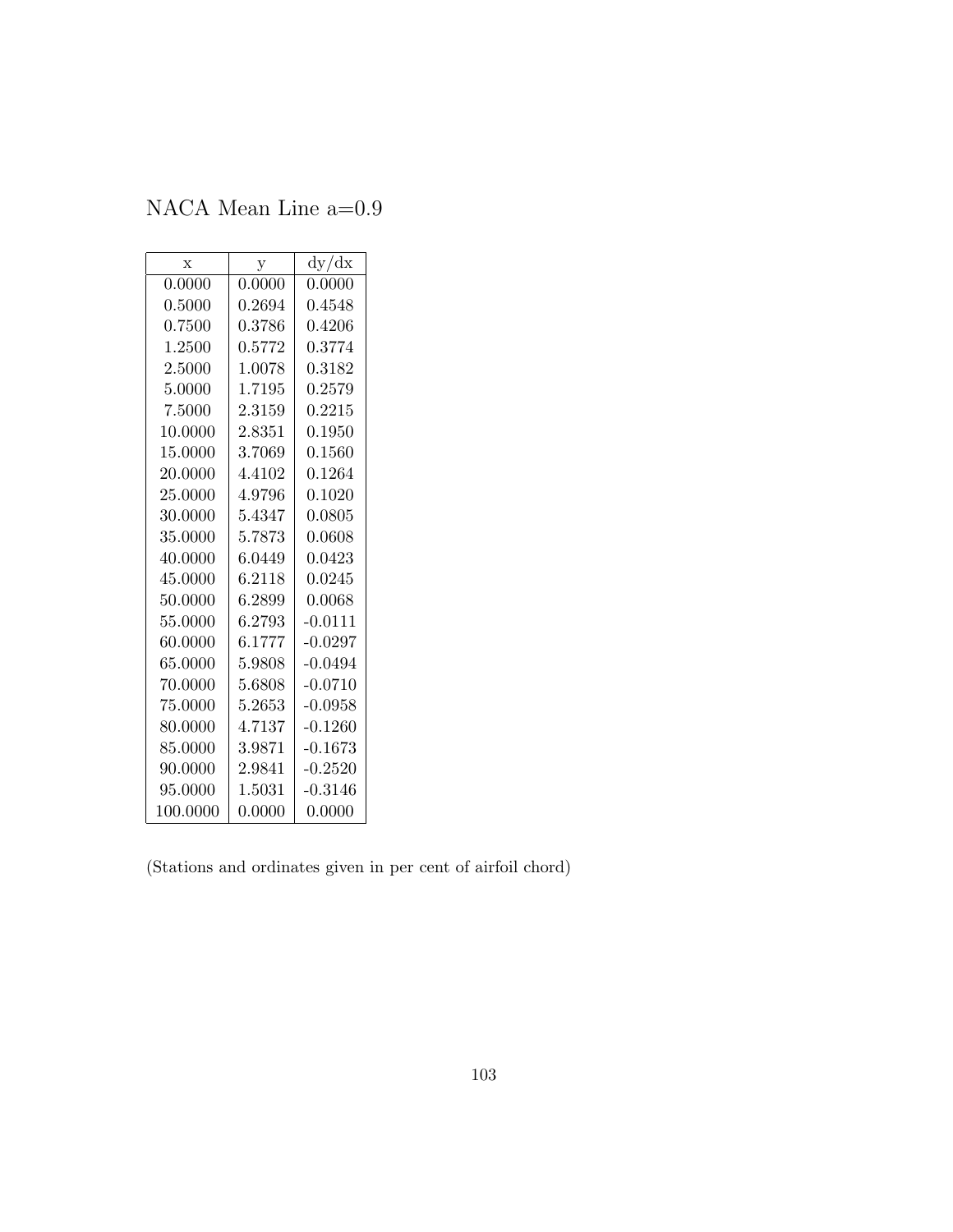NACA Mean Line a=1.0

| $\mathbf x$ | у           | dy/dx     |
|-------------|-------------|-----------|
| 0.0000      | $-0.0000$   | 0.0000    |
| 0.5000      | ${ 0.2505}$ | 0.4212    |
| 0.7500      | 0.3515      | 0.3888    |
| 1.2500      | 0.5347      | 0.3477    |
| 2.5000      | 0.9303      | 0.2915    |
| 5.0000      | 1.5797      | 0.2343    |
| 7.5000      | 2.1198      | 0.1999    |
| 10.0000     | 2.5869      | 0.1748    |
| 15.0000     | 3.3638      | 0.1380    |
| 20.0000     | 3.9821      | 0.1103    |
| 25.0000     | 4.4749      | 0.0874    |
| 30.0000     | 4.8611      | 0.0674    |
| 35.0000     | 5.1522      | 0.0493    |
| 40.0000     | 5.3557      | 0.0323    |
| 45.0000     | 5.4760      | 0.0160    |
| 50.0000     | 5.5159      | 0.0000    |
| 55,0000     | 5.4760      | $-0.0160$ |
| 60.0000     | 5.3557      | $-0.0323$ |
| 65.0000     | 5.1522      | $-0.0493$ |
| 70.0000     | 4.8611      | $-0.0674$ |
| 75.0000     | 4.4749      | $-0.0874$ |
| 80.0000     | 3.9821      | $-0.1103$ |
| 85.0000     | 3.3638      | $-0.1380$ |
| 90.0000     | 2.5869      | $-0.1748$ |
| 95.0000     | 1.5797      | $-0.2343$ |
| 100.0000    | $-0.0000$   | 0.0000    |

(Stations and ordinates given in per cent of airfoil chord)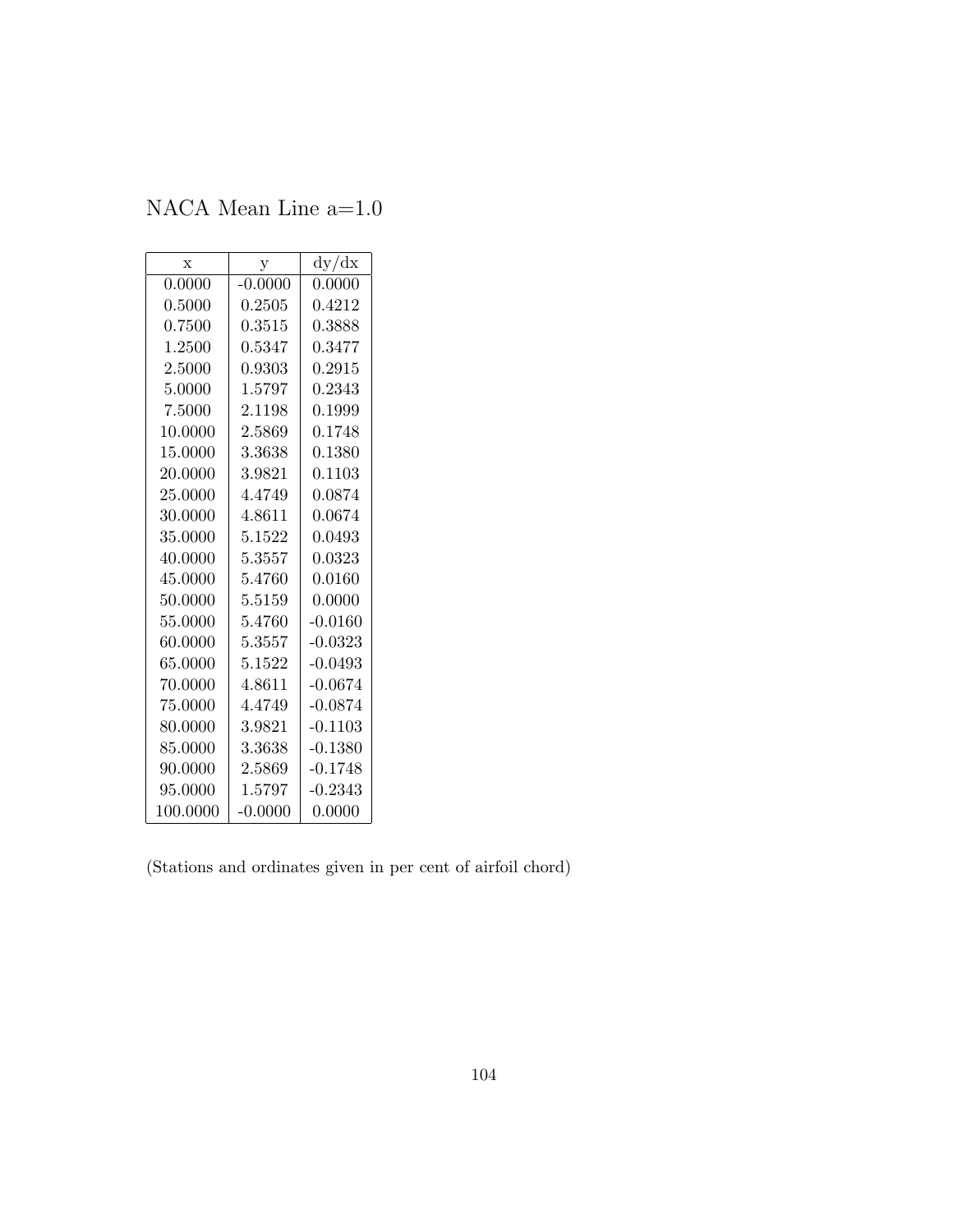| NACA Mean Line $a=0.8 \pmod{3}$ |  |
|---------------------------------|--|
|---------------------------------|--|

| $\mathbf x$ | у          | dy/dx     |  |  |
|-------------|------------|-----------|--|--|
| 0.0000      | 0.0000     | 0.0000    |  |  |
| 0.5000      | 0.2811     | 0.4754    |  |  |
| 0.7500      | ${0.3953}$ | 0.4400    |  |  |
| 1.2500      | 0.6032     | 0.3953    |  |  |
| 2.5000      | 1.0547     | 0.3340    |  |  |
| 5.0000      | 1.8030     | 0.2715    |  |  |
| 7.5000      | 2.4317     | 0.2338    |  |  |
| 10.0000     | 2.9801     | 0.2062    |  |  |
| 15.0000     | 3.9035     | 0.1654    |  |  |
| 20.0000     | 4.6506     | 0.1345    |  |  |
| 25.0000     | 5.2571     | 0.1087    |  |  |
| 30.0000     | 5.7428     | 0.0859    |  |  |
| 35.0000     | 6.1196     | 0.0650    |  |  |
| 40.0000     | 6.3944     | 0.0451    |  |  |
| 45.0000     | 6.5709     | 0.0256    |  |  |
| 50.0000     | 6.6503     | 0.0061    |  |  |
| 55.0000     | 6.6307     | $-0.0140$ |  |  |
| 60.0000     | 6.5079     | $-0.0354$ |  |  |
| 65.0000     | 6.2735     | $-0.0589$ |  |  |
| 70.0000     | 5.9131     | $-0.0861$ |  |  |
| 75.0000     | 5.4008     | $-0.1206$ |  |  |
| 80.0000     | 4.6734     | $-0.1803$ |  |  |
| 85.0000     | 3.6070     | $-0.2343$ |  |  |
| 90.0000     | 2.4521     | $-0.2452$ |  |  |
| 95.0000     | 1.2261     | $-0.2452$ |  |  |
| 100.0000    | $-0.0000$  | $-0.2452$ |  |  |

(Stations and ordinates given in per cent of airfoil chord)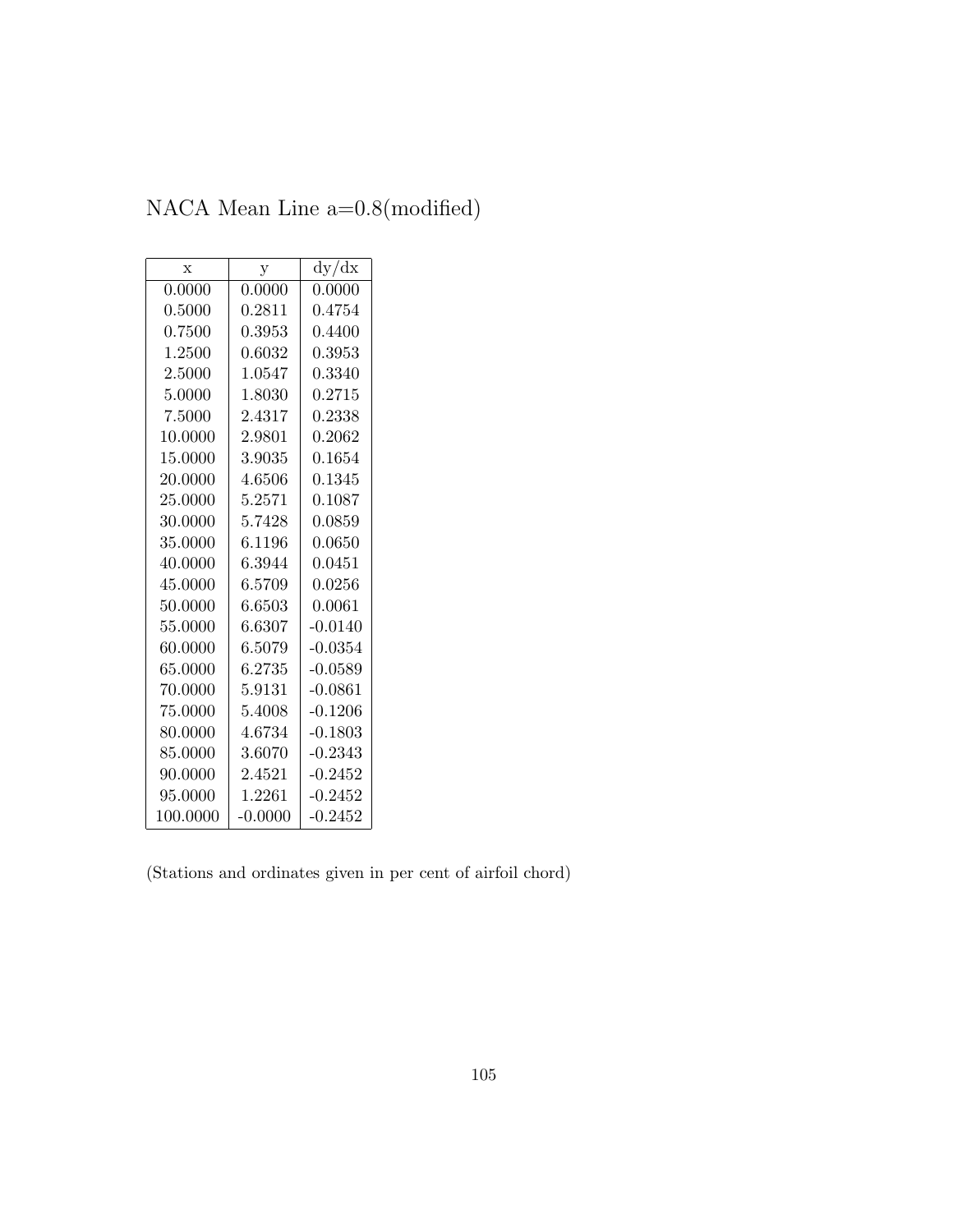| NACA Section 1408 |  |  |
|-------------------|--|--|
|-------------------|--|--|

|            | Upper surface |             | Lower surface |          | Upper surface | Lower surface       |           |
|------------|---------------|-------------|---------------|----------|---------------|---------------------|-----------|
| Station    | Ordinate      | Station     | Ordinate      | Station  | Ordinate      | Station             | Ordinate  |
| 0.0000     | 0.0000        | 0.0000      | 0.0000        | 0.0000   | 0.0000        | 0.0000              | 0.0000    |
| 0.5000     | 0.8729        | 0.5000      | $-0.7583$     | 0.4598   | 0.8381        | 0.5402              | $-0.7884$ |
| 0.7500     | 1.0590        | 0.7500      | $-0.9240$     | 0.7015   | 1.0259        | 0.7985              | $-0.9516$ |
| 1.2500     | 1.3553        | 1.2500      | $-1.1734$     | 1.1889   | 1.3226        | 1.3111              | $-1.1996$ |
| 2.5000     | 1.8921        | 2.5000      | $-1.5982$     | 2.4184   | 1.8623        | $\phantom{-}2.5816$ | $-1.6201$ |
| 5.0000     | 2.6273        | 5.0000      | $-2.1168$     | 4.8964   | 2.6019        | 5.1036              | $-2.1332$ |
| $7.5000\,$ | 3.1588        | 7.5000      | $-2.4456$     | 7.3863   | 3.1375        | 7.6137              | $-2.4578$ |
| 10.0000    | 3.5746        | 10.0000     | $-2.6733$     | 9.8830   | 3.5572        | 10.1170             | $-2.6822$ |
| 15.0000    | 4.1820        | 15.0000     | $-2.9482$     | 14.8887  | 4.1711        | 15.1113             | $-2.9523$ |
| 20.0000    | 4.5799        | 20.0000     | $-3.0725$     | 19.9044  | 4.5738        | 20.0956             | $-3.0738$ |
| 25.0000    | 4.8221        | 25.0000     | $-3.1009$     | 24.9257  | 4.8195        | 25.0743             | $-3.1008$ |
| 30.0000    | 4.9390        | 30.0000     | $-3.0640$     | 29.9500  | 4.9383        | 30.0500             | $-3.0633$ |
| 35.0000    | 4.9499        | 35.0000     | $-2.9818$     | 34.9752  | 4.9500        | 35.0248             | $-2.9813$ |
| 40.0000    | 4.8687        | 40.0000     | $-2.8687$     | 40.0000  | 4.8687        | 40.0000             | $-2.8687$ |
| 45.0000    | 4.7139        | 45.0000     | $-2.7271$     | 45.0103  | 4.7135        | 44.9897             | $-2.7274$ |
| 50.0000    | 4.5025        | 50.0000     | $-2.5564$     | 50.0196  | 4.5015        | 49.9804             | $-2.5571$ |
| 55.0000    | 4.2406        | 55.0000     | $-2.3629$     | 55.0275  | 4.2390        | 54.9725             | $-2.3640$ |
| 60.0000    | 3.9332        | 60.0000     | $-2.1517$     | 60.0338  | 3.9309        | $59.9662\,$         | $-2.1532$ |
| 65.0000    | 3.5839        | 65.0000     | $-1.9266$     | 65.0383  | 3.5811        | 64.9617             | $-1.9283$ |
| 70.0000    | 3.1956        | 70.0000     | $-1.6903$     | 70.0407  | 3.1923        | 69.9593             | $-1.6923$ |
| 75.0000    | 2.7698        | $75.0000\,$ | $-1.4447$     | 75.0410  | 2.7662        | 74.9590             | $-1.4468$ |
| 80.0000    | 2.3076        | 80.0000     | $-1.1908$     | 80.0388  | 2.3039        | 79.9612             | $-1.1928$ |
| 85.0000    | 1.8090        | 85.0000     | $-0.9286$     | 85.0342  | 1.8054        | 84.9658             | $-0.9304$ |
| 90.0000    | 1.2733        | 90.0000     | $-0.6577$     | 90.0268  | 1.2703        | 89.9732             | $-0.6592$ |
| 95.0000    | 0.6991        | 95.0000     | $-0.3768$     | 95.0164  | 0.6972        | 94.9836             | $-0.3777$ |
| 100.0000   | 0.0843        | 100.0000    | $-0.0838$     | 100.0028 | 0.0840        | 99.9972             | $-0.0840$ |

Stations and ordinates given in per cent of airfoil chord L.E. Radius= 0.7052 percent chord slope of mean line at  $\mathrm{LE}=0.0500$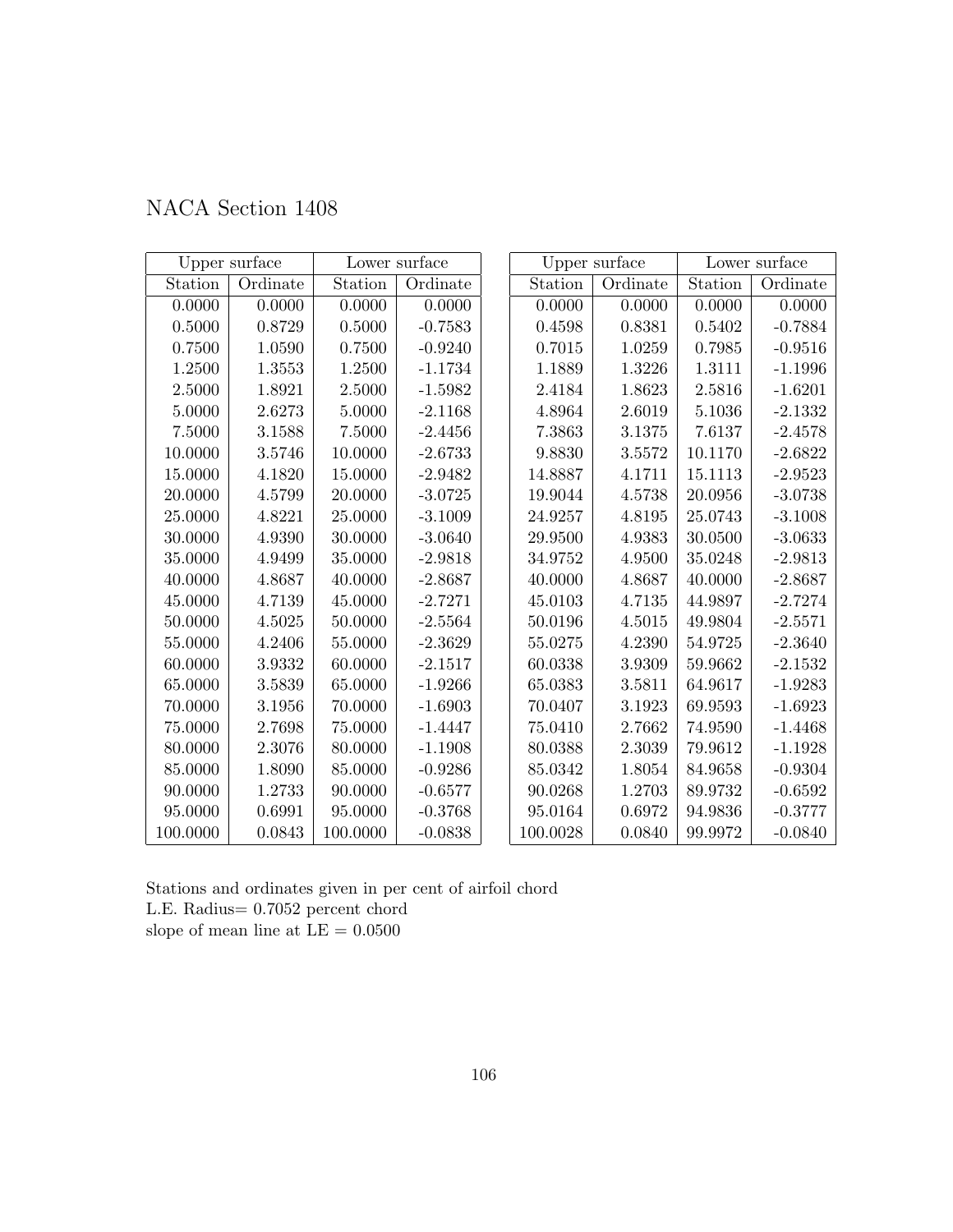|  | NACA Section 1410 |  |
|--|-------------------|--|
|--|-------------------|--|

|             | Upper surface<br>Lower surface |             |           | Upper surface | Lower surface |         |           |
|-------------|--------------------------------|-------------|-----------|---------------|---------------|---------|-----------|
| Station     | Ordinate                       | Station     | Ordinate  | Station       | Ordinate      | Station | Ordinate  |
| 0.0000      | $-0.0000$                      | 0.0000      | 0.0000    | 0.0000        | 0.0000        | 0.0000  | 0.0000    |
| $0.5000\,$  | 1.0951                         | 0.5000      | $-0.9446$ | 0.4498        | $1.0414\,$    | 0.5502  | $-0.9917$ |
| 0.7500      | 1.3244                         | 0.7500      | $-1.1548$ | 0.6894        | 1.2730        | 0.8106  | $-1.1987$ |
| 1.2500      | 1.6879                         | 1.2500      | $-1.4732$ | 1.1736        | 1.6379        | 1.3264  | $-1.5149$ |
| 2.5000      | 2.3431                         | 2.5000      | $-2.0199$ | 2.3980        | 2.2976        | 2.6020  | $-2.0554$ |
| 5.0000      | 3.2320                         | 5.0000      | $-2.6981$ | 4.8705        | 3.1938        | 5.1295  | $-2.7250$ |
| 7.5000      | 3.8687                         | 7.5000      | $-3.1367$ | 7.3579        | 3.8369        | 7.6421  | $-3.1572$ |
| 10.0000     | 4.3630                         | 10.0000     | $-3.4468$ | 9.8538        | 4.3371        | 10.1462 | $-3.4621$ |
| 15.0000     | 5.0775                         | 15.0000     | $-3.8352$ | 14.8609       | 5.0615        | 15.1391 | $-3.8428$ |
| 20.0000     | 5.5385                         | 20.0000     | $-4.0270$ | 19.8805       | 5.5298        | 20.1195 | $-4.0298$ |
| 25.0000     | 5.8132                         | 25.0000     | $-4.0906$ | 24.9072       | 5.8095        | 25.0928 | $-4.0908$ |
| 30.0000     | 5.9393                         | 30.0000     | $-4.0643$ | 29.9375       | 5.9385        | 30.0625 | $-4.0635$ |
| 35.0000     | 5.9411                         | 35.0000     | $-3.9734$ | 34.9690       | 5.9415        | 35.0310 | $-3.9727$ |
| 40.0000     | 5.8358                         | 40.0000     | $-3.8358$ | 40.0000       | 5.8358        | 40.0000 | $-3.8358$ |
| 45.0000     | 5.6442                         | 45.0000     | $-3.6570$ | 45.0129       | 5.6437        | 44.9871 | $-3.6575$ |
| 50.0000     | 5.3853                         | 50.0000     | $-3.4382$ | 50.0245       | 5.3838        | 49.9755 | $-3.4394$ |
| 55.0000     | 5.0668                         | 55.0000     | $-3.1876$ | 55.0344       | 5.0644        | 54.9656 | $-3.1894$ |
| 60.0000     | 4.6948                         | 60.0000     | $-2.9113$ | 60.0423       | 4.6915        | 59.9577 | $-2.9137$ |
| 65.0000     | 4.2740                         | 65.0000     | $-2.6141$ | 65.0478       | 4.2698        | 64.9522 | $-2.6170$ |
| 70.0000     | 3.8078                         | 70.0000     | $-2.2996$ | 70.0509       | 3.8028        | 69.9491 | $-2.3028$ |
| $75.0000\,$ | $3.2982\,$                     | $75.0000\,$ | $-1.9699$ | 75.0512       | 3.2928        | 74.9488 | $-1.9734$ |
| 80.0000     | 2.7465                         | 80.0000     | $-1.6264$ | 80.0486       | 2.7409        | 79.9514 | $-1.6298$ |
| 85.0000     | 2.1527                         | 85.0000     | $-1.2693$ | 85.0427       | 2.1474        | 84.9573 | $-1.2724$ |
| 90.0000     | 1.5159                         | 90.0000     | $-0.8979$ | 90.0335       | 1.5115        | 89.9665 | $-0.9004$ |
| 95.0000     | 0.8344                         | 95.0000     | $-0.5105$ | 95.0205       | 0.8315        | 94.9795 | $-0.5121$ |
| 100.0000    | 0.1055                         | 100.0000    | $-0.1047$ | 100.0035      | 0.1049        | 99.9965 | $-0.1049$ |

Stations and ordinates given in per cent of airfoil chord L.E. Radius= 1.1019 percent chord slope of mean line at  $\mathrm{LE}=0.0500$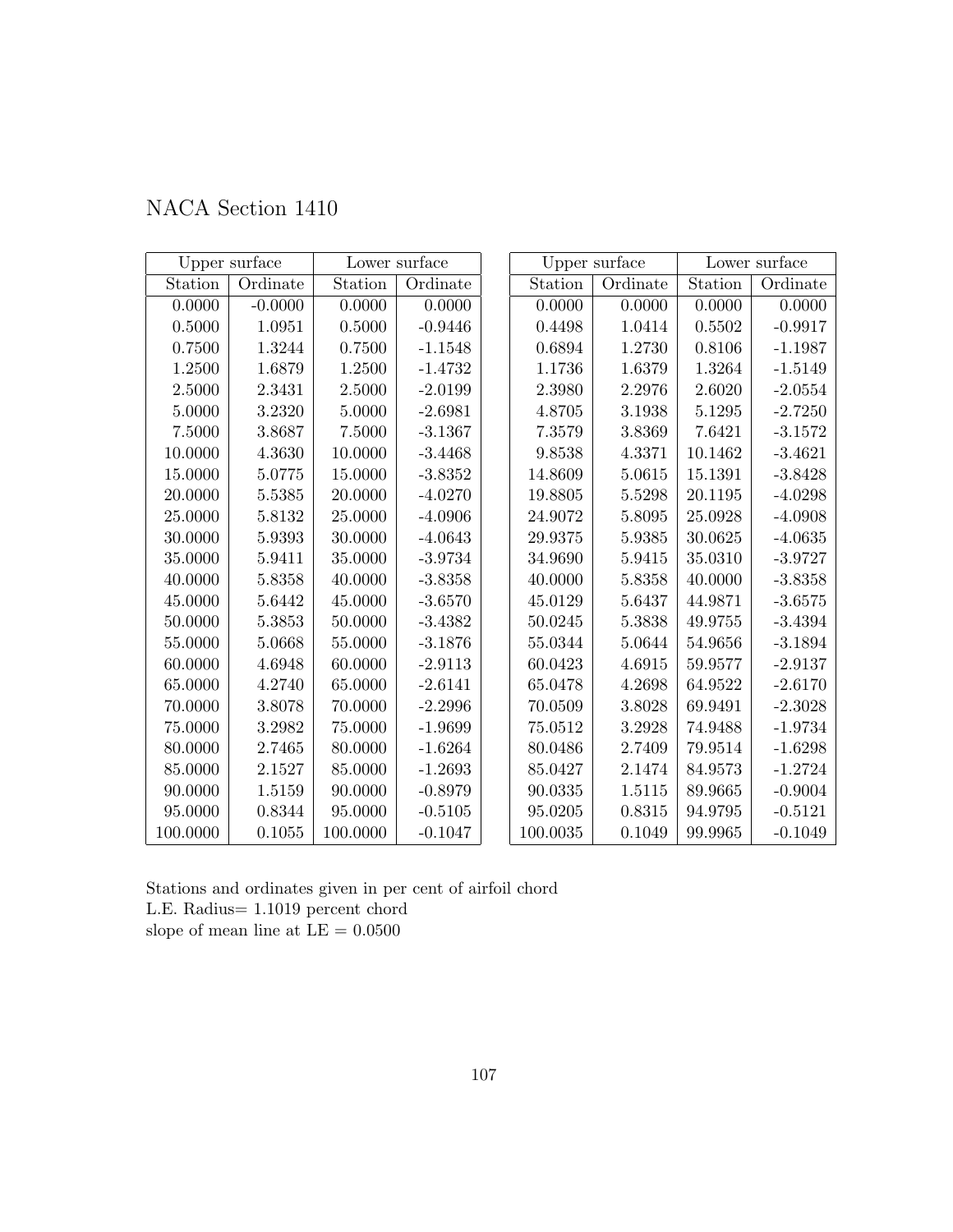| NACA Section 1412 |  |  |
|-------------------|--|--|
|-------------------|--|--|

|             | Upper surface<br>Lower surface |             |           | Upper surface |          | Lower surface |           |
|-------------|--------------------------------|-------------|-----------|---------------|----------|---------------|-----------|
| Station     | Ordinate                       | Station     | Ordinate  | Station       | Ordinate | Station       | Ordinate  |
| 0.0000      | 0.0000                         | 0.0000      | 0.0000    | 0.0000        | 0.0000   | 0.0000        | 0.0000    |
| $0.5000\,$  | 1.3213                         | 0.5000      | $-1.1272$ | 0.4398        | 1.2447   | $0.5602\,$    | $-1.1950$ |
| 0.7500      | 1.5939                         | 0.7500      | $-1.3820$ | 0.6772        | 1.5202   | 0.8228        | $-1.4459$ |
| 1.2500      | 2.0243                         | 1.2500      | $-1.7695$ | 1.1584        | 1.9532   | 1.3416        | $-1.8302$ |
| 2.5000      | 2.7974                         | 2.5000      | $-2.4384$ | 2.3776        | 2.7329   | 2.6224        | $-2.4908$ |
| 5.0000      | 3.8393                         | 5.0000      | $-3.2767$ | 4.8446        | 3.7857   | 5.1554        | $-3.3169$ |
| 7.5000      | 4.5806                         | 7.5000      | $-3.8257$ | 7.3295        | 4.5363   | 7.6705        | $-3.8566$ |
| 10.0000     | 5.1530                         | 10.0000     | $-4.2187$ | 9.8245        | 5.1170   | 10.1755       | $-4.2420$ |
| 15.0000     | 5.9739                         | 15.0000     | $-4.7212$ | 14.8330       | 5.9519   | 15.1670       | $-4.7332$ |
| 20.0000     | 6.4975                         | 20.0000     | $-4.9809$ | 19.8566       | 6.4858   | 20.1434       | $-4.9858$ |
| 25.0000     | 6.8044                         | 25.0000     | $-5.0801$ | 24.8886       | 6.7996   | 25.1114       | $-5.0808$ |
| 30.0000     | 6.9397                         | 30.0000     | $-5.0647$ | 29.9250       | 6.9388   | 30.0750       | $-5.0638$ |
| 35.0000     | 6.9323                         | 35.0000     | $-4.9651$ | 34.9628       | 6.9329   | 35.0372       | $-4.9641$ |
| 40.0000     | 6.8030                         | 40.0000     | $-4.8030$ | 40.0000       | 6.8030   | 40.0000       | $-4.8030$ |
| 45.0000     | 6.5746                         | 45.0000     | $-4.5869$ | 45.0155       | 6.5738   | 44.9845       | $-4.5877$ |
| 50.0000     | 6.2682                         | 50.0000     | $-4.3200$ | 50.0294       | 6.2662   | 49.9706       | $-4.3217$ |
| 55.0000     | 5.8931                         | 55.0000     | $-4.0121$ | 55.0413       | 5.8898   | 54.9587       | $-4.0148$ |
| 60.0000     | 5.4567                         | 60.0000     | $-3.6706$ | 60.0507       | 5.4520   | 59.9493       | $-3.6742$ |
| 65.0000     | 4.9644                         | 65.0000     | $-3.3013$ | 65.0574       | 4.9585   | 64.9426       | $-3.3057$ |
| 70.0000     | 4.4204                         | 70.0000     | $-2.9085$ | 70.0611       | 4.4134   | 69.9389       | $-2.9134$ |
| $75.0000\,$ | 3.8270                         | $75.0000\,$ | $-2.4948$ | 75.0614       | 3.8194   | 74.9386       | $-2.5000$ |
| 80.0000     | 3.1858                         | 80.0000     | $-2.0618$ | 80.0583       | 3.1780   | 79.9417       | $-2.0669$ |
| 85.0000     | 2.4967                         | 85.0000     | $-1.6097$ | 85.0513       | 2.4894   | 84.9487       | $-1.6144$ |
| 90.0000     | 1.7588                         | 90.0000     | $-1.1377$ | 90.0402       | 1.7527   | 89.9598       | $-1.1416$ |
| 95.0000     | 0.9699                         | 95.0000     | $-0.6439$ | 95.0246       | 0.9659   | 94.9754       | $-0.6465$ |
| 100.0000    | 0.1267                         | 100.0000    | $-0.1255$ | 100.0042      | 0.1259   | 99.9958       | $-0.1259$ |

Stations and ordinates given in per cent of airfoil chord L.E. Radius= 1.5867 percent chord slope of mean line at  $\mathrm{LE}=0.0500$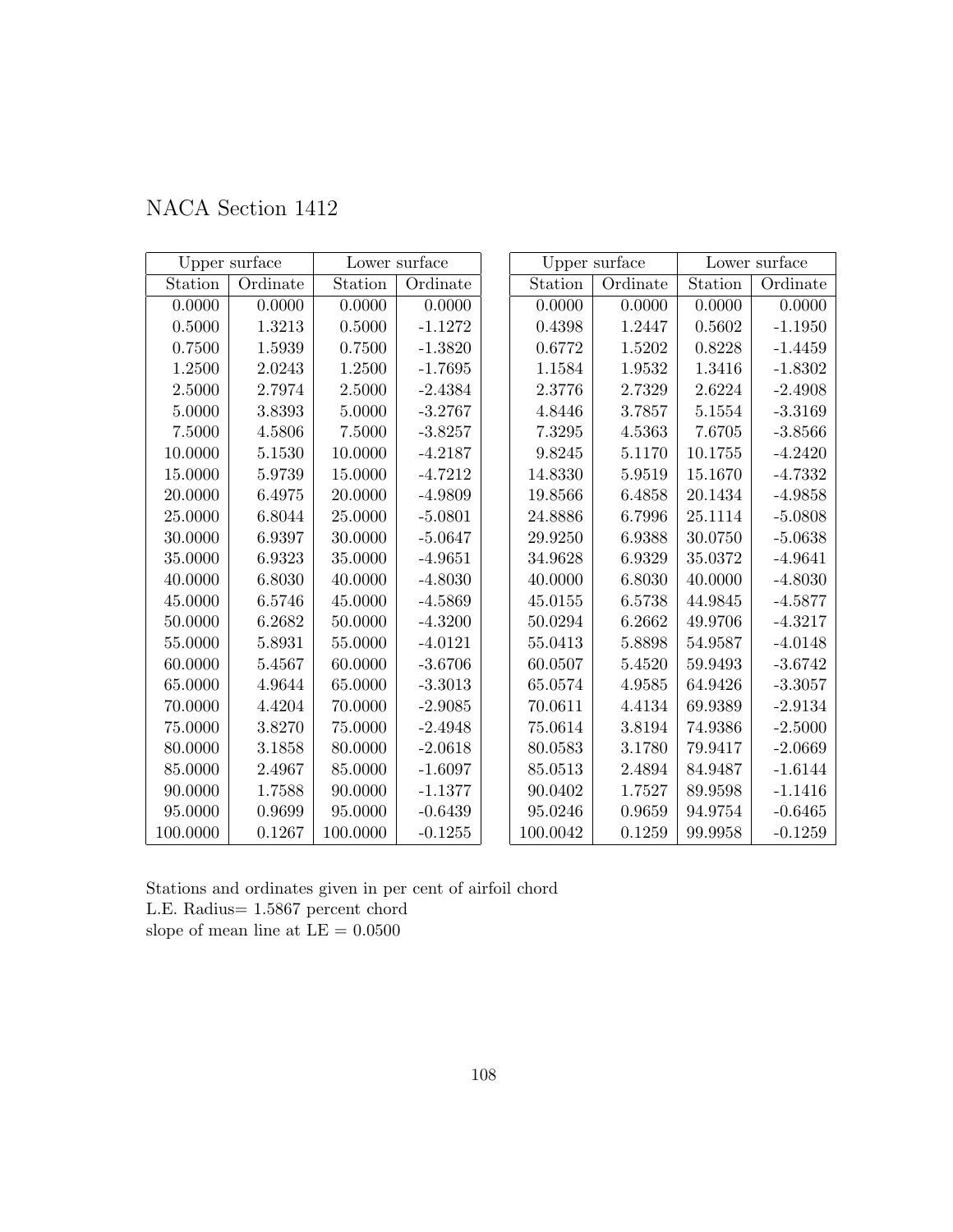| NACA Section 2408 |  |  |
|-------------------|--|--|
|-------------------|--|--|

|          | Upper surface |          | Lower surface |            | Upper surface |            | Lower surface |
|----------|---------------|----------|---------------|------------|---------------|------------|---------------|
| Station  | Ordinate      | Station  | Ordinate      | Station    | Ordinate      | Station    | Ordinate      |
| 0.0000   | 0.0000        | 0.0000   | 0.0000        | 0.0000     | 0.0000        | 0.0000     | 0.0000        |
| 0.5000   | 0.9343        | 0.5000   | $-0.7053$     | $0.4200\,$ | 0.8600        | 0.5800     | $-0.7606$     |
| 0.7500   | 1.1313        | 0.7500   | $-0.8611$     | 0.6533     | 1.0595        | 0.8467     | $-0.9109$     |
| 1.2500   | 1.4513        | 1.2500   | $-1.0877$     | 1.1283     | 1.3798        | 1.3717     | $-1.1337$     |
| 2.5000   | 2.0451        | 2.5000   | $-1.4573$     | 2.3373     | 1.9777        | $2.6627\,$ | $-1.4933$     |
| 5.0000   | 2.8892        | 5.0000   | $-1.8683$     | 4.7934     | 2.8295        | 5.2066     | $-1.8920$     |
| 7.5000   | 3.5220        | 7.5000   | $-2.0958$     | 7.2733     | 3.4704        | 7.7267     | $-2.1111$     |
| 10.0000  | 4.0316        | 10.0000  | $-2.2290$     | 9.7665     | 3.9881        | 10.2335    | $-2.2381$     |
| 15.0000  | 4.8039        | 15.0000  | $-2.3364$     | 14.7777    | 4.7753        | 15.2223    | $-2.3378$     |
| 20.0000  | 5.3370        | 20.0000  | $-2.3223$     | 19.8090    | 5.3203        | 20.1910    | $-2.3203$     |
| 25.0000  | 5.6848        | 25.0000  | $-2.2423$     | 24.8516    | 5.6768        | 25.1484    | $-2.2393$     |
| 30.0000  | 5.8774        | 30.0000  | $-2.1274$     | 29.9000    | 5.8749        | 30.1000    | $-2.1249$     |
| 35.0000  | 5.9341        | 35.0000  | $-1.9980$     | 34.9504    | 5.9342        | 35.0496    | $-1.9967$     |
| 40.0000  | $5.8687\,$    | 40.0000  | $-1.8687$     | 40.0000    | 5.8687        | 40.0000    | $-1.8687$     |
| 45.0000  | 5.7074        | 45.0000  | $-1.7337$     | 45.0207    | 5.7065        | 44.9793    | $-1.7343$     |
| 50.0000  | 5.4757        | 50.0000  | $-1.5835$     | 50.0392    | 5.4736        | 49.9608    | $-1.5847$     |
| 55.0000  | 5.1798        | 55.0000  | $-1.4244$     | 55.0550    | 5.1762        | 54.9450    | $-1.4262$     |
| 60.0000  | 4.8245        | 60.0000  | $-1.2615$     | 60.0676    | 4.8193        | 59.9324    | $-1.2637$     |
| 65.0000  | 4.4134        | 65.0000  | $-1.0987$     | 65.0765    | 4.4067        | 64.9235    | $-1.1012$     |
| 70.0000  | 3.9492        | 70.0000  | $-0.9387$     | 70.0814    | 3.9412        | 69.9186    | $-0.9412$     |
| 75.0000  | 3.4336        | 75.0000  | $-0.7833$     | 75.0819    | 3.4247        | 74.9181    | $-0.7858$     |
| 80.0000  | 2.8673        | 80.0000  | $-0.6336$     | 80.0777    | 2.8581        | 79.9224    | $-0.6359$     |
| 85.0000  | 2.2505        | 85.0000  | $-0.4897$     | 85.0683    | 2.2417        | 84.9317    | $-0.4917$     |
| 90.0000  | 1.5822        | 90.0000  | $-0.3511$     | 90.0535    | 1.5748        | 89.9465    | $-0.3525$     |
| 95.0000  | 0.8611        | 95.0000  | $-0.2164$     | 95.0328    | 0.8561        | 94.9672    | $-0.2173$     |
| 100.0000 | 0.0847        | 100.0000 | $-0.0837$     | 100.0056   | 0.0838        | 99.9944    | $-0.0838$     |

Stations and ordinates given in per cent of airfoil chord L.E. Radius= 0.7052 percent chord slope of mean line at  $\mathrm{LE}=0.1000$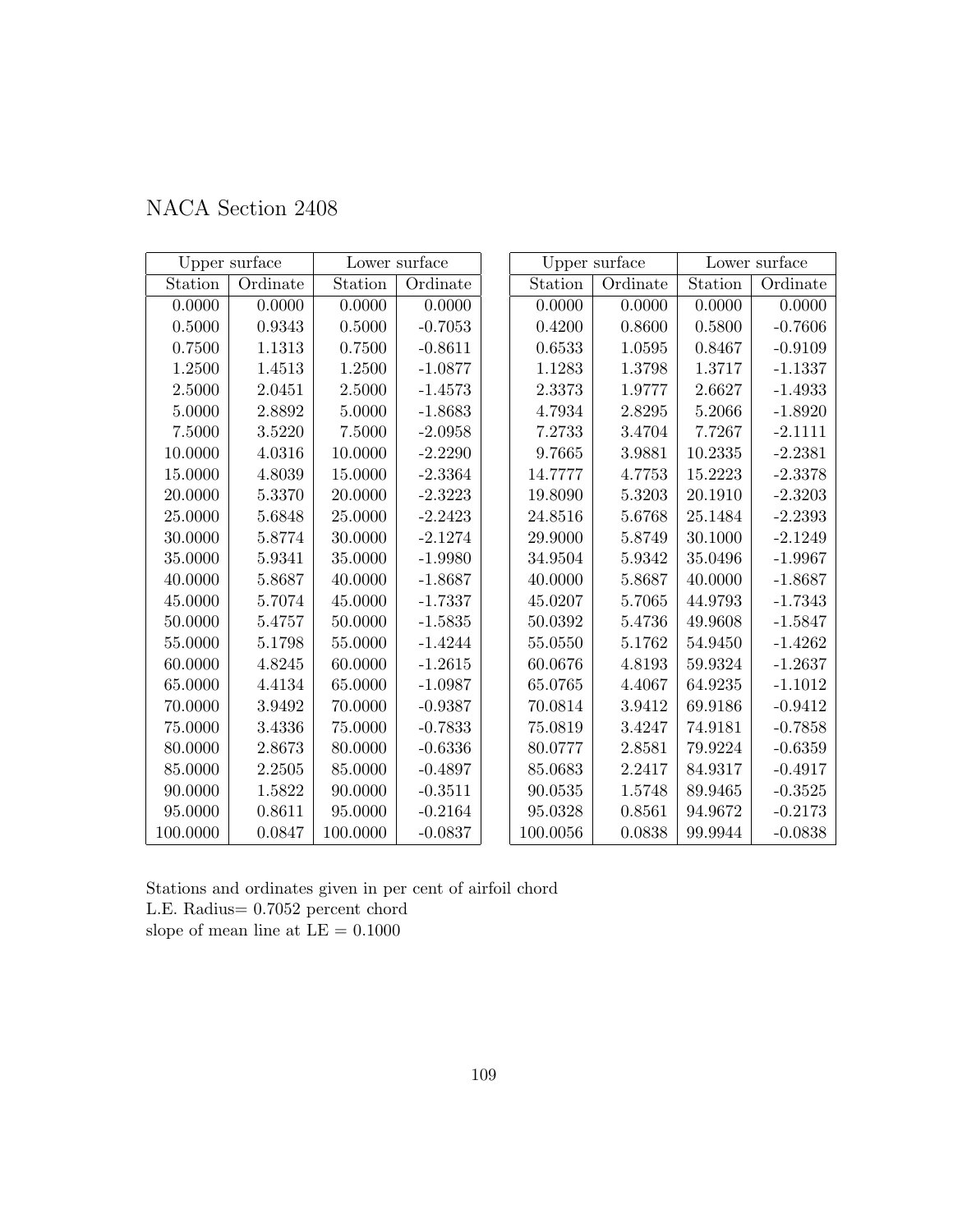| NACA Section 2410 |  |  |
|-------------------|--|--|
|-------------------|--|--|

|            | Upper surface |          | Lower surface |          | Upper surface |            | Lower surface |
|------------|---------------|----------|---------------|----------|---------------|------------|---------------|
| Station    | Ordinate      | Station  | Ordinate      | Station  | Ordinate      | Station    | Ordinate      |
| 0.0000     | $-0.0000$     | 0.0000   | 0.0000        | 0.0000   | 0.0000        | 0.0000     | 0.0000        |
| 0.5000     | 1.1762        | 0.5000   | $-0.8759$     | 0.4000   | 1.0625        | 0.6000     | $-0.9631$     |
| 0.7500     | 1.4159        | 0.7500   | $-1.0766$     | 0.6292   | 1.3058        | 0.8708     | $-1.1572$     |
| $1.2500\,$ | 1.8021        | 1.2500   | $-1.3729$     | 1.0978   | 1.6939        | 1.4022     | $-1.4479$     |
| 2.5000     | 2.5124        | 2.5000   | $-1.8660$     | 2.2966   | 2.4116        | $2.7034\,$ | $-1.9272$     |
| 5.0000     | 3.5072        | 5.0000   | $-2.4395$     | 4.7418   | 3.4197        | 5.2582     | $-2.4822$     |
| 7.5000     | 4.2428        | 7.5000   | $-2.7790$     | 7.2166   | 4.1681        | 7.7834     | $-2.8087$     |
| 10.0000    | 4.8288        | 10.0000  | $-2.9966$     | 9.7081   | 4.7664        | 10.2919    | $-3.0164$     |
| 15.0000    | 5.7047        | 15.0000  | $-3.2203$     | 14.7221  | 5.6644        | 15.2779    | $-3.2269$     |
| 20.0000    | 6.2984        | 20.0000  | $-3.2755$     | 19.7612  | 6.2753        | 20.2388    | $-3.2753$     |
| 25.0000    | 6.6770        | 25.0000  | $-3.2318$     | 24.8145  | 6.6663        | 25.1855    | $-3.2288$     |
| 30.0000    | 6.8780        | 30.0000  | $-3.1280$     | 29.8750  | 6.8749        | 30.1250    | $-3.1249$     |
| 35.0000    | 6.9253        | 35.0000  | $-2.9899$     | 34.9380  | 6.9255        | 35.0620    | $-2.9880$     |
| 40.0000    | 6.8358        | 40.0000  | $-2.8358$     | 40.0000  | 6.8358        | 40.0000    | $-2.8358$     |
| 45.0000    | 6.6379        | 45.0000  | $-2.6635$     | 45.0258  | 6.6367        | 44.9742    | $-2.6644$     |
| 50.0000    | 6.3590        | 50.0000  | $-2.4649$     | 50.0490  | 6.3559        | 49.9510    | $-2.4670$     |
| 55.0000    | 6.0068        | 55.0000  | $-2.2484$     | 55.0688  | 6.0015        | 54.9312    | $-2.2515$     |
| 60.0000    | 5.5873        | 60.0000  | $-2.0202$     | 60.0845  | 5.5796        | 59.9155    | $-2.0241$     |
| 65.0000    | 5.1050        | 65.0000  | $-1.7851$     | 65.0956  | 5.0952        | 64.9044    | $-1.7896$     |
| 70.0000    | 4.5632        | 70.0000  | $-1.5467$     | 70.1017  | 4.5516        | 69.8983    | $-1.5516$     |
| 75.0000    | 3.9639        | 75.0000  | $-1.3073$     | 75.1023  | $3.9510\,$    | 74.8977    | $-1.3122$     |
| 80.0000    | 3.3082        | 80.0000  | $-1.0680$     | 80.0971  | 3.2949        | 79.9029    | $-1.0727$     |
| 85.0000    | 2.5960        | 85.0000  | $-0.8293$     | 85.0854  | 2.5833        | 84.9146    | $-0.8333$     |
| 90.0000    | 1.8264        | 90.0000  | $-0.5903$     | 90.0669  | 1.8157        | 89.9331    | $-0.5935$     |
| 95.0000    | 0.9974        | 95.0000  | $-0.3494$     | 95.0410  | 0.9903        | 94.9590    | $-0.3514$     |
| 100.0000   | 0.1061        | 100.0000 | $-0.1044$     | 100.0070 | 0.1048        | 99.9930    | $-0.1048$     |

Stations and ordinates given in per cent of airfoil chord L.E. Radius= 1.1019 percent chord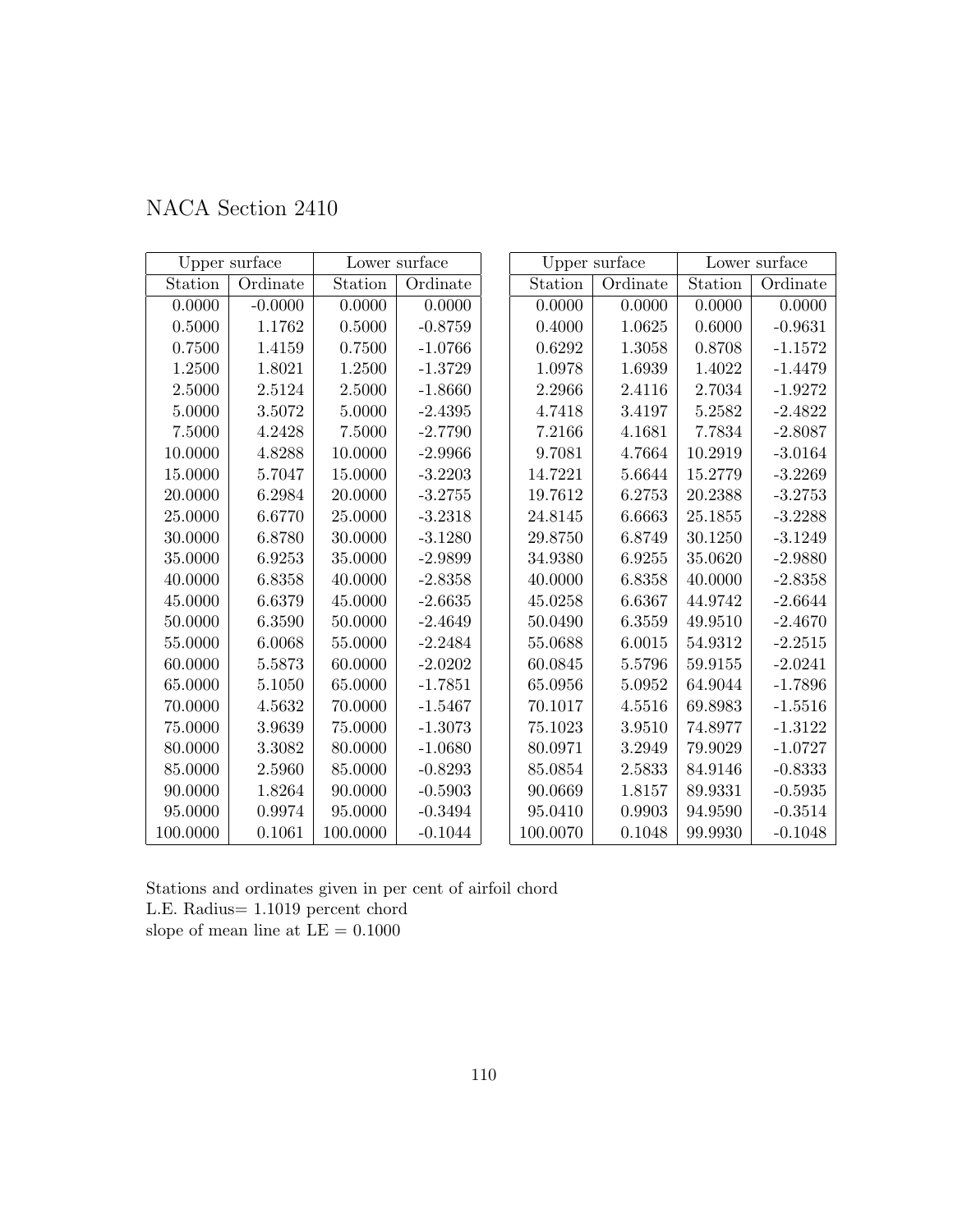| NACA Section 2412 |  |  |
|-------------------|--|--|
|-------------------|--|--|

|            | Upper surface |          | Lower surface |            | Upper surface |            | Lower surface |
|------------|---------------|----------|---------------|------------|---------------|------------|---------------|
| Station    | Ordinate      | Station  | Ordinate      | Station    | Ordinate      | Station    | Ordinate      |
| 0.0000     | $-0.0000$     | 0.0000   | 0.0000        | 0.0000     | 0.0000        | 0.0000     | 0.0000        |
| $0.5000\,$ | 1.4269        | 0.5000   | $-1.0396$     | $0.3800\,$ | 1.2651        | 0.6200     | $-1.1657$     |
| 0.7500     | 1.7090        | 0.7500   | $-1.2852$     | 0.6050     | 1.5521        | 0.8950     | $-1.4035$     |
| 1.2500     | 2.1606        | 1.2500   | $-1.6513$     | 1.0674     | 2.0081        | 1.4326     | $-1.7620$     |
| 2.5000     | 2.9863        | 2.5000   | $-2.2684$     | 2.2559     | 2.8455        | 2.7441     | $-2.3611$     |
| 5.0000     | 4.1304        | 5.0000   | $-3.0054$     | 4.6901     | 4.0099        | $5.3099\,$ | $-3.0724$     |
| 7.5000     | 4.9677        | 7.5000   | $-3.4580$     | 7.1599     | 4.8658        | 7.8401     | $-3.5064$     |
| 10.0000    | 5.6291        | 10.0000  | $-3.7608$     | 9.6498     | 5.5447        | 10.3502    | $-3.7947$     |
| 15.0000    | 6.6073        | 15.0000  | $-4.1022$     | 14.6666    | 6.5535        | 15.3334    | $-4.1160$     |
| 20.0000    | 7.2607        | 20.0000  | $-4.2278$     | 19.7135    | 7.2304        | 20.2865    | $-4.2304$     |
| 25.0000    | 7.6695        | 25.0000  | $-4.2209$     | 24.7774    | 7.6558        | 25.2226    | $-4.2183$     |
| 30.0000    | 7.8785        | 30.0000  | $-4.1286$     | 29.8500    | 7.8749        | 30.1500    | $-4.1249$     |
| 35.0000    | 7.9163        | 35.0000  | $-3.9819$     | 34.9256    | 7.9169        | 35.0743    | $-3.9794$     |
| 40.0000    | 7.8030        | 40.0000  | $-3.8030$     | 40.0000    | 7.8030        | 40.0000    | $-3.8030$     |
| 45.0000    | 7.5685        | 45.0000  | $-3.5931$     | 45.0310    | 7.5668        | 44.9690    | $-3.5945$     |
| 50.0000    | 7.2425        | 50.0000  | $-3.3462$     | 50.0588    | 7.2381        | 49.9412    | $-3.3493$     |
| 55.0000    | 6.8341        | 55.0000  | $-3.0720$     | 55.0825    | 6.8267        | 54.9175    | $-3.0767$     |
| 60.0000    | 6.3506        | 60.0000  | $-2.7784$     | 60.1014    | 6.3400        | 59.8986    | $-2.7845$     |
| 65.0000    | 5.7972        | 65.0000  | $-2.4710$     | 65.1147    | 5.7837        | 64.8853    | $-2.4781$     |
| 70.0000    | 5.1778        | 70.0000  | $-2.1540$     | 70.1221    | 5.1619        | 69.8779    | $-2.1619$     |
| 75.0000    | 4.4949        | 75.0000  | $-1.8305$     | 75.1228    | 4.4774        | 74.8772    | $-1.8385$     |
| 80.0000    | 3.7497        | 80.0000  | $-1.5017$     | 80.1165    | 3.7316        | 79.8835    | $-1.5094$     |
| 85.0000    | 2.9422        | 85.0000  | $-1.1681$     | 85.1025    | 2.9250        | 84.8975    | $-1.1750$     |
| 90.0000    | 2.0711        | 90.0000  | $-0.8289$     | 90.0803    | 2.0566        | 89.9197    | $-0.8344$     |
| 95.0000    | 1.1341        | 95.0000  | $-0.4821$     | 95.0492    | 1.1245        | 94.9508    | $-0.4856$     |
| 100.0000   | 0.1275        | 100.0000 | $-0.1251$     | 100.0084   | 0.1257        | 99.9916    | $-0.1257$     |

Stations and ordinates given in per cent of airfoil chord L.E. Radius= 1.5867 percent chord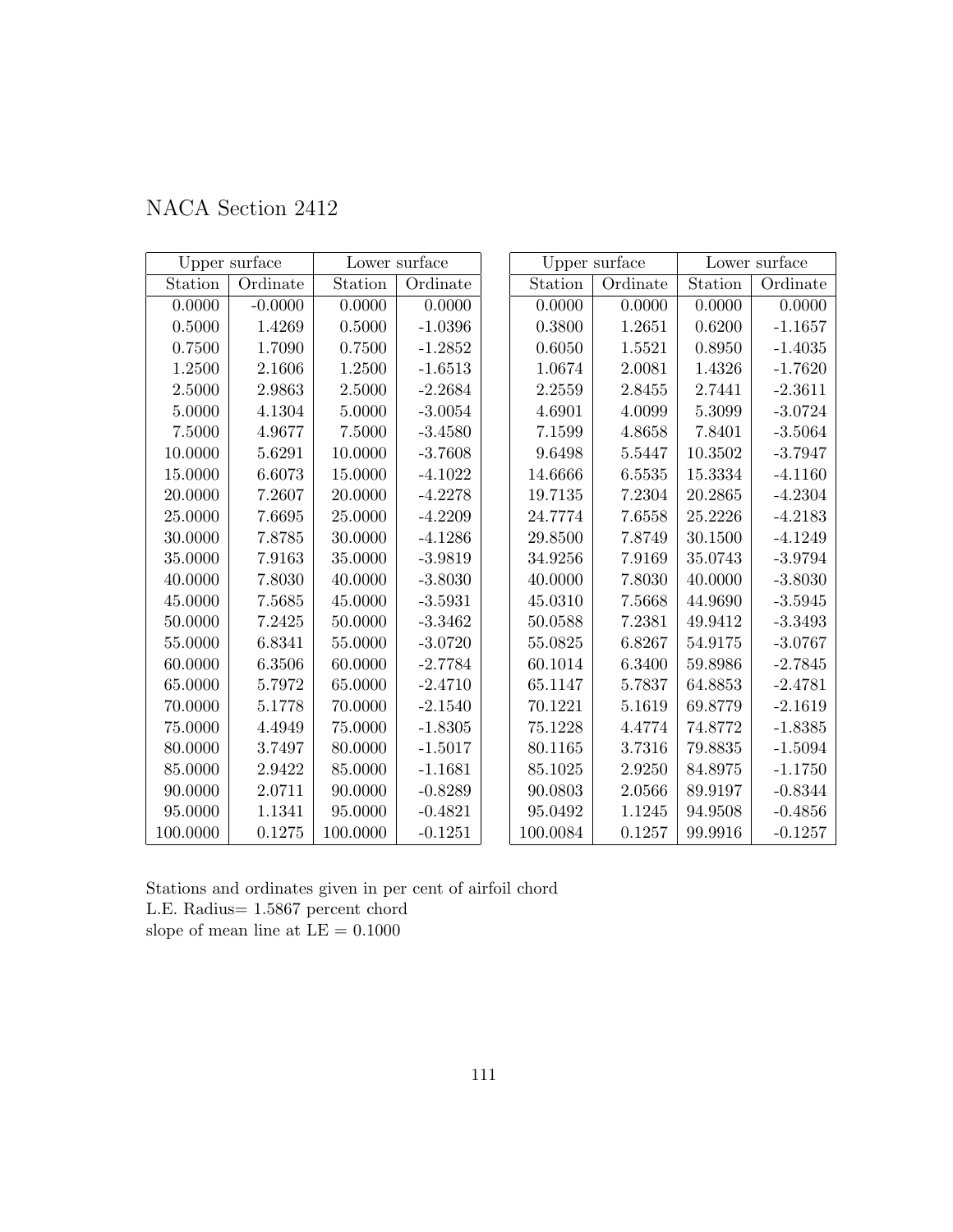|  | NACA Section 2415 |  |
|--|-------------------|--|
|--|-------------------|--|

|             | Upper surface |             | Lower surface |          | Upper surface |         | Lower surface |
|-------------|---------------|-------------|---------------|----------|---------------|---------|---------------|
| Station     | Ordinate      | Station     | Ordinate      | Station  | Ordinate      | Station | Ordinate      |
| 0.0000      | $-0.0000$     | 0.0000      | 0.0000        | 0.0000   | 0.0000        | 0.0000  | 0.0000        |
| $0.5000\,$  | 1.8197        | 0.5000      | $-1.2730$     | 0.3500   | 1.5689        | 0.6500  | $-1.4696$     |
| 0.7500      | 2.1643        | 0.7500      | $-1.5853$     | 0.5687   | 1.9215        | 0.9313  | $-1.7729$     |
| 1.2500      | 2.7127        | 1.2500      | $-2.0563$     | 1.0217   | 2.4794        | 1.4783  | $-2.2333$     |
| 2.5000      | 3.7097        | 2.5000      | $-2.8602$     | 2.1949   | 3.4963        | 2.8051  | $-3.0119$     |
| 5.0000      | 5.0749        | 5.0000      | $-3.8444$     | 4.6127   | 4.8952        | 5.3873  | $-3.9577$     |
| 7.5000      | 6.0626        | 7.5000      | $-4.4683$     | 7.0748   | $5.9123\,$    | 7.9252  | $-4.5529$     |
| 10.0000     | 6.8354        | 10.0000     | $-4.9006$     | 9.5622   | 6.7121        | 10.4378 | $-4.9621$     |
| 15.0000     | 7.9645        | 15.0000     | $-5.4213$     | 14.5832  | 7.8872        | 15.4168 | $-5.4497$     |
| 20.0000     | 8.7057        | 20.0000     | $-5.6542$     | 19.6419  | 8.6630        | 20.3582 | $-5.6630$     |
| 25.0000     | 9.1588        | 25.0000     | $-5.7039$     | 24.7217  | 9.1401        | 25.2783 | $-5.7026$     |
| 30.0000     | 9.3794        | 30.0000     | $-5.6295$     | 29.8125  | 9.3748        | 30.1875 | $-5.6248$     |
| 35.0000     | 9.4027        | 35.0000     | $-5.4700$     | 34.9071  | 9.4039        | 35.0929 | $-5.4664$     |
| 40.0000     | 9.2538        | 40.0000     | $-5.2538$     | 40.0000  | 9.2538        | 40.0000 | $-5.2538$     |
| 45.0000     | 8.9646        | 45.0000     | $-4.9874$     | 45.0388  | 8.9619        | 44.9612 | $-4.9897$     |
| 50.0000     | 8.5681        | 50.0000     | $-4.6676$     | 50.0735  | 8.5616        | 49.9265 | $-4.6727$     |
| 55.0000     | 8.0758        | 55.0000     | $-4.3069$     | 55.1032  | 8.0647        | 54.8968 | $-4.3147$     |
| 60.0000     | 7.4963        | 60.0000     | $-3.9148$     | 60.1267  | 7.4806        | 59.8733 | $-3.9250$     |
| 65.0000     | 6.8365        | 65.0000     | $-3.4986$     | 65.1434  | 6.8164        | 64.8566 | $-3.5109$     |
| 70.0000     | 6.1009        | 70.0000     | $-3.0638$     | 70.1526  | 6.0773        | 69.8474 | $-3.0773$     |
| $75.0000\,$ | $5.2928\,$    | $75.0000\,$ | $-2.6139$     | 75.1535  | 5.2668        | 74.8465 | $-2.6280$     |
| 80.0000     | 4.4134        | 80.0000     | $-2.1509$     | 80.1456  | 4.3868        | 79.8544 | $-2.1646$     |
| 85.0000     | 3.4628        | 85.0000     | $-1.6751$     | 85.1281  | 3.4375        | 84.8719 | $-1.6875$     |
| 90.0000     | 2.4393        | 90.0000     | $-1.1858$     | 90.1004  | 2.4180        | 89.8996 | $-1.1958$     |
| 95.0000     | 1.3398        | 95.0000     | $-0.6805$     | 95.0615  | 1.3258        | 94.9385 | $-0.6869$     |
| 100.0000    | 0.1597        | 100.0000    | $-0.1561$     | 100.0105 | 0.1572        | 99.9895 | $-0.1572$     |

Stations and ordinates given in per cent of airfoil chord L.E. Radius= 2.4793 percent chord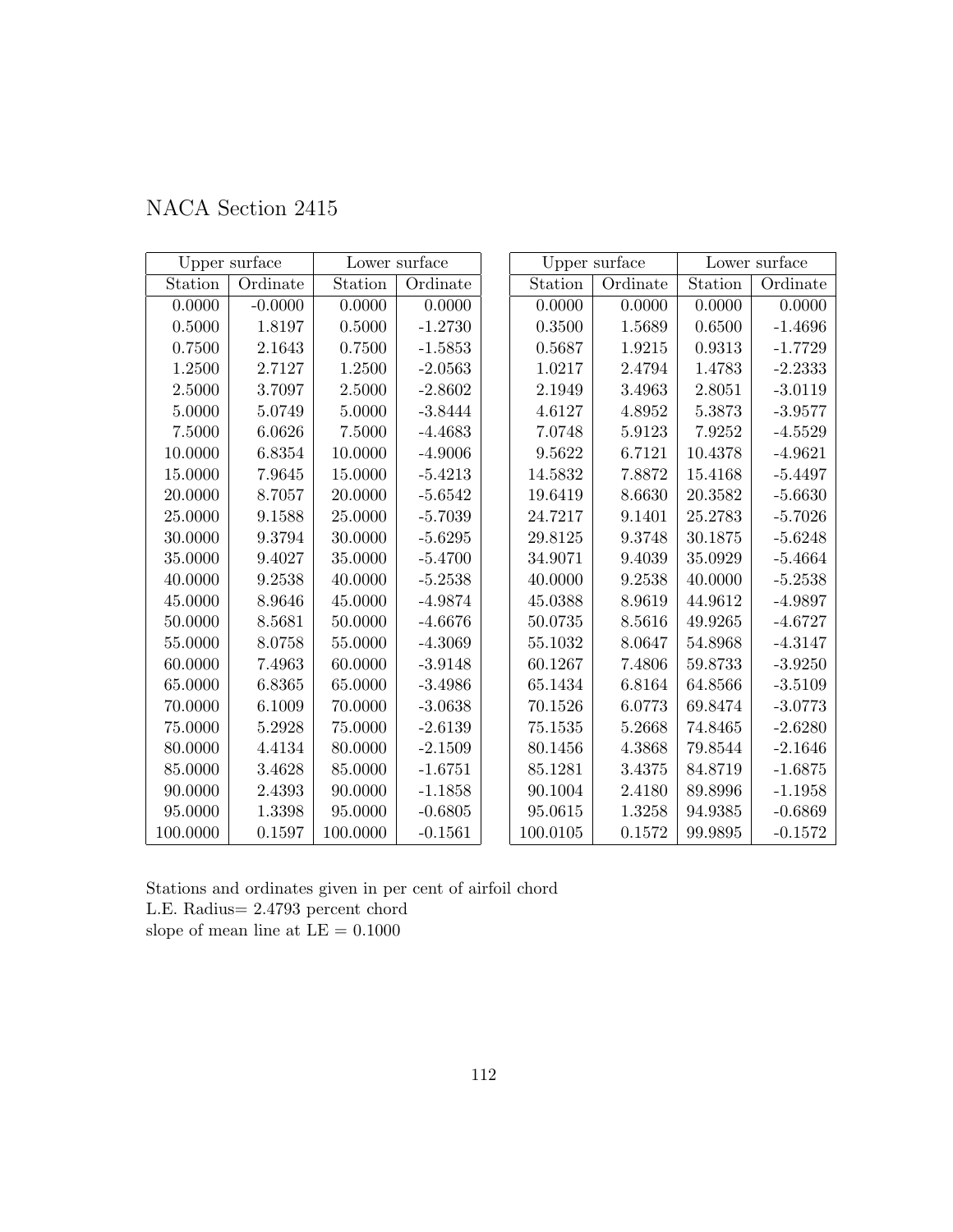|  | NACA Section 2418 |  |
|--|-------------------|--|
|--|-------------------|--|

|            | Upper surface |          | Lower surface |          | Upper surface |            | Lower surface |
|------------|---------------|----------|---------------|----------|---------------|------------|---------------|
| Station    | Ordinate      | Station  | Ordinate      | Station  | Ordinate      | Station    | Ordinate      |
| 0.0000     | 0.0000        | 0.0000   | 0.0000        | 0.0000   | 0.0000        | 0.0000     | 0.0000        |
| 0.5000     | 2.2333        | 0.5000   | $-1.4921$     | 0.3200   | 1.8728        | $0.6800\,$ | $-1.7734$     |
| 0.7500     | 2.6390        | 0.7500   | $-1.8707$     | 0.5325   | 2.2909        | 0.9675     | $-2.1423$     |
| 1.2500     | 3.2824        | 1.2500   | $-2.4466$     | 0.9761   | 2.9507        | 1.5239     | $-2.7046$     |
| 2.5000     | 4.4479        | 2.5000   | $-3.4379$     | 2.1339   | 4.1471        | 2.8661     | $-3.6628$     |
| 5.0000     | 6.0309        | 5.0000   | $-4.6713$     | 4.5352   | 5.7805        | 5.4648     | $-4.8430$     |
| $7.5000\,$ | 7.1663        | 7.5000   | $-5.4689$     | 6.9898   | 6.9589        | 8.0102     | $-5.5995$     |
| 10.0000    | 8.0486        | 10.0000  | $-6.0325$     | 9.4747   | 7.8795        | 10.5253    | $-6.1295$     |
| 15.0000    | 9.3255        | 15.0000  | $-6.7358$     | 14.4999  | 9.2209        | 15.5001    | $-6.7834$     |
| 20.0000    | 10.1525       | 20.0000  | $-7.0783$     | 19.5702  | 10.0956       | 20.4298    | $-7.0956$     |
| 25.0000    | 10.6487       | 25.0000  | $-7.1861$     | 24.6660  | 10.6244       | 25.3340    | $-7.1869$     |
| 30.0000    | 10.8802       | 30.0000  | $-7.1303$     | 29.7750  | 10.8748       | 30.2250    | $-7.1248$     |
| 35.0000    | 10.8890       | 35.0000  | $-6.9583$     | 34.8885  | 10.8910       | 35.1115    | $-6.9535$     |
| 40.0000    | 10.7045       | 40.0000  | $-6.7045$     | 40.0000  | 10.7045       | 40.0000    | $-6.7045$     |
| 45.0000    | 10.3609       | 45.0000  | $-6.3815$     | 45.0465  | 10.3571       | 44.9535    | $-6.3849$     |
| 50.0000    | 9.8942        | 50.0000  | $-5.9887$     | 50.0882  | 9.8850        | 49.9118    | $-5.9961$     |
| 55.0000    | 9.3182        | 55.0000  | $-5.5410$     | 55.1238  | 9.3026        | 54.8762    | $-5.5526$     |
| 60.0000    | 8.6431        | 60.0000  | $-5.0501$     | 60.1521  | 8.6211        | 59.8479    | $-5.0656$     |
| 65.0000    | 7.8771        | 65.0000  | $-4.5250$     | 65.1721  | 7.8491        | 64.8279    | $-4.5436$     |
| 70.0000    | 7.0256        | 70.0000  | $-3.9721$     | 70.1831  | 6.9928        | 69.8169    | $-3.9928$     |
| 75.0000    | 6.0922        | 75.0000  | $-3.3958$     | 75.1842  | 6.0563        | 74.8158    | $-3.4174$     |
| 80.0000    | 5.0788        | 80.0000  | $-2.7985$     | 80.1747  | 5.0419        | 79.8253    | $-2.8197$     |
| 85.0000    | 3.9849        | 85.0000  | $-2.1807$     | 85.1538  | 3.9500        | 84.8463    | $-2.2000$     |
| 90.0000    | 2.8087        | 90.0000  | $-1.5415$     | 90.1205  | 2.7793        | 89.8795    | $-1.5571$     |
| 95.0000    | 1.5463        | 95.0000  | $-0.8781$     | 95.0738  | 1.5270        | 94.9262    | $-0.8881$     |
| 100.0000   | 0.1921        | 100.0000 | $-0.1868$     | 100.0126 | 0.1886        | 99.9874    | $-0.1886$     |

Stations and ordinates given in per cent of airfoil chord L.E. Radius= 3.5702 percent chord slope of mean line at  $\mathrm{LE}=0.1000$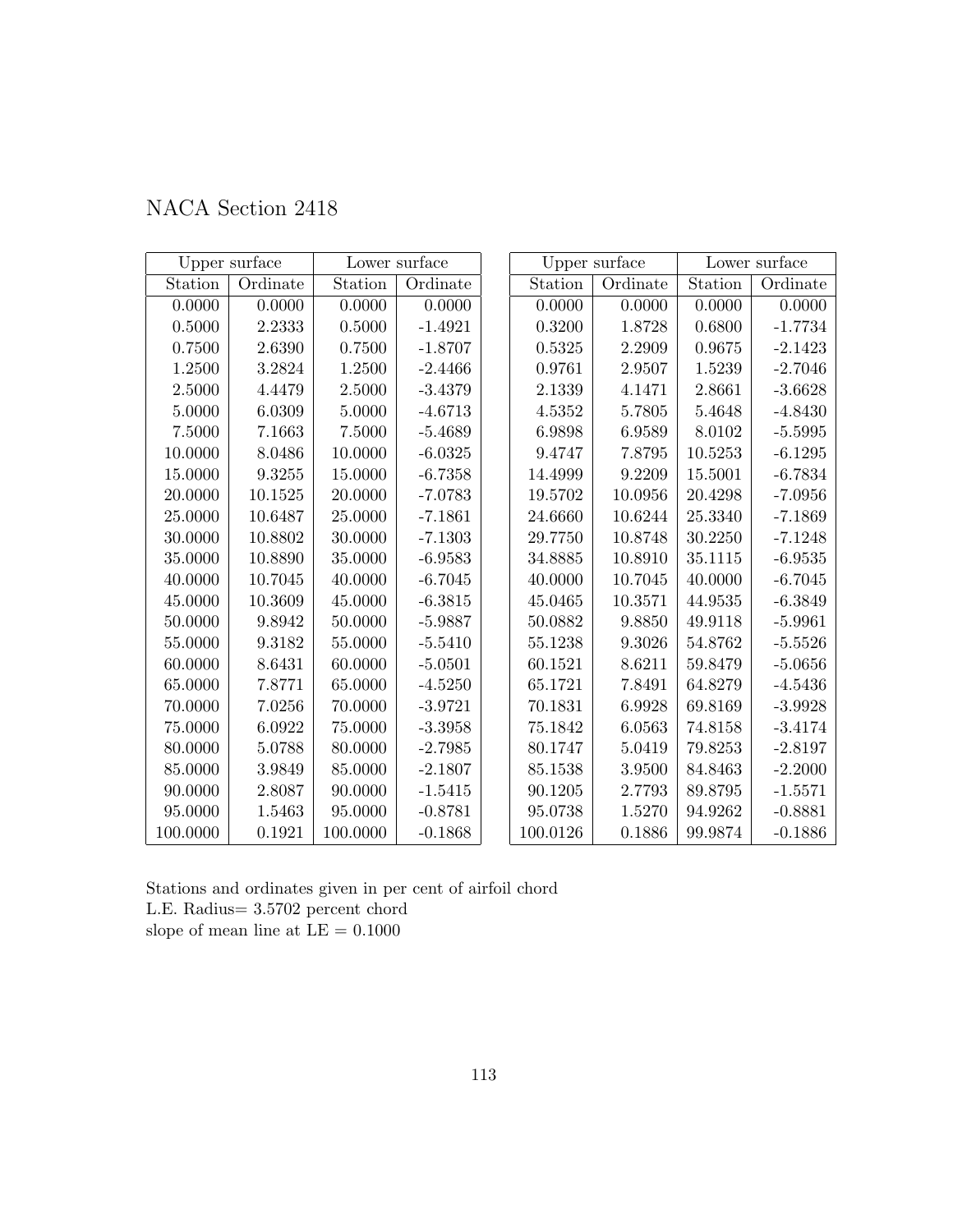|  | NACA Section 2421 |  |
|--|-------------------|--|
|--|-------------------|--|

|            | Upper surface |          | Lower surface |                     | Upper surface |         | Lower surface |
|------------|---------------|----------|---------------|---------------------|---------------|---------|---------------|
| Station    | Ordinate      | Station  | Ordinate      | Station             | Ordinate      | Station | Ordinate      |
| 0.0000     | $-0.0000$     | 0.0000   | 0.0000        | 0.0000              | 0.0000        | 0.0000  | 0.0000        |
| $0.5000\,$ | 2.6682        | 0.5000   | $-1.6977$     | 0.2900              | 2.1766        | 0.7100  | $-2.0773$     |
| 0.7500     | 3.1334        | 0.7500   | $-2.1419$     | 0.4962              | 2.6604        | 1.0038  | $-2.5118$     |
| 1.2500     | 3.8697        | 1.2500   | $-2.8223$     | 0.9304              | 3.4219        | 1.5696  | $-3.1758$     |
| $2.5000\,$ | 5.2010        | 2.5000   | $-4.0017$     | 2.0729              | 4.7980        | 2.9271  | $-4.3136$     |
| 5.0000     | 6.9983        | 5.0000   | $-5.4863$     | 4.4578              | 6.6658        | 5.5422  | $-5.7283$     |
| 7.5000     | 8.2789        | 7.5000   | $-6.4596$     | 6.9048              | 8.0054        | 8.0952  | $-6.6460$     |
| 10.0000    | 9.2686        | 10.0000  | $-7.1565$     | $\phantom{-}9.3871$ | 9.0469        | 10.6129 | $-7.2969$     |
| 15.0000    | 10.6904       | 15.0000  | $-8.0455$     | 14.4165             | 10.5546       | 15.5835 | $-8.1171$     |
| 20.0000    | 11.6011       | 20.0000  | $-8.5001$     | 19.4986             | 11.5282       | 20.5014 | $-8.5282$     |
| 25.0000    | 12.1391       | 25.0000  | $-8.6675$     | 24.6104             | 12.1086       | 25.3896 | $-8.6711$     |
| 30.0000    | 12.3809       | 30.0000  | $-8.6312$     | 29.7375             | 12.3747       | 30.2625 | $-8.6247$     |
| 35.0000    | $12.3750\,$   | 35.0000  | $-8.4469$     | 34.8699             | 12.3780       | 35.1301 | $-8.4405$     |
| 40.0000    | 12.1553       | 40.0000  | $-8.1553$     | 40.0000             | 12.1553       | 40.0000 | $-8.1553$     |
| 45.0000    | 11.7574       | 45.0000  | $-7.7754$     | 45.0543             | 11.7522       | 44.9457 | $-7.7800$     |
| 50.0000    | 11.2208       | 50.0000  | $-7.3092$     | 50.1029             | 11.2084       | 49.8971 | $-7.3195$     |
| 55.0000    | 10.5613       | 55.0000  | $-6.7743$     | 55.1444             | 10.5405       | 54.8556 | $-6.7905$     |
| 60.0000    | 9.7910        | 60.0000  | $-6.1844$     | 60.1774             | 9.7617        | 59.8226 | $-6.2061$     |
| 65.0000    | 8.9189        | 65.0000  | $-5.5501$     | 65.2008             | 8.8819        | 64.7992 | $-5.5763$     |
| 70.0000    | 7.9516        | 70.0000  | $-4.8789$     | 70.2136             | 7.9083        | 69.7864 | $-4.9083$     |
| 75.0000    | 6.8933        | 75.0000  | $-4.1761$     | 75.2149             | 6.8458        | 74.7851 | $-4.2069$     |
| 80.0000    | 5.7457        | 80.0000  | $-3.4444$     | 80.2038             | 5.6970        | 79.7962 | $-3.4748$     |
| 85.0000    | 4.5086        | 85.0000  | $-2.6847$     | 85.1794             | 4.4625        | 84.8206 | $-2.7125$     |
| 90.0000    | 3.1795        | 90.0000  | $-1.8959$     | 90.1405             | 3.1407        | 89.8595 | $-1.9185$     |
| 95.0000    | 1.7537        | 95.0000  | $-1.0749$     | 95.0861             | 1.7283        | 94.9139 | $-1.0894$     |
| 100.0000   | 0.2247        | 100.0000 | $-0.2175$     | 100.0147            | 0.2200        | 99.9853 | $-0.2200$     |

Stations and ordinates given in per cent of airfoil chord L.E. Radius= 4.8594 percent chord slope of mean line at  $\mathrm{LE}=0.1000$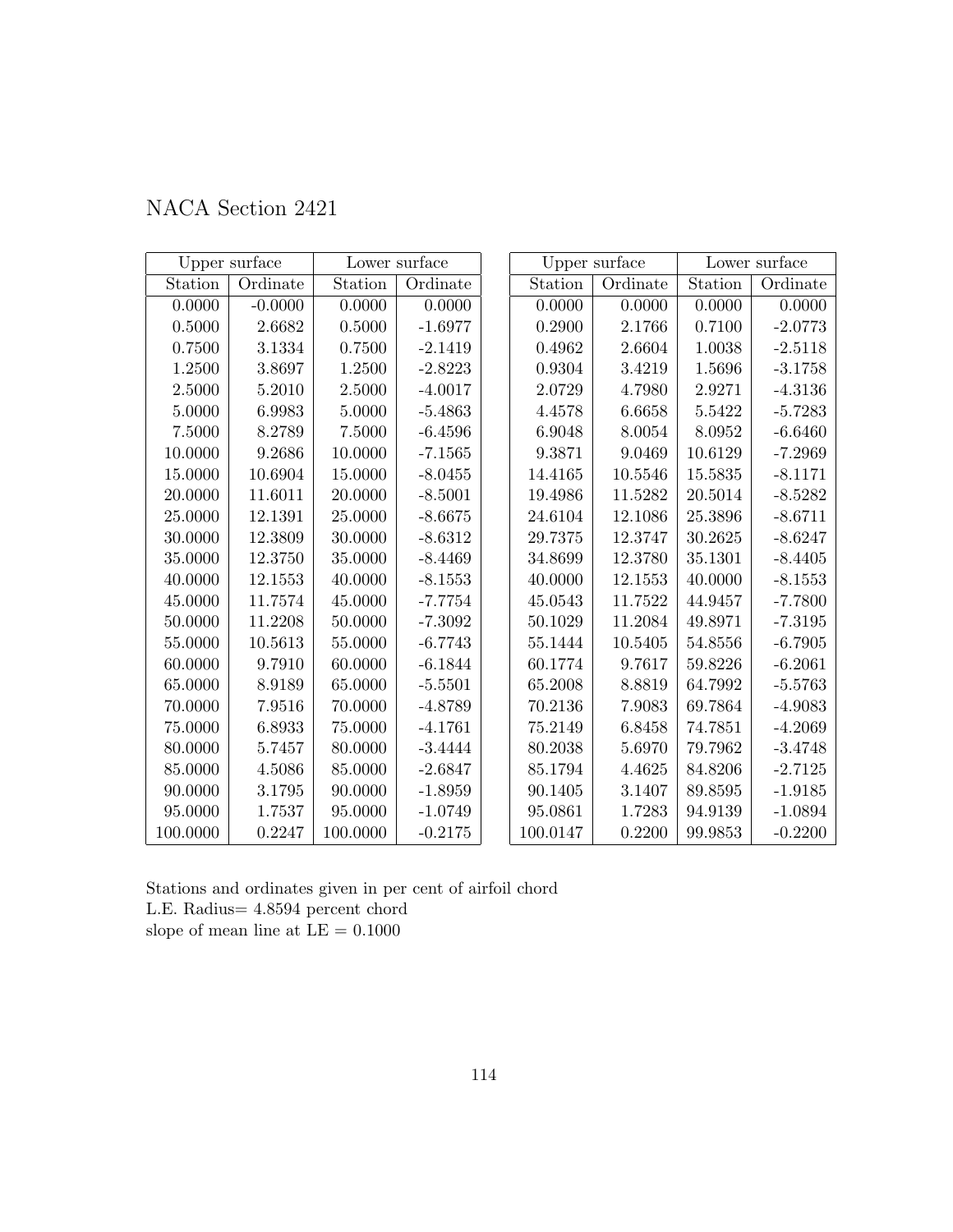| NACA Section 2424 |  |  |
|-------------------|--|--|
|-------------------|--|--|

|          | Upper surface |          | Lower surface |          | Upper surface |             | Lower surface |
|----------|---------------|----------|---------------|----------|---------------|-------------|---------------|
| Station  | Ordinate      | Station  | Ordinate      | Station  | Ordinate      | Station     | Ordinate      |
| 0.0000   | 0.0000        | 0.0000   | 0.0000        | 0.0000   | 0.0000        | 0.0000      | 0.0000        |
| 0.5000   | 3.1246        | 0.5000   | $-1.8904$     | 0.2600   | 2.4805        | $0.7400\,$  | $-2.3811$     |
| 0.7500   | 3.6476        | 0.7500   | $-2.3994$     | 0.4600   | $3.0298\,$    | 1.0400      | $-2.8812$     |
| 1.2500   | 4.4750        | 1.2500   | $-3.1839$     | 0.8848   | 3.8932        | 1.6152      | $-3.6471$     |
| 2.5000   | 5.9690        | 2.5000   | $-4.5518$     | 2.0119   | 5.4488        | 2.9881      | $-4.9644$     |
| 5.0000   | 7.9771        | 5.0000   | $-6.2893$     | 4.3803   | 7.5511        | 5.6197      | $-6.6136$     |
| 7.5000   | 9.4003        | 7.5000   | $-7.4404$     | 6.8198   | 9.0519        | 8.1802      | $-7.6925$     |
| 10.0000  | 10.4954       | 10.0000  | $-8.2724$     | 9.2996   | 10.2143       | $10.7004\,$ | $-8.4643$     |
| 15.0000  | 12.0589       | 15.0000  | $-9.3505$     | 14.3332  | 11.8883       | 15.6668     | $-9.4508$     |
| 20.0000  | 13.0514       | 20.0000  | $-9.9195$     | 19.4270  | 12.9608       | $20.5730\,$ | $-9.9608$     |
| 25.0000  | 13.6302       | 25.0000  | $-10.1480$    | 24.5547  | 13.5929       | 25.4453     | $-10.1554$    |
| 30.0000  | 13.8817       | 30.0000  | $-10.1319$    | 29.7000  | 13.8747       | 30.3000     | $-10.1247$    |
| 35.0000  | 13.8609       | 35.0000  | $-9.9356$     | 34.8513  | 13.8651       | 35.1487     | $-9.9276$     |
| 40.0000  | 13.6060       | 40.0000  | $-9.6060$     | 40.0000  | 13.6060       | 40.0000     | $-9.6060$     |
| 45.0000  | 13.1541       | 45.0000  | $-9.1691$     | 45.0620  | 13.1474       | 44.9380     | $-9.1752$     |
| 50.0000  | 12.5478       | 50.0000  | $-8.6292$     | 50.1176  | 12.5318       | 49.8824     | $-8.6430$     |
| 55.0000  | 11.8052       | 55.0000  | $-8.0068$     | 55.1651  | 11.7785       | 54.8349     | $-8.0285$     |
| 60.0000  | 10.9398       | 60.0000  | $-7.3176$     | 60.2028  | 10.9023       | 59.7972     | $-7.3467$     |
| 65.0000  | 9.9620        | 65.0000  | $-6.5738$     | 65.2295  | 9.9146        | 64.7705     | $-6.6090$     |
| 70.0000  | 8.8792        | 70.0000  | $-5.7842$     | 70.2441  | 8.8237        | 69.7559     | $-5.8237$     |
| 75.0000  | 7.6959        | 75.0000  | $-4.9548$     | 75.2456  | 7.6353        | 74.7544     | $-4.9964$     |
| 80.0000  | 6.4143        | 80.0000  | $-4.0888$     | 80.2329  | 6.3522        | 79.7671     | $-4.1300$     |
| 85.0000  | 5.0338        | 85.0000  | $-3.1873$     | 85.2050  | 4.9750        | 84.7950     | $-3.2250$     |
| 90.0000  | 3.5514        | 90.0000  | $-2.2492$     | 90.1606  | 3.5021        | 89.8394     | $-2.2799$     |
| 95.0000  | 1.9620        | 95.0000  | $-1.2709$     | 95.0984  | 1.9296        | 94.9016     | $-1.2907$     |
| 100.0000 | 0.2574        | 100.0000 | $-0.2480$     | 100.0168 | 0.2514        | 99.9832     | $-0.2514$     |

Stations and ordinates given in per cent of airfoil chord L.E. Radius= 6.3469 percent chord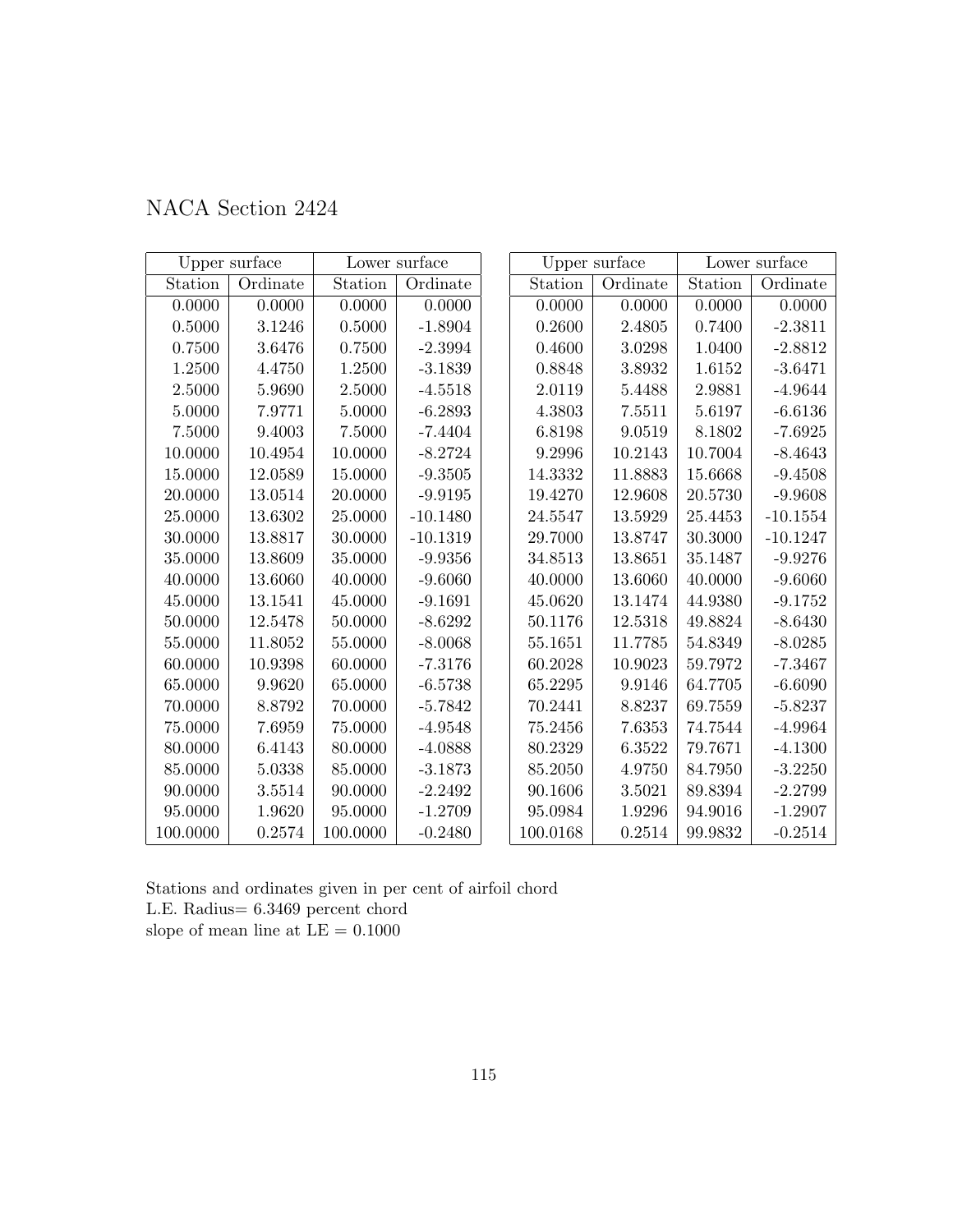| NACA Section 4412 |  |  |
|-------------------|--|--|
|-------------------|--|--|

|            | Upper surface |          | Lower surface |          | Upper surface |         | Lower surface |
|------------|---------------|----------|---------------|----------|---------------|---------|---------------|
| Station    | Ordinate      | Station  | Ordinate      | Station  | Ordinate      | Station | Ordinate      |
| 0.0000     | 0.0000        | 0.0000   | 0.0000        | 0.0000   | 0.0000        | 0.0000  | 0.0000        |
| $0.5000\,$ | 1.6539        | 0.5000   | $-0.8844$     | 0.2634   | 1.2975        | 0.7366  | $-1.0988$     |
| 0.7500     | 1.9557        | 0.7500   | $-1.1094$     | 0.4641   | 1.6057        | 1.0359  | $-1.3085$     |
| 1.2500     | 2.4493        | 1.2500   | $-1.4335$     | 0.8898   | 2.1054        | 1.6102  | $-1.6132$     |
| 2.5000     | 3.3816        | 2.5000   | $-1.9479$     | 2.0181   | 3.0543        | 2.9819  | $-2.0856$     |
| 5.0000     | 4.7313        | 5.0000   | $-2.4832$     | 4.3872   | 4.4390        | 5.6128  | $-2.5640$     |
| 7.5000     | 5.7602        | 7.5000   | $-2.7428$     | 6.8264   | 5.5049        | 8.1736  | $-2.7862$     |
| 10.0000    | 6.5986        | 10.0000  | $-2.8639$     | 9.3054   | 6.3810        | 10.6946 | $-2.8810$     |
| 15.0000    | 7.8879        | 15.0000  | $-2.8792$     | 14.3370  | 7.7414        | 15.6630 | $-2.8664$     |
| 20.0000    | 8.7966        | 20.0000  | $-2.7318$     | 19.4291  | 8.7091        | 20.5709 | $-2.7091$     |
| 25.0000    | 9.4053        | 25.0000  | $-2.5088$     | 24.5557  | 9.3621        | 25.4443 | $-2.4871$     |
| 30.0000    | 9.7588        | 30.0000  | $-2.2593$     | 29.7003  | 9.7442        | 30.2997 | $-2.2442$     |
| 35.0000    | 9.8849        | 35.0000  | $-2.0161$     | 34.8513  | 9.8843        | 35.1487 | $-2.0093$     |
| 40.0000    | 9.8030        | 40.0000  | $-1.8030$     | 40.0000  | 9.8030        | 40.0000 | $-1.8030$     |
| 45.0000    | 9.5565        | 45.0000  | $-1.6057$     | 45.0620  | 9.5526        | 44.9380 | $-1.6082$     |
| 50.0000    | 9.1915        | 50.0000  | $-1.3989$     | 50.1176  | 9.1816        | 49.8824 | $-1.4038$     |
| 55.0000    | 8.7171        | 55.0000  | $-1.1930$     | 55.1650  | 8.6997        | 54.8350 | $-1.1997$     |
| 60.0000    | 8.1399        | 60.0000  | $-0.9956$     | 60.2026  | 8.1144        | 59.7974 | $-1.0033$     |
| 65.0000    | 7.4649        | 65.0000  | $-0.8126$     | 65.2292  | 7.4317        | 64.7708 | $-0.8206$     |
| 70.0000    | 6.6957        | 70.0000  | $-0.6483$     | 70.2437  | 6.6558        | 69.7563 | $-0.6558$     |
| 75.0000    | 5.8342        | 75.0000  | $-0.5054$     | 75.2451  | 5.7897        | 74.7549 | $-0.5119$     |
| 80.0000    | 4.8815        | 80.0000  | $-0.3855$     | 80.2323  | 4.8350        | 79.7678 | $-0.3906$     |
| 85.0000    | 3.8370        | 85.0000  | $-0.2889$     | 85.2042  | 3.7924        | 84.7958 | $-0.2924$     |
| 90.0000    | 2.6990        | 90.0000  | $-0.2146$     | 90.1599  | 2.6611        | 89.8401 | $-0.2166$     |
| 95.0000    | 1.4646        | 95.0000  | $-0.1609$     | 95.0979  | 1.4395        | 94.9021 | $-0.1617$     |
| 100.0000   | 0.1295        | 100.0000 | $-0.1248$     | 100.0167 | 0.1249        | 99.9833 | $-0.1249$     |

Stations and ordinates given in per cent of airfoil chord L.E. Radius= 1.5867 percent chord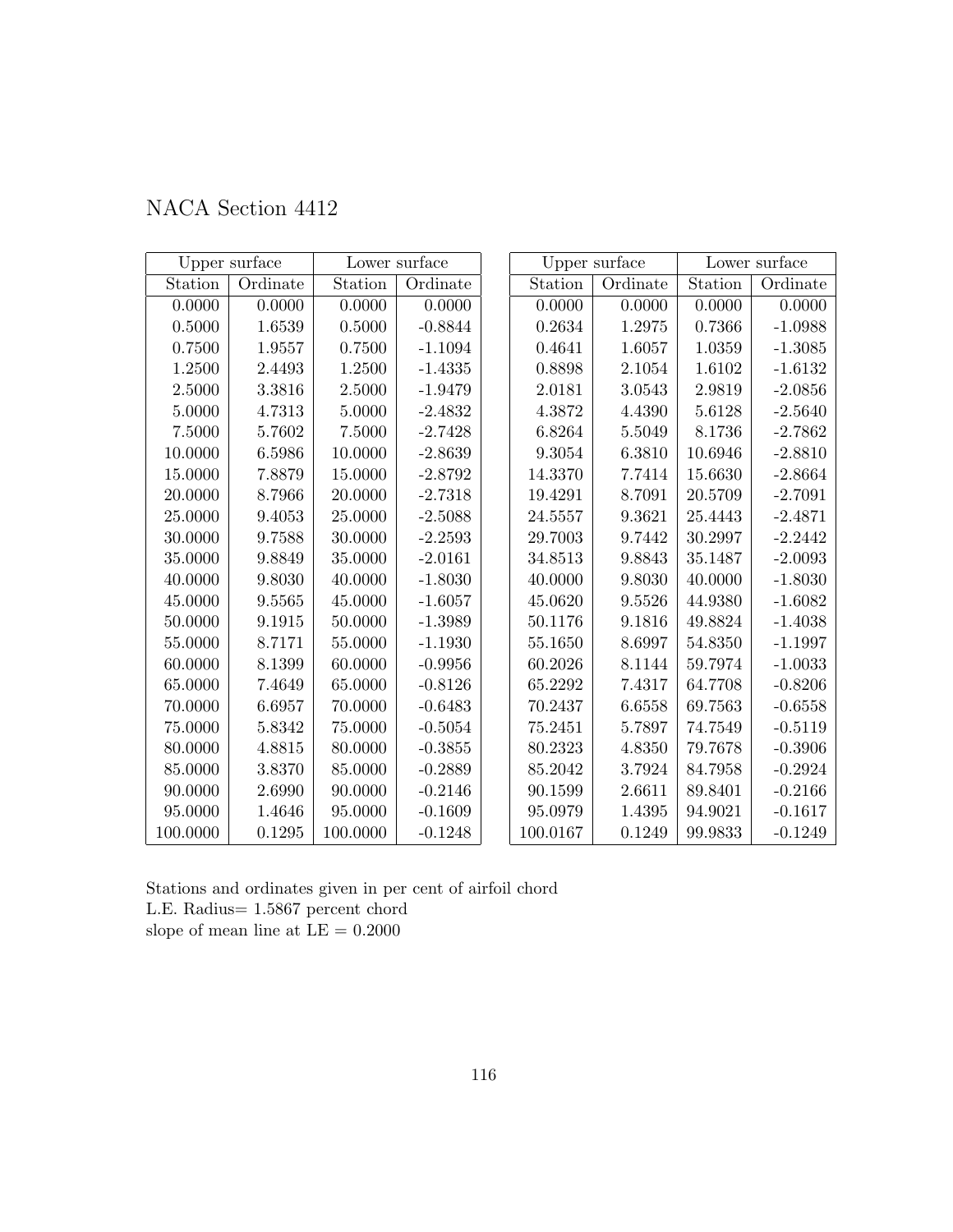| NACA Section 4415 |  |  |
|-------------------|--|--|
|-------------------|--|--|

|          | Upper surface |          | Lower surface |            | Upper surface |         | Lower surface |
|----------|---------------|----------|---------------|------------|---------------|---------|---------------|
| Station  | Ordinate      | Station  | Ordinate      | Station    | Ordinate      | Station | Ordinate      |
| 0.0000   | 0.0000        | 0.0000   | 0.0000        | 0.0000     | 0.0000        | 0.0000  | 0.0000        |
| 0.5000   | 2.1474        | 0.5000   | $-1.0629$     | $0.2042\,$ | 1.5971        | 0.7958  | $-1.3983$     |
| 0.7500   | 2.5057        | 0.7500   | $-1.3522$     | 0.3926     | 1.9699        | 1.1074  | $-1.6727$     |
| 1.2500   | 3.0881        | 1.2500   | $-1.7814$     | 0.7997     | 2.5703        | 1.7003  | $-2.0781$     |
| 2.5000   | 4.1809        | 2.5000   | $-2.4863$     | 1.8977     | 3.6968        | 3.1023  | $-2.7280$     |
| 5.0000   | 5.7366        | 5.0000   | $-3.2793$     | 4.2341     | 5.3143        | 5.7659  | $-3.4393$     |
| 7.5000   | 6.9044        | 7.5000   | $-3.7194$     | 6.6579     | 6.5413        | 8.3421  | $-3.8225$     |
| 10.0000  | 7.8446        | 10.0000  | $-3.9781$     | 9.1317     | 7.5387        | 10.8683 | $-4.0387$     |
| 15.0000  | 9.2692        | 15.0000  | $-4.1852$     | 14.1713    | 9.0674        | 15.8287 | $-4.1924$     |
| 20.0000  | 10.2545       | 20.0000  | $-4.1533$     | 19.2864    | 10.1363       | 20.7136 | $-4.1363$     |
| 25.0000  | 10.9001       | 25.0000  | $-3.9913$     | 24.4446    | 10.8433       | 25.5554 | $-3.9683$     |
| 30.0000  | 11.2608       | 30.0000  | $-3.7615$     | 29.6254    | 11.2428       | 30.3746 | $-3.7428$     |
| 35.0000  | 11.3708       | 35.0000  | $-3.5055$     | 34.8142    | 11.3710       | 35.1858 | $-3.4960$     |
| 40.0000  | 11.2538       | 40.0000  | $-3.2538$     | 40.0000    | 11.2538       | 40.0000 | $-3.2538$     |
| 45.0000  | $10.9535\,$   | 45.0000  | $-2.9991$     | 45.0775    | 10.9477       | 44.9225 | $-3.0033$     |
| 50.0000  | 10.5194       | 50.0000  | $-2.7185$     | 50.1470    | 10.5048       | 49.8530 | $-2.7270$     |
| 55.0000  | 9.9626        | 55.0000  | $-2.4249$     | 55.2062    | 9.9371        | 54.7938 | $-2.4371$     |
| 60.0000  | 9.2911        | 60.0000  | $-2.1280$     | 60.2533    | 9.2541        | 59.7467 | $-2.1430$     |
| 65.0000  | 8.5111        | 65.0000  | $-1.8356$     | 65.2865    | 8.4632        | 64.7135 | $-1.8521$     |
| 70.0000  | 7.6269        | 70.0000  | $-1.5529$     | 70.3046    | 7.5697        | 69.6954 | $-1.5697$     |
| 75.0000  | 6.6411        | 75.0000  | $-1.2835$     | 75.3063    | 6.5774        | 74.6937 | $-1.2996$     |
| 80.0000  | 5.5544        | 80.0000  | $-1.0295$     | 80.2903    | 5.4882        | 79.7097 | $-1.0438$     |
| 85.0000  | 4.3664        | 85.0000  | $-0.7912$     | 85.2553    | $4.3030\,$    | 84.7447 | $-0.8030$     |
| 90.0000  | $3.0746\,$    | 90.0000  | $-0.5677$     | 90.1998    | 3.0208        | 89.8002 | $-0.5764$     |
| 95.0000  | 1.6753        | 95.0000  | $-0.3569$     | 95.1223    | 1.6396        | 94.8777 | $-0.3619$     |
| 100.0000 | 0.1627        | 100.0000 | $-0.1553$     | 100.0208   | 0.1561        | 99.9792 | $-0.1561$     |

Stations and ordinates given in per cent of airfoil chord L.E. Radius= 2.4793 percent chord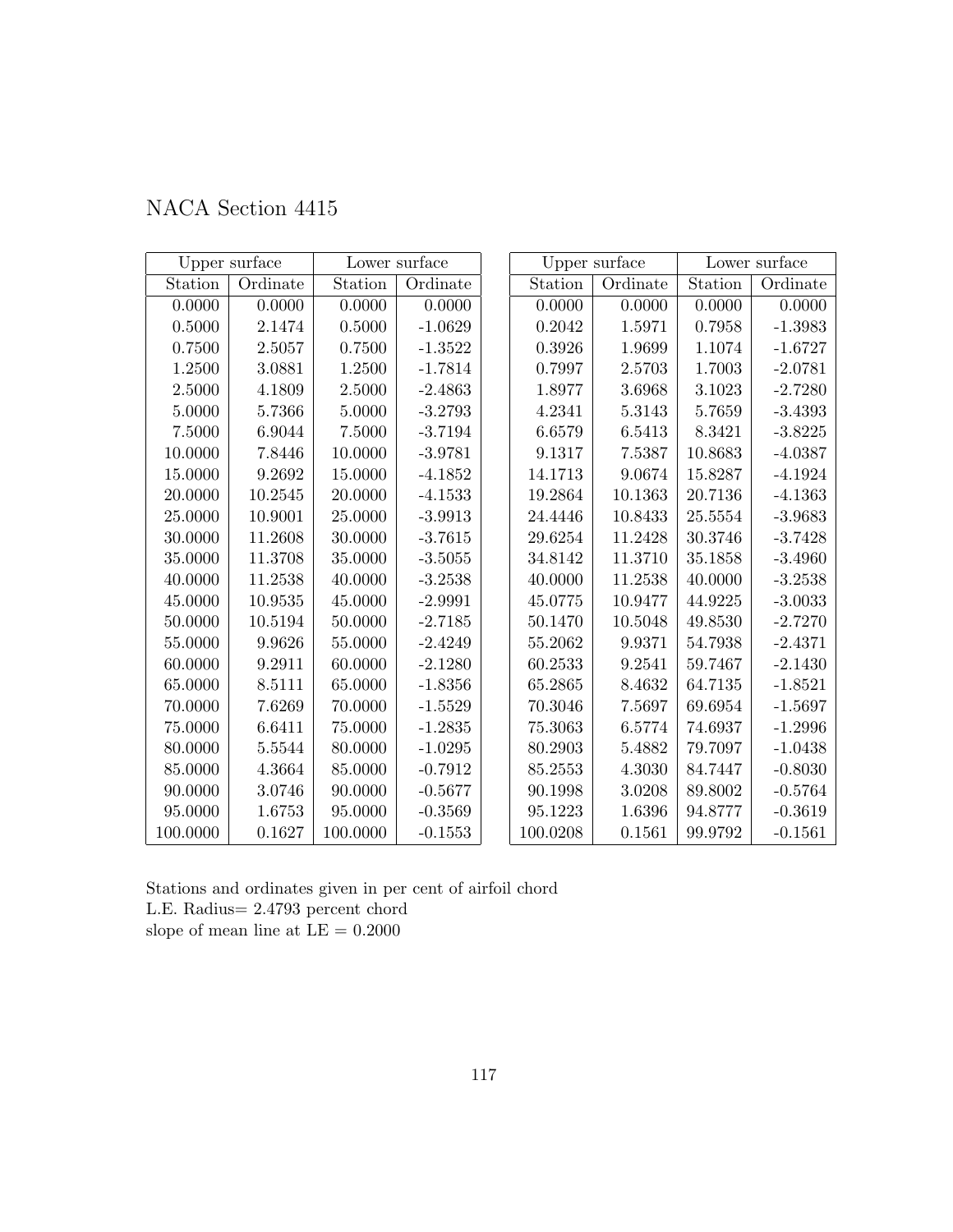|            | Upper surface |            | Lower surface |          | Upper surface |         | Lower surface |
|------------|---------------|------------|---------------|----------|---------------|---------|---------------|
| Station    | Ordinate      | Station    | Ordinate      | Station  | Ordinate      | Station | Ordinate      |
| 0.0000     | 0.0000        | 0.0000     | 0.0000        | 0.0000   | 0.0000        | 0.0000  | 0.0000        |
| 0.5000     | 2.6860        | 0.5000     | $-1.2198$     | 0.1450   | 1.8966        | 0.8550  | $-1.6979$     |
| 0.7500     | 3.0968        | 0.7500     | $-1.5709$     | 0.3211   | 2.3342        | 1.1789  | $-2.0370$     |
| $1.2500\,$ | 3.7632        | $1.2500\,$ | $-2.1033$     | 0.7096   | 3.0351        | 1.7904  | $-2.5429$     |
| 2.5000     | 5.0098        | 2.5000     | $-2.9983$     | 1.7772   | 4.3393        | 3.2228  | $-3.3705$     |
| 5.0000     | 6.7641        | 5.0000     | $-4.0515$     | 4.0809   | 6.1897        | 5.9191  | $-4.3147$     |
| 7.5000     | 8.0654        | 7.5000     | $-4.6760$     | 6.4895   | 7.5777        | 8.5105  | $-4.8589$     |
| 10.0000    | 9.1034        | 10.0000    | $-5.0758$     | 8.9580   | 8.6964        | 11.0420 | $-5.1964$     |
| 15.0000    | 10.6575       | 15.0000    | $-5.4811$     | 14.0055  | 10.3933       | 15.9945 | $-5.5183$     |
| 20.0000    | 11.7157       | 20.0000    | $-5.5696$     | 19.1436  | 11.5636       | 20.8564 | $-5.5636$     |
| 25.0000    | 12.3959       | 25.0000    | $-5.4721$     | 24.3335  | 12.3244       | 25.6665 | $-5.4494$     |
| 30.0000    | 12.7627       | 30.0000    | $-5.2637$     | 29.5504  | 12.7414       | 30.4496 | $-5.2414$     |
| 35.0000    | 12.8563       | 35.0000    | $-4.9953$     | 34.7770  | 12.8576       | 35.2230 | $-4.9826$     |
| 40.0000    | 12.7045       | 40.0000    | $-4.7045$     | 40.0000  | 12.7045       | 40.0000 | $-4.7045$     |
| 45.0000    | 12.3509       | 45.0000    | $-4.3922$     | 45.0930  | 12.3428       | 44.9070 | $-4.3984$     |
| 50.0000    | 11.8482       | 50.0000    | $-4.0371$     | 50.1764  | 11.8280       | 49.8236 | $-4.0502$     |
| 55.0000    | 11.2095       | 55.0000    | $-3.6552$     | 55.2475  | 11.1745       | 54.7525 | $-3.6745$     |
| 60.0000    | 10.4443       | 60.0000    | $-3.2584$     | 60.3039  | 10.3939       | 59.6961 | $-3.2827$     |
| 65.0000    | 9.5598        | 65.0000    | $-2.8559$     | 65.3438  | 9.4948        | 64.6562 | $-2.8836$     |
| 70.0000    | 8.5611        | 70.0000    | $-2.4545$     | 70.3656  | 8.4837        | 69.6344 | $-2.4837$     |
| 75.0000    | 7.4510        | 75.0000    | $-2.0584$     | 75.3676  | 7.3651        | 74.6324 | $-2.0873$     |
| 80.0000    | 6.2306        | 80.0000    | $-1.6702$     | 80.3484  | 6.1414        | 79.6516 | $-1.6970$     |
| 85.0000    | 4.8988        | 85.0000    | $-1.2905$     | 85.3064  | 4.8136        | 84.6936 | $-1.3136$     |
| 90.0000    | 3.4528        | 90.0000    | $-0.9184$     | 90.2398  | 3.3805        | 89.7602 | $-0.9361$     |
| 95.0000    | 1.8876        | 95.0000    | $-0.5513$     | 95.1468  | 1.8398        | 94.8532 | $-0.5620$     |
| 100.0000   | 0.1961        | 100.0000   | $-0.1855$     | 100.0250 | 0.1873        | 99.9750 | $-0.1873$     |

Stations and ordinates given in per cent of airfoil chord L.E. Radius= 3.5702 percent chord slope of mean line at  $\mathrm{LE}=0.2000$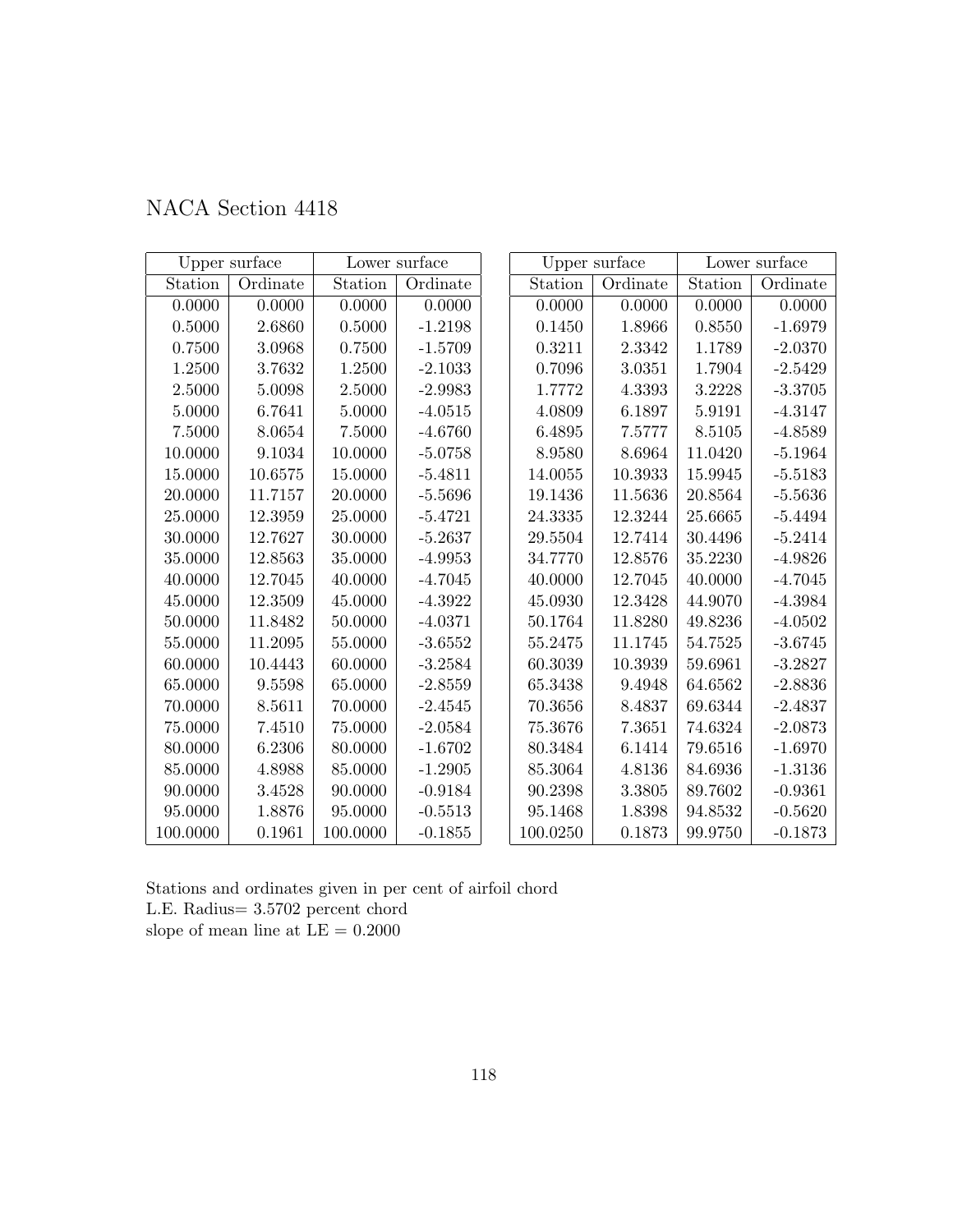|  | NACA Section 4421 |  |
|--|-------------------|--|
|--|-------------------|--|

|            | Upper surface |          | Lower surface |          | Upper surface |         | Lower surface |
|------------|---------------|----------|---------------|----------|---------------|---------|---------------|
| Station    | Ordinate      | Station  | Ordinate      | Station  | Ordinate      | Station | Ordinate      |
| 0.0000     | 0.0000        | 0.0000   | 0.0000        | 0.0000   | 0.0000        | 0.0000  | 0.0000        |
| $0.5000\,$ | 3.2702        | 0.5000   | $-1.3575$     | 0.0859   | 2.1962        | 0.9141  | $-1.9974$     |
| 0.7500     | 3.7294        | 0.7500   | $-1.7677$     | 0.2496   | 2.6985        | 1.2504  | $-2.4013$     |
| 1.2500     | 4.4750        | 1.2500   | $-2.4008$     | 0.6196   | 3.4999        | 1.8804  | $-3.0077$     |
| 2.5000     | 5.8680        | 2.5000   | $-3.4847$     | 1.6567   | 4.9818        | 3.3433  | $-4.0130$     |
| 5.0000     | $7.8133\,$    | 5.0000   | $-4.7999$     | 3.9277   | 7.0651        | 6.0723  | $-5.1901$     |
| 7.5000     | 9.2427        | 7.5000   | $-5.6123$     | 6.3211   | 8.6140        | 8.6789  | $-5.8953$     |
| 10.0000    | 10.3745       | 10.0000  | $-6.1567$     | 8.7844   | 9.8542        | 11.2156 | $-6.3542$     |
| 15.0000    | 12.0524       | 15.0000  | $-6.7668$     | 13.8398  | 11.7193       | 16.1602 | $-6.8443$     |
| 20.0000    | 13.1799       | 20.0000  | $-6.9807$     | 19.0009  | 12.9909       | 20.9991 | $-6.9909$     |
| 25.0000    | 13.8925       | 25.0000  | $-6.9509$     | 24.2224  | 13.8056       | 25.7776 | $-6.9306$     |
| 30.0000    | 14.2645       | 30.0000  | $-6.7658$     | 29.4755  | 14.2399       | 30.5245 | $-6.7399$     |
| 35.0000    | 14.3416       | 35.0000  | $-6.4856$     | 34.7398  | 14.3443       | 35.2602 | $-6.4693$     |
| 40.0000    | 14.1553       | 40.0000  | $-6.1553$     | 40.0000  | 14.1553       | 40.0000 | $-6.1553$     |
| 45.0000    | 13.7487       | 45.0000  | $-5.7848$     | 45.1085  | 13.7379       | 44.8915 | $-5.7935$     |
| 50.0000    | 13.1779       | 50.0000  | $-5.3547$     | 50.2058  | 13.1511       | 49.7942 | $-5.3734$     |
| 55.0000    | 12.4578       | 55.0000  | $-4.8839$     | 55.2887  | 12.4119       | 54.7113 | $-4.9119$     |
| 60.0000    | 11.5995       | 60.0000  | $-4.3866$     | 60.3546  | 11.5336       | 59.6454 | $-4.4225$     |
| 65.0000    | 10.6110       | 65.0000  | $-3.8737$     | 65.4011  | 10.5263       | 64.5988 | $-3.9152$     |
| 70.0000    | 9.4982        | 70.0000  | $-3.3531$     | 70.4265  | 9.3976        | 69.5735 | $-3.3976$     |
| 75.0000    | 8.2642        | 75.0000  | $-2.8301$     | 75.4289  | 8.1528        | 74.5711 | $-2.8750$     |
| 80.0000    | 6.9100        | 80.0000  | $-2.3078$     | 80.4064  | 6.7947        | 79.5936 | $-2.3502$     |
| 85.0000    | 5.4344        | 85.0000  | $-1.7870$     | 85.3574  | 5.3242        | 84.6426 | $-1.8242$     |
| 90.0000    | 3.8336        | 90.0000  | $-1.2667$     | 90.2798  | 3.7402        | 89.7202 | $-1.2958$     |
| 95.0000    | 2.1017        | 95.0000  | $-0.7442$     | 95.1712  | 2.0399        | 94.8288 | $-0.7622$     |
| 100.0000   | 0.2299        | 100.0000 | $-0.2155$     | 100.0291 | 0.2186        | 99.9709 | $-0.2186$     |

Stations and ordinates given in per cent of airfoil chord L.E. Radius= 4.8594 percent chord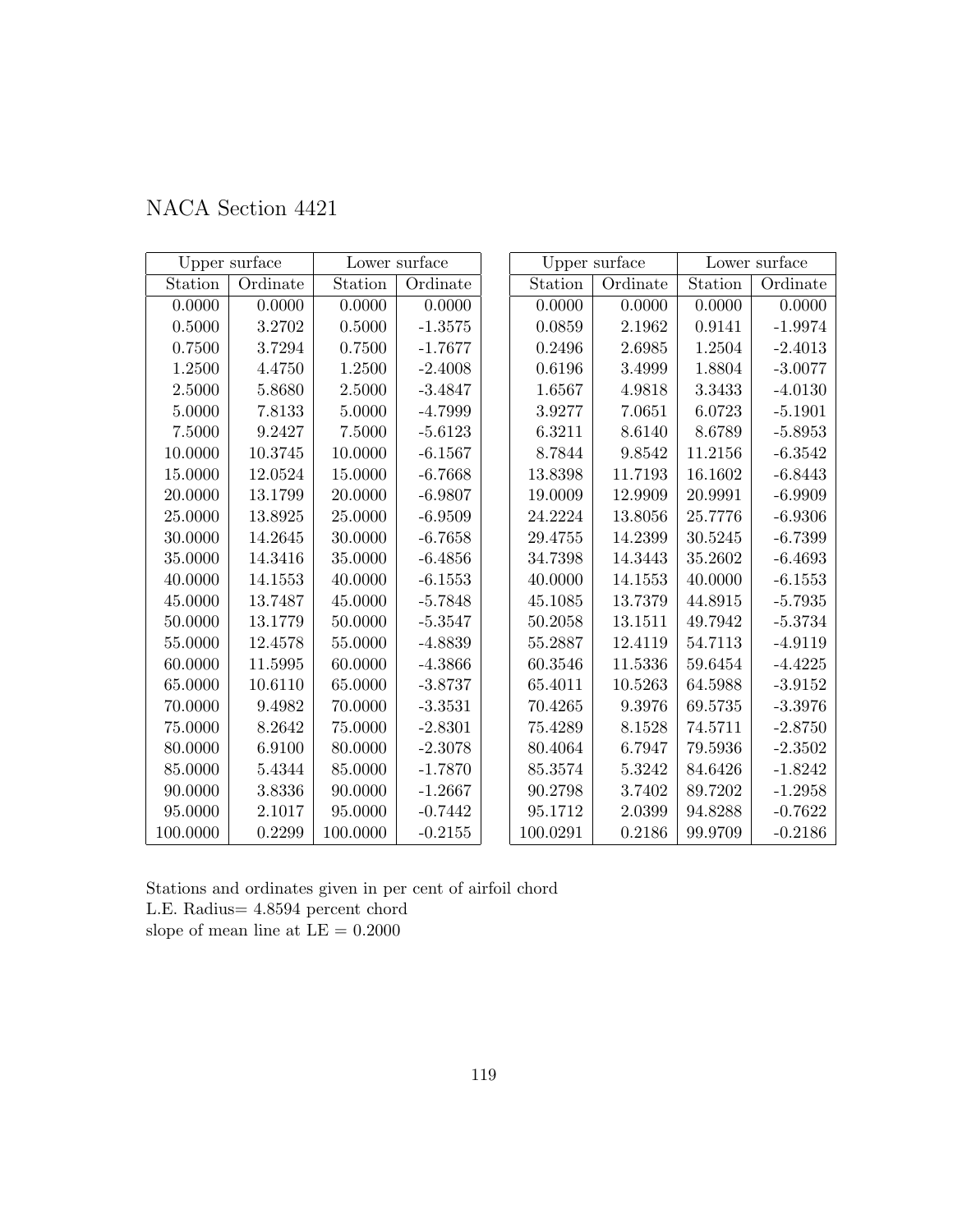| NACA Section 4424 |  |  |
|-------------------|--|--|
|-------------------|--|--|

|            | Upper surface |          | Lower surface |          | Upper surface |         | Lower surface |
|------------|---------------|----------|---------------|----------|---------------|---------|---------------|
| Station    | Ordinate      | Station  | Ordinate      | Station  | Ordinate      | Station | Ordinate      |
| 0.0000     | 0.0000        | 0.0000   | 0.0000        | 0.0000   | 0.0000        | 0.0000  | 0.0000        |
| $0.5000\,$ | $3.9005\,$    | 0.5000   | $-1.4782$     | 0.0267   | 2.4957        | 0.9733  | $-2.2970$     |
| 0.7500     | 4.4039        | 0.7500   | $-1.9446$     | 0.1781   | 3.0627        | 1.3219  | $-2.7655$     |
| 1.2500     | 5.2239        | 1.2500   | $-2.6753$     | 0.5295   | 3.9647        | 1.9705  | $-3.4726$     |
| 2.5000     | 6.7554        | 2.5000   | $-3.9464$     | 1.5363   | 5.6242        | 3.4637  | $-4.6555$     |
| 5.0000     | 8.8838        | 5.0000   | $-5.5249$     | 3.7745   | 7.9404        | 6.2255  | $-6.0654$     |
| 7.5000     | 10.4360       | 7.5000   | $-6.5282$     | 6.1527   | 9.6504        | 8.8473  | $-6.9317$     |
| 10.0000    | 11.6576       | 10.0000  | $-7.2206$     | 8.6107   | 11.0119       | 11.3893 | $-7.5119$     |
| 15.0000    | 13.4538       | 15.0000  | $-8.0419$     | 13.6740  | 13.0453       | 16.3260 | $-8.1703$     |
| 20.0000    | 14.6470       | 20.0000  | $-8.3864$     | 18.8582  | 14.4181       | 21.1418 | $-8.4181$     |
| 25.0000    | 15.3901       | 25.0000  | $-8.4278$     | 24.1113  | 15.2867       | 25.8887 | $-8.4117$     |
| 30.0000    | 15.7661       | 30.0000  | $-8.2677$     | 29.4006  | 15.7385       | 30.5994 | $-8.2385$     |
| 35.0000    | 15.8264       | 35.0000  | $-7.9762$     | 34.7027  | 15.8310       | 35.2973 | $-7.9560$     |
| 40.0000    | 15.6060       | 40.0000  | $-7.6060$     | 40.0000  | 15.6060       | 40.0000 | $-7.6060$     |
| 45.0000    | 15.1468       | 45.0000  | $-7.1770$     | 45.1240  | 15.1330       | 44.8760 | $-7.1886$     |
| 50.0000    | 14.5084       | 50.0000  | $-6.6713$     | 50.2352  | 14.4743       | 49.7648 | $-6.6965$     |
| 55.0000    | 13.7076       | 55.0000  | $-6.1111$     | 55.3300  | 13.6494       | 54.6700 | $-6.1494$     |
| 60.0000    | 12.7566       | 60.0000  | $-5.5126$     | 60.4052  | 12.6733       | 59.5948 | $-5.5622$     |
| 65.0000    | 11.6648       | 65.0000  | $-4.8887$     | 65.4585  | 11.5578       | 64.5415 | $-4.9467$     |
| 70.0000    | 10.4382       | 70.0000  | $-4.2487$     | 70.4874  | 10.3116       | 69.5126 | $-4.3116$     |
| 75.0000    | 9.0805        | 75.0000  | $-3.5987$     | 75.4901  | 8.9405        | 74.5099 | $-3.6627$     |
| 80.0000    | 7.5927        | 80.0000  | $-2.9422$     | 80.4645  | 7.4479        | 79.5355 | $-3.0034$     |
| 85.0000    | 5.9730        | 85.0000  | $-2.2805$     | 85.4085  | 5.8348        | 84.5915 | $-2.3348$     |
| 90.0000    | 4.2170        | 90.0000  | $-1.6126$     | 90.3197  | 4.1000        | 89.6803 | $-1.6555$     |
| 95.0000    | 2.3175        | 95.0000  | $-0.9355$     | 95.1957  | 2.2401        | 94.8043 | $-0.9623$     |
| 100.0000   | 0.2640        | 100.0000 | $-0.2452$     | 100.0333 | 0.2498        | 99.9667 | $-0.2498$     |

Stations and ordinates given in per cent of airfoil chord L.E. Radius= 6.3469 percent chord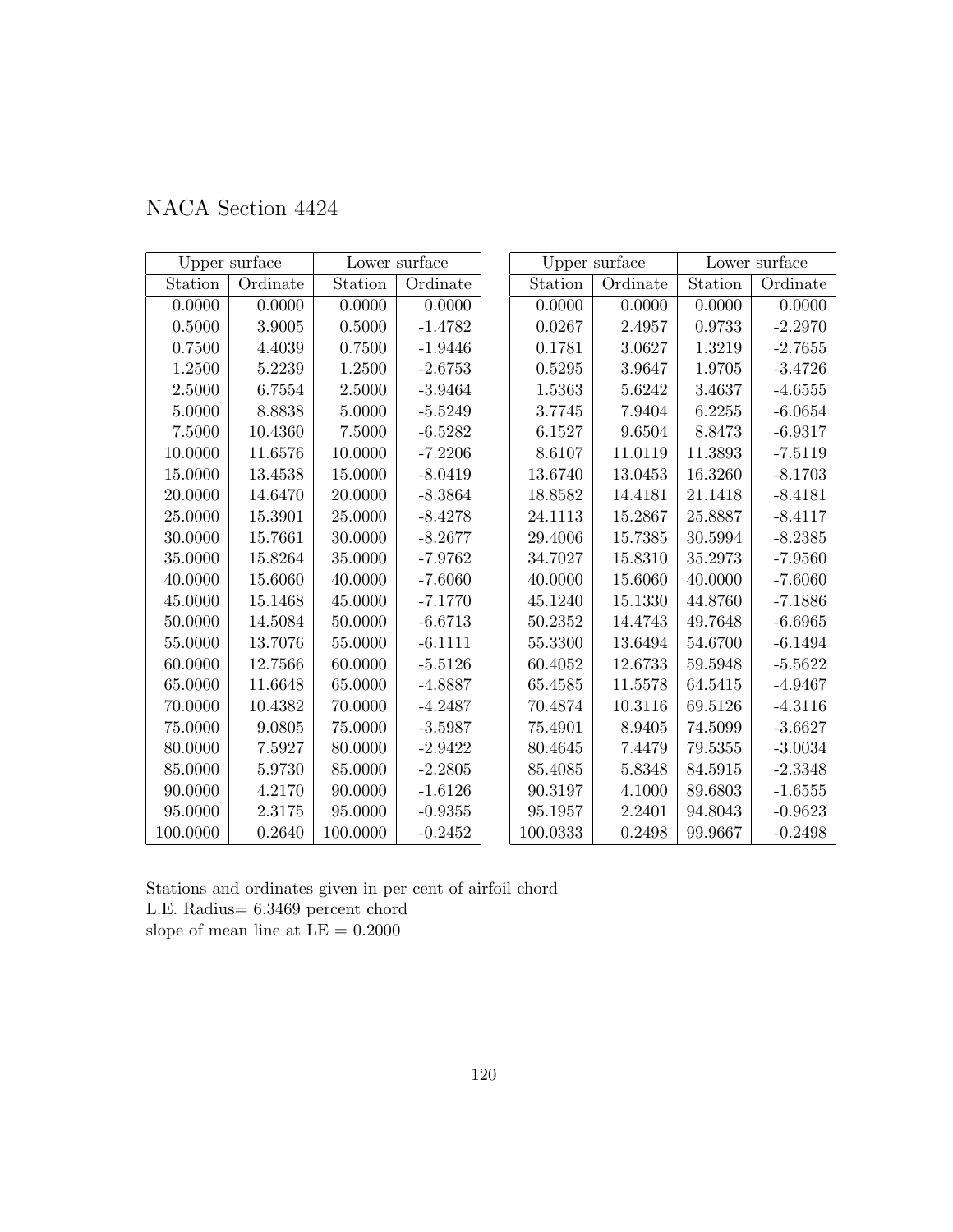| NACA Section 23012 |
|--------------------|
|--------------------|

|            | Upper surface |          | Lower surface |             | Upper surface |                     | Lower surface |
|------------|---------------|----------|---------------|-------------|---------------|---------------------|---------------|
| Station    | Ordinate      | Station  | Ordinate      | Station     | Ordinate      | Station             | Ordinate      |
| 0.0000     | 0.0000        | 0.0000   | 0.0000        | 0.0000      | 0.0000        | 0.0000              | 0.0000        |
| $0.5000\,$ | $1.8658\,$    | 0.5000   | $-0.7569$     | 0.1608      | $1.3218\,$    | 0.8392              | $-1.0247$     |
| 0.7500     | 2.1720        | 0.7500   | $-0.9625$     | 0.3479      | 1.6492        | 1.1521              | $-1.2095$     |
| 1.2500     | 2.6749        | 1.2500   | $-1.2597$     | 0.7633      | 2.1869        | 1.7367              | $-1.4737$     |
| 2.5000     | 3.6180        | 2.5000   | $-1.7290$     | 1.9156      | 3.2145        | $\phantom{-}3.0844$ | $-1.8827$     |
| 5.0000     | 4.9155        | 5.0000   | $-2.2624$     | 4.4265      | 4.6629        | 5.5735              | $-2.3534$     |
| 7.5000     | $5.8055\,$    | 7.5000   | $-2.6258$     | 7.0506      | 5.6673        | 7.9494              | $-2.6843$     |
| 10.0000    | 6.4374        | 10.0000  | $-2.9382$     | 9.7114      | 6.3750        | 10.2886             | $-2.9727$     |
| 15.0000    | 7.1838        | 15.0000  | $-3.5066$     | 15.0005     | 7.1838        | 14.9995             | $-3.5065$     |
| 20.0000    | 7.4983        | 20.0000  | $-3.9795$     | 20.1264     | 7.5029        | 19.8736             | $-3.9694$     |
| 25.0000    | 7.5956        | 25.0000  | $-4.2897$     | 25.1312     | 7.5961        | 24.8688             | $-4.2835$     |
| 30.0000    | 7.5490        | 30.0000  | $-4.4573$     | 30.1325     | 7.5461        | 29.8675             | $-4.4544$     |
| 35.0000    | 7.3882        | 35.0000  | $-4.5119$     | 35.1313     | 7.3826        | 34.8687             | $-4.5117$     |
| 40.0000    | 7.1342        | 40.0000  | $-4.4746$     | 40.1281     | 7.1266        | 39.8719             | $-4.4766$     |
| 45.0000    | 6.8030        | 45.0000  | $-4.3612$     | 45.1232     | 6.7940        | 44.8768             | $-4.3648$     |
| 50.0000    | 6.4069        | 50.0000  | $-4.1837$     | 50.1169     | 6.3969        | 49.8831             | $-4.1885$     |
| 55.0000    | 5.9554        | 55.0000  | $-3.9518$     | 55.1093     | 5.9450        | 54.8907             | $-3.9574$     |
| 60.0000    | 5.4561        | 60.0000  | $-3.6729$     | 60.1008     | 5.4456        | 59.8993             | $-3.6789$     |
| 65.0000    | 4.9147        | 65.0000  | $-3.3524$     | 65.0912     | 4.9044        | 64.9088             | $-3.3586$     |
| 70.0000    | 4.3352        | 70.0000  | $-2.9944$     | 70.0809     | 4.3255        | 69.9191             | $-3.0005$     |
| 75.0000    | 3.7205        | 75.0000  | $-2.6017$     | $75.0698\,$ | 3.7116        | 74.9302             | $-2.6074$     |
| 80.0000    | 3.0719        | 80.0000  | $-2.1757$     | 80.0579     | 3.0642        | 79.9421             | $-2.1808$     |
| 85.0000    | 2.3897        | 85.0000  | $-1.7165$     | 85.0453     | 2.3833        | 84.9547             | $-1.7208$     |
| 90.0000    | 1.6729        | 90.0000  | $-1.2233$     | 90.0320     | 1.6682        | 89.9680             | $-1.2265$     |
| 95.0000    | 0.9195        | 95.0000  | $-0.6940$     | 95.0178     | 0.9168        | 94.9822             | $-0.6959$     |
| 100.0000   | 0.1264        | 100.0000 | $-0.1257$     | 100.0028    | 0.1260        | 99.9972             | $-0.1260$     |

Stations and ordinates given in per cent of airfoil chord L.E. Radius= 1.5867 percent chord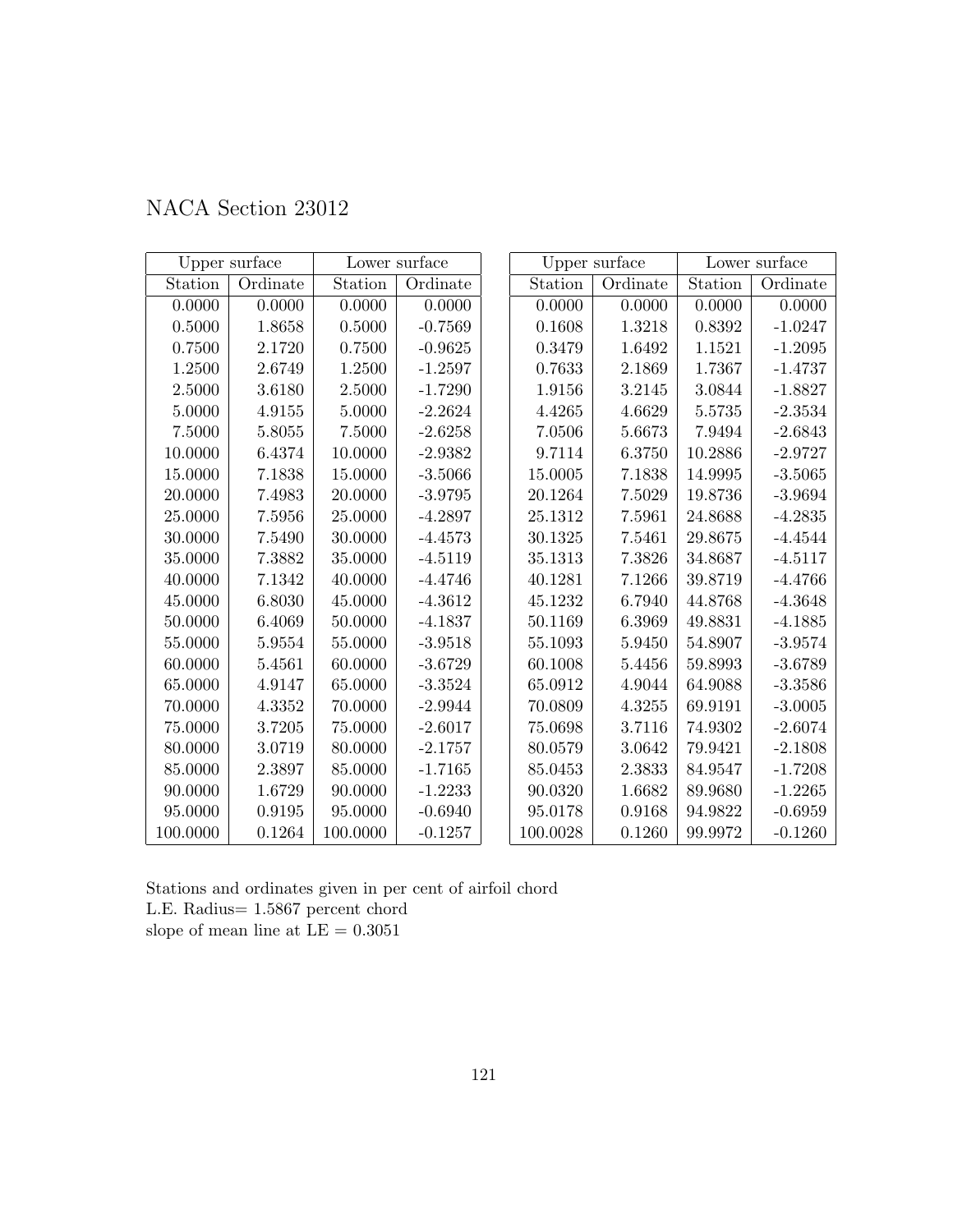| NACA Section 23015 |  |  |  |
|--------------------|--|--|--|
|--------------------|--|--|--|

|            | Upper surface |             | Lower surface |          | Upper surface |         | Lower surface |
|------------|---------------|-------------|---------------|----------|---------------|---------|---------------|
| Station    | Ordinate      | Station     | Ordinate      | Station  | Ordinate      | Station | Ordinate      |
| 0.0000     | $-0.0000$     | 0.0000      | 0.0000        | 0.0000   | 0.0000        | 0.0000  | 0.0000        |
| $0.5000\,$ | $2.4395\,$    | 0.5000      | $-0.8958$     | 0.0760   | 1.6151        | 0.9240  | $-1.3180$     |
| 0.7500     | 2.7892        | 0.7500      | $-1.1620$     | 0.2474   | 2.0066        | 1.2526  | $-1.5669$     |
| 1.2500     | 3.3618        | 1.2500      | $-1.5651$     | 0.6416   | 2.6445        | 1.8584  | $-1.9312$     |
| 2.5000     | 4.4348        | 2.5000      | $-2.2362$     | 1.7695   | 3.8516        | 3.2305  | $-2.5198$     |
| 5.0000     | 5.9006        | 5.0000      | $-3.0535$     | 4.2832   | 5.5399        | 5.7168  | $-3.2304$     |
| 7.5000     | 6.9093        | 7.5000      | $-3.6178$     | 6.9383   | 6.7113        | 8.0617  | $-3.7282$     |
| 10.0000    | 7.6341        | 10.0000     | $-4.0798$     | 9.6393   | 7.5435        | 10.3607 | $-4.1412$     |
| 15.0000    | 8.5200        | 15.0000     | $-4.8429$     | 15.0006  | 8.5201        | 14.9994 | $-4.8428$     |
| 20.0000    | 8.9289        | 20.0000     | $-5.4183$     | 20.1580  | 8.9369        | 19.8420 | $-5.4035$     |
| 25.0000    | 9.0794        | 25.0000     | $-5.7771$     | 25.1640  | 9.0810        | 24.8360 | $-5.7685$     |
| 30.0000    | 9.0498        | 30.0000     | $-5.9580$     | 30.1656  | 9.0462        | 29.8344 | $-5.9545$     |
| 35.0000    | 8.8772        | 35.0000     | $-5.9979$     | 35.1642  | 8.8694        | 34.8358 | $-5.9985$     |
| 40.0000    | 8.5880        | 40.0000     | $-5.9230$     | 40.1602  | 8.5770        | 39.8398 | $-5.9270$     |
| 45.0000    | 8.2021        | 45.0000     | $-5.7531$     | 45.1540  | 8.1888        | 44.8460 | $-5.7596$     |
| 50.0000    | 7.7349        | 50.0000     | $-5.5034$     | 50.1461  | 7.7201        | 49.8539 | $-5.5117$     |
| 55.0000    | 7.1983        | 55.0000     | $-5.1858$     | 55.1367  | 7.1828        | 54.8633 | $-5.1953$     |
| 60.0000    | 6.6019        | 60.0000     | $-4.8093$     | 60.1259  | 6.5862        | 59.8741 | $-4.8195$     |
| 65.0000    | 5.9527        | 65.0000     | $-4.3811$     | 65.1140  | 5.9373        | 64.8859 | $-4.3914$     |
| 70.0000    | 5.2558        | 70.0000     | $-3.9062$     | 70.1011  | 5.2413        | 69.8989 | $-3.9163$     |
| 75.0000    | 4.5148        | $75.0000\,$ | $-3.3879$     | 75.0872  | 4.5015        | 74.9128 | $-3.3973$     |
| 80.0000    | 3.7314        | 80.0000     | $-2.8280$     | 80.0724  | 3.7198        | 79.9276 | $-2.8364$     |
| 85.0000    | 2.9059        | 85.0000     | $-2.2268$     | 85.0566  | 2.8963        | 84.9434 | $-2.2338$     |
| 90.0000    | 2.0372        | 90.0000     | $-1.5831$     | 90.0399  | 2.0300        | 89.9600 | $-1.5884$     |
| 95.0000    | 1.1226        | 95.0000     | $-0.8943$     | 95.0223  | 1.1184        | 94.9777 | $-0.8975$     |
| 100.0000   | 0.1582        | 100.0000    | $-0.1570$     | 100.0035 | 0.1575        | 99.9965 | $-0.1575$     |

Stations and ordinates given in per cent of airfoil chord L.E. Radius= 2.4793 percent chord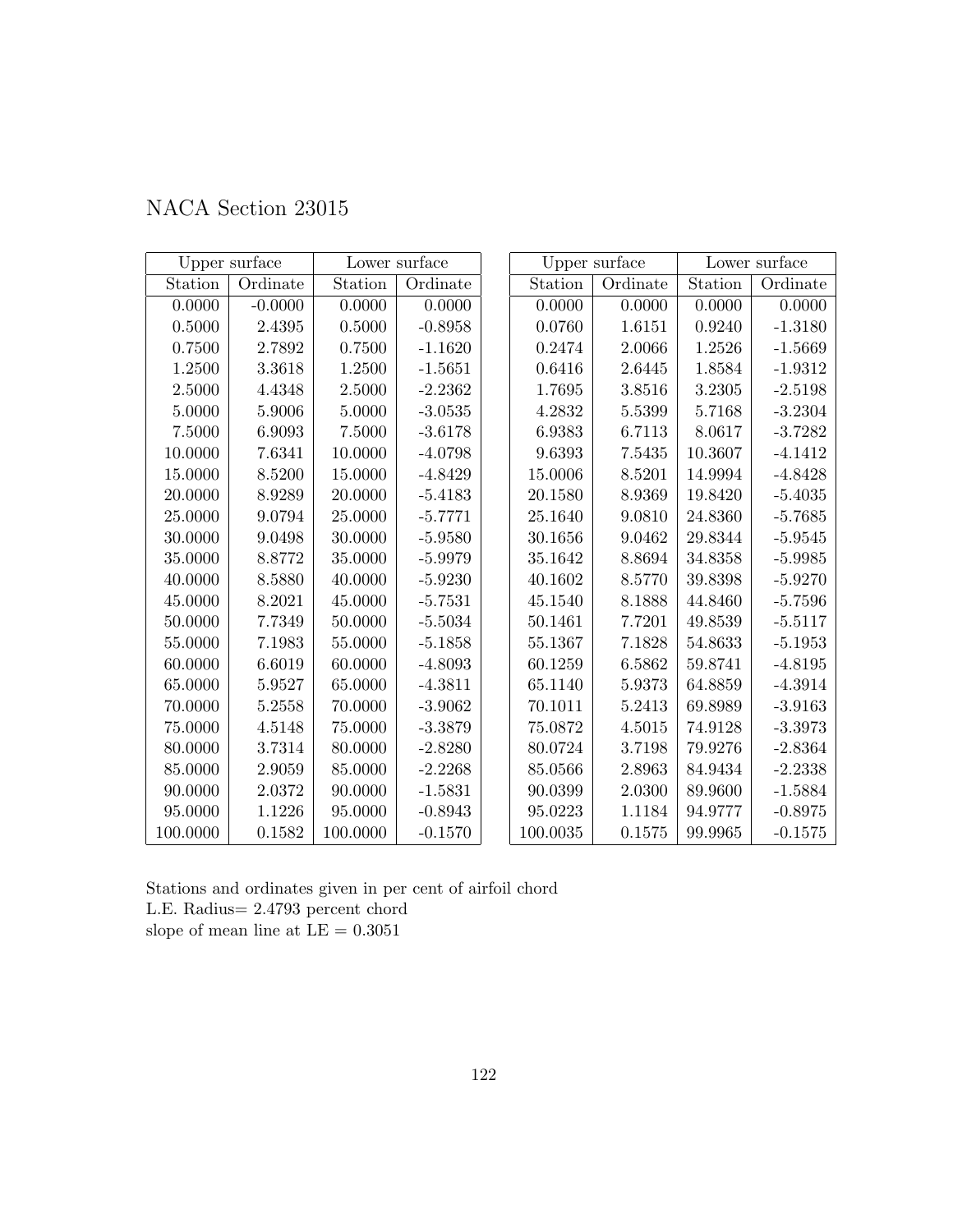|            | Upper surface |          | Lower surface |           | Upper surface |            | Lower surface |
|------------|---------------|----------|---------------|-----------|---------------|------------|---------------|
| Station    | Ordinate      | Station  | Ordinate      | Station   | Ordinate      | Station    | Ordinate      |
| 0.0000     | 0.0000        | 0.0000   | 0.0000        | 0.0000    | 0.0000        | 0.0000     | 0.0000        |
| 0.5000     | 3.0689        | 0.5000   | $-1.0099$     | $-0.0088$ | 1.9084        | 1.0088     | $-1.6114$     |
| 0.7500     | 3.4551        | 0.7500   | $-1.3322$     | 0.1469    | 2.3639        | 1.3531     | $-1.9242$     |
| 1.2500     | 4.0891        | 1.2500   | $-1.8360$     | 0.5199    | 3.1021        | 1.9801     | $-2.3888$     |
| $2.5000\,$ | 5.2795        | 2.5000   | $-2.7075$     | 1.6235    | 4.4888        | $3.3765\,$ | $-3.1570$     |
| 5.0000     | 6.9016        | 5.0000   | $-3.8168$     | 4.1398    | 6.4169        | $5.8602\,$ | $-4.1074$     |
| 7.5000     | 8.0220        | 7.5000   | $-4.5929$     | 6.8259    | 7.7552        | 8.1741     | $-4.7722$     |
| 10.0000    | 8.8353        | 10.0000  | $-5.2132$     | 9.5672    | 8.7120        | 10.4328    | $-5.3097$     |
| 15.0000    | 9.8563        | 15.0000  | $-6.1792$     | 15.0007   | 9.8564        | 14.9993    | $-6.1791$     |
| 20.0000    | 10.3587       | 20.0000  | $-6.8581$     | 20.1896   | 10.3709       | 19.8104    | $-6.8375$     |
| 25.0000    | 10.5627       | 25.0000  | $-7.2650$     | 25.1968   | 10.5660       | 24.8032    | $-7.2534$     |
| 30.0000    | 10.5506       | 30.0000  | $-7.4588$     | 30.1988   | 10.5463       | 29.8012    | $-7.4545$     |
| 35.0000    | 10.3665       | 35.0000  | $-7.4835$     | 35.1970   | 10.3562       | 34.8030    | $-7.4853$     |
| 40.0000    | 10.0423       | 40.0000  | $-7.3708$     | 40.1922   | 10.0274       | 39.8078    | $-7.3774$     |
| 45.0000    | 9.6019        | 45.0000  | $-7.1443$     | 45.1848   | 9.5837        | 44.8152    | $-7.1545$     |
| 50.0000    | 9.0637        | 50.0000  | $-6.8222$     | 50.1753   | 9.0433        | 49.8247    | $-6.8349$     |
| 55.0000    | 8.4423        | 55.0000  | $-6.4187$     | 55.1640   | 8.4206        | 54.8360    | $-6.4331$     |
| 60.0000    | 7.7487        | 60.0000  | $-5.9448$     | 60.1511   | 7.7267        | 59.8489    | $-5.9600$     |
| 65.0000    | 6.9917        | 65.0000  | $-5.4089$     | 65.1369   | 6.9702        | 64.8631    | $-5.4243$     |
| 70.0000    | 6.1775        | 70.0000  | $-4.8170$     | 70.1213   | 6.1570        | 69.8787    | $-4.8320$     |
| 75.0000    | 5.3101        | 75.0000  | $-4.1732$     | 75.1047   | 5.2914        | 74.8953    | $-4.1872$     |
| 80.0000    | 4.3918        | 80.0000  | $-3.4796$     | 80.0869   | 4.3754        | 79.9131    | $-3.4920$     |
| 85.0000    | 3.4229        | 85.0000  | $-2.7364$     | 85.0680   | 3.4094        | 84.9320    | $-2.7468$     |
| 90.0000    | 2.4019        | 90.0000  | $-1.9424$     | 90.0479   | 2.3919        | 89.9520    | $-1.9502$     |
| 95.0000    | 1.3259        | 95.0000  | $-1.0944$     | 95.0267   | 1.3200        | 94.9733    | $-1.0991$     |
| 100.0000   | 0.1899        | 100.0000 | $-0.1882$     | 100.0042  | 0.1890        | 99.9958    | $-0.1890$     |

Stations and ordinates given in per cent of airfoil chord L.E. Radius= 3.5702 percent chord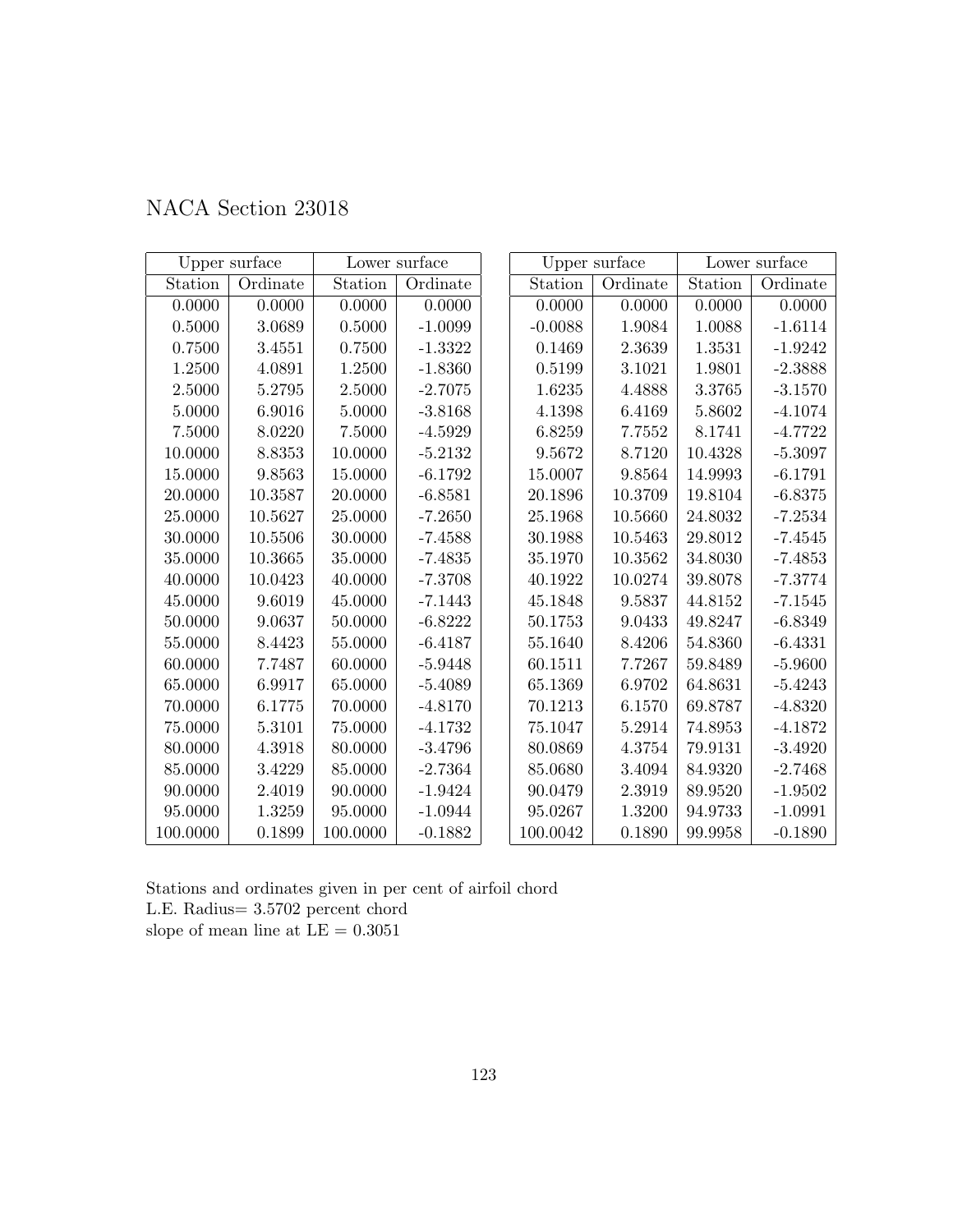| NACA Section 23021 |
|--------------------|
|--------------------|

|             | Upper surface |             | Lower surface |           | Upper surface |         | Lower surface |
|-------------|---------------|-------------|---------------|-----------|---------------|---------|---------------|
| Station     | Ordinate      | Station     | Ordinate      | Station   | Ordinate      | Station | Ordinate      |
| 0.0000      | $-0.0000$     | 0.0000      | 0.0000        | 0.0000    | 0.0000        | 0.0000  | 0.0000        |
| 0.5000      | 3.7507        | 0.5000      | $-1.1037$     | $-0.0936$ | 2.2017        | 1.0936  | $-1.9047$     |
| 0.7500      | 4.1669        | 0.7500      | $-1.4771$     | 0.0464    | 2.7213        | 1.4536  | $-2.2816$     |
| 1.2500      | 4.8547        | 1.2500      | $-2.0757$     | 0.3982    | 3.5596        | 2.1018  | $-2.8464$     |
| 2.5000      | 6.1505        | 2.5000      | $-3.1438$     | 1.4774    | 5.1259        | 3.5226  | $-3.7941$     |
| 5.0000      | 7.9175        | 5.0000      | $-4.5512$     | 3.9964    | 7.2940        | 6.0036  | $-4.9845$     |
| 7.5000      | 9.1430        | $7.5000\,$  | $-5.5499$     | 6.7136    | 8.7992        | 8.2864  | $-5.8161$     |
| 10.0000     | 10.0408       | 10.0000     | $-6.3377$     | 9.4950    | 9.8804        | 10.5050 | $-6.4781$     |
| 15.0000     | 11.1925       | 15.0000     | $-7.5156$     | 15.0009   | 11.1927       | 14.9991 | $-7.5154$     |
| $20.0000\,$ | 11.7875       | 20.0000     | $-8.2987$     | 20.2212   | 11.8050       | 19.7788 | $-8.2716$     |
| 25.0000     | 12.0455       | 25.0000     | $-8.7532$     | 25.2296   | 12.0509       | 24.7704 | $-8.7383$     |
| 30.0000     | $12.0513\,$   | 30.0000     | $-8.9595$     | 30.2319   | 12.0463       | 29.7681 | $-8.9546$     |
| 35.0000     | 11.8561       | 35.0000     | $-8.9688$     | 35.2298   | 11.8430       | 34.7702 | $-8.9721$     |
| 40.0000     | 11.4973       | 40.0000     | $-8.8180$     | 40.2242   | 11.4778       | 39.7758 | $-8.8278$     |
| 45.0000     | 11.0026       | 45.0000     | $-8.5346$     | 45.2156   | 10.9785       | 44.7844 | $-8.5493$     |
| 50.0000     | 10.3936       | 50.0000     | $-8.1400$     | 50.2045   | 10.3665       | 49.7955 | $-8.1581$     |
| 55.0000     | 9.6872        | 55.0000     | $-7.6506$     | 55.1913   | 9.6584        | 54.8087 | $-7.6709$     |
| 60.0000     | 8.8966        | 60.0000     | $-7.0792$     | 60.1763   | 8.8673        | 59.8237 | $-7.1006$     |
| 65.0000     | 8.0318        | 65.0000     | $-6.4356$     | 65.1597   | 8.0030        | 64.8403 | $-6.4572$     |
| 70.0000     | 7.1001        | 70.0000     | $-5.7269$     | 70.1416   | 7.0728        | 69.8584 | $-5.7478$     |
| $75.0000\,$ | 6.1063        | $75.0000\,$ | $-4.9576$     | 75.1221   | 6.0813        | 74.8779 | $-4.9771$     |
| 80.0000     | 5.0530        | 80.0000     | $-4.1303$     | 80.1014   | 5.0310        | 79.8987 | $-4.1477$     |
| 85.0000     | 3.9405        | 85.0000     | $-3.2453$     | 85.0793   | 3.9224        | 84.9207 | $-3.2599$     |
| 90.0000     | 2.7672        | 90.0000     | $-2.3012$     | 90.0559   | 2.7537        | 89.9441 | $-2.3121$     |
| 95.0000     | 1.5295        | 95.0000     | $-1.2942$     | 95.0312   | 1.5216        | 94.9688 | $-1.3007$     |
| 100.0000    | 0.2218        | 100.0000    | $-0.2194$     | 100.0049  | 0.2204        | 99.9951 | $-0.2204$     |

Stations and ordinates given in per cent of airfoil chord L.E. Radius= 4.8594 percent chord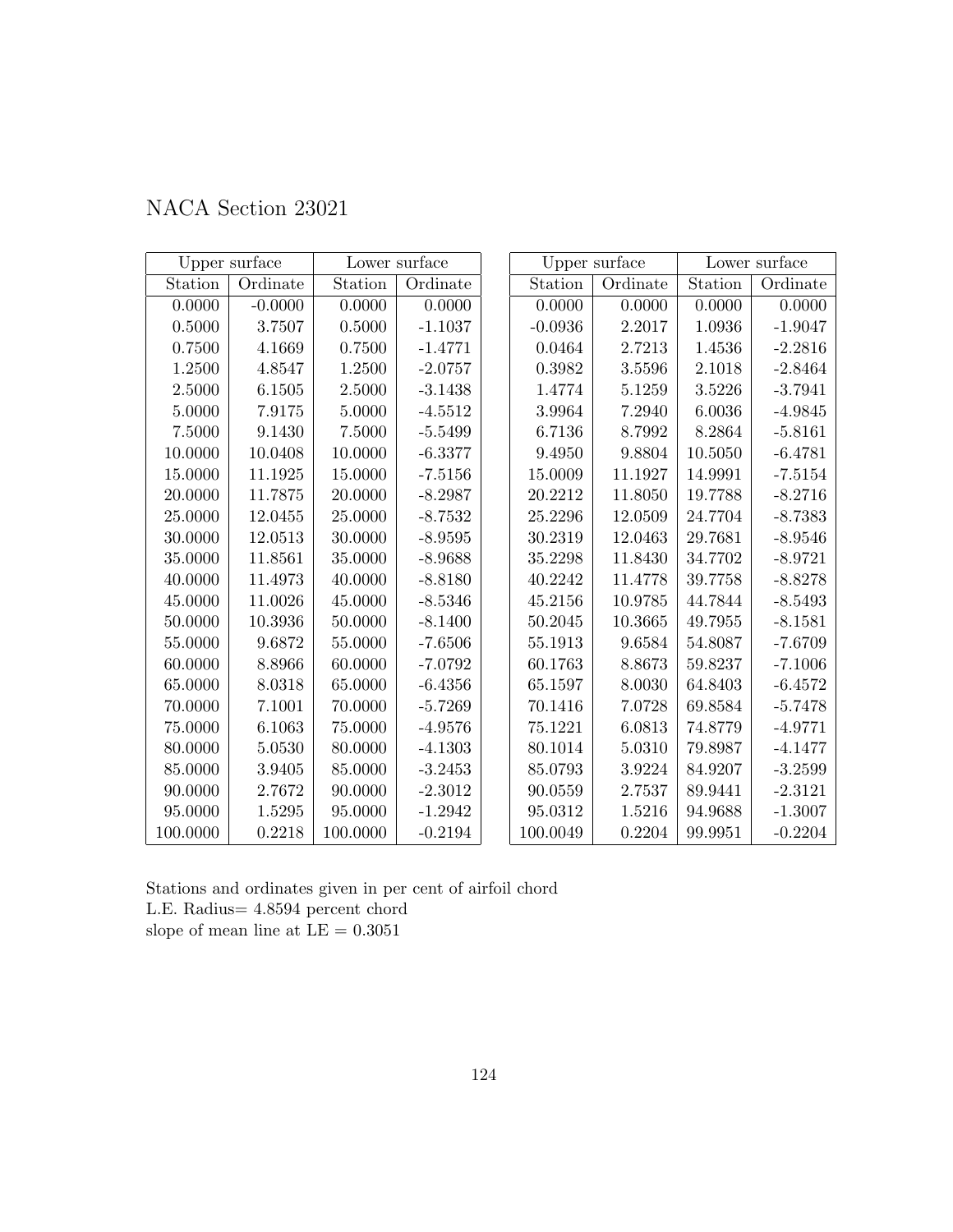| NACA Section 23024 |
|--------------------|
|--------------------|

|            | Upper surface |          | Lower surface |            | Upper surface |             | Lower surface |
|------------|---------------|----------|---------------|------------|---------------|-------------|---------------|
| Station    | Ordinate      | Station  | Ordinate      | Station    | Ordinate      | Station     | Ordinate      |
| 0.0000     | 0.0000        | 0.0000   | 0.0000        | 0.0000     | 0.0000        | 0.0000      | 0.0000        |
| 0.5000     | 4.4813        | 0.5000   | $-1.1808$     | $-0.1784$  | 2.4951        | 1.1784      | $-2.1980$     |
| 0.7500     | 4.9220        | 0.7500   | $-1.6002$     | $-0.0542$  | 3.0786        | 1.5542      | $-2.6389$     |
| 1.2500     | 5.6566        | 1.2500   | $-2.2869$     | 0.2765     | 4.0172        | 2.2235      | $-3.3039$     |
| 2.5000     | 7.0458        | 2.5000   | $-3.5464$     | 1.3313     | 5.7631        | 3.6687      | $-4.4313$     |
| 5.0000     | 8.9473        | 5.0000   | $-5.2558$     | $3.8531\,$ | 8.1710        | 6.1469      | $-5.8615$     |
| $7.5000\,$ | $10.2719\,$   | 7.5000   | $-6.4875$     | 6.6012     | 9.8431        | 8.3988      | $-6.8601$     |
| 10.0000    | 11.2503       | 10.0000  | $-7.4527$     | 9.4229     | 11.0489       | 10.5771     | $-7.6466$     |
| 15.0000    | 12.5288       | 15.0000  | $-8.8519$     | 15.0010    | 12.5290       | 14.9990     | $-8.8517$     |
| 20.0000    | 13.2154       | 20.0000  | $-9.7403$     | 20.2528    | 13.2390       | 19.7472     | $-9.7056$     |
| 25.0000    | 13.5279       | 25.0000  | $-10.2419$    | 25.2623    | 13.5359       | 24.7377     | $-10.2233$    |
| 30.0000    | 13.5520       | 30.0000  | $-10.4602$    | 30.2650    | 13.5464       | 29.7350     | $-10.4547$    |
| 35.0000    | 13.3461       | 35.0000  | $-10.4537$    | 35.2627    | 13.3298       | 34.7373     | $-10.4589$    |
| 40.0000    | 12.9528       | 40.0000  | $-10.2646$    | 40.2562    | 12.9282       | 39.7438     | $-10.2782$    |
| 45.0000    | 12.4040       | 45.0000  | $-9.9242$     | 45.2464    | 12.3734       | 44.7536     | $-9.9441$     |
| 50.0000    | 11.7243       | 50.0000  | $-9.4569$     | 50.2338    | 11.6897       | 49.7662     | $-9.4813$     |
| 55.0000    | 10.9331       | 55.0000  | $-8.8814$     | 55.2187    | 10.8962       | 54.7813     | $-8.9087$     |
| 60.0000    | 10.0455       | 60.0000  | $-8.2125$     | 60.2015    | 10.0079       | $59.7985\,$ | $-8.2412$     |
| 65.0000    | 9.0729        | 65.0000  | $-7.4613$     | 65.1825    | 9.0359        | 64.8175     | $-7.4900$     |
| 70.0000    | 8.0237        | 70.0000  | $-6.6357$     | 70.1618    | 7.9885        | 69.8382     | $-6.6635$     |
| 75.0000    | 6.9034        | 75.0000  | $-5.7411$     | 75.1395    | 6.8712        | 74.8605     | $-5.7670$     |
| 80.0000    | 5.7150        | 80.0000  | $-4.7803$     | 80.1158    | 5.6866        | 79.8842     | $-4.8033$     |
| 85.0000    | 4.4588        | 85.0000  | $-3.7537$     | 85.0906    | 4.4354        | 84.9094     | $-3.7729$     |
| 90.0000    | 3.1330        | 90.0000  | $-2.6595$     | 90.0639    | 3.1156        | 89.9361     | $-2.6739$     |
| 95.0000    | 1.7334        | 95.0000  | $-1.4937$     | 95.0356    | 1.7231        | 94.9644     | $-1.5023$     |
| 100.0000   | 0.2536        | 100.0000 | $-0.2506$     | 100.0056   | 0.2519        | 99.9944     | $-0.2519$     |

Stations and ordinates given in per cent of airfoil chord L.E. Radius= 6.3469 percent chord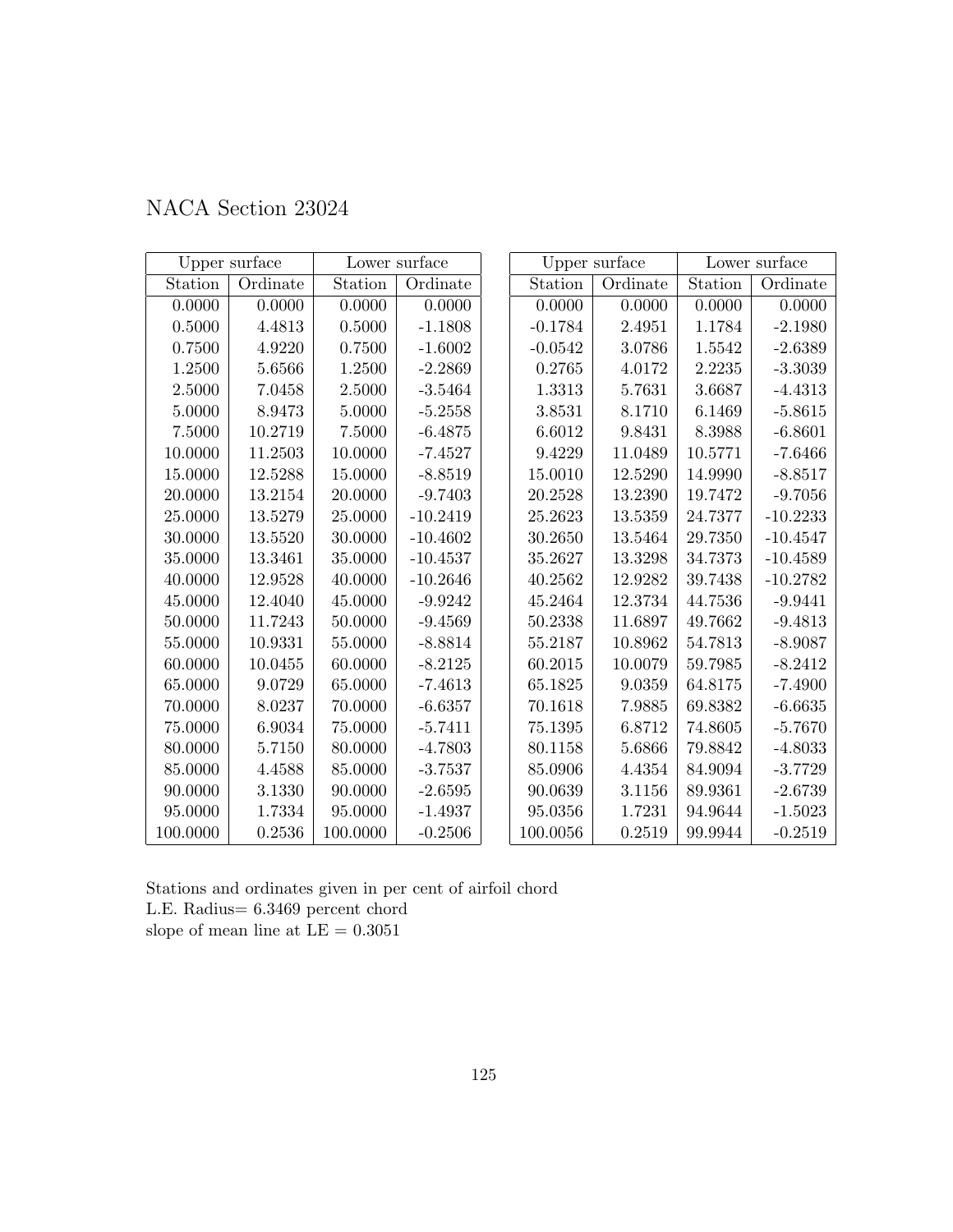| NACA Section 63-206 |  |  |
|---------------------|--|--|
|---------------------|--|--|

|          | Upper surface |          | Lower surface |          | Upper surface |          | Lower surface |
|----------|---------------|----------|---------------|----------|---------------|----------|---------------|
| Station  | Ordinate      | Station  | Ordinate      | Station  | Ordinate      | Station  | Ordinate      |
| 0.0000   | $-0.0000$     | 0.0000   | 0.0000        | 0.0000   | 0.0000        | 0.0000   | $-0.0000$     |
| 0.5000   | 0.5770        | 0.5000   | $-0.4345$     | 0.4577   | 0.5522        | 0.5423   | $-0.4520$     |
| 0.7500   | 0.6988        | 0.7500   | $-0.5235$     | 0.7028   | 0.6778        | 0.7972   | $-0.5372$     |
| 1.2500   | 0.8950        | 1.2500   | $-0.6505$     | 1.1965   | 0.8760        | 1.3035   | $-0.6621$     |
| 2.5000   | $1.2564\,$    | 2.5000   | $-0.8607$     | 2.4385   | 1.2411        | 2.5615   | $-0.8690$     |
| 5.0000   | 1.7896        | 5.0000   | $-1.1388$     | 4.9315   | 1.7770        | 5.0685   | $-1.1451$     |
| 7.5000   | 2.1995        | 7.5000   | $-1.3364$     | 7.4294   | 2.1891        | 7.5706   | $-1.3412$     |
| 10.0000  | 2.5356        | 10.0000  | $-1.4883$     | 9.9297   | 2.5269        | 10.0703  | $-1.4921$     |
| 15.0000  | 3.0650        | 15.0000  | $-1.7111$     | 14.9341  | 3.0590        | 15.0659  | $-1.7135$     |
| 20.0000  | 3.4569        | 20.0000  | $-1.8588$     | 19.9414  | 3.4529        | 20.0586  | $-1.8601$     |
| 25.0000  | 3.7393        | 25.0000  | $-1.9464$     | 24.9503  | 3.7370        | 25.0497  | $-1.9470$     |
| 30.0000  | 3.9289        | 30.0000  | $-1.9832$     | 29.9601  | 3.9278        | 30.0399  | $-1.9833$     |
| 35.0000  | 4.0296        | 35.0000  | $-1.9687$     | 34.9705  | 4.0293        | 35.0295  | $-1.9684$     |
| 40.0000  | 4.0422        | 40.0000  | $-1.9004$     | 39.9808  | 4.0423        | 40.0192  | $-1.9001$     |
| 45.0000  | $3.9714\,$    | 45.0000  | $-1.7815$     | 44.9908  | 3.9716        | 45.0092  | $-1.7812$     |
| 50.0000  | 3.8250        | 50.0000  | $-1.6186$     | 50.0000  | 3.8250        | 50.0000  | $-1.6186$     |
| 55.0000  | 3.6116        | 55.0000  | $-1.4205$     | 55.0080  | 3.6112        | 54.9920  | $-1.4208$     |
| 60.0000  | 3.3399        | 60.0000  | $-1.1961$     | 60.0146  | 3.3390        | 59.9854  | $-1.1968$     |
| 65.0000  | 3.0161        | 65.0000  | $-0.9529$     | 65.0195  | 3.0147        | 64.9804  | $-0.9538$     |
| 70.0000  | 2.6466        | 70.0000  | $-0.6992$     | 70.0226  | 2.6448        | 69.9774  | $-0.7004$     |
| 75.0000  | 2.2400        | 75.0000  | $-0.4469$     | 75.0235  | 2.2381        | 74.9765  | $-0.4481$     |
| 80.0000  | 1.8056        | 80.0000  | $-0.2098$     | 80.0222  | 1.8037        | 79.9778  | $-0.2108$     |
| 85.0000  | 1.3548        | 85.0000  | $-0.0069$     | 85.0188  | 1.3531        | 84.9812  | $-0.0076$     |
| 90.0000  | 0.9003        | 90.0000  | 0.1359        | 90.0134  | 0.8991        | 89.9866  | 0.1356        |
| 95.0000  | 0.4535        | 95.0000  | 0.1789        | 95.0064  | 0.4529        | 94.9936  | 0.1790        |
| 100.0000 | 0.0000        | 100.0000 | $-0.0000$     | 100.0000 | 0.0000        | 100.0000 | $-0.0000$     |

Stations and ordinates given in per cent of airfoil chord L.E. Radius= 0.2676 percent chord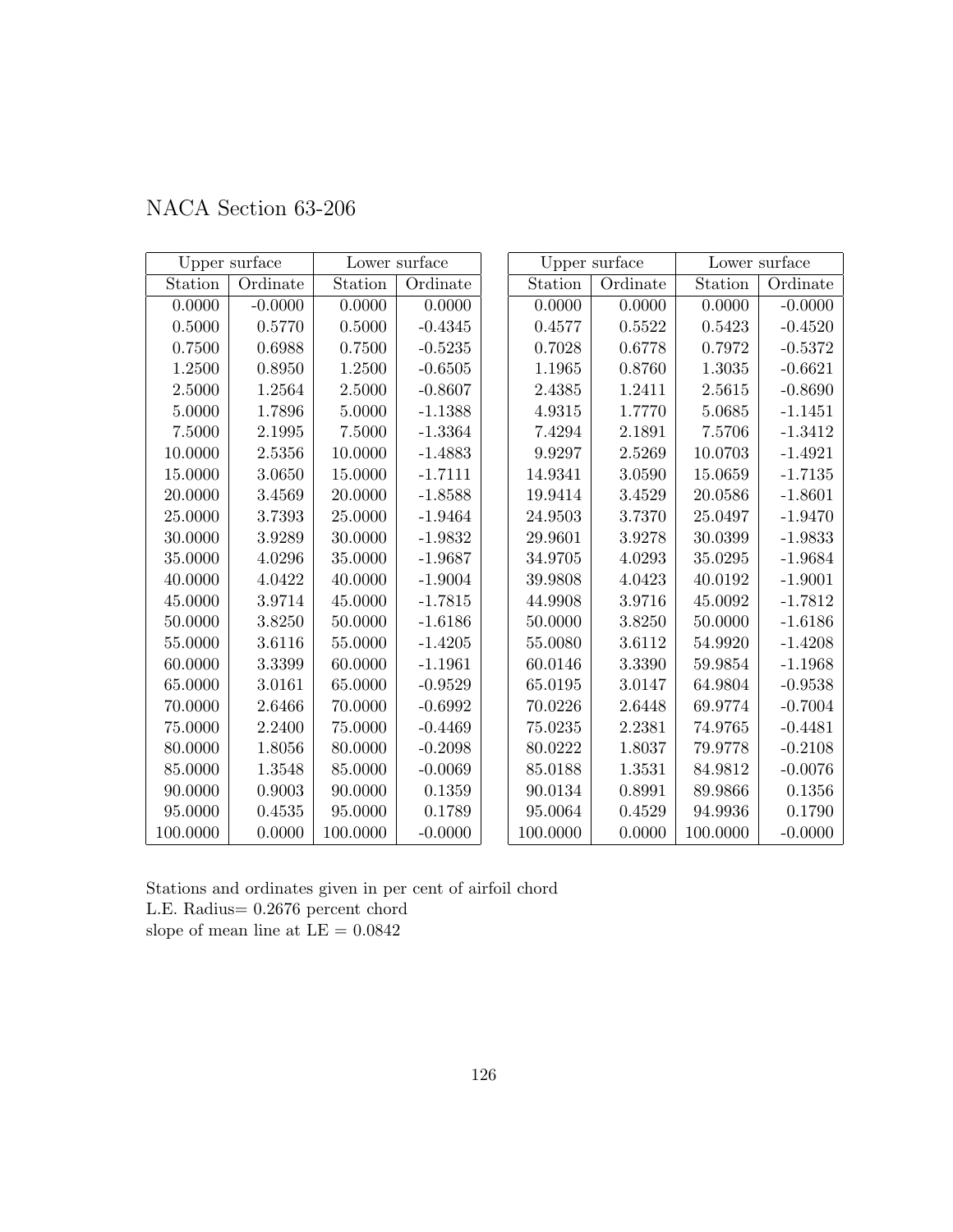| NACA Section 63-209 |  |
|---------------------|--|
|---------------------|--|

|          | Upper surface |          | Lower surface |          | Upper surface |          | Lower surface |
|----------|---------------|----------|---------------|----------|---------------|----------|---------------|
| Station  | Ordinate      | Station  | Ordinate      | Station  | Ordinate      | Station  | Ordinate      |
| 0.0000   | 0.0000        | 0.0000   | 0.0000        | 0.0000   | 0.0000        | 0.0000   | $-0.0000$     |
| 0.5000   | 0.8478        | 0.5000   | $-0.6555$     | 0.4371   | 0.7964        | 0.5629   | $-0.6962$     |
| 0.7500   | 1.0192        | 0.7500   | $-0.7999$     | 0.6797   | 0.9745        | 0.8203   | $-0.8339$     |
| 1.2500   | 1.2936        | 1.2500   | $-1.0114$     | 1.1702   | 1.2539        | 1.3298   | $-1.0400$     |
| 2.5000   | 1.7970        | 2.5000   | $-1.3712$     | 2.4079   | 1.7648        | 2.5921   | $-1.3927$     |
| 5.0000   | 2.5355        | 5.0000   | $-1.8607$     | 4.8972   | 2.5093        | 5.1028   | $-1.8774$     |
| 7.5000   | 3.0983        | 7.5000   | $-2.2159$     | 7.3939   | 3.0769        | 7.6061   | $-2.2290$     |
| 10.0000  | 3.5571        | 10.0000  | $-2.4940$     | 9.8943   | 3.5393        | 10.1057  | $-2.5045$     |
| 15.0000  | 4.2751        | 15.0000  | $-2.9106$     | 14.9009  | 4.2629        | 15.0991  | $-2.9174$     |
| 20.0000  | 4.8007        | 20.0000  | $-3.1960$     | 19.9118  | 4.7929        | 20.0882  | $-3.2000$     |
| 25.0000  | 5.1732        | 25.0000  | $-3.3767$     | 24.9253  | 5.1687        | 25.0747  | $-3.3787$     |
| 30.0000  | 5.4153        | 30.0000  | $-3.4682$     | 29.9401  | 5.4132        | 30.0599  | $-3.4687$     |
| 35.0000  | 5.5308        | 35.0000  | $-3.4698$     | 34.9557  | 5.5303        | 35.0443  | $-3.4694$     |
| 40.0000  | 5.5206        | 40.0000  | $-3.3795$     | 39.9713  | 5.5210        | 40.0287  | $-3.3787$     |
| 45.0000  | 5.3921        | 45.0000  | $-3.2028$     | 44.9863  | 5.3926        | 45.0137  | $-3.2022$     |
| 50.0000  | 5.1588        | 50.0000  | $-2.9524$     | 50.0000  | 5.1588        | 50.0000  | $-2.9524$     |
| 55.0000  | 4.8343        | 55.0000  | $-2.6423$     | 55.0119  | 4.8335        | 54.9881  | $-2.6431$     |
| 60.0000  | 4.4316        | 60.0000  | $-2.2858$     | 60.0217  | 4.4297        | 59.9783  | $-2.2874$     |
| 65.0000  | 3.9614        | 65.0000  | $-1.8953$     | 65.0288  | 3.9585        | 64.9711  | $-1.8976$     |
| 70.0000  | 3.4341        | 70.0000  | $-1.4833$     | 70.0331  | 3.4305        | 69.9669  | $-1.4860$     |
| 75.0000  | 2.8641        | 75.0000  | $-1.0673$     | 75.0344  | 2.8601        | 74.9656  | $-1.0701$     |
| 80.0000  | 2.2673        | 80.0000  | $-0.6681$     | 80.0324  | 2.2634        | 79.9676  | $-0.6706$     |
| 85.0000  | 1.6624        | 85.0000  | $-0.3118$     | 85.0272  | 1.6591        | 84.9728  | $-0.3136$     |
| 90.0000  | 1.0705        | 90.0000  | $-0.0326$     | 90.0193  | 1.0682        | 89.9807  | $-0.0335$     |
| 95.0000  | 0.5138        | 95.0000  | 0.1191        | 95.0092  | 0.5129        | 94.9908  | 0.1190        |
| 100.0000 | 0.0000        | 100.0000 | 0.0000        | 100.0000 | 0.0000        | 100.0000 | $-0.0000$     |

Stations and ordinates given in per cent of airfoil chord L.E. Radius= 0.5893 percent chord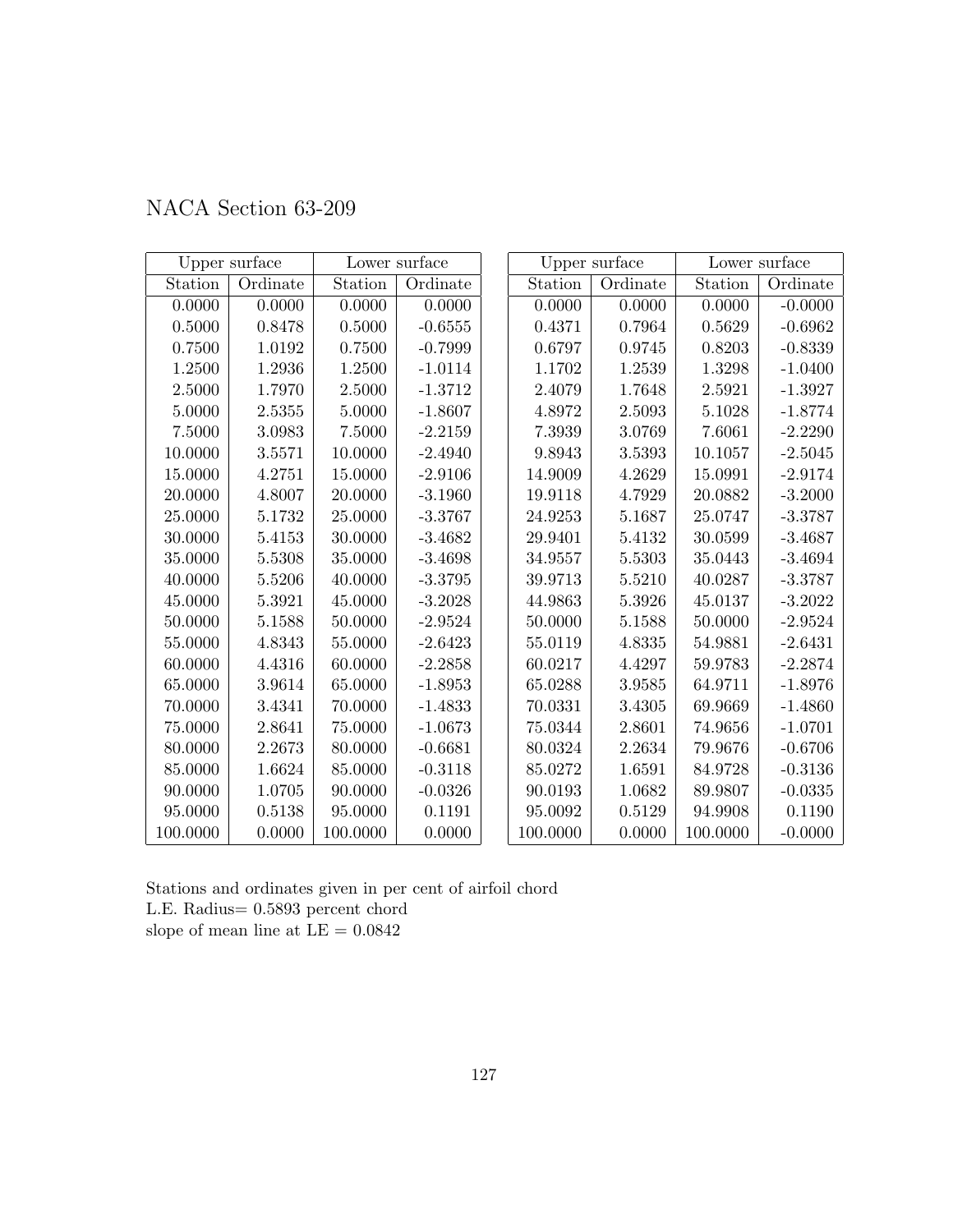| NACA Section 63-210 |
|---------------------|
|---------------------|

|             | Upper surface |          | Lower surface |          | Upper surface |             | Lower surface |
|-------------|---------------|----------|---------------|----------|---------------|-------------|---------------|
| Station     | Ordinate      | Station  | Ordinate      | Station  | Ordinate      | Station     | Ordinate      |
| 0.0000      | 0.0000        | 0.0000   | 0.0000        | 0.0000   | 0.0000        | 0.0000      | $-0.0000$     |
| $0.5000\,$  | 0.9380        | 0.5000   | $-0.7253$     | 0.4304   | 0.8757        | 0.5696      | $-0.7755$     |
| 0.7500      | 1.1257        | 0.7500   | $-0.8881$     | 0.6722   | 1.0713        | 0.8278      | $-0.9307$     |
| 1.2500      | 1.4260        | 1.2500   | $-1.1280$     | 1.1616   | 1.3778        | 1.3384      | $-1.1639$     |
| 2.5000      | 1.9770        | 2.5000   | $-1.5384$     | 2.3979   | 1.9378        | 2.6021      | $-1.5657$     |
| 5.0000      | 2.7847        | 5.0000   | $-2.0997$     | 4.8858   | 2.7529        | 5.1142      | $-2.1210$     |
| 7.5000      | 3.3988        | 7.5000   | $-2.5082$     | 7.3821   | 3.3729        | 7.6179      | $-2.5249$     |
| 10.0000     | 3.8988        | 10.0000  | $-2.8290$     | 9.8825   | 3.8772        | 10.1175     | $-2.8425$     |
| 15.0000     | 4.6800        | 15.0000  | $-3.3110$     | 14.8898  | 4.6653        | 15.1102     | $-3.3198$     |
| 20.0000     | $5.2502\,$    | 20.0000  | $-3.6427$     | 19.9019  | 5.2408        | 20.0981     | $-3.6479$     |
| 25.0000     | 5.6526        | 25.0000  | $-3.8545$     | 24.9169  | 5.6471        | 25.0831     | $-3.8571$     |
| 30.0000     | 5.9117        | 30.0000  | $-3.9639$     | 29.9334  | 5.9091        | 30.0666     | $-3.9647$     |
| 35.0000     | 6.0310        | 35.0000  | $-3.9701$     | 34.9507  | 6.0305        | 35.0493     | $-3.9696$     |
| 40.0000     | 6.0119        | 40.0000  | $-3.8712$     | 39.9681  | 6.0125        | 40.0319     | $-3.8702$     |
| 45.0000     | 5.8627        | 45.0000  | $-3.6737$     | 44.9848  | 5.8634        | 45.0152     | $-3.6729$     |
| 50.0000     | 5.5990        | 50.0000  | $-3.3927$     | 50.0000  | 5.5990        | $50.0000\,$ | $-3.3927$     |
| 55.0000     | 5.2364        | 55.0000  | $-3.0439$     | 55.0132  | 5.2353        | 54.9868     | $-3.0449$     |
| 60.0000     | 4.7892        | 60.0000  | $-2.6426$     | 60.0240  | 4.7869        | 59.9760     | $-2.6446$     |
| 65.0000     | 4.2695        | 65.0000  | $-2.2022$     | 65.0319  | 4.2659        | 64.9681     | $-2.2051$     |
| 70.0000     | 3.6895        | 70.0000  | $-1.7372$     | 70.0366  | 3.6851        | 69.9634     | $-1.7406$     |
| $75.0000\,$ | 3.0654        | 75.0000  | $-1.2670$     | 75.0379  | 3.0605        | 74.9621     | $-1.2706$     |
| 80.0000     | 2.4153        | 80.0000  | $-0.8147$     | 80.0356  | 2.4106        | 79.9644     | $-0.8178$     |
| 85.0000     | 1.7604        | 85.0000  | $-0.4087$     | 85.0299  | 1.7565        | 84.9701     | $-0.4110$     |
| 90.0000     | 1.1243        | 90.0000  | $-0.0858$     | 90.0211  | 1.1217        | 89.9789     | $-0.0869$     |
| 95.0000     | 0.5328        | 95.0000  | 0.1004        | 95.0101  | 0.5317        | 94.9899     | 0.1002        |
| 100.0000    | 0.0000        | 100.0000 | 0.0000        | 100.0000 | 0.0000        | 100.0000    | $-0.0000$     |

Stations and ordinates given in per cent of airfoil chord L.E. Radius= 0.7210 percent chord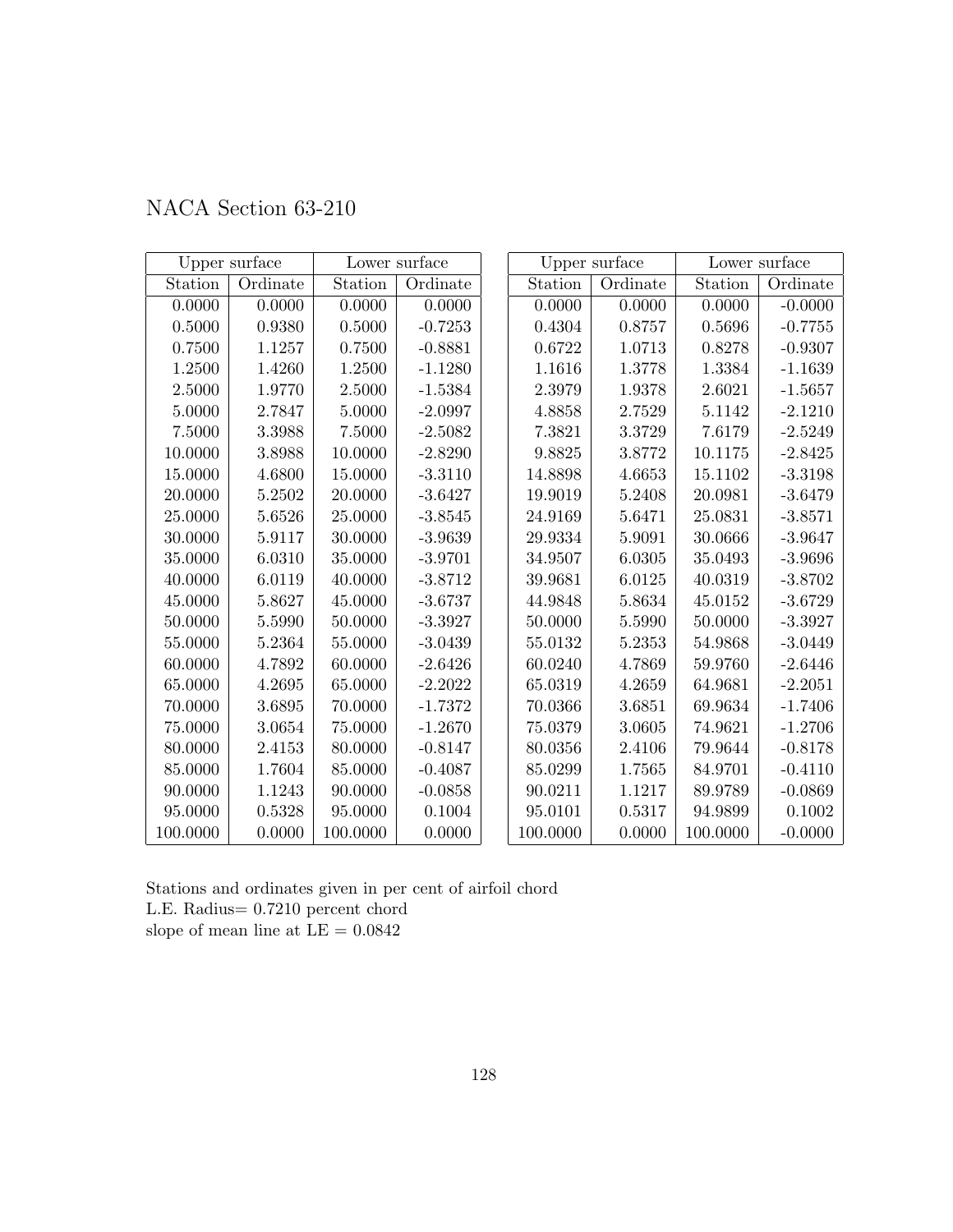| NACA Section 63-212 |  |  |
|---------------------|--|--|
|---------------------|--|--|

|            | Upper surface |          | Lower surface |          | Upper surface |             | Lower surface |
|------------|---------------|----------|---------------|----------|---------------|-------------|---------------|
| Station    | Ordinate      | Station  | Ordinate      | Station  | Ordinate      | Station     | Ordinate      |
| 0.0000     | $-0.0000$     | 0.0000   | 0.0000        | 0.0000   | 0.0000        | 0.0000      | $-0.0000$     |
| $0.5000\,$ | 1.1169        | 0.5000   | $-0.8582$     | 0.4174   | 1.0303        | 0.5826      | $-0.9301$     |
| 0.7500     | 1.3370        | 0.7500   | $-1.0575$     | 0.6575   | 1.2605        | 0.8425      | $-1.1199$     |
| 1.2500     | 1.6888        | 1.2500   | $-1.3546$     | 1.1447   | 1.6214        | 1.3553      | $-1.4075$     |
| 2.5000     | 2.3357        | 2.5000   | $-1.8673$     | 2.3779   | 2.2805        | 2.6221      | $-1.9083$     |
| 5.0000     | 3.2831        | 5.0000   | $-2.5743$     | 4.8630   | 3.2384        | 5.1370      | $-2.6065$     |
| 7.5000     | 4.0008        | 7.5000   | $-3.0909$     | 7.3584   | 3.9643        | 7.6416      | $-3.1164$     |
| 10.0000    | 4.5837        | 10.0000  | $-3.4981$     | 9.8589   | 4.5535        | 10.1411     | $-3.5187$     |
| 15.0000    | 5.4918        | 15.0000  | $-4.1123$     | 14.8675  | 5.4713        | 15.1325     | $-4.1257$     |
| 20.0000    | 6.1514        | 20.0000  | $-4.5373$     | 19.8821  | 6.1383        | 20.1179     | $-4.5454$     |
| 25.0000    | 6.6131        | 25.0000  | $-4.8115$     | 24.9002  | 6.6056        | 25.0998     | $-4.8157$     |
| 30.0000    | 6.9055        | 30.0000  | $-4.9564$     | 29.9200  | 6.9021        | 30.0800     | $-4.9577$     |
| 35.0000    | 7.0311        | 35.0000  | $-4.9704$     | 34.9409  | 7.0306        | 35.0591     | $-4.9697$     |
| 40.0000    | 6.9921        | 40.0000  | $-4.8521$     | 39.9618  | 6.9930        | 40.0382     | $-4.8507$     |
| 45.0000    | 6.7994        | 45.0000  | $-4.6110$     | 44.9818  | 6.8003        | 45.0182     | $-4.6099$     |
| 50.0000    | 6.4730        | 50.0000  | $-4.2666$     | 50.0000  | 6.4730        | 50.0000     | $-4.2666$     |
| 55.0000    | 6.0322        | 55.0000  | $-3.8387$     | 55.0158  | 6.0306        | 54.9842     | $-3.8402$     |
| 60.0000    | 5.4949        | 60.0000  | $-3.3464$     | 60.0285  | 5.4916        | $59.9715\,$ | $-3.3493$     |
| 65.0000    | 4.8750        | 65.0000  | $-2.8050$     | 65.0378  | 4.8701        | 64.9622     | $-2.8092$     |
| 70.0000    | 4.1893        | 70.0000  | $-2.2337$     | 70.0433  | 4.1832        | 69.9567     | $-2.2387$     |
| 75.0000    | 3.4580        | 75.0000  | $-1.6562$     | 75.0447  | 3.4513        | 74.9553     | $-1.6613$     |
| 80.0000    | 2.7025        | 80.0000  | $-1.0988$     | 80.0419  | 2.6962        | 79.9581     | $-1.1034$     |
| 85.0000    | 1.9499        | 85.0000  | $-0.5959$     | 85.0351  | 1.9447        | 84.9649     | $-0.5991$     |
| 90.0000    | 1.2280        | 90.0000  | $-0.1881$     | 90.0247  | 1.2246        | 89.9753     | $-0.1898$     |
| 95.0000    | 0.5692        | 95.0000  | 0.0644        | 95.0118  | 0.5678        | 94.9882     | 0.0641        |
| 100.0000   | 0.0000        | 100.0000 | 0.0000        | 100.0000 | 0.0000        | 100.0000    | $-0.0000$     |

Stations and ordinates given in per cent of airfoil chord L.E. Radius= 1.0017 percent chord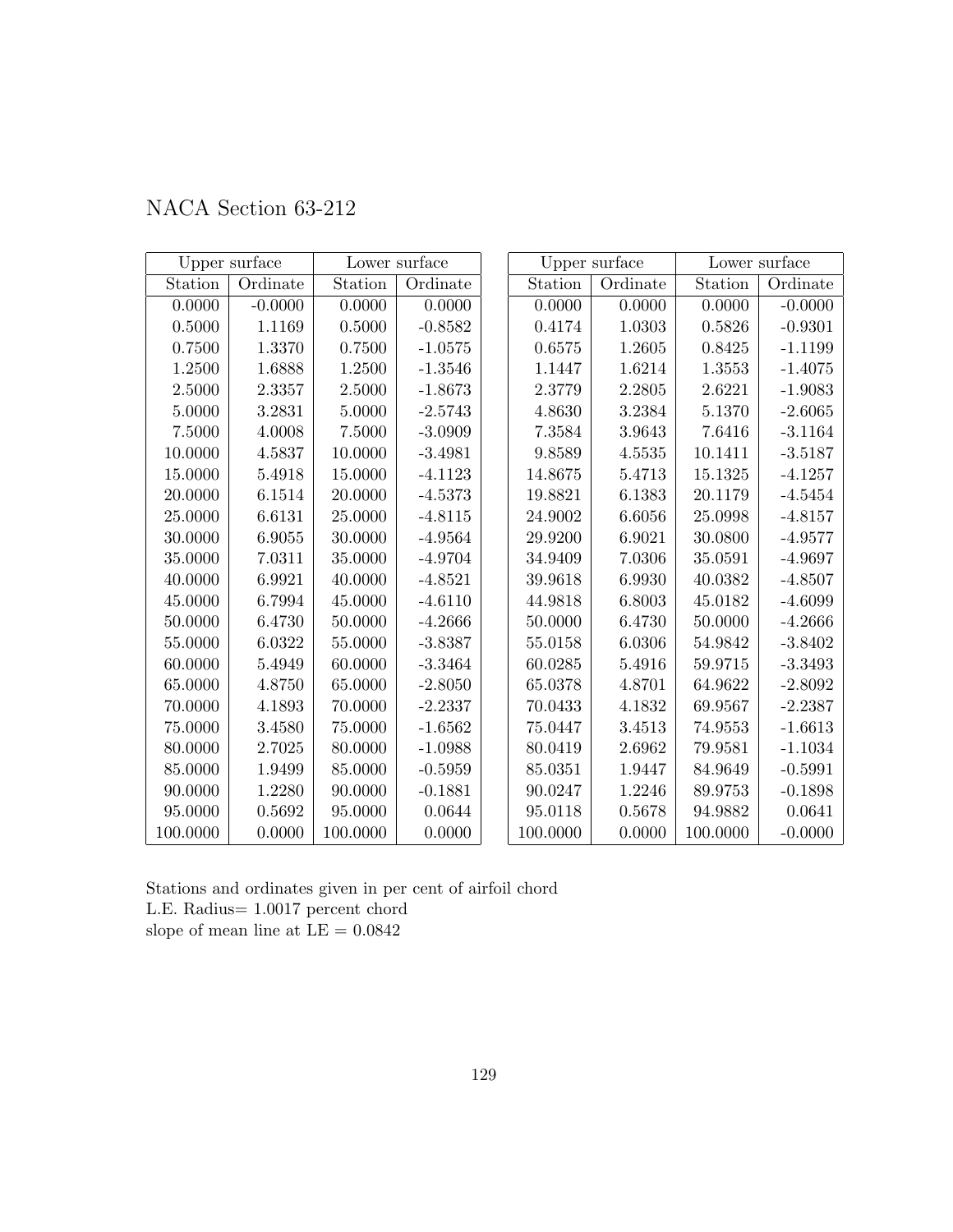| NACA Section 63-412 |  |  |  |
|---------------------|--|--|--|
|---------------------|--|--|--|

|             | Upper surface |          | Lower surface |          | Upper surface |          | Lower surface |
|-------------|---------------|----------|---------------|----------|---------------|----------|---------------|
| Station     | Ordinate      | Station  | Ordinate      | Station  | Ordinate      | Station  | Ordinate      |
| 0.0000      | 0.0000        | 0.0000   | 0.0000        | 0.0000   | 0.0000        | 0.0000   | $-0.0000$     |
| $0.5000\,$  | 1.2546        | 0.5000   | $-0.7439$     | 0.3366   | 1.0702        | 0.6634   | $-0.8698$     |
| 0.7500      | 1.4864        | 0.7500   | $-0.9286$     | 0.5666   | 1.3202        | 0.9334   | $-1.0391$     |
| 1.2500      | 1.8660        | 1.2500   | $-1.1989$     | 1.0409   | 1.7175        | 1.4591   | $-1.2897$     |
| 2.5000      | 2.5801        | 2.5000   | $-1.6438$     | 2.2570   | 2.4560        | 2.7430   | $-1.7117$     |
| 5.0000      | 3.6464        | 5.0000   | $-2.2292$     | 4.7270   | 3.5447        | 5.2730   | $-2.2810$     |
| 7.5000      | 4.4636        | 7.5000   | $-2.6441$     | 7.2176   | 4.3798        | 7.7824   | $-2.6840$     |
| 10.0000     | 5.1333        | 10.0000  | $-2.9624$     | 9.7182   | 5.0635        | 10.2818  | $-2.9939$     |
| 15.0000     | 6.1866        | 15.0000  | $-3.4278$     | 14.7354  | 6.1386        | 15.2646  | $-3.4475$     |
| 20.0000     | 6.9620        | 20.0000  | $-3.7340$     | 19.7645  | 6.9308        | 20.2355  | $-3.7451$     |
| 25.0000     | 7.5164        | 25.0000  | $-3.9132$     | 24.8004  | 7.4980        | 25.1996  | $-3.9181$     |
| 30.0000     | 7.8815        | 30.0000  | $-3.9834$     | 29.8401  | 7.8727        | 30.1599  | $-3.9838$     |
| 35.0000     | 8.0623        | 35.0000  | $-3.9408$     | 34.8818  | 8.0602        | 35.1182  | $-3.9384$     |
| 40.0000     | 8.0624        | 40.0000  | $-3.7825$     | 39.9236  | 8.0637        | 40.0764  | $-3.7792$     |
| 45.0000     | 7.8936        | 45.0000  | $-3.5169$     | 44.9636  | 7.8954        | 45.0364  | $-3.5146$     |
| 50.0000     | 7.5761        | 50.0000  | $-3.1634$     | 50.0000  | 7.5761        | 50.0000  | $-3.1634$     |
| 55.0000     | 7.1289        | 55.0000  | $-2.7421$     | 55.0315  | 7.1258        | 54.9685  | $-2.7449$     |
| 60.0000     | 6.5694        | 60.0000  | $-2.2723$     | 60.0570  | 6.5624        | 59.9430  | $-2.2779$     |
| 65.0000     | $5.9106\,$    | 65.0000  | $-1.7704$     | 65.0756  | 5.9000        | 64.9243  | $-1.7782$     |
| 70.0000     | 5.1680        | 70.0000  | $-1.2568$     | 70.0866  | 5.1545        | 69.9134  | $-1.2656$     |
| $75.0000\,$ | 4.3600        | 75.0000  | $-0.7565$     | 75.0894  | 4.3451        | 74.9106  | $-0.7651$     |
| 80.0000     | 3.5058        | 80.0000  | $-0.2984$     | 80.0838  | 3.4912        | 79.9162  | $-0.3056$     |
| 85.0000     | 2.6284        | 85.0000  | 0.0796        | 85.0702  | 2.6160        | 84.9299  | 0.0751        |
| 90.0000     | 1.7493        | 90.0000  | 0.3306        | 90.0494  | 1.7407        | 89.9506  | 0.3289        |
| 95.0000     | 0.8870        | 95.0000  | 0.3803        | 95.0235  | 0.8829        | 94.9765  | 0.3809        |
| 100.0000    | 0.0000        | 100.0000 | $-0.0000$     | 100.0000 | 0.0000        | 100.0000 | $-0.0000$     |

Stations and ordinates given in per cent of airfoil chord L.E. Radius= 1.0017 percent chord slope of mean line at  $\mathrm{LE}=0.1685$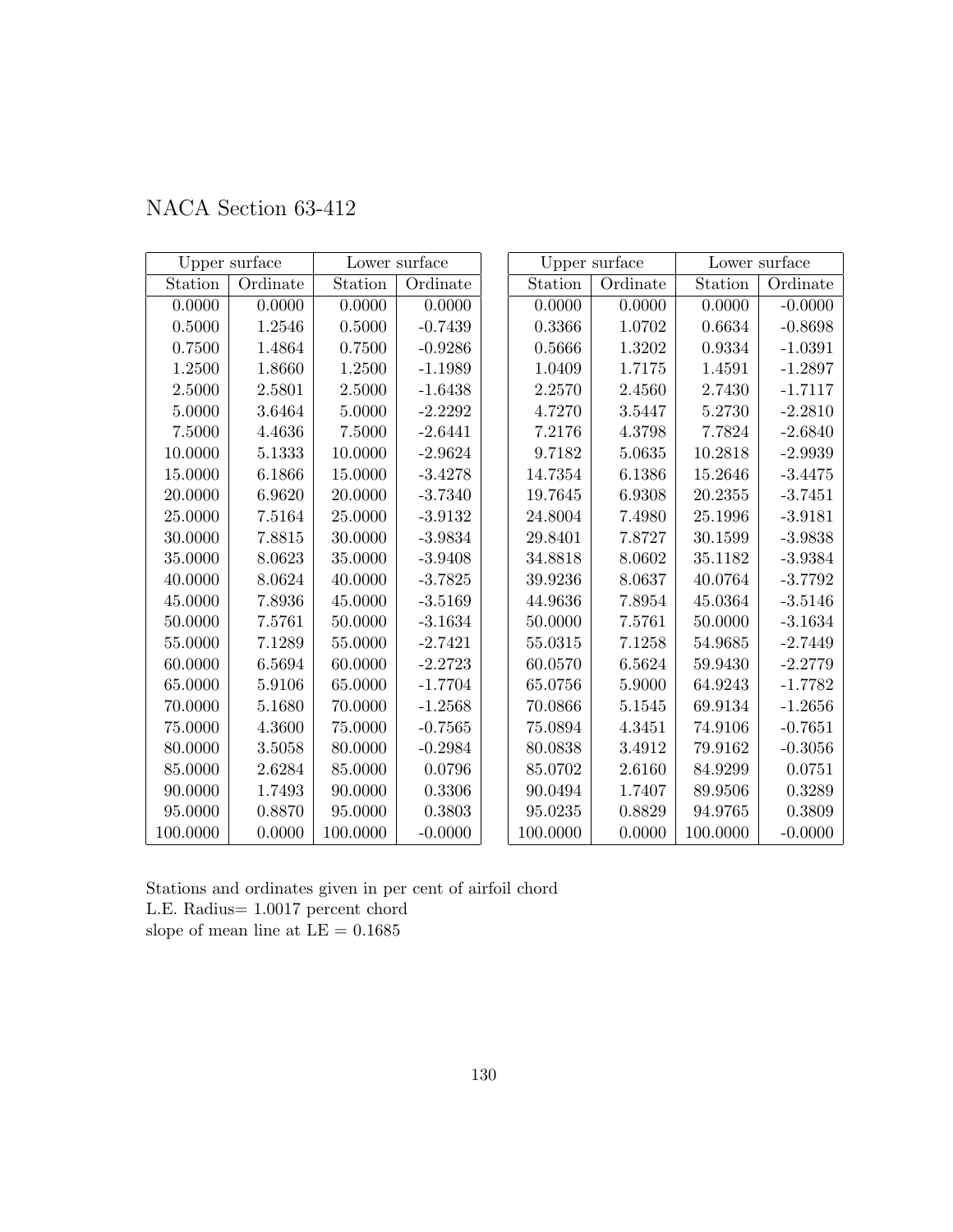| NACA Section 63-215 |  |  |  |  |
|---------------------|--|--|--|--|
|---------------------|--|--|--|--|

|             | Upper surface |          | Lower surface |          | Upper surface |             | Lower surface |
|-------------|---------------|----------|---------------|----------|---------------|-------------|---------------|
| Station     | Ordinate      | Station  | Ordinate      | Station  | Ordinate      | Station     | Ordinate      |
| 0.0000      | $-0.0000$     | 0.0000   | 0.0000        | 0.0000   | 0.0000        | 0.0000      | $-0.0000$     |
| $0.5000\,$  | 1.3786        | 0.5000   | $-1.0398$     | 0.3989   | 1.2497        | 0.6011      | $-1.1495$     |
| 0.7500      | 1.6465        | 0.7500   | $-1.2927$     | 0.6364   | 1.5312        | 0.8636      | $-1.3906$     |
| 1.2500      | 2.0755        | 1.2500   | $-1.6759$     | 1.1202   | 1.9737        | 1.3798      | $-1.7598$     |
| 2.5000      | 2.8678        | 2.5000   | $-2.3445$     | 2.3486   | 2.7834        | 2.6514      | $-2.4113$     |
| 5.0000      | 4.0291        | 5.0000   | $-3.2760$     | 4.8292   | 3.9608        | 5.1708      | $-3.3289$     |
| 7.5000      | 4.9045        | 7.5000   | $-3.9589$     | 7.3231   | 4.8490        | 7.6769      | $-4.0010$     |
| 10.0000     | 5.6134        | 10.0000  | $-4.4985$     | 9.8234   | 5.5674        | 10.1766     | $-4.5327$     |
| 15.0000     | 6.7137        | 15.0000  | $-5.3147$     | 14.8341  | 6.6826        | 15.1659     | $-5.3371$     |
| 20.0000     | 7.5080        | 20.0000  | $-5.8818$     | 19.8524  | 7.4882        | 20.1476     | $-5.8954$     |
| 25.0000     | 8.0583        | 25.0000  | $-6.2502$     | 24.8749  | 8.0471        | 25.1251     | $-6.2572$     |
| 30.0000     | 8.3985        | 30.0000  | $-6.4471$     | 29.8999  | 8.3938        | 30.1001     | $-6.4493$     |
| 35.0000     | 8.5297        | 35.0000  | $-6.4694$     | 34.9261  | 8.5293        | 35.0739     | $-6.4684$     |
| 40.0000     | 8.4553        | 40.0000  | $-6.3169$     | 39.9523  | 8.4569        | 40.0477     | $-6.3147$     |
| 45.0000     | 8.1924        | 45.0000  | $-6.0053$     | 44.9773  | 8.1940        | 45.0227     | $-6.0036$     |
| 50.0000     | 7.7672        | 50.0000  | $-5.5608$     | 50.0000  | 7.7672        | $50.0000\,$ | $-5.5608$     |
| 55.0000     | 7.2048        | 55.0000  | $-5.0096$     | 55.0195  | 7.2024        | 54.9805     | $-5.0120$     |
| 60.0000     | 6.5290        | 60.0000  | $-4.3769$     | 60.0352  | 6.5239        | 59.9648     | $-4.3816$     |
| 65.0000     | 5.7571        | 65.0000  | $-3.6820$     | 65.0465  | 5.7496        | 64.9535     | $-3.6887$     |
| 70.0000     | 4.9129        | 70.0000  | $-2.9514$     | 70.0530  | 4.9037        | 69.9470     | $-2.9592$     |
| $75.0000\,$ | 4.0219        | 75.0000  | $-2.2141$     | 75.0545  | 4.0121        | 74.9455     | $-2.2221$     |
| 80.0000     | 3.1123        | 80.0000  | $-1.5033$     | 80.0509  | 3.1031        | 79.9491     | $-1.5103$     |
| 85.0000     | 2.2185        | 85.0000  | $-0.8605$     | 85.0425  | 2.2111        | 84.9575     | $-0.8656$     |
| 90.0000     | 1.3741        | 90.0000  | $-0.3318$     | 90.0298  | 1.3693        | 89.9702     | $-0.3345$     |
| 95.0000     | 0.6202        | 95.0000  | 0.0143        | 95.0142  | 0.6182        | 94.9858     | 0.0137        |
| 100.0000    | 0.0000        | 100.0000 | $-0.0000$     | 100.0000 | 0.0000        | 100.0000    | $-0.0000$     |

Stations and ordinates given in per cent of airfoil chord L.E. Radius= 1.4730 percent chord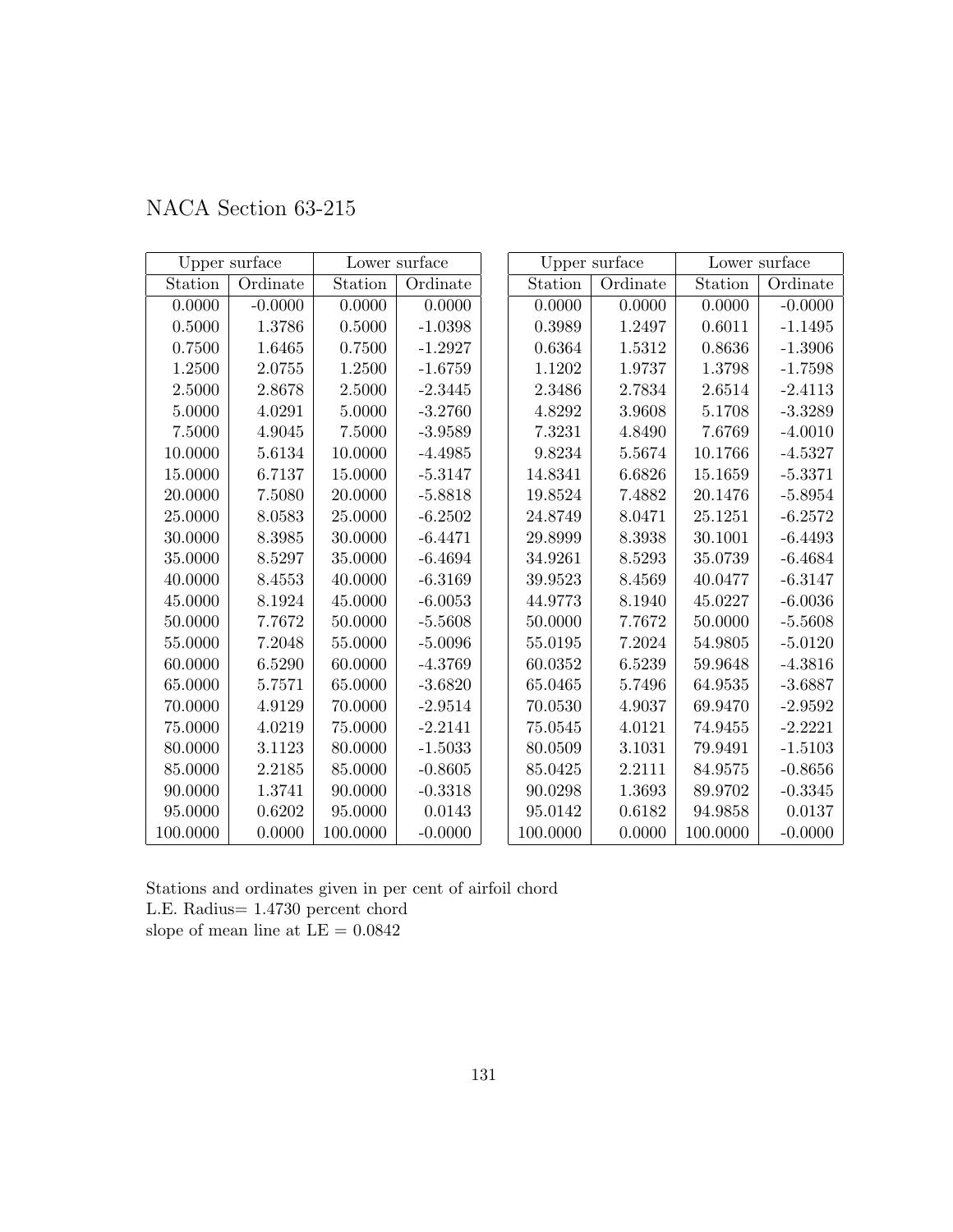| NACA Section 63-415 |  |  |  |
|---------------------|--|--|--|
|---------------------|--|--|--|

|             | Upper surface |          | Lower surface |          | Upper surface |          | Lower surface |
|-------------|---------------|----------|---------------|----------|---------------|----------|---------------|
| Station     | Ordinate      | Station  | Ordinate      | Station  | Ordinate      | Station  | Ordinate      |
| 0.0000      | 0.0000        | 0.0000   | 0.0000        | 0.0000   | 0.0000        | 0.0000   | $-0.0000$     |
| 0.5000      | 1.5589        | 0.5000   | $-0.8928$     | 0.3000   | 1.2873        | 0.7000   | $-1.0869$     |
| 0.7500      | 1.8354        | 0.7500   | $-1.1305$     | 0.5248   | 1.5885        | 0.9752   | $-1.3073$     |
| 1.2500      | 2.2875        | 1.2500   | $-1.4904$     | 0.9922   | 2.0673        | 1.5078   | $-1.6395$     |
| 2.5000      | 3.1421        | 2.5000   | $-2.0963$     | 2.1986   | 2.9564        | 2.8014   | $-2.2122$     |
| 5.0000      | 4.4163        | 5.0000   | $-2.9108$     | 4.6595   | 4.2648        | 5.3405   | $-3.0010$     |
| 7.5000      | 5.3867        | 7.5000   | $-3.4960$     | 7.1470   | 5.2624        | 7.8530   | $-3.5665$     |
| 10.0000     | 6.1791        | 10.0000  | $-3.9496$     | 9.6474   | 6.0756        | 10.3526  | $-4.0061$     |
| 15.0000     | 7.4193        | 15.0000  | $-4.6215$     | 14.6686  | 7.3485        | 15.3315  | $-4.6575$     |
| 20.0000     | 8.3253        | 20.0000  | $-5.0732$     | 19.7049  | 8.2797        | 20.2951  | $-5.0941$     |
| 25.0000     | 8.9653        | 25.0000  | $-5.3492$     | 24.7500  | 8.9388        | 25.2500  | $-5.3589$     |
| 30.0000     | 9.3761        | 30.0000  | $-5.4733$     | 29.7999  | 9.3640        | 30.2001  | $-5.4751$     |
| 35.0000     | 9.5609        | 35.0000  | $-5.4403$     | 34.8523  | 9.5587        | 35.1477  | $-5.4369$     |
| 40.0000     | 9.5249        | 40.0000  | $-5.2482$     | 39.9047  | 9.5276        | 40.0953  | $-5.2431$     |
| 45.0000     | 9.2861        | 45.0000  | $-4.9119$     | 44.9547  | 9.2891        | 45.0453  | $-4.9083$     |
| 50.0000     | 8.8704        | 50.0000  | $-4.4577$     | 50.0000  | 8.8704        | 50.0000  | $-4.4577$     |
| 55.0000     | 8.3024        | 55.0000  | $-3.9121$     | 55.0390  | 8.2975        | 54.9610  | $-3.9167$     |
| 60.0000     | 7.6054        | 60.0000  | $-3.3012$     | 60.0704  | 7.5947        | 59.9296  | $-3.3102$     |
| 65.0000     | 6.7953        | 65.0000  | $-2.6451$     | 65.0930  | 6.7793        | 64.9070  | $-2.6576$     |
| 70.0000     | 5.8947        | 70.0000  | $-1.9717$     | 70.1060  | 5.8748        | 69.8940  | $-1.9859$     |
| $75.0000\,$ | 4.9273        | 75.0000  | $-1.3117$     | 75.1089  | 4.9056        | 74.8911  | $-1.3257$     |
| 80.0000     | 3.9186        | 80.0000  | $-0.7005$     | 80.1017  | 3.8978        | 79.8983  | $-0.7122$     |
| 85.0000     | 2.8993        | 85.0000  | $-0.1834$     | 85.0848  | 2.8821        | 84.9152  | $-0.1910$     |
| 90.0000     | 1.8968        | 90.0000  | 0.1878        | 90.0595  | 1.8851        | 89.9405  | 0.1844        |
| 95.0000     | 0.9385        | 95.0000  | 0.3304        | 95.0282  | 0.9332        | 94.9718  | 0.3306        |
| 100.0000    | 0.0000        | 100.0000 | 0.0000        | 100.0000 | 0.0000        | 100.0000 | $-0.0000$     |

Stations and ordinates given in per cent of airfoil chord L.E. Radius= 1.4730 percent chord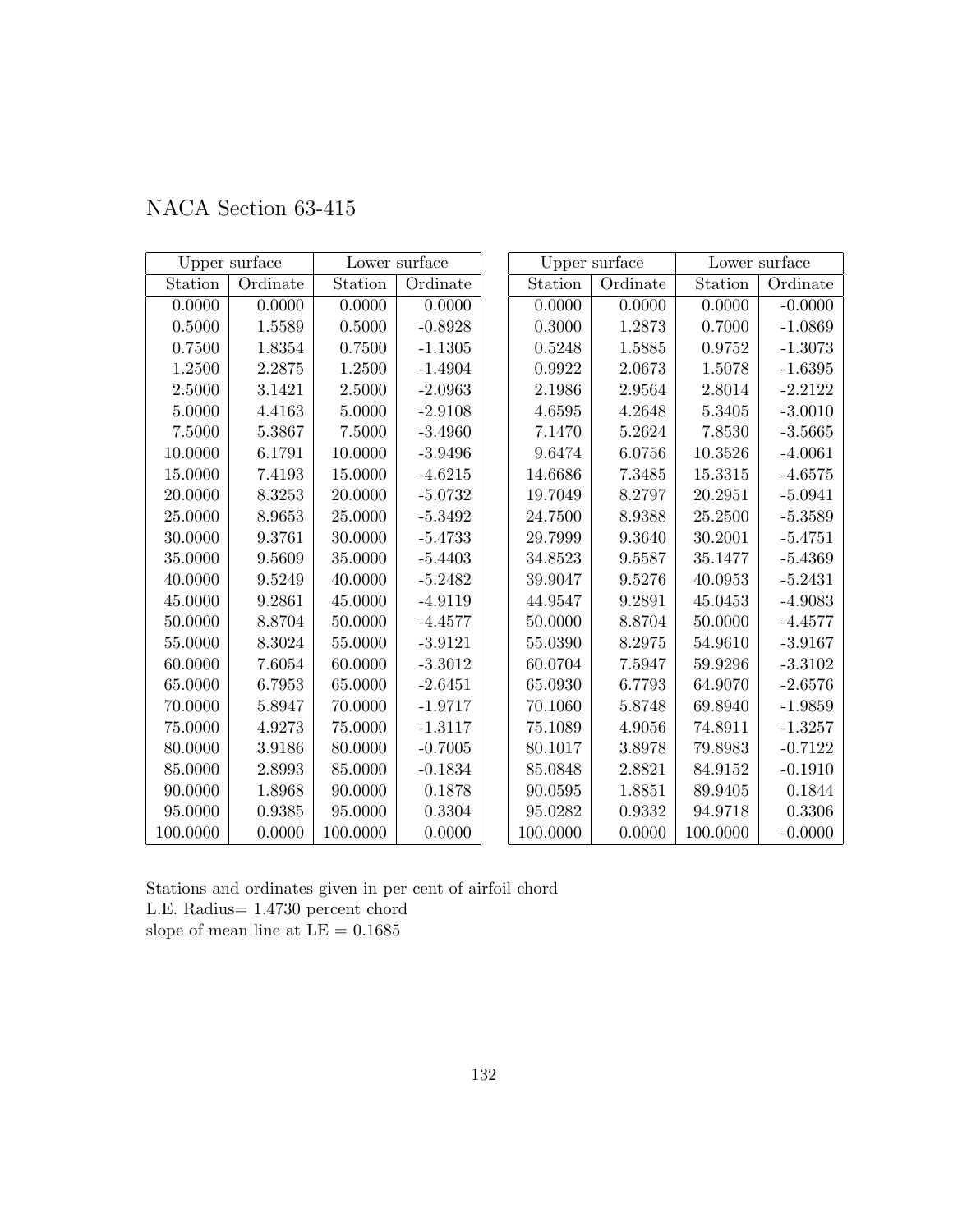|  | NACA Section 63-615 |  |
|--|---------------------|--|
|--|---------------------|--|

|             | Upper surface |            | Lower surface | Upper surface |          | Lower surface |           |
|-------------|---------------|------------|---------------|---------------|----------|---------------|-----------|
| Station     | Ordinate      | Station    | Ordinate      | Station       | Ordinate | Station       | Ordinate  |
| 0.0000      | 0.0000        | 0.0000     | 0.0000        | 0.0000        | 0.0000   | 0.0000        | $-0.0000$ |
| $0.5000\,$  | 1.7441        | 0.5000     | $-0.7658$     | 0.2050        | 1.3175   | 0.7950        | $-1.0169$ |
| 0.7500      | 2.0308        | 0.7500     | $-0.9821$     | 0.4171        | 1.6379   | 1.0829        | $-1.2161$ |
| 1.2500      | 2.5063        | 1.2500     | $-1.3155$     | 0.8678        | 2.1526   | 1.6322        | $-1.5109$ |
| 2.5000      | 3.4241        | 2.5000     | $-1.8575$     | 2.0517        | 3.1211   | 2.9483        | $-2.0047$ |
| 5.0000      | 4.8103        | 5.0000     | $-2.5536$     | 4.4920        | 4.5611   | 5.5080        | $-2.6655$ |
| 7.5000      | 5.8749        | $7.5000\,$ | $-3.0399$     | 6.9726        | 5.6689   | 8.0274        | $-3.1251$ |
| 10.0000     | 6.7500        | 10.0000    | $-3.4066$     | 9.4728        | 6.5777   | 10.5272       | $-3.4734$ |
| 15.0000     | 8.1288        | 15.0000    | $-3.9326$     | 14.5038       | 8.0099   | 15.4962       | $-3.9733$ |
| 20.0000     | 9.1455        | 20.0000    | $-4.2676$     | 19.5579       | 9.0681   | 20.4421       | $-4.2896$ |
| 25.0000     | 9.8742        | 25.0000    | $-4.4502$     | 24.6253       | 9.8284   | 25.3747       | $-4.4585$ |
| 30.0000     | 10.3548       | 30.0000    | $-4.5008$     | 29.7000       | 10.3328  | 30.3000       | $-4.4995$ |
| 35.0000     | 10.5928       | 35.0000    | $-4.4119$     | 34.7784       | 10.5873  | 35.2216       | $-4.4046$ |
| 40.0000     | 10.5949       | 40.0000    | $-4.1798$     | 39.8570       | 10.5980  | 40.1430       | $-4.1712$ |
| 45.0000     | 10.3799       | 45.0000    | $-3.8186$     | 44.9320       | 10.3841  | 45.0680       | $-3.8129$ |
| 50.0000     | 9.9735        | 50.0000    | $-3.3545$     | 50.0000       | 9.9735   | 50.0000       | $-3.3545$ |
| 55.0000     | 9.4001        | 55.0000    | $-2.8146$     | 55.0585       | 9.3925   | 54.9415       | $-2.8213$ |
| 60.0000     | 8.6819        | 60.0000    | $-2.2257$     | 60.1055       | 8.6653   | 59.8945       | $-2.2385$ |
| 65.0000     | 7.8339        | 65.0000    | $-1.6086$     | 65.1394       | 7.8086   | 64.8606       | $-1.6260$ |
| 70.0000     | 6.8772        | 70.0000    | $-0.9927$     | 70.1589       | 6.8452   | 69.8411       | $-1.0119$ |
| 75.0000     | 5.8335        | 75.0000    | $-0.4102$     | 75.1633       | 5.7982   | 74.8367       | $-0.4283$ |
| 80.0000     | 4.7259        | 80.0000    | 0.1012        | 80.1524       | 4.6914   | 79.8476       | 0.0870    |
| 85.0000     | 3.5813        | 85.0000    | 0.4926        | 85.1270       | 3.5519   | 84.8730       | 0.4846    |
| $90.0000\,$ | 2.4205        | 90.0000    | 0.7064        | 90.0889       | 2.3999   | 89.9111       | 0.7044    |
| 95.0000     | 1.2575        | 95.0000    | 0.6457        | 95.0421       | 1.2475   | 94.9579       | 0.6482    |
| 100.0000    | 0.0000        | 100.0000   | 0.0000        | 100.0000      | 0.0000   | 100.0000      | $-0.0000$ |

Stations and ordinates given in per cent of airfoil chord L.E. Radius= 1.4730 percent chord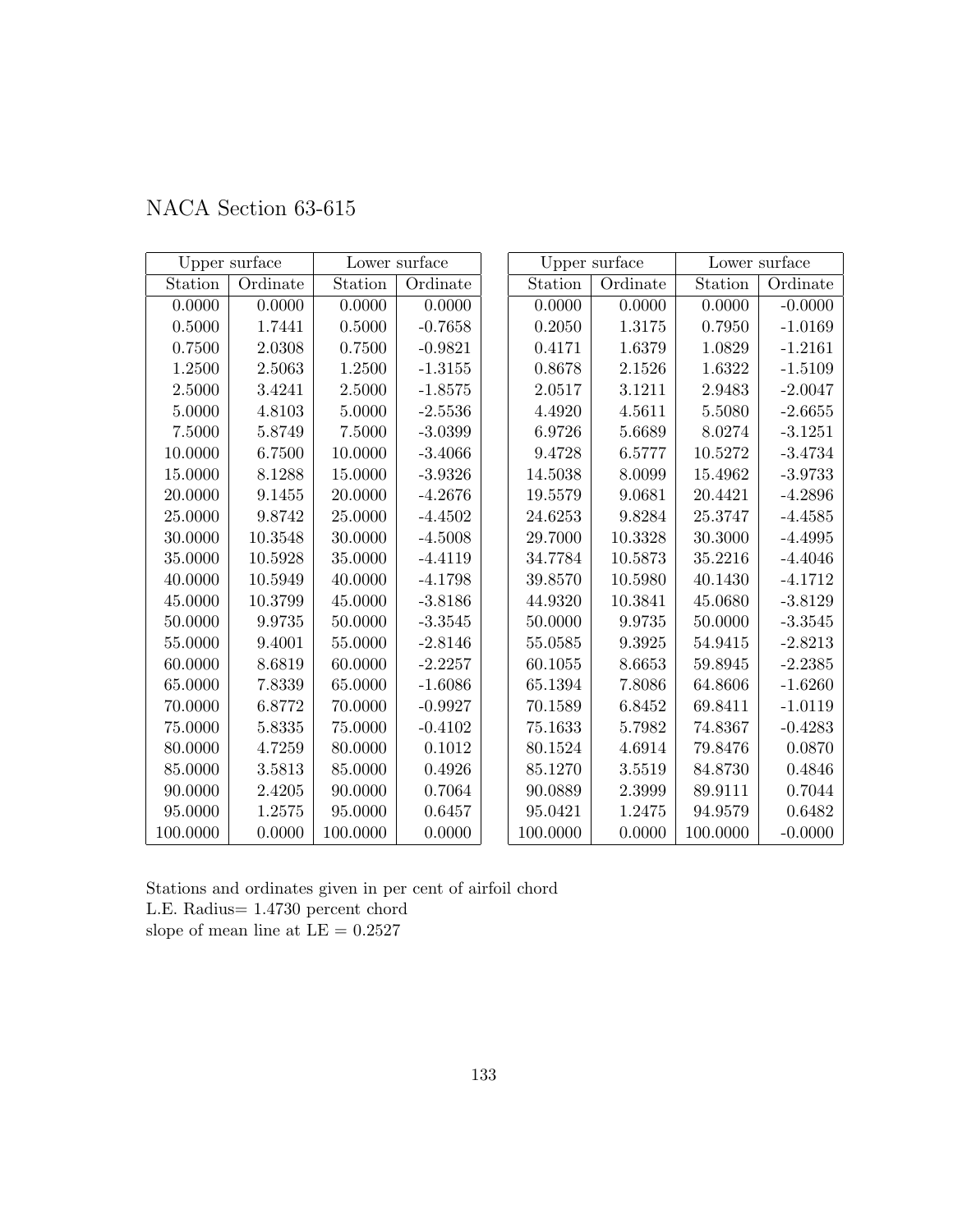| NACA Section 63-218 |  |  |  |
|---------------------|--|--|--|
|---------------------|--|--|--|

|            | Upper surface |          | Lower surface | Upper surface |           | Lower surface |           |
|------------|---------------|----------|---------------|---------------|-----------|---------------|-----------|
| Station    | Ordinate      | Station  | Ordinate      | Station       | Ordinate  | Station       | Ordinate  |
| 0.0000     | 0.0000        | 0.0000   | 0.0000        | 0.0000        | 0.0000    | 0.0000        | $-0.0000$ |
| $0.5000\,$ | 1.6270        | 0.5000   | $-1.1981$     | 0.3821        | 1.4501    | 0.6179        | $-1.3499$ |
| 0.7500     | 1.9420        | 0.7500   | $-1.5023$     | 0.6169        | 1.7818    | 0.8831        | $-1.6412$ |
| 1.2500     | 2.4480        | 1.2500   | $-1.9709$     | 1.0971        | 2.3057    | 1.4029        | $-2.0918$ |
| 2.5000     | 3.3889        | 2.5000   | $-2.7984$     | 2.3202        | 3.2692    | 2.6798        | $-2.8971$ |
| 5.0000     | 4.7703        | 5.0000   | $-3.9623$     | 4.7958        | 4.6732    | 5.2042        | $-4.0413$ |
| 7.5000     | 5.8072        | 7.5000   | $-4.8173$     | 7.2879        | 5.7283    | 7.7121        | $-4.8804$ |
| 10.0000    | 6.6445        | 10.0000  | $-5.4933$     | 9.7880        | 6.5794    | 10.2120       | $-5.5446$ |
| 15.0000    | 7.9399        | 15.0000  | $-6.5167$     | 14.8006       | 7.8960    | 15.1994       | $-6.5504$ |
| 20.0000    | 8.8699        | 20.0000  | $-7.2289$     | 19.8225       | 8.8422    | 20.1775       | $-7.2494$ |
| 25.0000    | 9.5083        | 25.0000  | $-7.6924$     | 24.8497       | 9.4929    | 25.1503       | $-7.7029$ |
| 30.0000    | 9.8939        | 30.0000  | $-7.9399$     | 29.8798       | 9.8876    | 30.1202       | $-7.9432$ |
| 35.0000    | 10.0263       | 35.0000  | $-7.9668$     | 34.9114       | 10.0261   | 35.0886       | $-7.9652$ |
| 40.0000    | 9.9103        | 40.0000  | $-7.7740$     | 39.9429       | 9.9129    | 40.0571       | $-7.7706$ |
| 45.0000    | 9.5711        | 45.0000  | $-7.3856$     | 44.9729       | 9.5735    | 45.0271       | $-7.3831$ |
| 50.0000    | 9.0414        | 50.0000  | $-6.8350$     | 50.0000       | 9.0414    | 50.0000       | $-6.8350$ |
| 55.0000    | 8.3533        | 55.0000  | $-6.1560$     | 55.0232       | 8.3498    | 54.9768       | $-6.1594$ |
| 60.0000    | 7.5350        | 60.0000  | $-5.3786$     | 60.0417       | 7.5277    | 59.9583       | $-5.3854$ |
| 65.0000    | 6.6097        | 65.0000  | $-4.5286$     | 65.0549       | 6.5991    | 64.9451       | $-4.5382$ |
| 70.0000    | 5.6072        | 70.0000  | $-3.6387$     | 70.0623       | 5.5944    | 69.9377       | $-3.6499$ |
| 75.0000    | 4.5586        | 75.0000  | $-2.7438$     | 75.0638       | 4.5451    | 74.9362       | $-2.7551$ |
| 80.0000    | 3.4991        | 80.0000  | $-1.8840$     | 80.0594       | 3.4867    | 79.9406       | $-1.8938$ |
| 85.0000    | 2.4700        | 85.0000  | $-1.1075$     | 85.0493       | 2.4601    | 84.9507       | $-1.1146$ |
| 90.0000    | 1.5097        | 90.0000  | $-0.4648$     | 90.0345       | 1.5034    | 89.9655       | $-0.4687$ |
| 95.0000    | 0.6673        | 95.0000  | $-0.0320$     | 95.0163       | 0.6648    | 94.9837       | $-0.0329$ |
| 100.0000   | $-0.0000$     | 100.0000 | 0.0000        | 100.0000      | $-0.0000$ | 100.0000      | 0.0000    |

Stations and ordinates given in per cent of airfoil chord L.E. Radius= 1.9504 percent chord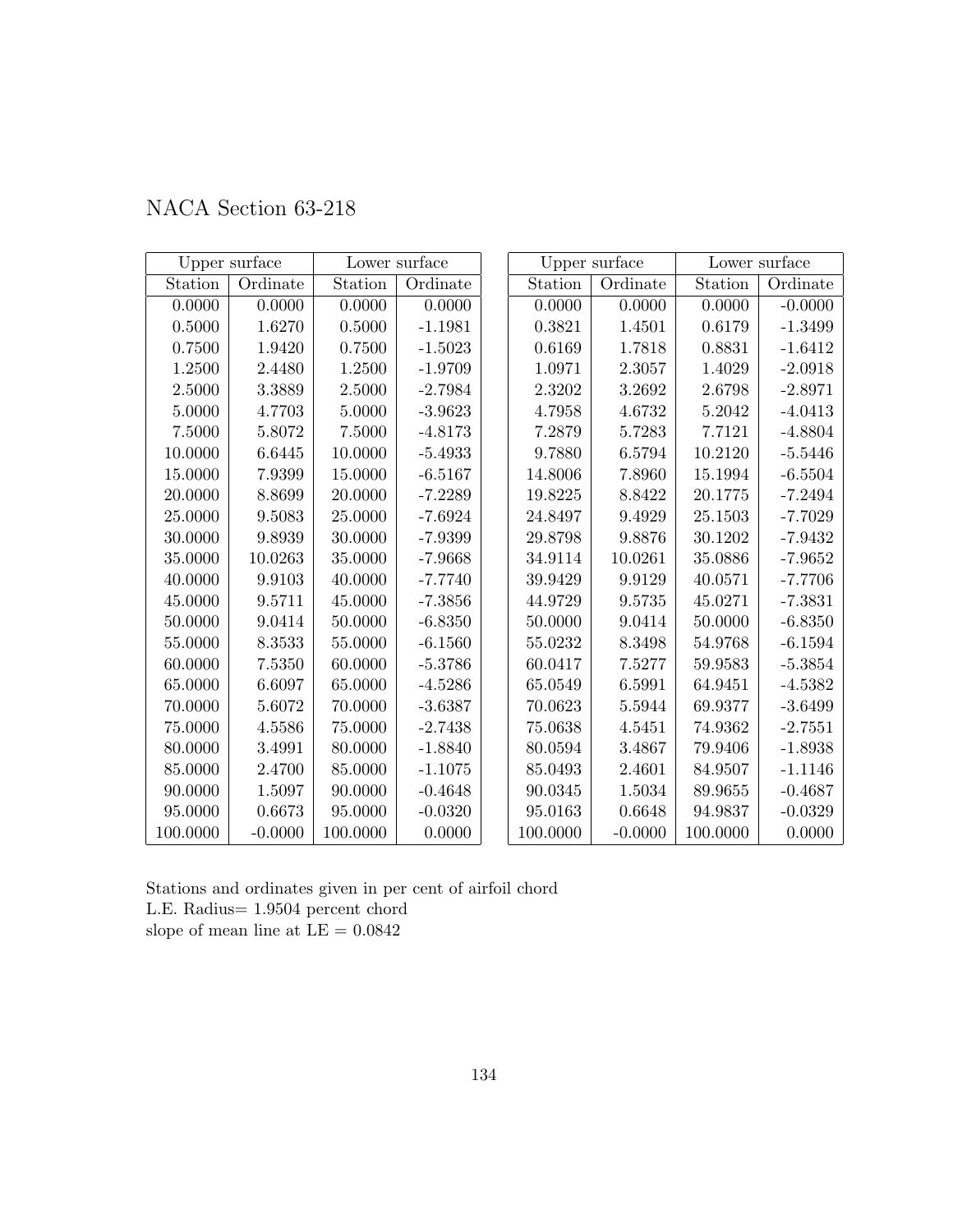|  | NACA Section 63-418 |  |
|--|---------------------|--|
|--|---------------------|--|

|             | Upper surface |          | Lower surface | Upper surface |           | Lower surface |            |
|-------------|---------------|----------|---------------|---------------|-----------|---------------|------------|
| Station     | Ordinate      | Station  | Ordinate      | Station       | Ordinate  | Station       | Ordinate   |
| 0.0000      | 0.0000        | 0.0000   | 0.0000        | 0.0000        | 0.0000    | 0.0000        | $-0.0000$  |
| $0.5000\,$  | 1.8562        | 0.5000   | $-1.0163$     | 0.2666        | 1.4856    | 0.7334        | $-1.2852$  |
| 0.7500      | 2.1765        | 0.7500   | $-1.3026$     | 0.4862        | 1.8368    | 1.0138        | $-1.5557$  |
| 1.2500      | 2.7011        | 1.2500   | $-1.7502$     | 0.9464        | 2.3970    | 1.5536        | $-1.9692$  |
| 2.5000      | 3.6991        | 2.5000   | $-2.5195$     | 2.1423        | 3.4397    | 2.8577        | $-2.6955$  |
| 5.0000      | 5.1865        | 5.0000   | $-3.5715$     | 4.5930        | 4.9749    | 5.4070        | $-3.7111$  |
| 7.5000      | 6.3129        | 7.5000   | $-4.3337$     | 7.0768        | 6.1396    | 7.9232        | $-4.4438$  |
| 10.0000     | 7.2296        | 10.0000  | $-4.9275$     | 9.5768        | 7.0857    | 10.4232       | $-5.0161$  |
| 15.0000     | 8.6584        | 15.0000  | $-5.8123$     | 14.6016       | 8.5605    | 15.3984       | $-5.8694$  |
| 20.0000     | 9.6954        | 20.0000  | $-6.4135$     | 19.6452       | 9.6328    | 20.3548       | $-6.4471$  |
| 25.0000     | 10.4196       | 25.0000  | $-6.7879$     | 24.6995       | 10.3839   | 25.3005       | $-6.8040$  |
| 30.0000     | 10.8730       | 30.0000  | $-6.9650$     | 29.7596       | 10.8574   | 30.2404       | $-6.9685$  |
| 35.0000     | 11.0572       | 35.0000  | $-6.9383$     | 34.8228       | 11.0553   | 35.1772       | $-6.9335$  |
| 40.0000     | 10.9789       | 40.0000  | $-6.7065$     | 39.8859       | 10.9835   | 40.1141       | $-6.6990$  |
| 45.0000     | 10.6640       | 45.0000  | $-6.2931$     | 44.9458       | 10.6686   | 45.0542       | $-6.2877$  |
| 50.0000     | 10.1445       | 50.0000  | $-5.7318$     | 50.0000       | 10.1445   | 50.0000       | $-5.7318$  |
| 55.0000     | 9.4520        | 55.0000  | $-5.0574$     | 55.0463       | 9.4449    | 54.9537       | $-5.0640$  |
| 60.0000     | 8.6135        | 60.0000  | $-4.3007$     | 60.0833       | 8.5984    | 59.9167       | $-4.3139$  |
| 65.0000     | 7.6510        | 65.0000  | $-3.4887$     | 65.1097       | 7.6287    | 64.8903       | $-3.5069$  |
| 70.0000     | 6.5927        | 70.0000  | $-2.6557$     | 70.1246       | 6.5653    | 69.8754       | $-2.6765$  |
| $75.0000\,$ | 5.4677        | 75.0000  | $-1.8381$     | 75.1276       | 5.4384    | 74.8724       | $-1.8584$  |
| 80.0000     | 4.3087        | 80.0000  | $-1.0785$     | 80.1186       | 4.2811    | 79.8814       | $-1.0955$  |
| 85.0000     | 3.1534        | 85.0000  | $-0.4284$     | 85.0986       | 3.1308    | 84.9014       | $-0.4398$  |
| 90.0000     | 2.0339        | 90.0000  | 0.0559        | 90.0688       | 2.0190    | 89.9312       | $0.0505\,$ |
| 95.0000     | 0.9862        | 95.0000  | 0.2844        | 95.0326       | 0.9796    | 94.9674       | 0.2842     |
| 100.0000    | $-0.0000$     | 100.0000 | 0.0000        | 100.0000      | $-0.0000$ | 100.0000      | 0.0000     |

Stations and ordinates given in per cent of airfoil chord L.E. Radius= 1.9504 percent chord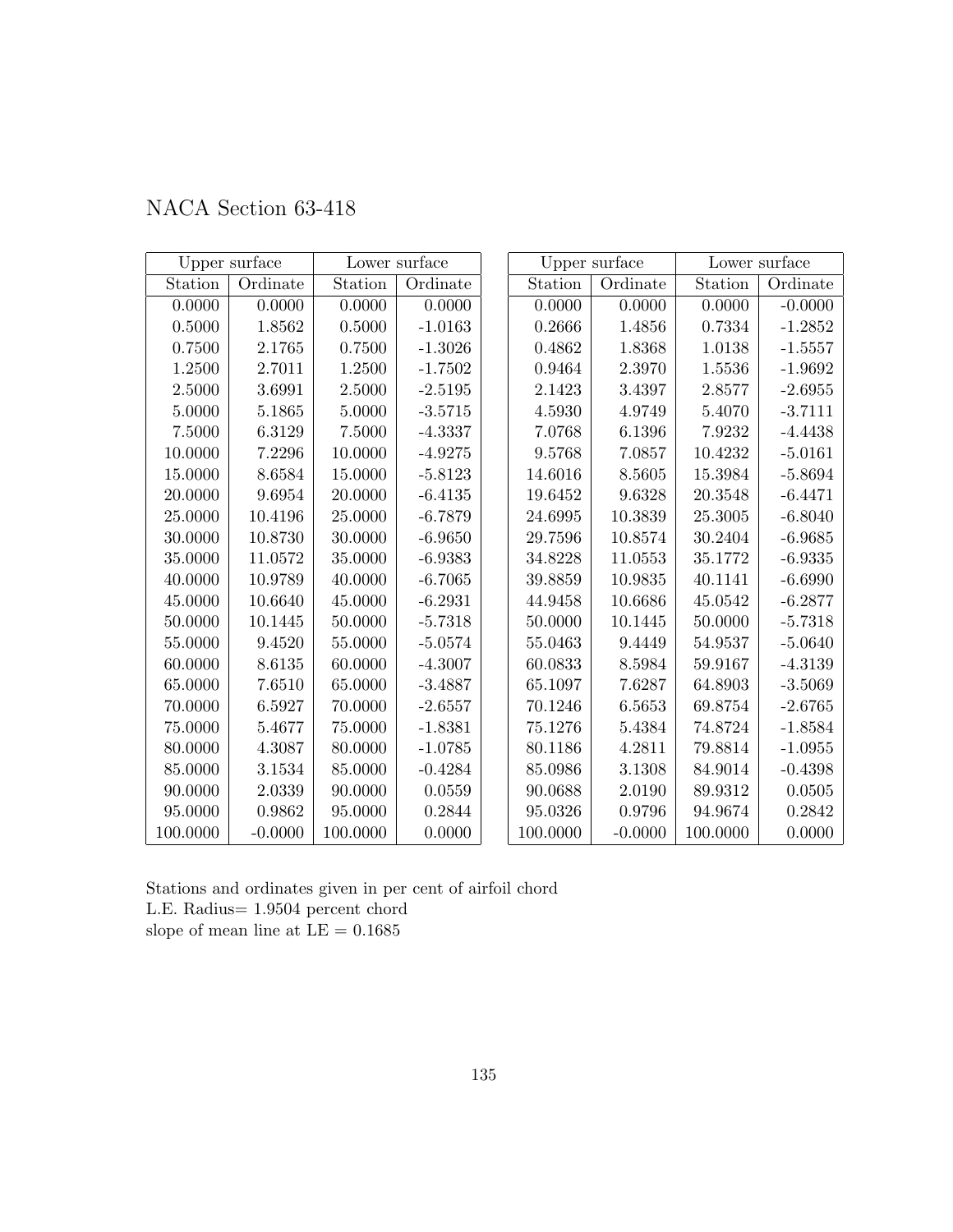|  | NACA Section 63-618 |  |
|--|---------------------|--|
|--|---------------------|--|

|             | Upper surface |          | Lower surface | Upper surface |            | Lower surface |           |
|-------------|---------------|----------|---------------|---------------|------------|---------------|-----------|
| Station     | Ordinate      | Station  | Ordinate      | Station       | Ordinate   | Station       | Ordinate  |
| 0.0000      | 0.0000        | 0.0000   | 0.0000        | 0.0000        | 0.0000     | 0.0000        | $-0.0000$ |
| 0.5000      | $2.0917\,$    | 0.5000   | $-0.8631$     | 0.1557        | 1.5124     | 0.8443        | $-1.2118$ |
| 0.7500      | 2.4187        | 0.7500   | $-1.1238$     | 0.3600        | 1.8826     | 1.1400        | $-1.4609$ |
| 1.2500      | 2.9616        | 1.2500   | $-1.5433$     | 0.7999        | 2.4785     | 1.7001        | $-1.8368$ |
| 2.5000      | 4.0181        | 2.5000   | $-2.2523$     | 1.9679        | 3.6004     | 3.0321        | $-2.4840$ |
| 5.0000      | 5.6103        | 5.0000   | $-3.1902$     | 4.3927        | 5.2674     | 5.6073        | $-3.3717$ |
| 7.5000      | 6.8253        | 7.5000   | $-3.8581$     | 6.8677        | 6.5427     | 8.1323        | $-3.9989$ |
| 10.0000     | 7.8205        | 10.0000  | $-4.3685$     | 9.3671        | 7.5847     | 10.6329       | $-4.4804$ |
| 15.0000     | 9.3813        | 15.0000  | $-5.1129$     | 14.4036       | 9.2196     | 15.5964       | $-5.1830$ |
| 20.0000     | 10.5240       | 20.0000  | $-5.6016$     | 19.4685       | 10.4194    | 20.5315       | $-5.6409$ |
| 25.0000     | 11.3331       | 25.0000  | $-5.8857$     | 24.5495       | 11.2723    | 25.4505       | $-5.9024$ |
| 30.0000     | 11.8535       | 30.0000  | $-5.9917$     | 29.6396       | 11.8256    | 30.3604       | $-5.9922$ |
| 35.0000     | 12.0889       | 35.0000  | $-5.9106$     | 34.7342       | 12.0835    | 35.2658       | $-5.9009$ |
| 40.0000     | 12.0480       | 40.0000  | $-5.6393$     | 39.8289       | 12.0537    | 40.1711       | $-5.6269$ |
| 45.0000     | 11.7570       | 45.0000  | $-5.2006$     | 44.9188       | 11.7635    | $45.0812\,$   | $-5.1923$ |
| 50.0000     | 11.2477       | 50.0000  | $-4.6286$     | 50.0000       | 11.2477    | 50.0000       | $-4.6286$ |
| 55.0000     | 10.5508       | 55.0000  | $-3.9588$     | 55.0695       | 10.5399    | 54.9305       | $-3.9686$ |
| 60.0000     | 9.6922        | 60.0000  | $-3.2231$     | 60.1250       | 9.6689     | 59.8750       | $-3.2421$ |
| 65.0000     | 8.6928        | 65.0000  | $-2.4494$     | 65.1645       | 8.6578     | 64.8355       | $-2.4751$ |
| 70.0000     | 7.5790        | 70.0000  | $-1.6736$     | 70.1869       | 7.5355     | 69.8131       | $-1.7021$ |
| $75.0000\,$ | 6.3779        | 75.0000  | $-0.9336$     | 75.1912       | $6.3306\,$ | 74.8088       | $-0.9607$ |
| 80.0000     | 5.1196        | 80.0000  | $-0.2743$     | 80.1777       | 5.0743     | 79.8223       | $-0.2958$ |
| 85.0000     | 3.8382        | 85.0000  | 0.2492        | 85.1476       | 3.8002     | 84.8524       | 0.2363    |
| 90.0000     | 2.5594        | 90.0000  | 0.5753        | 90.1029       | 2.5334     | 89.8971       | 0.5709    |
| 95.0000     | 1.3059        | 95.0000  | 0.5999        | 95.0486       | 1.2936     | 94.9514       | 0.6020    |
| 100.0000    | $-0.0000$     | 100.0000 | 0.0000        | 100.0000      | $-0.0000$  | 100.0000      | 0.0000    |

Stations and ordinates given in per cent of airfoil chord L.E. Radius= 1.9504 percent chord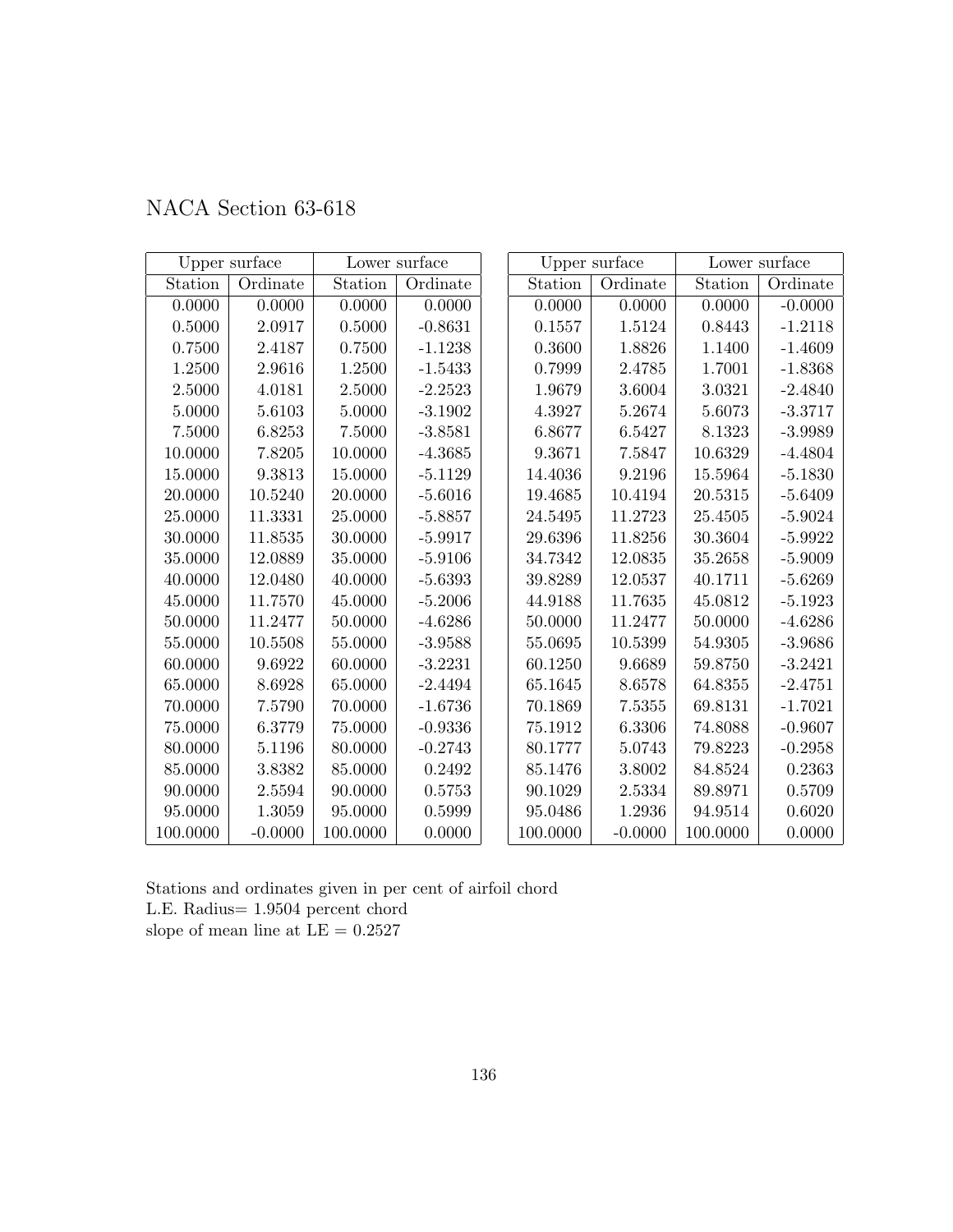| NACA Section 63-221 |  |
|---------------------|--|
|---------------------|--|

|             | Upper surface |          | Lower surface | Upper surface |           | Lower surface |           |
|-------------|---------------|----------|---------------|---------------|-----------|---------------|-----------|
| Station     | Ordinate      | Station  | Ordinate      | Station       | Ordinate  | Station       | Ordinate  |
| 0.0000      | $-0.0000$     | 0.0000   | 0.0000        | 0.0000        | 0.0000    | 0.0000        | $-0.0000$ |
| 0.5000      | 1.8558        | 0.5000   | $-1.3315$     | 0.3671        | 1.6274    | 0.6329        | $-1.5272$ |
| 0.7500      | 2.2170        | 0.7500   | $-1.6835$     | 0.5994        | 2.0074    | 0.9006        | $-1.8668$ |
| 1.2500      | 2.8005        | 1.2500   | $-2.2357$     | 1.0758        | 2.6125    | 1.4242        | $-2.3986$ |
| 2.5000      | 3.8934        | 2.5000   | $-3.2241$     | 2.2932        | 3.7325    | 2.7068        | $-3.3604$ |
| 5.0000      | 5.5033        | 5.0000   | $-4.6292$     | 4.7631        | 5.3719    | 5.2369        | $-4.7400$ |
| 7.5000      | 6.7066        | 7.5000   | $-5.6634$     | 7.2531        | 6.6000    | 7.7469        | $-5.7521$ |
| 10.0000     | 7.6754        | 10.0000  | $-6.4804$     | 9.7528        | 7.5875    | 10.2472       | $-6.5527$ |
| 15.0000     | 9.1697        | 15.0000  | $-7.7174$     | 14.7671       | 9.1105    | 15.2329       | $-7.7650$ |
| 20.0000     | 10.2371       | 20.0000  | $-8.5784$     | 19.7925       | 10.2000   | 20.2075       | $-8.6072$ |
| 25.0000     | 10.9632       | 25.0000  | $-9.1380$     | 24.8243       | 10.9428   | 25.1757       | $-9.1528$ |
| 30.0000     | 11.3922       | 30.0000  | $-9.4353$     | 29.8596       | 11.3842   | 30.1404       | $-9.4398$ |
| 35.0000     | 11.5206       | 35.0000  | $-9.4624$     | 34.8966       | 11.5210   | 35.1034       | $-9.4601$ |
| 40.0000     | 11.3575       | 40.0000  | $-9.2240$     | 39.9336       | 11.3615   | 40.0664       | $-9.2192$ |
| 45.0000     | 10.9356       | 45.0000  | $-8.7522$     | 44.9686       | 10.9390   | 45.0314       | $-8.7486$ |
| 50.0000     | 10.2953       | 50.0000  | $-8.0889$     | 50.0000       | 10.2953   | 50.0000       | $-8.0889$ |
| 55.0000     | 9.4775        | 55.0000  | $-7.2776$     | 55.0268       | 9.4727    | 54.9732       | $-7.2823$ |
| 60.0000     | 8.5142        | 60.0000  | $-6.3527$     | 60.0480       | 8.5043    | 59.9520       | $-6.3620$ |
| 65.0000     | 7.4333        | 65.0000  | $-5.3452$     | 65.0629       | 7.4191    | 64.9371       | $-5.3582$ |
| 70.0000     | 6.2721        | 70.0000  | $-4.2957$     | 70.0712       | 6.2552    | 69.9288       | $-4.3108$ |
| $75.0000\,$ | 5.0691        | 75.0000  | $-3.2465$     | 75.0727       | 5.0515    | 74.9273       | $-3.2616$ |
| 80.0000     | 3.8648        | 80.0000  | $-2.2430$     | 80.0674       | 3.8488    | 79.9327       | $-2.2560$ |
| 85.0000     | 2.7063        | 85.0000  | $-1.3389$     | 85.0558       | 2.6937    | 84.9442       | $-1.3482$ |
| 90.0000     | 1.6361        | 90.0000  | $-0.5884$     | 90.0388       | 1.6283    | 89.9612       | $-0.5935$ |
| 95.0000     | 0.7110        | 95.0000  | $-0.0748$     | 95.0184       | 0.7079    | 94.9816       | $-0.0760$ |
| 100.0000    | $-0.0000$     | 100.0000 | $-0.0000$     | 100.0000      | $-0.0000$ | 100.0000      | 0.0000    |

Stations and ordinates given in per cent of airfoil chord L.E. Radius= 2.3989 percent chord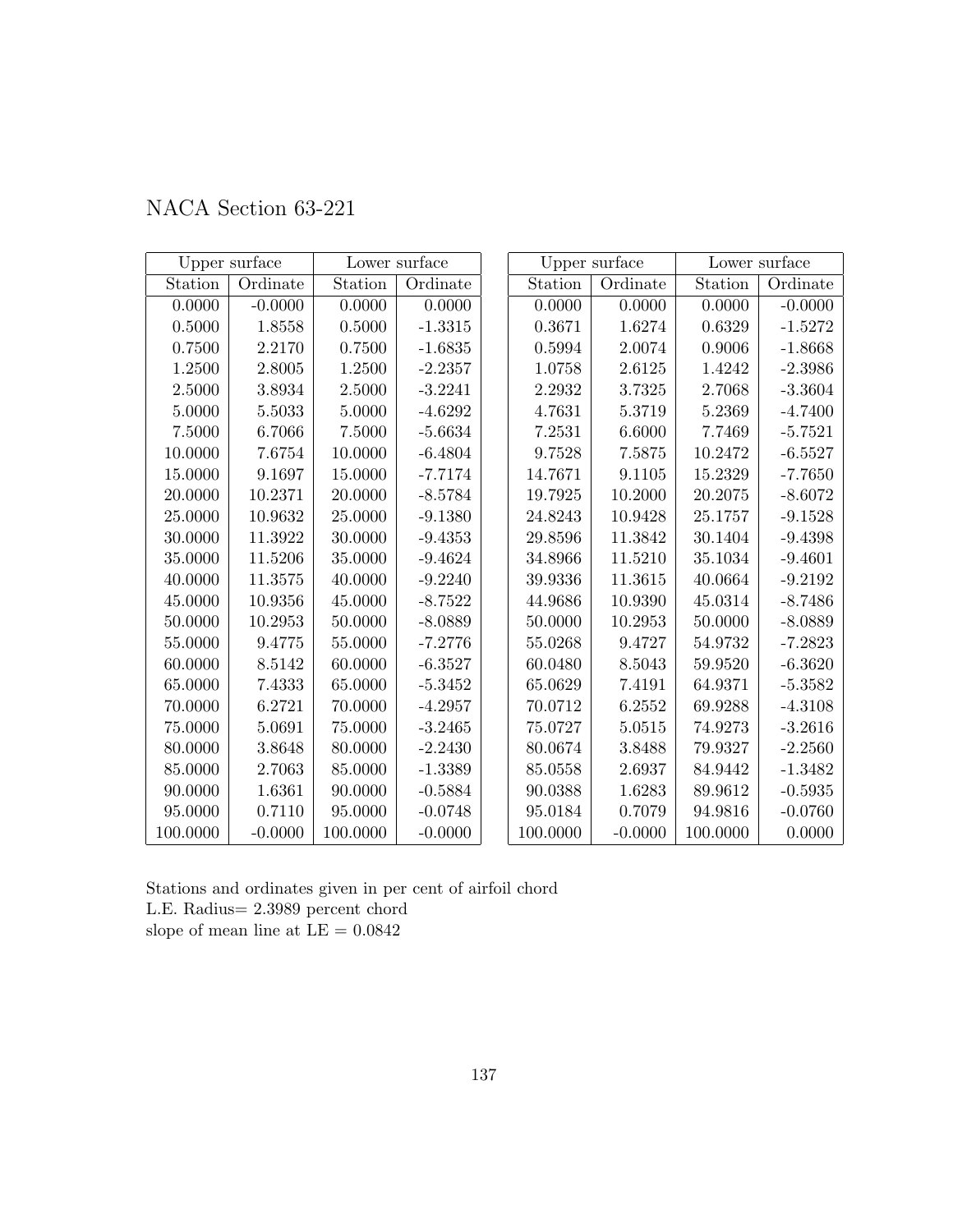|  | NACA Section 63-421 |  |
|--|---------------------|--|
|--|---------------------|--|

|            | Upper surface |          | Lower surface | Upper surface |           | Lower surface |           |
|------------|---------------|----------|---------------|---------------|-----------|---------------|-----------|
| Station    | Ordinate      | Station  | Ordinate      | Station       | Ordinate  | Station       | Ordinate  |
| 0.0000     | 0.0000        | 0.0000   | 0.0000        | 0.0000        | 0.0000    | 0.0000        | $-0.0000$ |
| $0.5000\,$ | 2.1388        | 0.5000   | $-1.1153$     | 0.2370        | 1.6611    | 0.7630        | $-1.4607$ |
| 0.7500     | 2.5026        | 0.7500   | $-1.4450$     | 0.4515        | 2.0605    | 1.0485        | $-1.7793$ |
| 1.2500     | 3.1002        | 1.2500   | $-1.9757$     | 0.9040        | 2.7015    | 1.5960        | $-2.2737$ |
| 2.5000     | 4.2456        | 2.5000   | $-2.9092$     | 2.0885        | 3.9007    | $2.9115\,$    | $-3.1565$ |
| 5.0000     | 5.9537        | 5.0000   | $-4.2072$     | 4.5277        | 5.6713    | 5.4723        | $-4.4075$ |
| $7.5000\,$ | 7.2399        | 7.5000   | $-5.1544$     | 7.0073        | 7.0092    | 7.9927        | $-5.3134$ |
| 10.0000    | 8.2832        | 10.0000  | $-5.8938$     | 9.5064        | 8.0919    | 10.4936       | $-6.0224$ |
| 15.0000    | 9.9033        | 15.0000  | $-6.9992$     | 14.5346       | 9.7737    | 15.4654       | $-7.0826$ |
| 20.0000    | 11.0718       | 20.0000  | $-7.7545$     | 19.5853       | 10.9896   | 20.4147       | $-7.8039$ |
| 25.0000    | 11.8794       | 25.0000  | $-8.2292$     | 24.6488       | 11.8331   | 25.3512       | $-8.2532$ |
| 30.0000    | 12.3729       | 30.0000  | $-8.4592$     | 29.7193       | 12.3536   | 30.2807       | $-8.4647$ |
| 35.0000    | 12.5511       | 35.0000  | $-8.4347$     | 34.7933       | 12.5499   | 35.2067       | $-8.4282$ |
| 40.0000    | 12.4249       | 40.0000  | $-8.1580$     | 39.8672       | 12.4320   | 40.1328       | $-8.1474$ |
| 45.0000    | 12.0275       | 45.0000  | $-7.6607$     | 44.9371       | 12.0340   | 45.0629       | $-7.6532$ |
| 50.0000    | 11.3985       | 50.0000  | $-6.9857$     | 50.0000       | 11.3985   | 50.0000       | $-6.9857$ |
| 55.0000    | 10.5775       | 55.0000  | $-6.1777$     | 55.0535       | 10.5678   | 54.9465       | $-6.1869$ |
| 60.0000    | 9.5952        | 60.0000  | $-5.2723$     | 60.0959       | 9.5750    | 59.9041       | $-5.2904$ |
| 65.0000    | 8.4782        | 65.0000  | $-4.3020$     | 65.1259       | 8.4486    | 64.8741       | $-4.3269$ |
| 70.0000    | 7.2617        | 70.0000  | $-3.3089$     | 70.1424       | 7.2260    | 69.8576       | $-3.3371$ |
| 75.0000    | 5.9824        | 75.0000  | $-2.3372$     | 75.1453       | 5.9446    | 74.8547       | $-2.3647$ |
| 80.0000    | 4.6780        | 80.0000  | $-1.4344$     | 80.1346       | 4.6430    | 79.8654       | $-1.4573$ |
| 85.0000    | 3.3924        | 85.0000  | $-0.6577$     | 85.1115       | 3.3642    | 84.8885       | $-0.6731$ |
| 90.0000    | 2.1620        | 90.0000  | $-0.0666$     | 90.0776       | 2.1436    | 89.9224       | $-0.0741$ |
| 95.0000    | 1.0305        | 95.0000  | 0.2418        | 95.0366       | 1.0226    | 94.9634       | 0.2412    |
| 100.0000   | $-0.0000$     | 100.0000 | $-0.0000$     | 100.0000      | $-0.0000$ | 100.0000      | 0.0000    |

Stations and ordinates given in per cent of airfoil chord L.E. Radius= 2.3989 percent chord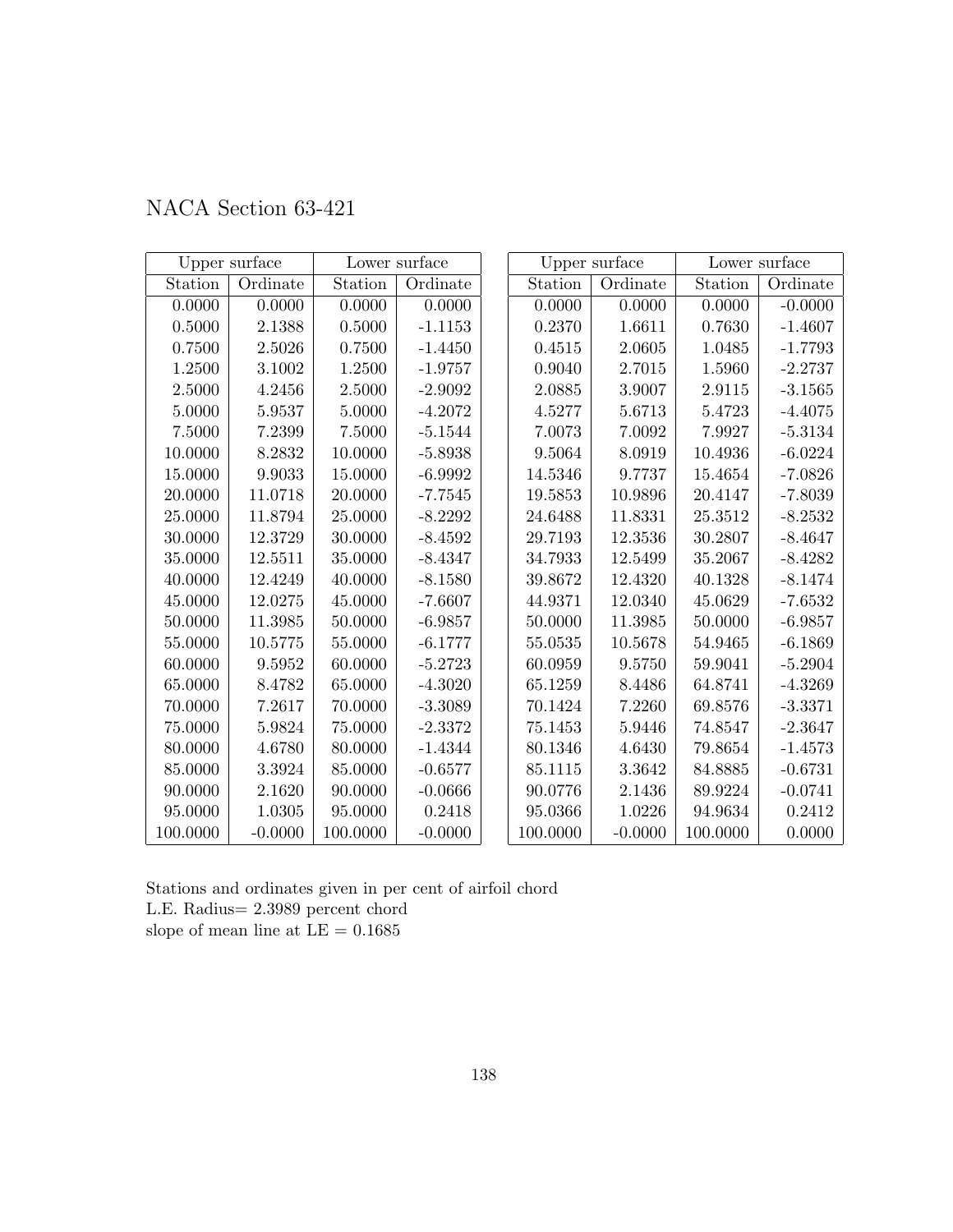| NACA Section 64-108 |  |  |
|---------------------|--|--|
|---------------------|--|--|

|          | Upper surface |             | Lower surface |             | Upper surface |             | Lower surface |
|----------|---------------|-------------|---------------|-------------|---------------|-------------|---------------|
| Station  | Ordinate      | Station     | Ordinate      | Station     | Ordinate      | Station     | Ordinate      |
| 0.0000   | 0.0000        | 0.0000      | 0.0000        | 0.0000      | 0.0000        | 0.0000      | $-0.0000$     |
| 0.5000   | 0.6985        | 0.5000      | $-0.6128$     | 0.4724      | 0.6795        | 0.5276      | $-0.6294$     |
| 0.7500   | 0.8433        | 0.7500      | $-0.7433$     | 0.7192      | 0.8273        | 0.7808      | $-0.7570$     |
| 1.2500   | 1.0675        | 1.2500      | $-0.9353$     | 1.2152      | 1.0537        | 1.2848      | $-0.9467$     |
| 2.5000   | 1.4646        | 2.5000      | $-1.2595$     | 2.4603      | 1.4539        | 2.5397      | $-1.2679$     |
| 5.0000   | 2.0380        | 5.0000      | $-1.7067$     | 4.9562      | 2.0293        | $5.0438\,$  | $-1.7134$     |
| 7.5000   | 2.4756        | 7.5000      | $-2.0393$     | 7.4549      | 2.4685        | 7.5451      | $-2.0446$     |
| 10.0000  | 2.8349        | 10.0000     | $-2.3072$     | 9.9551      | 2.8289        | 10.0449     | $-2.3115$     |
| 15.0000  | 3.4057        | 15.0000     | $-2.7257$     | 14.9577     | 3.4015        | 15.0423     | $-2.7287$     |
| 20.0000  | 3.8333        | 20.0000     | $-3.0321$     | 19.9621     | 3.8305        | 20.0379     | $-3.0341$     |
| 25.0000  | 4.1486        | 25.0000     | $-3.2508$     | 24.9677     | 4.1469        | 25.0323     | $-3.2519$     |
| 30.0000  | 4.3651        | 30.0000     | $-3.3914$     | 29.9739     | 4.3642        | 30.0261     | $-3.3919$     |
| 35.0000  | 4.4909        | 35.0000     | $-3.4600$     | 34.9804     | 4.4906        | 35.0196     | $-3.4601$     |
| 40.0000  | 4.5186        | 40.0000     | $-3.4477$     | 39.9871     | 4.5186        | 40.0129     | $-3.4475$     |
| 45.0000  | 4.4268        | 45.0000     | $-3.3320$     | 44.9938     | 4.4270        | $45.0062\,$ | $-3.3318$     |
| 50.0000  | 4.2313        | 50.0000     | $-3.1281$     | 50.0000     | 4.2313        | 50.0000     | $-3.1281$     |
| 55.0000  | 3.9556        | 55.0000     | $-2.8597$     | $55.0054\,$ | 3.9553        | 54.9946     | $-2.8601$     |
| 60.0000  | 3.6136        | 60.0000     | $-2.5411$     | 60.0099     | 3.6129        | 59.9901     | $-2.5417$     |
| 65.0000  | 3.2164        | 65.0000     | $-2.1839$     | 65.0133     | 3.2153        | 64.9867     | $-2.1849$     |
| 70.0000  | 2.7750        | 70.0000     | $-1.8001$     | 70.0154     | 2.7736        | 69.9846     | $-1.8013$     |
| 75.0000  | 2.2991        | $75.0000\,$ | $-1.4012$     | 75.0162     | 2.2975        | 74.9838     | $-1.4025$     |
| 80.0000  | 1.8012        | 80.0000     | $-1.0020$     | 80.0155     | 1.7996        | 79.9845     | $-1.0032$     |
| 85.0000  | 1.2977        | 85.0000     | $-0.6226$     | 85.0133     | 1.2963        | 84.9868     | $-0.6236$     |
| 90.0000  | 0.8095        | 90.0000     | $-0.2906$     | 90.0096     | 0.8085        | 89.9904     | $-0.2912$     |
| 95.0000  | 0.3616        | 95.0000     | $-0.0451$     | 95.0048     | 0.3612        | 94.9952     | $-0.0452$     |
| 100.0000 | 0.0000        | 100.0000    | $-0.0000$     | 100.0000    | 0.0000        | 100.0000    | $-0.0000$     |

Stations and ordinates given in per cent of airfoil chord L.E. Radius= 0.4462 percent chord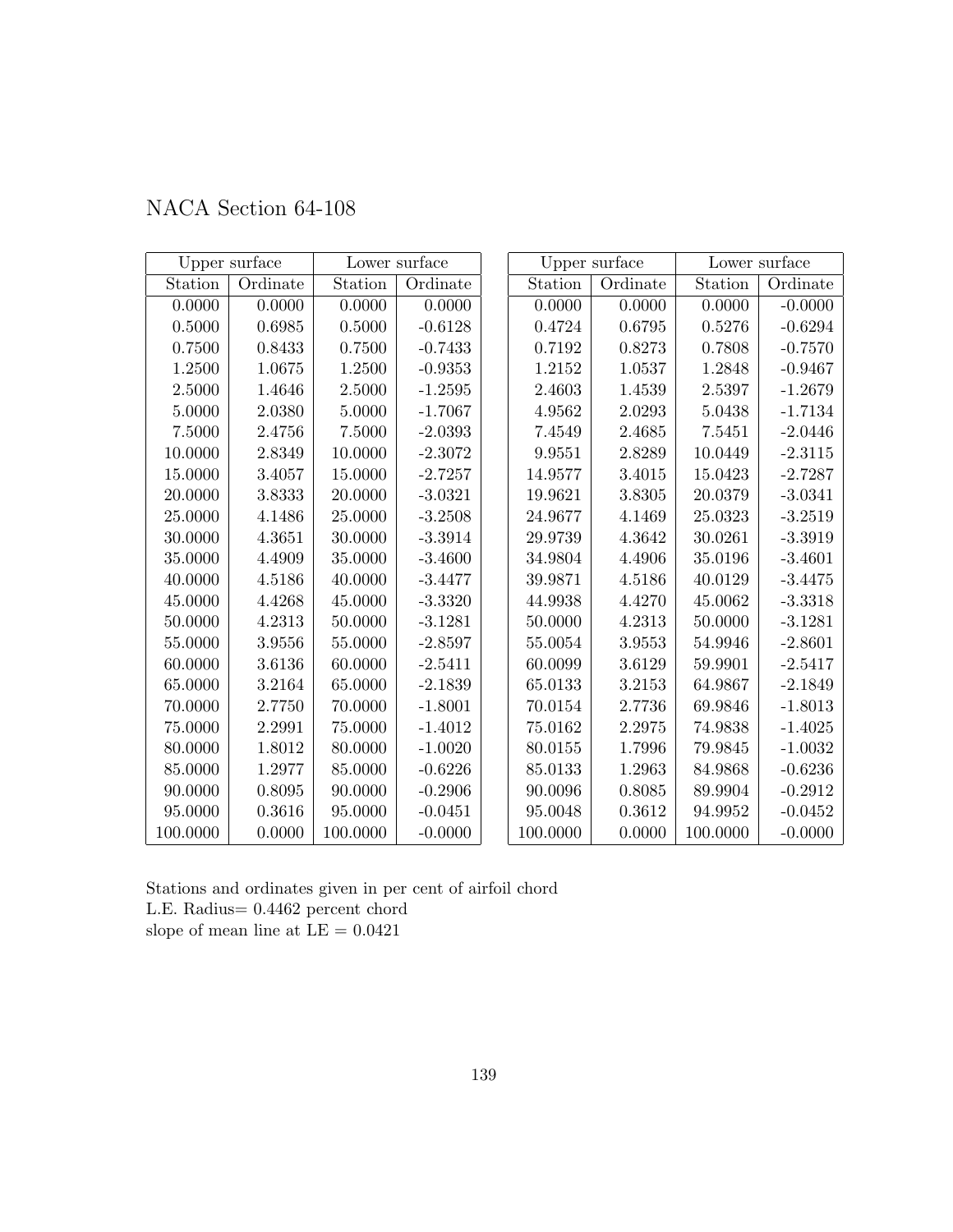| NACA Section 64-110 |  |  |
|---------------------|--|--|
|---------------------|--|--|

|            | Upper surface |          | Lower surface |          | Upper surface |             | Lower surface |
|------------|---------------|----------|---------------|----------|---------------|-------------|---------------|
| Station    | Ordinate      | Station  | Ordinate      | Station  | Ordinate      | Station     | Ordinate      |
| 0.0000     | 0.0000        | 0.0000   | 0.0000        | 0.0000   | 0.0000        | 0.0000      | $-0.0000$     |
| $0.5000\,$ | 0.8697        | 0.5000   | $-0.7649$     | 0.4656   | 0.8409        | 0.5344      | $-0.7908$     |
| 0.7500     | 1.0470        | 0.7500   | $-0.9304$     | 0.7116   | 1.0224        | 0.7884      | $-0.9521$     |
| 1.2500     | 1.3212        | 1.2500   | $-1.1750$     | 1.2067   | 1.3001        | 1.2933      | $-1.1932$     |
| 2.5000     | 1.8078        | 2.5000   | $-1.5917$     | 2.4505   | 1.7914        | 2.5495      | $-1.6053$     |
| 5.0000     | 2.5112        | 5.0000   | $-2.1713$     | 4.9452   | 2.4979        | 5.0548      | $-2.1820$     |
| 7.5000     | 3.0468        | 7.5000   | $-2.6034$     | 7.4435   | 3.0360        | 7.5565      | $-2.6120$     |
| 10.0000    | 3.4859        | 10.0000  | $-2.9523$     | 9.9437   | 3.4768        | 10.0563     | $-2.9594$     |
| 15.0000    | 4.1823        | 15.0000  | $-3.4983$     | 14.9470  | 4.1760        | 15.0530     | $-3.5032$     |
| 20.0000    | 4.7026        | 20.0000  | $-3.8987$     | 19.9526  | 4.6983        | 20.0474     | $-3.9019$     |
| 25.0000    | 5.0845        | 25.0000  | $-4.1851$     | 24.9595  | 5.0820        | 25.0405     | $-4.1870$     |
| 30.0000    | 5.3444        | 30.0000  | $-4.3699$     | 29.9673  | 5.3430        | 30.0327     | $-4.3708$     |
| 35.0000    | 5.4922        | 35.0000  | $-4.4611$     | 34.9755  | 5.4917        | 35.0245     | $-4.4613$     |
| 40.0000    | 5.5154        | 40.0000  | $-4.4447$     | 39.9839  | 5.5156        | 40.0161     | $-4.4444$     |
| 45.0000    | 5.3882        | 45.0000  | $-4.2936$     | 44.9923  | 5.3885        | 45.0077     | $-4.2933$     |
| 50.0000    | 5.1350        | 50.0000  | $-4.0318$     | 50.0000  | 5.1350        | $50.0000\,$ | $-4.0318$     |
| 55.0000    | 4.7846        | 55.0000  | $-3.6884$     | 55.0068  | 4.7841        | 54.9932     | $-3.6889$     |
| 60.0000    | 4.3548        | 60.0000  | $-3.2814$     | 60.0123  | 4.3536        | 59.9877     | $-3.2825$     |
| 65.0000    | 3.8598        | 65.0000  | $-2.8261$     | 65.0165  | 3.8581        | 64.9835     | $-2.8276$     |
| 70.0000    | 3.3134        | 70.0000  | $-2.3371$     | 70.0191  | 3.3112        | 69.9809     | $-2.3390$     |
| 75.0000    | 2.7286        | 75.0000  | $-1.8292$     | 75.0199  | 2.7262        | 74.9801     | $-1.8312$     |
| 80.0000    | 2.1216        | 80.0000  | $-1.3209$     | 80.0190  | 2.1192        | 79.9810     | $-1.3228$     |
| 85.0000    | 1.5136        | 85.0000  | $-0.8374$     | 85.0162  | 1.5117        | 84.9838     | $-0.8389$     |
| 90.0000    | 0.9309        | 90.0000  | $-0.4113$     | 90.0117  | 0.9296        | 89.9883     | $-0.4122$     |
| 95.0000    | 0.4055        | 95.0000  | $-0.0887$     | 95.0058  | 0.4049        | 94.9942     | $-0.0890$     |
| 100.0000   | 0.0000        | 100.0000 | $-0.0000$     | 100.0000 | 0.0000        | 100.0000    | $-0.0000$     |

Stations and ordinates given in per cent of airfoil chord L.E. Radius= 0.6987 percent chord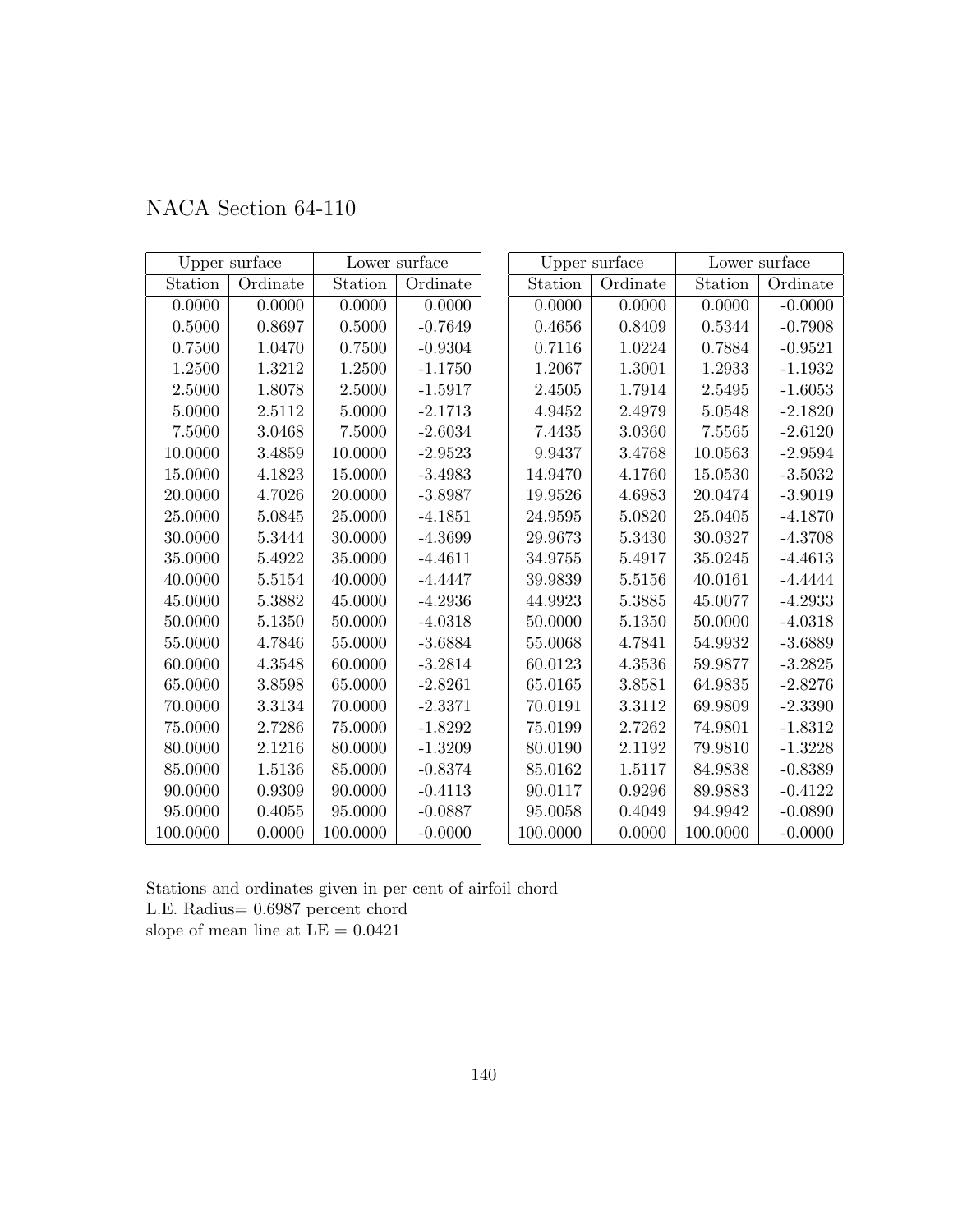|             | Upper surface |          | Lower surface |          | Upper surface |          | Lower surface |
|-------------|---------------|----------|---------------|----------|---------------|----------|---------------|
| Station     | Ordinate      | Station  | Ordinate      | Station  | Ordinate      | Station  | Ordinate      |
| 0.0000      | 0.0000        | 0.0000   | 0.0000        | 0.0000   | 0.0000        | 0.0000   | $-0.0000$     |
| 0.5000      | 0.5641        | 0.5000   | $-0.4233$     | 0.4587   | 0.5402        | 0.5413   | $-0.4400$     |
| 0.7500      | 0.6840        | 0.7500   | $-0.5102$     | 0.7038   | 0.6639        | 0.7962   | $-0.5233$     |
| 1.2500      | 0.8748        | 1.2500   | $-0.6322$     | 1.1979   | 0.8568        | 1.3021   | $-0.6429$     |
| 2.5000      | 1.2200        | 2.5000   | $-0.8266$     | 2.4405   | 1.2059        | 2.5595   | $-0.8338$     |
| 5.0000      | 1.7282        | 5.0000   | $-1.0793$     | 4.9344   | 1.7166        | 5.0656   | $-1.0848$     |
| 7.5000      | 2.1219        | 7.5000   | $-1.2601$     | 7.4325   | 2.1123        | 7.5675   | $-1.2643$     |
| 10.0000     | 2.4480        | 10.0000  | $-1.4017$     | 9.9328   | 2.4399        | 10.0672  | $-1.4051$     |
| 15.0000     | 2.9708        | 15.0000  | $-1.6172$     | 14.9367  | 2.9650        | 15.0633  | $-1.6195$     |
| 20.0000     | 3.3672        | 20.0000  | $-1.7690$     | 19.9434  | 3.3633        | 20.0566  | $-1.7705$     |
| 25.0000     | 3.6646        | 25.0000  | $-1.8714$     | 24.9516  | 3.6621        | 25.0484  | $-1.8721$     |
| 30.0000     | 3.8753        | 30.0000  | $-1.9292$     | 29.9609  | 3.8740        | 30.0391  | $-1.9295$     |
| 35.0000     | 4.0070        | 35.0000  | $-1.9456$     | 34.9707  | 4.0065        | 35.0293  | $-1.9456$     |
| 40.0000     | 4.0566        | 40.0000  | $-1.9145$     | 39.9807  | 4.0566        | 40.0193  | $-1.9143$     |
| 45.0000     | 4.0083        | 45.0000  | $-1.8183$     | 44.9907  | 4.0085        | 45.0093  | $-1.8181$     |
| 50.0000     | 3.8717        | 50.0000  | $-1.6654$     | 50.0000  | 3.8717        | 50.0000  | $-1.6654$     |
| 55.0000     | 3.6644        | 55.0000  | $-1.4732$     | 55.0082  | 3.6640        | 54.9918  | $-1.4736$     |
| 60.0000     | 3.3964        | 60.0000  | $-1.2526$     | 60.0150  | 3.3955        | 59.9850  | $-1.2533$     |
| 65.0000     | 3.0758        | 65.0000  | $-1.0126$     | 65.0201  | 3.0744        | 64.9799  | $-1.0136$     |
| 70.0000     | 2.7098        | 70.0000  | $-0.7624$     | 70.0234  | 2.7080        | 69.9766  | $-0.7636$     |
| $75.0000\,$ | 2.3046        | 75.0000  | $-0.5113$     | 75.0246  | 2.3025        | 74.9754  | $-0.5126$     |
| 80.0000     | 1.8680        | 80.0000  | $-0.2720$     | 80.0236  | 1.8659        | 79.9764  | $-0.2731$     |
| 85.0000     | 1.4095        | 85.0000  | $-0.0613$     | 85.0203  | 1.4076        | 84.9797  | $-0.0621$     |
| 90.0000     | 0.9411        | 90.0000  | 0.0955        | 90.0148  | 0.9397        | 89.9852  | 0.0951        |
| 95.0000     | 0.4733        | 95.0000  | 0.1593        | 95.0073  | 0.4726        | 94.9927  | 0.1593        |
| 100.0000    | 0.0000        | 100.0000 | 0.0000        | 100.0000 | 0.0000        | 100.0000 | $-0.0000$     |

Stations and ordinates given in per cent of airfoil chord L.E. Radius= 0.2494 percent chord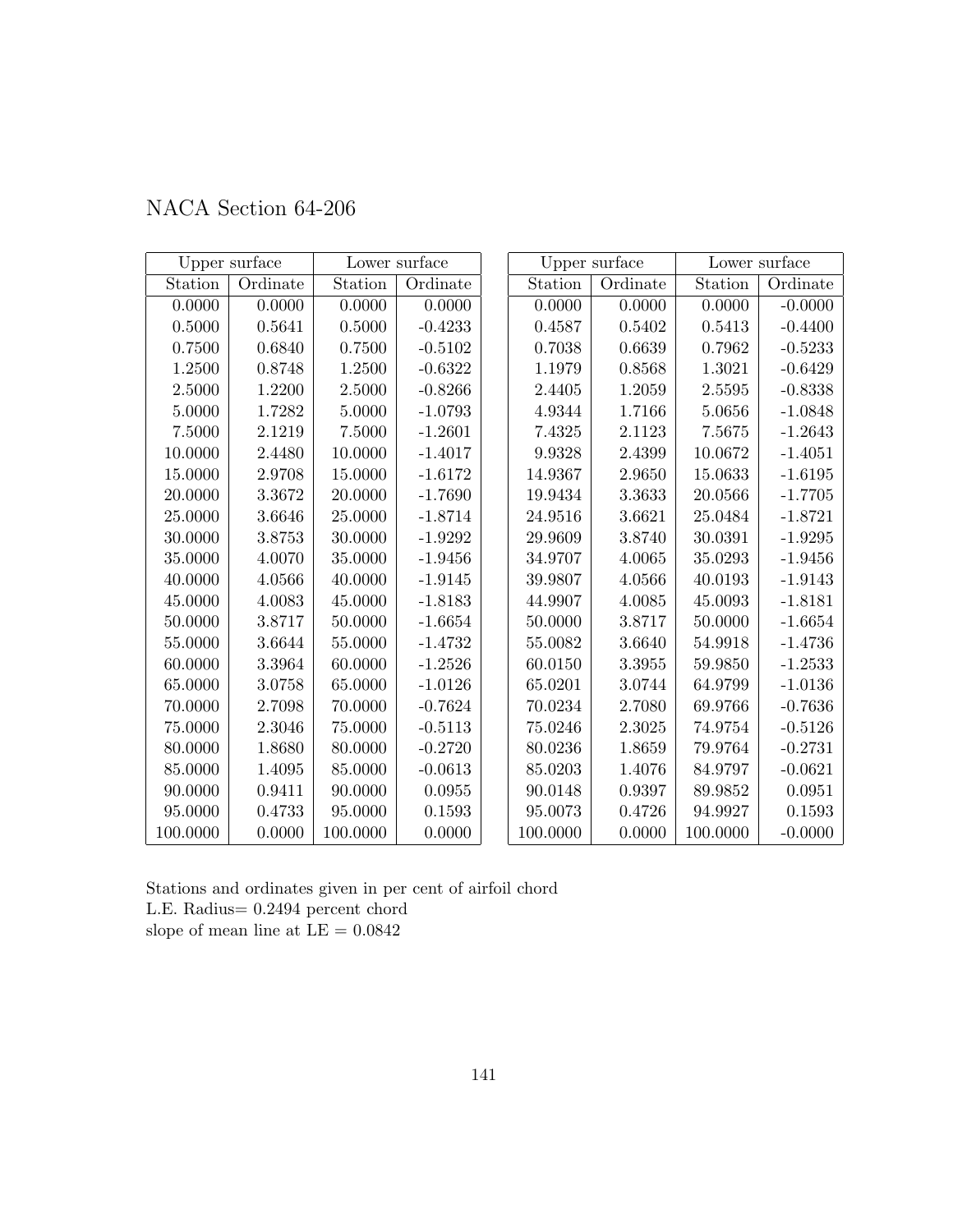|          | Upper surface |          | Lower surface |          | Upper surface |            | Lower surface |
|----------|---------------|----------|---------------|----------|---------------|------------|---------------|
| Station  | Ordinate      | Station  | Ordinate      | Station  | Ordinate      | Station    | Ordinate      |
| 0.0000   | $-0.0000$     | 0.0000   | 0.0000        | 0.0000   | 0.0000        | 0.0000     | $-0.0000$     |
| 0.5000   | 0.7429        | 0.5000   | $-0.5719$     | 0.4450   | 0.7028        | 0.5550     | $-0.6026$     |
| 0.7500   | 0.8950        | 0.7500   | $-0.6950$     | 0.6885   | 0.8607        | 0.8115     | $-0.7201$     |
| 1.2500   | 1.1354        | 1.2500   | $-0.8710$     | 1.1806   | 1.1054        | 1.3194     | $-0.8915$     |
| 2.5000   | 1.5689        | 2.5000   | $-1.1586$     | 2.4207   | 1.5452        | 2.5793     | $-1.1731$     |
| 5.0000   | 2.2051        | 5.0000   | $-1.5427$     | 4.9124   | 2.1857        | $5.0876\,$ | $-1.5539$     |
| 7.5000   | 2.6951        | 7.5000   | $-1.8224$     | 7.4098   | 2.6792        | 7.5902     | $-1.8312$     |
| 10.0000  | 3.0999        | 10.0000  | $-2.0444$     | 9.9102   | 3.0864        | 10.0898    | $-2.0517$     |
| 15.0000  | 3.7465        | 15.0000  | $-2.3866$     | 14.9154  | 3.7370        | 15.0846    | $-2.3915$     |
| 20.0000  | 4.2345        | 20.0000  | $-2.6321$     | 19.9243  | 4.2281        | 20.0757    | $-2.6352$     |
| 25.0000  | 4.5979        | 25.0000  | $-2.8022$     | 24.9353  | 4.5940        | 25.0647    | $-2.8040$     |
| 30.0000  | 4.8521        | 30.0000  | $-2.9048$     | 29.9477  | 4.8500        | 30.0523    | $-2.9056$     |
| 35.0000  | 5.0065        | 35.0000  | $-2.9447$     | 34.9608  | 5.0057        | 35.0392    | $-2.9448$     |
| 40.0000  | 5.0541        | 40.0000  | $-2.9123$     | 39.9743  | 5.0541        | 40.0257    | $-2.9119$     |
| 45.0000  | 4.9742        | 45.0000  | $-2.7846$     | 44.9876  | 4.9746        | 45.0124    | $-2.7841$     |
| 50.0000  | 4.7829        | 50.0000  | $-2.5765$     | 50.0000  | 4.7829        | 50.0000    | $-2.5765$     |
| 55.0000  | 4.5035        | 55.0000  | $-2.3118$     | 55.0109  | 4.5028        | 54.9891    | $-2.3124$     |
| 60.0000  | 4.1499        | 60.0000  | $-2.0048$     | 60.0199  | 4.1484        | 59.9801    | $-2.0061$     |
| 65.0000  | 3.7328        | 65.0000  | $-1.6677$     | 65.0266  | 3.7304        | 64.9734    | $-1.6695$     |
| 70.0000  | 3.2626        | 70.0000  | $-1.3129$     | 70.0308  | 3.2595        | 69.9692    | $-1.3151$     |
| 75.0000  | 2.7482        | 75.0000  | $-0.9525$     | 75.0323  | 2.7448        | 74.9677    | $-0.9548$     |
| 80.0000  | 2.2010        | 80.0000  | $-0.6027$     | 80.0309  | 2.1976        | 79.9691    | $-0.6048$     |
| 85.0000  | 1.6355        | 85.0000  | $-0.2854$     | 85.0265  | 1.6325        | 84.9735    | $-0.2869$     |
| 90.0000  | 1.0691        | 90.0000  | $-0.0314$     | 90.0192  | 1.0670        | 89.9808    | $-0.0322$     |
| 95.0000  | 0.5200        | 95.0000  | 0.1130        | 95.0095  | 0.5190        | 94.9905    | 0.1129        |
| 100.0000 | 0.0000        | 100.0000 | 0.0000        | 100.0000 | 0.0000        | 100.0000   | $-0.0000$     |

Stations and ordinates given in per cent of airfoil chord L.E. Radius= 0.4462 percent chord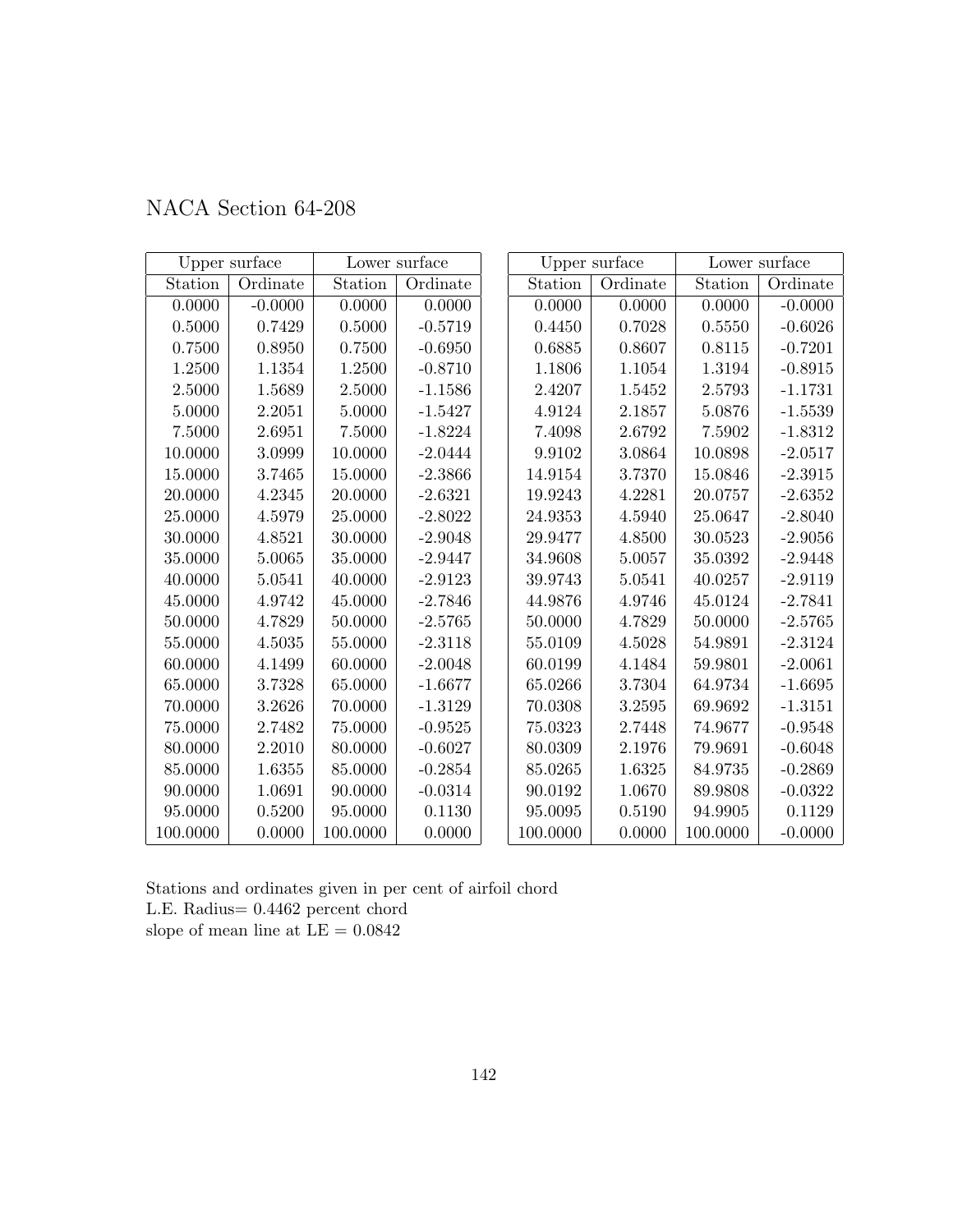| NACA Section 64-209 |  |  |
|---------------------|--|--|
|---------------------|--|--|

|             | Upper surface |          | Lower surface |          | Upper surface |            | Lower surface |
|-------------|---------------|----------|---------------|----------|---------------|------------|---------------|
| Station     | Ordinate      | Station  | Ordinate      | Station  | Ordinate      | Station    | Ordinate      |
| 0.0000      | $-0.0000$     | 0.0000   | 0.0000        | 0.0000   | 0.0000        | 0.0000     | $-0.0000$     |
| 0.5000      | 0.8332        | 0.5000   | $-0.6441$     | 0.4382   | 0.7835        | 0.5618     | $-0.6833$     |
| 0.7500      | 1.0011        | 0.7500   | $-0.7853$     | 0.6810   | 0.9583        | $0.8190\,$ | $-0.8177$     |
| 1.2500      | 1.2659        | 1.2500   | $-0.9883$     | 1.1720   | 1.2287        | 1.3280     | $-1.0148$     |
| 2.5000      | 1.7435        | 2.5000   | $-1.3229$     | 2.4109   | 1.7141        | 2.5891     | $-1.3420$     |
| 5.0000      | 2.4440        | 5.0000   | $-1.7733$     | 4.9014   | 2.4200        | 5.0986     | $-1.7882$     |
| 7.5000      | 2.9825        | 7.5000   | $-2.1031$     | 7.3985   | 2.9628        | 7.6015     | $-2.1148$     |
| 10.0000     | 3.4268        | 10.0000  | $-2.3658$     | 9.8988   | 3.4102        | 10.1012    | $-2.3754$     |
| 15.0000     | 4.1356        | 15.0000  | $-2.7719$     | 14.9047  | 4.1239        | 15.0953    | $-2.7784$     |
| 20.0000     | 4.6695        | 20.0000  | $-3.0646$     | 19.9147  | 4.6616        | 20.0853    | $-3.0688$     |
| 25.0000     | 5.0660        | 25.0000  | $-3.2688$     | 24.9272  | 5.0611        | 25.0728    | $-3.2711$     |
| 30.0000     | 5.3417        | 30.0000  | $-3.3936$     | 29.9411  | 5.3391        | 30.0589    | $-3.3947$     |
| 35.0000     | 5.5070        | 35.0000  | $-3.4450$     | 34.9559  | 5.5060        | 35.0441    | $-3.4451$     |
| 40.0000     | 5.5526        | 40.0000  | $-3.4110$     | 39.9711  | 5.5528        | 40.0289    | $-3.4105$     |
| 45.0000     | 5.4555        | 45.0000  | $-3.2661$     | 44.9861  | 5.4559        | 45.0139    | $-3.2655$     |
| 50.0000     | 5.2357        | 50.0000  | $-3.0294$     | 50.0000  | 5.2357        | 50.0000    | $-3.0294$     |
| 55.0000     | 4.9194        | 55.0000  | $-2.7273$     | 55.0122  | 4.9186        | 54.9878    | $-2.7281$     |
| 60.0000     | 4.5222        | 60.0000  | $-2.3764$     | 60.0223  | 4.5203        | 59.9777    | $-2.3780$     |
| 65.0000     | 4.0564        | 65.0000  | $-1.9902$     | 65.0298  | 4.0535        | 64.9702    | $-1.9926$     |
| 70.0000     | 3.5338        | 70.0000  | $-1.5828$     | 70.0345  | 3.5301        | 69.9655    | $-1.5856$     |
| $75.0000\,$ | 2.9651        | 75.0000  | $-1.1679$     | 75.0361  | 2.9608        | 74.9639    | $-1.1708$     |
| 80.0000     | 2.3631        | 80.0000  | $-0.7633$     | 80.0345  | 2.3589        | 79.9655    | $-0.7660$     |
| 85.0000     | 1.7449        | 85.0000  | $-0.3937$     | 85.0295  | 1.7413        | 84.9705    | $-0.3957$     |
| 90.0000     | 1.1308        | 90.0000  | $-0.0924$     | 90.0214  | 1.1282        | 89.9786    | $-0.0935$     |
| 95.0000     | 0.5423        | 95.0000  | 0.0909        | 95.0106  | 0.5411        | 94.9894    | 0.0907        |
| 100.0000    | 0.0000        | 100.0000 | $-0.0000$     | 100.0000 | 0.0000        | 100.0000   | $-0.0000$     |

Stations and ordinates given in per cent of airfoil chord L.E. Radius= 0.5660 percent chord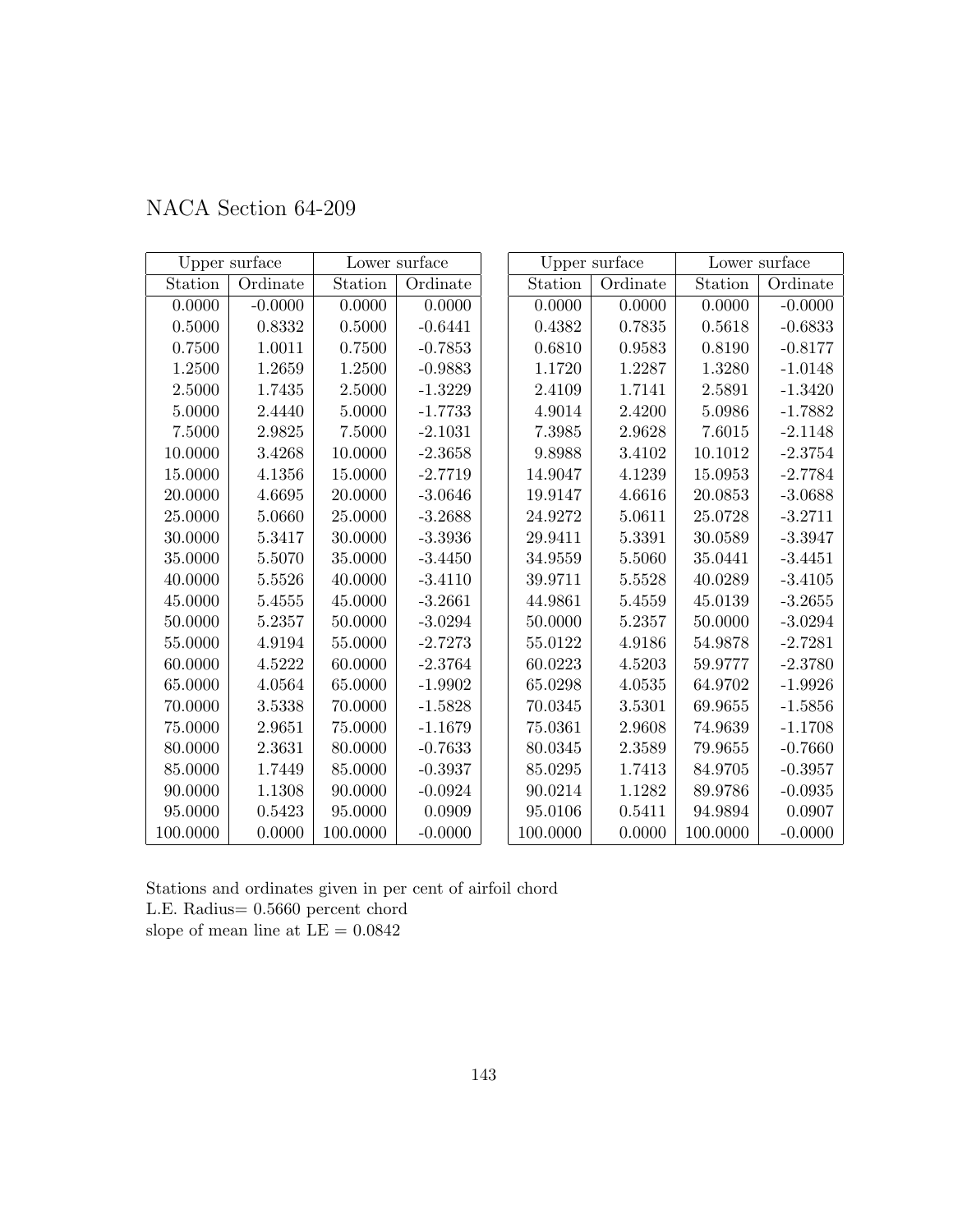| NACA Section 64-210 |  |  |
|---------------------|--|--|
|---------------------|--|--|

|             | Upper surface |          | Lower surface |          | Upper surface |              | Lower surface |
|-------------|---------------|----------|---------------|----------|---------------|--------------|---------------|
| Station     | Ordinate      | Station  | Ordinate      | Station  | Ordinate      | Station      | Ordinate      |
| 0.0000      | 0.0000        | 0.0000   | 0.0000        | 0.0000   | 0.0000        | 0.0000       | $-0.0000$     |
| $0.5000\,$  | 0.9240        | 0.5000   | $-0.7150$     | 0.4315   | 0.8637        | $\,0.5685\,$ | $-0.7635$     |
| 0.7500      | 1.1074        | 0.7500   | $-0.8741$     | 0.6734   | 1.0553        | 0.8266       | $-0.9147$     |
| 1.2500      | 1.3964        | 1.2500   | $-1.1042$     | 1.1635   | 1.3513        | 1.3365       | $-1.1374$     |
| 2.5000      | 1.9180        | 2.5000   | $-1.4858$     | 2.4011   | 1.8822        | 2.5989       | $-1.5101$     |
| 5.0000      | 2.6830        | 5.0000   | $-2.0032$     | 4.8904   | 2.6540        | 5.1096       | $-2.0221$     |
| 7.5000      | 3.2702        | 7.5000   | $-2.3833$     | 7.3872   | 3.2463        | 7.6128       | $-2.3983$     |
| 10.0000     | 3.7542        | 10.0000  | $-2.6869$     | 9.8875   | 3.7340        | 10.1125      | $-2.6993$     |
| 15.0000     | 4.5254        | 15.0000  | $-3.1573$     | 14.8940  | 4.5112        | 15.1060      | $-3.1657$     |
| 20.0000     | 5.1053        | 20.0000  | $-3.4975$     | 19.9051  | 5.0958        | 20.0949      | $-3.5029$     |
| 25.0000     | 5.5348        | 25.0000  | $-3.7359$     | 24.9190  | 5.5289        | 25.0810      | $-3.7389$     |
| 30.0000     | 5.8319        | 30.0000  | $-3.8830$     | 29.9345  | 5.8288        | 30.0655      | $-3.8844$     |
| 35.0000     | 6.0079        | 35.0000  | $-3.9457$     | 34.9510  | 6.0068        | 35.0490      | $-3.9459$     |
| 40.0000     | 6.0508        | 40.0000  | $-3.9094$     | 39.9679  | 6.0511        | 40.0321      | $-3.9088$     |
| 45.0000     | $5.9355\,$    | 45.0000  | $-3.7464$     | 44.9845  | 5.9361        | 45.0155      | $-3.7457$     |
| 50.0000     | 5.6866        | 50.0000  | $-3.4802$     | 50.0000  | 5.6866        | 50.0000      | $-3.4802$     |
| 55.0000     | 5.3328        | 55.0000  | $-3.1403$     | 55.0135  | 5.3317        | 54.9865      | $-3.1413$     |
| 60.0000     | 4.8915        | 60.0000  | $-2.7448$     | 60.0246  | 4.8891        | 59.9754      | $-2.7469$     |
| 65.0000     | 4.3768        | 65.0000  | $-2.3093$     | 65.0329  | 4.3732        | 64.9671      | $-2.3123$     |
| 70.0000     | 3.8017        | 70.0000  | $-1.8491$     | 70.0381  | 3.7971        | 69.9619      | $-1.8527$     |
| $75.0000\,$ | 3.1785        | 75.0000  | $-1.3797$     | 75.0398  | 3.1734        | 74.9602      | $-1.3835$     |
| 80.0000     | 2.5222        | 80.0000  | $-0.9209$     | 80.0380  | 2.5171        | 79.9620      | $-0.9243$     |
| 85.0000     | 1.8520        | 85.0000  | $-0.4996$     | 85.0324  | 1.8477        | 84.9676      | $-0.5022$     |
| 90.0000     | 1.1910        | 90.0000  | $-0.1518$     | 90.0234  | 1.1880        | 89.9765      | $-0.1532$     |
| 95.0000     | 0.5641        | 95.0000  | 0.0694        | 95.0116  | 0.5627        | 94.9884      | 0.0692        |
| 100.0000    | 0.0000        | 100.0000 | 0.0000        | 100.0000 | 0.0000        | 100.0000     | $-0.0000$     |

Stations and ordinates given in per cent of airfoil chord L.E. Radius= 0.6987 percent chord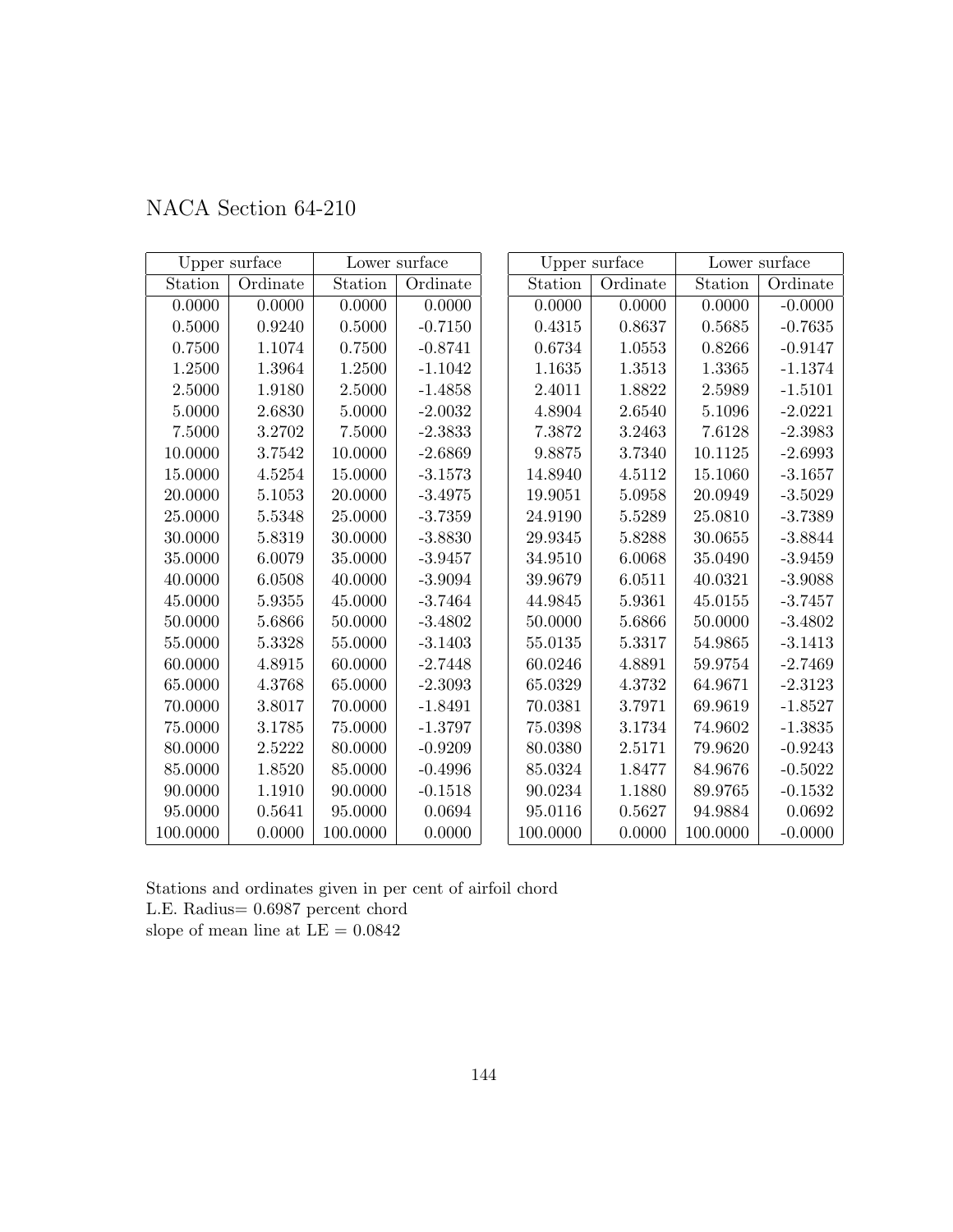|  | NACA Section 64-112 |  |
|--|---------------------|--|
|--|---------------------|--|

|            | Upper surface |            | Lower surface |          | Upper surface |          | Lower surface |
|------------|---------------|------------|---------------|----------|---------------|----------|---------------|
| Station    | Ordinate      | Station    | Ordinate      | Station  | Ordinate      | Station  | Ordinate      |
| 0.0000     | 0.0000        | 0.0000     | 0.0000        | 0.0000   | 0.0000        | 0.0000   | $-0.0000$     |
| $0.5000\,$ | 1.0402        | $0.5000\,$ | $-0.9126$     | 0.4589   | 0.9997        | 0.5411   | $-0.9496$     |
| 0.7500     | 1.2494        | 0.7500     | $-1.1126$     | 0.7042   | 1.2145        | 0.7958   | $-1.1442$     |
| 1.2500     | 1.5727        | 1.2500     | $-1.4098$     | 1.1982   | 1.5430        | 1.3018   | $-1.4360$     |
| 2.5000     | 2.1487        | 2.5000     | $-1.9192$     | 2.4408   | 2.1253        | 2.5592   | $-1.9392$     |
| 5.0000     | 2.9836        | 5.0000     | $-2.6329$     | 4.9342   | 2.9647        | 5.0658   | $-2.6488$     |
| 7.5000     | 3.6181        | 7.5000     | $-3.1659$     | 7.4322   | 3.6027        | 7.5678   | $-3.1787$     |
| 10.0000    | 4.1378        | 10.0000    | $-3.5969$     | 9.9324   | 4.1249        | 10.0676  | $-3.6075$     |
| 15.0000    | 4.9609        | 15.0000    | $-4.2717$     | 14.9363  | 4.9518        | 15.0637  | $-4.2791$     |
| 20.0000    | 5.5743        | 20.0000    | $-4.7671$     | 19.9430  | 5.5683        | 20.0570  | $-4.7719$     |
| 25.0000    | 6.0230        | 25.0000    | $-5.1216$     | 24.9513  | 6.0194        | 25.0487  | $-5.1244$     |
| 30.0000    | 6.3259        | 30.0000    | $-5.3505$     | 29.9606  | 6.3240        | 30.0394  | $-5.3518$     |
| 35.0000    | 6.4946        | 35.0000    | $-5.4633$     | 34.9705  | 6.4940        | 35.0295  | $-5.4636$     |
| 40.0000    | 6.5104        | 40.0000    | $-5.4400$     | 39.9807  | 6.5107        | 40.0193  | $-5.4396$     |
| 45.0000    | 6.3443        | 45.0000    | $-5.2501$     | 44.9907  | 6.3448        | 45.0093  | $-5.2496$     |
| 50.0000    | 6.0304        | 50.0000    | $-4.9272$     | 50.0000  | 6.0304        | 50.0000  | $-4.9272$     |
| 55.0000    | 5.6029        | 55.0000    | $-4.5062$     | 55.0081  | 5.6021        | 54.9919  | $-4.5069$     |
| 60.0000    | 5.0834        | 60.0000    | $-4.0091$     | 60.0147  | 5.0818        | 59.9853  | $-4.0106$     |
| 65.0000    | 4.4897        | 65.0000    | $-3.4546$     | 65.0196  | 4.4873        | 64.9804  | $-3.4568$     |
| 70.0000    | 3.8379        | 70.0000    | $-2.8599$     | 70.0226  | 3.8349        | 69.9774  | $-2.8626$     |
| 75.0000    | 3.1445        | 75.0000    | $-2.2433$     | 75.0236  | 3.1412        | 74.9764  | $-2.2462$     |
| 80.0000    | 2.4301        | 80.0000    | $-1.6278$     | 80.0224  | 2.4269        | 79.9776  | $-1.6305$     |
| 85.0000    | 1.7204        | 85.0000    | $-1.0428$     | 85.0191  | 1.7177        | 84.9809  | $-1.0450$     |
| 90.0000    | 1.0466        | 90.0000    | $-0.5261$     | 90.0137  | 1.0448        | 89.9863  | $-0.5274$     |
| 95.0000    | 0.4469        | 95.0000    | $-0.1299$     | 95.0068  | 0.4462        | 94.9932  | $-0.1302$     |
| 100.0000   | 0.0000        | 100.0000   | $-0.0000$     | 100.0000 | 0.0000        | 100.0000 | $-0.0000$     |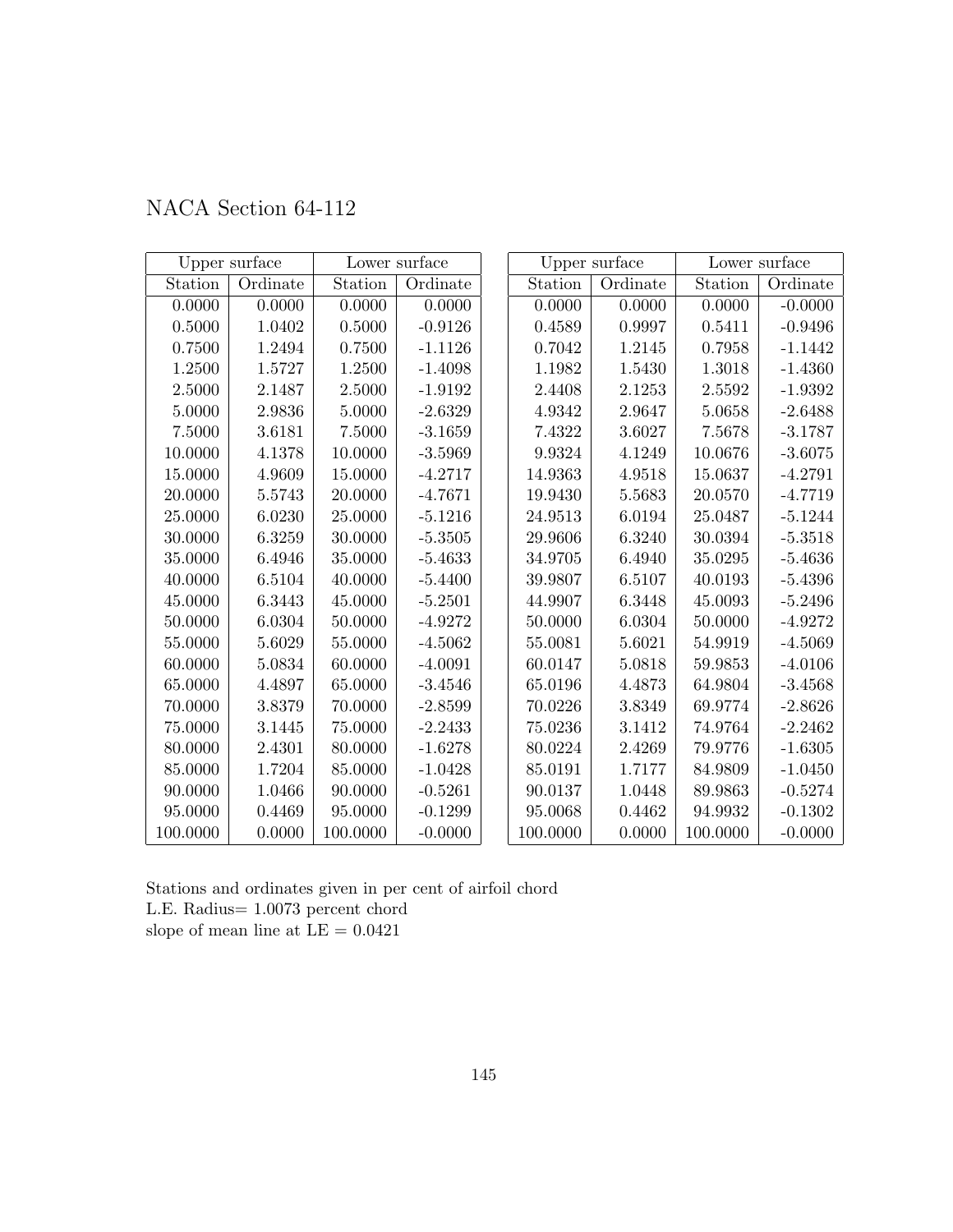|             | Upper surface |          | Lower surface |          | Upper surface |          | Lower surface |
|-------------|---------------|----------|---------------|----------|---------------|----------|---------------|
| Station     | Ordinate      | Station  | Ordinate      | Station  | Ordinate      | Station  | Ordinate      |
| 0.0000      | 0.0000        | 0.0000   | 0.0000        | 0.0000   | 0.0000        | 0.0000   | $-0.0000$     |
| 0.5000      | 1.1062        | 0.5000   | $-0.8519$     | 0.4181   | 1.0222        | 0.5819   | $-0.9220$     |
| 0.7500      | 1.3200        | 0.7500   | $-1.0467$     | 0.6585   | 1.2470        | 0.8415   | $-1.1064$     |
| 1.2500      | 1.6567        | 1.2500   | $-1.3309$     | 1.1466   | 1.5937        | 1.3534   | $-1.3798$     |
| 2.5000      | 2.2659        | 2.5000   | $-1.8070$     | 2.3817   | 2.2157        | 2.6183   | $-1.8436$     |
| 5.0000      | 3.1611        | 5.0000   | $-2.4598$     | 4.8686   | 3.1204        | 5.1314   | $-2.4885$     |
| 7.5000      | 3.8461        | 7.5000   | $-2.9418$     | 7.3645   | 3.8126        | 7.6355   | $-2.9647$     |
| 10.0000     | 4.4100        | 10.0000  | $-3.3281$     | 9.8649   | 4.3818        | 10.1351  | $-3.3470$     |
| 15.0000     | 5.3066        | 15.0000  | $-3.9284$     | 14.8726  | 5.2869        | 15.1274  | $-3.9414$     |
| 20.0000     | 5.9788        | 20.0000  | $-4.3644$     | 19.8860  | 5.9656        | 20.1140  | $-4.3727$     |
| 25.0000     | 6.4743        | 25.0000  | $-4.6714$     | 24.9026  | 6.4662        | 25.0974  | $-4.6762$     |
| 30.0000     | 6.8140        | 30.0000  | $-4.8631$     | 29.9213  | 6.8097        | 30.0787  | $-4.8653$     |
| 35.0000     | 7.0105        | 35.0000  | $-4.9478$     | 34.9411  | 7.0090        | 35.0589  | $-4.9482$     |
| 40.0000     | 7.0457        | 40.0000  | $-4.9049$     | 39.9614  | 7.0462        | 40.0386  | $-4.9039$     |
| 45.0000     | 6.8915        | 45.0000  | $-4.7030$     | 44.9815  | 6.8924        | 45.0185  | $-4.7020$     |
| 50.0000     | 6.5820        | 50.0000  | $-4.3756$     | 50.0000  | 6.5820        | 50.0000  | $-4.3756$     |
| 55.0000     | 6.1513        | 55.0000  | $-3.9578$     | 55.0161  | 6.1497        | 54.9839  | $-3.9593$     |
| 60.0000     | 5.6206        | 60.0000  | $-3.4720$     | 60.0293  | 5.6173        | 59.9707  | $-3.4750$     |
| 65.0000     | 5.0074        | 65.0000  | $-2.9371$     | 65.0391  | 5.0024        | 64.9609  | $-2.9415$     |
| 70.0000     | 4.3271        | 70.0000  | $-2.3711$     | 70.0452  | 4.3207        | 69.9548  | $-2.3763$     |
| $75.0000\,$ | 3.5954        | 75.0000  | $-1.7929$     | 75.0471  | 3.5883        | 74.9529  | $-1.7984$     |
| 80.0000     | 2.8317        | 80.0000  | $-1.2270$     | 80.0448  | 2.8248        | 79.9553  | $-1.2319$     |
| 85.0000     | 2.0595        | 85.0000  | $-0.7045$     | 85.0381  | 2.0537        | 84.9619  | $-0.7082$     |
| 90.0000     | 1.3071        | 90.0000  | $-0.2662$     | 90.0275  | 1.3031        | 89.9725  | $-0.2683$     |
| 95.0000     | 0.6057        | 95.0000  | 0.0284        | 95.0135  | 0.6039        | 94.9865  | 0.0280        |
| 100.0000    | 0.0000        | 100.0000 | 0.0000        | 100.0000 | 0.0000        | 100.0000 | $-0.0000$     |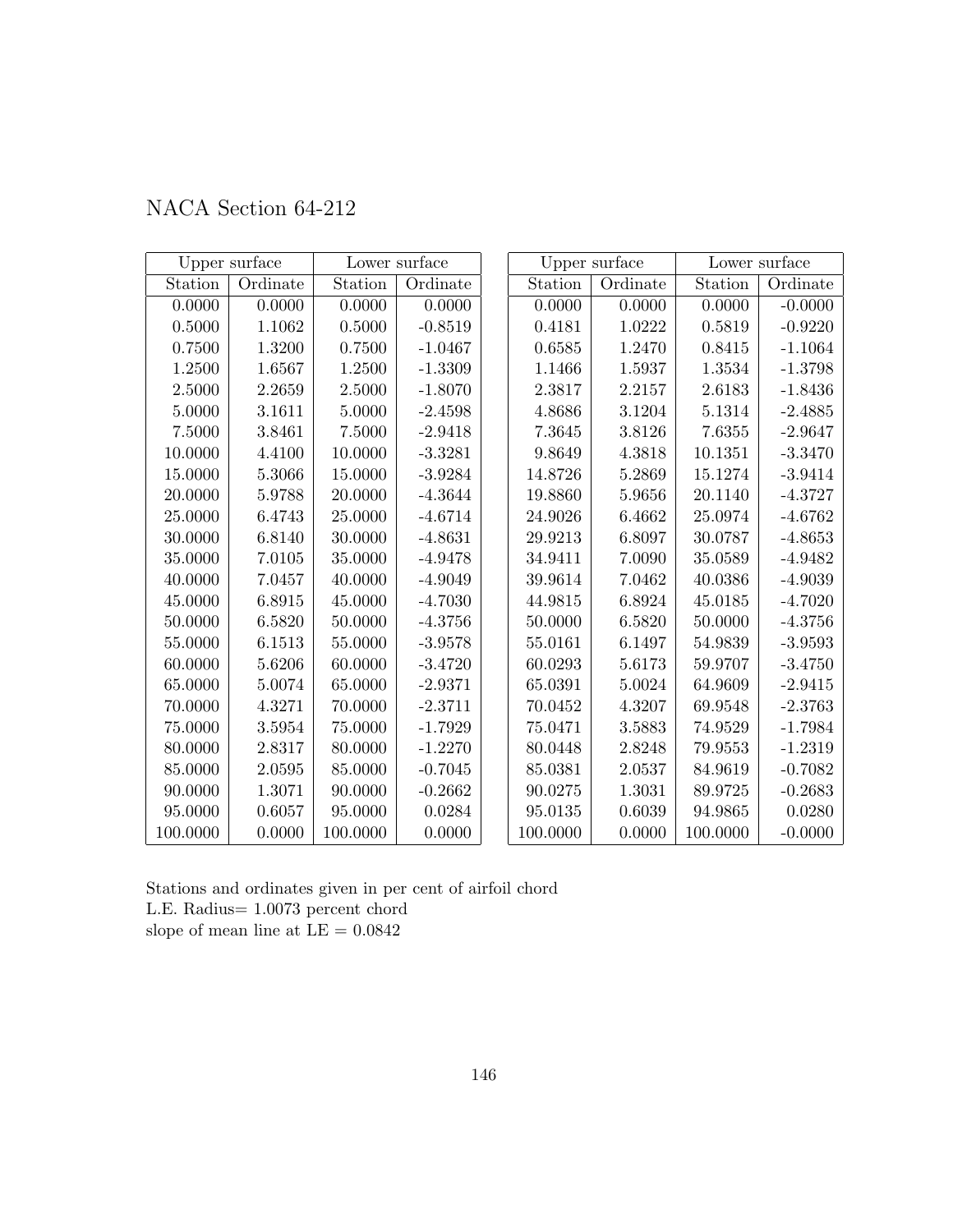|            | Upper surface |          | Lower surface |          | Upper surface |          | Lower surface |
|------------|---------------|----------|---------------|----------|---------------|----------|---------------|
| Station    | Ordinate      | Station  | Ordinate      | Station  | Ordinate      | Station  | Ordinate      |
| 0.0000     | $-0.0000$     | 0.0000   | 0.0000        | 0.0000   | 0.0000        | 0.0000   | $-0.0000$     |
| $0.5000\,$ | $1.2410\,$    | 0.5000   | $-0.7391$     | 0.3379   | 1.0621        | 0.6621   | $-0.8617$     |
| 0.7500     | 1.4656        | 0.7500   | $-0.9200$     | 0.5686   | 1.3068        | 0.9314   | $-1.0256$     |
| 1.2500     | 1.8291        | 1.2500   | $-1.1787$     | 1.0447   | 1.6901        | 1.4553   | $-1.2623$     |
| 2.5000     | $2.5053\,$    | 2.5000   | $-1.5879$     | 2.2645   | 2.3915        | 2.7355   | $-1.6473$     |
| 5.0000     | 3.5203        | 5.0000   | $-2.1181$     | 4.7380   | 3.4271        | 5.2620   | $-2.1634$     |
| 7.5000     | 4.3059        | 7.5000   | $-2.4974$     | 7.2297   | 4.2285        | 7.7703   | $-2.5327$     |
| 10.0000    | 4.9575        | 10.0000  | $-2.7940$     | 9.7302   | 4.8921        | 10.2698  | $-2.8226$     |
| 15.0000    | 6.0007        | 15.0000  | $-3.2444$     | 14.7455  | 5.9544        | 15.2545  | $-3.2633$     |
| 20.0000    | 6.7896        | 20.0000  | $-3.5607$     | 19.7721  | 6.7582        | 20.2279  | $-3.5726$     |
| 25.0000    | 7.3781        | 25.0000  | $-3.7724$     | 24.8053  | 7.3586        | 25.1947  | $-3.7787$     |
| 30.0000    | 7.7909        | 30.0000  | $-3.8892$     | 29.8426  | 7.7804        | 30.1574  | $-3.8915$     |
| 35.0000    | 8.0426        | 35.0000  | $-3.9174$     | 34.8822  | 8.0386        | 35.1178  | $-3.9168$     |
| 40.0000    | 8.1165        | 40.0000  | $-3.8348$     | 39.9229  | 8.1170        | 40.0771  | $-3.8324$     |
| 45.0000    | 7.9859        | 45.0000  | $-3.6088$     | 44.9630  | 7.9875        | 45.0370  | $-3.6067$     |
| 50.0000    | 7.6851        | 50.0000  | $-3.2724$     | 50.0000  | 7.6851        | 50.0000  | $-3.2724$     |
| 55.0000    | 7.2481        | 55.0000  | $-2.8612$     | 55.0323  | 7.2448        | 54.9677  | $-2.8640$     |
| 60.0000    | 6.6952        | 60.0000  | $-2.3979$     | 60.0587  | 6.6881        | 59.9413  | $-2.4036$     |
| 65.0000    | 6.0431        | 65.0000  | $-1.9025$     | 65.0783  | 6.0322        | 64.9217  | $-1.9105$     |
| 70.0000    | 5.3061        | 70.0000  | $-1.3940$     | 70.0903  | 5.2920        | 69.9097  | $-1.4032$     |
| 75.0000    | 4.4979        | 75.0000  | $-0.8929$     | 75.0941  | 4.4821        | 74.9059  | $-0.9022$     |
| 80.0000    | 3.6355        | 80.0000  | $-0.4262$     | 80.0894  | 3.6197        | 79.9106  | $-0.4341$     |
| 85.0000    | 2.7387        | 85.0000  | $-0.0286$     | 85.0762  | 2.7249        | 84.9238  | $-0.0338$     |
| 90.0000    | 1.8290        | 90.0000  | 0.2528        | 90.0549  | 1.8191        | 89.9451  | 0.2505        |
| 95.0000    | 0.9238        | 95.0000  | 0.3444        | 95.0269  | 0.9189        | 94.9731  | 0.3448        |
| 100.0000   | 0.0000        | 100.0000 | $-0.0000$     | 100.0000 | 0.0000        | 100.0000 | $-0.0000$     |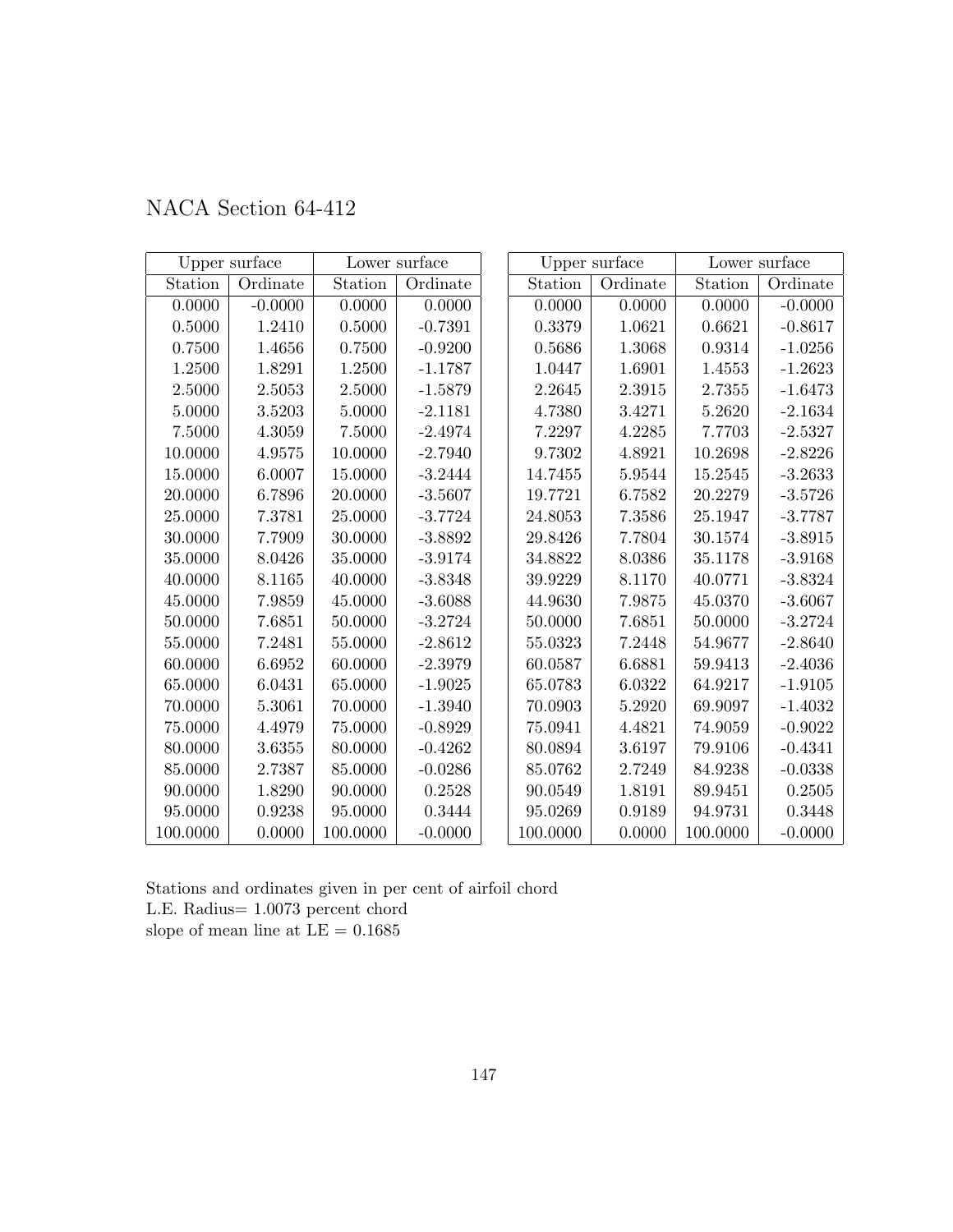| NACA Section 64-215 |  |  |  |
|---------------------|--|--|--|
|---------------------|--|--|--|

|             | Upper surface |          | Lower surface |          | Upper surface |          | Lower surface |
|-------------|---------------|----------|---------------|----------|---------------|----------|---------------|
| Station     | Ordinate      | Station  | Ordinate      | Station  | Ordinate      | Station  | Ordinate      |
| 0.0000      | $-0.0000$     | 0.0000   | 0.0000        | 0.0000   | 0.0000        | 0.0000   | $-0.0000$     |
| $0.5000\,$  | $1.3793\,$    | 0.5000   | $-1.0452$     | 0.3986   | 1.2535        | 0.6014   | $-1.1533$     |
| 0.7500      | 1.6368        | 0.7500   | $-1.2922$     | 0.6368   | 1.5268        | 0.8632   | $-1.3862$     |
| 1.2500      | 2.0428        | 1.2500   | $-1.6569$     | 1.1219   | 1.9483        | 1.3781   | $-1.7344$     |
| 2.5000      | 2.7833        | 2.5000   | $-2.2752$     | 2.3530   | 2.7068        | 2.6470   | $-2.3347$     |
| 5.0000      | 3.8760        | 5.0000   | $-3.1349$     | 4.8361   | 3.8140        | 5.1639   | $-3.1821$     |
| 7.5000      | 4.7098        | 7.5000   | $-3.7729$     | 7.3307   | 4.6588        | 7.6693   | $-3.8109$     |
| 10.0000     | 5.3947        | 10.0000  | $-4.2856$     | 9.8309   | 5.3519        | 10.1691  | $-4.3171$     |
| 15.0000     | 6.4814        | 15.0000  | $-5.0843$     | 14.8405  | 6.4514        | 15.1595  | $-5.1059$     |
| 20.0000     | 7.2929        | 20.0000  | $-5.6660$     | 19.8571  | 7.2729        | 20.1429  | $-5.6800$     |
| 25.0000     | 7.8874        | 25.0000  | $-6.0773$     | 24.8779  | 7.8753        | 25.1220  | $-6.0853$     |
| 30.0000     | 8.2903        | 30.0000  | $-6.3359$     | 29.9014  | 8.2841        | 30.0986  | $-6.3396$     |
| 35.0000     | 8.5152        | 35.0000  | $-6.4518$     | 34.9263  | 8.5132        | 35.0737  | $-6.4524$     |
| 40.0000     | 8.5329        | 40.0000  | $-6.3932$     | 39.9518  | 8.5338        | 40.0482  | $-6.3916$     |
| 45.0000     | 8.3139        | 45.0000  | $-6.1266$     | 44.9769  | 8.3154        | 45.0231  | $-6.1250$     |
| 50.0000     | 7.9082        | 50.0000  | $-5.7019$     | 50.0000  | 7.9082        | 50.0000  | $-5.7019$     |
| 55.0000     | 7.3585        | 55.0000  | $-5.1633$     | 55.0200  | 7.3561        | 54.9800  | $-5.1657$     |
| 60.0000     | 6.6907        | 60.0000  | $-4.5384$     | 60.0362  | 6.6855        | 59.9638  | $-4.5432$     |
| 65.0000     | 5.9278        | 65.0000  | $-3.8523$     | 65.0482  | 5.9200        | 64.9518  | $-3.8591$     |
| 70.0000     | 5.0894        | 70.0000  | $-3.1271$     | 70.0554  | 5.0797        | 69.9446  | $-3.1353$     |
| $75.0000\,$ | 4.1967        | 75.0000  | $-2.3878$     | 75.0575  | 4.1862        | 74.9425  | $-2.3963$     |
| 80.0000     | 3.2747        | 80.0000  | $-1.6641$     | 80.0545  | 3.2646        | 79.9455  | $-1.6718$     |
| 85.0000     | 2.3545        | 85.0000  | $-0.9948$     | 85.0462  | 2.3461        | 84.9538  | $-1.0006$     |
| 90.0000     | 1.4709        | 90.0000  | $-0.4271$     | 90.0331  | 1.4652        | 89.9669  | $-0.4304$     |
| 95.0000     | 0.6639        | 95.0000  | $-0.0288$     | 95.0162  | 0.6615        | 94.9838  | $-0.0296$     |
| 100.0000    | 0.0000        | 100.0000 | 0.0000        | 100.0000 | 0.0000        | 100.0000 | $-0.0000$     |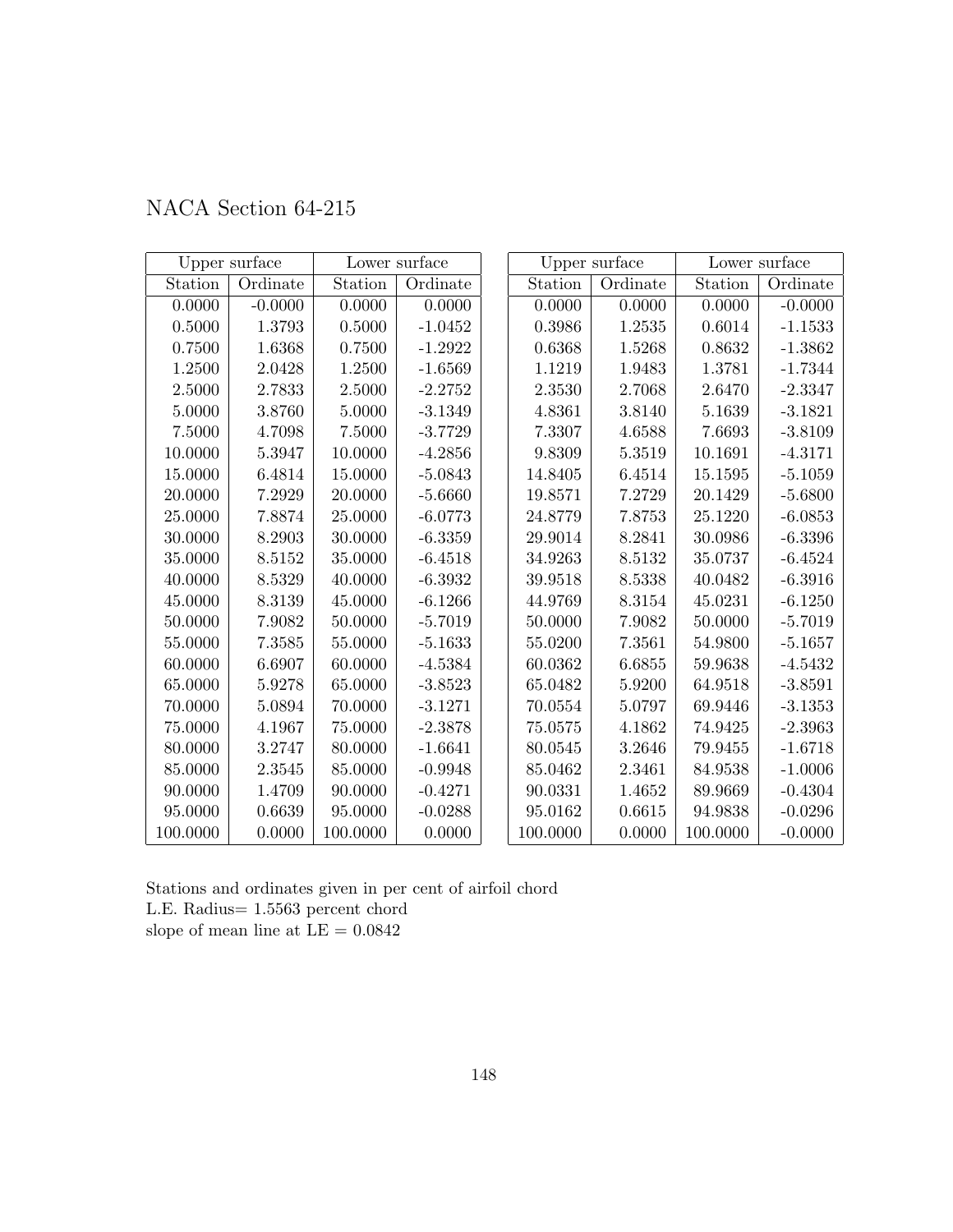|  | NACA Section 64-415 |  |
|--|---------------------|--|
|--|---------------------|--|

|            | Upper surface |          | Lower surface |          | Upper surface |          | Lower surface |
|------------|---------------|----------|---------------|----------|---------------|----------|---------------|
| Station    | Ordinate      | Station  | Ordinate      | Station  | Ordinate      | Station  | Ordinate      |
| 0.0000     | 0.0000        | 0.0000   | 0.0000        | 0.0000   | 0.0000        | 0.0000   | $-0.0000$     |
| $0.5000\,$ | 1.5548        | 0.5000   | $-0.8987$     | 0.2993   | 1.2911        | 0.7007   | $-1.0907$     |
| 0.7500     | 1.8192        | 0.7500   | $-1.1326$     | 0.5255   | 1.5841        | 0.9745   | $-1.3030$     |
| 1.2500     | 2.2470        | 1.2500   | $-1.4769$     | 0.9957   | 2.0421        | 1.5043   | $-1.6143$     |
| 2.5000     | $3.0494\,$    | 2.5000   | $-2.0341$     | 2.2075   | 2.8802        | 2.7925   | $-2.1359$     |
| 5.0000     | 4.2570        | 5.0000   | $-2.7753$     | 4.6732   | 4.1185        | 5.3268   | $-2.8547$     |
| 7.5000     | 5.1873        | 7.5000   | $-3.3140$     | 7.1622   | 5.0726        | 7.8378   | $-3.3768$     |
| 10.0000    | 5.9572        | 10.0000  | $-3.7395$     | 9.6625   | 5.8604        | 10.3375  | $-3.7909$     |
| 15.0000    | 7.1858        | 15.0000  | $-4.3919$     | 14.6813  | 7.1176        | 15.3187  | $-4.4265$     |
| 20.0000    | 8.1106        | 20.0000  | $-4.8570$     | 19.7144  | 8.0646        | 20.2856  | $-4.8789$     |
| 25.0000    | 8.7954        | 25.0000  | $-5.1751$     | 24.7560  | 8.7671        | 25.2440  | $-5.1871$     |
| 30.0000    | 9.2693        | 30.0000  | $-5.3606$     | 29.8029  | 9.2543        | 30.1971  | $-5.3654$     |
| 35.0000    | 9.5478        | 35.0000  | $-5.4212$     | 34.8526  | 9.5426        | 35.1474  | $-5.4208$     |
| 40.0000    | 9.6031        | 40.0000  | $-5.3238$     | 39.9037  | 9.6045        | 40.0963  | $-5.3200$     |
| 45.0000    | 9.4077        | 45.0000  | $-5.0331$     | 44.9539  | 9.4105        | 45.0461  | $-5.0296$     |
| 50.0000    | 9.0114        | 50.0000  | $-4.5987$     | 50.0000  | 9.0114        | 50.0000  | $-4.5987$     |
| 55.0000    | 8.4562        | 55.0000  | $-4.0658$     | 55.0400  | 8.4512        | 54.9600  | $-4.0704$     |
| 60.0000    | 7.7671        | 60.0000  | $-3.4626$     | 60.0725  | 7.7563        | 59.9275  | $-3.4717$     |
| 65.0000    | 6.9661        | 65.0000  | $-2.8152$     | 65.0963  | 6.9497        | 64.9037  | $-2.8280$     |
| 70.0000    | 6.0716        | 70.0000  | $-2.1471$     | 70.1107  | 6.0508        | 69.8892  | $-2.1620$     |
| 75.0000    | 5.1027        | 75.0000  | $-1.4848$     | 75.1150  | 5.0797        | 74.8850  | $-1.4998$     |
| 80.0000    | 4.0818        | 80.0000  | $-0.8607$     | 80.1088  | 4.0592        | 79.8912  | $-0.8736$     |
| 85.0000    | 3.0363        | 85.0000  | $-0.3170$     | 85.0923  | 3.0170        | 84.9077  | $-0.3259$     |
| 90.0000    | 1.9945        | 90.0000  | 0.0931        | 90.0662  | 1.9809        | 89.9338  | 0.0887        |
| 95.0000    | 0.9827        | 95.0000  | 0.2875        | 95.0323  | 0.9763        | 94.9677  | 0.2875        |
| 100.0000   | 0.0000        | 100.0000 | 0.0000        | 100.0000 | 0.0000        | 100.0000 | $-0.0000$     |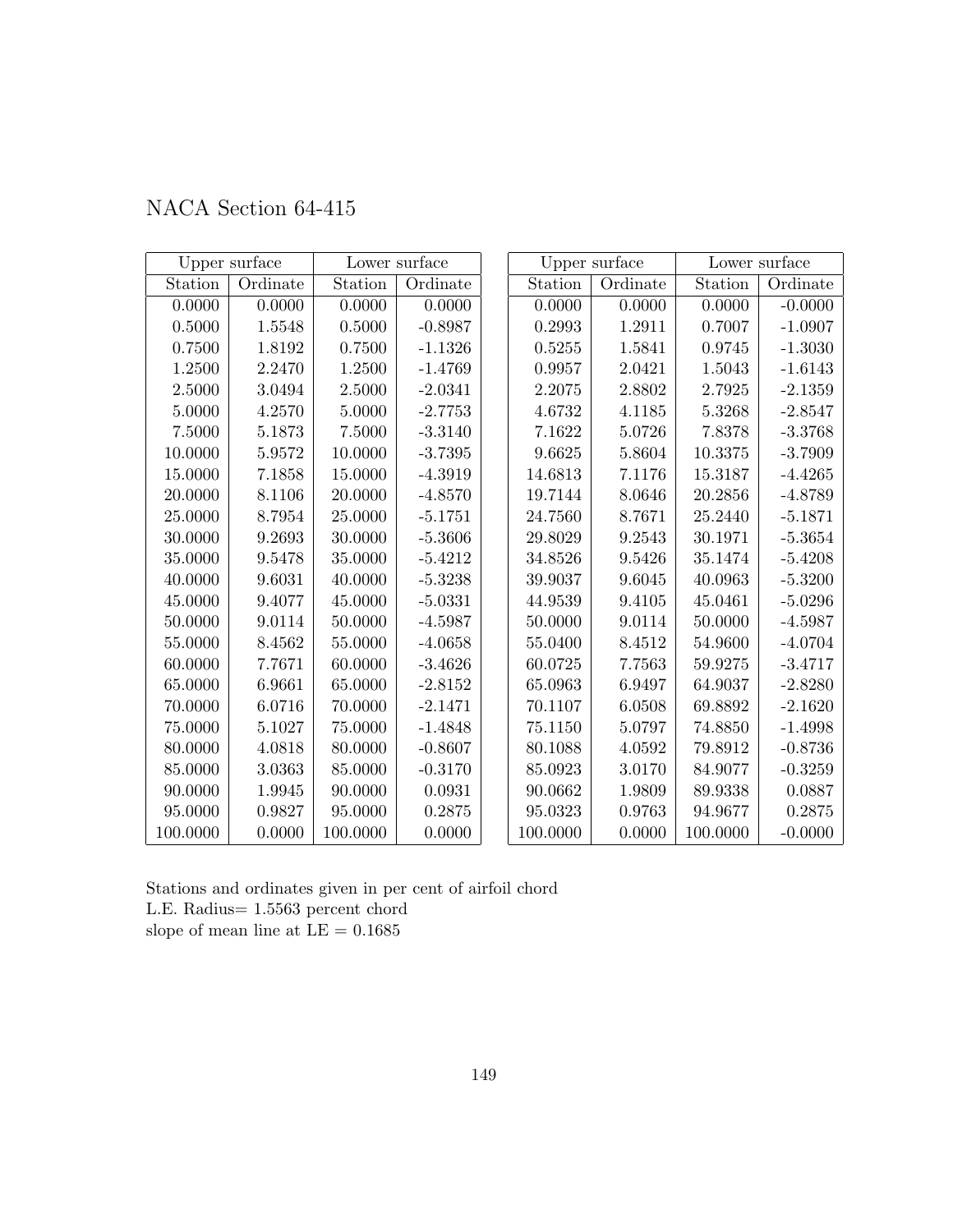| NACA Section 64-218 |  |  |  |
|---------------------|--|--|--|
|---------------------|--|--|--|

|            | Upper surface |          | Lower surface |          | Upper surface |          | Lower surface |
|------------|---------------|----------|---------------|----------|---------------|----------|---------------|
| Station    | Ordinate      | Station  | Ordinate      | Station  | Ordinate      | Station  | Ordinate      |
| 0.0000     | 0.0000        | 0.0000   | 0.0000        | 0.0000   | 0.0000        | 0.0000   | $-0.0000$     |
| $0.5000\,$ | 1.6485        | 0.5000   | $-1.2228$     | 0.3800   | 1.4750        | 0.6200   | $-1.3748$     |
| 0.7500     | 1.9474        | 0.7500   | $-1.5202$     | 0.6159   | 1.7948        | 0.8841   | $-1.6542$     |
| 1.2500     | 2.4203        | 1.2500   | $-1.9635$     | 1.0983   | 2.2889        | 1.4017   | $-2.0750$     |
| 2.5000     | 3.2914        | 2.5000   | $-2.7239$     | 2.3252   | 3.1836        | 2.6748   | $-2.8114$     |
| 5.0000     | 4.5855        | 5.0000   | $-3.7952$     | 4.8040   | 4.4976        | 5.1960   | $-3.8657$     |
| 7.5000     | 5.5705        | 7.5000   | $-4.5935$     | 7.2971   | 5.4983        | 7.7029   | $-4.6504$     |
| 10.0000    | 6.3785        | 10.0000  | $-5.2359$     | 9.7972   | 6.3179        | 10.2028  | $-5.2831$     |
| 15.0000    | 7.6578        | 15.0000  | $-6.2375$     | 14.8083  | 7.6155        | 15.1917  | $-6.2699$     |
| 20.0000    | 8.6100        | 20.0000  | $-6.9679$     | 19.8282  | 8.5818        | 20.1718  | $-6.9890$     |
| 25.0000    | 9.3039        | 25.0000  | $-7.4848$     | 24.8533  | 9.2870        | 25.1467  | $-7.4970$     |
| 30.0000    | 9.7691        | 30.0000  | $-7.8105$     | 29.8815  | 9.7605        | 30.1185  | $-7.8160$     |
| 35.0000    | 10.0196       | 35.0000  | $-7.9557$     | 34.9115  | 10.0173       | 35.0885  | $-7.9564$     |
| 40.0000    | 10.0124       | 40.0000  | $-7.8744$     | 39.9423  | 10.0142       | 40.0577  | $-7.8719$     |
| 45.0000    | 9.7206        | 45.0000  | $-7.5349$     | 44.9724  | 9.7229        | 45.0276  | $-7.5325$     |
| 50.0000    | 9.2139        | 50.0000  | $-7.0075$     | 50.0000  | 9.2139        | 50.0000  | $-7.0075$     |
| 55.0000    | 8.5408        | 55.0000  | $-6.3434$     | 55.0238  | 8.5372        | 54.9762  | $-6.3468$     |
| 60.0000    | 7.7325        | 60.0000  | $-5.5759$     | 60.0429  | 7.7251        | 59.9571  | $-5.5828$     |
| 65.0000    | 6.8181        | 65.0000  | $-4.7364$     | 65.0569  | 6.8072        | 64.9431  | $-4.7463$     |
| 70.0000    | 5.8216        | 70.0000  | $-3.8520$     | 70.0652  | 5.8082        | 69.9348  | $-3.8637$     |
| 75.0000    | 4.7697        | 75.0000  | $-2.9533$     | 75.0675  | 4.7553        | 74.9325  | $-2.9653$     |
| 80.0000    | 3.6935        | 80.0000  | $-2.0761$     | 80.0636  | 3.6798        | 79.9364  | $-2.0870$     |
| 85.0000    | 2.6309        | 85.0000  | $-1.2661$     | 85.0538  | 2.6197        | 84.9463  | $-1.2742$     |
| 90.0000    | 1.6229        | 90.0000  | $-0.5760$     | 90.0384  | 1.6155        | 89.9616  | $-0.5807$     |
| 95.0000    | 0.7174        | 95.0000  | $-0.0812$     | 95.0187  | 0.7143        | 94.9813  | $-0.0824$     |
| 100.0000   | $-0.0000$     | 100.0000 | $-0.0000$     | 100.0000 | $-0.0000$     | 100.0000 | 0.0000        |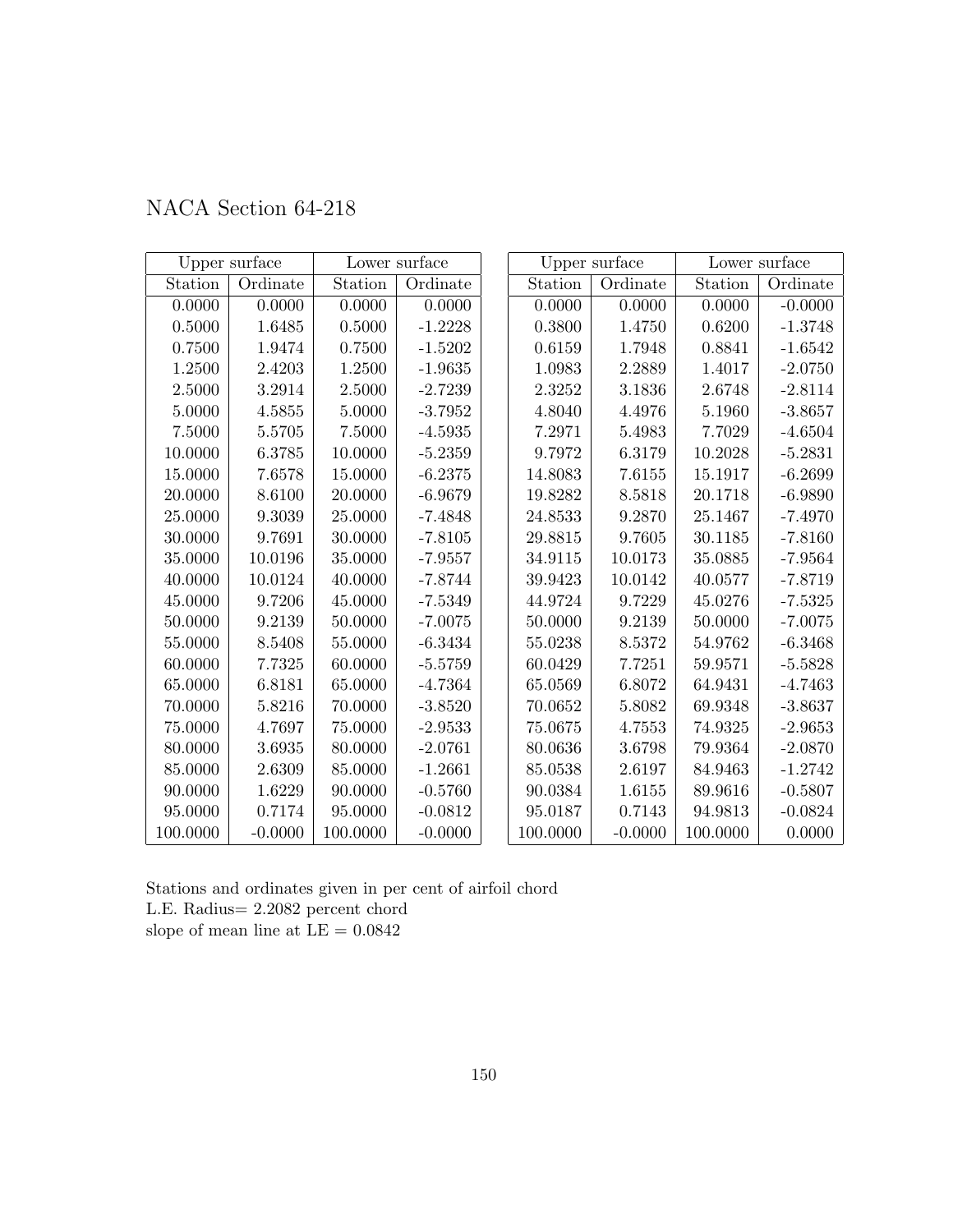| NACA Section 64-418 |  |
|---------------------|--|
|                     |  |

|             | Upper surface |            | Lower surface |          | Upper surface | Lower surface |           |  |
|-------------|---------------|------------|---------------|----------|---------------|---------------|-----------|--|
| Station     | Ordinate      | Station    | Ordinate      | Station  | Ordinate      | Station       | Ordinate  |  |
| 0.0000      | $-0.0000$     | 0.0000     | 0.0000        | 0.0000   | 0.0000        | 0.0000        | $-0.0000$ |  |
| 0.5000      | 1.8707        | 0.5000     | $-1.0384$     | 0.2624   | 1.5103        | 0.7376        | $-1.3099$ |  |
| 0.7500      | 2.1719        | 0.7500     | $-1.3227$     | 0.4842   | 1.8497        | 1.0158        | $-1.5685$ |  |
| 1.2500      | 2.6612        | 1.2500     | $-1.7505$     | 0.9487   | 2.3803        | 1.5513        | $-1.9525$ |  |
| 2.5000      | 3.5895        | $2.5000\,$ | $-2.4556$     | 2.1522   | 3.3545        | 2.8478        | $-2.6103$ |  |
| 5.0000      | 4.9925        | 5.0000     | $-3.4129$     | 4.6094   | 4.7998        | 5.3906        | $-3.5361$ |  |
| 7.5000      | 6.0695        | 7.5000     | $-4.1161$     | 7.0952   | 5.9102        | 7.9048        | $-4.2143$ |  |
| 10.0000     | 6.9591        | 10.0000    | $-4.6742$     | 9.5951   | 6.8247        | 10.4049       | $-4.7552$ |  |
| 15.0000     | 8.3748        | 15.0000    | $-5.5344$     | 14.6171  | 8.2803        | 15.3829       | $-5.5892$ |  |
| 20.0000     | 9.4359        | 20.0000    | $-6.1518$     | 19.6567  | 9.3725        | 20.3433       | $-6.1869$ |  |
| 25.0000     | 10.2168       | 25.0000    | $-6.5786$     | 24.7067  | 10.1781       | 25.2933       | $-6.5982$ |  |
| 30.0000     | 10.7505       | 30.0000    | $-6.8333$     | 29.7630  | 10.7303       | 30.2370       | $-6.8414$ |  |
| 35.0000     | 11.0528       | 35.0000    | $-6.9249$     | 34.8229  | 11.0464       | 35.1771       | $-6.9246$ |  |
| 40.0000     | 11.0819       | 40.0000    | $-6.8059$     | 39.8846  | 11.0847       | 40.1154       | $-6.8002$ |  |
| 45.0000     | 10.8136       | 45.0000    | $-6.4423$     | 44.9449  | 10.8180       | 45.0551       | $-6.4371$ |  |
| 50.0000     | 10.3170       | 50.0000    | $-5.9043$     | 50.0000  | 10.3170       | 50.0000       | $-5.9043$ |  |
| 55.0000     | 9.6395        | 55.0000    | $-5.2447$     | 55.0475  | 9.6323        | 54.9525       | $-5.2515$ |  |
| 60.0000     | 8.8112        | 60.0000    | $-4.4979$     | 60.0859  | 8.7958        | 59.9141       | $-4.5113$ |  |
| 65.0000     | 7.8597        | 65.0000    | $-3.6963$     | 65.1138  | 7.8368        | 64.8862       | $-3.7150$ |  |
| 70.0000     | 6.8076        | 70.0000    | $-2.8685$     | 70.1304  | 6.7791        | 69.8696       | $-2.8902$ |  |
| $75.0000\,$ | 5.6797        | 75.0000    | $-2.0468$     | 75.1349  | 5.6485        | 74.8651       | $-2.0686$ |  |
| 80.0000     | 4.5043        | 80.0000    | $-1.2696$     | 80.1271  | 4.4741        | 79.8729       | $-1.2885$ |  |
| 85.0000     | 3.3157        | 85.0000    | $-0.5860$     | 85.1074  | 3.2903        | 84.8926       | $-0.5992$ |  |
| 90.0000     | 2.1484        | 90.0000    | $-0.0545$     | 90.0767  | 2.1309        | 89.9233       | $-0.0613$ |  |
| 95.0000     | 1.0370        | 95.0000    | 0.2354        | 95.0372  | 1.0290        | 94.9628       | 0.2348    |  |
| 100.0000    | $-0.0000$     | 100.0000   | 0.0000        | 100.0000 | $-0.0000$     | 100.0000      | 0.0000    |  |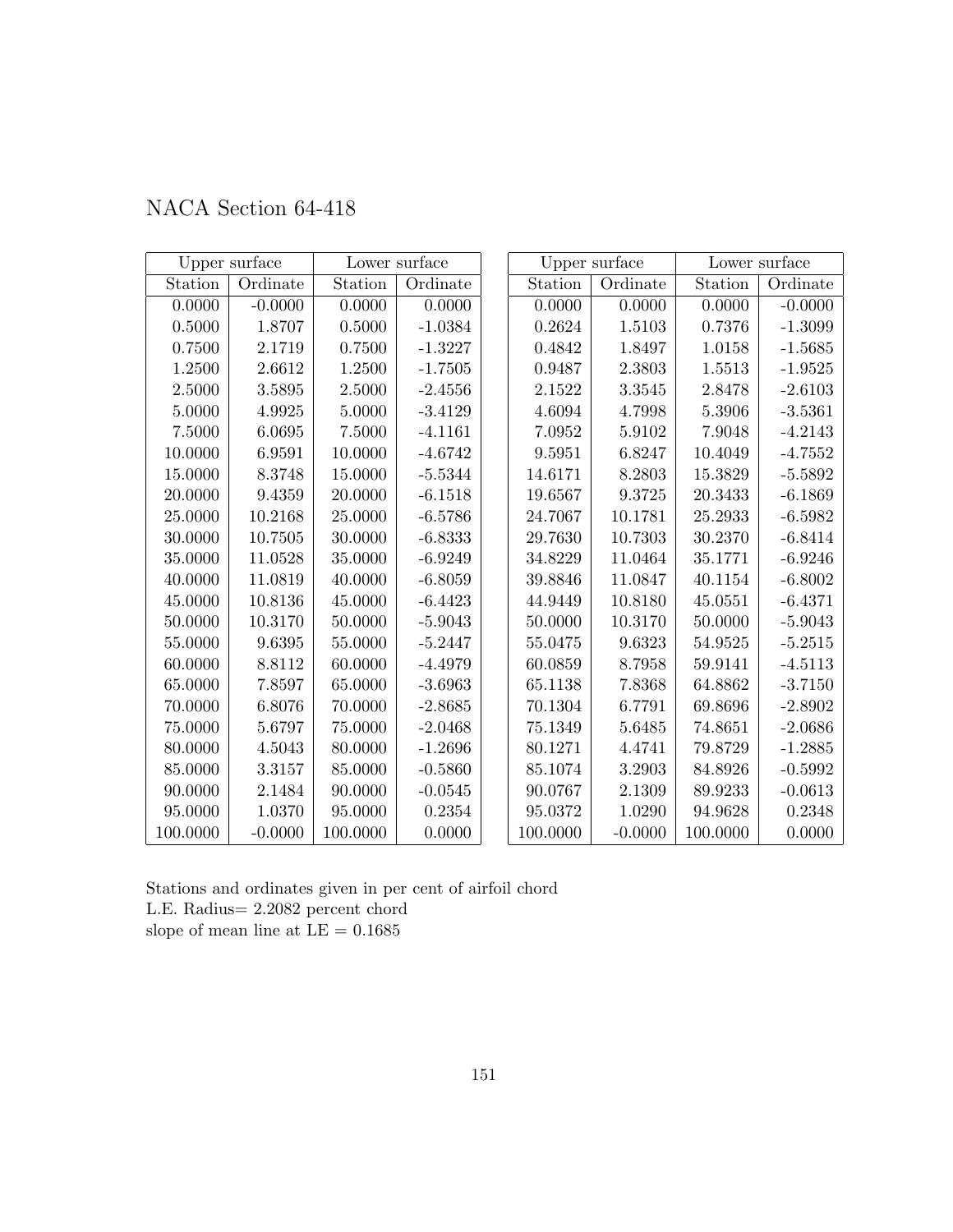| NACA Section 64-618 |  |  |  |  |
|---------------------|--|--|--|--|
|---------------------|--|--|--|--|

|            | Upper surface |             | Lower surface |                     | Upper surface | Lower surface |           |  |
|------------|---------------|-------------|---------------|---------------------|---------------|---------------|-----------|--|
| Station    | Ordinate      | Station     | Ordinate      | Station             | Ordinate      | Station       | Ordinate  |  |
| 0.0000     | 0.0000        | 0.0000      | 0.0000        | 0.0000              | 0.0000        | 0.0000        | $-0.0000$ |  |
| $0.5000\,$ | 2.0964        | 0.5000      | $-0.8820$     | 0.1496              | 1.5367        | 0.8504        | $-1.2361$ |  |
| 0.7500     | 2.4023        | 0.7500      | $-1.1437$     | 0.3571              | 1.8953        | 1.1429        | $-1.4736$ |  |
| 1.2500     | 2.9088        | 1.2500      | $-1.5495$     | 0.8033              | 2.4620        | 1.6967        | $-1.8203$ |  |
| 2.5000     | 3.8963        | 2.5000      | $-2.1981$     | 1.9826              | 3.5159        | 3.0174        | $-2.3995$ |  |
| 5.0000     | 5.4070        | 5.0000      | $-3.0397$     | 4.4172              | 5.0933        | 5.5828        | $-3.1976$ |  |
| 7.5000     | 6.5752        | $7.5000\,$  | $-3.6465$     | 6.8952              | 6.3142        | 8.1048        | $-3.7704$ |  |
| 10.0000    | 7.5454        | 10.0000     | $-4.1193$     | $\phantom{-}9.3944$ | 7.3245        | 10.6056       | $-4.2202$ |  |
| 15.0000    | 9.0961        | 15.0000     | $-4.8361$     | 14.4267             | 8.9399        | 15.5733       | $-4.9034$ |  |
| 20.0000    | 10.2650       | 20.0000     | $-5.3392$     | 19.4857             | 10.1595       | 20.5143       | $-5.3810$ |  |
| 25.0000    | 11.1318       | 25.0000     | $-5.6748$     | 24.5603             | 11.0667       | 25.4397       | $-5.6968$ |  |
| 30.0000    | 11.7333       | 30.0000     | $-5.8576$     | 29.6447             | 11.6985       | 30.3553       | $-5.8652$ |  |
| 35.0000    | 12.0866       | 35.0000     | $-5.8949$     | 34.7345             | 12.0747       | 35.2655       | $-5.8920$ |  |
| 40.0000    | 12.1518       | 40.0000     | $-5.7378$     | 39.8269             | 12.1549       | 40.1731       | $-5.7281$ |  |
| 45.0000    | 11.9068       | 45.0000     | $-5.3497$     | 44.9173             | 11.9130       | 45.0827       | $-5.3417$ |  |
| 50.0000    | 11.4202       | 50.0000     | $-4.8011$     | 50.0000             | 11.4202       | 50.0000       | $-4.8011$ |  |
| 55.0000    | 10.7383       | 55.0000     | $-4.1462$     | 55.0713             | 10.7273       | 54.9287       | $-4.1561$ |  |
| 60.0000    | 9.8900        | 60.0000     | $-3.4201$     | 60.1288             | 9.8662        | 59.8712       | $-3.4394$ |  |
| 65.0000    | 8.9018        | 65.0000     | $-2.6568$     | 65.1707             | 8.8658        | 64.8293       | $-2.6831$ |  |
| 70.0000    | 7.7945        | 70.0000     | $-1.8859$     | 70.1955             | 7.7491        | 69.8045       | $-1.9158$ |  |
| 75.0000    | 6.5909        | $75.0000\,$ | $-1.1415$     | 75.2022             | 6.5406        | 74.7978       | $-1.1706$ |  |
| 80.0000    | 5.3166        | 80.0000     | $-0.4646$     | 80.1905             | 5.2671        | 79.8095       | $-0.4886$ |  |
| 85.0000    | 4.0020        | 85.0000     | 0.0925        | 85.1608             | 3.9594        | 84.8392       | 0.0772    |  |
| 90.0000    | 2.6752        | 90.0000     | 0.4656        | 90.1146             | 2.6449        | 89.8854       | 0.4594    |  |
| 95.0000    | 1.3575        | 95.0000     | 0.5511        | 95.0555             | 1.3428        | 94.9445       | 0.5529    |  |
| 100.0000   | $-0.0000$     | 100.0000    | $-0.0000$     | 100.0000            | $-0.0000$     | 100.0000      | 0.0000    |  |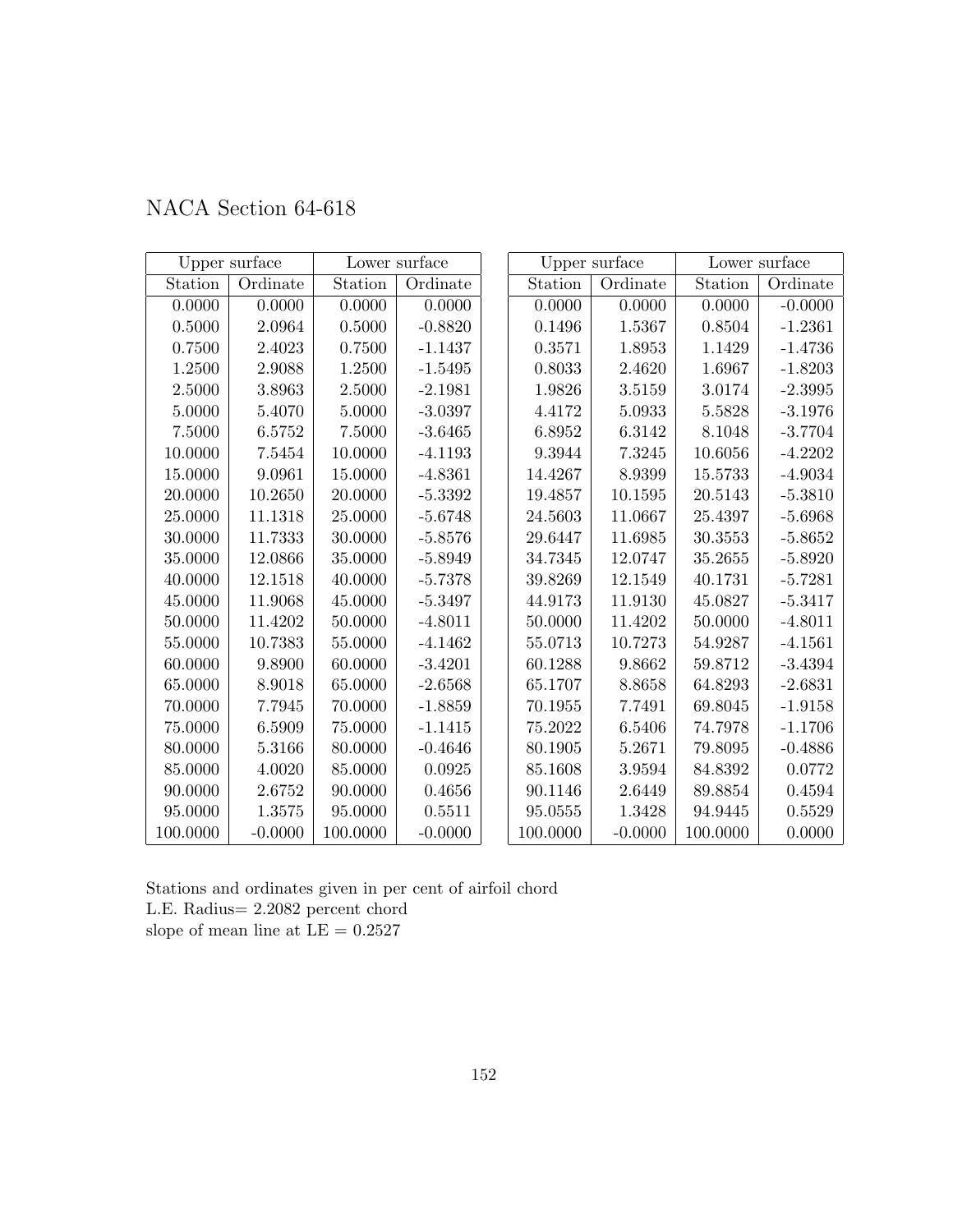| NACA Section 64-421 |  |  |  |
|---------------------|--|--|--|
|---------------------|--|--|--|

|            | Upper surface |          | Lower surface |          | Upper surface | Lower surface |           |  |
|------------|---------------|----------|---------------|----------|---------------|---------------|-----------|--|
| Station    | Ordinate      | Station  | Ordinate      | Station  | Ordinate      | Station       | Ordinate  |  |
| 0.0000     | 0.0000        | 0.0000   | 0.0000        | 0.0000   | 0.0000        | 0.0000        | $-0.0000$ |  |
| 0.5000     | 2.1832        | 0.5000   | $-1.1590$     | 0.2275   | 1.7173        | 0.7725        | $-1.5169$ |  |
| 0.7500     | 2.5187        | 0.7500   | $-1.4902$     | 0.4452   | 2.1009        | $1.0548\,$    | $-1.8197$ |  |
| 1.2500     | 3.0670        | 1.2500   | $-1.9984$     | 0.9040   | 2.7013        | 1.5960        | $-2.2736$ |  |
| 2.5000     | 4.1212        | 2.5000   | $-2.8493$     | 2.0990   | 3.8106        | $2.9010\,$    | $-3.0664$ |  |
| 5.0000     | 5.7238        | 5.0000   | $-4.0275$     | 4.5467   | 5.4679        | 5.4533        | $-4.2041$ |  |
| $7.5000\,$ | 6.9500        | 7.5000   | $-4.9010$     | 7.0289   | 6.7386        | 7.9711        | $-5.0427$ |  |
| 10.0000    | 7.9610        | 10.0000  | $-5.5959$     | 9.5280   | 7.7828        | 10.4720       | $-5.7132$ |  |
| 15.0000    | 9.5661        | 15.0000  | $-6.6700$     | 14.5530  | 9.4410        | 15.4470       | $-6.7500$ |  |
| 20.0000    | 10.7647       | 20.0000  | $-7.4440$     | 19.5990  | 10.6811       | 20.4010       | $-7.4954$ |  |
| 25.0000    | 11.6414       | 25.0000  | $-7.9821$     | 24.6573  | 11.5908       | 25.3427       | $-8.0109$ |  |
| 30.0000    | 12.2336       | 30.0000  | $-8.3065$     | 29.7232  | 12.2076       | 30.2768       | $-8.3187$ |  |
| 35.0000    | 12.5564       | 35.0000  | $-8.4276$     | 34.7933  | 12.5492       | 35.2067       | $-8.4274$ |  |
| 40.0000    | 12.5520       | 40.0000  | $-8.2806$     | 39.8656  | 12.5569       | 40.1344       | $-8.2723$ |  |
| 45.0000    | 12.2038       | 45.0000  | $-7.8364$     | 44.9360  | 12.2100       | 45.0640       | $-7.8292$ |  |
| 50.0000    | 11.6014       | 50.0000  | $-7.1887$     | 50.0000  | 11.6014       | 50.0000       | $-7.1887$ |  |
| 55.0000    | 10.7972       | 55.0000  | $-6.3972$     | 55.0549  | 10.7874       | 54.9451       | $-6.4065$ |  |
| 60.0000    | 9.8270        | 60.0000  | $-5.5034$     | 60.0989  | 9.8064        | 59.9011       | $-5.5219$ |  |
| 65.0000    | 8.7234        | 65.0000  | $-4.5457$     | 65.1307  | 8.6930        | 64.8693       | $-4.5713$ |  |
| 70.0000    | 7.5149        | 70.0000  | $-3.5591$     | 70.1492  | 7.4775        | 69.8508       | $-3.5886$ |  |
| 75.0000    | 6.2302        | 75.0000  | $-2.5803$     | 75.1539  | 6.1898        | 74.8461       | $-2.6099$ |  |
| 80.0000    | 4.9044        | 80.0000  | $-1.6547$     | 80.1444  | 4.8659        | 79.8556       | $-1.6802$ |  |
| 85.0000    | 3.5783        | 85.0000  | $-0.8373$     | 85.1215  | 3.5464        | 84.8785       | $-0.8554$ |  |
| 90.0000    | 2.2920        | 90.0000  | $-0.1913$     | 90.0864  | 2.2704        | 89.9136       | $-0.2008$ |  |
| 95.0000    | 1.0869        | 95.0000  | 0.1878        | 95.0417  | 1.0773        | 94.9583       | 0.1865    |  |
| 100.0000   | 0.0000        | 100.0000 | $-0.0000$     | 100.0000 | 0.0000        | 100.0000      | $-0.0000$ |  |

Stations and ordinates given in per cent of airfoil chord L.E. Radius= 2.9371 percent chord slope of mean line at  $\mathrm{LE}=0.1685$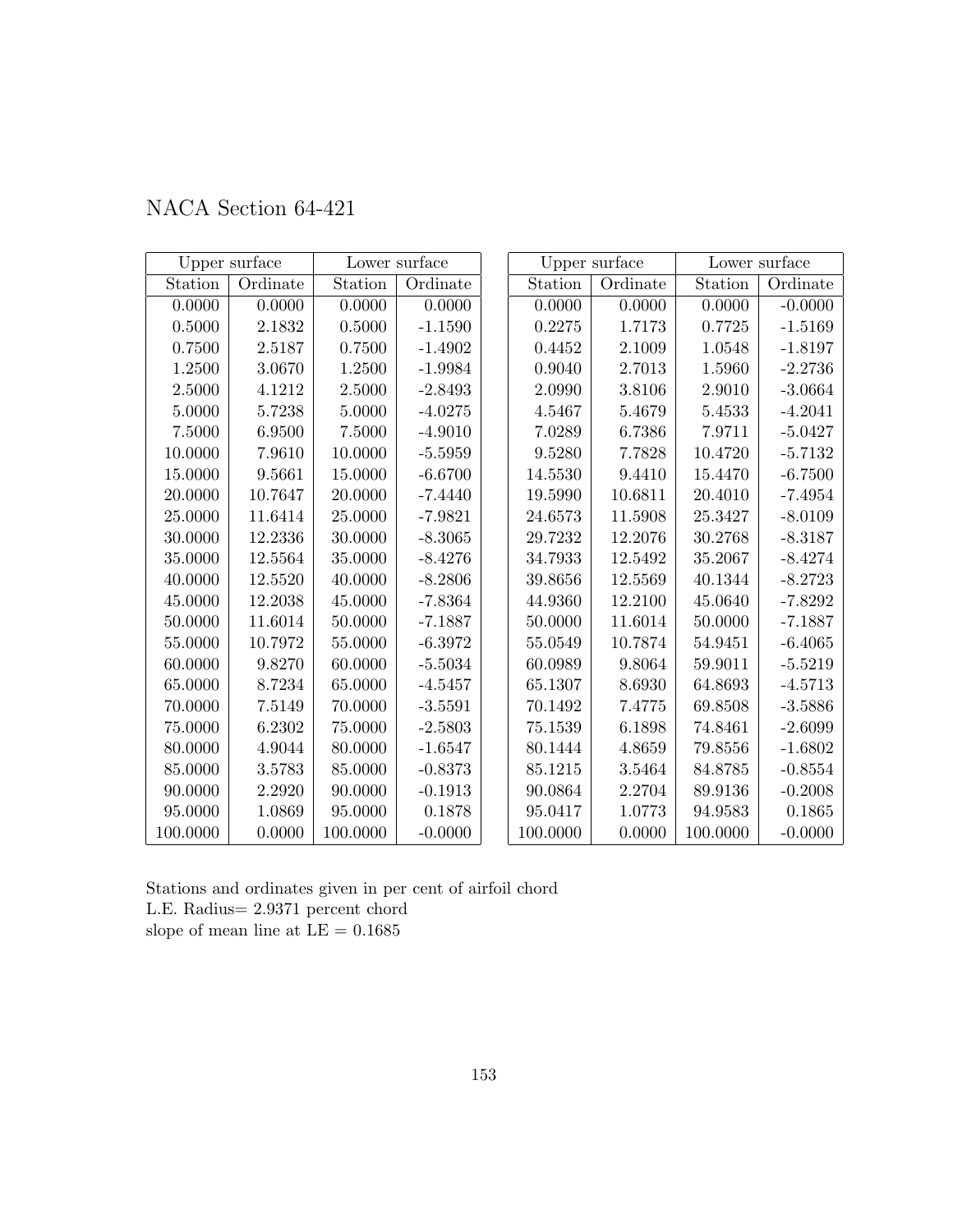| NACA Section 65-108 |  |  |  |
|---------------------|--|--|--|
|---------------------|--|--|--|

|          | Upper surface |             | Lower surface |             | Upper surface | Lower surface |           |  |
|----------|---------------|-------------|---------------|-------------|---------------|---------------|-----------|--|
| Station  | Ordinate      | Station     | Ordinate      | Station     | Ordinate      | Station       | Ordinate  |  |
| 0.0000   | $-0.0000$     | 0.0000      | 0.0000        | 0.0000      | 0.0000        | 0.0000        | $-0.0000$ |  |
| 0.5000   | 0.6619        | 0.5000      | $-0.5802$     | 0.4739      | 0.6450        | 0.5261        | $-0.5949$ |  |
| 0.7500   | 0.7962        | 0.7500      | $-0.7003$     | 0.7210      | 0.7823        | 0.7790        | $-0.7120$ |  |
| 1.2500   | 1.0002        | 1.2500      | $-0.8720$     | 1.2175      | 0.9884        | 1.2825        | $-0.8815$ |  |
| 2.5000   | 1.3671        | 2.5000      | $-1.1645$     | 2.4631      | 1.3578        | 2.5369        | $-1.1717$ |  |
| 5.0000   | 1.9117        | 5.0000      | $-1.5821$     | 4.9591      | 1.9039        | $5.0409\,$    | $-1.5879$ |  |
| 7.5000   | 2.3386        | 7.5000      | $-1.9031$     | 7.4576      | 2.3320        | 7.5424        | $-1.9080$ |  |
| 10.0000  | 2.6973        | 10.0000     | $-2.1701$     | 9.9575      | 2.6916        | 10.0425       | $-2.1743$ |  |
| 15.0000  | 3.2729        | 15.0000     | $-2.5931$     | 14.9595     | 3.2688        | 15.0405       | $-2.5960$ |  |
| 20.0000  | 3.7128        | 20.0000     | $-2.9115$     | 19.9635     | 3.7100        | 20.0365       | $-2.9135$ |  |
| 25.0000  | 4.0473        | 25.0000     | $-3.1492$     | 24.9685     | 4.0455        | 25.0315       | $-3.1505$ |  |
| 30.0000  | 4.2921        | 30.0000     | $-3.3182$     | 29.9743     | 4.2911        | 30.0257       | $-3.3189$ |  |
| 35.0000  | 4.4526        | 35.0000     | $-3.4215$     | 34.9806     | 4.4522        | 35.0194       | $-3.4217$ |  |
| 40.0000  | 4.5331        | 40.0000     | $-3.4619$     | 39.9871     | 4.5330        | 40.0129       | $-3.4619$ |  |
| 45.0000  | 4.5208        | 45.0000     | $-3.4258$     | 44.9937     | 4.5209        | 45.0063       | $-3.4257$ |  |
| 50.0000  | 4.4072        | 50.0000     | $-3.3040$     | 50.0000     | 4.4072        | 50.0000       | $-3.3040$ |  |
| 55.0000  | 4.1880        | 55.0000     | $-3.0922$     | $55.0058\,$ | 4.1877        | 54.9942       | $-3.0925$ |  |
| 60.0000  | 3.8751        | 60.0000     | $-2.8025$     | 60.0108     | 3.8743        | 59.9892       | $-2.8032$ |  |
| 65.0000  | 3.4878        | 65.0000     | $-2.4550$     | 65.0146     | 3.4865        | 64.9854       | $-2.4561$ |  |
| 70.0000  | 3.0385        | 70.0000     | $-2.0632$     | 70.0172     | 3.0368        | 69.9828       | $-2.0646$ |  |
| 75.0000  | 2.5436        | $75.0000\,$ | $-1.6452$     | 75.0183     | 2.5417        | 74.9817       | $-1.6467$ |  |
| 80.0000  | 2.0146        | 80.0000     | $-1.2147$     | 80.0178     | 2.0126        | 79.9822       | $-1.2162$ |  |
| 85.0000  | 1.4666        | 85.0000     | $-0.7909$     | 85.0156     | 1.4649        | 84.9844       | $-0.7922$ |  |
| 90.0000  | 0.9200        | 90.0000     | $-0.4006$     | 90.0115     | 0.9188        | 89.9885       | $-0.4014$ |  |
| 95.0000  | 0.4048        | 95.0000     | $-0.0880$     | 95.0058     | 0.4042        | 94.9942       | $-0.0883$ |  |
| 100.0000 | 0.0000        | 100.0000    | $-0.0000$     | 100.0000    | 0.0000        | 100.0000      | $-0.0000$ |  |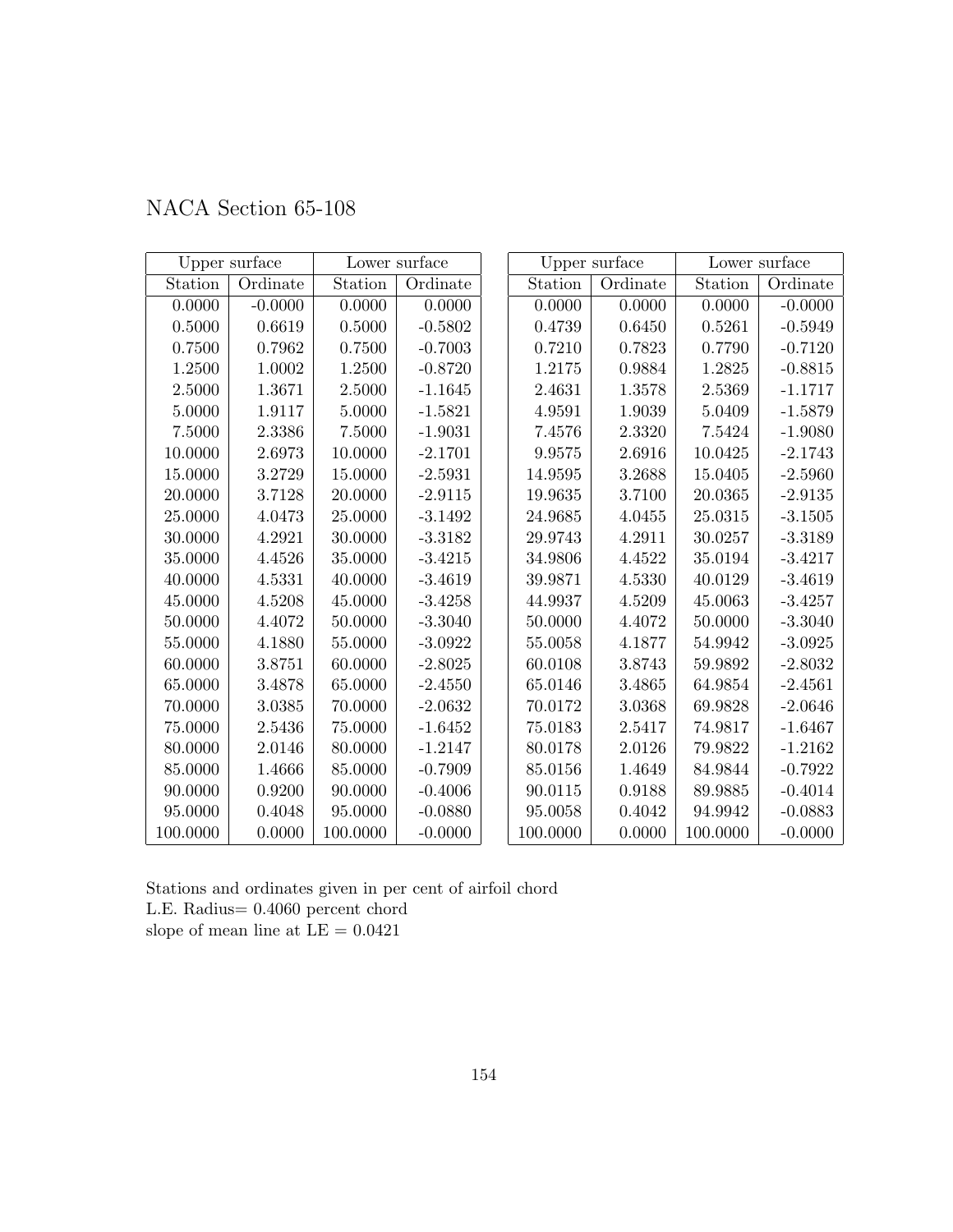| NACA Section 65-110 |  |  |  |
|---------------------|--|--|--|
|---------------------|--|--|--|

|             | Upper surface |          | Lower surface |          | Upper surface | Lower surface |           |  |
|-------------|---------------|----------|---------------|----------|---------------|---------------|-----------|--|
| Station     | Ordinate      | Station  | Ordinate      | Station  | Ordinate      | Station       | Ordinate  |  |
| 0.0000      | 0.0000        | 0.0000   | 0.0000        | 0.0000   | 0.0000        | 0.0000        | $-0.0000$ |  |
| $0.5000\,$  | $0.8195\,$    | 0.5000   | $-0.7213$     | 0.4676   | 0.7941        | 0.5324        | $-0.7440$ |  |
| 0.7500      | 0.9834        | 0.7500   | $-0.8734$     | 0.7140   | 0.9622        | 0.7860        | $-0.8919$ |  |
| 1.2500      | 1.2323        | 1.2500   | $-1.0924$     | 1.2096   | 1.2144        | 1.2904        | $-1.1075$ |  |
| 2.5000      | 1.6814        | 2.5000   | $-1.4695$     | 2.4541   | 1.6671        | 2.5459        | $-1.4811$ |  |
| 5.0000      | 2.3486        | 5.0000   | $-2.0113$     | 4.9489   | 2.3367        | 5.0511        | $-2.0208$ |  |
| 7.5000      | 2.8706        | 7.5000   | $-2.4286$     | 7.4470   | 2.8605        | 7.5530        | $-2.4366$ |  |
| 10.0000     | 3.3086        | 10.0000  | $-2.7758$     | 9.9468   | 3.3000        | 10.0532       | $-2.7826$ |  |
| 15.0000     | 4.0103        | 15.0000  | $-3.3266$     | 14.9494  | 4.0042        | 15.0506       | $-3.3314$ |  |
| 20.0000     | 4.5458        | 20.0000  | $-3.7418$     | 19.9543  | 4.5415        | 20.0457       | $-3.7451$ |  |
| 25.0000     | 4.9521        | 25.0000  | $-4.0523$     | 24.9606  | 4.9493        | 25.0394       | $-4.0543$ |  |
| 30.0000     | 5.2481        | 30.0000  | $-4.2732$     | 29.9679  | 5.2465        | 30.0321       | $-4.2743$ |  |
| 35.0000     | 5.4406        | 35.0000  | $-4.4090$     | 34.9757  | 5.4399        | 35.0243       | $-4.4094$ |  |
| 40.0000     | 5.5338        | 40.0000  | $-4.4625$     | 39.9839  | 5.5337        | 40.0161       | $-4.4625$ |  |
| 45.0000     | 5.5106        | 45.0000  | $-4.4157$     | 44.9921  | 5.5107        | 45.0079       | $-4.4155$ |  |
| 50.0000     | 5.3605        | 50.0000  | $-4.2573$     | 50.0000  | 5.3605        | 50.0000       | $-4.2573$ |  |
| 55.0000     | 5.0790        | 55.0000  | $-3.9828$     | 55.0072  | 5.0785        | 54.9928       | $-3.9833$ |  |
| 60.0000     | 4.6838        | 60.0000  | $-3.6104$     | 60.0134  | 4.6827        | 59.9866       | $-3.6115$ |  |
| 65.0000     | 4.1993        | 65.0000  | $-3.1653$     | 65.0181  | 4.1974        | 64.9819       | $-3.1670$ |  |
| 70.0000     | 3.6423        | 70.0000  | $-2.6654$     | 70.0213  | 3.6398        | 69.9787       | $-2.6676$ |  |
| $75.0000\,$ | 3.0330        | 75.0000  | $-2.1327$     | 75.0226  | 3.0301        | 74.9774       | $-2.1352$ |  |
| 80.0000     | 2.3860        | 80.0000  | $-1.5843$     | 80.0219  | 2.3831        | 79.9781       | $-1.5867$ |  |
| 85.0000     | 1.7222        | 85.0000  | $-1.0449$     | 85.0191  | 1.7197        | 84.9809       | $-1.0469$ |  |
| 90.0000     | 1.0668        | 90.0000  | $-0.5463$     | 90.0141  | 1.0650        | 89.9859       | $-0.5476$ |  |
| 95.0000     | 0.4596        | 95.0000  | $-0.1425$     | 95.0070  | 0.4589        | 94.9930       | $-0.1429$ |  |
| 100.0000    | 0.0000        | 100.0000 | 0.0000        | 100.0000 | 0.0000        | 100.0000      | $-0.0000$ |  |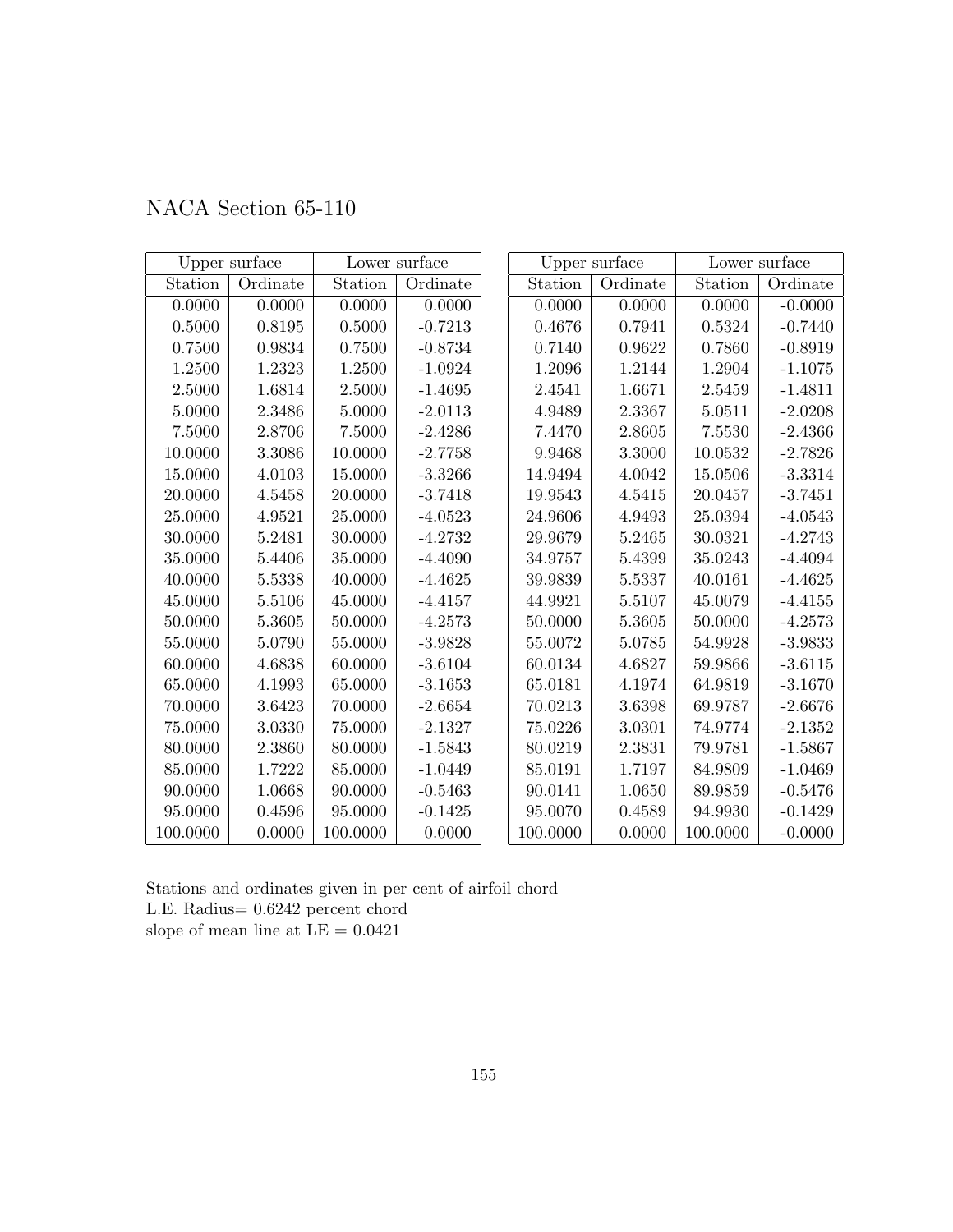| NACA Section 65-206 |  |
|---------------------|--|
|---------------------|--|

|             | Upper surface |          | Lower surface |          | Upper surface | Lower surface |           |  |
|-------------|---------------|----------|---------------|----------|---------------|---------------|-----------|--|
| Station     | Ordinate      | Station  | Ordinate      | Station  | Ordinate      | Station       | Ordinate  |  |
| 0.0000      | $-0.0000$     | 0.0000   | 0.0000        | 0.0000   | 0.0000        | 0.0000        | $-0.0000$ |  |
| 0.5000      | 0.5379        | 0.5000   | $-0.4015$     | 0.4607   | 0.5164        | 0.5393        | $-0.4162$ |  |
| 0.7500      | 0.6501        | 0.7500   | $-0.4808$     | 0.7063   | 0.6325        | 0.7937        | $-0.4919$ |  |
| 1.2500      | 0.8260        | 1.2500   | $-0.5878$     | 1.2011   | 0.8104        | 1.2989        | $-0.5965$ |  |
| 2.5000      | 1.1488        | 2.5000   | $-0.7583$     | 2.4446   | 1.1364        | 2.5554        | $-0.7643$ |  |
| 5.0000      | 1.6361        | 5.0000   | $-0.9889$     | 4.9386   | 1.6256        | 5.0614        | $-0.9937$ |  |
| 7.5000      | 2.0221        | 7.5000   | $-1.1613$     | 7.4365   | 2.0132        | 7.5635        | $-1.1652$ |  |
| 10.0000     | 2.3483        | 10.0000  | $-1.3025$     | 9.9362   | 2.3405        | 10.0638       | $-1.3058$ |  |
| 15.0000     | 2.8752        | 15.0000  | $-1.5218$     | 14.9394  | 2.8696        | 15.0606       | $-1.5241$ |  |
| 20.0000     | 3.2811        | 20.0000  | $-1.6829$     | 19.9453  | 3.2772        | 20.0547       | $-1.6844$ |  |
| 25.0000     | 3.5928        | 25.0000  | $-1.7994$     | 24.9529  | 3.5903        | 25.0471       | $-1.8003$ |  |
| 30.0000     | 3.8244        | 30.0000  | $-1.8780$     | 29.9616  | 3.8229        | 30.0384       | $-1.8785$ |  |
| 35.0000     | 3.9815        | 35.0000  | $-1.9198$     | 34.9709  | 3.9808        | 35.0291       | $-1.9199$ |  |
| 40.0000     | 4.0684        | 40.0000  | $-1.9260$     | 39.9807  | 4.0682        | 40.0193       | $-1.9259$ |  |
| 45.0000     | 4.0770        | 45.0000  | $-1.8868$     | 44.9905  | 4.0770        | 45.0095       | $-1.8866$ |  |
| 50.0000     | 4.0009        | 50.0000  | $-1.7946$     | 50.0000  | 4.0009        | 50.0000       | $-1.7946$ |  |
| 55.0000     | 3.8369        | 55.0000  | $-1.6458$     | 55.0088  | 3.8365        | 54.9912       | $-1.6461$ |  |
| 60.0000     | 3.5918        | 60.0000  | $-1.4479$     | 60.0163  | 3.5909        | 59.9837       | $-1.4486$ |  |
| 65.0000     | 3.2794        | 65.0000  | $-1.2159$     | 65.0221  | 3.2779        | 64.9779       | $-1.2170$ |  |
| 70.0000     | 2.9086        | 70.0000  | $-0.9607$     | 70.0261  | 2.9065        | 69.9739       | $-0.9621$ |  |
| $75.0000\,$ | 2.4893        | 75.0000  | $-0.6954$     | 75.0278  | 2.4869        | 74.9722       | $-0.6969$ |  |
| 80.0000     | 2.0298        | 80.0000  | $-0.4330$     | 80.0272  | 2.0272        | 79.9728       | $-0.4344$ |  |
| 85.0000     | 1.5382        | 85.0000  | $-0.1892$     | 85.0238  | 1.5358        | 84.9762       | $-0.1902$ |  |
| 90.0000     | 1.0258        | 90.0000  | 0.0114        | 90.0177  | 1.0240        | 89.9823       | 0.0108    |  |
| 95.0000     | 0.5058        | 95.0000  | 0.1270        | 95.0089  | 0.5049        | 94.9911       | 0.1270    |  |
| 100.0000    | 0.0000        | 100.0000 | 0.0000        | 100.0000 | 0.0000        | 100.0000      | $-0.0000$ |  |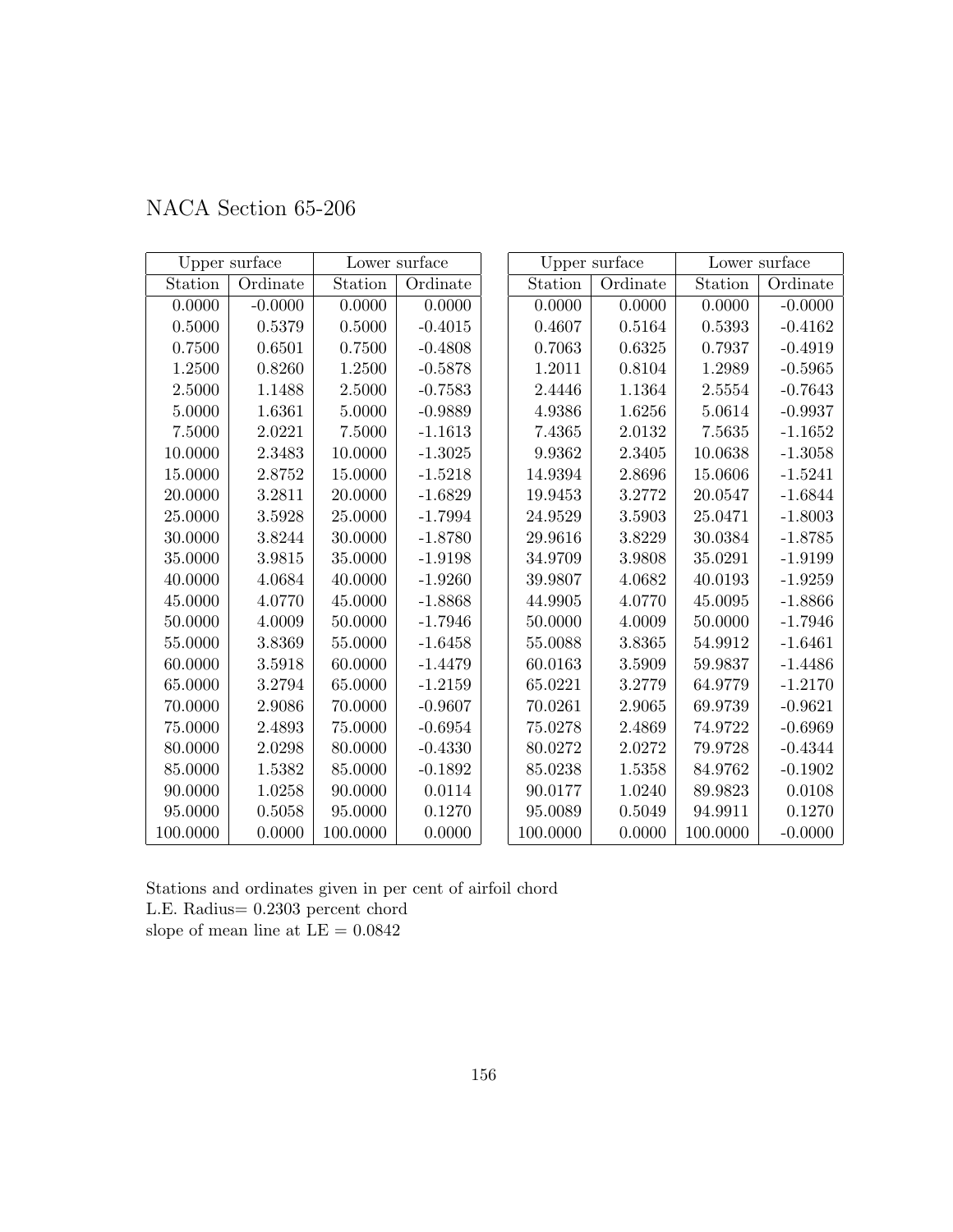| NACA Section 65-208 |  |
|---------------------|--|
|---------------------|--|

|            | Upper surface |          | Lower surface |          | Upper surface |          | Lower surface |
|------------|---------------|----------|---------------|----------|---------------|----------|---------------|
| Station    | Ordinate      | Station  | Ordinate      | Station  | Ordinate      | Station  | Ordinate      |
| 0.0000     | $-0.0000$     | 0.0000   | 0.0000        | 0.0000   | 0.0000        | 0.0000   | $-0.0000$     |
| 0.5000     | 0.7042        | 0.5000   | $-0.5411$     | 0.4479   | 0.6684        | 0.5521   | $-0.5682$     |
| 0.7500     | 0.8456        | 0.7500   | $-0.6539$     | 0.6920   | 0.8158        | 0.8080   | $-0.6752$     |
| $1.2500\,$ | 1.0660        | 1.2500   | $-0.8095$     | 1.1851   | 1.0402        | 1.3149   | $-0.8263$     |
| 2.5000     | 1.4699        | 2.5000   | $-1.0649$     | 2.4263   | 1.4492        | 2.5737   | $-1.0771$     |
| 5.0000     | 2.0779        | 5.0000   | $-1.4187$     | 4.9183   | 2.0604        | 5.0817   | $-1.4285$     |
| 7.5000     | 2.5576        | 7.5000   | $-1.6867$     | 7.4153   | 2.5427        | 7.5847   | $-1.6948$     |
| 10.0000    | 2.9620        | 10.0000  | $-1.9076$     | 9.9150   | 2.9492        | 10.0850  | $-1.9145$     |
| 15.0000    | 3.6136        | 15.0000  | $-2.2540$     | 14.9191  | 3.6044        | 15.0809  | $-2.2588$     |
| 20.0000    | 4.1140        | 20.0000  | $-2.5115$     | 19.9269  | 4.1076        | 20.0731  | $-2.5147$     |
| 25.0000    | 4.4968        | 25.0000  | $-2.7006$     | 24.9371  | 4.4926        | 25.0629  | $-2.7026$     |
| 30.0000    | 4.7793        | 30.0000  | $-2.8314$     | 29.9487  | 4.7769        | 30.0513  | $-2.8325$     |
| 35.0000    | 4.9684        | 35.0000  | $-2.9060$     | 34.9612  | 4.9673        | 35.0388  | $-2.9064$     |
| 40.0000    | 5.0688        | 40.0000  | $-2.9263$     | 39.9742  | 5.0685        | 40.0258  | $-2.9262$     |
| 45.0000    | $5.0683\,$    | 45.0000  | $-2.8783$     | 44.9873  | 5.0685        | 45.0127  | $-2.8780$     |
| 50.0000    | 4.9588        | 50.0000  | $-2.7524$     | 50.0000  | 4.9588        | 50.0000  | $-2.7524$     |
| 55.0000    | 4.7359        | 55.0000  | $-2.5443$     | 55.0116  | 4.7353        | 54.9884  | $-2.5449$     |
| 60.0000    | 4.4114        | 60.0000  | $-2.2662$     | 60.0215  | 4.4098        | 59.9785  | $-2.2676$     |
| 65.0000    | 4.0043        | 65.0000  | $-1.9387$     | 65.0293  | 4.0017        | 64.9707  | $-1.9408$     |
| 70.0000    | 3.5263        | 70.0000  | $-1.5758$     | 70.0344  | 3.5228        | 69.9656  | $-1.5783$     |
| 75.0000    | 2.9931        | 75.0000  | $-1.1962$     | 75.0366  | 2.9890        | 74.9634  | $-1.1990$     |
| 80.0000    | 2.4148        | 80.0000  | $-0.8151$     | 80.0356  | 2.4106        | 79.9644  | $-0.8177$     |
| 85.0000    | 1.8048        | 85.0000  | $-0.4533$     | 85.0312  | 1.8010        | 84.9689  | $-0.4554$     |
| 90.0000    | 1.1801        | 90.0000  | $-0.1411$     | 90.0231  | 1.1772        | 89.9769  | $-0.1424$     |
| 95.0000    | 0.5634        | 95.0000  | 0.0701        | 95.0115  | 0.5620        | 94.9885  | 0.0699        |
| 100.0000   | 0.0000        | 100.0000 | 0.0000        | 100.0000 | 0.0000        | 100.0000 | $-0.0000$     |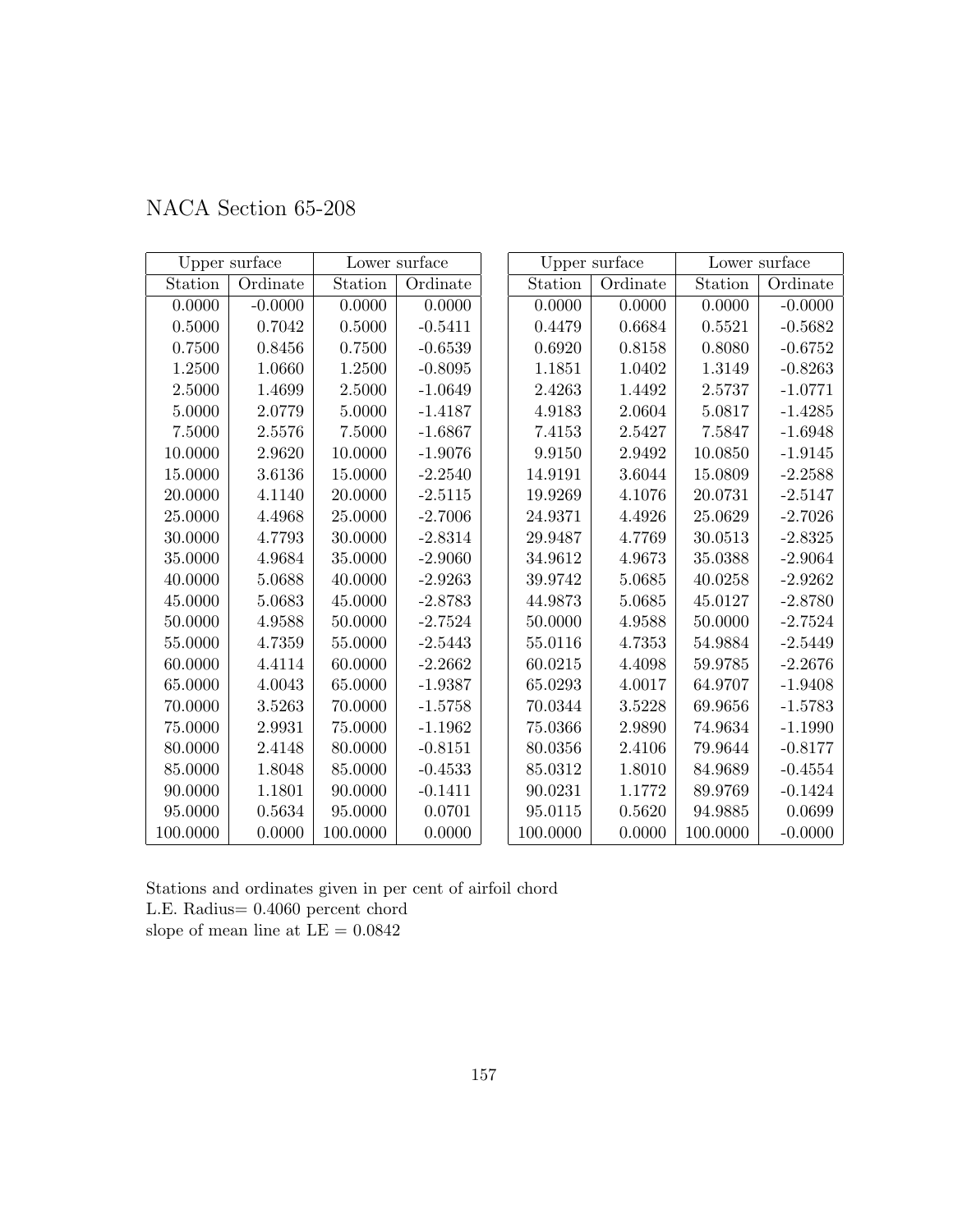|          | Upper surface |             | Lower surface |          | Upper surface |          | Lower surface |
|----------|---------------|-------------|---------------|----------|---------------|----------|---------------|
| Station  | Ordinate      | Station     | Ordinate      | Station  | Ordinate      | Station  | Ordinate      |
| 0.0000   | 0.0000        | 0.0000      | 0.0000        | 0.0000   | 0.0000        | 0.0000   | $-0.0000$     |
| 0.5000   | 0.7873        | 0.5000      | $-0.6086$     | 0.4416   | 0.7432        | 0.5584   | $-0.6430$     |
| 0.7500   | 0.9431        | 0.7500      | $-0.7380$     | 0.6850   | 0.9061        | 0.8150   | $-0.7655$     |
| 1.2500   | 1.1853        | 1.2500      | $-0.9179$     | 1.1772   | 1.1536        | 1.3228   | $-0.9397$     |
| 2.5000   | 1.6299        | 2.5000      | $-1.2160$     | 2.4173   | 1.6042        | 2.5827   | $-1.2321$     |
| 5.0000   | 2.2986        | 5.0000      | $-1.6321$     | 4.9081   | 2.2770        | 5.0919   | $-1.6451$     |
| 7.5000   | 2.8254        | 7.5000      | $-1.9483$     | 7.4047   | 2.8071        | 7.5953   | $-1.9591$     |
| 10.0000  | 3.2691        | 10.0000     | $-2.2095$     | 9.9043   | 3.2534        | 10.0957  | $-2.2186$     |
| 15.0000  | 3.9833        | 15.0000     | $-2.6200$     | 14.9089  | 3.9719        | 15.0911  | $-2.6264$     |
| 20.0000  | 4.5310        | 20.0000     | $-2.9260$     | 19.9178  | 4.5231        | 20.0822  | $-2.9303$     |
| 25.0000  | 4.9494        | $25.0000\,$ | $-3.1516$     | 24.9292  | 4.9443        | 25.0708  | $-3.1543$     |
| 30.0000  | 5.2574        | 30.0000     | $-3.3086$     | 29.9423  | 5.2545        | 30.0577  | $-3.3100$     |
| 35.0000  | 5.4623        | 35.0000     | $-3.3995$     | 34.9563  | 5.4609        | 35.0437  | $-3.4001$     |
| 40.0000  | 5.5691        | 40.0000     | $-3.4266$     | 39.9710  | 5.5688        | 40.0290  | $-3.4265$     |
| 45.0000  | 5.5634        | 45.0000     | $-3.3734$     | 44.9857  | 5.5636        | 45.0143  | $-3.3732$     |
| 50.0000  | 5.4360        | 50.0000     | $-3.2297$     | 50.0000  | 5.4360        | 50.0000  | $-3.2297$     |
| 55.0000  | 5.1825        | 55.0000     | $-2.9905$     | 55.0131  | 5.1817        | 54.9869  | $-2.9913$     |
| 60.0000  | 4.8173        | 60.0000     | $-2.6714$     | 60.0242  | 4.8153        | 59.9758  | $-2.6731$     |
| 65.0000  | 4.3619        | 65.0000     | $-2.2952$     | 65.0328  | 4.3587        | 64.9672  | $-2.2978$     |
| 70.0000  | 3.8302        | 70.0000     | $-1.8781$     | 70.0385  | 3.8259        | 69.9615  | $-1.8815$     |
| 75.0000  | 3.2399        | 75.0000     | $-1.4413$     | 75.0409  | 3.2349        | 74.9591  | $-1.4449$     |
| 80.0000  | 2.6026        | 80.0000     | $-1.0011$     | 80.0397  | 2.5974        | 79.9603  | $-1.0045$     |
| 85.0000  | 1.9343        | 85.0000     | $-0.5813$     | 85.0347  | 1.9296        | 84.9653  | $-0.5841$     |
| 90.0000  | $1.2546\,$    | 90.0000     | $-0.2146$     | 90.0257  | 1.2511        | 89.9743  | $-0.2163$     |
| 95.0000  | 0.5912        | 95.0000     | 0.0427        | 95.0128  | 0.5896        | 94.9872  | 0.0423        |
| 100.0000 | 0.0000        | 100.0000    | $-0.0000$     | 100.0000 | 0.0000        | 100.0000 | $-0.0000$     |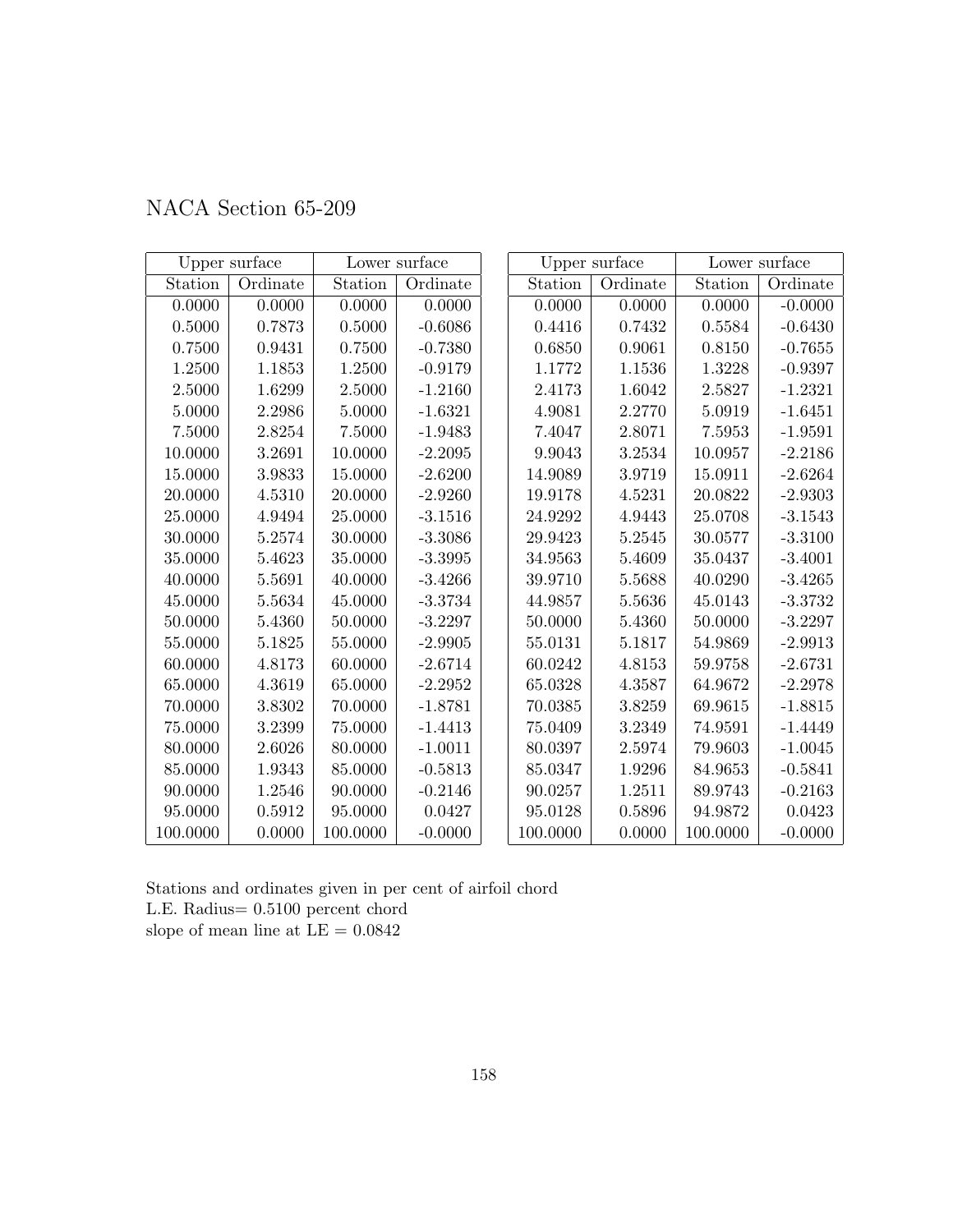| NACA Section 65-210 |  |  |  |
|---------------------|--|--|--|
|---------------------|--|--|--|

|            | Upper surface |          | Lower surface |          | Upper surface |             | Lower surface |
|------------|---------------|----------|---------------|----------|---------------|-------------|---------------|
| Station    | Ordinate      | Station  | Ordinate      | Station  | Ordinate      | Station     | Ordinate      |
| 0.0000     | $-0.0000$     | 0.0000   | 0.0000        | 0.0000   | 0.0000        | 0.0000      | $-0.0000$     |
| 0.5000     | 0.8703        | 0.5000   | $-0.6744$     | 0.4354   | 0.8171        | 0.5646      | $-0.7169$     |
| 0.7500     | 1.0401        | 0.7500   | $-0.8203$     | 0.6781   | 0.9953        | 0.8219      | $-0.8547$     |
| $1.2500\,$ | 1.3042        | 1.2500   | $-1.0246$     | 1.1694   | 1.2658        | 1.3306      | $-1.0519$     |
| 2.5000     | 1.7893        | 2.5000   | $-1.3655$     | 2.4083   | 1.7581        | 2.5917      | $-1.3860$     |
| 5.0000     | 2.5190        | 5.0000   | $-1.8444$     | 4.8980   | 2.4929        | 5.1020      | $-1.8610$     |
| 7.5000     | 3.0931        | 7.5000   | $-2.2092$     | 7.3942   | 3.0709        | 7.6058      | $-2.2230$     |
| 10.0000    | 3.5764        | 10.0000  | $-2.5108$     | 9.8937   | 3.5573        | 10.1063     | $-2.5225$     |
| 15.0000    | $4.3532\,$    | 15.0000  | $-2.9858$     | 14.8988  | 4.3395        | 15.1012     | $-2.9940$     |
| 20.0000    | 4.9485        | 20.0000  | $-3.3405$     | 19.9086  | 4.9390        | 20.0914     | $-3.3461$     |
| 25.0000    | 5.4025        | 25.0000  | $-3.6028$     | 24.9213  | 5.3963        | 25.0787     | $-3.6063$     |
| 30.0000    | 5.7359        | 30.0000  | $-3.7860$     | 29.9358  | 5.7323        | 30.0642     | $-3.7879$     |
| 35.0000    | 5.9566        | 35.0000  | $-3.8933$     | 34.9515  | 5.9549        | 35.0485     | $-3.8940$     |
| 40.0000    | 6.0695        | 40.0000  | $-3.9270$     | 39.9677  | 6.0692        | 40.0323     | $-3.9269$     |
| 45.0000    | 6.0580        | 45.0000  | $-3.8682$     | 44.9841  | 6.0583        | 45.0159     | $-3.8679$     |
| 50.0000    | 5.9121        | 50.0000  | $-3.7057$     | 50.0000  | 5.9121        | 50.0000     | $-3.7057$     |
| 55.0000    | 5.6271        | 55.0000  | $-3.4347$     | 55.0145  | 5.6261        | 54.9855     | $-3.4357$     |
| 60.0000    | 5.2206        | 60.0000  | $-3.0738$     | 60.0268  | 5.2182        | $59.9732\,$ | $-3.0759$     |
| 65.0000    | 4.7165        | 65.0000  | $-2.6483$     | 65.0363  | 4.7125        | 64.9637     | $-2.6516$     |
| 70.0000    | 4.1309        | 70.0000  | $-2.1771$     | 70.0425  | 4.1257        | 69.9575     | $-2.1812$     |
| 75.0000    | 3.4834        | 75.0000  | $-1.6829$     | 75.0452  | 3.4773        | 74.9548     | $-1.6874$     |
| 80.0000    | 2.7872        | 80.0000  | $-1.1838$     | 80.0438  | 2.7810        | 79.9562     | $-1.1881$     |
| 85.0000    | 2.0613        | 85.0000  | $-0.7067$     | 85.0382  | 2.0557        | 84.9618     | $-0.7101$     |
| 90.0000    | 1.3274        | 90.0000  | $-0.2864$     | 90.0282  | 1.3233        | 89.9718     | $-0.2885$     |
| 95.0000    | 0.6185        | 95.0000  | 0.0158        | 95.0141  | 0.6166        | 94.9859     | 0.0153        |
| 100.0000   | 0.0000        | 100.0000 | 0.0000        | 100.0000 | 0.0000        | 100.0000    | $-0.0000$     |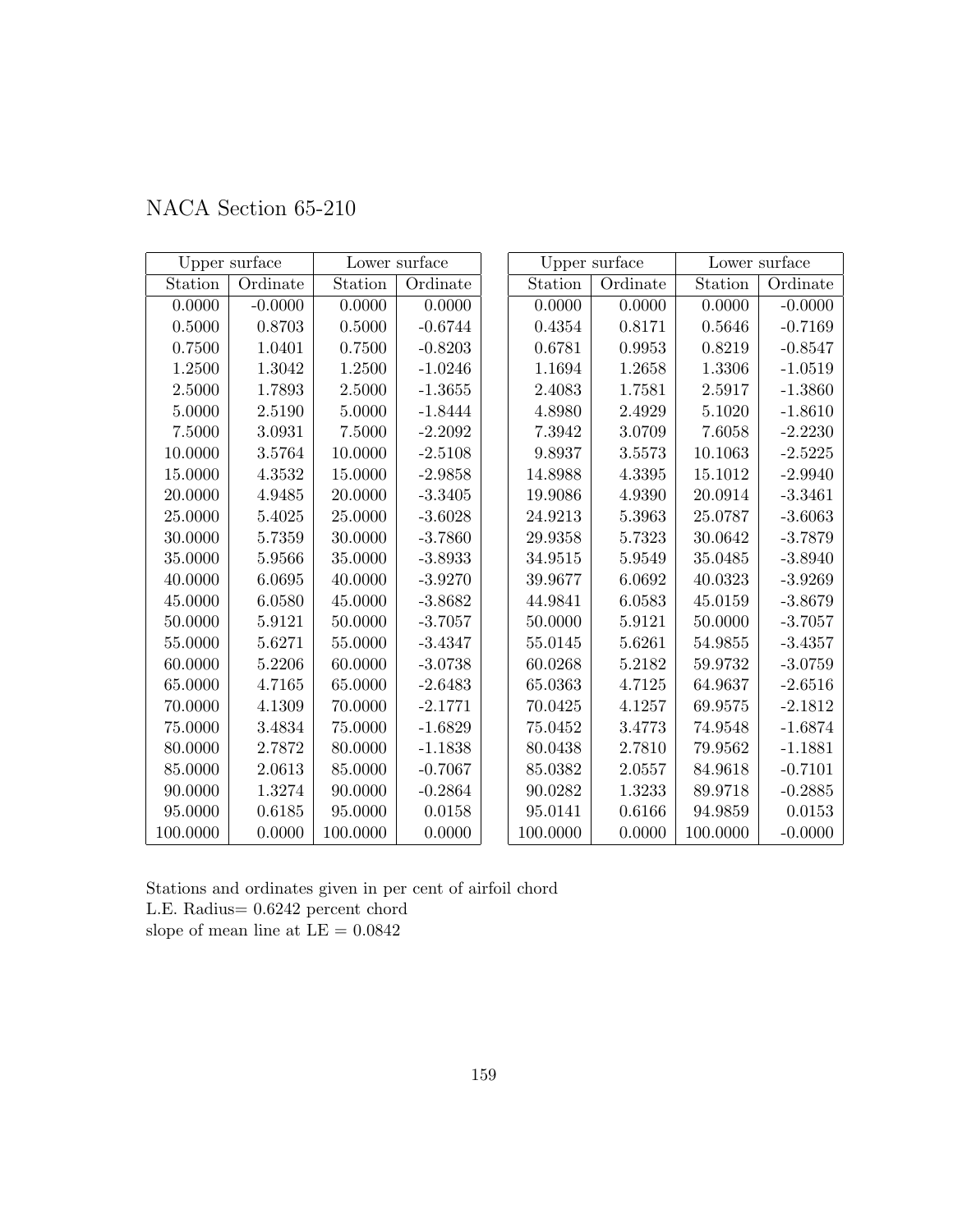| NACA Section 65-410 |  |
|---------------------|--|
|                     |  |

|            | Upper surface |          | Lower surface |          | Upper surface |             | Lower surface |
|------------|---------------|----------|---------------|----------|---------------|-------------|---------------|
| Station    | Ordinate      | Station  | Ordinate      | Station  | Ordinate      | Station     | Ordinate      |
| 0.0000     | 0.0000        | 0.0000   | 0.0000        | 0.0000   | 0.0000        | 0.0000      | $-0.0000$     |
| $0.5000\,$ | 0.9744        | 0.5000   | $-0.5863$     | 0.3721   | 0.8592        | 0.6279      | $-0.6588$     |
| 0.7500     | 1.1570        | 0.7500   | $-0.7177$     | 0.6074   | 1.0574        | 0.8926      | $-0.7762$     |
| 1.2500     | 1.4518        | 1.2500   | $-0.8932$     | 1.0900   | 1.3645        | 1.4100      | $-0.9367$     |
| 2.5000     | 2.0090        | 2.5000   | $-1.1617$     | 2.3176   | 1.9363        | 2.6824      | $-1.1920$     |
| 5.0000     | 2.8633        | 5.0000   | $-1.5142$     | 4.7966   | 2.8018        | 5.2034      | $-1.5380$     |
| 7.5000     | 3.5412        | 7.5000   | $-1.7735$     | 7.2888   | 3.4886        | 7.7112      | $-1.7927$     |
| 10.0000    | 4.1145        | 10.0000  | $-1.9835$     | 9.7878   | 4.0691        | 10.2122     | $-1.9996$     |
| 15.0000    | 5.0410        | 15.0000  | $-2.3061$     | 14.7978  | 5.0081        | 15.2022     | $-2.3170$     |
| 20.0000    | 5.7553        | 20.0000  | $-2.5395$     | 19.8173  | 5.7323        | 20.1827     | $-2.5467$     |
| 25.0000    | 6.3043        | 25.0000  | $-2.7050$     | 24.8427  | 6.2892        | 25.1573     | $-2.7093$     |
| 30.0000    | 6.7120        | 30.0000  | $-2.8124$     | 29.8717  | 6.7032        | 30.1283     | $-2.8144$     |
| 35.0000    | 6.9889        | 35.0000  | $-2.8624$     | 34.9030  | 6.9847        | 35.0970     | $-2.8629$     |
| 40.0000    | 7.1411        | 40.0000  | $-2.8560$     | 39.9355  | 7.1400        | 40.0645     | $-2.8555$     |
| 45.0000    | 7.1530        | 45.0000  | $-2.7734$     | 44.9683  | 7.1534        | 45.0317     | $-2.7726$     |
| 50.0000    | 7.0153        | 50.0000  | $-2.6026$     | 50.0000  | 7.0153        | 50.0000     | $-2.6026$     |
| 55.0000    | 6.7233        | 55.0000  | $-2.3386$     | 55.0289  | 6.7212        | 54.9711     | $-2.3404$     |
| 60.0000    | 6.2943        | 60.0000  | $-2.0006$     | 60.0535  | 6.2890        | $59.9465\,$ | $-2.0045$     |
| 65.0000    | 5.7511        | 65.0000  | $-1.6148$     | 65.0725  | 5.7424        | 64.9275     | $-1.6206$     |
| 70.0000    | 5.1087        | 70.0000  | $-1.2010$     | 70.0850  | 5.0970        | 69.9150     | $-1.2082$     |
| 75.0000    | 4.3849        | 75.0000  | $-0.7838$     | 75.0903  | 4.3711        | 74.9097     | $-0.7912$     |
| 80.0000    | 3.5904        | 80.0000  | $-0.3836$     | 80.0875  | 3.5759        | 79.9125     | $-0.3903$     |
| 85.0000    | 2.7402        | 85.0000  | $-0.0310$     | 85.0763  | 2.7268        | 84.9237     | $-0.0358$     |
| 90.0000    | 1.8494        | 90.0000  | 0.2327        | 90.0563  | 1.8392        | 89.9437     | 0.2303        |
| 95.0000    | 0.9367        | 95.0000  | 0.3319        | 95.0281  | 0.9315        | 94.9719     | 0.3322        |
| 100.0000   | 0.0000        | 100.0000 | 0.0000        | 100.0000 | 0.0000        | 100.0000    | $-0.0000$     |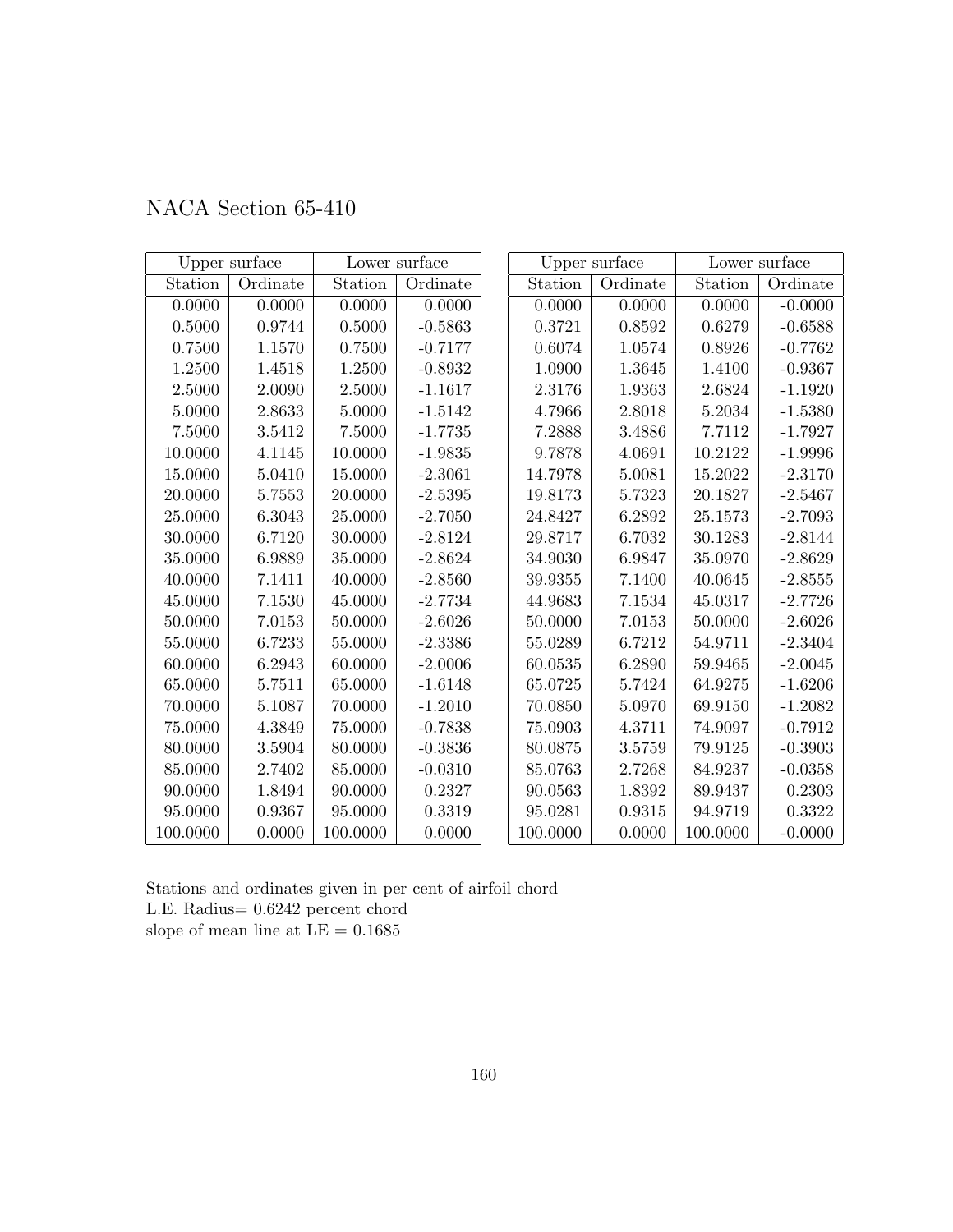|  | NACA Section 65-112 |  |
|--|---------------------|--|
|--|---------------------|--|

|            | Upper surface |          | Lower surface |          | Upper surface |             | Lower surface |
|------------|---------------|----------|---------------|----------|---------------|-------------|---------------|
| Station    | Ordinate      | Station  | Ordinate      | Station  | Ordinate      | Station     | Ordinate      |
| 0.0000     | 0.0000        | 0.0000   | 0.0000        | 0.0000   | 0.0000        | 0.0000      | $-0.0000$     |
| $0.5000\,$ | 0.9743        | 0.5000   | $-0.8566$     | 0.4615   | 0.9389        | 0.5385      | $-0.8888$     |
| 0.7500     | 1.1671        | 0.7500   | $-1.0404$     | 0.7071   | 1.1374        | 0.7929      | $-1.0671$     |
| 1.2500     | 1.4601        | 1.2500   | $-1.3064$     | 1.2020   | 1.4351        | 1.2980      | $-1.3281$     |
| 2.5000     | 1.9917        | 2.5000   | $-1.7684$     | 2.4452   | 1.9715        | 2.5548      | $-1.7854$     |
| 5.0000     | 2.7832        | 5.0000   | $-2.4364$     | 4.9389   | 2.7663        | 5.0611      | $-2.4504$     |
| 7.5000     | 3.4012        | 7.5000   | $-2.9512$     | 7.4365   | 3.3870        | 7.5635      | $-2.9630$     |
| 10.0000    | 3.9194        | 10.0000  | $-3.3797$     | 9.9362   | 3.9071        | 10.0638     | $-3.3898$     |
| 15.0000    | 4.7482        | 15.0000  | $-4.0596$     | 14.9392  | 4.7395        | 15.0608     | $-4.0667$     |
| 20.0000    | 5.3798        | 20.0000  | $-4.5725$     | 19.9451  | 5.3737        | 20.0549     | $-4.5773$     |
| 25.0000    | 5.8582        | 25.0000  | $-4.9562$     | 24.9527  | 5.8543        | 25.0473     | $-4.9593$     |
| 30.0000    | 6.2054        | 30.0000  | $-5.2293$     | 29.9615  | 6.2032        | 30.0386     | $-5.2310$     |
| 35.0000    | 6.4297        | 35.0000  | $-5.3976$     | 34.9709  | 6.4287        | 35.0291     | $-5.3983$     |
| 40.0000    | 6.5347        | 40.0000  | $-5.4634$     | 39.9806  | 6.5346        | 40.0194     | $-5.4634$     |
| 45.0000    | 6.4986        | 45.0000  | $-5.4039$     | 44.9905  | 6.4988        | $45.0095\,$ | $-5.4036$     |
| 50.0000    | 6.3089        | 50.0000  | $-5.2057$     | 50.0000  | 6.3089        | 50.0000     | $-5.2057$     |
| 55.0000    | 5.9620        | 55.0000  | $-4.8654$     | 55.0086  | 5.9613        | 54.9914     | $-4.8661$     |
| 60.0000    | 5.4818        | 60.0000  | $-4.4073$     | 60.0160  | 5.4801        | 59.9840     | $-4.4090$     |
| 65.0000    | 4.8985        | 65.0000  | $-3.8628$     | 65.0216  | 4.8958        | 64.9784     | $-3.8653$     |
| 70.0000    | 4.2323        | 70.0000  | $-3.2533$     | 70.0252  | 4.2287        | 69.9748     | $-3.2565$     |
| 75.0000    | 3.5090        | 75.0000  | $-2.6064$     | 75.0267  | 3.5050        | 74.9733     | $-2.6100$     |
| 80.0000    | 2.7453        | 80.0000  | $-1.9415$     | 80.0258  | 2.7413        | 79.9742     | $-1.9449$     |
| 85.0000    | 1.9679        | 85.0000  | $-1.2888$     | 85.0225  | 1.9644        | 84.9775     | $-1.2917$     |
| 90.0000    | 1.2071        | 90.0000  | $-0.6854$     | 90.0165  | 1.2047        | 89.9835     | $-0.6873$     |
| 95.0000    | 0.5123        | 95.0000  | $-0.1947$     | 95.0083  | 0.5112        | 94.9917     | $-0.1953$     |
| 100.0000   | 0.0000        | 100.0000 | $-0.0000$     | 100.0000 | 0.0000        | 100.0000    | $-0.0000$     |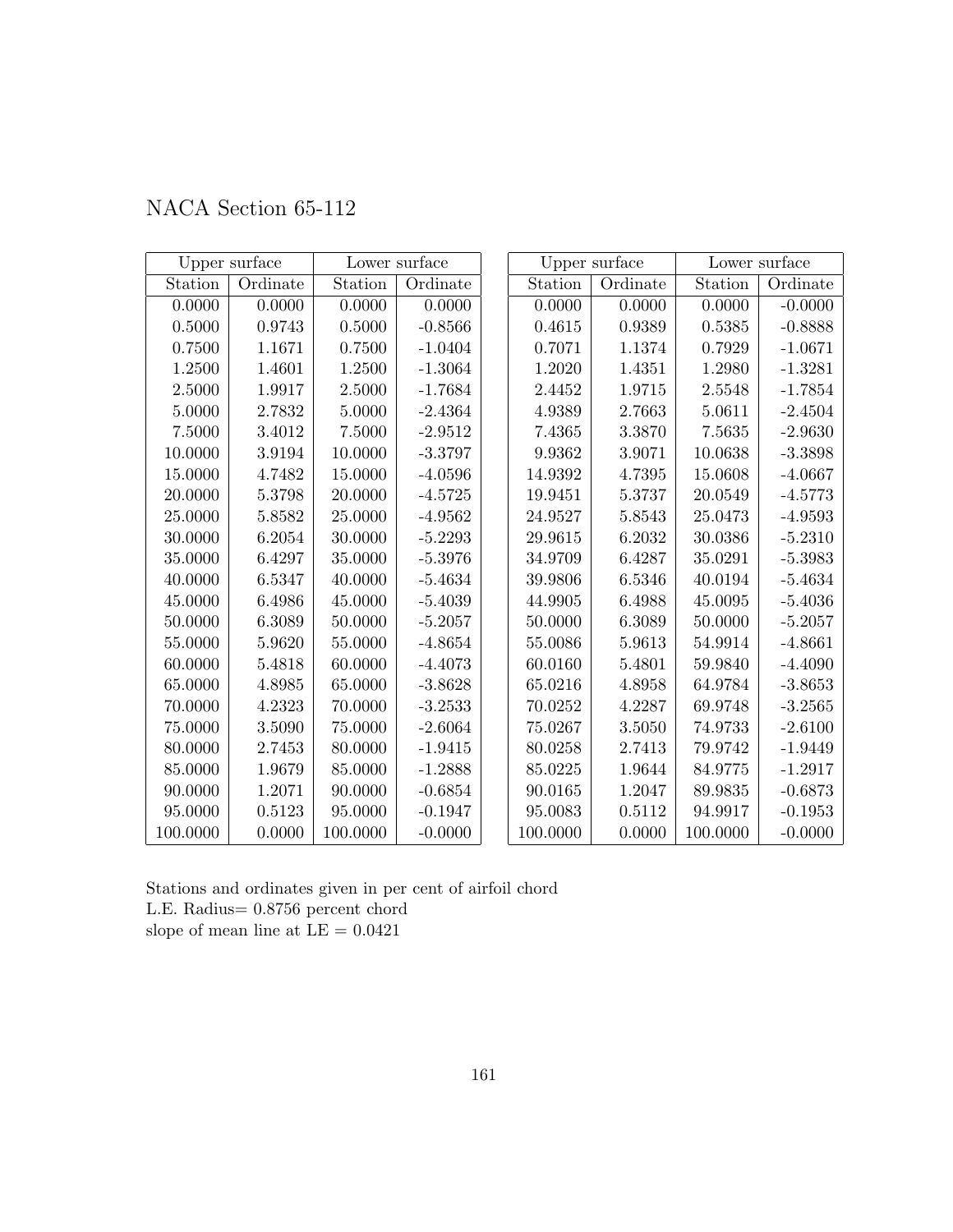|  | NACA Section 65-212 |  |
|--|---------------------|--|
|--|---------------------|--|

|             | Upper surface | Lower surface |           | Upper surface |          | Lower surface |           |
|-------------|---------------|---------------|-----------|---------------|----------|---------------|-----------|
| Station     | Ordinate      | Station       | Ordinate  | Station       | Ordinate | Station       | Ordinate  |
| 0.0000      | 0.0000        | 0.0000        | 0.0000    | 0.0000        | 0.0000   | 0.0000        | $-0.0000$ |
| $0.5000\,$  | 1.0351        | 0.5000        | $-0.8006$ | 0.4232        | 0.9616   | 0.5768        | $-0.8614$ |
| 0.7500      | 1.2325        | 0.7500        | $-0.9790$ | 0.6645        | 1.1701   | 0.8355        | $-1.0295$ |
| 1.2500      | 1.5393        | 1.2500        | $-1.2320$ | 1.1541        | 1.4860   | 1.3459        | $-1.2721$ |
| 2.5000      | 2.1057        | 2.5000        | $-1.6591$ | 2.3906        | 2.0621   | 2.6094        | $-1.6900$ |
| 5.0000      | 2.9587        | 5.0000        | $-2.2650$ | 4.8779        | 2.9222   | 5.1221        | $-2.2903$ |
| 7.5000      | 3.6281        | 7.5000        | $-2.7281$ | 7.3731        | 3.5971   | 7.6269        | $-2.7491$ |
| 10.0000     | 4.1908        | 10.0000       | $-3.1115$ | 9.8725        | 4.1642   | 10.1275       | $-3.1294$ |
| 15.0000     | 5.0937        | 15.0000       | $-3.7165$ | 14.8785       | 5.0746   | 15.1215       | $-3.7291$ |
| 20.0000     | 5.7843        | 20.0000       | $-4.1697$ | 19.8902       | 5.7710   | 20.1098       | $-4.1782$ |
| 25.0000     | 6.3098        | 25.0000       | $-4.5058$ | 24.9055       | 6.3012   | 25.0945       | $-4.5112$ |
| 30.0000     | 6.6938        | 30.0000       | $-4.7416$ | 29.9229       | 6.6889   | 30.0771       | $-4.7445$ |
| 35.0000     | 6.9459        | 35.0000       | $-4.8817$ | 34.9417       | 6.9437   | 35.0583       | $-4.8828$ |
| 40.0000     | 7.0705        | 40.0000       | $-4.9278$ | 39.9613       | 7.0700   | 40.0387       | $-4.9278$ |
| 45.0000     | 7.0460        | 45.0000       | $-4.8565$ | 44.9810       | 7.0464   | 45.0190       | $-4.8560$ |
| 50.0000     | 6.8605        | 50.0000       | $-4.6541$ | 50.0000       | 6.8605   | 50.0000       | $-4.6541$ |
| 55.0000     | 6.5103        | 55.0000       | $-4.3171$ | 55.0173       | 6.5089   | 54.9827       | $-4.3185$ |
| 60.0000     | 6.0191        | 60.0000       | $-3.8702$ | 60.0319       | 6.0156   | 59.9681       | $-3.8733$ |
| 65.0000     | 5.4165        | 65.0000       | $-3.3451$ | 65.0432       | 5.4108   | 64.9568       | $-3.3499$ |
| 70.0000     | 4.7220        | 70.0000       | $-2.7641$ | 70.0505       | 4.7146   | 69.9495       | $-2.7702$ |
| $75.0000\,$ | 3.9605        | 75.0000       | $-2.1555$ | 75.0535       | 3.9521   | 74.9465       | $-2.1621$ |
| 80.0000     | 3.1477        | 80.0000       | $-1.5400$ | 80.0517       | 3.1391   | 79.9483       | $-1.5463$ |
| 85.0000     | 2.3079        | 85.0000       | $-0.9498$ | 85.0449       | 2.3003   | 84.9551       | $-0.9548$ |
| 90.0000     | 1.4684        | 90.0000       | $-0.4250$ | 90.0331       | 1.4629   | 89.9669       | $-0.4281$ |
| 95.0000     | 0.6714        | 95.0000       | $-0.0362$ | 95.0165       | 0.6689   | 94.9835       | $-0.0370$ |
| 100.0000    | 0.0000        | 100.0000      | 0.0000    | 100.0000      | 0.0000   | 100.0000      | $-0.0000$ |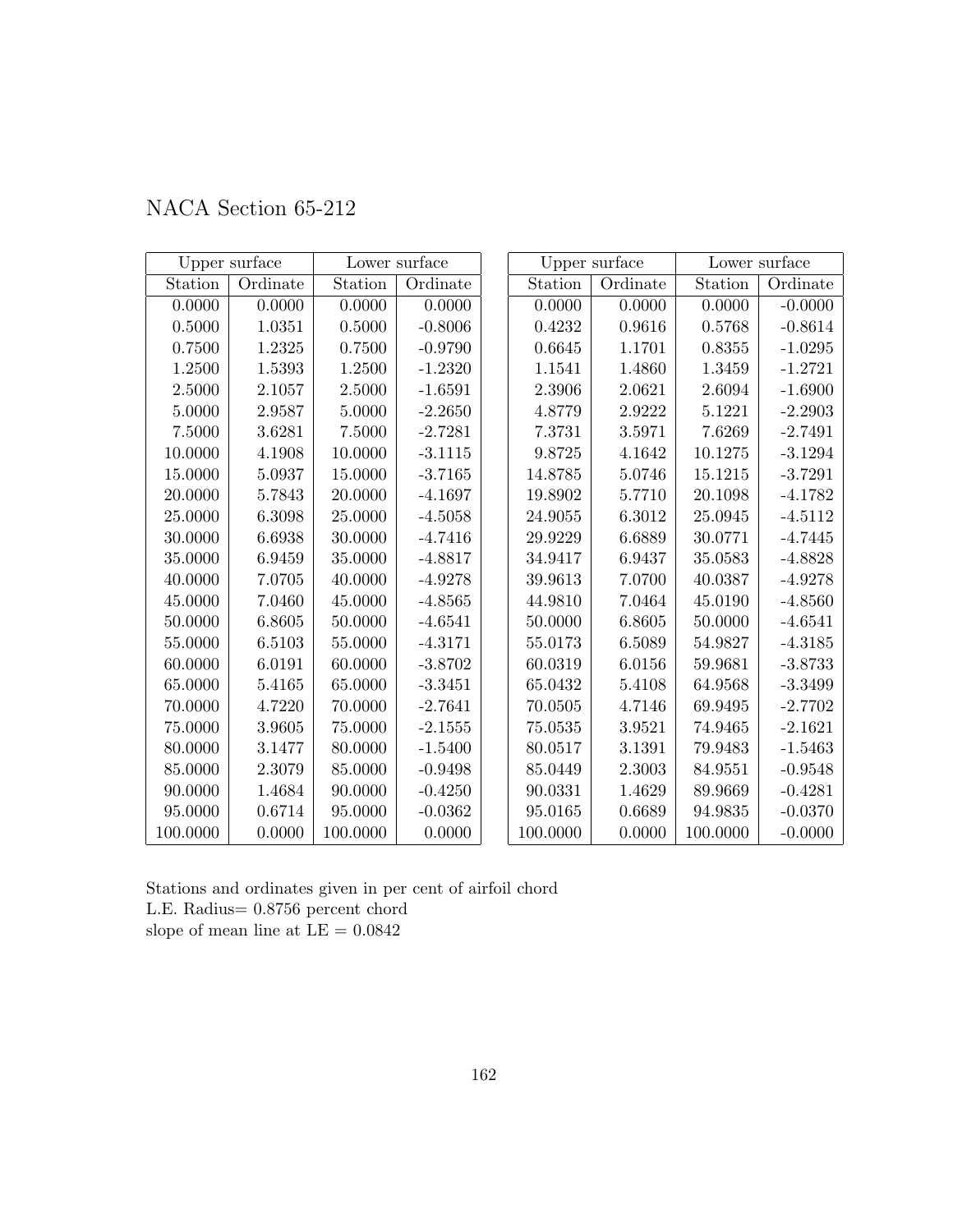|          | Upper surface |          | Lower surface |  | Upper surface |            | Lower surface |           |
|----------|---------------|----------|---------------|--|---------------|------------|---------------|-----------|
| Station  | Ordinate      | Station  | Ordinate      |  | Station       | Ordinate   | Station       | Ordinate  |
| 0.0000   | 0.0000        | 0.0000   | 0.0000        |  | 0.0000        | 0.0000     | 0.0000        | 0.0000    |
| 0.5000   | 1.0818        | 0.5000   | $-0.7599$     |  | 0.3943        | 0.9774     | 0.6057        | $-0.8397$ |
| 0.7500   | 1.2833        | 0.7500   | $-0.9334$     |  | 0.6319        | 1.1935     | 0.8681        | $-1.0000$ |
| 1.2500   | 1.6012        | 1.2500   | $-1.1762$     |  | 1.1169        | 1.5237     | 1.3831        | $-1.2284$ |
| 2.5000   | 2.1956        | 2.5000   | $-1.5753$     |  | 2.3471        | 2.1311     | 2.6529        | $-1.6149$ |
| 5.0000   | 3.0988        | 5.0000   | $-2.1304$     |  | 4.8278        | 3.0441     | 5.1722        | $-2.1627$ |
| 7.5000   | 3.8110        | 7.5000   | $-2.5501$     |  | 7.3201        | 3.7641     | 7.6799        | $-2.5770$ |
| 10.0000  | 4.4114        | 10.0000  | $-2.8953$     |  | 9.8186        | 4.3708     | 10.1814       | $-2.9182$ |
| 15.0000  | $5.3773\,$    | 15.0000  | $-3.4363$     |  | 14.8267       | 5.3480     | 15.1733       | $-3.4523$ |
| 20.0000  | 6.1175        | 20.0000  | $-3.8388$     |  | 19.8444       | 6.0973     | 20.1556       | $-3.8495$ |
| 25.0000  | 6.6809        | 25.0000  | $-4.1361$     |  | 24.8683       | 6.6681     | 25.1317       | $-4.1427$ |
| 30.0000  | 7.0918        | 30.0000  | $-4.3445$     |  | 29.8971       | 7.0848     | 30.1029       | $-4.3479$ |
| 35.0000  | 7.3590        | 35.0000  | $-4.4688$     |  | 34.9299       | 7.3562     | 35.0701       | $-4.4700$ |
| 40.0000  | 7.4861        | 40.0000  | $-4.5121$     |  | 39.9664       | 7.4858     | 40.0336       | $-4.5121$ |
| 45.0000  | 7.4495        | 45.0000  | $-4.4529$     |  | 45.0075       | 7.4494     | 44.9925       | $-4.4531$ |
| 50.0000  | 7.2318        | 50.0000  | $-4.2834$     |  | 50.0611       | 7.2279     | 49.9389       | $-4.2861$ |
| 55.0000  | 6.8161        | 55.0000  | $-4.0132$     |  | 55.1057       | $6.8054\,$ | 54.8943       | $-4.0199$ |
| 60.0000  | 6.2393        | 60.0000  | $-3.6528$     |  | 60.1241       | 6.2234     | 59.8759       | $-3.6626$ |
| 65.0000  | 5.5421        | 65.0000  | $-3.2228$     |  | 65.1276       | 5.5230     | 64.8724       | $-3.2345$ |
| 70.0000  | 4.7515        | 70.0000  | $-2.7378$     |  | 70.1198       | 4.7317     | 69.8802       | $-2.7499$ |
| 75.0000  | 3.8996        | 75.0000  | $-2.2192$     |  | 75.1037       | 3.8814     | 74.8963       | $-2.2302$ |
| 80.0000  | 3.0097        | 80.0000  | $-1.6797$     |  | 80.0816       | 2.9951     | 79.9184       | $-1.6886$ |
| 85.0000  | 2.1158        | 85.0000  | $-1.1427$     |  | 85.0567       | 2.1058     | 84.9433       | $-1.1487$ |
| 90.0000  | 1.2575        | 90.0000  | $-0.6358$     |  | 90.0319       | 1.2523     | 89.9681       | $-0.6389$ |
| 95.0000  | 0.4985        | 95.0000  | $-0.2085$     |  | 95.0110       | 0.4971     | 94.9890       | $-0.2093$ |
| 100.0000 | 0.0000        | 100.0000 | 0.0000        |  | 100.0000      | 0.0000     | 100.0000      | 0.0000    |

NACA Section 65-212a=0.5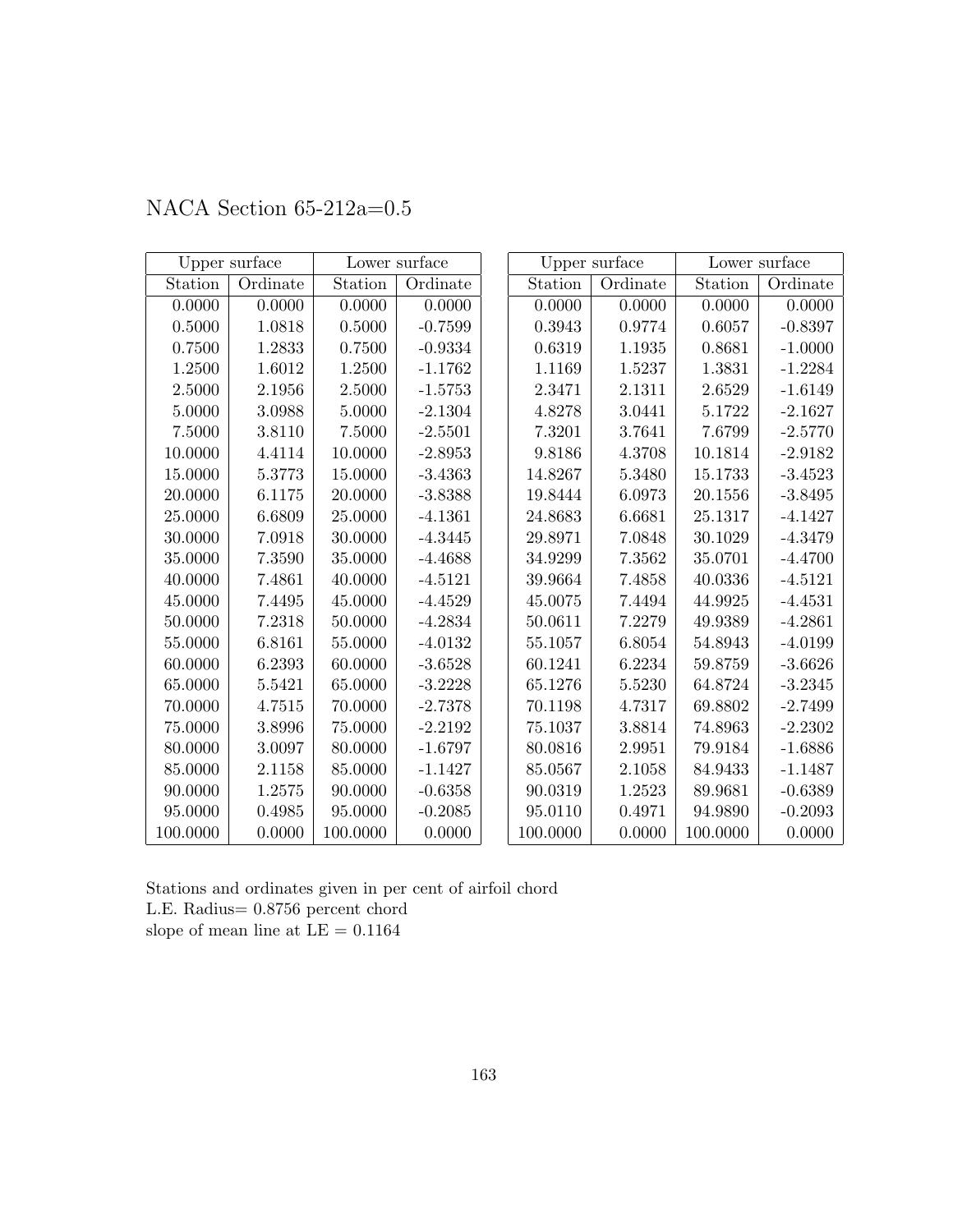|  | NACA Section 65-412 |  |
|--|---------------------|--|
|--|---------------------|--|

|             | Upper surface |          | Lower surface |          | Upper surface | Lower surface |           |
|-------------|---------------|----------|---------------|----------|---------------|---------------|-----------|
| Station     | Ordinate      | Station  | Ordinate      | Station  | Ordinate      | Station       | Ordinate  |
| 0.0000      | $-0.0000$     | 0.0000   | 0.0000        | 0.0000   | 0.0000        | 0.0000        | $-0.0000$ |
| $0.5000\,$  | 1.1590        | 0.5000   | $-0.6959$     | 0.3480   | 1.0022        | 0.6520        | $-0.8018$ |
| 0.7500      | 1.3670        | 0.7500   | $-0.8609$     | 0.5805   | 1.2306        | 0.9195        | $-0.9494$ |
| 1.2500      | 1.7021        | 1.2500   | $-1.0883$     | 1.0596   | 1.5831        | 1.4404        | $-1.1554$ |
| 2.5000      | 2.3382        | 2.5000   | $-1.4454$     | 2.2823   | 2.2387        | 2.7177        | $-1.4945$ |
| 5.0000      | 3.3136        | 5.0000   | $-1.9267$     | 4.7565   | 3.2296        | 5.2435        | $-1.9658$ |
| 7.5000      | 4.0853        | 7.5000   | $-2.2855$     | 7.2469   | 4.0134        | 7.7531        | $-2.3176$ |
| 10.0000     | 4.7368        | 10.0000  | $-2.5783$     | 9.7454   | 4.6749        | 10.2546       | $-2.6053$ |
| 15.0000     | 5.7871        | 15.0000  | $-3.0327$     | 14.7572  | 5.7424        | 15.2428       | $-3.0513$ |
| 20.0000     | 6.5950        | 20.0000  | $-3.3658$     | 19.7806  | 6.5638        | 20.2194       | $-3.3782$ |
| 25.0000     | 7.2140        | 25.0000  | $-3.6063$     | 24.8110  | 7.1937        | 25.1890       | $-3.6137$ |
| 30.0000     | 7.6714        | 30.0000  | $-3.7670$     | 29.8459  | 7.6596        | 30.1541       | $-3.7707$ |
| 35.0000     | 7.9788        | 35.0000  | $-3.8504$     | 34.8835  | 7.9733        | 35.1165       | $-3.8515$ |
| 40.0000     | 8.1421        | 40.0000  | $-3.8569$     | 39.9226  | 8.1408        | 40.0774       | $-3.8563$ |
| 45.0000     | 8.1409        | 45.0000  | $-3.7619$     | 44.9620  | 8.1415        | 45.0380       | $-3.7607$ |
| 50.0000     | 7.9636        | 50.0000  | $-3.5509$     | 50.0000  | 7.9636        | 50.0000       | $-3.5509$ |
| 55.0000     | 7.6070        | 55.0000  | $-3.2205$     | 55.0346  | 7.6040        | 54.9654       | $-3.2232$ |
| 60.0000     | 7.0938        | 60.0000  | $-2.7960$     | 60.0638  | 7.0864        | 59.9362       | $-2.8019$ |
| 65.0000     | 6.4527        | 65.0000  | $-2.3101$     | 65.0863  | 6.4406        | 64.9137       | $-2.3189$ |
| 70.0000     | 5.7019        | 70.0000  | $-1.7862$     | 70.1009  | 5.6858        | 69.8991       | $-1.7969$ |
| $75.0000\,$ | 4.8644        | 75.0000  | $-1.2544$     | 75.1069  | 4.8457        | 74.8931       | $-1.2657$ |
| 80.0000     | 3.9533        | 80.0000  | $-0.7378$     | 80.1033  | 3.9338        | 79.8967       | $-0.7482$ |
| 85.0000     | 2.9889        | 85.0000  | $-0.2726$     | 85.0898  | 2.9713        | 84.9102       | $-0.2802$ |
| 90.0000     | 1.9918        | 90.0000  | 0.0950        | 90.0660  | 1.9786        | 89.9340       | 0.0910    |
| 95.0000     | 0.9903        | 95.0000  | 0.2801        | 95.0330  | 0.9837        | 94.9670       | 0.2801    |
| 100.0000    | 0.0000        | 100.0000 | 0.0000        | 100.0000 | 0.0000        | 100.0000      | $-0.0000$ |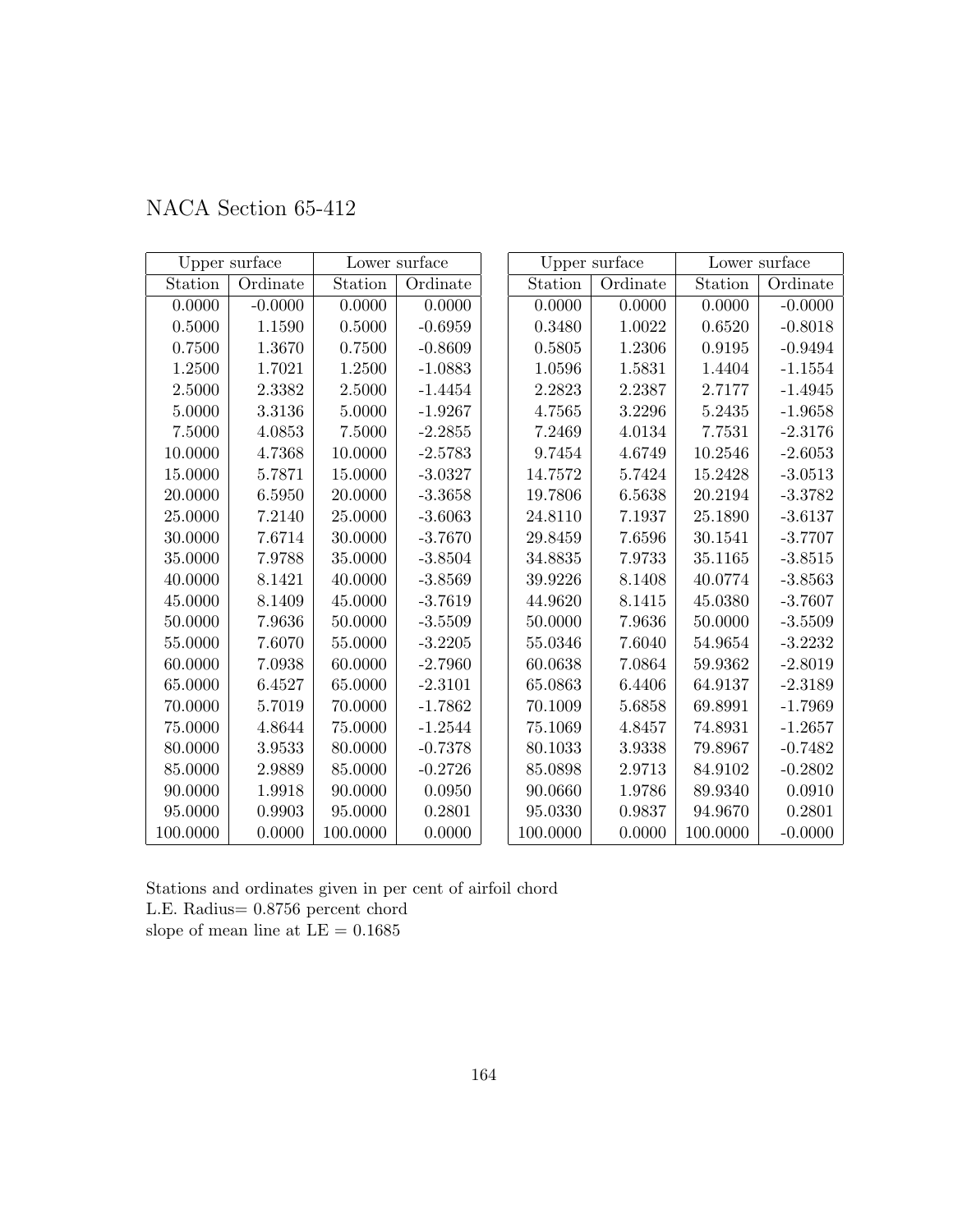| NACA Section 65-215 |
|---------------------|
|---------------------|

|             | Upper surface |          | Lower surface |          | Upper surface | Lower surface |           |
|-------------|---------------|----------|---------------|----------|---------------|---------------|-----------|
| Station     | Ordinate      | Station  | Ordinate      | Station  | Ordinate      | Station       | Ordinate  |
| 0.0000      | $-0.0000$     | 0.0000   | 0.0000        | 0.0000   | 0.0000        | 0.0000        | $-0.0000$ |
| $0.5000\,$  | 1.2769        | 0.5000   | $-0.9756$     | 0.4058   | 1.1684        | 0.5942        | $-1.0682$ |
| 0.7500      | 1.5140        | 0.7500   | $-1.2015$     | 0.6450   | 1.4210        | 0.8550        | $-1.2804$ |
| 1.2500      | 1.8835        | 1.2500   | $-1.5268$     | 1.1320   | 1.8041        | $1.3680\,$    | $-1.5902$ |
| 2.5000      | 2.5721        | 2.5000   | $-2.0837$     | 2.3647   | 2.5061        | 2.6353        | $-2.1340$ |
| 5.0000      | 3.6131        | 5.0000   | $-2.8844$     | 4.8481   | 3.5577        | 5.1519        | $-2.9258$ |
| 7.5000      | 4.4277        | 7.5000   | $-3.4979$     | 7.3418   | 4.3806        | 7.6582        | $-3.5327$ |
| 10.0000     | 5.1112        | 10.0000  | $-4.0064$     | 9.8408   | 5.0708        | 10.1592       | $-4.0360$ |
| 15.0000     | 6.2052        | 15.0000  | $-4.8098$     | 14.8481  | 6.1762        | 15.1519       | $-4.8307$ |
| 20.0000     | 7.0399        | 20.0000  | $-5.4127$     | 19.8627  | 7.0198        | 20.1373       | $-5.4270$ |
| 25.0000     | 7.6730        | 25.0000  | $-5.8612$     | 24.8817  | 7.6601        | 25.1183       | $-5.8702$ |
| 30.0000     | 8.1332        | 30.0000  | $-6.1766$     | 29.9035  | 8.1258        | 30.0965       | $-6.1814$ |
| 35.0000     | 8.4319        | 35.0000  | $-6.3659$     | 34.9271  | 8.4286        | 35.0729       | $-6.3677$ |
| 40.0000     | 8.5719        | 40.0000  | $-6.4292$     | 39.9516  | 8.5714        | 40.0484       | $-6.4291$ |
| 45.0000     | 8.5240        | 45.0000  | $-6.3351$     | 44.9763  | 8.5247        | 45.0237       | $-6.3343$ |
| 50.0000     | 8.2735        | 50.0000  | $-6.0672$     | 50.0000  | 8.2735        | 50.0000       | $-6.0672$ |
| 55.0000     | 7.8200        | 55.0000  | $-5.6250$     | 55.0215  | 7.8176        | 54.9785       | $-5.6272$ |
| 60.0000     | 7.1965        | 60.0000  | $-5.0438$     | 60.0395  | 7.1910        | 59.9605       | $-5.0488$ |
| 65.0000     | 6.4433        | 65.0000  | $-4.3662$     | 65.0532  | 6.4347        | 64.9468       | $-4.3738$ |
| 70.0000     | 5.5841        | 70.0000  | $-3.6190$     | 70.0620  | 5.5729        | 69.9380       | $-3.6285$ |
| $75.0000\,$ | 4.6523        | 75.0000  | $-2.8394$     | 75.0655  | 4.6397        | 74.9345       | $-2.8497$ |
| 80.0000     | 3.6672        | 80.0000  | $-2.0519$     | 80.0631  | 3.6545        | 79.9369       | $-2.0617$ |
| 85.0000     | 2.6607        | 85.0000  | $-1.2963$     | 85.0546  | 2.6497        | 84.9454       | $-1.3042$ |
| 90.0000     | 1.6689        | 90.0000  | $-0.6214$     | 90.0400  | 1.6611        | 89.9600       | $-0.6264$ |
| 95.0000     | 0.7470        | 95.0000  | $-0.1103$     | 95.0200  | 0.7436        | 94.9800       | $-0.1117$ |
| 100.0000    | 0.0000        | 100.0000 | $-0.0000$     | 100.0000 | 0.0000        | 100.0000      | $-0.0000$ |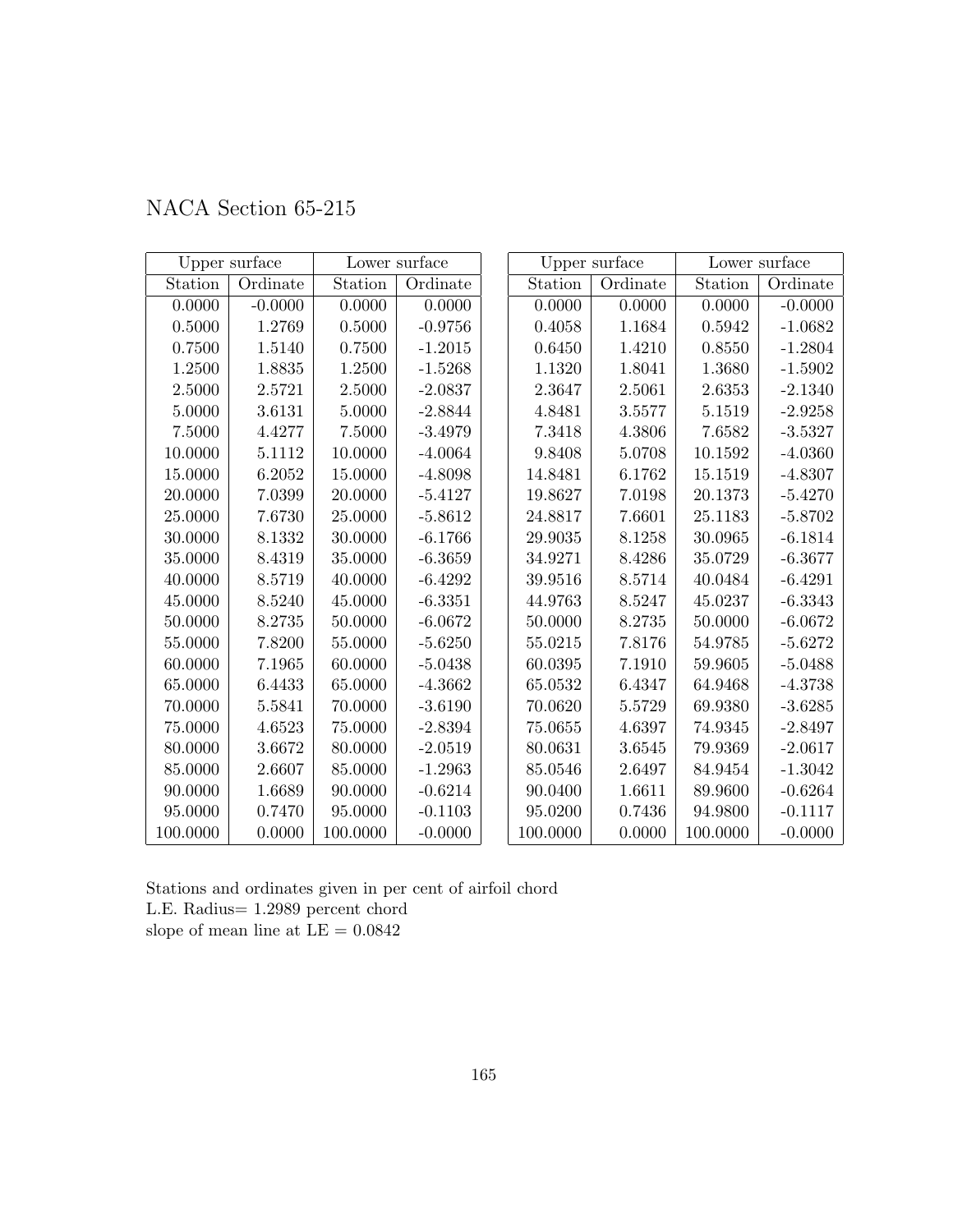|  | NACA Section 65-415 |  |  |
|--|---------------------|--|--|
|--|---------------------|--|--|

|          | Upper surface | Lower surface |           |          | Upper surface | Lower surface |           |
|----------|---------------|---------------|-----------|----------|---------------|---------------|-----------|
| Station  | Ordinate      | Station       | Ordinate  | Station  | Ordinate      | Station       | Ordinate  |
| 0.0000   | 0.0000        | 0.0000        | 0.0000    | 0.0000   | 0.0000        | 0.0000        | $-0.0000$ |
| 0.5000   | 1.4349        | 0.5000        | $-0.8424$ | 0.3135   | 1.2068        | 0.6865        | $-1.0064$ |
| 0.7500   | 1.6788        | 0.7500        | $-1.0557$ | 0.5418   | 1.4793        | 0.9582        | $-1.1981$ |
| 1.2500   | 2.0728        | 1.2500        | $-1.3606$ | 1.0156   | 1.8989        | 1.4844        | $-1.4711$ |
| 2.5000   | 2.8278        | 2.5000        | $-1.8516$ | 2.2308   | 2.6805        | 2.7692        | $-1.9362$ |
| 5.0000   | 3.9875        | 5.0000        | $-2.5304$ | 4.6972   | 3.8631        | 5.3028        | $-2.5993$ |
| 7.5000   | 4.9014        | 7.5000        | $-3.0422$ | 7.1843   | 4.7951        | 7.8157        | $-3.0993$ |
| 10.0000  | 5.6712        | 10.0000       | $-3.4619$ | 9.6821   | 5.5798        | 10.3179       | $-3.5103$ |
| 15.0000  | 6.9086        | 15.0000       | $-4.1180$ | 14.6965  | 6.8427        | 15.3035       | $-4.1516$ |
| 20.0000  | 7.8576        | 20.0000       | $-4.6034$ | 19.7256  | 7.8117        | 20.2744       | $-4.6260$ |
| 25.0000  | 8.5818        | 25.0000       | $-4.9582$ | 24.7635  | 8.5520        | 25.2365       | $-4.9721$ |
| 30.0000  | 9.1132        | 30.0000       | $-5.2001$ | 29.8071  | 9.0961        | 30.1929       | $-5.2072$ |
| 35.0000  | 9.4659        | 35.0000       | $-5.3339$ | 34.8542  | 9.4580        | 35.1458       | $-5.3362$ |
| 40.0000  | 9.6437        | 40.0000       | $-5.3584$ | 39.9032  | 9.6421        | 40.0968       | $-5.3575$ |
| 45.0000  | 9.6185        | 45.0000       | $-5.2408$ | 44.9525  | 9.6198        | 45.0475       | $-5.2389$ |
| 50.0000  | 9.3767        | 50.0000       | $-4.9640$ | 50.0000  | 9.3767        | 50.0000       | $-4.9640$ |
| 55.0000  | 8.9176        | 55.0000       | $-4.5276$ | 55.0429  | 8.9127        | 54.9571       | $-4.5319$ |
| 60.0000  | $8.2732\,$    | 60.0000       | $-3.9677$ | 60.0790  | 8.2618        | 59.9210       | $-3.9773$ |
| 65.0000  | 7.4826        | 65.0000       | $-3.3283$ | 65.1065  | 7.4644        | 64.8935       | $-3.3426$ |
| 70.0000  | 6.5679        | 70.0000       | $-2.6376$ | 70.1240  | 6.5439        | 69.8759       | $-2.6550$ |
| 75.0000  | 5.5605        | 75.0000       | $-1.9347$ | 75.1309  | 5.5330        | 74.8691       | $-1.9530$ |
| 80.0000  | 4.4769        | 80.0000       | $-1.2463$ | 80.1260  | 4.4489        | 79.8740       | $-1.2632$ |
| 85.0000  | 3.3452        | 85.0000       | $-0.6165$ | 85.1090  | 3.3202        | 84.8910       | $-0.6292$ |
| 90.0000  | 2.1947        | 90.0000       | $-0.0997$ | 90.0798  | 2.1764        | 89.9202       | $-0.1069$ |
| 95.0000  | 1.0669        | 95.0000       | 0.2065    | 95.0399  | 1.0581        | 94.9601       | 0.2057    |
| 100.0000 | 0.0000        | 100.0000      | 0.0000    | 100.0000 | 0.0000        | 100.0000      | $-0.0000$ |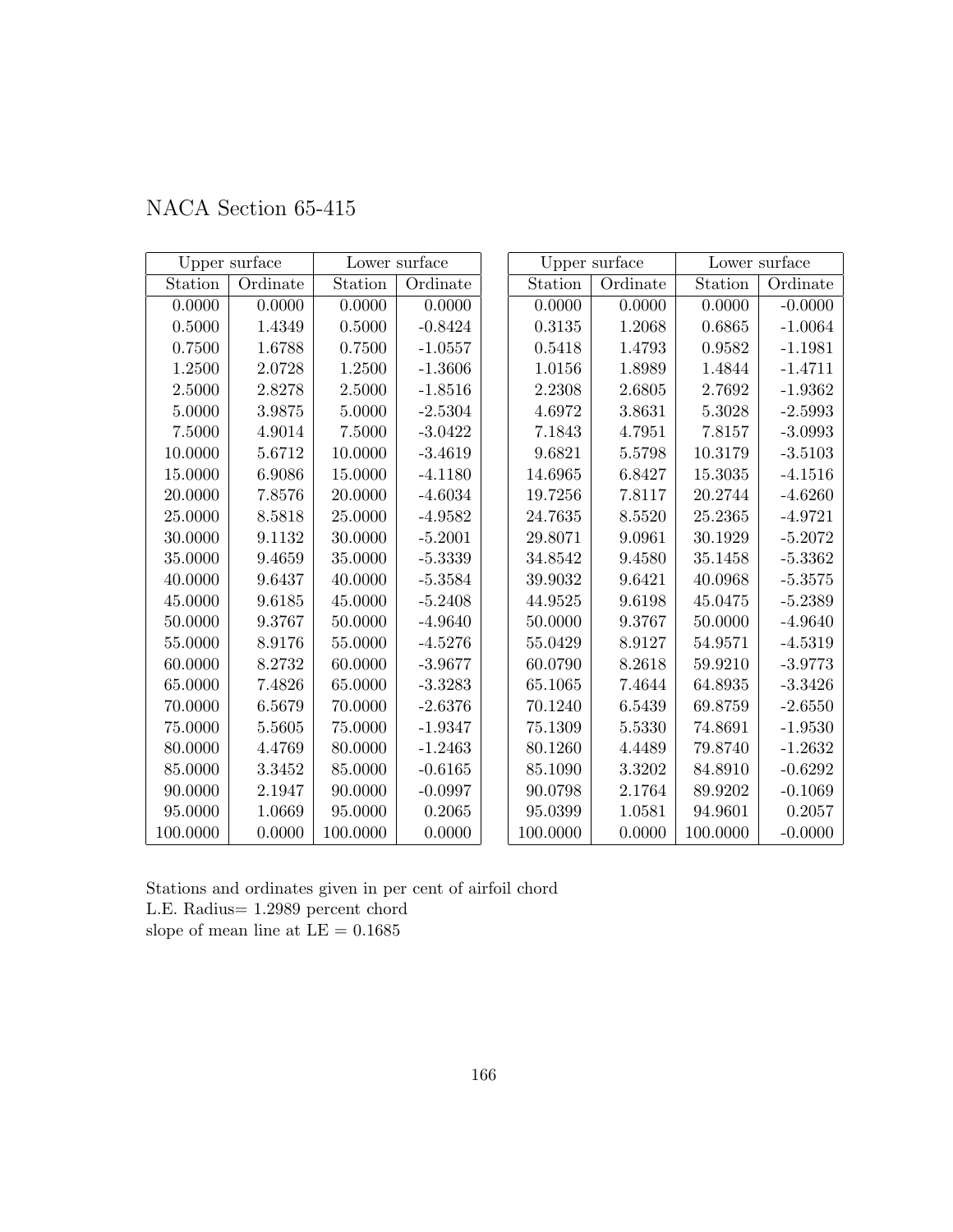|          | Upper surface |          | Lower surface |          | Upper surface |          | Lower surface |
|----------|---------------|----------|---------------|----------|---------------|----------|---------------|
| Station  | Ordinate      | Station  | Ordinate      | Station  | Ordinate      | Station  | Ordinate      |
| 0.0000   | 0.0000        | 0.0000   | 0.0000        | 0.0000   | 0.0000        | 0.0000   | 0.0000        |
| 0.5000   | 1.5574        | 0.5000   | $-0.7528$     | 0.2456   | 1.2307        | 0.7544   | $-0.9553$     |
| 0.7500   | 1.8088        | 0.7500   | $-0.9522$     | 0.4647   | 1.5179        | 1.0353   | $-1.1308$     |
| 1.2500   | 2.2235        | 1.2500   | $-1.2390$     | 0.9269   | 1.9656        | 1.5731   | $-1.3750$     |
| 2.5000   | 3.0329        | 2.5000   | $-1.6769$     | 2.1255   | 2.8098        | 2.8745   | $-1.7775$     |
| 5.0000   | 4.2899        | 5.0000   | $-2.2551$     | 4.5744   | 4.0987        | 5.4256   | $-2.3360$     |
| 7.5000   | 5.2866        | 7.5000   | $-2.6813$     | 7.0536   | 5.1217        | 7.9464   | $-2.7474$     |
| 10.0000  | 6.1292        | 10.0000  | $-3.0253$     | 9.5486   | 5.9864        | 10.4514  | $-3.0811$     |
| 15.0000  | 7.4879        | 15.0000  | $-3.5547$     | 14.5677  | 7.3843        | 15.4323  | $-3.5928$     |
| 20.0000  | 8.5323        | 20.0000  | $-3.9397$     | 19.6111  | 8.4606        | 20.3889  | $-3.9649$     |
| 25.0000  | 9.3292        | 25.0000  | $-4.2177$     | 24.6707  | 9.2836        | 25.3293  | $-4.2327$     |
| 30.0000  | 9.9115        | 30.0000  | $-4.4054$     | 29.7426  | 9.8866        | 30.2574  | $-4.4127$     |
| 35.0000  | 10.2928       | 35.0000  | $-4.5081$     | 34.8245  | 10.2826       | 35.1755  | $-4.5102$     |
| 40.0000  | 10.4749       | 40.0000  | $-4.5268$     | 39.9160  | 10.4737       | 40.0840  | $-4.5262$     |
| 45.0000  | 10.4264       | 45.0000  | $-4.4327$     | 45.0188  | 10.4257       | 44.9812  | $-4.4332$     |
| 50.0000  | 10.1242       | 50.0000  | $-4.2190$     | 50.1521  | 10.1106       | 49.8479  | $-4.2269$     |
| 55.0000  | 9.5404        | 55.0000  | $-3.9137$     | 55.2624  | 9.5028        | 54.7376  | $-3.9319$     |
| 60.0000  | 8.7288        | 60.0000  | $-3.5259$     | 60.3068  | 8.6731        | 59.6932  | $-3.5516$     |
| 65.0000  | 7.7502        | 65.0000  | $-3.0770$     | 65.3144  | 7.6839        | 64.6855  | $-3.1069$     |
| 70.0000  | 6.6417        | 70.0000  | $-2.5799$     | 70.2942  | 6.5735        | 69.7058  | $-2.6100$     |
| 75.0000  | 5.4499        | 75.0000  | $-2.0587$     | 75.2535  | 5.3879        | 74.7465  | $-2.0855$     |
| 80.0000  | 4.2081        | 80.0000  | $-1.5242$     | 80.1989  | 4.1583        | 79.8011  | $-1.5454$     |
| 85.0000  | 2.9637        | 85.0000  | $-1.0019$     | 85.1375  | 2.9300        | 84.8626  | $-1.0158$     |
| 90.0000  | 1.7729        | 90.0000  | $-0.5215$     | 90.0770  | 1.7553        | 89.9230  | $-0.5284$     |
| 95.0000  | 0.7200        | 95.0000  | $-0.1379$     | 95.0266  | 0.7151        | 94.9734  | $-0.1395$     |
| 100.0000 | 0.0000        | 100.0000 | $-0.0000$     | 100.0000 | 0.0000        | 100.0000 | 0.0000        |

## NACA Section 65-415a=0.5

Stations and ordinates given in per cent of airfoil chord L.E. Radius= 1.2989 percent chord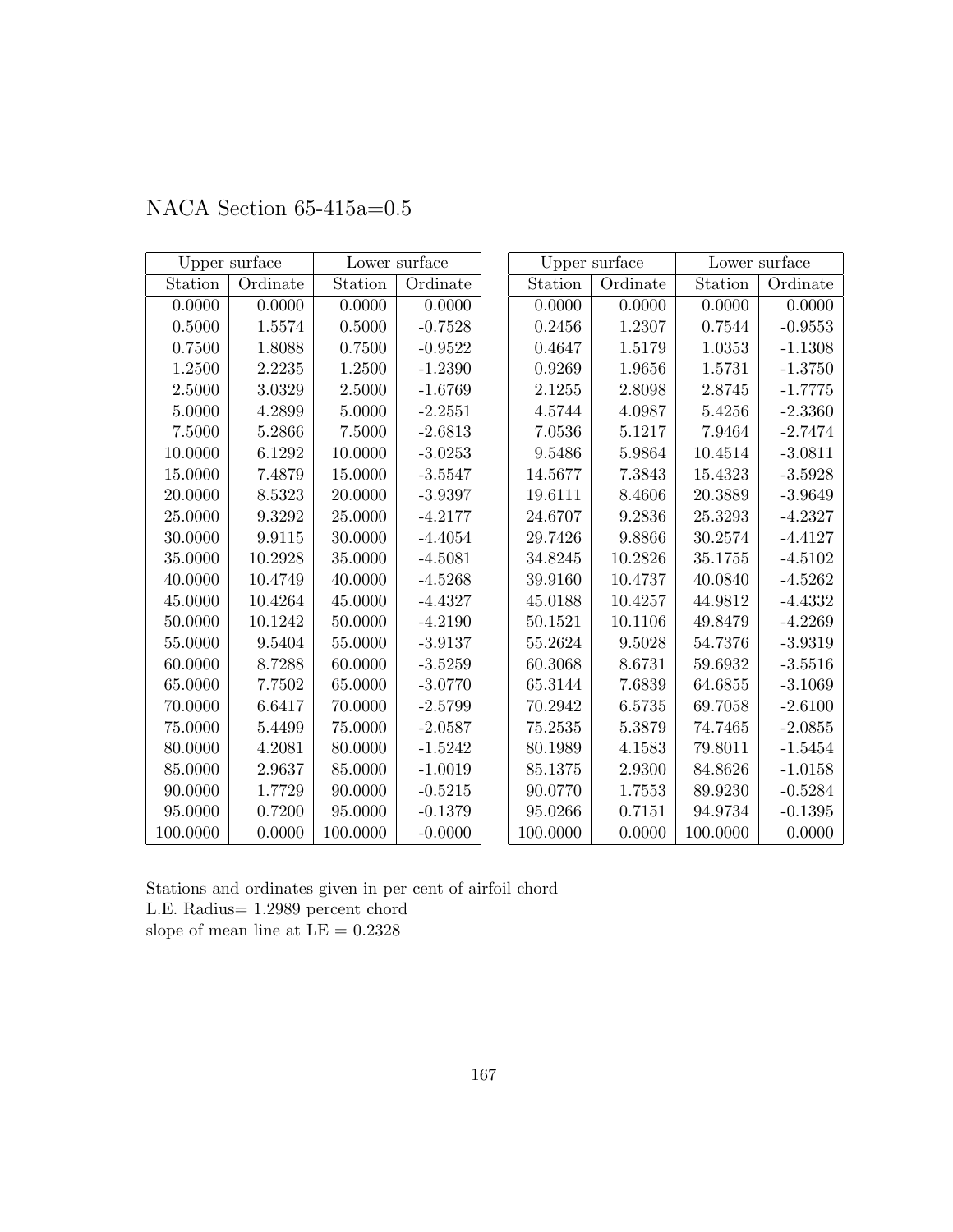|  | NACA Section 65-218 |  |
|--|---------------------|--|
|--|---------------------|--|

|          | Upper surface |          | Lower surface |          | Upper surface | Lower surface |           |
|----------|---------------|----------|---------------|----------|---------------|---------------|-----------|
| Station  | Ordinate      | Station  | Ordinate      | Station  | Ordinate      | Station       | Ordinate  |
| 0.0000   | $-0.0000$     | 0.0000   | 0.0000        | 0.0000   | 0.0000        | 0.0000        | $-0.0000$ |
| 0.5000   | 1.5085        | 0.5000   | $-1.1319$     | 0.3896   | 1.3606        | 0.6104        | $-1.2604$ |
| 0.7500   | 1.7833        | 0.7500   | $-1.4033$     | 0.6267   | 1.6556        | 0.8733        | $-1.5150$ |
| 1.2500   | 2.2135        | 1.2500   | $-1.7993$     | 1.1111   | 2.1039        | 1.3889        | $-1.8900$ |
| 2.5000   | 3.0249        | 2.5000   | $-2.4861$     | 2.3399   | 2.9321        | 2.6601        | $-2.5600$ |
| 5.0000   | 4.2587        | 5.0000   | $-3.4866$     | 4.8189   | 4.1804        | 5.1811        | $-3.5485$ |
| 7.5000   | 5.2216        | 7.5000   | $-4.2551$     | 7.3108   | 5.1550        | 7.6892        | $-4.3071$ |
| 10.0000  | 6.0282        | 10.0000  | $-4.8919$     | 9.8093   | 5.9710        | 10.1907       | $-4.9363$ |
| 15.0000  | 7.3162        | 15.0000  | $-5.8984$     | 14.8177  | 7.2753        | 15.1823       | $-5.9298$ |
| 20.0000  | 8.2967        | 20.0000  | $-6.6541$     | 19.8351  | 8.2684        | 20.1649       | $-6.6756$ |
| 25.0000  | 9.0386        | 25.0000  | $-7.2170$     | 24.8579  | 9.0204        | 25.1421       | $-7.2305$ |
| 30.0000  | 9.5751        | 30.0000  | $-7.6131$     | 29.8841  | 9.5649        | 30.1159       | $-7.6204$ |
| 35.0000  | 9.9198        | 35.0000  | $-7.8517$     | 34.9125  | 9.9154        | 35.0875       | $-7.8545$ |
| 40.0000  | 10.0731       | 40.0000  | $-7.9305$     | 39.9419  | 10.0726       | 40.0581       | $-7.9303$ |
| 45.0000  | 9.9966        | 45.0000  | $-7.8086$     | 44.9716  | 9.9977        | 45.0284       | $-7.8073$ |
| 50.0000  | 9.6753        | 50.0000  | $-7.4690$     | 50.0000  | 9.6753        | 50.0000       | $-7.4690$ |
| 55.0000  | 9.1104        | 55.0000  | $-6.9132$     | 55.0256  | 9.1070        | 54.9744       | $-6.9166$ |
| 60.0000  | 8.3502        | 60.0000  | $-6.1927$     | 60.0469  | 8.3423        | 59.9531       | $-6.2000$ |
| 65.0000  | 7.4435        | 65.0000  | $-5.3592$     | 65.0631  | 7.4312        | 64.9369       | $-5.3703$ |
| 70.0000  | 6.4190        | 70.0000  | $-4.4451$     | 70.0732  | 6.4033        | 69.9268       | $-4.4589$ |
| 75.0000  | 5.3165        | 75.0000  | $-3.4943$     | 75.0770  | 5.2990        | 74.9230       | $-3.5091$ |
| 80.0000  | 4.1622        | 80.0000  | $-2.5381$     | 80.0739  | 4.1449        | 79.9261       | $-2.5521$ |
| 85.0000  | 2.9939        | 85.0000  | $-1.6224$     | 85.0637  | 2.9791        | 84.9363       | $-1.6336$ |
| 90.0000  | 1.8573        | 90.0000  | $-0.8053$     | 90.0465  | 1.8471        | 89.9535       | $-0.8123$ |
| 95.0000  | 0.8185        | 95.0000  | $-0.1801$     | 95.0233  | 0.8141        | 94.9767       | $-0.1822$ |
| 100.0000 | 0.0000        | 100.0000 | 0.0000        | 100.0000 | 0.0000        | 100.0000      | $-0.0000$ |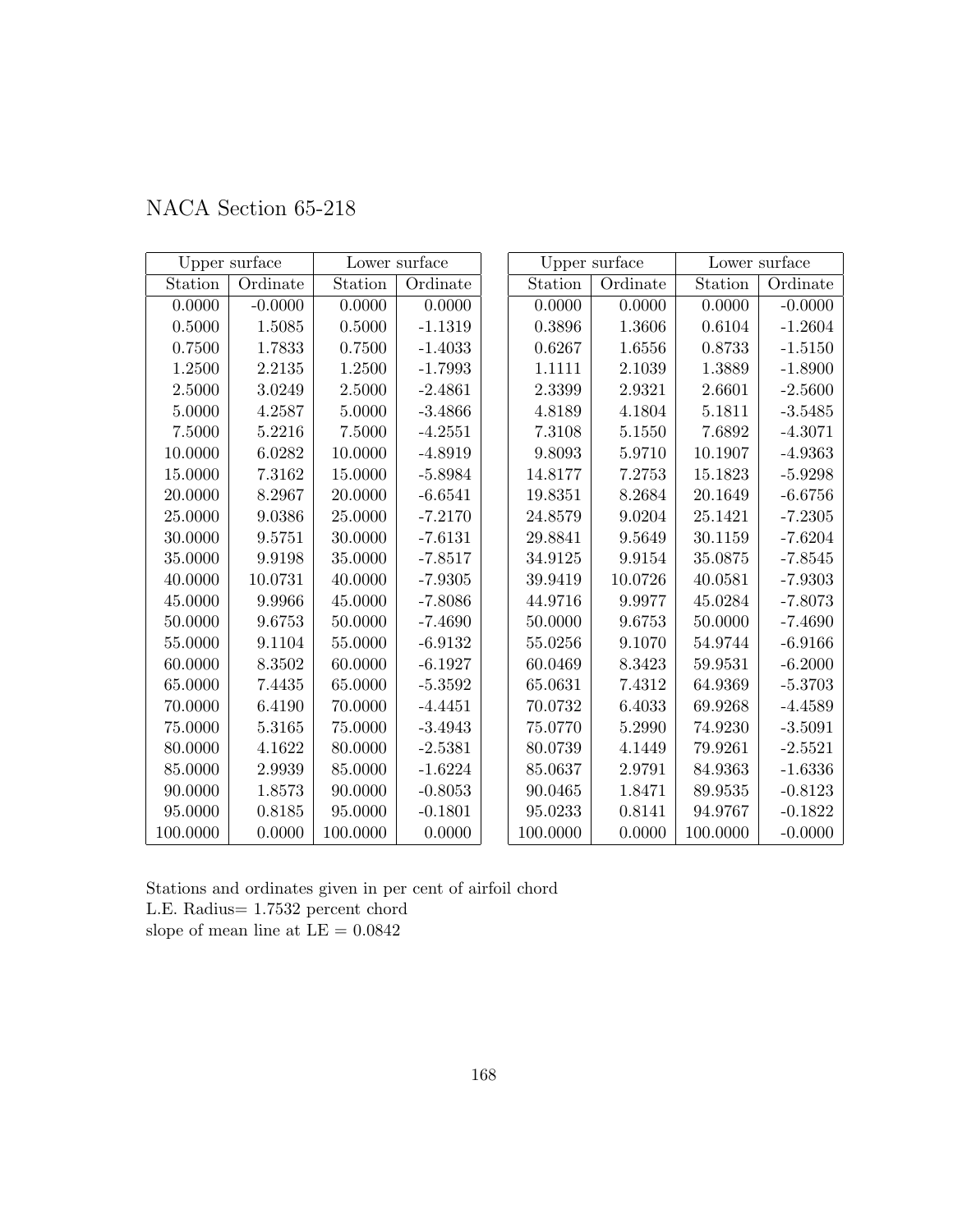| NACA Section 65-418 |  |  |  |
|---------------------|--|--|--|
|---------------------|--|--|--|

|          | Upper surface | Lower surface |           | Upper surface |          | Lower surface |           |
|----------|---------------|---------------|-----------|---------------|----------|---------------|-----------|
| Station  | Ordinate      | Station       | Ordinate  | Station       | Ordinate | Station       | Ordinate  |
| 0.0000   | 0.0000        | 0.0000        | 0.0000    | 0.0000        | 0.0000   | 0.0000        | $-0.0000$ |
| 0.5000   | 1.7048        | 0.5000        | $-0.9677$ | 0.2815        | 1.3971   | 0.7185        | $-1.1967$ |
| 0.7500   | 1.9822        | 0.7500        | $-1.2262$ | 0.5057        | 1.7118   | 0.9943        | $-1.4306$ |
| 1.2500   | 2.4334        | 1.2500        | $-1.6065$ | 0.9742        | 2.1966   | 1.5258        | $-1.7688$ |
| 2.5000   | 3.3080        | 2.5000        | $-2.2312$ | 2.1814        | 3.1043   | 2.8186        | $-2.3601$ |
| 5.0000   | 4.6563        | 5.0000        | $-3.1128$ | 4.6390        | 4.4837   | $5.3610\,$    | $-3.2199$ |
| 7.5000   | 5.7151        | 7.5000        | $-3.7826$ | 7.1226        | 5.5677   | 7.8774        | $-3.8719$ |
| 10.0000  | 6.6051        | 10.0000       | $-4.3330$ | 9.6193        | 6.4785   | 10.3807       | $-4.4089$ |
| 15.0000  | 8.0317        | 15.0000       | $-5.1963$ | 14.6359       | 7.9405   | 15.3641       | $-5.2495$ |
| 20.0000  | 9.1227        | 20.0000       | $-5.8377$ | 19.6705       | 9.0594   | 20.3295       | $-5.8737$ |
| 25.0000  | 9.9526        | 25.0000       | $-6.3095$ | 24.7160       | 9.9117   | 25.2840       | $-6.3318$ |
| 30.0000  | 10.5581       | 30.0000       | $-6.6343$ | 29.7683       | 10.5347  | 30.2317       | $-6.6459$ |
| 35.0000  | 10.9551       | 35.0000       | $-6.8188$ | 34.8250       | 10.9445  | 35.1750       | $-6.8228$ |
| 40.0000  | 11.1449       | 40.0000       | $-6.8597$ | 39.8838       | 11.1431  | 40.1162       | $-6.8586$ |
| 45.0000  | 11.0907       | 45.0000       | $-6.7147$ | 44.9431       | 11.0928  | 45.0569       | $-6.7119$ |
| 50.0000  | 10.7785       | 50.0000       | $-6.3658$ | 50.0000       | 10.7785  | 50.0000       | $-6.3658$ |
| 55.0000  | 10.2091       | 55.0000       | $-5.8147$ | 55.0512       | 10.2021  | 54.9488       | $-5.8212$ |
| 60.0000  | 9.4292        | 60.0000       | $-5.1143$ | 60.0938       | 9.4129   | 59.9062       | $-5.1284$ |
| 65.0000  | 8.4864        | 65.0000       | $-4.3179$ | 65.1261       | 8.4607   | 64.8739       | $-4.3389$ |
| 70.0000  | 7.4073        | 70.0000       | $-3.4596$ | 70.1464       | 7.3741   | 69.8536       | $-3.4852$ |
| 75.0000  | 6.2296        | 75.0000       | $-2.5852$ | 75.1539       | 6.1920   | 74.8461       | $-2.6121$ |
| 80.0000  | 4.9767        | 80.0000       | $-1.7286$ | 80.1477       | 4.9389   | 79.8523       | $-1.7532$ |
| 85.0000  | 3.6824        | 85.0000       | $-0.9395$ | 85.1272       | 3.6492   | 84.8728       | $-0.9582$ |
| 90.0000  | 2.3858        | 90.0000       | $-0.2817$ | 90.0928       | 2.3620   | 89.9072       | $-0.2925$ |
| 95.0000  | 1.1396        | 95.0000       | 0.1373    | 95.0465       | 1.1284   | 94.9535       | 0.1354    |
| 100.0000 | 0.0000        | 100.0000      | 0.0000    | 100.0000      | 0.0000   | 100.0000      | $-0.0000$ |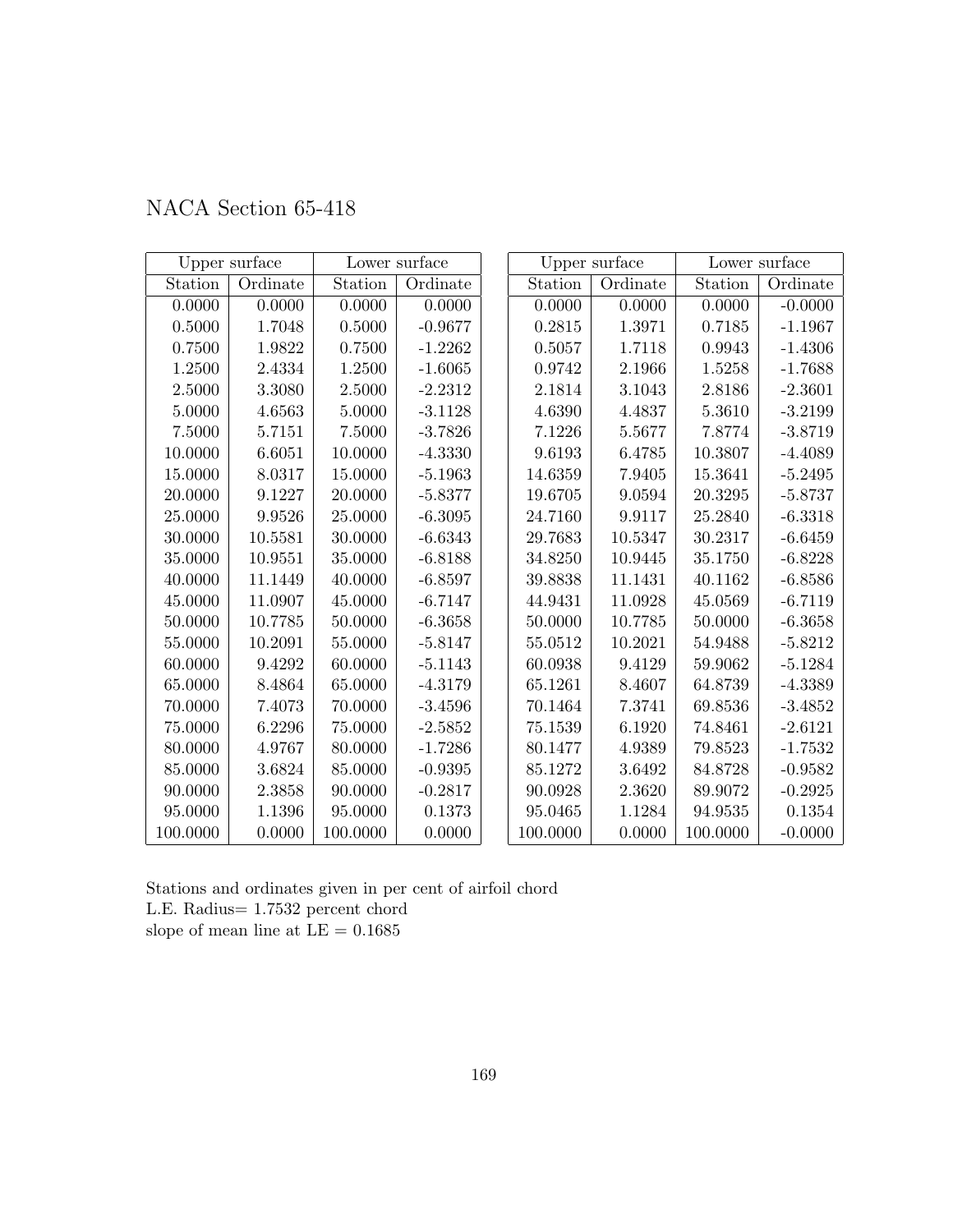|          | Upper surface |          | Lower surface |          | Upper surface |          | Lower surface |
|----------|---------------|----------|---------------|----------|---------------|----------|---------------|
| Station  | Ordinate      | Station  | Ordinate      | Station  | Ordinate      | Station  | Ordinate      |
| 0.0000   | 0.0000        | 0.0000   | 0.0000        | 0.0000   | 0.0000        | 0.0000   | 0.0000        |
| 0.5000   | 1.8566        | 0.5000   | $-0.8592$     | 0.2018   | 1.4186        | 0.7982   | $-1.1432$     |
| 0.7500   | 2.1391        | 0.7500   | $-1.1018$     | 0.4152   | 1.7479        | 1.0848   | $-1.3608$     |
| 1.2500   | 2.6088        | 1.2500   | $-1.4658$     | 0.8698   | 2.2607        | 1.6302   | $-1.6701$     |
| 2.5000   | 3.5361        | 2.5000   | $-2.0398$     | 2.0568   | 3.2309        | 2.9432   | $-2.1986$     |
| 5.0000   | 4.9787        | 5.0000   | $-2.8224$     | 4.4926   | 4.7166        | 5.5074   | $-2.9539$     |
| 7.5000   | 6.1176        | 7.5000   | $-3.4087$     | 6.9662   | 5.8918        | 8.0338   | $-3.5176$     |
| 10.0000  | 7.0780        | 10.0000  | $-3.8849$     | 9.4593   | 6.8828        | 10.5407  | $-3.9775$     |
| 15.0000  | 8.6217        | 15.0000  | $-4.6248$     | 14.4814  | 8.4804        | 15.5186  | $-4.6889$     |
| 20.0000  | 9.8047        | 20.0000  | $-5.1686$     | 19.5331  | 9.7070        | 20.4669  | $-5.2114$     |
| 25.0000  | 10.7044       | 25.0000  | $-5.5658$     | 24.6045  | 10.6425       | 25.3955  | $-5.5917$     |
| 30.0000  | 11.3584       | 30.0000  | $-5.8380$     | 29.6908  | 11.3248       | 30.3092  | $-5.8509$     |
| 35.0000  | 11.7825       | 35.0000  | $-5.9926$     | 34.7893  | 11.7691       | 35.2107  | $-5.9967$     |
| 40.0000  | 11.9761       | 40.0000  | $-6.0281$     | 39.8992  | 11.9748       | 40.1008  | $-6.0273$     |
| 45.0000  | 11.8997       | 45.0000  | $-5.9053$     | 45.0225  | 11.8987       | 44.9775  | $-5.9063$     |
| 50.0000  | 11.5315       | 50.0000  | $-5.6153$     | 50.1819  | 11.5120       | 49.8181  | $-5.6284$     |
| 55.0000  | 10.8436       | 55.0000  | $-5.1902$     | 55.3127  | 10.7911       | 54.6873  | $-5.2202$     |
| 60.0000  | 9.8996        | 60.0000  | $-4.6599$     | 60.3645  | 9.8229        | 59.6355  | $-4.7014$     |
| 65.0000  | 8.7692        | 65.0000  | $-4.0543$     | 65.3724  | 8.6787        | 64.6276  | $-4.1017$     |
| 70.0000  | 7.4947        | 70.0000  | $-3.3916$     | 70.3473  | 7.4022        | 69.6527  | $-3.4387$     |
| 75.0000  | 6.1292        | 75.0000  | $-2.7018$     | 75.2982  | 6.0458        | 74.7018  | $-2.7435$     |
| 80.0000  | 4.7139        | 80.0000  | $-2.0023$     | 80.2330  | 4.6476        | 79.7670  | $-2.0347$     |
| 85.0000  | 3.3031        | 85.0000  | $-1.3235$     | 85.1604  | 3.2587        | 84.8397  | $-1.3445$     |
| 90.0000  | 1.9638        | 90.0000  | $-0.7037$     | 90.0895  | 1.9409        | 89.9105  | $-0.7141$     |
| 95.0000  | 0.7918        | 95.0000  | $-0.2075$     | 95.0310  | 0.7855        | 94.9690  | $-0.2099$     |
| 100.0000 | 0.0000        | 100.0000 | 0.0000        | 100.0000 | 0.0000        | 100.0000 | $-0.0000$     |

## NACA Section 65-418a=0.5

Stations and ordinates given in per cent of airfoil chord L.E. Radius= 1.7532 percent chord slope of mean line at  $\mathrm{LE}=0.2328$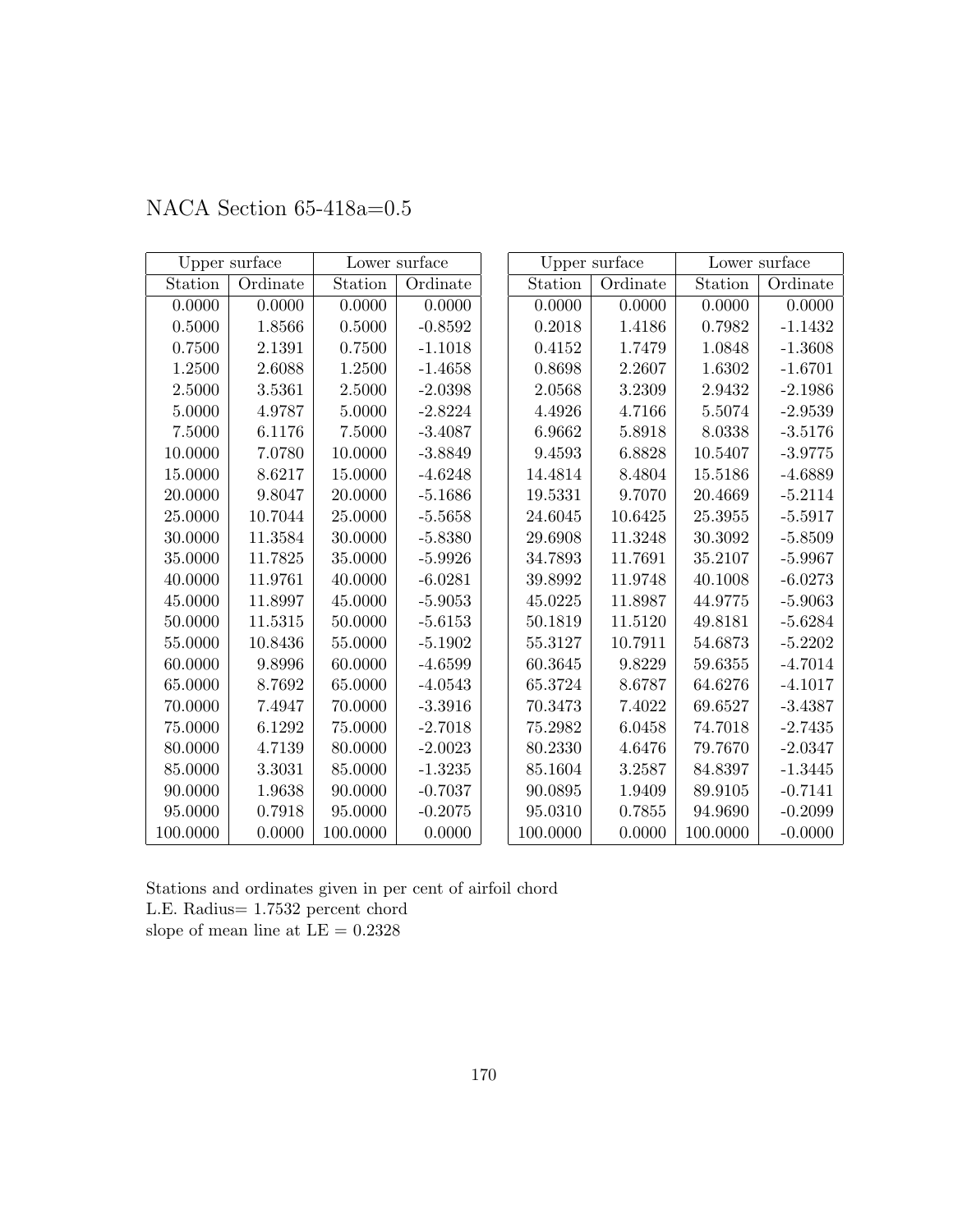|  | NACA Section 65-618 |  |
|--|---------------------|--|
|--|---------------------|--|

|             | Upper surface |            | Lower surface |          | Upper surface | Lower surface |           |
|-------------|---------------|------------|---------------|----------|---------------|---------------|-----------|
| Station     | Ordinate      | Station    | Ordinate      | Station  | Ordinate      | Station       | Ordinate  |
| 0.0000      | 0.0000        | 0.0000     | 0.0000        | 0.0000   | 0.0000        | 0.0000        | $-0.0000$ |
| $0.5000\,$  | 1.9033        | $0.5000\,$ | $-0.8267$     | 0.1777   | 1.4254        | 0.8223        | $-1.1248$ |
| 0.7500      | 2.1867        | 0.7500     | $-1.0643$     | 0.3888   | 1.7594        | 1.1112        | $-1.3376$ |
| 1.2500      | 2.6604        | 1.2500     | $-1.4241$     | 0.8412   | 2.2804        | 1.6588        | $-1.6388$ |
| 2.5000      | 3.5994        | 2.5000     | $-1.9865$     | 2.0260   | 3.2678        | 2.9740        | $-2.1514$ |
| 5.0000      | 5.0611        | 5.0000     | $-2.7477$     | 4.4614   | 4.7788        | 5.5386        | $-2.8832$ |
| 7.5000      | 6.2150        | 7.5000     | $-3.3176$     | 6.9361   | 5.9730        | 8.0639        | $-3.4293$ |
| 10.0000     | 7.1877        | 10.0000    | $-3.7805$     | 9.4306   | 6.9794        | 10.5694       | $-3.8750$ |
| 15.0000     | 8.7514        | 15.0000    | $-4.4989$     | 14.4548  | 8.6008        | 15.5452       | $-4.5642$ |
| $20.0000\,$ | 9.9518        | 20.0000    | $-5.0247$     | 19.5064  | 9.8467        | 20.4936       | $-5.0683$ |
| 25.0000     | 10.8687       | 25.0000    | $-5.4043$     | 24.5743  | 10.8005       | 25.4257       | $-5.4306$ |
| 30.0000     | 11.5424       | 30.0000    | $-5.6568$     | 29.6526  | 11.5031       | 30.3474       | $-5.6697$ |
| 35.0000     | 11.9910       | 35.0000    | $-5.7866$     | 34.7375  | 11.9728       | 35.2625       | $-5.7902$ |
| 40.0000     | 12.2170       | 40.0000    | $-5.7893$     | 39.8258  | 12.2133       | 40.1742       | $-5.7865$ |
| 45.0000     | 12.1849       | 45.0000    | $-5.6210$     | 44.9147  | 12.1877       | 45.0853       | $-5.6165$ |
| 50.0000     | 11.8817       | 50.0000    | $-5.2626$     | 50.0000  | 11.8817       | 50.0000       | $-5.2626$ |
| 55.0000     | 11.3078       | 55.0000    | $-4.7162$     | 55.0768  | 11.2971       | 54.9232       | $-4.7258$ |
| 60.0000     | 10.5086       | 60.0000    | $-4.0361$     | 60.1407  | 10.4833       | 59.8593       | $-4.0565$ |
| 65.0000     | 9.5298        | 65.0000    | $-3.2772$     | 65.1891  | 9.4896        | 64.8109       | $-3.3069$ |
| 70.0000     | 8.3965        | 70.0000    | $-2.4751$     | 70.2196  | 8.3438        | 69.7804       | $-2.5105$ |
| 75.0000     | 7.1440        | 75.0000    | $-1.6775$     | 75.2307  | 7.0836        | 74.7693       | $-1.7137$ |
| 80.0000     | 5.7928        | 80.0000    | $-0.9207$     | 80.2212  | 5.7312        | 79.7788       | $-0.9527$ |
| 85.0000     | 4.3727        | 85.0000    | $-0.2584$     | 85.1904  | 4.3176        | 84.8096       | $-0.2810$ |
| 90.0000     | 2.9159        | 90.0000    | 0.2401        | 90.1388  | 2.8754        | 89.8612       | 0.2289    |
| 95.0000     | 1.4618        | 95.0000    | 0.4534        | 95.0694  | 1.4416        | 94.9306       | 0.4540    |
| 100.0000    | 0.0000        | 100.0000   | 0.0000        | 100.0000 | 0.0000        | 100.0000      | $-0.0000$ |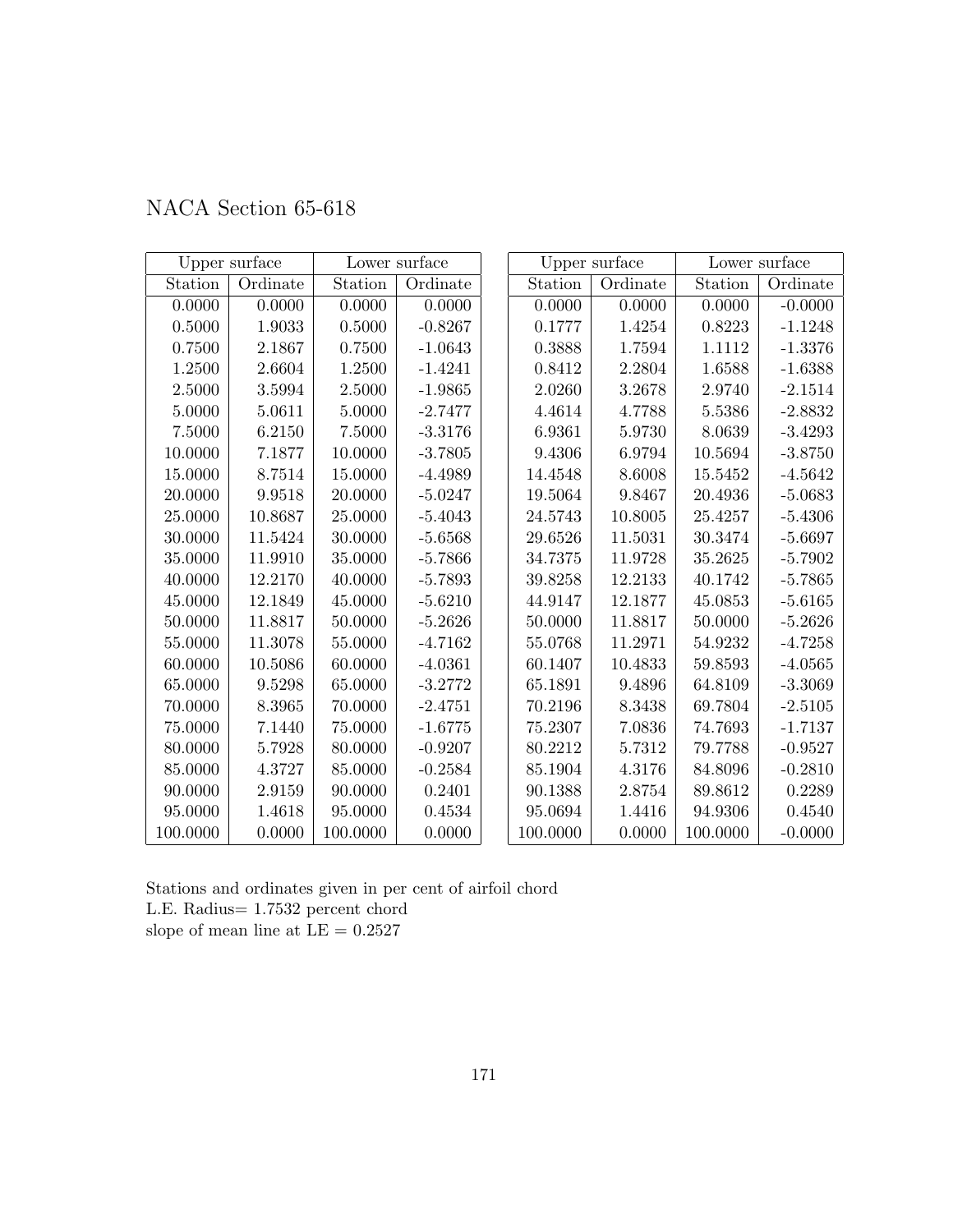|          | Upper surface |          | Lower surface |          | Upper surface |          | Lower surface |
|----------|---------------|----------|---------------|----------|---------------|----------|---------------|
| Station  | Ordinate      | Station  | Ordinate      | Station  | Ordinate      | Station  | Ordinate      |
| 0.0000   | 0.0000        | 0.0000   | 0.0000        | 0.0000   | 0.0000        | 0.0000   | 0.0000        |
| 0.5000   | 2.1357        | 0.5000   | $-0.6949$     | 0.0665   | 1.4482        | 0.9335   | $-1.0351$     |
| 0.7500   | 2.4303        | 0.7500   | $-0.9038$     | 0.2611   | 1.8034        | 1.2389   | $-1.2227$     |
| 1.2500   | 2.9331        | 1.2500   | $-1.2287$     | 0.6922   | 2.3655        | 1.8078   | $-1.4795$     |
| 2.5000   | 3.9530        | 2.5000   | $-1.7147$     | 1.8457   | 3.4460        | 3.1543   | $-1.8976$     |
| 5.0000   | 5.5550        | 5.0000   | $-2.3256$     | 4.2470   | 5.1167        | 5.7530   | $-2.4726$     |
| 7.5000   | 6.8283        | 7.5000   | $-2.7684$     | 6.7056   | 6.4484        | 8.2944   | $-2.8871$     |
| 10.0000  | 7.9055        | 10.0000  | $-3.1186$     | 9.1939   | 7.5762        | 10.8061  | $-3.2181$     |
| 15.0000  | 9.6428        | 15.0000  | $-3.6492$     | 14.2251  | 9.4030        | 15.7749  | $-3.7158$     |
| 20.0000  | 10.9792       | 20.0000  | $-4.0261$     | 19.3014  | 10.8128       | 20.6986  | $-4.0694$     |
| 25.0000  | 11.9992       | 25.0000  | $-4.2919$     | 24.4077  | 11.8932       | 25.5923  | $-4.3170$     |
| 30.0000  | 12.7443       | 30.0000  | $-4.4641$     | 29.5365  | 12.6863       | 30.4635  | $-4.4755$     |
| 35.0000  | 13.2326       | 35.0000  | $-4.5480$     | 34.6840  | 13.2091       | 35.3160  | $-4.5505$     |
| 40.0000  | 13.4638       | 40.0000  | $-4.5417$     | 39.8488  | 13.4610       | 40.1512  | $-4.5397$     |
| 45.0000  | 13.3983       | 45.0000  | $-4.4067$     | 45.0337  | 13.3968       | 44.9663  | $-4.4081$     |
| 50.0000  | 13.0121       | 50.0000  | $-4.1379$     | 50.2727  | 12.9805       | 49.7273  | $-4.1551$     |
| 55.0000  | 12.2630       | 55.0000  | $-3.7835$     | 55.4686  | 12.1763       | 54.5314  | $-3.8199$     |
| 60.0000  | 11.2199       | 60.0000  | $-3.3609$     | 60.5459  | 11.0919       | 59.4541  | $-3.4096$     |
| 65.0000  | 9.9611        | 65.0000  | $-2.8892$     | 65.5575  | 9.8095        | 64.4425  | $-2.9440$     |
| 70.0000  | 8.5348        | 70.0000  | $-2.3803$     | 70.5196  | 8.3793        | 69.4804  | $-2.4341$     |
| 75.0000  | 6.9995        | 75.0000  | $-1.8585$     | 75.4460  | 6.8589        | 74.5540  | $-1.9053$     |
| 80.0000  | 5.4029        | 80.0000  | $-1.3354$     | 80.3484  | 5.2908        | 79.6516  | $-1.3715$     |
| 85.0000  | 3.8057        | 85.0000  | $-0.8361$     | 85.2398  | 3.7303        | 84.7602  | $-0.8591$     |
| 90.0000  | 2.2829        | 90.0000  | $-0.3927$     | 90.1338  | 2.2438        | 89.8662  | $-0.4036$     |
| 95.0000  | 0.9391        | 95.0000  | $-0.0627$     | 95.0464  | 0.9282        | 94.9536  | $-0.0648$     |
| 100.0000 | 0.0000        | 100.0000 | 0.0000        | 100.0000 | 0.0000        | 100.0000 | $-0.0000$     |

## NACA Section 65-618a=0.5

Stations and ordinates given in per cent of airfoil chord L.E. Radius= 1.7532 percent chord slope of mean line at  $\mathrm{LE}=0.3492$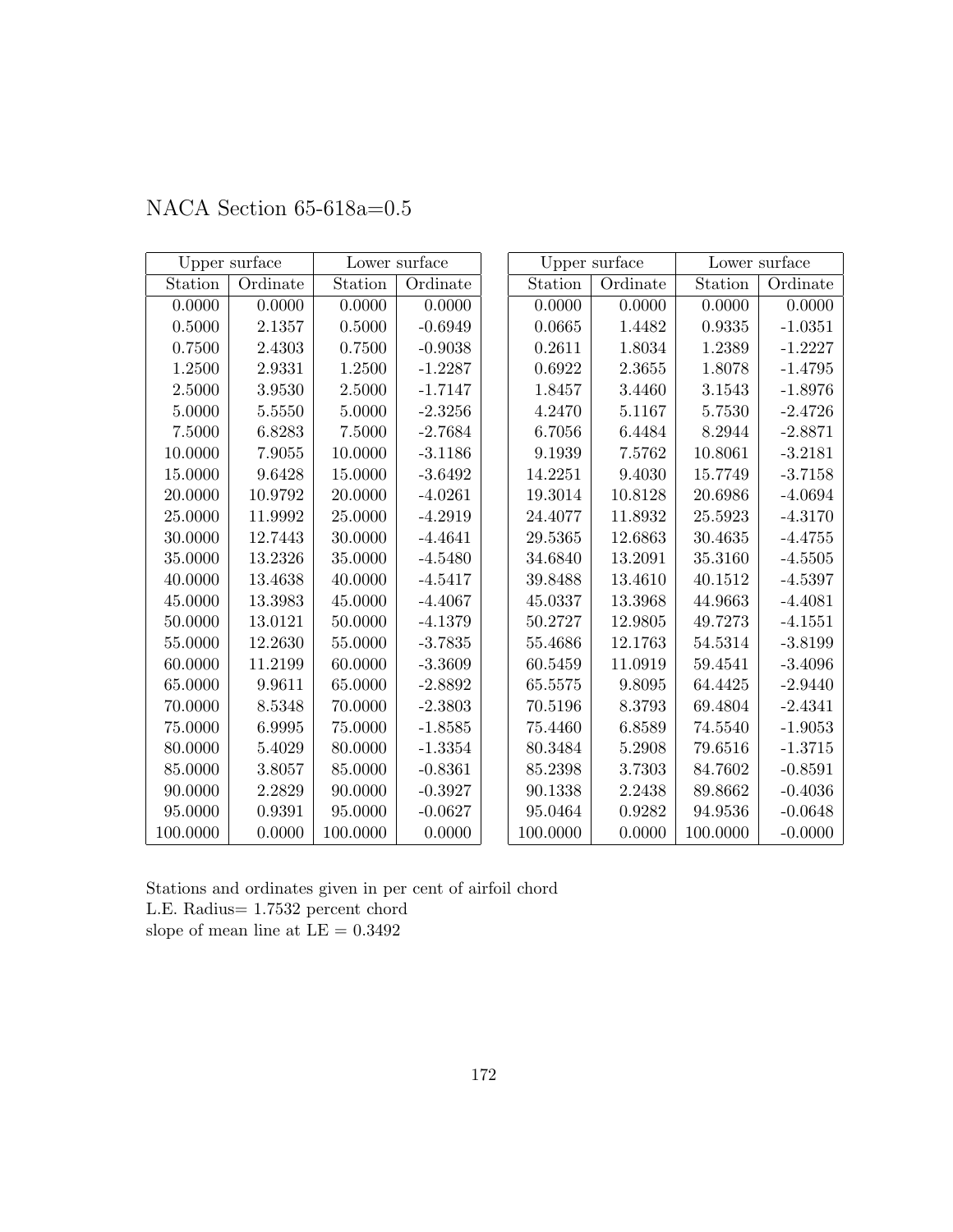|  | NACA Section 65-221 |  |
|--|---------------------|--|
|--|---------------------|--|

|            | Upper surface |          | Lower surface |            | Upper surface |          | Lower surface |
|------------|---------------|----------|---------------|------------|---------------|----------|---------------|
| Station    | Ordinate      | Station  | Ordinate      | Station    | Ordinate      | Station  | Ordinate      |
| 0.0000     | 0.0000        | 0.0000   | 0.0000        | 0.0000     | 0.0000        | 0.0000   | $-0.0000$     |
| $0.5000\,$ | 1.7256        | 0.5000   | $-1.2689$     | $0.3748\,$ | 1.5357        | 0.6252   | $-1.4355$     |
| 0.7500     | 2.0357        | 0.7500   | $-1.5829$     | 0.6100     | 1.8706        | 0.8900   | $-1.7300$     |
| 1.2500     | 2.5249        | 1.2500   | $-2.0468$     | 1.0918     | 2.3820        | 1.4082   | $-2.1681$     |
| 2.5000     | 3.4592        | 2.5000   | $-2.8620$     | 2.3164     | 3.3357        | 2.6836   | $-2.9636$     |
| 5.0000     | 4.8918        | 5.0000   | $-4.0681$     | 4.7905     | 4.7865        | 5.2095   | $-4.1546$     |
| 7.5000     | 6.0071        | 7.5000   | $-4.9969$     | 7.2803     | 5.9176        | 7.7197   | $-5.0697$     |
| 10.0000    | 6.9396        | 10.0000  | $-5.7657$     | 9.7781     | 6.8628        | 10.2219  | $-5.8280$     |
| 15.0000    | 8.4253        | 15.0000  | $-6.9807$     | 14.7875    | 8.3703        | 15.2125  | $-7.0248$     |
| 20.0000    | 9.5539        | 20.0000  | $-7.8929$     | 19.8076    | 9.5159        | 20.1924  | $-7.9231$     |
| 25.0000    | 10.4058       | 25.0000  | $-8.5726$     | 24.8341    | 10.3815       | 25.1659  | $-8.5916$     |
| 30.0000    | 11.0193       | 30.0000  | $-9.0510$     | 29.8647    | 11.0057       | 30.1353  | $-9.0613$     |
| 35.0000    | 11.4097       | 35.0000  | $-9.3391$     | 34.8978    | 11.4039       | 35.1022  | $-9.3430$     |
| 40.0000    | 11.5739       | 40.0000  | $-9.4314$     | 39.9322    | 11.5734       | 40.0678  | $-9.4311$     |
| 45.0000    | 11.4646       | 45.0000  | $-9.2778$     | 44.9669    | 11.4663       | 45.0331  | $-9.2759$     |
| 50.0000    | 11.0640       | 50.0000  | $-8.8577$     | 50.0000    | 11.0640       | 50.0000  | $-8.8577$     |
| 55.0000    | 10.3822       | 55.0000  | $-8.1824$     | 55.0296    | 10.3774       | 54.9704  | $-8.1870$     |
| 60.0000    | 9.4809        | 60.0000  | $-7.3178$     | 60.0542    | 9.4702        | 59.9458  | $-7.3279$     |
| 65.0000    | 8.4164        | 65.0000  | $-6.3239$     | 65.0726    | 8.3999        | 64.9274  | $-6.3391$     |
| 70.0000    | 7.2256        | 70.0000  | $-5.2417$     | 70.0840    | 7.2048        | 69.9159  | $-5.2604$     |
| 75.0000    | 5.9545        | 75.0000  | $-4.1218$     | 75.0881    | 5.9316        | 74.9119  | $-4.1416$     |
| 80.0000    | 4.6344        | 80.0000  | $-3.0005$     | 80.0842    | 4.6120        | 79.9158  | $-3.0191$     |
| 85.0000    | 3.3088        | 85.0000  | $-1.9296$     | 85.0723    | 3.2899        | 84.9277  | $-1.9443$     |
| 90.0000    | 2.0350        | 90.0000  | $-0.9781$     | 90.0526    | 2.0220        | 89.9474  | $-0.9873$     |
| 95.0000    | 0.8864        | 95.0000  | $-0.2461$     | 95.0265    | 0.8809        | 94.9735  | $-0.2490$     |
| 100.0000   | $-0.0000$     | 100.0000 | 0.0000        | 100.0000   | $-0.0000$     | 100.0000 | 0.0000        |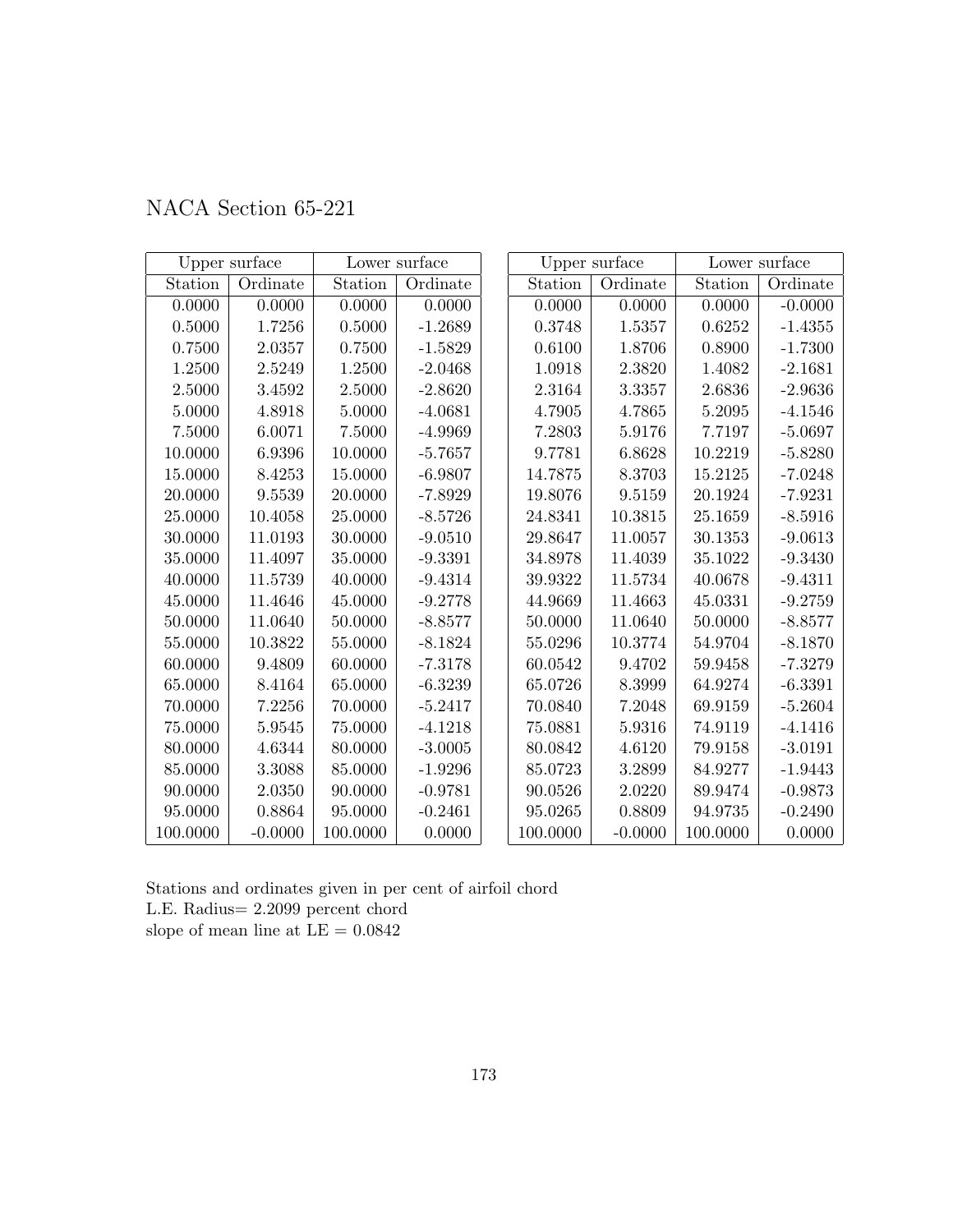|  | NACA Section 65-421 |  |
|--|---------------------|--|
|--|---------------------|--|

|            | Upper surface |          | Lower surface |          | Upper surface |          | Lower surface |
|------------|---------------|----------|---------------|----------|---------------|----------|---------------|
| Station    | Ordinate      | Station  | Ordinate      | Station  | Ordinate      | Station  | Ordinate      |
| 0.0000     | $-0.0000$     | 0.0000   | 0.0000        | 0.0000   | 0.0000        | 0.0000   | $-0.0000$     |
| 0.5000     | 1.9628        | 0.5000   | $-1.0729$     | 0.2523   | 1.5704        | 0.7477   | $-1.3700$     |
| 0.7500     | 2.2717        | 0.7500   | $-1.3724$     | 0.4725   | 1.9249        | 1.0275   | $-1.6437$     |
| 1.2500     | 2.7788        | 1.2500   | $-1.8246$     | 0.9358   | 2.4727        | 1.5642   | $-2.0449$     |
| 2.5000     | 3.7738        | 2.5000   | $-2.5808$     | 2.1346   | 3.5059        | 2.8654   | $-2.7616$     |
| 5.0000     | 5.3167        | 5.0000   | $-3.6703$     | 4.5824   | 5.0878        | 5.4176   | $-3.8240$     |
| $7.5000\,$ | 6.5238        | 7.5000   | $-4.5040$     | 7.0617   | 6.3285        | 7.9383   | $-4.6326$     |
| 10.0000    | 7.5364        | 10.0000  | $-5.1891$     | 9.5570   | 7.3686        | 10.4430  | $-5.2991$     |
| 15.0000    | 9.1550        | 15.0000  | $-6.2660$     | 14.5755  | 9.0343        | 15.4245  | $-6.3433$     |
| 20.0000    | 10.3896       | 20.0000  | $-7.0678$     | 19.6155  | 10.3060       | 20.3845  | $-7.1203$     |
| 25.0000    | 11.3260       | 25.0000  | $-7.6596$     | 24.6684  | 11.2722       | 25.3316  | $-7.6922$     |
| 30.0000    | 12.0057       | 30.0000  | $-8.0691$     | 29.7295  | 11.9752       | 30.2705  | $-8.0863$     |
| 35.0000    | 12.4463       | 35.0000  | $-8.3051$     | 34.7956  | 12.4329       | 35.2044  | $-8.3111$     |
| 40.0000    | 12.6456       | 40.0000  | $-8.3608$     | 39.8645  | 12.6438       | 40.1355  | $-8.3593$     |
| 45.0000    | 12.5582       | 45.0000  | $-8.1845$     | 44.9338  | 12.5613       | 45.0662  | $-8.1805$     |
| 50.0000    | 12.1672       | 50.0000  | $-7.7545$     | 50.0000  | 12.1672       | 50.0000  | $-7.7545$     |
| 55.0000    | 11.4822       | 55.0000  | $-7.0826$     | 55.0593  | 11.4725       | 54.9407  | $-7.0917$     |
| 60.0000    | 10.5628       | 60.0000  | $-6.2366$     | 60.1084  | 10.5408       | 59.8916  | $-6.2563$     |
| 65.0000    | 9.4636        | 65.0000  | $-5.2785$     | 65.1452  | 9.4293        | 64.8548  | $-5.3075$     |
| 70.0000    | 8.2191        | 70.0000  | $-4.2514$     | 70.1680  | 8.1753        | 69.8319  | $-4.2864$     |
| 75.0000    | 6.8732        | 75.0000  | $-3.2077$     | 75.1760  | 6.8243        | 74.8240  | $-3.2443$     |
| 80.0000    | 5.4542        | 80.0000  | $-2.1864$     | 80.1682  | 5.4056        | 79.8318  | $-2.2199$     |
| 85.0000    | 4.0016        | 85.0000  | $-1.2432$     | 85.1443  | 3.9596        | 84.8557  | $-1.2686$     |
| 90.0000    | 2.5662        | 90.0000  | $-0.4524$     | 90.1050  | 2.5367        | 89.8950  | $-0.4671$     |
| 95.0000    | 1.2086        | 95.0000  | 0.0719        | 95.0528  | 1.1950        | 94.9472  | 0.0688        |
| 100.0000   | $-0.0000$     | 100.0000 | $-0.0000$     | 100.0000 | $-0.0000$     | 100.0000 | 0.0000        |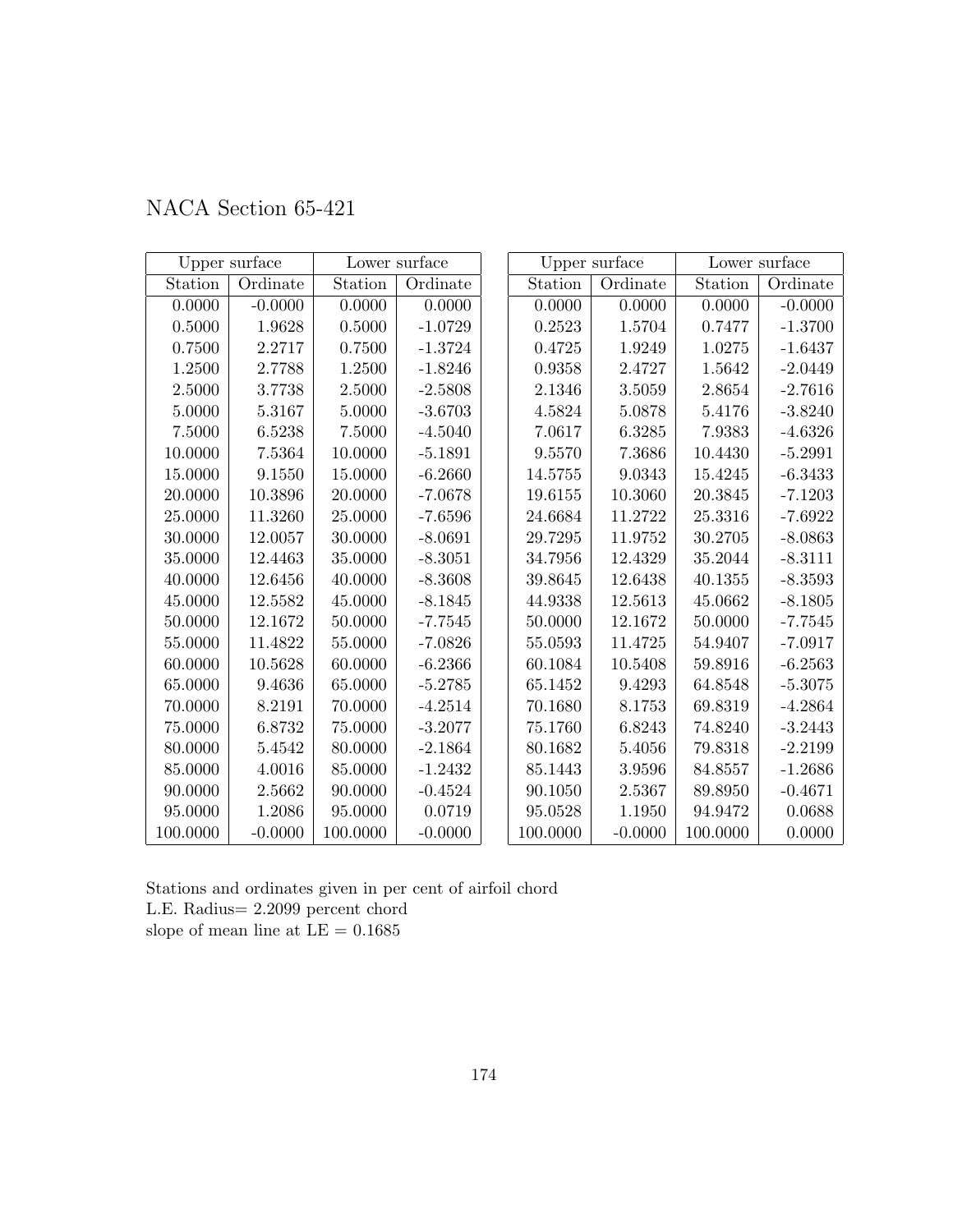|          | Upper surface |          | Lower surface |          | Upper surface |          | Lower surface |
|----------|---------------|----------|---------------|----------|---------------|----------|---------------|
| Station  | Ordinate      | Station  | Ordinate      | Station  | Ordinate      | Station  | Ordinate      |
| 0.0000   | 0.0000        | 0.0000   | 0.0000        | 0.0000   | 0.0000        | 0.0000   | 0.0000        |
| 0.5000   | 2.1459        | 0.5000   | $-0.9456$     | 0.1620   | 1.5898        | 0.8380   | $-1.3144$     |
| 0.7500   | 2.4580        | 0.7500   | $-1.2268$     | 0.3697   | 1.9588        | 1.1303   | $-1.5717$     |
| 1.2500   | 2.9817        | 1.2500   | $-1.6626$     | 0.8169   | 2.5343        | 1.6831   | $-1.9437$     |
| 2.5000   | 4.0284        | 2.5000   | $-2.3701$     | 1.9916   | 3.6299        | 3.0084   | $-2.5976$     |
| 5.0000   | 5.6622        | 5.0000   | $-3.3614$     | 4.4131   | 5.3182        | 5.5869   | $-3.5554$     |
| 7.5000   | 6.9464        | 7.5000   | $-4.1138$     | 6.8802   | 6.6501        | 8.1198   | $-4.2759$     |
| 10.0000  | 8.0266        | 10.0000  | $-4.7269$     | 9.3709   | 7.7707        | 10.6291  | $-4.8654$     |
| 15.0000  | 9.7574        | 15.0000  | $-5.6842$     | 14.3954  | 9.5725        | 15.6046  | $-5.7810$     |
| 20.0000  | 11.0799       | 20.0000  | $-6.3916$     | 19.4552  | 10.9524       | 20.5448  | $-6.4568$     |
| 25.0000  | 12.0827       | 25.0000  | $-6.9117$     | 24.5383  | 12.0022       | 25.4617  | $-6.9513$     |
| 30.0000  | 12.8084       | 30.0000  | $-7.2710$     | 29.6389  | 12.7648       | 30.3611  | $-7.2910$     |
| 35.0000  | 13.2743       | 35.0000  | $-7.4785$     | 34.7540  | 13.2573       | 35.2460  | $-7.4849$     |
| 40.0000  | 13.4769       | 40.0000  | $-7.5291$     | 39.8824  | 13.4756       | 40.1176  | $-7.5280$     |
| 45.0000  | 13.3687       | 45.0000  | $-7.3734$     | 45.0262  | 13.3673       | 44.9738  | $-7.3748$     |
| 50.0000  | 12.9270       | 50.0000  | $-6.9970$     | 50.2113  | 12.9004       | 49.7887  | $-7.0168$     |
| 55.0000  | 12.1305       | 55.0000  | $-6.4450$     | 55.3623  | 12.0607       | 54.6377  | $-6.4898$     |
| 60.0000  | 11.0506       | 60.0000  | $-5.7670$     | 60.4211  | 10.9494       | 59.5789  | $-5.8279$     |
| 65.0000  | 9.7642        | 65.0000  | $-5.0002$     | 65.4288  | 9.6459        | 64.5712  | $-5.0689$     |
| 70.0000  | 8.3220        | 70.0000  | $-4.1713$     | 70.3985  | 8.2021        | 69.6015  | $-4.2386$     |
| 75.0000  | 6.7842        | 75.0000  | $-3.3159$     | 75.3410  | 6.6770        | 74.6590  | $-3.3747$     |
| 80.0000  | 5.1982        | 80.0000  | $-2.4555$     | 80.2655  | 5.1137        | 79.7345  | $-2.5008$     |
| 85.0000  | 3.6248        | 85.0000  | $-1.6256$     | 85.1820  | 3.5689        | 84.8180  | $-1.6547$     |
| 90.0000  | 2.1441        | 90.0000  | $-0.8746$     | 90.1012  | 2.1156        | 89.8988  | $-0.8888$     |
| 95.0000  | 0.8600        | 95.0000  | $-0.2734$     | 95.0351  | 0.8522        | 94.9649  | $-0.2767$     |
| 100.0000 | $-0.0000$     | 100.0000 | 0.0000        | 100.0000 | $-0.0000$     | 100.0000 | 0.0000        |

## NACA Section 65-421a=0.5

Stations and ordinates given in per cent of airfoil chord L.E. Radius= 2.2099 percent chord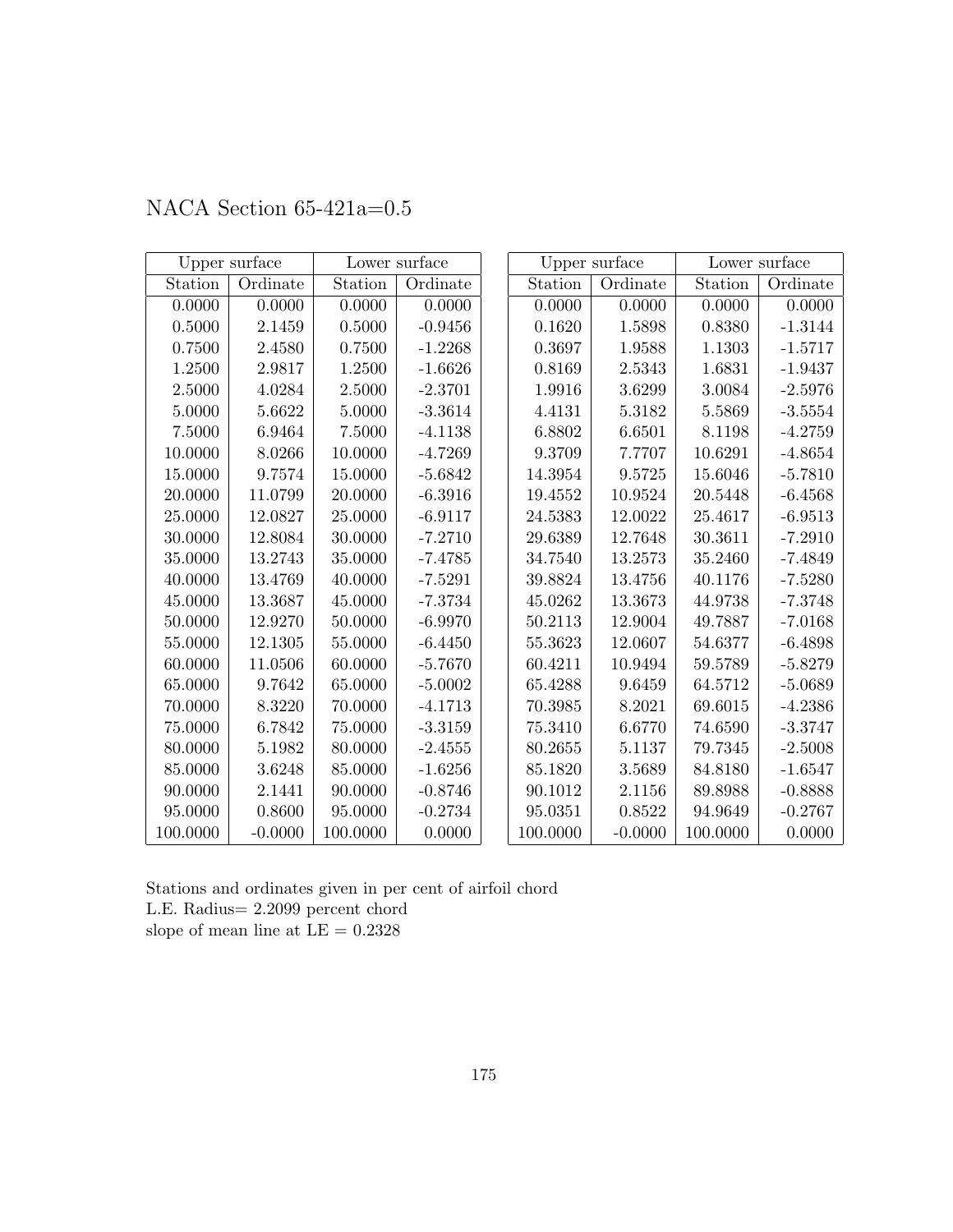|  | NACA Section 66-108 |  |
|--|---------------------|--|
|--|---------------------|--|

|             | Upper surface |            | Lower surface |          | Upper surface |          | Lower surface |
|-------------|---------------|------------|---------------|----------|---------------|----------|---------------|
| Station     | Ordinate      | Station    | Ordinate      | Station  | Ordinate      | Station  | Ordinate      |
| 0.0000      | 0.0000        | 0.0000     | 0.0000        | 0.0000   | 0.0000        | 0.0000   | $-0.0000$     |
| 0.5000      | 0.6505        | 0.5000     | $-0.5701$     | 0.4743   | 0.6343        | 0.5257   | $-0.5842$     |
| 0.7500      | 0.7815        | 0.7500     | $-0.6870$     | 0.7215   | 0.7684        | 0.7785   | $-0.6981$     |
| 1.2500      | 0.9786        | 1.2500     | $-0.8519$     | 1.2182   | 0.9676        | 1.2818   | $-0.8607$     |
| 2.5000      | 1.3190        | $2.5000\,$ | $-1.1185$     | 2.4645   | 1.3108        | 2.5355   | $-1.1247$     |
| 5.0000      | 1.8366        | 5.0000     | $-1.5080$     | 4.9608   | 1.8294        | 5.0392   | $-1.5134$     |
| 7.5000      | 2.2497        | 7.5000     | $-1.8151$     | 7.4594   | 2.2436        | 7.5406   | $-1.8196$     |
| 10.0000     | 2.5973        | 10.0000    | $-2.0708$     | 9.9592   | 2.5920        | 10.0408  | $-2.0746$     |
| 15.0000     | 3.1648        | 15.0000    | $-2.4854$     | 14.9610  | 3.1609        | 15.0390  | $-2.4882$     |
| 20.0000     | 3.6010        | 20.0000    | $-2.7999$     | 19.9647  | 3.5983        | 20.0353  | $-2.8019$     |
| 25.0000     | 3.9395        | 25.0000    | $-3.0414$     | 24.9695  | 3.9377        | 25.0305  | $-3.0427$     |
| 30.0000     | 4.1962        | 30.0000    | $-3.2222$     | 29.9750  | 4.1951        | 30.0250  | $-3.2229$     |
| 35.0000     | 4.3799        | 35.0000    | $-3.3485$     | 34.9810  | 4.3794        | 35.0190  | $-3.3489$     |
| 40.0000     | 4.4961        | 40.0000    | $-3.4247$     | 39.9872  | 4.4959        | 40.0128  | $-3.4248$     |
| 45.0000     | 4.5461        | 45.0000    | $-3.4508$     | 44.9936  | 4.5460        | 45.0064  | $-3.4508$     |
| 50.0000     | 4.5293        | 50.0000    | $-3.4261$     | 50.0000  | 4.5293        | 50.0000  | $-3.4261$     |
| 55.0000     | 4.4423        | 55.0000    | $-3.3468$     | 55.0062  | 4.4422        | 54.9938  | $-3.3470$     |
| 60.0000     | 4.2739        | 60.0000    | $-3.2017$     | 60.0121  | 4.2733        | 59.9879  | $-3.2022$     |
| 65.0000     | 3.9821        | 65.0000    | $-2.9493$     | 65.0171  | 3.9809        | 64.9829  | $-2.9504$     |
| 70.0000     | 3.5472        | 70.0000    | $-2.5713$     | 70.0206  | 3.5452        | 69.9794  | $-2.5730$     |
| $75.0000\,$ | 3.0213        | 75.0000    | $-2.1217$     | 75.0225  | 3.0188        | 74.9775  | $-2.1238$     |
| 80.0000     | 2.4266        | 80.0000    | $-1.6252$     | 80.0223  | 2.4239        | 79.9777  | $-1.6274$     |
| 85.0000     | 1.7842        | 85.0000    | $-1.1067$     | 85.0200  | 1.7816        | 84.9800  | $-1.1088$     |
| 90.0000     | 1.1280        | 90.0000    | $-0.6071$     | 90.0152  | 1.1260        | 89.9848  | $-0.6086$     |
| 95.0000     | 0.4969        | 95.0000    | $-0.1795$     | 95.0079  | 0.4960        | 94.9921  | $-0.1800$     |
| 100.0000    | $-0.0000$     | 100.0000   | $-0.0000$     | 100.0000 | $-0.0000$     | 100.0000 | 0.0000        |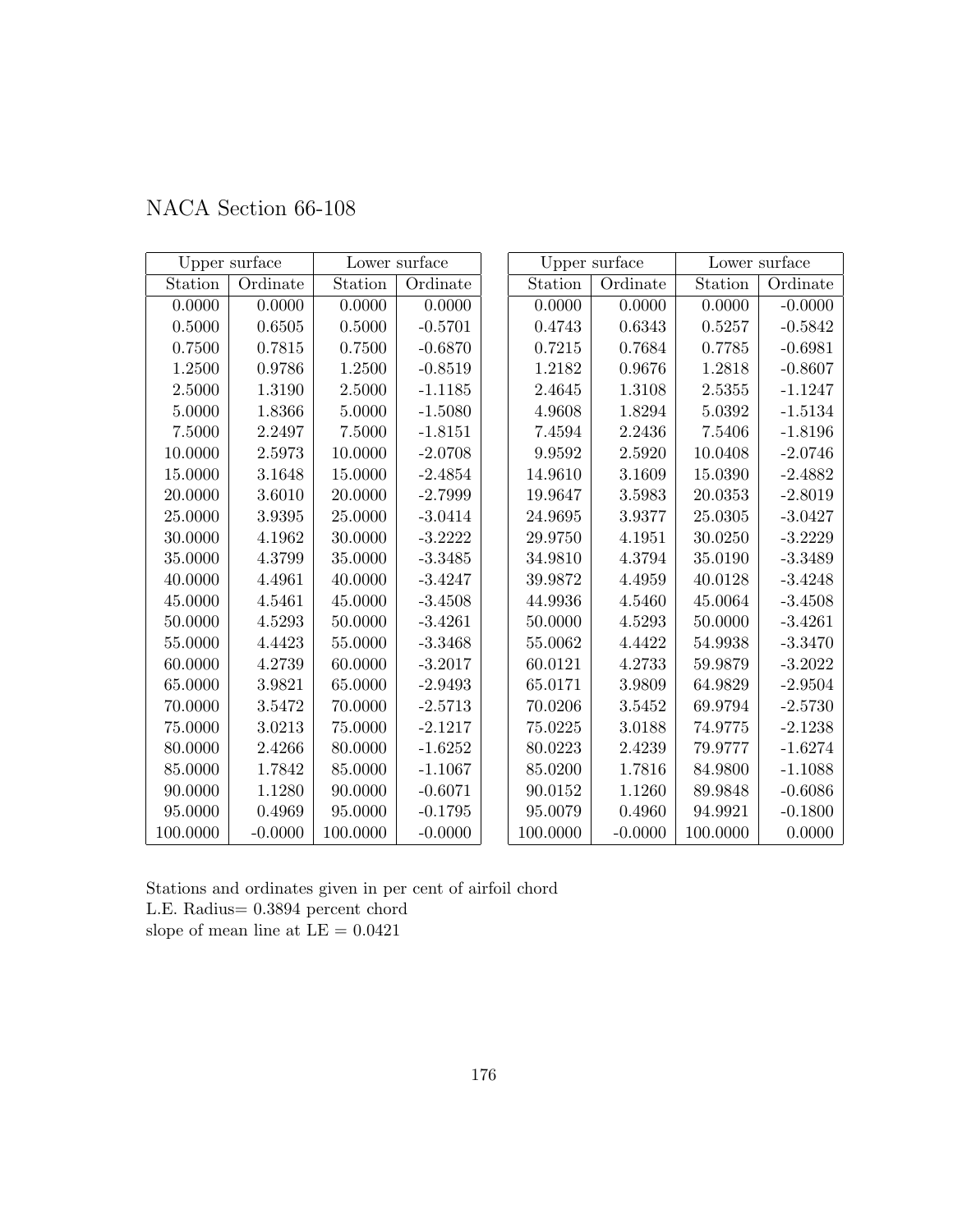|  | NACA Section 66-110 |  |
|--|---------------------|--|
|--|---------------------|--|

| Upper surface |           | Lower surface |           | Upper surface |          | Lower surface |           |
|---------------|-----------|---------------|-----------|---------------|----------|---------------|-----------|
| Station       | Ordinate  | Station       | Ordinate  | Station       | Ordinate | Station       | Ordinate  |
| 0.0000        | $-0.0000$ | 0.0000        | 0.0000    | 0.0000        | 0.0000   | 0.0000        | $-0.0000$ |
| $0.5000\,$    | 0.8071    | 0.5000        | $-0.7107$ | 0.4681        | 0.7827   | 0.5319        | $-0.7326$ |
| 0.7500        | 0.9662    | 0.7500        | $-0.8583$ | 0.7146        | 0.9461   | 0.7854        | $-0.8758$ |
| 1.2500        | 1.2053    | 1.2500        | $-1.0680$ | 1.2105        | 1.1888   | 1.2895        | $-1.0818$ |
| 2.5000        | 1.6200    | 2.5000        | $-1.4113$ | 2.4559        | 1.6074   | 2.5441        | $-1.4213$ |
| 5.0000        | 2.2530    | 5.0000        | $-1.9174$ | 4.9512        | 2.2420   | 5.0488        | $-1.9261$ |
| 7.5000        | 2.7571    | 7.5000        | $-2.3166$ | 7.4493        | 2.7479   | 7.5507        | $-2.3239$ |
| 10.0000       | 3.1809    | 10.0000       | $-2.6492$ | 9.9490        | 3.1729   | 10.0510       | $-2.6555$ |
| 15.0000       | 3.8720    | 15.0000       | $-3.1888$ | 14.9513       | 3.8661   | 15.0487       | $-3.1933$ |
| 20.0000       | 4.4024    | 20.0000       | $-3.5987$ | 19.9559       | 4.3983   | 20.0441       | $-3.6019$ |
| 25.0000       | 4.8136    | 25.0000       | $-3.9138$ | 24.9619       | 4.8109   | 25.0381       | $-3.9159$ |
| 30.0000       | 5.1251    | 30.0000       | $-4.1499$ | 29.9687       | 5.1234   | 30.0313       | $-4.1512$ |
| 35.0000       | 5.3474    | 35.0000       | $-4.3155$ | 34.9762       | 5.3466   | 35.0238       | $-4.3161$ |
| 40.0000       | 5.4872    | 40.0000       | $-4.4155$ | 39.9840       | 5.4869   | 40.0160       | $-4.4157$ |
| 45.0000       | 5.5459    | 45.0000       | $-4.4507$ | 44.9920       | 5.5459   | $45.0080\,$   | $-4.4507$ |
| 50.0000       | 5.5228    | 50.0000       | $-4.4196$ | 50.0000       | 5.5228   | 50.0000       | $-4.4196$ |
| 55.0000       | 5.4127    | 55.0000       | $-4.3170$ | 55.0078       | 5.4125   | 54.9922       | $-4.3173$ |
| 60.0000       | 5.2000    | 60.0000       | $-4.1273$ | 60.0151       | 5.1992   | 59.9850       | $-4.1281$ |
| 65.0000       | 4.8283    | 65.0000       | $-3.7941$ | 65.0212       | 4.8263   | 64.9788       | $-3.7959$ |
| 70.0000       | 4.2812    | 70.0000       | $-3.3030$ | 70.0256       | 4.2780   | 69.9744       | $-3.3058$ |
| 75.0000       | 3.6281    | 75.0000       | $-2.7258$ | 75.0278       | 3.6242   | 74.9722       | $-2.7292$ |
| 80.0000       | 2.8945    | 80.0000       | $-2.0903$ | 80.0275       | 2.8903   | 79.9725       | $-2.0939$ |
| 85.0000       | 2.1100    | 85.0000       | $-1.4301$ | 85.0244       | 2.1061   | 84.9756       | $-1.4333$ |
| 90.0000       | 1.3176    | 90.0000       | $-0.7950$ | 90.0185       | 1.3147   | 89.9815       | $-0.7973$ |
| 95.0000       | 0.5676    | 95.0000       | $-0.2495$ | 95.0096       | 0.5663   | 94.9904       | $-0.2503$ |
| 100.0000      | 0.0000    | 100.0000      | 0.0000    | 100.0000      | 0.0000   | 100.0000      | $-0.0000$ |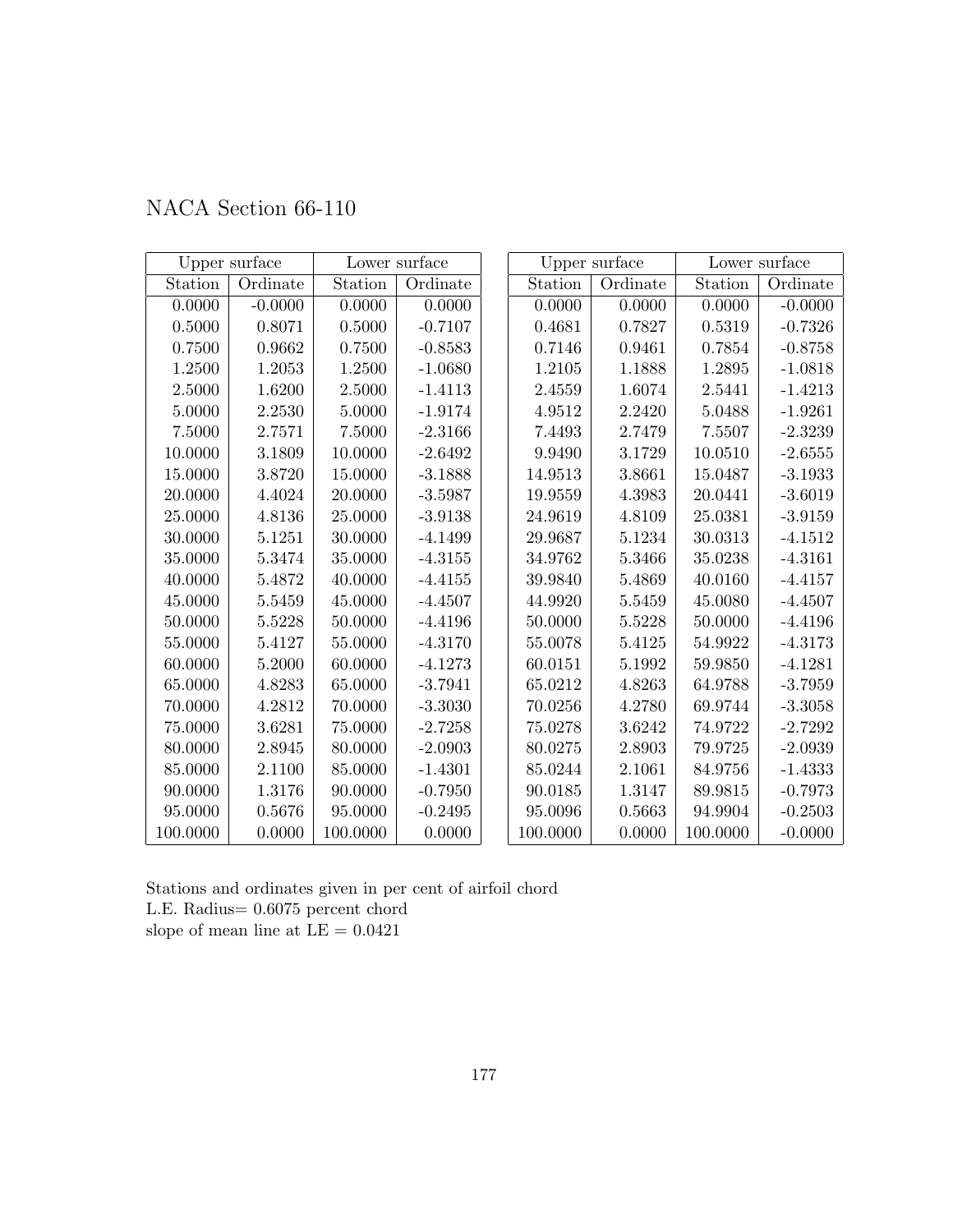|  | NACA Section 66-206 |  |
|--|---------------------|--|
|--|---------------------|--|

|             | Lower surface<br>Upper surface |          | Upper surface      |          | Lower surface |            |           |
|-------------|--------------------------------|----------|--------------------|----------|---------------|------------|-----------|
| Station     | Ordinate                       | Station  | Ordinate           | Station  | Ordinate      | Station    | Ordinate  |
| 0.0000      | $-0.0000$                      | 0.0000   | 0.0000             | 0.0000   | 0.0000        | 0.0000     | $-0.0000$ |
| 0.5000      | 0.5284                         | 0.5000   | $\textbf{-0.3934}$ | 0.4614   | 0.5077        | $0.5386\,$ | $-0.4075$ |
| 0.7500      | 0.6385                         | 0.7500   | $-0.4705$          | 0.7071   | 0.6216        | 0.7929     | $-0.4810$ |
| 1.2500      | 0.8095                         | 1.2500   | $-0.5730$          | 1.2022   | 0.7949        | 1.2978     | $-0.5810$ |
| 2.5000      | 1.1131                         | 2.5000   | $-0.7248$          | 2.4466   | 1.1019        | 2.5534     | $-0.7298$ |
| 5.0000      | 1.5805                         | 5.0000   | $-0.9345$          | 4.9412   | 1.5707        | 5.0588     | $-0.9388$ |
| 7.5000      | 1.9566                         | 7.5000   | $-1.0968$          | 7.4391   | 1.9482        | 7.5609     | $-1.1003$ |
| 10.0000     | 2.2747                         | 10.0000  | $-1.2297$          | 9.9388   | 2.2675        | 10.0612    | $-1.2327$ |
| 15.0000     | 2.7960                         | 15.0000  | $-1.4430$          | 14.9415  | 2.7907        | 15.0585    | $-1.4451$ |
| 20.0000     | 3.1995                         | 20.0000  | $-1.6014$          | 19.9471  | 3.1957        | 20.0529    | $-1.6029$ |
| 25.0000     | 3.5142                         | 25.0000  | $-1.7208$          | 24.9542  | 3.5117        | 25.0458    | $-1.7217$ |
| 30.0000     | 3.7545                         | 30.0000  | $-1.8080$          | 29.9625  | 3.7530        | 30.0375    | $-1.8085$ |
| 35.0000     | 3.9284                         | 35.0000  | $-1.8664$          | 34.9715  | 3.9276        | 35.0285    | $-1.8667$ |
| 40.0000     | 4.0410                         | 40.0000  | $-1.8984$          | 39.9808  | 4.0407        | 40.0192    | $-1.8985$ |
| 45.0000     | 4.0939                         | 45.0000  | $-1.9034$          | 44.9904  | 4.0938        | 45.0096    | $-1.9034$ |
| 50.0000     | 4.0871                         | 50.0000  | $-1.8807$          | 50.0000  | 4.0871        | 50.0000    | $-1.8807$ |
| 55.0000     | 4.0183                         | 55.0000  | $-1.8276$          | 55.0093  | 4.0181        | 54.9907    | $-1.8277$ |
| 60.0000     | 3.8800                         | 60.0000  | $-1.7367$          | 60.0181  | 3.8794        | 59.9819    | $-1.7371$ |
| 65.0000     | 3.6435                         | 65.0000  | $-1.5800$          | 65.0257  | 3.6419        | 64.9743    | $-1.5811$ |
| 70.0000     | 3.2881                         | 70.0000  | $-1.3395$          | 70.0312  | 3.2856        | 69.9688    | $-1.3411$ |
| $75.0000\,$ | 2.8490                         | 75.0000  | $-1.0538$          | 75.0341  | 2.8458        | 74.9659    | $-1.0558$ |
| 80.0000     | 2.3433                         | 80.0000  | $-0.7446$          | 80.0340  | 2.3396        | 79.9660    | $-0.7468$ |
| 85.0000     | 1.7824                         | 85.0000  | $-0.4315$          | 85.0305  | 1.7789        | 84.9695    | $-0.4334$ |
| 90.0000     | 1.1879                         | 90.0000  | $-0.1490$          | 90.0233  | 1.1850        | 89.9767    | $-0.1503$ |
| 95.0000     | 0.5796                         | 95.0000  | 0.0540             | 95.0123  | 0.5781        | 94.9877    | 0.0538    |
| 100.0000    | 0.0000                         | 100.0000 | 0.0000             | 100.0000 | 0.0000        | 100.0000   | $-0.0000$ |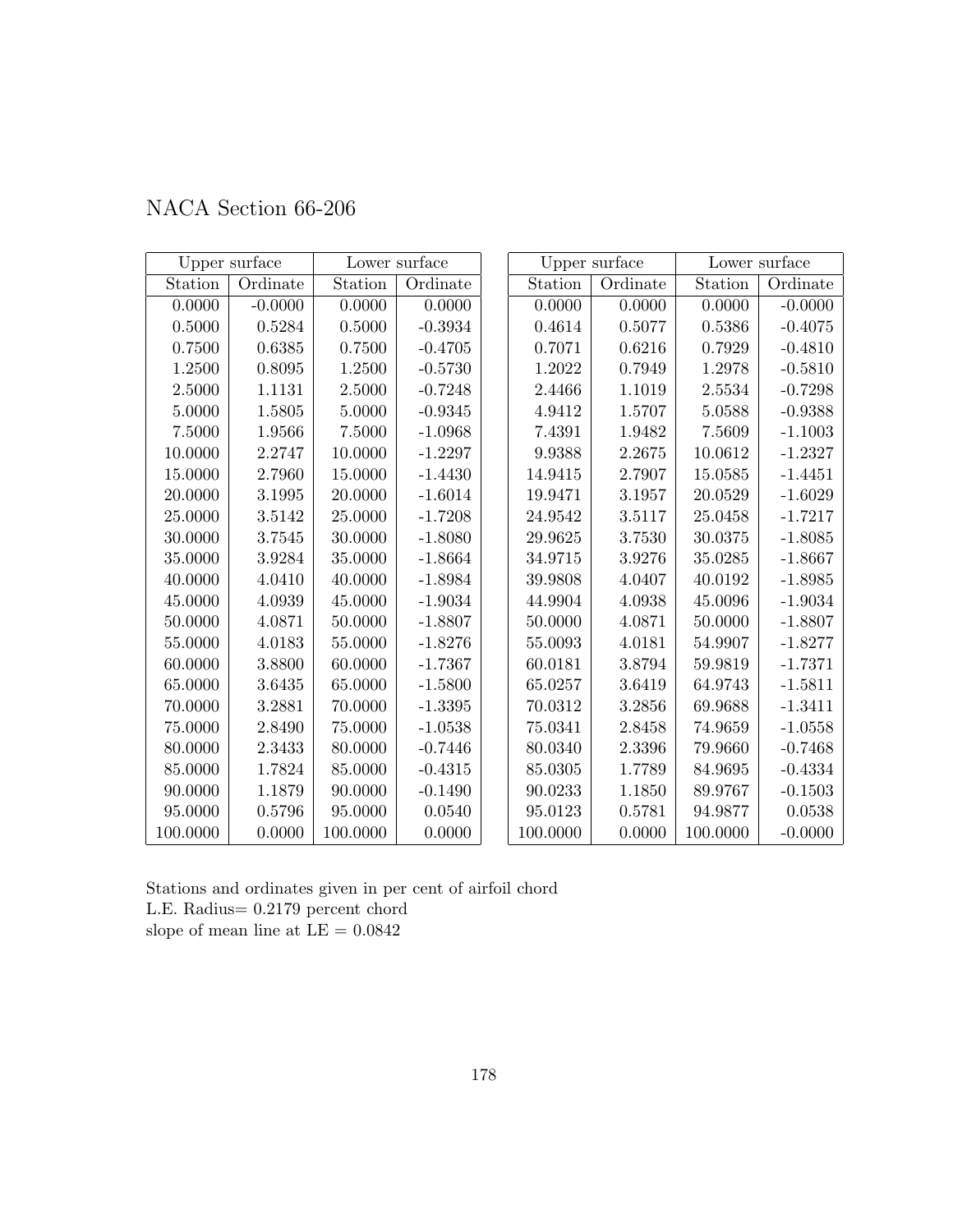|  | NACA Section 66-208 |  |
|--|---------------------|--|
|--|---------------------|--|

| Upper surface |           | Lower surface |           | Upper surface |           | Lower surface |           |
|---------------|-----------|---------------|-----------|---------------|-----------|---------------|-----------|
| Station       | Ordinate  | Station       | Ordinate  | Station       | Ordinate  | Station       | Ordinate  |
| 0.0000        | 0.0000    | 0.0000        | 0.0000    | 0.0000        | 0.0000    | 0.0000        | $-0.0000$ |
| 0.5000        | 0.6922    | 0.5000        | $-0.5317$ | 0.4488        | 0.6578    | 0.5512        | $-0.5576$ |
| 0.7500        | 0.8303    | 0.7500        | $-0.6411$ | 0.6931        | 0.8018    | 0.8069        | $-0.6613$ |
| 1.2500        | 1.0436    | 1.2500        | $-0.7901$ | 1.1865        | 1.0195    | 1.3135        | $-0.8056$ |
| 2.5000        | 1.4208    | $2.5000\,$    | $-1.0198$ | 2.4291        | 1.4022    | 2.5709        | $-1.0301$ |
| 5.0000        | 2.0022    | 5.0000        | $-1.3451$ | 4.9217        | 1.9860    | 5.0783        | $-1.3541$ |
| 7.5000        | 2.4682    | 7.5000        | $-1.5991$ | 7.4188        | 2.4544    | 7.5812        | $-1.6064$ |
| 10.0000       | 2.8616    | 10.0000       | $-1.8086$ | 9.9184        | 2.8496    | 10.0816       | $-1.8149$ |
| 15.0000       | 3.5053    | 15.0000       | $-2.1464$ | 14.9220       | 3.4965    | 15.0780       | $-2.1510$ |
| 20.0000       | 4.0021    | 20.0000       | $-2.4000$ | 19.9294       | 3.9959    | 20.0706       | $-2.4031$ |
| 25.0000       | 4.3889    | 25.0000       | $-2.5928$ | 24.9390       | 4.3848    | 25.0610       | $-2.5948$ |
| 30.0000       | 4.6835    | 30.0000       | $-2.7354$ | 29.9500       | 4.6810    | 30.0500       | $-2.7366$ |
| 35.0000       | 4.8958    | 35.0000       | $-2.8330$ | 34.9619       | 4.8945    | 35.0381       | $-2.8336$ |
| 40.0000       | 5.0319    | 40.0000       | $-2.8890$ | 39.9744       | 5.0314    | 40.0256       | $-2.8892$ |
| 45.0000       | 5.0937    | 45.0000       | $-2.9032$ | 44.9872       | 5.0936    | 45.0128       | $-2.9032$ |
| 50.0000       | 5.0809    | 50.0000       | $-2.8746$ | 50.0000       | 5.0809    | 50.0000       | $-2.8746$ |
| 55.0000       | 4.9901    | 55.0000       | $-2.7991$ | 55.0124       | 4.9898    | 54.9876       | $-2.7993$ |
| 60.0000       | 4.8100    | 60.0000       | $-2.6657$ | 60.0241       | 4.8088    | 59.9759       | $-2.6666$ |
| 65.0000       | 4.4986    | 65.0000       | $-2.4331$ | 65.0341       | 4.4960    | 64.9659       | $-2.4351$ |
| 70.0000       | 4.0354    | 70.0000       | $-2.0835$ | 70.0413       | 4.0311    | 69.9587       | $-2.0867$ |
| $75.0000\,$   | 3.4714    | 75.0000       | $-1.6721$ | 75.0450       | 3.4660    | 74.9550       | $-1.6760$ |
| 80.0000       | 2.8278    | 80.0000       | $-1.2248$ | 80.0447       | 2.8217    | 79.9553       | $-1.2289$ |
| 85.0000       | 2.1233    | 85.0000       | $-0.7685$ | 85.0399       | 2.1175    | 84.9601       | $-0.7720$ |
| 90.0000       | 1.3888    | 90.0000       | $-0.3471$ | 90.0303       | 1.3843    | 89.9697       | $-0.3495$ |
| 95.0000       | 0.6559    | 95.0000       | $-0.0211$ | 95.0158       | 0.6537    | 94.9842       | $-0.0218$ |
| 100.0000      | $-0.0000$ | 100.0000      | 0.0000    | 100.0000      | $-0.0000$ | 100.0000      | 0.0000    |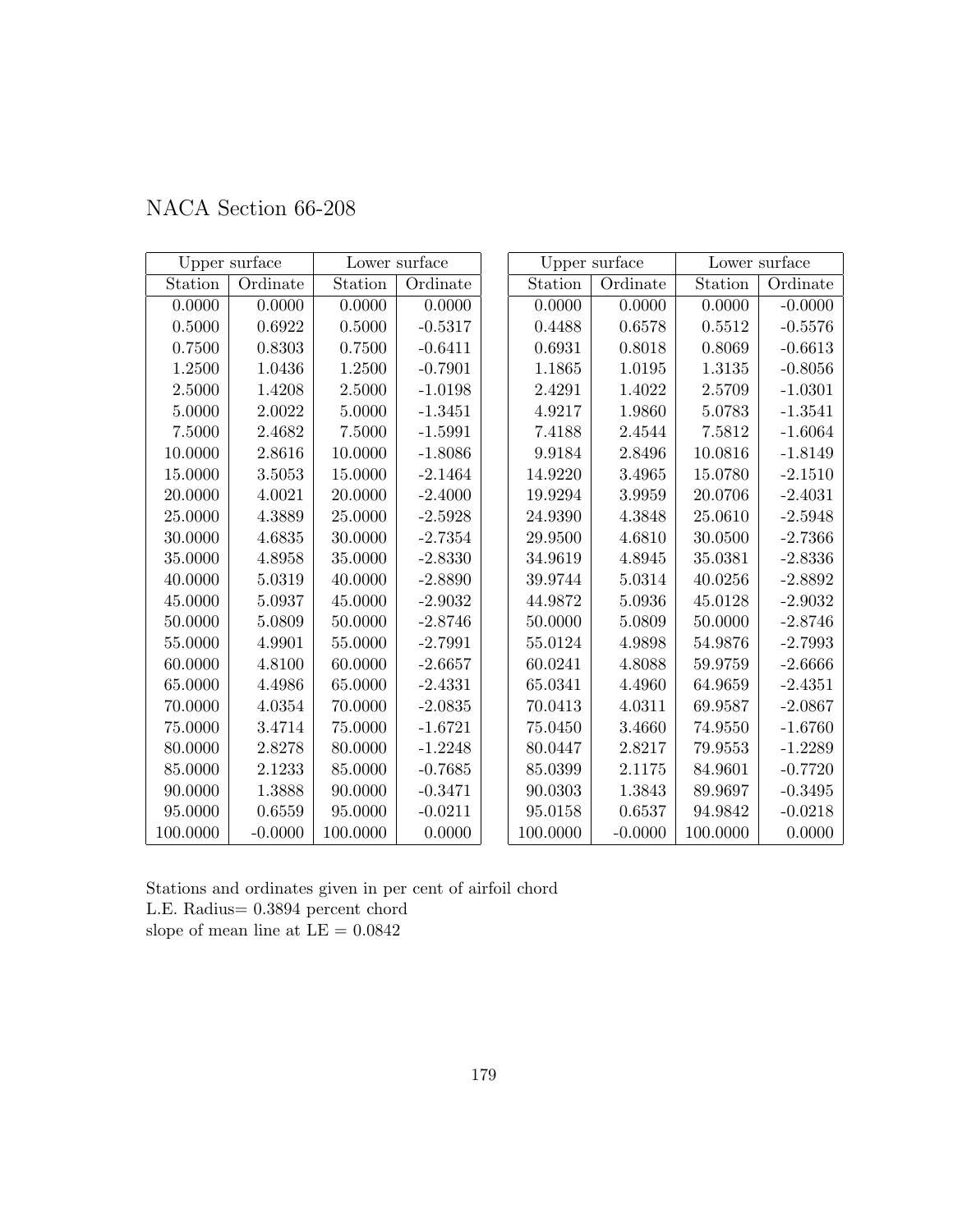|  | NACA Section 66-209 |  |
|--|---------------------|--|
|--|---------------------|--|

| Upper surface |            | Lower surface |           | Upper surface |          | Lower surface |           |
|---------------|------------|---------------|-----------|---------------|----------|---------------|-----------|
| Station       | Ordinate   | Station       | Ordinate  | Station       | Ordinate | Station       | Ordinate  |
| 0.0000        | $-0.0000$  | 0.0000        | 0.0000    | 0.0000        | 0.0000   | 0.0000        | $-0.0000$ |
| $0.5000\,$    | $0.7745\,$ | 0.5000        | $-0.5988$ | 0.4426        | 0.7320   | 0.5574        | $-0.6318$ |
| 0.7500        | 0.9263     | 0.7500        | $-0.7244$ | 0.6862        | 0.8910   | 0.8138        | $-0.7504$ |
| 1.2500        | 1.1600     | 1.2500        | $-0.8965$ | 1.1788        | 1.1304   | 1.3212        | $-0.9165$ |
| 2.5000        | 1.5739     | 2.5000        | $-1.1652$ | 2.4204        | 1.5509   | 2.5796        | $-1.1788$ |
| 5.0000        | 2.2126     | 5.0000        | $-1.5488$ | 4.9121        | 2.1926   | $5.0879\,$    | $-1.5607$ |
| 7.5000        | 2.7237     | 7.5000        | $-1.8489$ | 7.4087        | 2.7067   | 7.5913        | $-1.8587$ |
| 10.0000       | 3.1549     | 10.0000       | $-2.0970$ | 9.9083        | 3.1402   | 10.0917       | $-2.1054$ |
| 15.0000       | 3.8599     | 15.0000       | $-2.4975$ | 14.9123       | 3.8491   | 15.0877       | $-2.5036$ |
| 20.0000       | 4.4035     | 20.0000       | $-2.7989$ | 19.9206       | 4.3959   | 20.0794       | $-2.8031$ |
| 25.0000       | 4.8264     | 25.0000       | $-3.0287$ | 24.9313       | 4.8213   | 25.0687       | $-3.0314$ |
| 30.0000       | 5.1482     | 30.0000       | $-3.1990$ | 29.9437       | 5.1451   | 30.0563       | $-3.2007$ |
| 35.0000       | 5.3796     | 35.0000       | $-3.3163$ | 34.9572       | 5.3780   | 35.0428       | $-3.3171$ |
| 40.0000       | 5.5275     | 40.0000       | $-3.3843$ | 39.9712       | 5.5269   | 40.0288       | $-3.3846$ |
| 45.0000       | 5.5936     | 45.0000       | $-3.4031$ | 44.9856       | 5.5935   | 45.0144       | $-3.4031$ |
| 50.0000       | 5.5777     | 50.0000       | $-3.3713$ | 50.0000       | 5.5777   | 50.0000       | $-3.3713$ |
| 55.0000       | 5.4755     | 55.0000       | $-3.2843$ | 55.0140       | 5.4751   | 54.9860       | $-3.2846$ |
| 60.0000       | 5.2737     | 60.0000       | $-3.1288$ | 60.0271       | 5.2722   | 59.9729       | $-3.1300$ |
| 65.0000       | 4.9231     | 65.0000       | $-2.8562$ | 65.0383       | 4.9197   | 64.9617       | $-2.8589$ |
| 70.0000       | 4.4044     | 70.0000       | $-2.4505$ | 70.0462       | 4.3991   | 69.9538       | $-2.4546$ |
| 75.0000       | 3.7773     | 75.0000       | $-1.9755$ | 75.0503       | 3.7705   | 74.9497       | $-1.9805$ |
| 80.0000       | 3.0643     | 80.0000       | $-1.4587$ | 80.0499       | 3.0568   | 79.9501       | $-1.4640$ |
| 85.0000       | 2.2886     | 85.0000       | $-0.9314$ | 85.0444       | 2.2815   | 84.9556       | $-0.9360$ |
| 90.0000       | 1.4853     | 90.0000       | $-0.4420$ | 90.0337       | 1.4799   | 89.9663       | $-0.4451$ |
| 95.0000       | 0.6921     | 95.0000       | $-0.0566$ | 95.0175       | 0.6894   | 94.9825       | $-0.0575$ |
| 100.0000      | 0.0000     | 100.0000      | 0.0000    | 100.0000      | 0.0000   | 100.0000      | $-0.0000$ |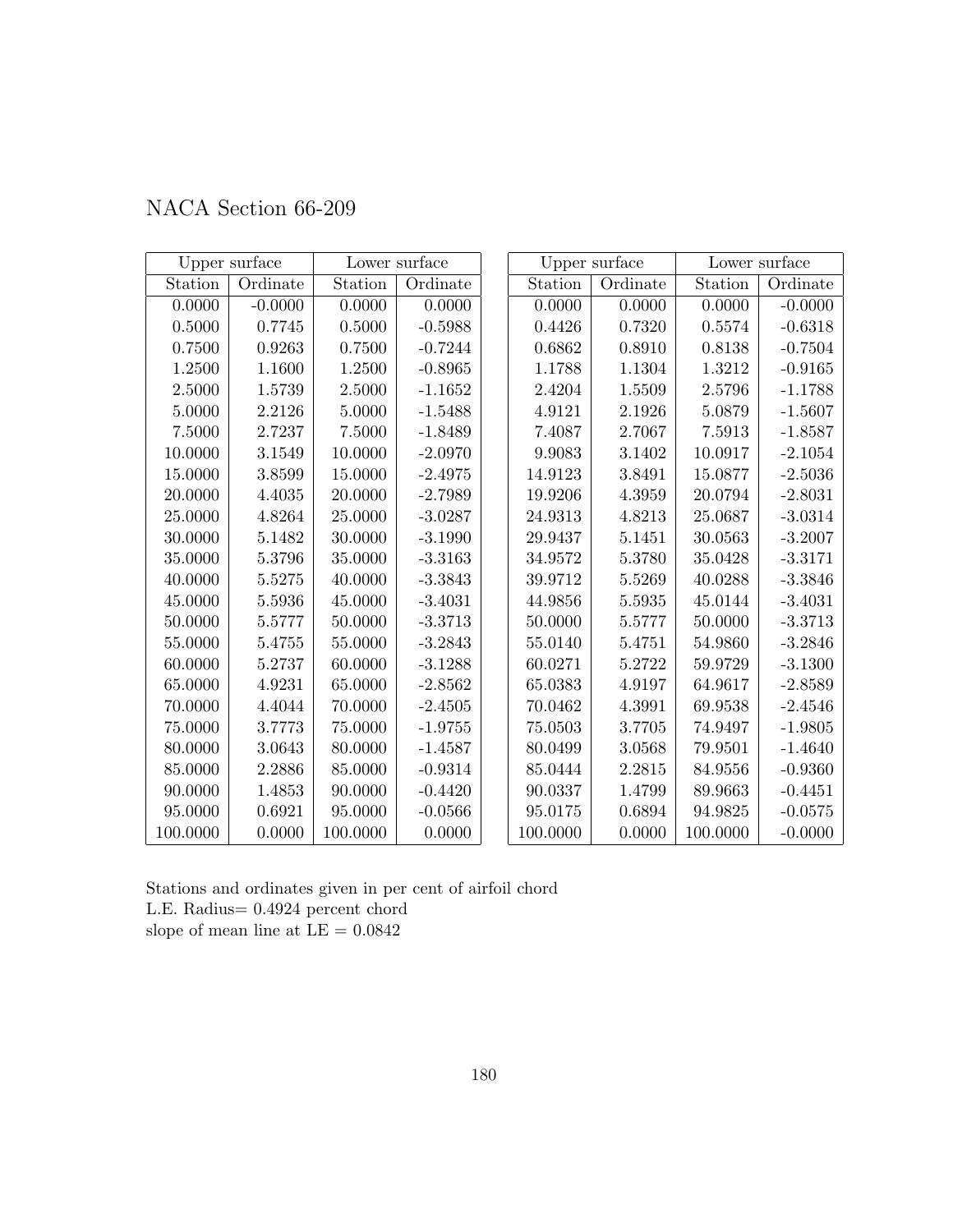| NACA Section 66-210 |
|---------------------|
|---------------------|

|             | Upper surface |          | Lower surface |          | Upper surface |          | Lower surface |
|-------------|---------------|----------|---------------|----------|---------------|----------|---------------|
| Station     | Ordinate      | Station  | Ordinate      | Station  | Ordinate      | Station  | Ordinate      |
| 0.0000      | 0.0000        | 0.0000   | 0.0000        | 0.0000   | 0.0000        | 0.0000   | $-0.0000$     |
| $0.5000\,$  | 0.8569        | 0.5000   | $-0.6648$     | 0.4363   | 0.8057        | 0.5637   | $-0.7055$     |
| 0.7500      | 1.0219        | 0.7500   | $-0.8061$     | 0.6793   | 0.9792        | 0.8207   | $-0.8386$     |
| 1.2500      | 1.2759        | 1.2500   | $-1.0012$     | 1.1712   | 1.2402        | 1.3288   | $-1.0263$     |
| 2.5000      | 1.7262        | 2.5000   | $-1.3089$     | 2.4118   | 1.6985        | 2.5882   | $-1.3264$     |
| 5.0000      | 2.4225        | 5.0000   | $-1.7513$     | 4.9024   | 2.3983        | 5.0976   | $-1.7664$     |
| 7.5000      | 2.9789        | 7.5000   | $-2.0978$     | 7.3987   | 2.9583        | 7.6013   | $-2.1104$     |
| 10.0000     | 3.4480        | 10.0000  | $-2.3847$     | 9.8981   | 3.4302        | 10.1019  | $-2.3954$     |
| 15.0000     | 4.2146        | 15.0000  | $-2.8482$     | 14.9026  | 4.2015        | 15.0974  | $-2.8559$     |
| 20.0000     | 4.8049        | 20.0000  | $-3.1976$     | 19.9118  | 4.7958        | 20.0882  | $-3.2029$     |
| 25.0000     | 5.2640        | 25.0000  | $-3.4644$     | 24.9237  | 5.2579        | 25.0763  | $-3.4679$     |
| 30.0000     | 5.6129        | 30.0000  | $-3.6627$     | 29.9375  | 5.6092        | 30.0625  | $-3.6648$     |
| 35.0000     | 5.8636        | 35.0000  | $-3.7997$     | 34.9524  | 5.8616        | 35.0476  | $-3.8007$     |
| 40.0000     | 6.0231        | 40.0000  | $-3.8797$     | 39.9680  | 6.0223        | 40.0320  | $-3.8801$     |
| 45.0000     | 6.0935        | 45.0000  | $-3.9030$     | 44.9840  | 6.0934        | 45.0160  | $-3.9030$     |
| 50.0000     | 6.0743        | 50.0000  | $-3.8680$     | 50.0000  | 6.0743        | 50.0000  | $-3.8680$     |
| 55.0000     | 5.9606        | 55.0000  | $-3.7692$     | 55.0155  | 5.9600        | 54.9845  | $-3.7696$     |
| 60.0000     | 5.7365        | 60.0000  | $-3.5910$     | 60.0301  | 5.7347        | 59.9699  | $-3.5924$     |
| 65.0000     | 5.3455        | 65.0000  | $-3.2771$     | 65.0425  | 5.3414        | 64.9575  | $-3.2805$     |
| 70.0000     | 4.7705        | 70.0000  | $-2.8142$     | 70.0511  | 4.7639        | 69.9489  | $-2.8194$     |
| $75.0000\,$ | 4.0795        | 75.0000  | $-2.2751$     | 75.0555  | 4.0713        | 74.9445  | $-2.2814$     |
| 80.0000     | 3.2971        | 80.0000  | $-1.6886$     | 80.0550  | 3.2880        | 79.9450  | $-1.6952$     |
| 85.0000     | 2.4504        | 85.0000  | $-1.0907$     | 85.0488  | 2.4420        | 84.9512  | $-1.0964$     |
| 90.0000     | 1.5793        | 90.0000  | $-0.5342$     | 90.0369  | 1.5729        | 89.9631  | $-0.5381$     |
| 95.0000     | 0.7270        | 95.0000  | $-0.0908$     | 95.0191  | 0.7239        | 94.9809  | $-0.0920$     |
| 100.0000    | 0.0000        | 100.0000 | 0.0000        | 100.0000 | 0.0000        | 100.0000 | $-0.0000$     |

Stations and ordinates given in per cent of airfoil chord L.E. Radius= 0.6075 percent chord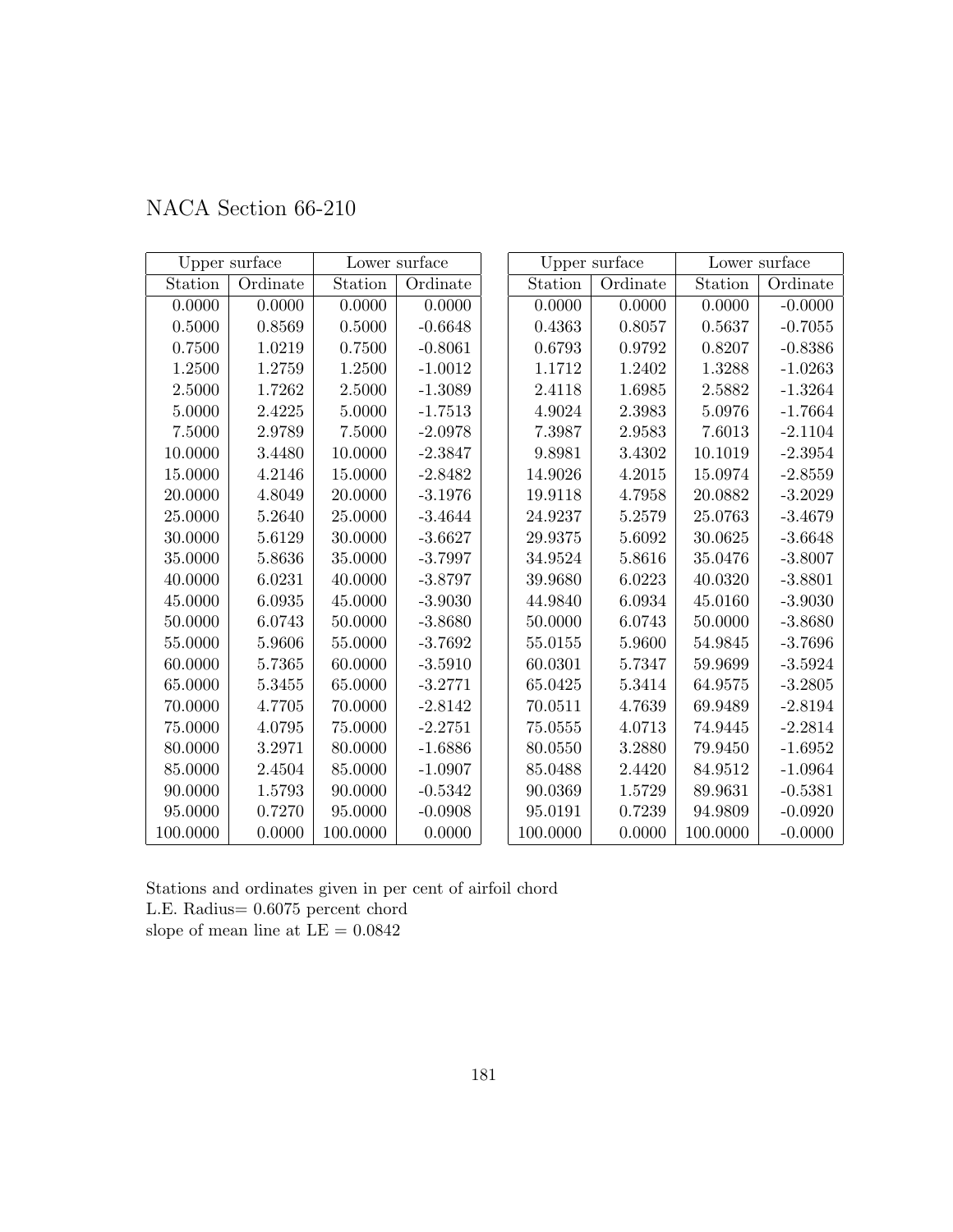| NACA Section 66-112 |  |  |
|---------------------|--|--|
|---------------------|--|--|

|             | Upper surface |          | Lower surface |          | Upper surface |            | Lower surface |
|-------------|---------------|----------|---------------|----------|---------------|------------|---------------|
| Station     | Ordinate      | Station  | Ordinate      | Station  | Ordinate      | Station    | Ordinate      |
| 0.0000      | 0.0000        | 0.0000   | 0.0000        | 0.0000   | 0.0000        | 0.0000     | $-0.0000$     |
| $0.5000\,$  | 0.9620        | 0.5000   | $-0.8470$     | 0.4620   | 0.9281        | $0.5380\,$ | $-0.8780$     |
| 0.7500      | 1.1484        | 0.7500   | $-1.0246$     | 0.7078   | 1.1202        | 0.7922     | $-1.0499$     |
| 1.2500      | 1.4282        | 1.2500   | $-1.2782$     | 1.2030   | 1.4052        | 1.2970     | $-1.2982$     |
| 2.5000      | 1.9168        | 2.5000   | $-1.6982$     | 2.4473   | 1.8990        | 2.5527     | $-1.7129$     |
| 5.0000      | 2.6664        | 5.0000   | $-2.3221$     | 4.9416   | 2.6509        | 5.0584     | $-2.3350$     |
| 7.5000      | 3.2624        | 7.5000   | $-2.8145$     | 7.4393   | 3.2492        | 7.5607     | $-2.8253$     |
| 10.0000     | 3.7628        | 10.0000  | $-3.2248$     | 9.9389   | 3.7515        | 10.0611    | $-3.2341$     |
| 15.0000     | 4.5783        | 15.0000  | $-3.8904$     | 14.9416  | 4.5699        | 15.0584    | $-3.8972$     |
| 20.0000     | 5.2033        | 20.0000  | $-4.3964$     | 19.9471  | 5.1975        | 20.0529    | $-4.4011$     |
| 25.0000     | 5.6876        | 25.0000  | $-4.7856$     | 24.9542  | 5.6837        | 25.0458    | $-4.7887$     |
| 30.0000     | 6.0539        | 30.0000  | $-5.0775$     | 29.9625  | 6.0516        | 30.0375    | $-5.0794$     |
| 35.0000     | 6.3151        | 35.0000  | $-5.2825$     | 34.9714  | 6.3139        | 35.0286    | $-5.2834$     |
| 40.0000     | 6.4783        | 40.0000  | $-5.4065$     | 39.9808  | 6.4779        | 40.0192    | $-5.4068$     |
| 45.0000     | 6.5458        | 45.0000  | $-5.4505$     | 44.9904  | 6.5457        | 45.0096    | $-5.4505$     |
| 50.0000     | 6.5158        | 50.0000  | $-5.4126$     | 50.0000  | 6.5158        | 50.0000    | $-5.4126$     |
| 55.0000     | 6.3818        | 55.0000  | $-5.2860$     | 55.0093  | 6.3815        | 54.9907    | $-5.2863$     |
| 60.0000     | 6.1225        | 60.0000  | $-5.0489$     | 60.0180  | 6.1212        | 59.9820    | $-5.0501$     |
| 65.0000     | 5.6657        | 65.0000  | $-4.6298$     | 65.0254  | 5.6628        | 64.9746    | $-4.6324$     |
| 70.0000     | 5.0027        | 70.0000  | $-4.0220$     | 70.0304  | 4.9982        | 69.9696    | $-4.0260$     |
| $75.0000\,$ | 4.2205        | 75.0000  | $-3.3152$     | 75.0329  | 4.2151        | 74.9671    | $-3.3201$     |
| 80.0000     | 3.3471        | 80.0000  | $-2.5396$     | 80.0325  | 3.3412        | 79.9675    | $-2.5448$     |
| 85.0000     | 2.4223        | 85.0000  | $-1.7396$     | 85.0287  | 2.4169        | 84.9713    | $-1.7441$     |
| 90.0000     | 1.4971        | 90.0000  | $-0.9725$     | 90.0216  | 1.4931        | 89.9784    | $-0.9757$     |
| 95.0000     | 0.6334        | 95.0000  | $-0.3145$     | 95.0111  | 0.6316        | 94.9889    | $-0.3157$     |
| 100.0000    | 0.0000        | 100.0000 | $-0.0000$     | 100.0000 | 0.0000        | 100.0000   | $-0.0000$     |

L.E. Radius= 0.8698 percent chord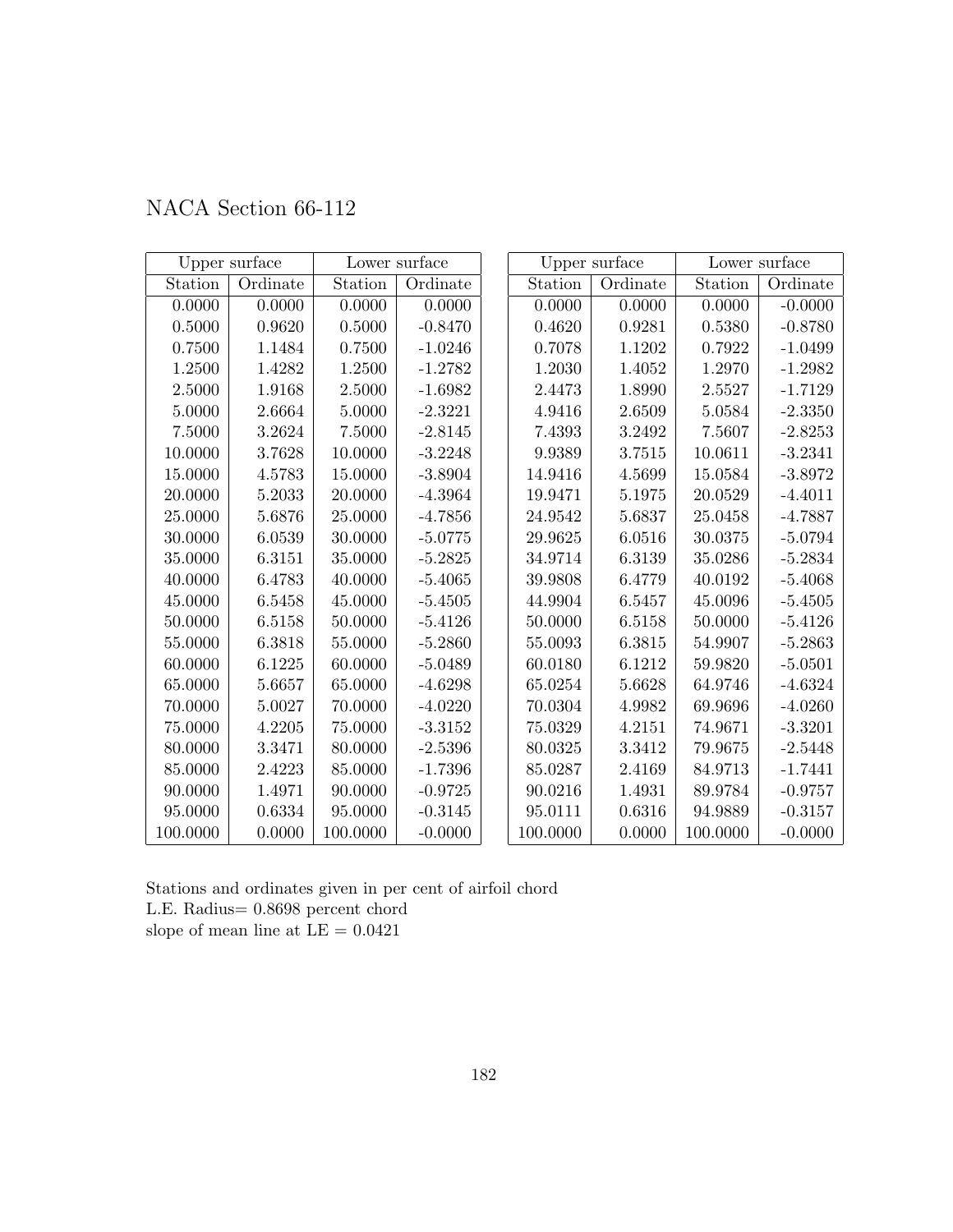|  | NACA Section 66-212 |  |
|--|---------------------|--|
|--|---------------------|--|

|             | Upper surface |          | Lower surface |          | Upper surface |          | Lower surface |
|-------------|---------------|----------|---------------|----------|---------------|----------|---------------|
| Station     | Ordinate      | Station  | Ordinate      | Station  | Ordinate      | Station  | Ordinate      |
| 0.0000      | 0.0000        | 0.0000   | 0.0000        | 0.0000   | 0.0000        | 0.0000   | $-0.0000$     |
| $0.5000\,$  | 1.0213        | 0.5000   | $-0.7921$     | 0.4241   | 0.9507        | 0.5759   | $-0.8505$     |
| 0.7500      | 1.2122        | 0.7500   | $-0.9647$     | 0.6658   | 1.1529        | 0.8342   | $-1.0123$     |
| 1.2500      | 1.5054        | 1.2500   | $-1.2056$     | 1.1562   | 1.4562        | 1.3438   | $-1.2423$     |
| 2.5000      | 2.0284        | 2.5000   | $-1.5912$     | 2.3948   | 1.9897        | 2.6052   | $-1.6176$     |
| 5.0000      | 2.8406        | 5.0000   | $-2.1520$     | 4.8833   | 2.8068        | 5.1167   | $-2.1749$     |
| 7.5000      | 3.4881        | 7.5000   | $-2.5923$     | 7.3786   | 3.4594        | 7.6214   | $-2.6115$     |
| 10.0000     | 4.0334        | 10.0000  | $-2.9573$     | 9.8779   | 4.0086        | 10.1221  | $-2.9738$     |
| 15.0000     | 4.9233        | 15.0000  | $-3.5477$     | 14.8832  | 4.9051        | 15.1168  | $-3.5596$     |
| 20.0000     | 5.6076        | 20.0000  | $-3.9938$     | 19.8941  | 5.5948        | 20.1059  | $-4.0020$     |
| 25.0000     | 6.1391        | 25.0000  | $-4.3352$     | 24.9085  | 6.1306        | 25.0915  | $-4.3406$     |
| 30.0000     | 6.5425        | 30.0000  | $-4.5897$     | 29.9250  | 6.5373        | 30.0750  | $-4.5929$     |
| 35.0000     | 6.8316        | 35.0000  | $-4.7664$     | 34.9429  | 6.8289        | 35.0571  | $-4.7680$     |
| 40.0000     | 7.0144        | 40.0000  | $-4.8706$     | 39.9617  | 7.0134        | 40.0383  | $-4.8711$     |
| 45.0000     | 7.0934        | 45.0000  | $-4.9029$     | 44.9808  | 7.0933        | 45.0192  | $-4.9029$     |
| 50.0000     | 7.0674        | 50.0000  | $-4.8610$     | 50.0000  | 7.0674        | 50.0000  | $-4.8610$     |
| 55.0000     | 6.9298        | 55.0000  | $-4.7381$     | 55.0186  | 6.9291        | 54.9814  | $-4.7387$     |
| 60.0000     | 6.6593        | 60.0000  | $-4.5122$     | 60.0360  | 6.6567        | 59.9640  | $-4.5144$     |
| 65.0000     | 6.1839        | 65.0000  | $-4.1119$     | 65.0507  | 6.1779        | 64.9493  | $-4.1170$     |
| 70.0000     | 5.4934        | 70.0000  | $-3.5319$     | 70.0608  | 5.4840        | 69.9392  | $-3.5396$     |
| $75.0000\,$ | 4.6736        | 75.0000  | $-2.8629$     | 75.0659  | 4.6621        | 74.9341  | $-2.8722$     |
| 80.0000     | 3.7514        | 80.0000  | $-2.1364$     | 80.0649  | 3.7389        | 79.9351  | $-2.1460$     |
| 85.0000     | 2.7642        | 85.0000  | $-1.3989$     | 85.0574  | 2.7527        | 84.9426  | $-1.4072$     |
| 90.0000     | 1.7599        | 90.0000  | $-0.7108$     | 90.0431  | 1.7512        | 89.9568  | $-0.7165$     |
| 95.0000     | 0.7932        | 95.0000  | $-0.1555$     | 95.0222  | 0.7892        | 94.9778  | $-0.1573$     |
| 100.0000    | 0.0000        | 100.0000 | $-0.0000$     | 100.0000 | 0.0000        | 100.0000 | $-0.0000$     |

L.E. Radius= 0.8698 percent chord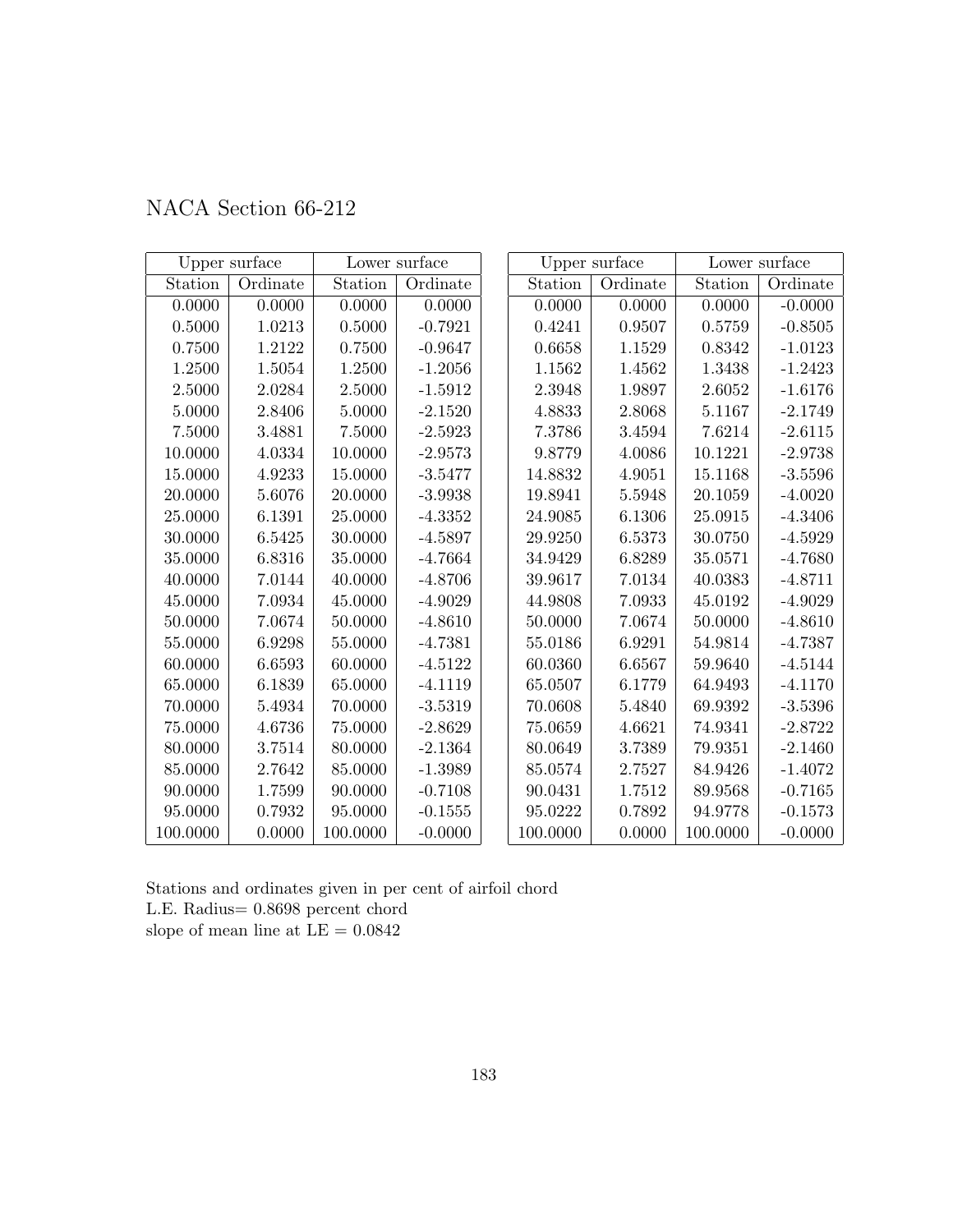|  | NACA Section 66-412 |  |
|--|---------------------|--|
|--|---------------------|--|

|          | Upper surface |          | Lower surface |          | Upper surface |          | Lower surface |
|----------|---------------|----------|---------------|----------|---------------|----------|---------------|
| Station  | Ordinate      | Station  | Ordinate      | Station  | Ordinate      | Station  | Ordinate      |
| 0.0000   | 0.0000        | 0.0000   | 0.0000        | 0.0000   | 0.0000        | 0.0000   | $-0.0000$     |
| 0.5000   | 1.1421        | 0.5000   | $-0.6892$     | 0.3498   | 0.9915        | 0.6502   | $-0.7911$     |
| 0.7500   | 1.3434        | 0.7500   | $-0.8491$     | 0.5831   | 1.2136        | 0.9169   | $-0.9324$     |
| 1.2500   | 1.6637        | 1.2500   | $-1.0648$     | 1.0637   | 1.5535        | 1.4363   | $-1.1257$     |
| 2.5000   | 2.2560        | 2.5000   | $-1.3820$     | 2.2907   | 2.1667        | 2.7093   | $-1.4224$     |
| 5.0000   | 3.1927        | 5.0000   | $-1.8158$     | 4.7673   | 3.1146        | 5.2327   | $-1.8509$     |
| 7.5000   | 3.9429        | 7.5000   | $-2.1516$     | 7.2578   | 3.8761        | 7.7422   | $-2.1803$     |
| 10.0000  | 4.5775        | 10.0000  | $-2.4256$     | 9.7563   | 4.5196        | 10.2437  | $-2.4500$     |
| 15.0000  | 5.6157        | 15.0000  | $-2.8645$     | 14.7666  | 5.5730        | 15.2334  | $-2.8820$     |
| 20.0000  | 6.4178        | 20.0000  | $-3.1902$     | 19.7884  | 6.3877        | 20.2116  | $-3.2021$     |
| 25.0000  | 7.0433        | 25.0000  | $-3.4356$     | 24.8170  | 7.0232        | 25.1830  | $-3.4432$     |
| 30.0000  | 7.5204        | 30.0000  | $-3.6147$     | 29.8499  | 7.5080        | 30.1501  | $-3.6191$     |
| 35.0000  | 7.8649        | 35.0000  | $-3.7346$     | 34.8858  | 7.8585        | 35.1142  | $-3.7367$     |
| 40.0000  | 8.0866        | 40.0000  | $-3.7991$     | 39.9233  | 8.0841        | 40.0767  | $-3.7996$     |
| 45.0000  | 8.1887        | 45.0000  | $-3.8077$     | 44.9617  | 8.1884        | 45.0383  | $-3.8076$     |
| 50.0000  | 8.1705        | 50.0000  | $-3.7578$     | 50.0000  | 8.1705        | 50.0000  | $-3.7578$     |
| 55.0000  | 8.0258        | 55.0000  | $-3.6423$     | 55.0373  | 8.0242        | 54.9627  | $-3.6434$     |
| 60.0000  | 7.7332        | 60.0000  | $-3.4390$     | 60.0721  | 7.7275        | 59.9279  | $-3.4430$     |
| 65.0000  | 7.2205        | 65.0000  | $-3.0766$     | 65.1014  | 7.2076        | 64.8986  | $-3.0858$     |
| 70.0000  | 6.4753        | 70.0000  | $-2.5523$     | 70.1217  | 6.4550        | 69.8783  | $-2.5661$     |
| 75.0000  | 5.5807        | 75.0000  | $-1.9593$     | 75.1317  | 5.5554        | 74.8683  | $-1.9754$     |
| 80.0000  | 4.5610        | 80.0000  | $-1.3311$     | 80.1297  | 4.5331        | 79.8703  | $-1.3475$     |
| 85.0000  | 3.4493        | 85.0000  | $-0.7187$     | 85.1147  | 3.4231        | 84.8853  | $-0.7320$     |
| 90.0000  | 2.2866        | 90.0000  | $-0.1886$     | 90.0861  | 2.2664        | 89.9139  | $-0.1968$     |
| 95.0000  | 1.1138        | 95.0000  | 0.1616        | 95.0442  | 1.1036        | 94.9558  | 0.1602        |
| 100.0000 | 0.0000        | 100.0000 | 0.0000        | 100.0000 | 0.0000        | 100.0000 | $-0.0000$     |

L.E. Radius= 0.8698 percent chord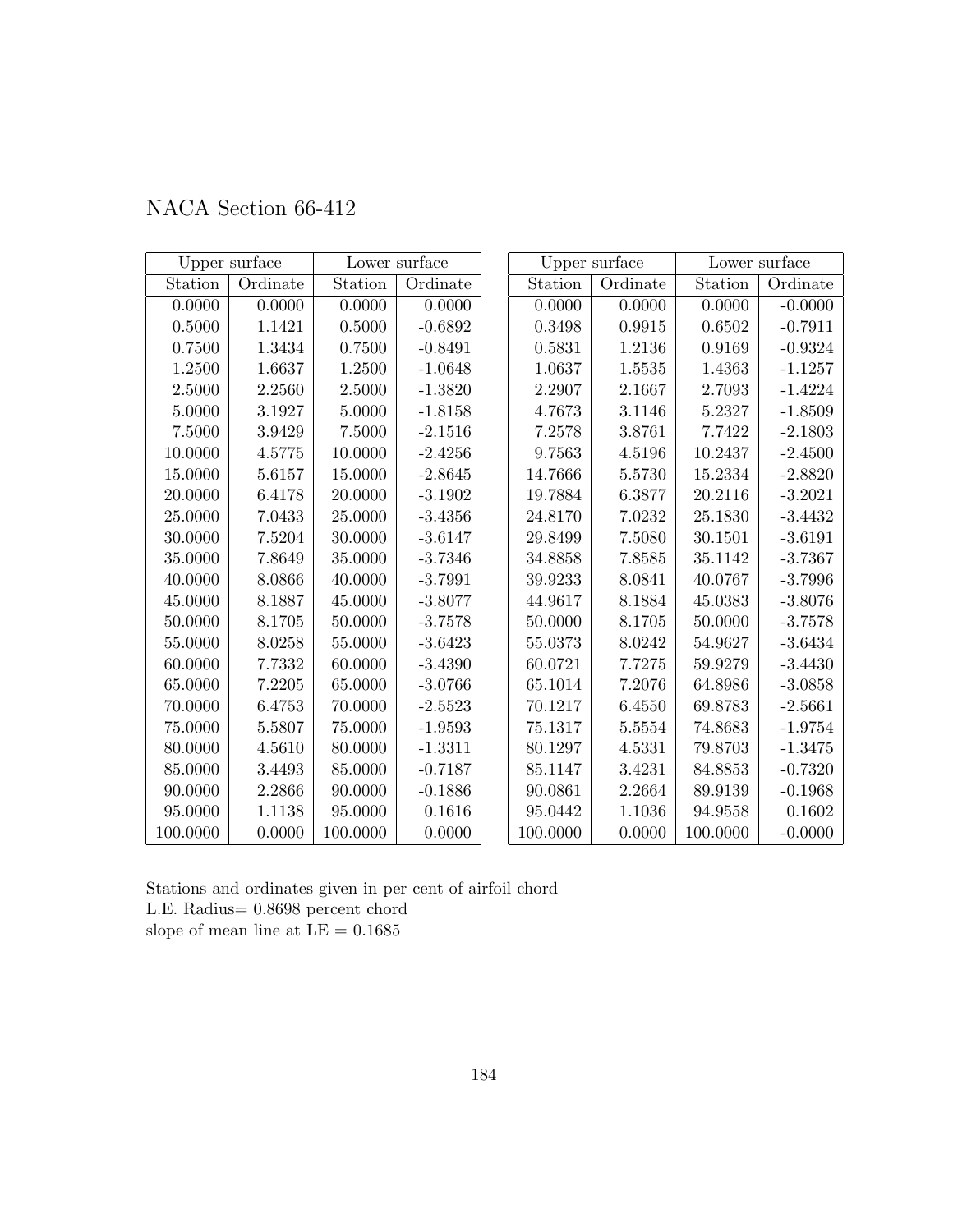|  | NACA Section 66-215 |  |
|--|---------------------|--|
|--|---------------------|--|

|             | Upper surface | Lower surface |           |          | Upper surface | Lower surface |           |  |
|-------------|---------------|---------------|-----------|----------|---------------|---------------|-----------|--|
| Station     | Ordinate      | Station       | Ordinate  | Station  | Ordinate      | Station       | Ordinate  |  |
| 0.0000      | 0.0000        | 0.0000        | 0.0000    | 0.0000   | 0.0000        | 0.0000        | $-0.0000$ |  |
| $0.5000\,$  | 1.2658        | 0.5000        | $-0.9723$ | 0.4063   | 1.1619        | $0.5937\,$    | $-1.0617$ |  |
| 0.7500      | 1.4928        | 0.7500        | $-1.1900$ | 0.6462   | 1.4049        | 0.8538        | $-1.2643$ |  |
| 1.2500      | 1.8422        | 1.2500        | $-1.4978$ | 1.1344   | 1.7695        | 1.3656        | $-1.5556$ |  |
| 2.5000      | 2.4731        | 2.5000        | $-1.9998$ | 2.3700   | 2.4148        | 2.6300        | $-2.0427$ |  |
| 5.0000      | 3.4616        | 5.0000        | $-2.7409$ | 4.8550   | 3.4105        | 5.1450        | $-2.7786$ |  |
| 7.5000      | 4.2474        | 7.5000        | $-3.3245$ | 7.3489   | 4.2040        | 7.6511        | $-3.3561$ |  |
| 10.0000     | 4.9080        | 10.0000       | $-3.8085$ | 9.8478   | 4.8705        | 10.1522       | $-3.8357$ |  |
| 15.0000     | 5.9845        | 15.0000       | $-4.5918$ | 14.8541  | 5.9570        | 15.1459       | $-4.6115$ |  |
| 20.0000     | 6.8105        | 20.0000       | $-5.1848$ | 19.8677  | 6.7912        | 20.1323       | $-5.1984$ |  |
| 25.0000     | 7.4513        | 25.0000       | $-5.6394$ | 24.8856  | 7.4384        | 25.1144       | $-5.6485$ |  |
| 30.0000     | 7.9367        | 30.0000       | $-5.9791$ | 29.9062  | 7.9289        | 30.0938       | $-5.9845$ |  |
| 35.0000     | 8.2836        | 35.0000       | $-6.2160$ | 34.9286  | 8.2795        | 35.0714       | $-6.2186$ |  |
| 40.0000     | 8.5016        | 40.0000       | $-6.3570$ | 39.9521  | 8.5001        | 40.0479       | $-6.3578$ |  |
| 45.0000     | 8.5932        | 45.0000       | $-6.4027$ | 44.9761  | 8.5931        | 45.0239       | $-6.4027$ |  |
| 50.0000     | 8.5562        | 50.0000       | $-6.3499$ | 50.0000  | 8.5562        | 50.0000       | $-6.3499$ |  |
| 55.0000     | 8.3817        | 55.0000       | $-6.1891$ | 55.0233  | 8.3805        | 54.9767       | $-6.1901$ |  |
| 60.0000     | 8.0365        | 60.0000       | $-5.8864$ | 60.0449  | 8.0323        | 59.9551       | $-5.8901$ |  |
| 65.0000     | 7.4243        | 65.0000       | $-5.3455$ | 65.0629  | 7.4148        | 64.9371       | $-5.3539$ |  |
| 70.0000     | 6.5547        | 70.0000       | $-4.5835$ | 70.0751  | 6.5404        | 69.9249       | $-4.5959$ |  |
| $75.0000\,$ | 5.5381        | 75.0000       | $-3.7160$ | 75.0809  | 5.5206        | 74.9191       | $-3.7307$ |  |
| 80.0000     | 4.4052        | 80.0000       | $-2.7787$ | 80.0792  | 4.3866        | 79.9208       | $-2.7938$ |  |
| 85.0000     | 3.2108        | 85.0000       | $-1.8356$ | 85.0696  | 3.1940        | 84.9304       | $-1.8485$ |  |
| 90.0000     | 2.0126        | 90.0000       | $-0.9570$ | 90.0519  | 2.0004        | 89.9481       | $-0.9656$ |  |
| 95.0000     | 0.8843        | 95.0000       | $-0.2441$ | 95.0264  | 0.8788        | 94.9736       | $-0.2469$ |  |
| 100.0000    | 0.0000        | 100.0000      | $-0.0000$ | 100.0000 | 0.0000        | 100.0000      | $-0.0000$ |  |

Stations and ordinates given in per cent of airfoil chord L.E. Radius= 1.3452 percent chord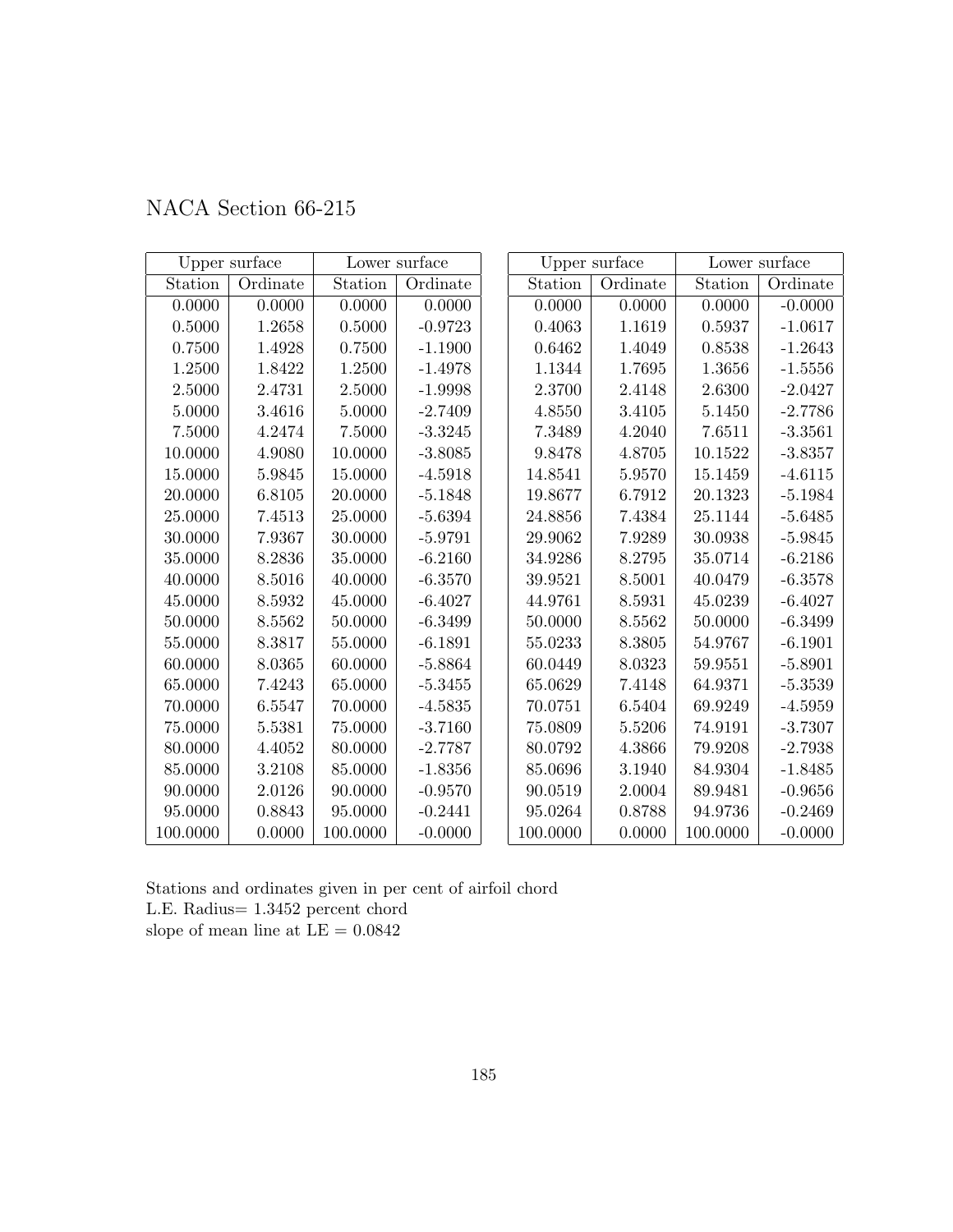|  | NACA Section 66-415 |  |
|--|---------------------|--|
|--|---------------------|--|

|            | Upper surface | Lower surface |           | Upper surface |          | Lower surface |           |
|------------|---------------|---------------|-----------|---------------|----------|---------------|-----------|
| Station    | Ordinate      | Station       | Ordinate  | Station       | Ordinate | Station       | Ordinate  |
| 0.0000     | 0.0000        | 0.0000        | 0.0000    | 0.0000        | 0.0000   | 0.0000        | $-0.0000$ |
| $0.5000\,$ | 1.4184        | 0.5000        | $-0.8412$ | $0.3146\,$    | 1.2004   | 0.6854        | $-1.0000$ |
| 0.7500     | 1.6520        | 0.7500        | $-1.0482$ | 0.5443        | 1.4633   | 0.9557        | $-1.1821$ |
| 1.2500     | 2.0240        | 1.2500        | $-1.3364$ | 1.0204        | 1.8646   | 1.4796        | $-1.4368$ |
| 2.5000     | 2.7210        | 2.5000        | $-1.7748$ | 2.2414        | 2.5897   | 2.7586        | $-1.8454$ |
| 5.0000     | 3.8314        | 5.0000        | $-2.3906$ | 4.7109        | 3.7164   | 5.2891        | $-2.4526$ |
| 7.5000     | 4.7172        | 7.5000        | $-2.8719$ | 7.1984        | 4.6189   | 7.8016        | $-2.9231$ |
| 10.0000    | 5.4652        | 10.0000       | $-3.2665$ | 9.6961        | 5.3799   | 10.3039       | $-3.3104$ |
| 15.0000    | 6.6864        | 15.0000       | $-3.9011$ | 14.7086       | 6.6238   | 15.2914       | $-3.9327$ |
| 20.0000    | 7.6274        | 20.0000       | $-4.3760$ | 19.7357       | 7.5833   | 20.2643       | $-4.3976$ |
| 25.0000    | 8.3599        | 25.0000       | $-4.7363$ | 24.7713       | 8.3304   | 25.2287       | $-4.7505$ |
| 30.0000    | 8.9172        | 30.0000       | $-5.0021$ | 29.8124       | 8.8992   | 30.1876       | $-5.0104$ |
| 35.0000    | 9.3183        | 35.0000       | $-5.1831$ | 34.8572       | 9.3089   | 35.1428       | $-5.1871$ |
| 40.0000    | 9.5743        | 40.0000       | $-5.2851$ | 39.9041       | 9.5708   | 40.0959       | $-5.2863$ |
| 45.0000    | 9.6886        | 45.0000       | $-5.3075$ | 44.9521       | 9.6882   | 45.0479       | $-5.3073$ |
| 50.0000    | 9.6594        | 50.0000       | $-5.2467$ | 50.0000       | 9.6594   | 50.0000       | $-5.2467$ |
| 55.0000    | 9.4780        | 55.0000       | $-5.0929$ | 55.0465       | 9.4756   | 54.9535       | $-5.0948$ |
| 60.0000    | 9.1120        | 60.0000       | $-4.8117$ | 60.0898       | 9.1030   | 59.9102       | $-4.8185$ |
| 65.0000    | 8.4644        | 65.0000       | $-4.3069$ | 65.1258       | 8.4443   | 64.8742       | $-4.3225$ |
| 70.0000    | 7.5418        | 70.0000       | $-3.5993$ | 70.1501       | 7.5111   | 69.8499       | $-3.6222$ |
| 75.0000    | 6.4512        | 75.0000       | $-2.8070$ | 75.1617       | 6.4135   | 74.8383       | $-2.8336$ |
| 80.0000    | 5.2211        | 80.0000       | $-1.9681$ | 80.1583       | 5.1804   | 79.8417       | $-1.9947$ |
| 85.0000    | 3.9013        | 85.0000       | $-1.1511$ | 85.1390       | 3.8639   | 84.8610       | $-1.1728$ |
| 90.0000    | 2.5432        | 90.0000       | $-0.4319$ | 90.1035       | 2.5150   | 89.8965       | $-0.4455$ |
| 95.0000    | 1.2065        | 95.0000       | 0.0739    | 95.0526       | 1.1929   | 94.9474       | 0.0709    |
| 100.0000   | 0.0000        | 100.0000      | 0.0000    | 100.0000      | 0.0000   | 100.0000      | $-0.0000$ |

Stations and ordinates given in per cent of airfoil chord L.E. Radius= 1.3452 percent chord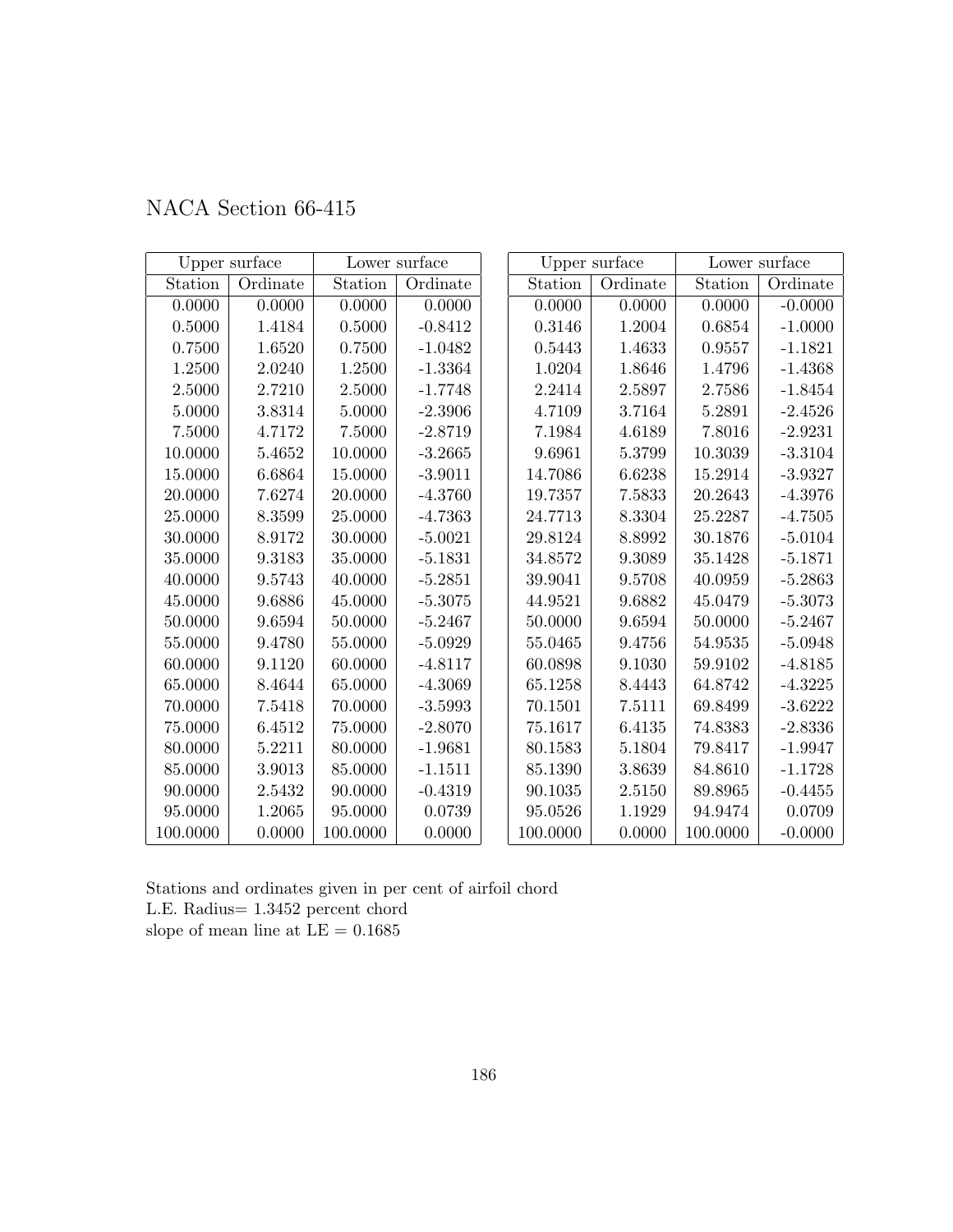| NACA Section 66-218 |  |  |  |  |
|---------------------|--|--|--|--|
|---------------------|--|--|--|--|

|            | Upper surface |          | Lower surface | Upper surface |           |          | Lower surface |  |
|------------|---------------|----------|---------------|---------------|-----------|----------|---------------|--|
| Station    | Ordinate      | Station  | Ordinate      | Station       | Ordinate  | Station  | Ordinate      |  |
| 0.0000     | 0.0000        | 0.0000   | 0.0000        | 0.0000        | 0.0000    | 0.0000   | $-0.0000$     |  |
| $0.5000\,$ | 1.5045        | 0.5000   | $-1.1385$     | ${0.3894}$    | 1.3633    | 0.6106   | $-1.2631$     |  |
| 0.7500     | 1.7646        | 0.7500   | $-1.3992$     | 0.6276        | 1.6447    | 0.8724   | $-1.5041$     |  |
| 1.2500     | 2.1668        | 1.2500   | $-1.7712$     | 1.1137        | 2.0674    | 1.3863   | $-1.8535$     |  |
| 2.5000     | 2.9043        | 2.5000   | $-2.3876$     | 2.3463        | 2.8229    | 2.6537   | $-2.4507$     |  |
| 5.0000     | 4.0724        | 5.0000   | $-3.3125$     | 4.8273        | 4.0006    | 5.1727   | $-3.3687$     |  |
| 7.5000     | 4.9990        | 7.5000   | $-4.0429$     | 7.3195        | 4.9380    | 7.6805   | $-4.0900$     |  |
| 10.0000    | 5.7768        | 10.0000  | $-4.6485$     | 9.8179        | 5.7239    | 10.1821  | $-4.6891$     |  |
| 15.0000    | 7.0421        | 15.0000  | $-5.6283$     | 14.8252       | 7.0034    | 15.1748  | $-5.6579$     |  |
| 20.0000    | 8.0110        | 20.0000  | $-6.3706$     | 19.8414       | 7.9839    | 20.1586  | $-6.3911$     |  |
| 25.0000    | 8.7620        | 25.0000  | $-6.9404$     | 24.8628       | 8.7439    | 25.1372  | $-6.9540$     |  |
| 30.0000    | 9.3301        | 30.0000  | $-7.3667$     | 29.8874       | 9.3192    | 30.1126  | $-7.3747$     |  |
| 35.0000    | 9.7352        | 35.0000  | $-7.6646$     | 34.9143       | 9.7296    | 35.0857  | $-7.6687$     |  |
| 40.0000    | 9.9889        | 40.0000  | $-7.8433$     | 39.9425       | 9.9869    | 40.0575  | $-7.8446$     |  |
| 45.0000    | 10.0931       | 45.0000  | $-7.9025$     | 44.9713       | 10.0929   | 45.0287  | $-7.9025$     |  |
| 50.0000    | 10.0447       | 50.0000  | $-7.8383$     | 50.0000       | 10.0447   | 50.0000  | $-7.8383$     |  |
| 55.0000    | 9.8312        | 55.0000  | $-7.6375$     | 55.0279       | 9.8295    | 54.9721  | $-7.6391$     |  |
| 60.0000    | 9.4046        | 60.0000  | $-7.2504$     | 60.0537       | 9.3983    | 59.9463  | $-7.2561$     |  |
| 65.0000    | 8.6429        | 65.0000  | $-6.5555$     | 65.0749       | 8.6290    | 64.9251  | $-6.5681$     |  |
| 70.0000    | 7.5879        | 70.0000  | $-5.6048$     | 70.0889       | 7.5675    | 69.9111  | $-5.6230$     |  |
| 75.0000    | 6.3709        | 75.0000  | $-4.5351$     | 75.0953       | 6.3463    | 74.9047  | $-4.5564$     |  |
| 80.0000    | 5.0269        | 80.0000  | $-3.3868$     | 80.0928       | 5.0012    | 79.9072  | $-3.4083$     |  |
| 85.0000    | 3.6295        | 85.0000  | $-2.2432$     | 85.0810       | 3.6068    | 84.9190  | $-2.2613$     |  |
| 90.0000    | 2.2456        | 90.0000  | $-1.1826$     | 90.0599       | 2.2294    | 89.9401  | $-1.1946$     |  |
| 95.0000    | 0.9663        | 95.0000  | $-0.3235$     | 95.0301       | 0.9593    | 94.9698  | $-0.3274$     |  |
| 100.0000   | $-0.0000$     | 100.0000 | 0.0000        | 100.0000      | $-0.0000$ | 100.0000 | 0.0000        |  |

Stations and ordinates given in per cent of airfoil chord L.E. Radius= 1.9049 percent chord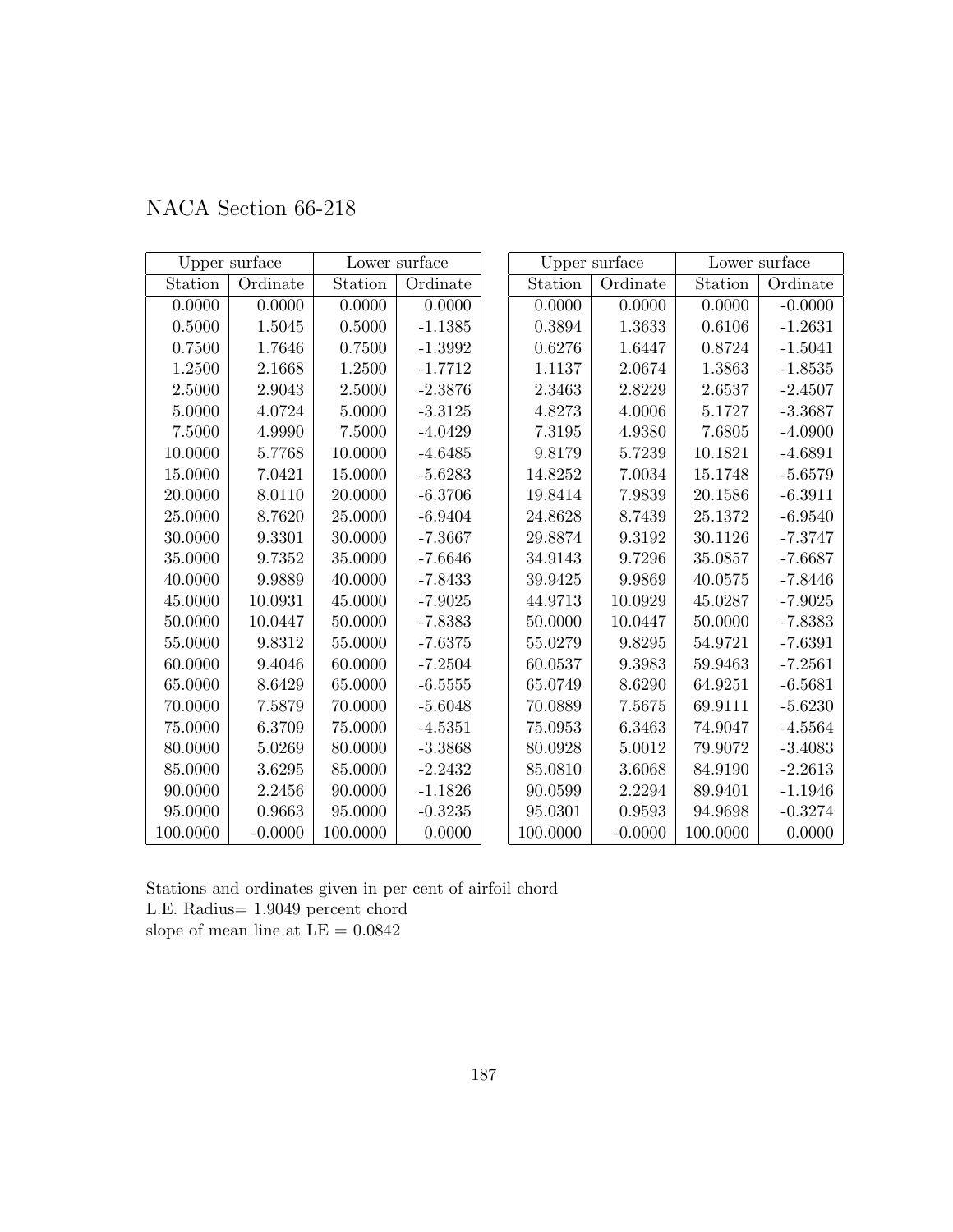|  | NACA Section 66-418 |  |
|--|---------------------|--|
|--|---------------------|--|

|             | Upper surface<br>Lower surface |          |           | Upper surface | Lower surface |          |           |
|-------------|--------------------------------|----------|-----------|---------------|---------------|----------|-----------|
| Station     | Ordinate                       | Station  | Ordinate  | Station       | Ordinate      | Station  | Ordinate  |
| 0.0000      | 0.0000                         | 0.0000   | 0.0000    | 0.0000        | 0.0000        | 0.0000   | $-0.0000$ |
| $0.5000\,$  | 1.6925                         | 0.5000   | $-0.9757$ | 0.2810        | 1.3998        | 0.7190   | $-1.1994$ |
| 0.7500      | 1.9548                         | 0.7500   | $-1.2272$ | 0.5074        | 1.7009        | 0.9926   | $-1.4198$ |
| 1.2500      | 2.3753                         | 1.2500   | $-1.5856$ | 0.9793        | 2.1603        | 1.5207   | $-1.7325$ |
| 2.5000      | 3.1761                         | 2.5000   | $-2.1433$ | 2.1941        | 2.9956        | 2.8059   | $-2.2514$ |
| 5.0000      | 4.4635                         | 5.0000   | $-2.9444$ | 4.6558        | $4.3044\,$    | 5.3442   | $-3.0407$ |
| 7.5000      | 5.4869                         | 7.5000   | $-3.5752$ | 7.1399        | 5.3512        | 7.8601   | $-3.6553$ |
| 10.0000     | 6.3496                         | 10.0000  | $-4.0934$ | 9.6365        | 6.2318        | 10.3635  | $-4.1622$ |
| 15.0000     | 7.7554                         | 15.0000  | $-4.9280$ | 14.6509       | 7.6689        | 15.3491  | $-4.9779$ |
| 20.0000     | 8.8358                         | 20.0000  | $-5.5552$ | 19.6831       | 8.7751        | 20.3169  | $-5.5894$ |
| 25.0000     | 9.6760                         | 25.0000  | $-6.0329$ | 24.7256       | 9.6353        | 25.2744  | $-6.0554$ |
| 30.0000     | 10.3138                        | 30.0000  | $-6.3870$ | 29.7749       | 10.2891       | 30.2251  | $-6.4002$ |
| 35.0000     | 10.7716                        | 35.0000  | $-6.6305$ | 34.8286       | 10.7587       | 35.1714  | $-6.6370$ |
| 40.0000     | 11.0623                        | 40.0000  | $-6.7709$ | 39.8849       | 11.0575       | 40.1151  | $-6.7729$ |
| 45.0000     | 11.1885                        | 45.0000  | $-6.8073$ | 44.9425       | 11.1880       | 45.0575  | $-6.8071$ |
| 50.0000     | 11.1478                        | 50.0000  | $-6.7351$ | 50.0000       | 11.1478       | 50.0000  | $-6.7351$ |
| 55.0000     | 10.9281                        | 55.0000  | $-6.5408$ | 55.0558       | 10.9245       | 54.9442  | $-6.5437$ |
| 60.0000     | 10.4821                        | 60.0000  | $-6.1736$ | 60.1075       | 10.4689       | 59.8925  | $-6.1844$ |
| 65.0000     | 9.6875                         | 65.0000  | $-5.5126$ | 65.1497       | 9.6583        | 64.8503  | $-5.5366$ |
| 70.0000     | 8.5811                         | 70.0000  | $-4.6149$ | 70.1778       | 8.5379        | 69.8222  | $-4.6490$ |
| $75.0000\,$ | 7.2912                         | 75.0000  | $-3.6196$ | 75.1905       | 7.2388        | 74.8095  | $-3.6589$ |
| 80.0000     | 5.8500                         | 80.0000  | $-2.5699$ | 80.1854       | 5.7945        | 79.8146  | $-2.6089$ |
| 85.0000     | 4.3262                         | 85.0000  | $-1.5537$ | 85.1618       | 4.2762        | 84.8382  | $-1.5852$ |
| 90.0000     | 2.7804                         | 90.0000  | $-0.6544$ | 90.1195       | 2.7436        | 89.8805  | $-0.6741$ |
| 95.0000     | 1.2902                         | 95.0000  | $-0.0045$ | 95.0601       | 1.2732        | 94.9399  | $-0.0094$ |
| 100.0000    | $-0.0000$                      | 100.0000 | 0.0000    | 100.0000      | $-0.0000$     | 100.0000 | 0.0000    |

Stations and ordinates given in per cent of airfoil chord L.E. Radius= 1.9049 percent chord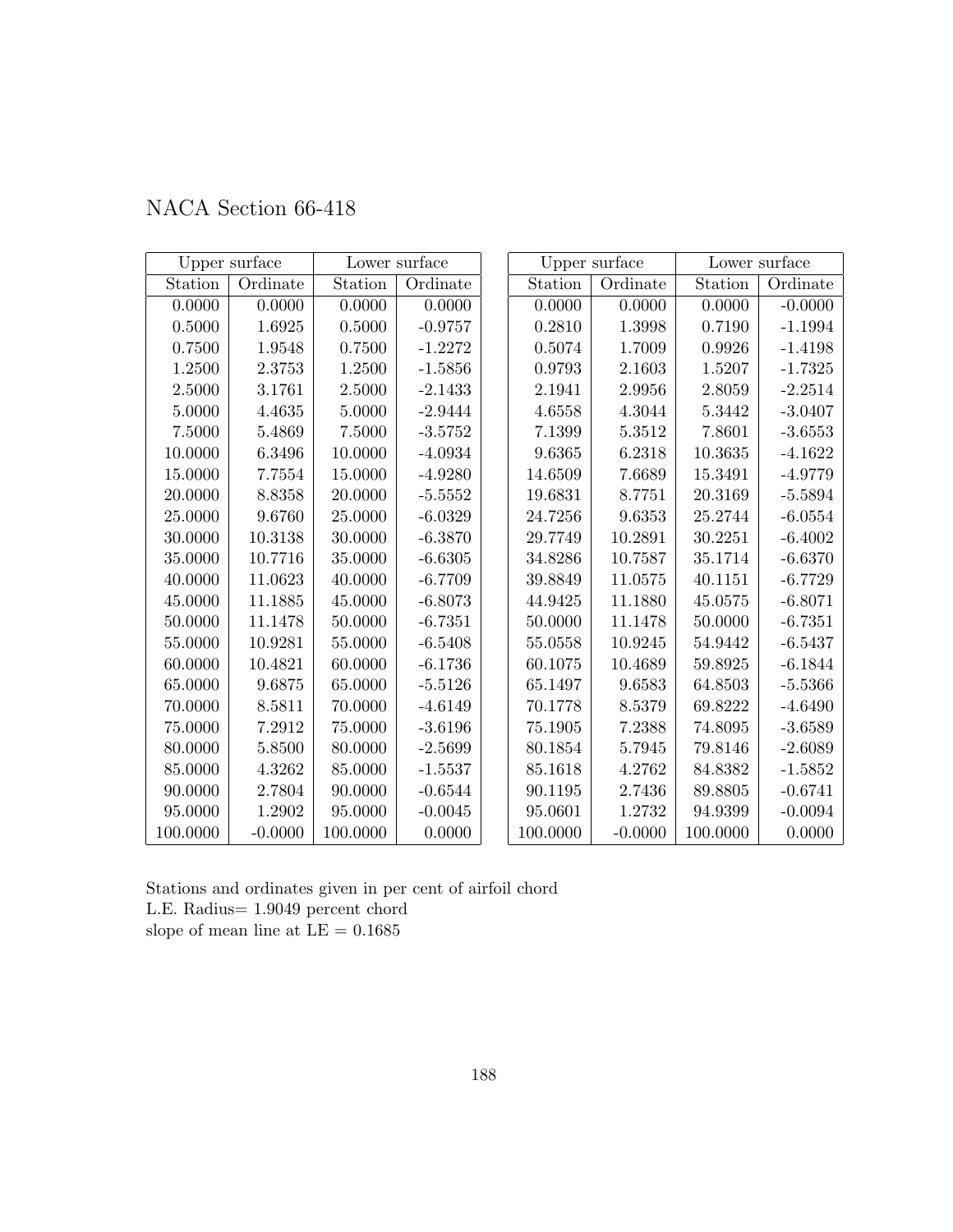|  | NACA Section 66-618 |  |
|--|---------------------|--|
|--|---------------------|--|

|          | Upper surface |             | Lower surface | Upper surface       |           | Lower surface |           |
|----------|---------------|-------------|---------------|---------------------|-----------|---------------|-----------|
| Station  | Ordinate      | Station     | Ordinate      | Station             | Ordinate  | Station       | Ordinate  |
| 0.0000   | $-0.0000$     | 0.0000      | 0.0000        | 0.0000              | 0.0000    | 0.0000        | $-0.0000$ |
| 0.5000   | 1.8818        | 0.5000      | $-0.8348$     | 0.1771              | 1.4280    | 0.8229        | $-1.1274$ |
| 0.7500   | 2.1496        | 0.7500      | $-1.0684$     | 0.3913              | 1.7487    | 1.1087        | $-1.3269$ |
| 1.2500   | 2.5898        | 1.2500      | $-1.4092$     | 0.8487              | 2.2446    | 1.6513        | $-1.6029$ |
| 2.5000   | 3.4563        | 2.5000      | $-1.9086$     | 2.0449              | 3.1600    | 2.9551        | $-2.0436$ |
| 5.0000   | 4.8614        | 5.0000      | $-2.5846$     | 4.4865              | 4.6006    | 5.5135        | $-2.7049$ |
| 7.5000   | 5.9810        | 7.5000      | $-3.1146$     | 6.9620              | 5.7574    | 8.0380        | $-3.2136$ |
| 10.0000  | 6.9278        | 10.0000     | $-3.5445$     | $\phantom{-}9.4564$ | 6.7334    | 10.5436       | $-3.6291$ |
| 15.0000  | 8.4727        | 15.0000     | $-4.2323$     | 14.4773             | 8.3297    | 15.5227       | $-4.2932$ |
| 20.0000  | 9.6636        | 20.0000     | $-4.7430$     | 19.5252             | 9.5628    | 20.4748       | $-4.7843$ |
| 25.0000  | 10.5919       | 25.0000     | $-5.1276$     | 24.5888             | 10.5243   | 25.4112       | $-5.1544$ |
| 30.0000  | 11.2988       | 30.0000     | $-5.4087$     | 29.6626             | 11.2575   | 30.3374       | $-5.4242$ |
| 35.0000  | 11.8088       | 35.0000     | $-5.5971$     | 34.7430             | 11.7871   | 35.2570       | $-5.6044$ |
| 40.0000  | 12.1360       | 40.0000     | $-5.6989$     | 39.8274             | 12.1277   | 40.1726       | $-5.7009$ |
| 45.0000  | 12.2840       | 45.0000     | $-5.7123$     | 44.9138             | 12.2829   | 45.0862       | $-5.7117$ |
| 50.0000  | 12.2510       | 50.0000     | $-5.6319$     | 50.0000             | 12.2510   | 50.0000       | $-5.6319$ |
| 55.0000  | 12.0251       | 55.0000     | $-5.4441$     | 55.0837             | 12.0195   | 54.9163       | $-5.4483$ |
| 60.0000  | 11.5598       | 60.0000     | $-5.0971$     | 60.1612             | 11.5392   | 59.8388       | $-5.1124$ |
| 65.0000  | 10.7327       | 65.0000     | $-4.4704$     | 65.2245             | 10.6869   | 64.7755       | $-4.5043$ |
| 70.0000  | 9.5753        | 70.0000     | $-3.6261$     | 70.2666             | 9.5071    | 69.7334       | $-3.6738$ |
| 75.0000  | 8.2130        | $75.0000\,$ | $-2.7058$     | 75.2856             | 8.1297    | 74.7144       | $-2.7598$ |
| 80.0000  | 6.6752        | 80.0000     | $-1.7552$     | 80.2778             | 6.5858    | 79.7222       | $-1.8074$ |
| 85.0000  | 5.0253        | 85.0000     | $-0.8667$     | 85.2423             | 4.9434    | 84.7577       | $-0.9068$ |
| 90.0000  | 3.3172        | 90.0000     | $-0.1284$     | 90.1787             | 3.2558    | 89.8213       | $-0.1515$ |
| 95.0000  | 1.6156        | 95.0000     | 0.3128        | 95.0897             | 1.5856    | 94.9103       | 0.3100    |
| 100.0000 | $-0.0000$     | 100.0000    | 0.0000        | 100.0000            | $-0.0000$ | 100.0000      | 0.0000    |

Stations and ordinates given in per cent of airfoil chord L.E. Radius= 1.9049 percent chord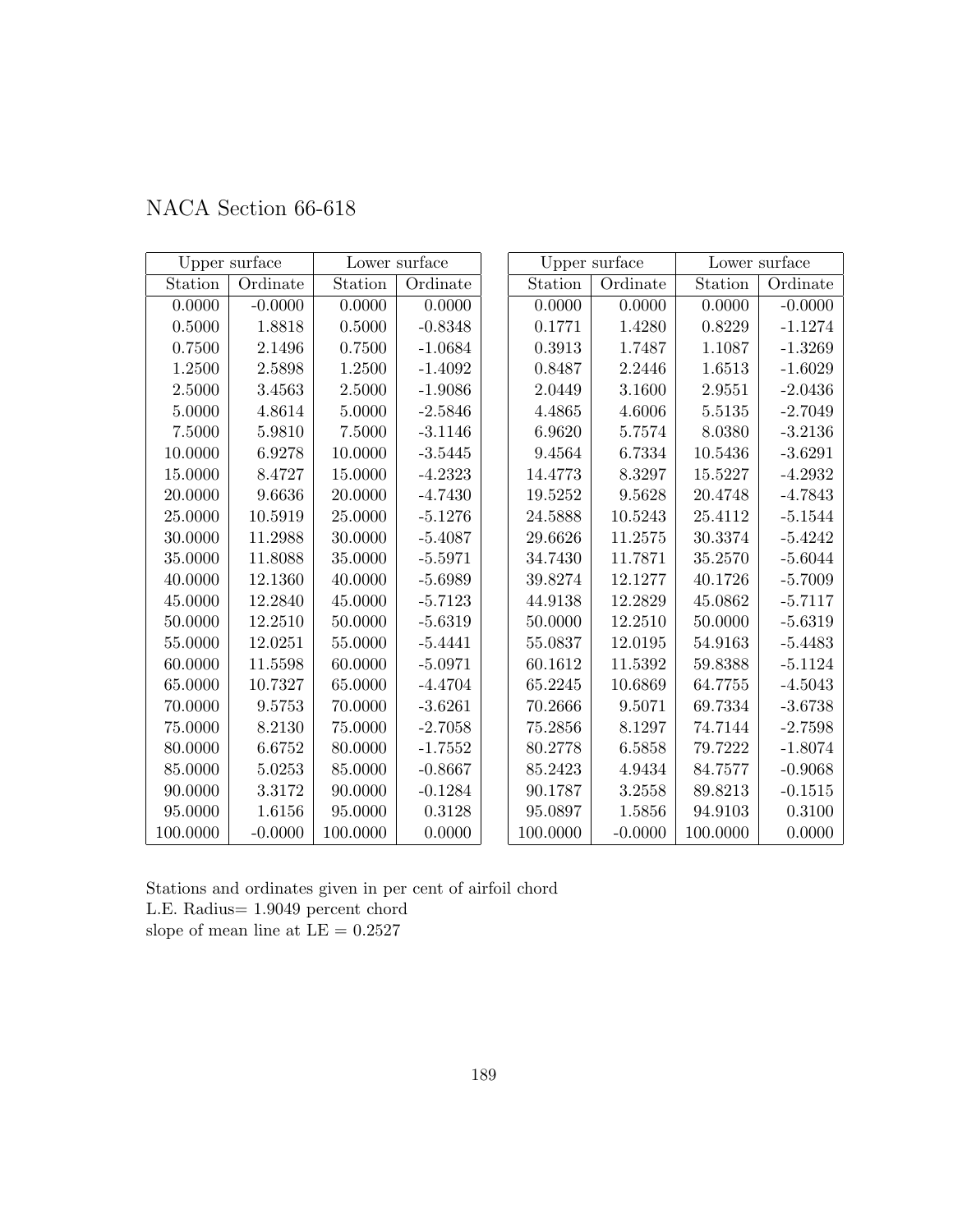|  | NACA Section 66-221 |  |
|--|---------------------|--|
|--|---------------------|--|

|             | Upper surface         |            | Lower surface |          | Upper surface |          | Lower surface |
|-------------|-----------------------|------------|---------------|----------|---------------|----------|---------------|
| Station     | Ordinate              | Station    | Ordinate      | Station  | Ordinate      | Station  | Ordinate      |
| 0.0000      | 0.0000                | 0.0000     | 0.0000        | 0.0000   | 0.0000        | 0.0000   | $-0.0000$     |
| 0.5000      | 1.7343                | 0.5000     | $-1.2904$     | 0.3734   | 1.5534        | 0.6266   | $-1.4532$     |
| 0.7500      | 2.0242                | 0.7500     | $-1.5913$     | 0.6101   | 1.8700        | 0.8899   | $-1.7294$     |
| 1.2500      | 2.4759                | 1.2500     | $-2.0240$     | 1.0942   | 2.3473        | 1.4058   | $-2.1334$     |
| 2.5000      | 3.3180                | $2.5000\,$ | $-2.7518$     | 2.3237   | 3.2103        | 2.6763   | $-2.8382$     |
| 5.0000      | 4.6699                | 5.0000     | $-3.8635$     | 4.8005   | 4.5736        | 5.1995   | $-3.9417$     |
| 7.5000      | 5.7405                | 7.5000     | $-4.7450$     | 7.2907   | 5.6587        | 7.7093   | $-4.8108$     |
| 10.0000     | 6.6374                | 10.0000    | $-5.4750$     | 9.7885   | 6.5666        | 10.2115  | $-5.5318$     |
| 15.0000     | 8.0944                | 15.0000    | $-6.6556$     | 14.7965  | 8.0426        | 15.2035  | $-6.6970$     |
| 20.0000     | 9.2080                | 20.0000    | $-7.5501$     | 19.8152  | 9.1717        | 20.1848  | $-7.5789$     |
| 25.0000     | 10.0704               | 25.0000    | $-8.2373$     | 24.8400  | 10.0462       | 25.1600  | $-8.2563$     |
| 30.0000     | 10.7221               | 30.0000    | $-8.7517$     | 29.8687  | 10.7075       | 30.1313  | $-8.7630$     |
| 35.0000     | 11.1862               | 35.0000    | $-9.1120$     | 34.9000  | 11.1786       | 35.1000  | $-9.1177$     |
| 40.0000     | 11.4762               | 40.0000    | $-9.3292$     | 39.9329  | 11.4734       | 40.0671  | $-9.3312$     |
| 45.0000     | 11.5929               | 45.0000    | $-9.4023$     | 44.9665  | 11.5927       | 45.0335  | $-9.4023$     |
| 50.0000     | 11.5328               | 50.0000    | $-9.3265$     | 50.0000  | 11.5328       | 50.0000  | $-9.3265$     |
| 55.0000     | 11.2784               | 55.0000    | $-9.0834$     | 55.0325  | 11.2760       | 54.9675  | $-9.0856$     |
| 60.0000     | 10.7627               | 60.0000    | $-8.6033$     | 60.0625  | 10.7538       | 59.9375  | $-8.6116$     |
| 65.0000     | $\boldsymbol{9.8402}$ | 65.0000    | $-7.7421$     | 65.0866  | 9.8209        | 64.9134  | $-7.7600$     |
| 70.0000     | 8.5940                | 70.0000    | $-6.5968$     | 70.1024  | 8.5663        | 69.8976  | $-6.6219$     |
| $75.0000\,$ | 7.1719                | 75.0000    | $-5.3202$     | 75.1092  | 7.1391        | 74.8908  | $-5.3492$     |
| 80.0000     | 5.6174                | 80.0000    | $-3.9621$     | 80.1056  | 5.5838        | 79.8944  | $-3.9910$     |
| 85.0000     | 4.0215                | 85.0000    | $-2.6230$     | 85.0916  | 3.9923        | 84.9084  | $-2.6468$     |
| 90.0000     | 2.4602                | 90.0000    | $-1.3894$     | 90.0672  | 2.4397        | 89.9328  | $-1.4050$     |
| 95.0000     | 1.0403                | 95.0000    | $-0.3948$     | 95.0335  | 1.0317        | 94.9665  | $-0.3998$     |
| 100.0000    | 0.0000                | 100.0000   | 0.0000        | 100.0000 | 0.0000        | 100.0000 | $-0.0000$     |

Stations and ordinates given in per cent of airfoil chord L.E. Radius= 2.5371 percent chord slope of mean line at  $\mathrm{LE}=0.0842$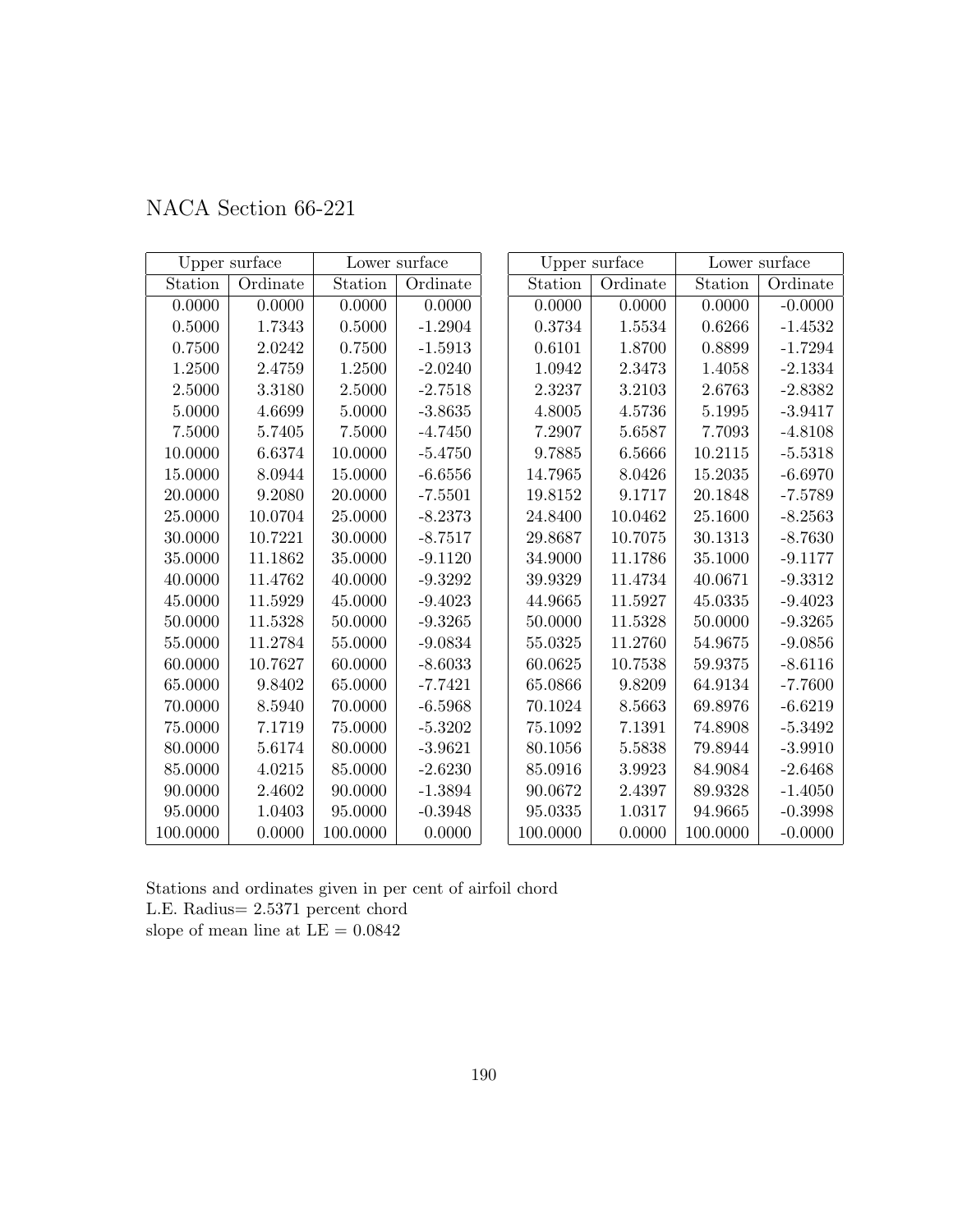|  | NACA Section 66-421 |  |
|--|---------------------|--|
|--|---------------------|--|

|             | Upper surface |          | Lower surface | Upper surface |          | Lower surface |           |
|-------------|---------------|----------|---------------|---------------|----------|---------------|-----------|
| Station     | Ordinate      | Station  | Ordinate      | Station       | Ordinate | Station       | Ordinate  |
| 0.0000      | $-0.0000$     | 0.0000   | 0.0000        | 0.0000        | 0.0000   | 0.0000        | $-0.0000$ |
| $0.5000\,$  | 1.9595        | 0.5000   | $-1.0938$     | 0.2493        | 1.5878   | 0.7507        | $-1.3874$ |
| 0.7500      | 2.2476        | 0.7500   | $-1.3867$     | 0.4726        | 1.9243   | 1.0274        | $-1.6431$ |
| 1.2500      | 2.7134        | 1.2500   | $-1.8116$     | 0.9406        | 2.4382   | 1.5594        | $-2.0104$ |
| 2.5000      | 3.6172        | 2.5000   | $-2.4853$     | 2.1491        | 3.3811   | 2.8509        | $-2.6369$ |
| 5.0000      | 5.0856        | 5.0000   | $-3.4739$     | 4.6023        | 4.8757   | 5.3977        | $-3.6119$ |
| 7.5000      | 6.2493        | 7.5000   | $-4.2589$     | 7.0824        | 6.0702   | 7.9176        | $-4.3743$ |
| 10.0000     | 7.2284        | 10.0000  | $-4.9039$     | 9.5777        | 7.0729   | 10.4223       | $-5.0034$ |
| 15.0000     | 8.8209        | 15.0000  | $-5.9436$     | 14.5935       | 8.7069   | 15.4065       | $-6.0159$ |
| 20.0000     | 10.0421       | 20.0000  | $-6.7265$     | 19.6307       | 9.9620   | 20.3693       | $-6.7763$ |
| 25.0000     | 10.9905       | 25.0000  | $-7.3243$     | 24.6801       | 10.9370  | 25.3199       | $-7.3571$ |
| 30.0000     | 11.7095       | 30.0000  | $-7.7687$     | 29.7375       | 11.6770  | 30.2625       | $-7.7882$ |
| 35.0000     | 12.2245       | 35.0000  | $-8.0762$     | 34.8001       | 12.2076  | 35.1999       | $-8.0858$ |
| 40.0000     | 12.5502       | 40.0000  | $-8.2563$     | 39.8658       | 12.5439  | 40.1342       | $-8.2594$ |
| 45.0000     | 12.6884       | 45.0000  | $-8.3072$     | 44.9329       | 12.6878  | 45.0671       | $-8.3069$ |
| 50.0000     | 12.6360       | 50.0000  | $-8.2233$     | 50.0000       | 12.6360  | 50.0000       | $-8.2233$ |
| 55.0000     | 12.3760       | 55.0000  | $-7.9860$     | 55.0650       | 12.3711  | 54.9350       | $-7.9902$ |
| 60.0000     | 11.8428       | 60.0000  | $-7.5240$     | 60.1250       | 11.8244  | 59.8750       | $-7.5398$ |
| 65.0000     | 10.8901       | 65.0000  | $-6.6941$     | 65.1732       | 10.8500  | 64.8268       | $-6.7283$ |
| 70.0000     | 9.5944        | 70.0000  | $-5.6000$     | 70.2048       | 9.5365   | 69.7952       | $-5.6476$ |
| $75.0000\,$ | 8.1004        | 75.0000  | $-4.3971$     | 75.2183       | 8.0313   | 74.7817       | $-4.4513$ |
| 80.0000     | 6.4487        | 80.0000  | $-3.1381$     | 80.2111       | 6.3767   | 79.7889       | $-3.1911$ |
| 85.0000     | 4.7249        | 85.0000  | $-1.9280$     | 85.1831       | 4.6613   | 84.8169       | $-1.9703$ |
| 90.0000     | 2.9993        | 90.0000  | $-0.8577$     | 90.1342       | 2.9536   | 89.8658       | $-0.8841$ |
| 95.0000     | 1.3658        | 95.0000  | $-0.0748$     | 95.0669       | 1.3453   | 94.9331       | $-0.0815$ |
| 100.0000    | 0.0000        | 100.0000 | $-0.0000$     | 100.0000      | 0.0000   | 100.0000      | $-0.0000$ |

Stations and ordinates given in per cent of airfoil chord L.E. Radius= 2.5371 percent chord slope of mean line at  $\mathrm{LE}=0.1685$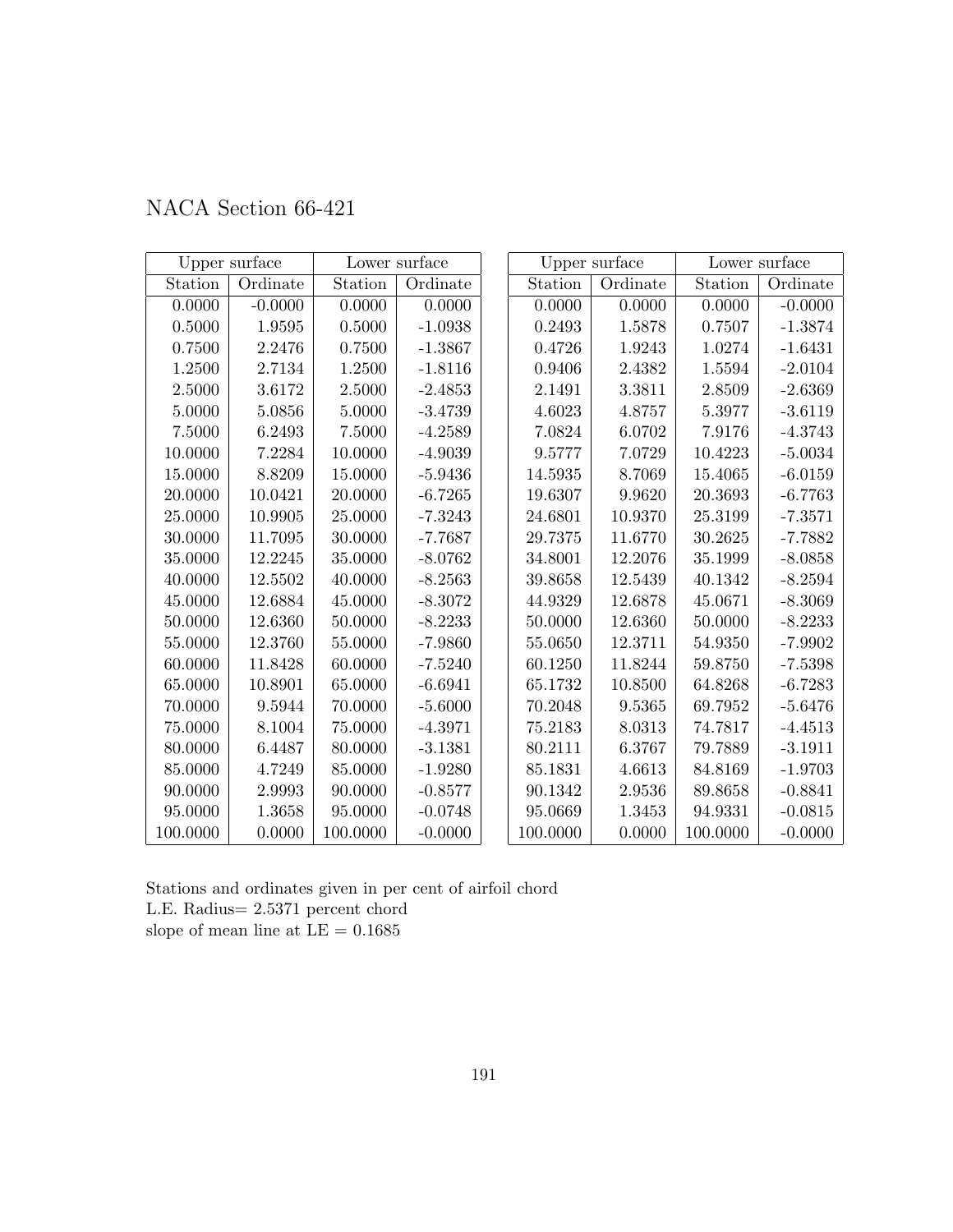| NACA Section 67-212 |  |
|---------------------|--|
|                     |  |

|             | Upper surface |          | Lower surface |          | Upper surface | Lower surface |           |  |
|-------------|---------------|----------|---------------|----------|---------------|---------------|-----------|--|
| Station     | Ordinate      | Station  | Ordinate      | Station  | Ordinate      | Station       | Ordinate  |  |
| 0.0000      | 0.0000        | 0.0000   | 0.0000        | 0.0000   | 0.0000        | 0.0000        | $-0.0000$ |  |
| 0.5000      | 1.0722        | 0.5000   | $-0.8339$     | 0.4202   | 0.9972        | 0.5798        | $-0.8970$ |  |
| 0.7500      | 1.2702        | 0.7500   | $-1.0112$     | 0.6618   | 1.2040        | 0.8382        | $-1.0635$ |  |
| 1.2500      | 1.5978        | 1.2500   | $-1.2793$     | 1.1504   | 1.5389        | 1.3496        | $-1.3250$ |  |
| 2.5000      | 2.1675        | 2.5000   | $-1.7212$     | 2.3870   | 2.1240        | 2.6130        | $-1.7519$ |  |
| 5.0000      | 2.9643        | 5.0000   | $-2.2760$     | 4.8775   | 2.9304        | 5.1225        | $-2.2985$ |  |
| 7.5000      | 3.5875        | 7.5000   | $-2.6927$     | 7.3746   | 3.5591        | 7.6254        | $-2.7112$ |  |
| 10.0000     | 4.1005        | 10.0000  | $-3.0271$     | 9.8755   | 4.0769        | 10.1245       | $-3.0421$ |  |
| 15.0000     | 4.9260        | 15.0000  | $-3.5529$     | 14.8830  | 4.9090        | 15.1170       | $-3.5635$ |  |
| 20.0000     | 5.5678        | 20.0000  | $-3.9556$     | 19.8950  | 5.5559        | 20.1050       | $-3.9630$ |  |
| 25.0000     | 6.0720        | 25.0000  | $-4.2690$     | 24.9096  | 6.0640        | 25.0904       | $-4.2740$ |  |
| 30.0000     | 6.4646        | 30.0000  | $-4.5120$     | 29.9260  | 6.4596        | 30.0740       | $-4.5151$ |  |
| 35.0000     | 6.7600        | 35.0000  | $-4.6946$     | 34.9436  | 6.7572        | 35.0564       | $-4.6964$ |  |
| 40.0000     | 6.9613        | 40.0000  | $-4.8171$     | 39.9620  | 6.9601        | 40.0380       | $-4.8179$ |  |
| 45.0000     | 7.0759        | 45.0000  | $-4.8850$     | 44.9809  | 7.0756        | 45.0191       | $-4.8852$ |  |
| 50.0000     | 7.1003        | 50.0000  | $-4.8940$     | 50.0000  | 7.1003        | 50.0000       | $-4.8940$ |  |
| 55.0000     | 7.0325        | 55.0000  | $-4.8413$     | 55.0190  | 7.0320        | 54.9810       | $-4.8416$ |  |
| 60.0000     | 6.8588        | 60.0000  | $-4.7135$     | 60.0373  | 6.8570        | 59.9627       | $-4.7148$ |  |
| 65.0000     | 6.5633        | 65.0000  | $-4.4956$     | 65.0545  | 6.5594        | 64.9455       | $-4.4985$ |  |
| 70.0000     | 6.1169        | 70.0000  | $-4.1591$     | 70.0693  | 6.1093        | 69.9307       | $-4.1649$ |  |
| $75.0000\,$ | 5.4430        | 75.0000  | $-3.6297$     | 75.0793  | 5.4300        | 74.9207       | $-3.6400$ |  |
| 80.0000     | 4.5026        | 80.0000  | $-2.8797$     | 80.0814  | 4.4858        | 79.9186       | $-2.8929$ |  |
| 85.0000     | 3.4137        | 85.0000  | $-2.0377$     | 85.0752  | 3.3963        | 84.9248       | $-2.0508$ |  |
| 90.0000     | 2.2055        | 90.0000  | $-1.1456$     | 90.0585  | 2.1909        | 89.9415       | $-1.1561$ |  |
| 95.0000     | 0.9788        | 95.0000  | $-0.3359$     | 95.0307  | 0.9718        | 94.9693       | $-0.3399$ |  |
| 100.0000    | 0.0000        | 100.0000 | 0.0000        | 100.0000 | 0.0000        | 100.0000      | $-0.0000$ |  |

Stations and ordinates given in per cent of airfoil chord L.E. Radius= 1.0122 percent chord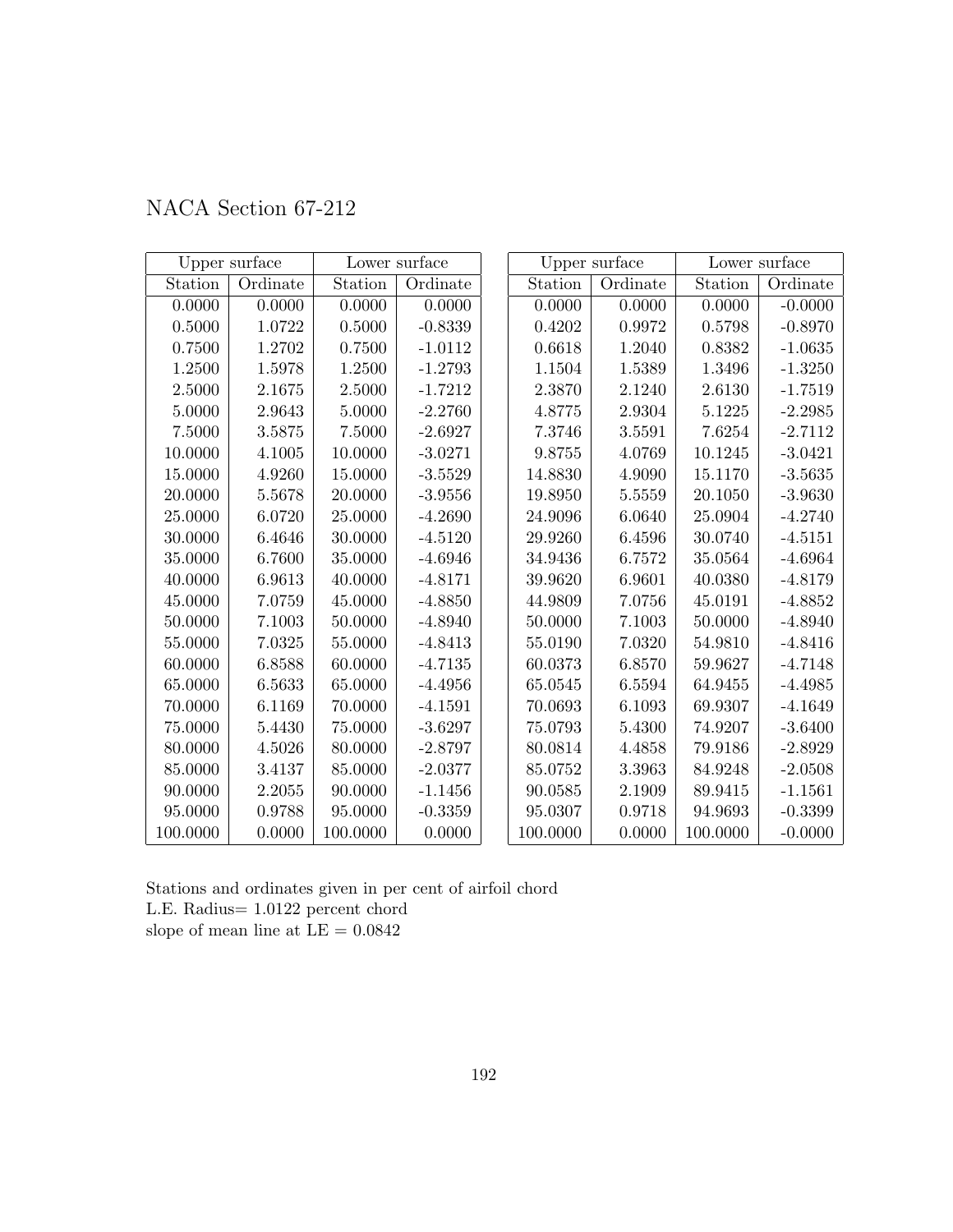| NACA Section 67-215 |  |  |
|---------------------|--|--|
|---------------------|--|--|

|             | Upper surface |            | Lower surface |          | Upper surface |          | Lower surface |
|-------------|---------------|------------|---------------|----------|---------------|----------|---------------|
| Station     | Ordinate      | Station    | Ordinate      | Station  | Ordinate      | Station  | Ordinate      |
| 0.0000      | 0.0000        | 0.0000     | 0.0000        | 0.0000   | 0.0000        | 0.0000   | $-0.0000$     |
| 0.5000      | 1.3197        | 0.5000     | $-1.0158$     | 0.4022   | 1.2109        | 0.5978   | $-1.1107$     |
| 0.7500      | $1.5568\,$    | 0.7500     | $-1.2373$     | 0.6421   | 1.4584        | 0.8579   | $-1.3178$     |
| 1.2500      | 1.9531        | 1.2500     | $-1.5794$     | 1.1277   | 1.8653        | 1.3723   | $-1.6514$     |
| 2.5000      | 2.6414        | $2.5000\,$ | $-2.1543$     | 2.3606   | 2.5761        | 2.6394   | $-2.2040$     |
| 5.0000      | 3.6078        | 5.0000     | $-2.8877$     | 4.8481   | 3.5567        | 5.1519   | $-2.9248$     |
| 7.5000      | 4.3630        | 7.5000     | $-3.4418$     | 7.3442   | 4.3204        | 7.6558   | $-3.4725$     |
| 10.0000     | 4.9831        | 10.0000    | $-3.8878$     | 9.8451   | 4.9476        | 10.1549  | $-3.9128$     |
| 15.0000     | 5.9792        | 15.0000    | $-4.5904$     | 14.8542  | 5.9537        | 15.1458  | $-4.6082$     |
| 20.0000     | 6.7527        | 20.0000    | $-5.1295$     | 19.8690  | 6.7347        | 20.1310  | $-5.1419$     |
| 25.0000     | 7.3601        | 25.0000    | $-5.5497$     | 24.8872  | 7.3479        | 25.1128  | $-5.5580$     |
| 30.0000     | 7.8331        | 30.0000    | $-5.8758$     | 29.9076  | 7.8255        | 30.0924  | $-5.8810$     |
| 35.0000     | 8.1893        | 35.0000    | $-6.1213$     | 34.9295  | 8.1851        | 35.0705  | $-6.1242$     |
| 40.0000     | 8.4321        | 40.0000    | $-6.2868$     | 39.9525  | 8.4303        | 40.0475  | $-6.2880$     |
| 45.0000     | 8.5706        | 45.0000    | $-6.3795$     | 44.9761  | 8.5702        | 45.0239  | $-6.3797$     |
| 50.0000     | 8.6000        | 50.0000    | $-6.3937$     | 50.0000  | 8.6000        | 50.0000  | $-6.3937$     |
| 55.0000     | 8.5173        | 55.0000    | $-6.3257$     | 55.0237  | 8.5166        | 54.9763  | $-6.3262$     |
| 60.0000     | 8.3046        | 60.0000    | $-6.1576$     | 60.0467  | 8.3019        | 59.9533  | $-6.1597$     |
| 65.0000     | 7.9415        | 65.0000    | $-5.8696$     | 65.0680  | 7.9354        | 64.9320  | $-5.8745$     |
| 70.0000     | 7.3858        | 70.0000    | $-5.4198$     | 70.0863  | 7.3739        | 69.9137  | $-5.4295$     |
| $75.0000\,$ | 6.5357        | 75.0000    | $-4.7084$     | 75.0983  | 6.5154        | 74.9017  | $-4.7254$     |
| 80.0000     | 5.3610        | 80.0000    | $-3.7214$     | 80.1002  | 5.3354        | 79.8999  | $-3.7425$     |
| 85.0000     | 4.0245        | 85.0000    | $-2.6324$     | 85.0918  | 3.9986        | 84.9082  | $-2.6531$     |
| 90.0000     | 2.5583        | 90.0000    | $-1.4862$     | 90.0706  | 2.5371        | 89.9294  | $-1.5024$     |
| 95.0000     | 1.1129        | 95.0000    | $-0.4652$     | 95.0369  | 1.1031        | 94.9631  | $-0.4712$     |
| 100.0000    | $-0.0000$     | 100.0000   | 0.0000        | 100.0000 | $-0.0000$     | 100.0000 | 0.0000        |

Stations and ordinates given in per cent of airfoil chord L.E. Radius= 1.5696 percent chord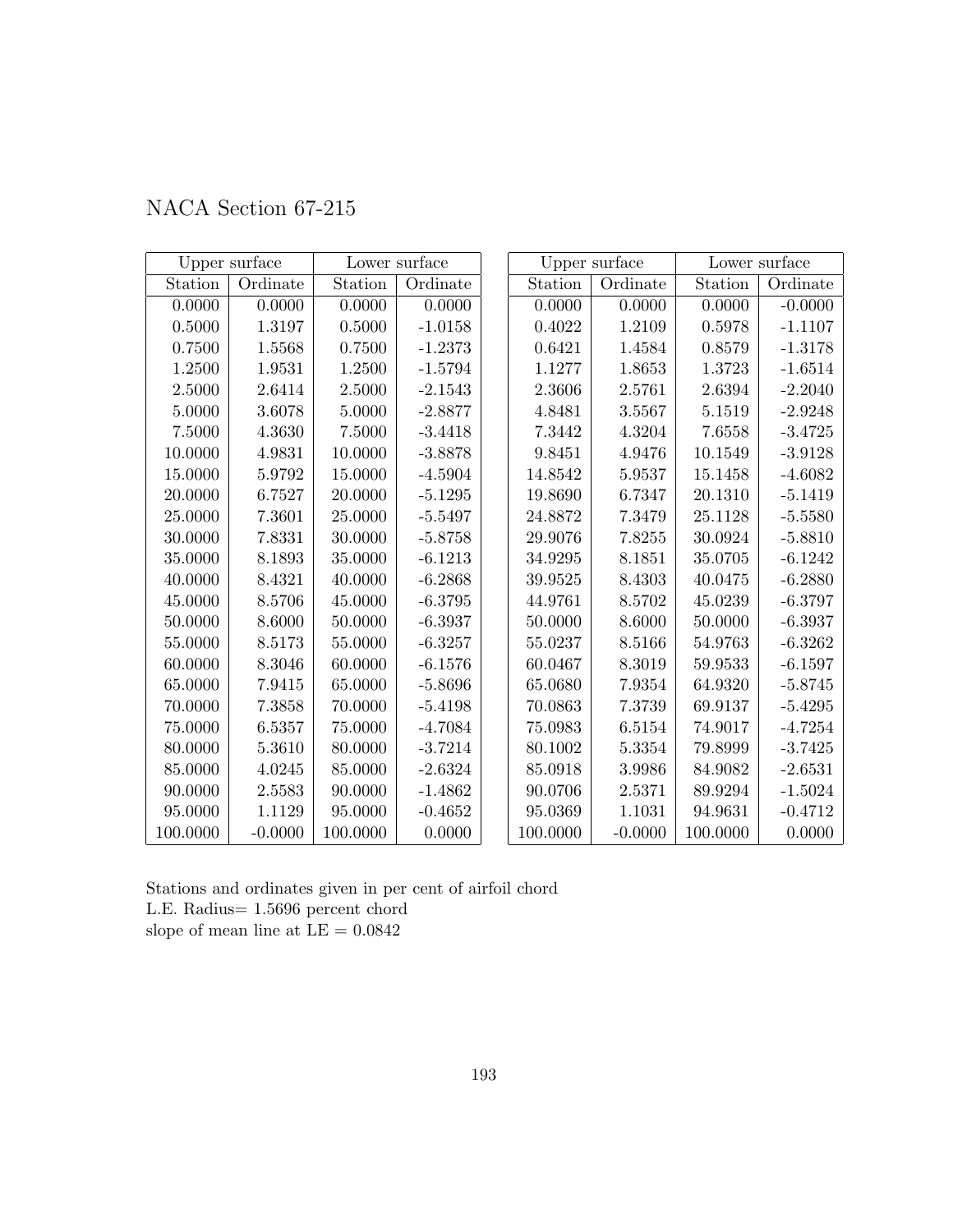|  | NACA Section 63A210 |  |
|--|---------------------|--|
|--|---------------------|--|

|          | Upper surface |          | Lower surface |          | Upper surface |          | Lower surface |
|----------|---------------|----------|---------------|----------|---------------|----------|---------------|
| Station  | Ordinate      | Station  | Ordinate      | Station  | Ordinate      | Station  | Ordinate      |
| 0.0000   | 0.0000        | 0.0000   | 0.0000        | 0.0000   | 0.0000        | 0.0000   | 0.0000        |
| 0.5000   | 0.9451        | 0.5000   | $-0.7110$     | 0.4220   | 0.8770        | 0.5780   | $-0.7646$     |
| 0.7500   | 1.1275        | 0.7500   | $-0.8651$     | 0.6630   | 1.0677        | 0.8370   | $-0.9096$     |
| 1.2500   | 1.4294        | 1.2500   | $-1.0940$     | 1.1509   | 1.3744        | 1.3491   | $-1.1332$     |
| 2.5000   | 1.9954        | 2.5000   | $-1.4973$     | 2.3838   | 1.9496        | 2.6162   | $-1.5277$     |
| 5.0000   | 2.8123        | 5.0000   | $-2.0314$     | 4.8689   | 2.7754        | 5.1311   | $-2.0542$     |
| 7.5000   | 3.4367        | 7.5000   | $-2.4150$     | 7.3635   | 3.4059        | 7.6365   | $-2.4333$     |
| 10.0000  | 3.9480        | 10.0000  | $-2.7154$     | 9.8628   | 3.9222        | 10.1372  | $-2.7301$     |
| 15.0000  | 4.7502        | 15.0000  | $-3.1613$     | 14.8692  | 4.7322        | 15.1308  | $-3.1708$     |
| 20.0000  | 5.3430        | 20.0000  | $-3.4650$     | 19.8816  | 5.3310        | 20.1184  | $-3.4708$     |
| 25.0000  | 5.7740        | 25.0000  | $-3.6606$     | 24.8975  | 5.7665        | 25.1025  | $-3.6637$     |
| 30.0000  | 6.0670        | 30.0000  | $-3.7652$     | 29.9155  | 6.0632        | 30.0845  | $-3.7661$     |
| 35.0000  | 6.2210        | 35.0000  | $-3.7725$     | 34.9351  | 6.2198        | 35.0649  | $-3.7720$     |
| 40.0000  | 6.2466        | 40.0000  | $-3.6904$     | 39.9552  | 6.2470        | 40.0448  | $-3.6892$     |
| 45.0000  | 6.1489        | 45.0000  | $-3.5223$     | 44.9752  | 6.1496        | 45.0248  | $-3.5212$     |
| 50.0000  | 5.9407        | 50.0000  | $-3.2812$     | 49.9944  | 5.9409        | 50.0056  | $-3.2808$     |
| 55.0000  | 5.6343        | 55.0000  | $-2.9803$     | 55.0121  | 5.6334        | 54.9879  | $-2.9811$     |
| 60.0000  | 5.2410        | 60.0000  | $-2.6334$     | 60.0279  | 5.2386        | 59.9722  | $-2.6354$     |
| 65.0000  | 4.7696        | 65.0000  | $-2.2527$     | 65.0413  | 4.7654        | 64.9587  | $-2.2560$     |
| 70.0000  | 4.2284        | 70.0000  | $-1.8530$     | 70.0523  | 4.2224        | 69.9477  | $-1.8572$     |
| 75.0000  | 3.6293        | 75.0000  | $-1.4567$     | 75.0613  | 3.6217        | 74.9387  | $-1.4614$     |
| 80.0000  | 2.9821        | 80.0000  | $-1.0979$     | 80.0735  | 2.9720        | 79.9265  | $-1.1027$     |
| 85.0000  | 2.2649        | 85.0000  | $-0.8076$     | 85.0718  | 2.2544        | 84.9282  | $-0.8116$     |
| 90.0000  | 1.5269        | 90.0000  | $-0.5358$     | 90.0505  | 1.5193        | 89.9495  | $-0.5385$     |
| 95.0000  | 0.7718        | 95.0000  | $-0.2761$     | 95.0256  | 0.7679        | 94.9744  | $-0.2774$     |
| 100.0000 | $-0.0000$     | 100.0000 | 0.0000        | 100.0000 | $-0.0000$     | 100.0000 | 0.0000        |

L.E. Radius= 0.7260 percent chord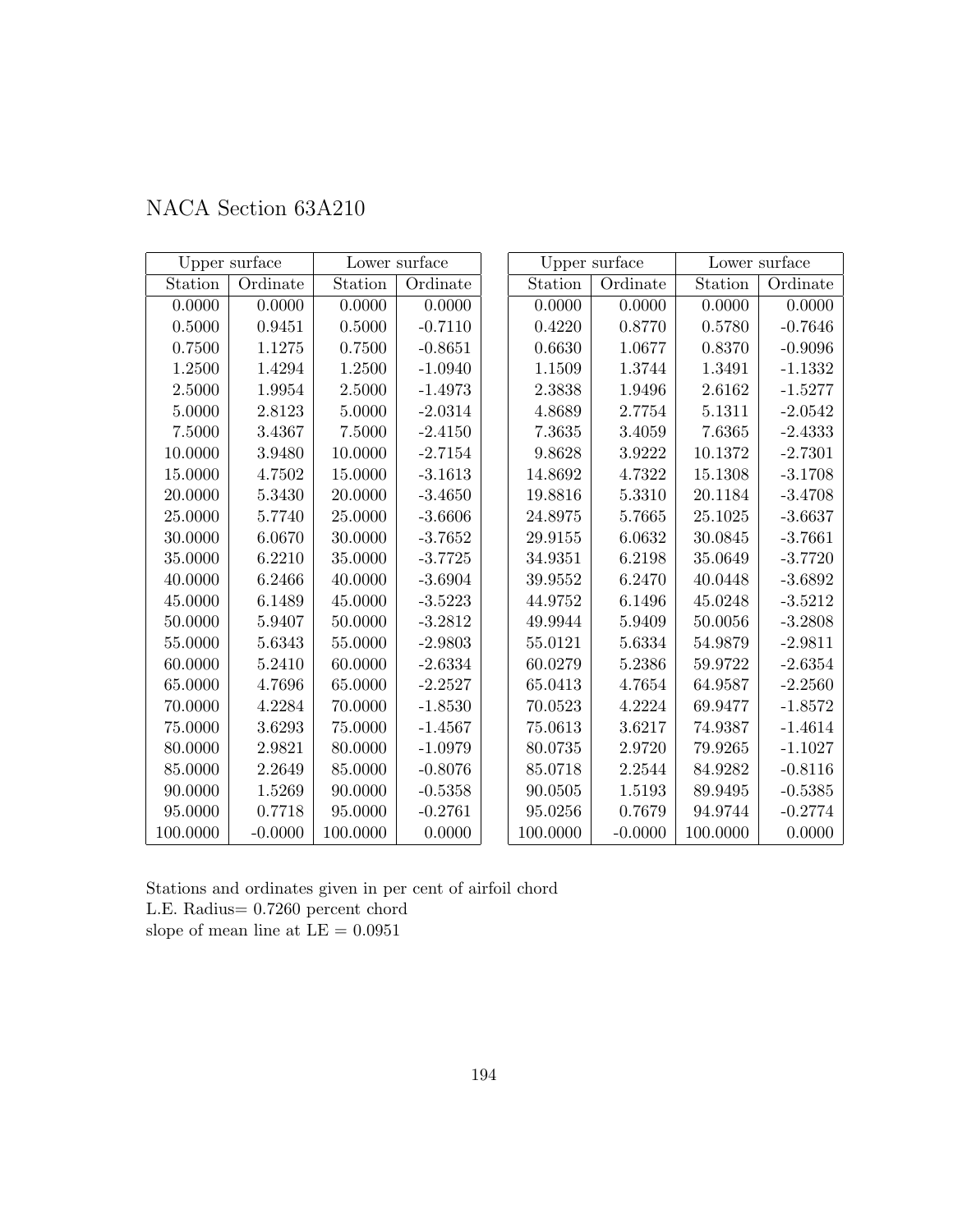|  | NACA Section 63A112 |  |
|--|---------------------|--|
|--|---------------------|--|

|          | Upper surface |          | Lower surface |               | Upper surface |          | Lower surface |
|----------|---------------|----------|---------------|---------------|---------------|----------|---------------|
| Station  | Ordinate      | Station  | Ordinate      | Station       | Ordinate      | Station  | Ordinate      |
| 0.0000   | 0.0000        | 0.0000   | 0.0000        | 0.0000        | 0.0000        | 0.0000   | 0.0000        |
| 0.5000   | 1.0440        | 0.5000   | $-0.9027$     | 0.4538        | 0.9993        | 0.5462   | $-0.9431$     |
| 0.7500   | 1.2503        | 0.7500   | $-1.0971$     | 0.6985        | 1.2109        | 0.8015   | $-1.1318$     |
| 1.2500   | 1.5871        | 1.2500   | $-1.3990$     | 1.1911        | 1.5510        | 1.3089   | $-1.4304$     |
| 2.5000   | 2.2124        | 2.5000   | $-1.9463$     | 2.4306        | 2.1825        | 2.5694   | $-1.9716$     |
| 5.0000   | 3.0987        | 5.0000   | $-2.6948$     | 4.9214        | 3.0750        | 5.0786   | $-2.7143$     |
| 7.5000   | 3.7669        | 7.5000   | $-3.2451$     | 7.4181        | 3.7473        | 7.5819   | $-3.2609$     |
| 10.0000  | 4.3088        | 10.0000  | $-3.6834$     | 9.9176        | 4.2925        | 10.0824  | $-3.6964$     |
| 15.0000  | 5.1494        | 15.0000  | $-4.3487$     | 14.9214       | 5.1381        | 15.0786  | $-4.3574$     |
| 20.0000  | 5.7607        | 20.0000  | $-4.8177$     | 19.9289       | 5.7533        | 20.0711  | $-4.8232$     |
| 25.0000  | 6.1955        | 25.0000  | $-5.1365$     | 24.9384       | 6.1911        | 25.0616  | $-5.1396$     |
| 30.0000  | 6.4794        | 30.0000  | $-5.3275$     | 29.9493       | 6.4773        | 30.0507  | $-5.3287$     |
| 35.0000  | 6.6094        | 35.0000  | $-5.3850$     | 34.9610       | 6.6089        | 35.0390  | $-5.3850$     |
| 40.0000  | 6.5977        | 40.0000  | $-5.3199$     | 39.9731       | 6.5981        | 40.0269  | $-5.3193$     |
| 45.0000  | 6.4498        | 45.0000  | $-5.1369$     | 44.9852       | 6.4504        | 45.0148  | $-5.1362$     |
| 50.0000  | 6.1831        | 50.0000  | $-4.8535$     | 49.9966       | 6.1833        | 50.0033  | $-4.8533$     |
| 55.0000  | 5.8126        | 55.0000  | $-4.4852$     | $55.0072\,$   | 5.8120        | 54.9928  | $-4.4858$     |
| 60.0000  | 5.3528        | 60.0000  | $-4.0480$     | 60.0166       | 5.3511        | 59.9834  | $-4.0495$     |
| 65.0000  | 4.8163        | 65.0000  | $-3.5563$     | 65.0246       | 4.8135        | 64.9754  | $-3.5588$     |
| 70.0000  | 4.2162        | 70.0000  | $-3.0263$     | 70.0312       | 4.2123        | 69.9688  | $-3.0297$     |
| 75.0000  | 3.5703        | 75.0000  | $-2.4814$     | 75.0365       | 3.5655        | 74.9635  | $-2.4853$     |
| 80.0000  | 2.8985        | 80.0000  | $-1.9533$     | 80.0437       | 2.8925        | 79.9563  | $-1.9578$     |
| 85.0000  | 2.1917        | 85.0000  | $-1.4600$     | 85.0428       | 2.1856        | 84.9572  | $-1.4642$     |
| 90.0000  | 1.4732        | 90.0000  | $-0.9756$     | 90.0300       | 1.4689        | 89.9700  | $-0.9785$     |
| 95.0000  | 0.7485        | 95.0000  | $-0.4996$     | $\;\:95.0153$ | 0.7462        | 94.9847  | $-0.5010$     |
| 100.0000 | $-0.0000$     | 100.0000 | 0.0000        | 100.0000      | $-0.0000$     | 100.0000 | 0.0000        |

Stations and ordinates given in per cent of airfoil chord L.E. Radius= 0.9908 percent chord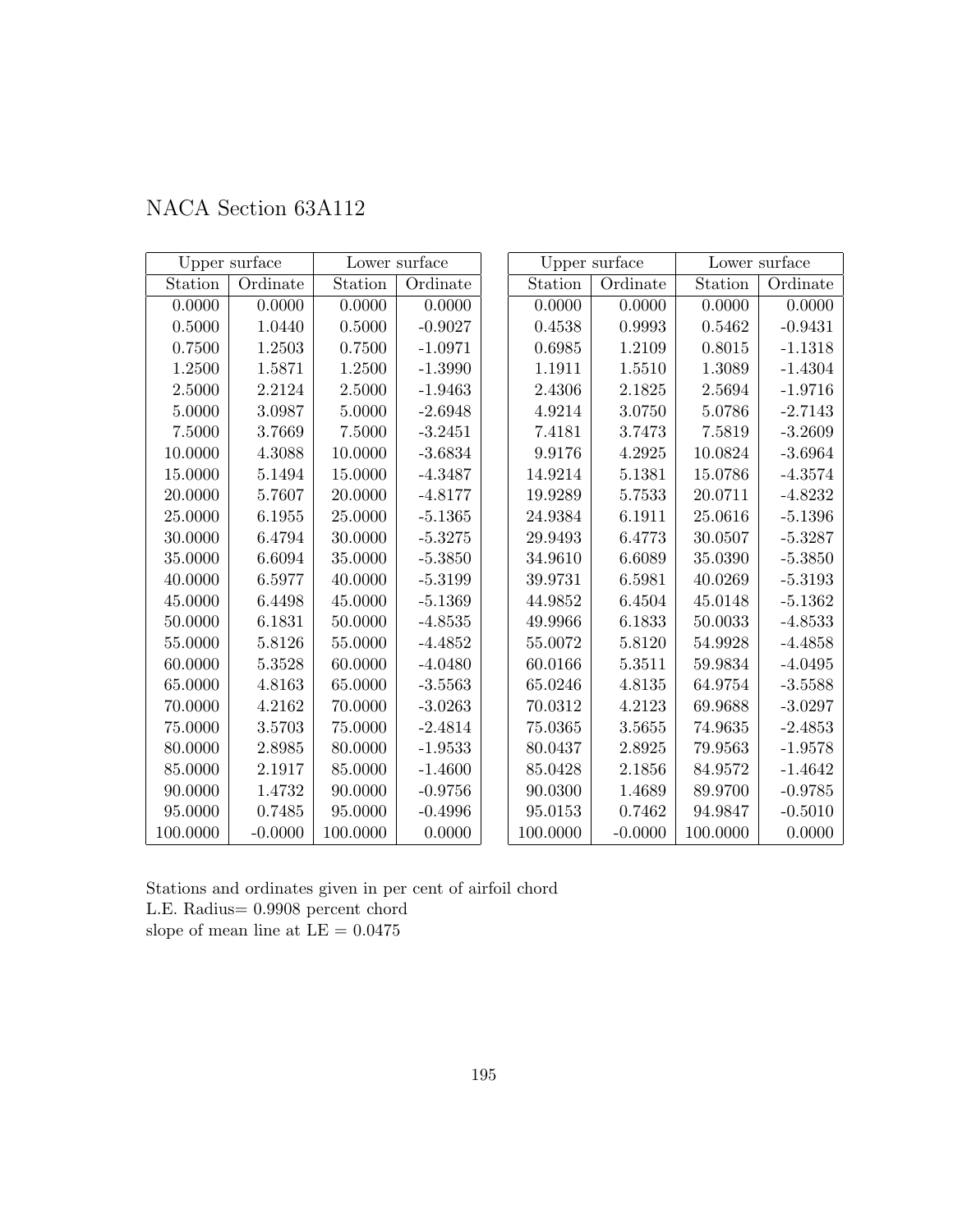| NACA Section 63A412 |  |  |
|---------------------|--|--|
|---------------------|--|--|

|             | Upper surface |            | Lower surface |          | Upper surface |          | Lower surface |
|-------------|---------------|------------|---------------|----------|---------------|----------|---------------|
| Station     | Ordinate      | Station    | Ordinate      | Station  | Ordinate      | Station  | Ordinate      |
| 0.0000      | $-0.0000$     | 0.0000     | 0.0000        | 0.0000   | 0.0000        | 0.0000   | 0.0000        |
| 0.5000      | 1.2675        | $0.5000\,$ | $-0.7126$     | 0.3184   | 1.0676        | 0.6816   | $-0.8427$     |
| 0.7500      | 1.4974        | 0.7500     | $-0.8852$     | 0.5467   | 1.3129        | 0.9533   | $-0.9967$     |
| $1.2500\,$  | 1.8861        | $1.2500\,$ | $-1.1361$     | 1.0170   | 1.7148        | 1.4830   | $-1.2323$     |
| 2.5000      | 2.6280        | 2.5000     | $-1.5647$     | 2.2248   | 2.4818        | 2.7752   | $-1.6380$     |
| 5.0000      | 3.7194        | 5.0000     | $-2.1048$     | 4.6874   | 3.6000        | 5.3126   | $-2.1576$     |
| 7.5000      | 4.5630        | $7.5000\,$ | $-2.4761$     | 7.1737   | 4.4625        | 7.8263   | $-2.5172$     |
| 10.0000     | 5.2587        | 10.0000    | $-2.7576$     | 9.6716   | 5.1738        | 10.3284  | $-2.7897$     |
| 15.0000     | 6.3594        | 15.0000    | $-3.1571$     | 14.6864  | 6.2995        | 15.3136  | $-3.1767$     |
| 20.0000     | 7.1819        | 20.0000    | $-3.4100$     | 19.7158  | 7.1413        | 20.2842  | $-3.4209$     |
| 25.0000     | 7.7886        | 25.0000    | $-3.5529$     | 24.7538  | 7.7632        | 25.2462  | $-3.5575$     |
| 30.0000     | 8.2104        | 30.0000    | $-3.6027$     | 29.7972  | 8.1969        | 30.2028  | $-3.6026$     |
| 35.0000     | 8.4477        | 35.0000    | $-3.5504$     | 34.8442  | 8.4429        | 35.1558  | $-3.5472$     |
| 40.0000     | 8.5152        | 40.0000    | $-3.4042$     | 39.8926  | 8.5155        | 40.1074  | $-3.4000$     |
| 45.0000     | 8.4194        | 45.0000    | $-3.1680$     | 44.9407  | 8.4214        | 45.0593  | $-3.1647$     |
| 50.0000     | 8.1776        | 50.0000    | $-2.8591$     | 49.9866  | 8.1784        | 50.0134  | $-2.8582$     |
| 55.0000     | 7.8036        | 55.0000    | $-2.4943$     | 55.0289  | 7.8011        | 54.9711  | $-2.4965$     |
| 60.0000     | 7.3104        | 60.0000    | $-2.0912$     | 60.0665  | 7.3030        | 59.9335  | $-2.0967$     |
| 65.0000     | 6.7074        | 65.0000    | $-1.6673$     | 65.0985  | 6.6945        | 64.9015  | $-1.6757$     |
| 70.0000     | 6.0031        | 70.0000    | $-1.2434$     | 70.1246  | 5.9843        | 69.8754  | $-1.2538$     |
| 75.0000     | 5.2068        | 75.0000    | $-0.8511$     | 75.1458  | 5.1824        | 74.8542  | $-0.8618$     |
| 80.0000     | 4.3221        | 80.0000    | $-0.5417$     | 80.1745  | 4.2886        | 79.8255  | $-0.5499$     |
| 85.0000     | 3.2964        | 85.0000    | $-0.3697$     | 85.1703  | 3.2602        | 84.8297  | $-0.3746$     |
| $90.0000\,$ | 2.2249        | 90.0000    | $-0.2345$     | 90.1195  | 2.1990        | 89.8805  | $-0.2373$     |
| 95.0000     | 1.1248        | 95.0000    | $-0.1291$     | 95.0609  | 1.1113        | 94.9391  | $-0.1304$     |
| 100.0000    | $-0.0000$     | 100.0000   | 0.0000        | 100.0000 | $-0.0000$     | 100.0000 | 0.0000        |

Stations and ordinates given in per cent of airfoil chord L.E. Radius= 0.9908 percent chord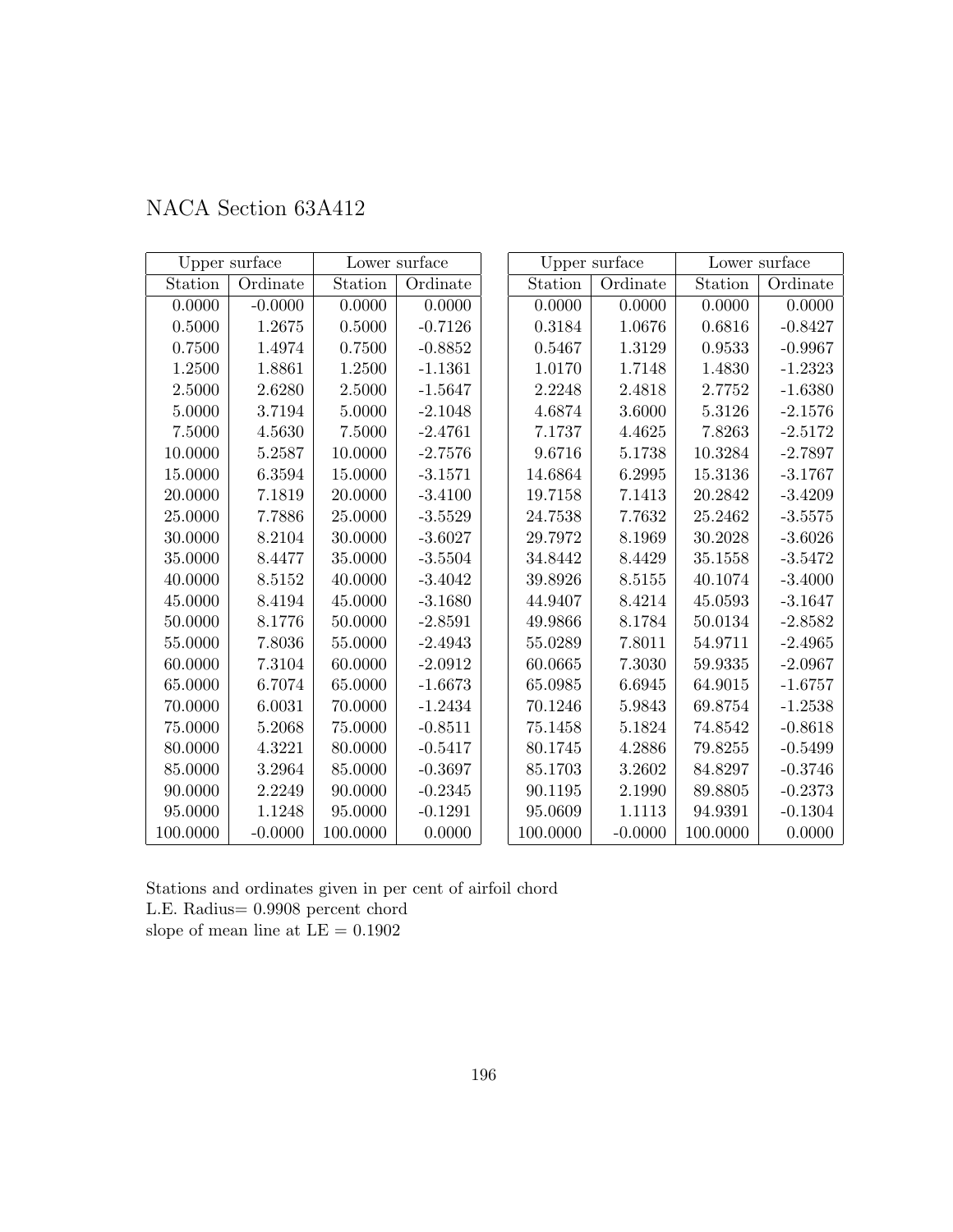| NACA Section 63A415 |
|---------------------|
|---------------------|

|             | Upper surface |             | Lower surface |          | Upper surface |          | Lower surface |
|-------------|---------------|-------------|---------------|----------|---------------|----------|---------------|
| Station     | Ordinate      | Station     | Ordinate      | Station  | Ordinate      | Station  | Ordinate      |
| 0.0000      | 0.0000        | 0.0000      | 0.0000        | 0.0000   | 0.0000        | 0.0000   | 0.0000        |
| $0.5000\,$  | 1.5546        | 0.5000      | $-0.8458$     | 0.2804   | 1.2672        | 0.7196   | $-1.0423$     |
| 0.7500      | 1.8295        | 0.7500      | $-1.0664$     | 0.5035   | 1.5587        | 0.9965   | $-1.2425$     |
| 1.2500      | 2.2944        | 1.2500      | $-1.4006$     | 0.9653   | 2.0417        | 1.5347   | $-1.5591$     |
| 2.5000      | 3.1820        | 2.5000      | $-1.9940$     | 2.1602   | 2.9649        | 2.8398   | $-2.1212$     |
| 5.0000      | 4.4785        | 5.0000      | $-2.7650$     | 4.6111   | 4.3019        | 5.3889   | $-2.8595$     |
| 7.5000      | 5.4739        | $7.5000\,$  | $-3.3057$     | 7.0929   | 5.3260        | 7.9071   | $-3.3806$     |
| 10.0000     | 6.2909        | 10.0000     | $-3.7225$     | 9.5898   | 6.1663        | 10.4102  | $-3.7822$     |
| 15.0000     | 7.5762        | 15.0000     | $-4.3282$     | 14.6077  | 7.4888        | 15.3923  | $-4.3660$     |
| 20.0000     | 8.5291        | 20.0000     | $-4.7278$     | 19.6443  | 8.4704        | 20.3557  | $-4.7499$     |
| 25.0000     | 9.2249        | 25.0000     | $-4.9722$     | 24.6918  | 9.1885        | 25.3082  | $-4.9829$     |
| 30.0000     | 9.6981        | 30.0000     | $-5.0833$     | 29.7462  | 9.6795        | 30.2538  | $-5.0852$     |
| 35.0000     | 9.9495        | 35.0000     | $-5.0519$     | 34.8052  | 9.9436        | 35.1948  | $-5.0479$     |
| 40.0000     | 9.9969        | 40.0000     | $-4.8889$     | 39.8659  | 9.9983        | 40.1341  | $-4.8828$     |
| 45.0000     | 9.8489        | 45.0000     | $-4.6007$     | 44.9260  | 9.8524        | 45.0740  | $-4.5956$     |
| 50.0000     | 9.5290        | 50.0000     | $-4.2116$     | 49.9833  | 9.5304        | 50.0167  | $-4.2102$     |
| 55.0000     | 9.0559        | 55.0000     | $-3.7438$     | 55.0359  | 9.0520        | 54.9641  | $-3.7474$     |
| 60.0000     | 8.4457        | 60.0000     | $-3.2192$     | 60.0825  | 8.4346        | 59.9175  | $-3.2282$     |
| 65.0000     | 7.7118        | 65.0000     | $-2.6598$     | 65.1220  | 7.6925        | 64.8780  | $-2.6737$     |
| 70.0000     | 6.8674        | 70.0000     | $-2.0920$     | 70.1541  | 6.8398        | 69.8459  | $-2.1093$     |
| 75.0000     | 5.9287        | $75.0000\,$ | $-1.5545$     | 75.1801  | 5.8935        | 74.8199  | $-1.5729$     |
| 80.0000     | 4.9036        | 80.0000     | $-1.1013$     | 80.2155  | 4.8562        | 79.7845  | $-1.1175$     |
| 85.0000     | 3.7368        | 85.0000     | $-0.7883$     | 85.2102  | 3.6859        | 84.7898  | $-0.8003$     |
| $90.0000\,$ | 2.5180        | 90.0000     | $-0.5128$     | 90.1472  | 2.4819        | 89.8528  | $-0.5202$     |
| 95.0000     | 1.2787        | 95.0000     | $-0.2752$     | 95.0755  | 1.2597        | 94.9245  | $-0.2789$     |
| 100.0000    | $-0.0000$     | 100.0000    | 0.0000        | 100.0000 | $-0.0000$     | 100.0000 | 0.0000        |

Stations and ordinates given in per cent of airfoil chord L.E. Radius= 1.4059 percent chord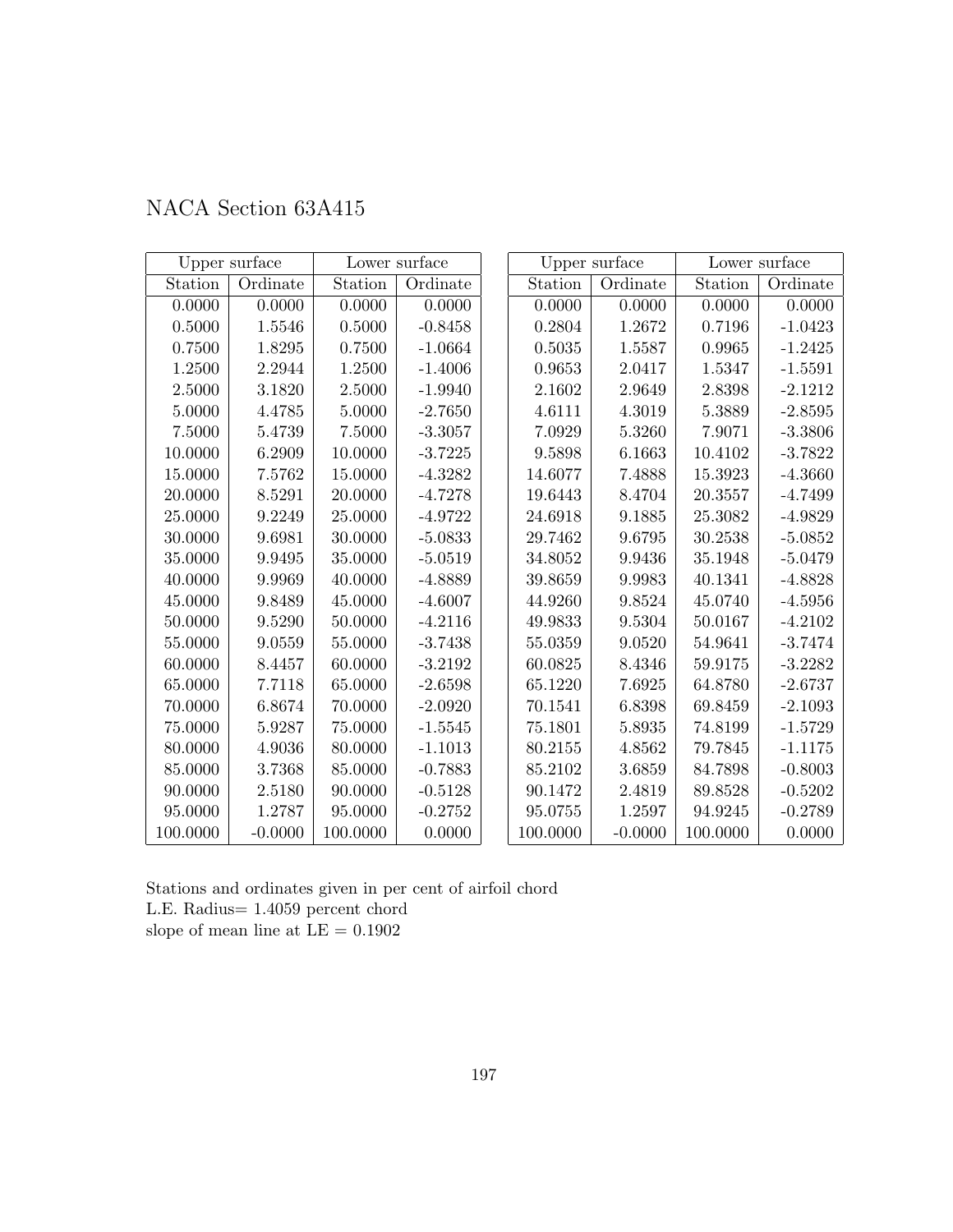|          | Upper surface |          | Lower surface |          | Upper surface |          | Lower surface |
|----------|---------------|----------|---------------|----------|---------------|----------|---------------|
| Station  | Ordinate      | Station  | Ordinate      | Station  | Ordinate      | Station  | Ordinate      |
| 0.0000   | 0.0000        | 0.0000   | 0.0000        | 0.0000   | 0.0000        | 0.0000   | 0.0000        |
| 0.5000   | 1.7574        | 0.5000   | $-0.7140$     | 0.1776   | 1.2990        | 0.8224   | $-0.9617$     |
| 0.7500   | 2.0498        | 0.7500   | $-0.9119$     | 0.3870   | 1.6122        | 1.1130   | $-1.1379$     |
| 1.2500   | 2.5448        | 1.2500   | $-1.2115$     | 0.8293   | 2.1355        | 1.6707   | $-1.4117$     |
| 2.5000   | 3.5050        | 2.5000   | $-1.7264$     | 1.9958   | 3.1485        | 3.0042   | $-1.8828$     |
| 5.0000   | 4.9306        | 5.0000   | $-2.3625$     | 4.4209   | 4.6367        | 5.5791   | $-2.4731$     |
| 7.5000   | 6.0370        | 7.5000   | $-2.7862$     | 6.8927   | 5.7889        | 8.1073   | $-2.8709$     |
| 10.0000  | 6.9517        | 10.0000  | $-3.1004$     | 9.3872   | 6.7415        | 10.6128  | $-3.1653$     |
| 15.0000  | 8.4026        | 15.0000  | $-3.5314$     | 14.4132  | 8.2534        | 15.5868  | $-3.5692$     |
| 20.0000  | 9.4900        | 20.0000  | $-3.7886$     | 19.4674  | 9.3886        | 20.5326  | $-3.8079$     |
| 25.0000  | 10.2956       | 25.0000  | $-3.9168$     | 24.5383  | 10.2316       | 25.4617  | $-3.9231$     |
| 30.0000  | 10.8566       | 30.0000  | $-3.9347$     | 29.6196  | 10.8226       | 30.3804  | $-3.9312$     |
| 35.0000  | 11.1768       | 35.0000  | $-3.8305$     | 34.7079  | 11.1643       | 35.2921  | $-3.8208$     |
| 40.0000  | 11.2754       | 40.0000  | $-3.6134$     | 39.7989  | 11.2756       | 40.2011  | $-3.6024$     |
| 45.0000  | 11.1614       | 45.0000  | $-3.2892$     | 44.8891  | 11.1661       | 45.1109  | $-3.2809$     |
| 50.0000  | 10.8584       | 50.0000  | $-2.8823$     | 49.9750  | 10.8604       | 50.0250  | $-2.8801$     |
| 55.0000  | 10.3840       | 55.0000  | $-2.4159$     | 55.0539  | 10.3780       | 54.9461  | $-2.4211$     |
| 60.0000  | 9.7529        | 60.0000  | $-1.9132$     | 60.1237  | 9.7354        | 59.8763  | $-1.9259$     |
| 65.0000  | 8.9764        | 65.0000  | $-1.3984$     | 65.1830  | 8.9454        | 64.8170  | $-1.4172$     |
| 70.0000  | 8.0644        | 70.0000  | $-0.9014$     | 70.2310  | 8.0191        | 69.7690  | $-0.9233$     |
| 75.0000  | 7.0273        | 75.0000  | $-0.4660$     | 75.2697  | 6.9683        | 74.7303  | $-0.4873$     |
| 80.0000  | 5.8636        | 80.0000  | $-0.1607$     | 80.3222  | 5.7813        | 79.6778  | $-0.1732$     |
| 85.0000  | 4.4858        | 85.0000  | $-0.0631$     | 85.3136  | 4.3952        | 84.6864  | $-0.0668$     |
| 90.0000  | 3.0282        | 90.0000  | $-0.0203$     | 90.2195  | 2.9635        | 89.7805  | $-0.0209$     |
| 95.0000  | 1.5345        | 95.0000  | $-0.0293$     | 95.1125  | 1.5004        | 94.8875  | $-0.0291$     |
| 100.0000 | $-0.0000$     | 100.0000 | 0.0000        | 100.0000 | $-0.0000$     | 100.0000 | 0.0000        |

## NACA Section 63A615

Stations and ordinates given in per cent of airfoil chord L.E. Radius= 1.4059 percent chord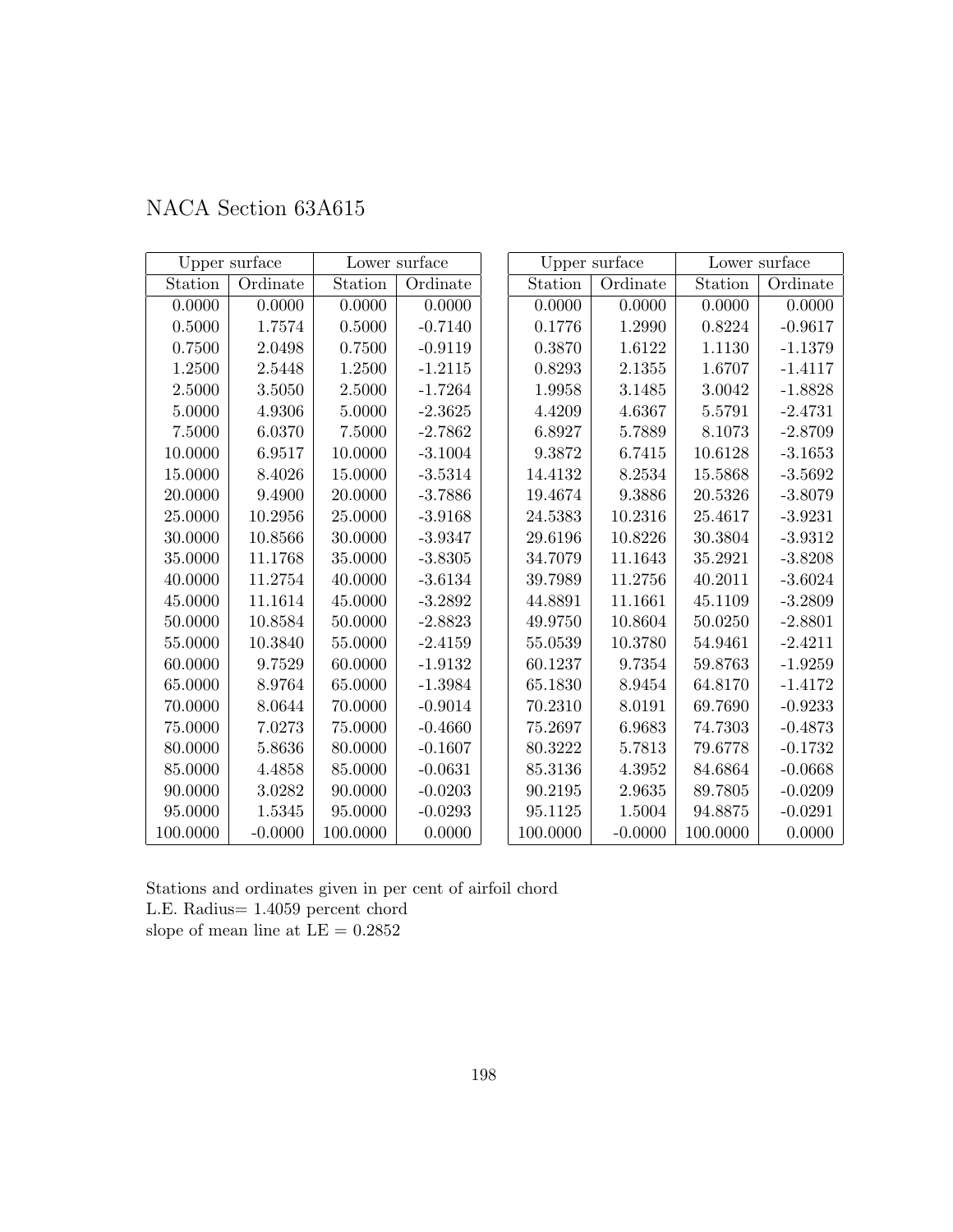| NACA Section 63A418 |  |  |
|---------------------|--|--|
|---------------------|--|--|

|            | Upper surface |          | Lower surface |          | Upper surface |          | Lower surface |
|------------|---------------|----------|---------------|----------|---------------|----------|---------------|
| Station    | Ordinate      | Station  | Ordinate      | Station  | Ordinate      | Station  | Ordinate      |
| 0.0000     | 0.0000        | 0.0000   | 0.0000        | 0.0000   | 0.0000        | 0.0000   | 0.0000        |
| 0.5000     | 1.8226        | 0.5000   | $-0.9511$     | 0.2474   | 1.4409        | 0.7526   | $-1.2160$     |
| 0.7500     | 2.1423        | 0.7500   | $-1.2135$     | 0.4654   | 1.7753        | 1.0346   | $-1.4591$     |
| 1.2500     | 2.6849        | 1.2500   | $-1.6245$     | 0.9185   | 2.3380        | 1.5815   | $-1.8554$     |
| 2.5000     | 3.7246        | 2.5000   | $-2.3843$     | 2.0990   | 3.4230        | 2.9010   | $-2.5793$     |
| 5.0000     | 5.2327        | 5.0000   | $-3.3969$     | 4.5367   | 4.9877        | 5.4633   | $-3.5453$     |
| $7.5000\,$ | 6.3836        | 7.5000   | $-4.1143$     | 7.0132   | 6.1788        | 7.9868   | $-4.2334$     |
| 10.0000    | 7.3239        | 10.0000  | $-4.6720$     | 9.5085   | 7.1519        | 10.4915  | $-4.7678$     |
| 15.0000    | 8.7963        | 15.0000  | $-5.4917$     | 14.5291  | 8.6762        | 15.4709  | $-5.5535$     |
| 20.0000    | 9.8804        | 20.0000  | $-6.0428$     | 19.5728  | $9.8003\,$    | 20.4272  | $-6.0799$     |
| 25.0000    | 10.6655       | 25.0000  | $-6.3920$     | 24.6297  | 10.6164       | 25.3703  | $-6.4108$     |
| 30.0000    | 11.1883       | 30.0000  | $-6.5651$     | 29.6952  | 11.1640       | 30.3048  | $-6.5697$     |
| 35.0000    | 11.4513       | 35.0000  | $-6.5536$     | 34.7662  | 11.4444       | 35.2338  | $-6.5488$     |
| 40.0000    | 11.4750       | 40.0000  | $-6.3710$     | 39.8392  | 11.4778       | 40.1608  | $-6.3623$     |
| 45.0000    | 11.2712       | 45.0000  | $-6.0272$     | 44.9115  | 11.2766       | 45.0885  | $-6.0198$     |
| 50.0000    | 10.8698       | 50.0000  | $-5.5536$     | 49.9800  | 10.8717       | 50.0200  | $-5.5515$     |
| 55.0000    | 10.2950       | 55.0000  | $-4.9795$     | 55.0429  | 10.2894       | 54.9571  | $-4.9848$     |
| 60.0000    | 9.5663        | 60.0000  | $-4.3309$     | 60.0983  | 9.5506        | 59.9017  | $-4.3442$     |
| 65.0000    | 8.7008        | 65.0000  | $-3.6344$     | 65.1451  | 8.6738        | 64.8549  | $-3.6550$     |
| 70.0000    | 7.7168        | 70.0000  | $-2.9225$     | 70.1830  | 7.6788        | 69.8170  | $-2.9483$     |
| 75.0000    | 6.6378        | 75.0000  | $-2.2415$     | 75.2137  | 6.5901        | 74.7863  | $-2.2695$     |
| 80.0000    | 5.4752        | 80.0000  | $-1.6469$     | 80.2556  | 5.4120        | 79.7444  | $-1.6733$     |
| 85.0000    | 4.1704        | 85.0000  | $-1.1960$     | 85.2493  | 4.1029        | 84.7507  | $-1.2173$     |
| 90.0000    | 2.8056        | 90.0000  | $-0.7828$     | 90.1743  | 2.7579        | 89.8257  | $-0.7962$     |
| 95.0000    | 1.4317        | 95.0000  | $-0.4192$     | 95.0899  | 1.4067        | 94.9101  | $-0.4258$     |
| 100.0000   | $-0.0000$     | 100.0000 | 0.0000        | 100.0000 | $-0.0000$     | 100.0000 | 0.0000        |

Stations and ordinates given in per cent of airfoil chord L.E. Radius= 1.7925 percent chord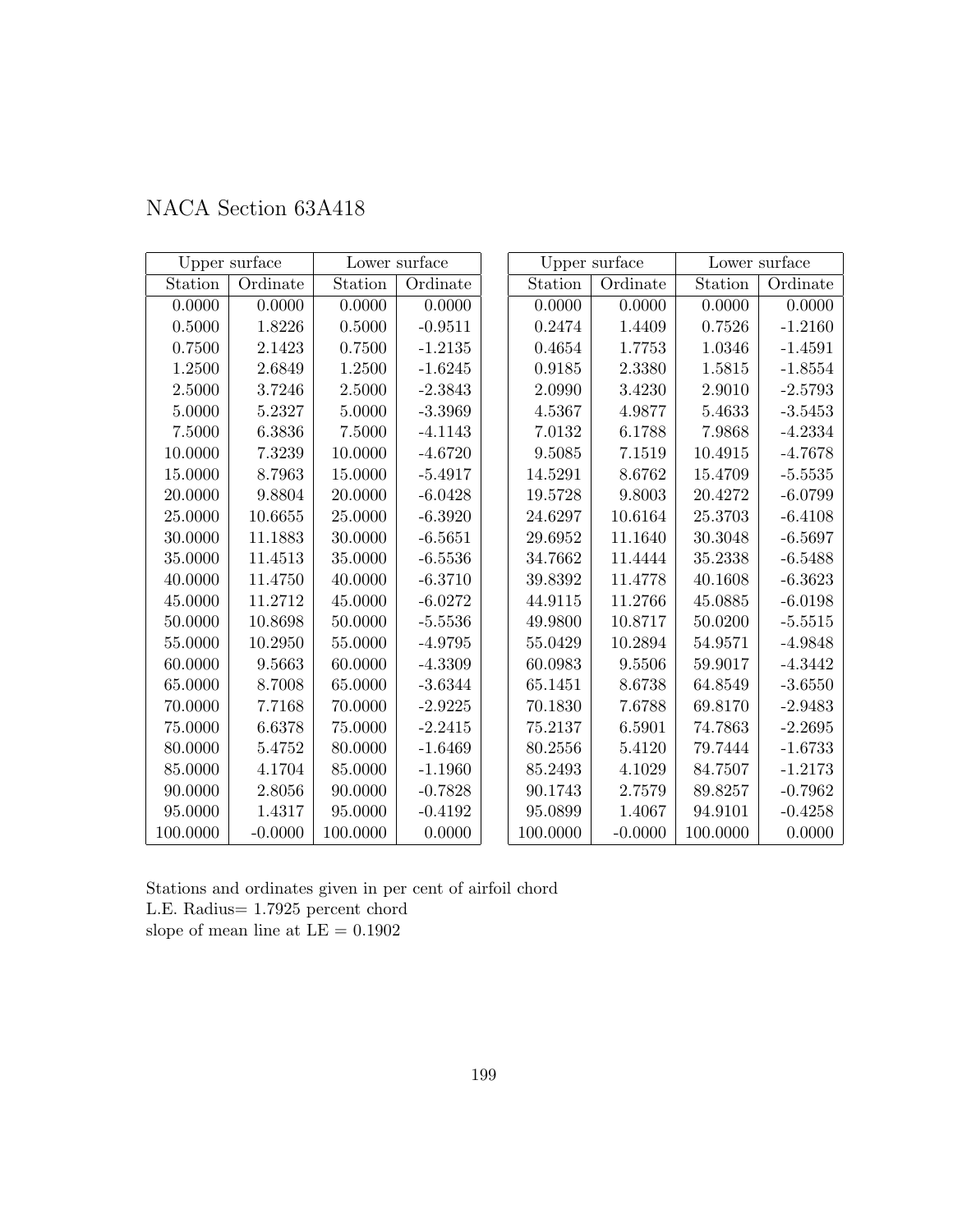| NACA Section 63A421 |  |
|---------------------|--|
|---------------------|--|

|          | Upper surface |          | Lower surface |          | Upper surface |            | Lower surface |
|----------|---------------|----------|---------------|----------|---------------|------------|---------------|
| Station  | Ordinate      | Station  | Ordinate      | Station  | Ordinate      | Station    | Ordinate      |
| 0.0000   | 0.0000        | 0.0000   | 0.0000        | 0.0000   | 0.0000        | 0.0000     | 0.0000        |
| 0.5000   | 2.0617        | 0.5000   | $-1.0312$     | 0.2199   | 1.5854        | 0.7801     | $-1.3605$     |
| 0.7500   | 2.4253        | 0.7500   | $-1.3283$     | 0.4332   | 1.9577        | 1.0668     | $-1.6415$     |
| 1.2500   | 3.0477        | 1.2500   | $-1.8058$     | 0.8776   | 2.5963        | 1.6224     | $-2.1138$     |
| 2.5000   | 4.2484        | 2.5000   | $-2.7295$     | 2.0421   | 3.8489        | $2.9579\,$ | $-3.0051$     |
| 5.0000   | 5.9770        | 5.0000   | $-3.9951$     | 4.4645   | 5.6520        | 5.5355     | $-4.2096$     |
| 7.5000   | 7.2882        | 7.5000   | $-4.8978$     | 6.9348   | 7.0170        | 8.0652     | $-5.0717$     |
| 10.0000  | 8.3549        | 10.0000  | $-5.6026$     | 9.4280   | 8.1275        | 10.5720    | $-5.7434$     |
| 15.0000  | 10.0177       | 15.0000  | $-6.6450$     | 14.4508  | 9.8597        | 15.5492    | $-6.7369$     |
| 20.0000  | 11.2348       | 20.0000  | $-7.3534$     | 19.5012  | 11.1299       | 20.4988    | $-7.4094$     |
| 25.0000  | 12.1095       | 25.0000  | $-7.8111$     | 24.5676  | 12.0459       | 25.4324    | $-7.8402$     |
| 30.0000  | 12.6809       | 30.0000  | $-8.0479$     | 29.6441  | 12.6503       | 30.3559    | $-8.0561$     |
| 35.0000  | 12.9528       | 35.0000  | $-8.0555$     | 34.7271  | 12.9453       | 35.2729    | $-8.0496$     |
| 40.0000  | 12.9492       | 40.0000  | $-7.8503$     | 39.8126  | 12.9542       | 40.1874    | $-7.8387$     |
| 45.0000  | 12.6868       | 45.0000  | $-7.4479$     | 44.8969  | 12.6946       | 45.1031    | $-7.4378$     |
| 50.0000  | 12.2015       | 50.0000  | $-6.8869$     | 49.9768  | 12.2042       | 50.0232    | $-6.8840$     |
| 55.0000  | 11.5226       | 55.0000  | $-6.2030$     | 55.0497  | 11.5149       | 54.9503    | $-6.2103$     |
| 60.0000  | 10.6733       | 60.0000  | $-5.4274$     | 60.1139  | 10.6521       | 59.8861    | $-5.4458$     |
| 65.0000  | 9.6761        | 65.0000  | $-4.5928$     | 65.1679  | 9.6403        | 64.8321    | $-4.6215$     |
| 70.0000  | 8.5528        | 70.0000  | $-3.7367$     | 70.2114  | 8.5031        | 69.7886    | $-3.7725$     |
| 75.0000  | 7.3365        | 75.0000  | $-2.9147$     | 75.2467  | 7.2747        | 74.7533    | $-2.9540$     |
| 80.0000  | 6.0384        | 80.0000  | $-2.1803$     | 80.2949  | 5.9576        | 79.7051    | $-2.2189$     |
| 85.0000  | 4.5985        | 85.0000  | $-1.5943$     | 85.2877  | 4.5124        | 84.7123    | $-1.6268$     |
| 90.0000  | 3.0884        | 90.0000  | $-1.0457$     | 90.2008  | 3.0279        | 89.7992    | $-1.0662$     |
| 95.0000  | 1.5844        | 95.0000  | $-0.5615$     | 95.1042  | 1.5526        | 94.8958    | $-0.5718$     |
| 100.0000 | $-0.0000$     | 100.0000 | 0.0000        | 100.0000 | $-0.0000$     | 100.0000   | 0.0000        |

Stations and ordinates given in per cent of airfoil chord L.E. Radius= 2.1255 percent chord slope of mean line at  $\mathrm{LE}=0.1902$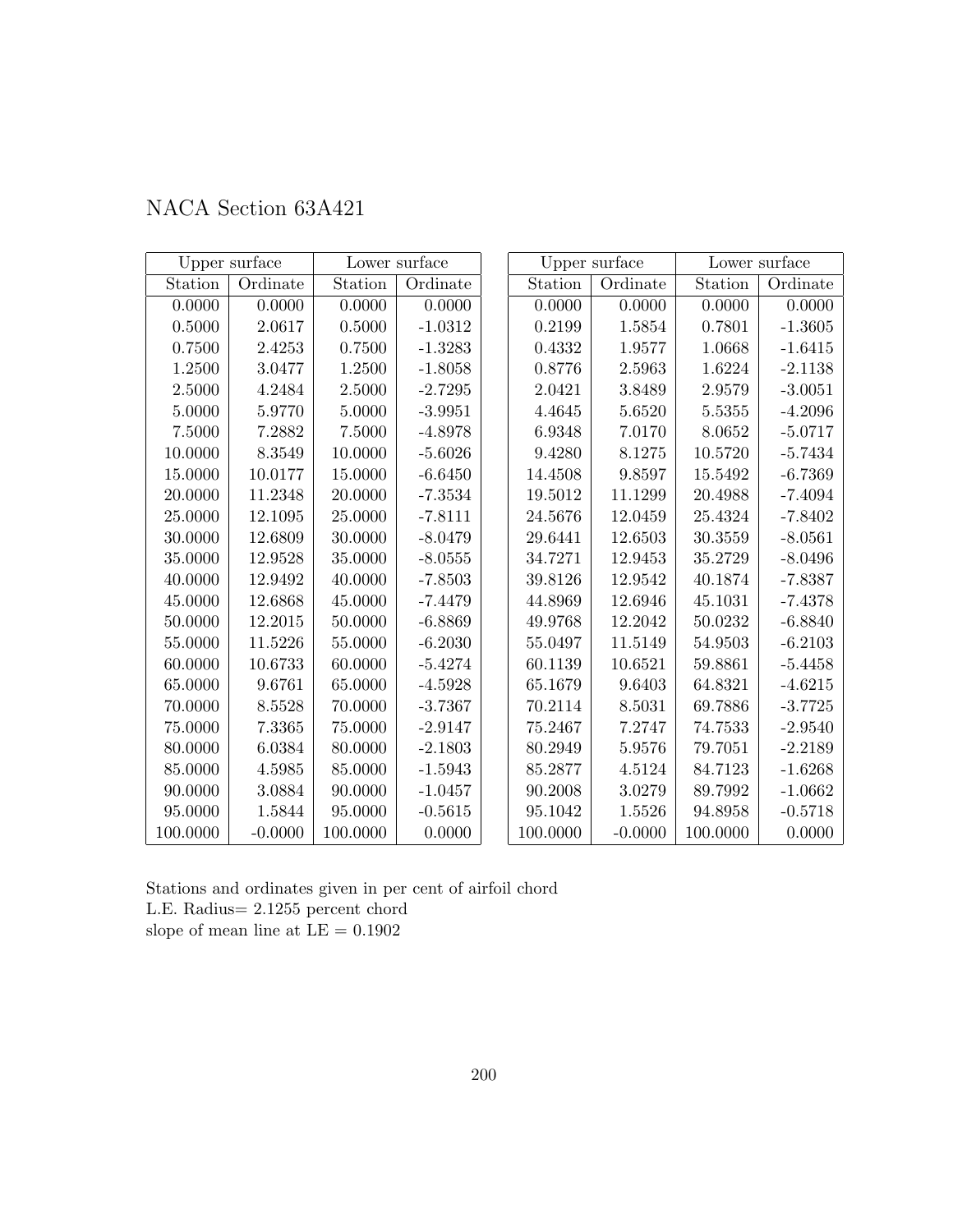| NACA Section 64A204 |  |
|---------------------|--|
|---------------------|--|

|             | Upper surface |          | Lower surface |          | Upper surface |            | Lower surface |
|-------------|---------------|----------|---------------|----------|---------------|------------|---------------|
| Station     | Ordinate      | Station  | Ordinate      | Station  | Ordinate      | Station    | Ordinate      |
| 0.0000      | 0.0000        | 0.0000   | 0.0000        | 0.0000   | 0.0000        | 0.0000     | 0.0000        |
| $0.5000\,$  | 0.4052        | 0.5000   | $-0.2717$     | 0.4681   | 0.3916        | $0.5319\,$ | $-0.2791$     |
| 0.7500      | 0.4925        | 0.7500   | $-0.3183$     | 0.7146   | 0.4814        | 0.7854     | $-0.3233$     |
| 1.2500      | 0.6350        | 1.2500   | $-0.3792$     | 1.2102   | 0.6246        | 1.2898     | $-0.3833$     |
| 2.5000      | 0.9042        | 2.5000   | $-0.4714$     | 2.4543   | 0.8957        | 2.5457     | $-0.4738$     |
| 5.0000      | 1.3029        | 5.0000   | $-0.5731$     | 4.9492   | 1.2959        | $5.0508\,$ | $-0.5747$     |
| 7.5000      | 1.6156        | 7.5000   | $-0.6358$     | 7.4475   | 1.6096        | 7.5525     | $-0.6369$     |
| 10.0000     | 1.8798        | 10.0000  | $-0.6817$     | 9.9473   | 1.8746        | 10.0527    | $-0.6825$     |
| 15.0000     | 2.3063        | 15.0000  | $-0.7407$     | 14.9496  | 2.3025        | 15.0504    | $-0.7411$     |
| 20.0000     | 2.6363        | 20.0000  | $-0.7732$     | 19.9542  | 2.6336        | 20.0458    | $-0.7734$     |
| 25.0000     | 2.8900        | 25.0000  | $-0.7854$     | 24.9601  | 2.8883        | 25.0399    | $-0.7854$     |
| 30.0000     | 3.0785        | 30.0000  | $-0.7804$     | 29.9668  | 3.0775        | 30.0332    | $-0.7803$     |
| 35.0000     | 3.2074        | 35.0000  | $-0.7592$     | 34.9742  | 3.2069        | 35.0258    | $-0.7591$     |
| 40.0000     | 3.2775        | 40.0000  | $-0.7198$     | 39.9820  | 3.2774        | 40.0180    | $-0.7196$     |
| 45.0000     | 3.2794        | 45.0000  | $-0.6513$     | 44.9899  | 3.2795        | 45.0101    | $-0.6511$     |
| 50.0000     | 3.2180        | 50.0000  | $-0.5580$     | 49.9977  | 3.2181        | 50.0023    | $-0.5580$     |
| 55.0000     | 3.1015        | 55.0000  | $-0.4489$     | 55.0050  | 3.1013        | 54.9950    | $-0.4490$     |
| 60.0000     | 2.9353        | 60.0000  | $-0.3315$     | 60.0116  | 2.9349        | 59.9884    | $-0.3317$     |
| 65.0000     | 2.7223        | 65.0000  | $-0.2117$     | 65.0173  | 2.7215        | 64.9827    | $-0.2121$     |
| 70.0000     | 2.4630        | 70.0000  | $-0.0960$     | 70.0220  | 2.4617        | 69.9780    | $-0.0965$     |
| $75.0000\,$ | 2.1579        | 75.0000  | 0.0046        | 75.0260  | 2.1562        | 74.9740    | 0.0042        |
| 80.0000     | 1.8018        | 80.0000  | 0.0702        | 80.0312  | 1.7993        | 79.9688    | 0.0700        |
| 85.0000     | 1.3753        | 85.0000  | 0.0701        | 85.0305  | 1.3726        | 84.9695    | 0.0702        |
| 90.0000     | 0.9310        | 90.0000  | 0.0517        | 90.0215  | 0.9290        | 89.9785    | 0.0518        |
| 95.0000     | 0.4673        | 95.0000  | 0.0241        | 95.0108  | 0.4663        | 94.9892    | 0.0241        |
| 100.0000    | $-0.0000$     | 100.0000 | 0.0000        | 100.0000 | $-0.0000$     | 100.0000   | 0.0000        |

Stations and ordinates given in per cent of airfoil chord L.E. Radius= 0.1228 percent chord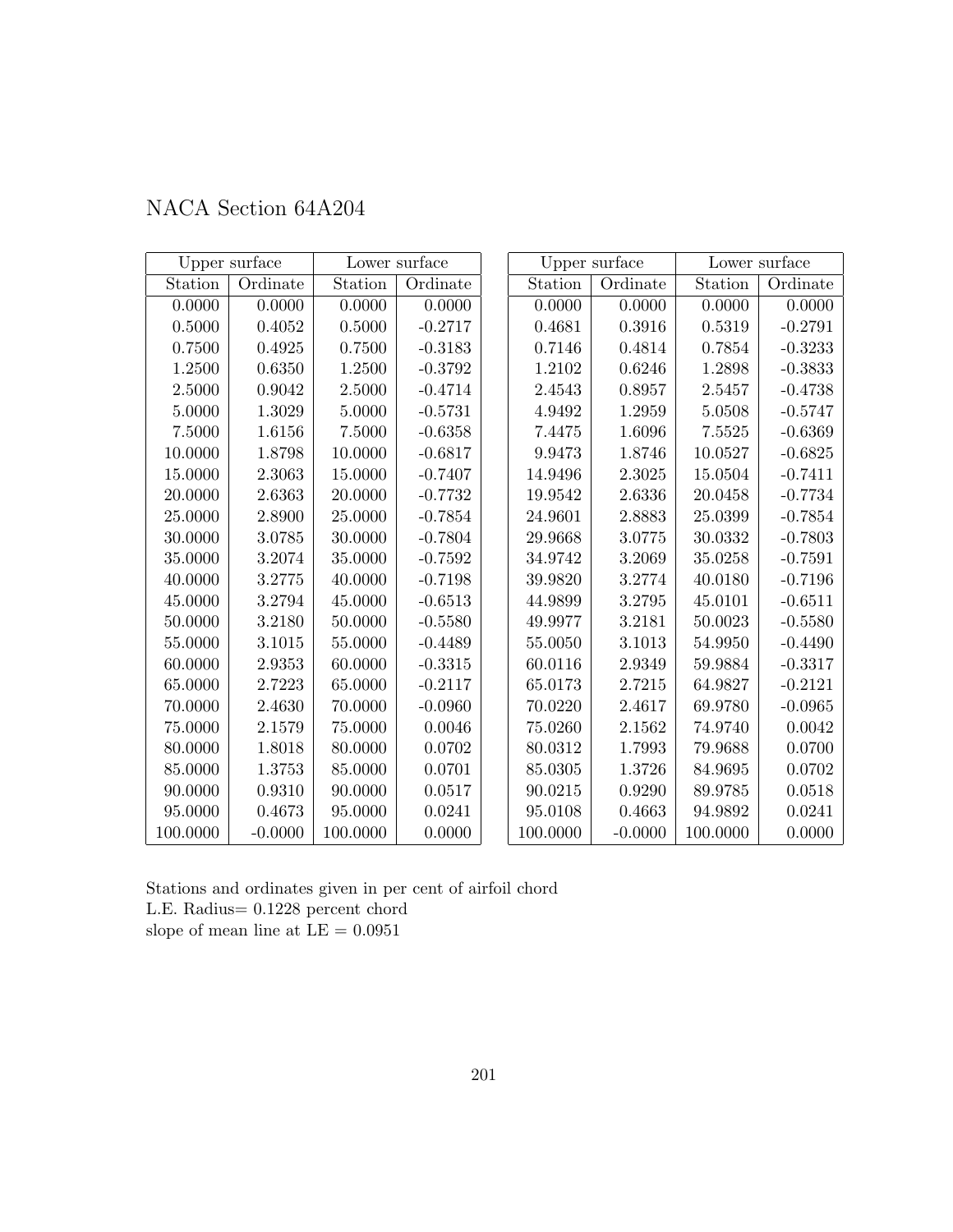| NACA Section 64A106 |  |  |
|---------------------|--|--|
|---------------------|--|--|

|          | Upper surface |          | Lower surface |          | Upper surface |          | Lower surface |
|----------|---------------|----------|---------------|----------|---------------|----------|---------------|
| Station  | Ordinate      | Station  | Ordinate      | Station  | Ordinate      | Station  | Ordinate      |
| 0.0000   | 0.0000        | 0.0000   | 0.0000        | 0.0000   | 0.0000        | 0.0000   | 0.0000        |
| 0.5000   | 0.5417        | 0.5000   | $-0.4625$     | 0.4762   | 0.5291        | 0.5238   | $-0.4729$     |
| 0.7500   | 0.6510        | 0.7500   | $-0.5537$     | 0.7235   | 0.6407        | 0.7765   | $-0.5617$     |
| 1.2500   | 0.8233        | 1.2500   | $-0.6865$     | 1.2202   | 0.8141        | 1.2798   | $-0.6934$     |
| 2.5000   | 1.1389        | 2.5000   | $-0.9155$     | 2.4657   | 1.1316        | 2.5343   | $-0.9206$     |
| 5.0000   | 1.5897        | 5.0000   | $-1.2194$     | 4.9619   | 1.5838        | 5.0381   | $-1.2232$     |
| 7.5000   | 1.9347        | 7.5000   | $-1.4403$     | 7.4606   | 1.9297        | 7.5394   | $-1.4434$     |
| 10.0000  | 2.2226        | 10.0000  | $-1.6198$     | 9.9604   | 2.2184        | 10.0396  | $-1.6223$     |
| 15.0000  | 2.6794        | 15.0000  | $-1.8939$     | 14.9622  | 2.6764        | 15.0378  | $-1.8957$     |
| 20.0000  | 3.0261        | 20.0000  | $-2.0928$     | 19.9656  | 3.0241        | 20.0344  | $-2.0940$     |
| 25.0000  | 3.2860        | 25.0000  | $-2.2326$     | 24.9700  | 3.2847        | 25.0300  | $-2.2333$     |
| 30.0000  | 3.4716        | 30.0000  | $-2.3220$     | 29.9751  | 3.4709        | 30.0249  | $-2.3223$     |
| 35.0000  | 3.5890        | 35.0000  | $-2.3646$     | 34.9807  | 3.5886        | 35.0193  | $-2.3647$     |
| 40.0000  | 3.6372        | 40.0000  | $-2.3584$     | 39.9865  | 3.6372        | 40.0135  | $-2.3583$     |
| 45.0000  | 3.6008        | 45.0000  | $-2.2869$     | 44.9925  | 3.6010        | 45.0075  | $-2.2868$     |
| 50.0000  | 3.4894        | 50.0000  | $-2.1595$     | 49.9983  | 3.4895        | 50.0017  | $-2.1594$     |
| 55.0000  | 3.3154        | 55.0000  | $-1.9890$     | 55.0037  | 3.3153        | 54.9963  | $-1.9891$     |
| 60.0000  | 3.0883        | 60.0000  | $-1.7859$     | 60.0086  | 3.0879        | 59.9914  | $-1.7863$     |
| 65.0000  | 2.8138        | 65.0000  | $-1.5577$     | 65.0129  | 2.8131        | 64.9871  | $-1.5584$     |
| 70.0000  | 2.4957        | 70.0000  | $-1.3111$     | 70.0164  | 2.4946        | 69.9836  | $-1.3120$     |
| 75.0000  | 2.1411        | 75.0000  | $-1.0585$     | 75.0193  | 2.1396        | 74.9807  | $-1.0595$     |
| 80.0000  | 1.7540        | 80.0000  | $-0.8164$     | 80.0232  | 1.7521        | 79.9768  | $-0.8174$     |
| 85.0000  | 1.3302        | 85.0000  | $-0.6060$     | 85.0227  | 1.3283        | 84.9773  | $-0.6069$     |
| 90.0000  | 0.8977        | 90.0000  | $-0.4052$     | 90.0160  | 0.8963        | 89.9840  | $-0.4058$     |
| 95.0000  | 0.4522        | 95.0000  | $-0.2059$     | 95.0081  | 0.4515        | 94.9919  | $-0.2063$     |
| 100.0000 | $-0.0000$     | 100.0000 | 0.0000        | 100.0000 | $-0.0000$     | 100.0000 | 0.0000        |

Stations and ordinates given in per cent of airfoil chord L.E. Radius= 0.2773 percent chord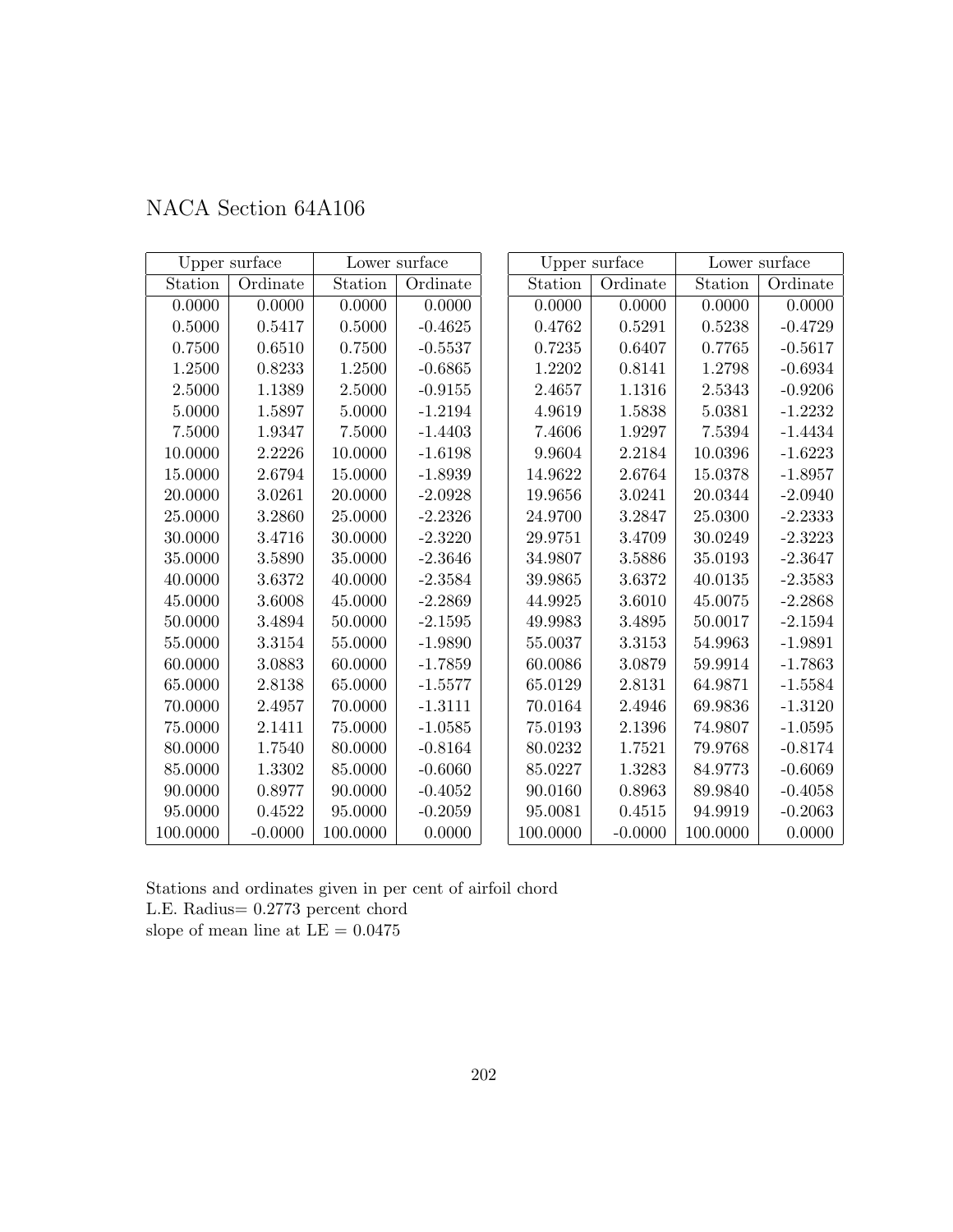| NACA Section 64A210 |  |  |  |
|---------------------|--|--|--|
|---------------------|--|--|--|

|            | Upper surface |          | Lower surface |          | Upper surface |          | Lower surface |
|------------|---------------|----------|---------------|----------|---------------|----------|---------------|
| Station    | Ordinate      | Station  | Ordinate      | Station  | Ordinate      | Station  | Ordinate      |
| 0.0000     | $-0.0000$     | 0.0000   | 0.0000        | 0.0000   | 0.0000        | 0.0000   | 0.0000        |
| $0.5000\,$ | 0.9339        | 0.5000   | $-0.7026$     | 0.4229   | 0.8674        | 0.5771   | $-0.7549$     |
| 0.7500     | 1.1132        | 0.7500   | $-0.8544$     | 0.6641   | 1.0555        | 0.8359   | $-0.8974$     |
| 1.2500     | 1.4035        | 1.2500   | $-1.0743$     | 1.1527   | 1.3519        | 1.3473   | $-1.1106$     |
| 2.5000     | $1.9434\,$    | 2.5000   | $-1.4517$     | 2.3871   | 1.9010        | 2.6129   | $-1.4791$     |
| 5.0000     | 2.7218        | 5.0000   | $-1.9464$     | 4.8736   | 2.6879        | 5.1264   | $-1.9667$     |
| 7.5000     | 3.3193        | 7.5000   | $-2.3017$     | 7.3689   | 3.2908        | 7.6311   | $-2.3181$     |
| 10.0000    | 3.8186        | 10.0000  | $-2.5886$     | 9.8681   | 3.7943        | 10.1319  | $-2.6022$     |
| 15.0000    | 4.6112        | 15.0000  | $-3.0233$     | 14.8738  | 4.5938        | 15.1262  | $-3.0324$     |
| 20.0000    | 5.2138        | 20.0000  | $-3.3355$     | 19.8851  | 5.2017        | 20.1149  | $-3.3415$     |
| 25.0000    | 5.6654        | 25.0000  | $-3.5513$     | 24.8998  | 5.6576        | 25.1002  | $-3.5548$     |
| 30.0000    | 5.9884        | 30.0000  | $-3.6853$     | 29.9169  | 5.9840        | 30.0831  | $-3.6869$     |
| 35.0000    | 6.1926        | 35.0000  | $-3.7426$     | 34.9354  | 6.1907        | 35.0646  | $-3.7429$     |
| 40.0000    | 6.2733        | 40.0000  | $-3.7162$     | 39.9550  | 6.2732        | 40.0450  | $-3.7155$     |
| 45.0000    | 6.2054        | 45.0000  | $-3.5787$     | 44.9750  | 6.2061        | 45.0250  | $-3.5777$     |
| 50.0000    | 6.0119        | 50.0000  | $-3.3524$     | 49.9943  | 6.0122        | 50.0057  | $-3.3521$     |
| 55.0000    | 5.7125        | 55.0000  | $-3.0585$     | 55.0123  | 5.7116        | 54.9877  | $-3.0593$     |
| 60.0000    | 5.3237        | 60.0000  | $-2.7160$     | 60.0284  | 5.3213        | 59.9716  | $-2.7181$     |
| 65.0000    | 4.8542        | 65.0000  | $-2.3372$     | 65.0423  | 4.8499        | 64.9577  | $-2.3405$     |
| 70.0000    | 4.3111        | 70.0000  | $-1.9353$     | 70.0538  | 4.3049        | 69.9462  | $-1.9397$     |
| 75.0000    | 3.7066        | 75.0000  | $-1.5333$     | 75.0631  | 3.6986        | 74.9369  | $-1.5383$     |
| 80.0000    | 3.0449        | 80.0000  | $-1.1598$     | 80.0757  | 3.0343        | 79.9243  | $-1.1649$     |
| 85.0000    | 2.3124        | 85.0000  | $-0.8543$     | 85.0740  | 2.3013        | 84.9260  | $-0.8585$     |
| 90.0000    | 1.5590        | 90.0000  | $-0.5674$     | 90.0520  | 1.5511        | 89.9480  | $-0.5703$     |
| 95.0000    | 0.7880        | 95.0000  | $-0.2920$     | 95.0264  | 0.7838        | 94.9736  | $-0.2934$     |
| 100.0000   | $-0.0000$     | 100.0000 | 0.0000        | 100.0000 | $-0.0000$     | 100.0000 | 0.0000        |

Stations and ordinates given in per cent of airfoil chord L.E. Radius= 0.7349 percent chord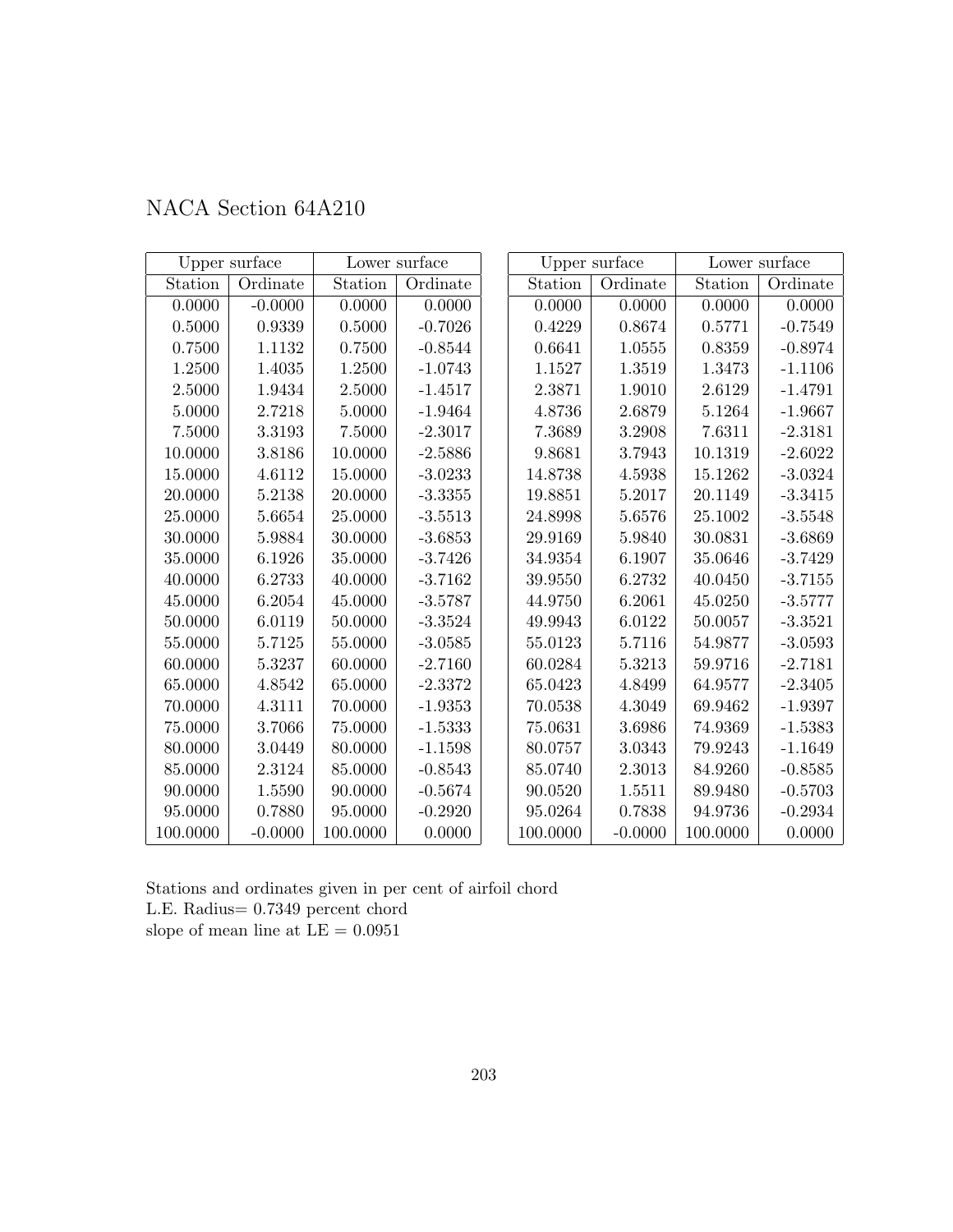|             | Upper surface |          | Lower surface |          | Upper surface |          | Lower surface |
|-------------|---------------|----------|---------------|----------|---------------|----------|---------------|
| Station     | Ordinate      | Station  | Ordinate      | Station  | Ordinate      | Station  | Ordinate      |
| 0.0000      | 0.0000        | 0.0000   | 0.0000        | 0.0000   | 0.0000        | 0.0000   | 0.0000        |
| 0.5000      | 1.0575        | 0.5000   | $-0.6003$     | 0.3478   | 0.9129        | 0.6522   | $-0.6880$     |
| 0.7500      | 1.2530        | 0.7500   | $-0.7359$     | 0.5801   | 1.1235        | 0.9199   | $-0.8073$     |
| 1.2500      | 1.5792        | 1.2500   | $-0.9217$     | 1.0571   | 1.4612        | 1.4429   | $-0.9787$     |
| 2.5000      | 2.2000        | 2.5000   | $-1.2171$     | 2.2757   | 2.1008        | 2.7243   | $-1.2570$     |
| 5.0000      | 3.1193        | 5.0000   | $-1.5689$     | 4.7484   | 3.0383        | 5.2516   | $-1.5959$     |
| 7.5000      | 3.8369        | 7.5000   | $-1.8019$     | 7.2386   | 3.7680        | 7.7614   | $-1.8226$     |
| 10.0000     | 4.4414        | 10.0000  | $-1.9815$     | 9.7369   | 4.3822        | 10.2631  | $-1.9981$     |
| 15.0000     | 5.4111        | 15.0000  | $-2.2354$     | 14.7481  | 5.3683        | 15.2519  | $-2.2455$     |
| 20.0000     | 6.1573        | 20.0000  | $-2.4008$     | 19.7704  | 6.1272        | 20.2296  | $-2.4067$     |
| 25.0000     | 6.7255        | 25.0000  | $-2.4975$     | 24.7998  | 6.7058        | 25.2002  | $-2.5001$     |
| 30.0000     | 7.1420        | 30.0000  | $-2.5358$     | 29.8338  | 7.1304        | 30.1662  | $-2.5361$     |
| 35.0000     | 7.4188        | 35.0000  | $-2.5189$     | 34.8709  | 7.4134        | 35.1291  | $-2.5177$     |
| 40.0000     | 7.5524        | 40.0000  | $-2.4383$     | 39.9100  | 7.5515        | 40.0900  | $-2.4360$     |
| 45.0000     | 7.5190        | 45.0000  | $-2.2655$     | 44.9499  | 7.5201        | 45.0501  | $-2.2634$     |
| 50.0000     | 7.3417        | 50.0000  | $-2.0227$     | 49.9886  | 7.3423        | 50.0114  | $-2.0221$     |
| $55.0000\,$ | 7.0395        | 55.0000  | $-1.7316$     | 55.0246  | 7.0377        | 54.9754  | $-1.7331$     |
| 60.0000     | 6.6278        | 60.0000  | $-1.4125$     | 60.0569  | 6.6225        | 59.9431  | $-1.4162$     |
| 65.0000     | 6.1134        | 65.0000  | $-1.0794$     | 65.0846  | 6.1038        | 64.9154  | $-1.0850$     |
| 70.0000     | 5.5004        | 70.0000  | $-0.7488$     | 70.1075  | 5.4862        | 69.8925  | $-0.7557$     |
| 75.0000     | 4.7954        | 75.0000  | $-0.4488$     | 75.1262  | 4.7765        | 74.8738  | $-0.4558$     |
| 80.0000     | 3.9915        | 80.0000  | $-0.2215$     | 80.1512  | 3.9649        | 79.8488  | $-0.2262$     |
| 85.0000     | 3.0465        | 85.0000  | $-0.1301$     | 85.1476  | 3.0176        | 84.8524  | $-0.1320$     |
| 90.0000     | 2.0586        | 90.0000  | $-0.0752$     | 90.1037  | 2.0378        | 89.8963  | $-0.0761$     |
| 95.0000     | 1.0380        | 95.0000  | $-0.0460$     | 95.0526  | 1.0271        | 94.9474  | $-0.0463$     |
| 100.0000    | $-0.0000$     | 100.0000 | 0.0000        | 100.0000 | $-0.0000$     | 100.0000 | 0.0000        |

## NACA Section 64A410

Stations and ordinates given in per cent of airfoil chord L.E. Radius= 0.7349 percent chord slope of mean line at  $\mathrm{LE}=0.1902$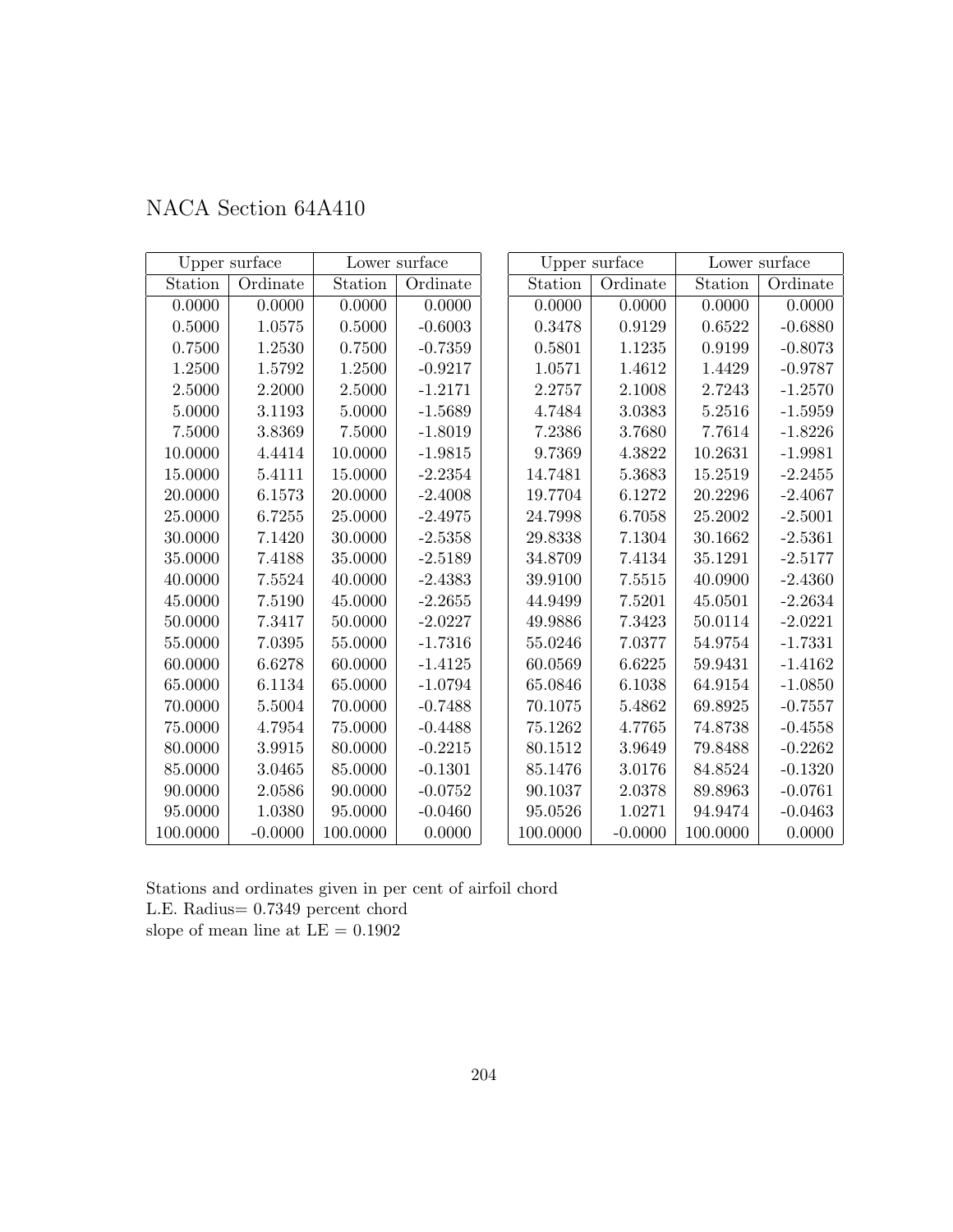|  | NACA Section 64A212 |  |
|--|---------------------|--|
|--|---------------------|--|

|            | Upper surface |          | Lower surface |          | Upper surface |          | Lower surface |
|------------|---------------|----------|---------------|----------|---------------|----------|---------------|
| Station    | Ordinate      | Station  | Ordinate      | Station  | Ordinate      | Station  | Ordinate      |
| 0.0000     | 0.0000        | 0.0000   | 0.0000        | 0.0000   | 0.0000        | 0.0000   | 0.0000        |
| $0.5000\,$ | 1.1028        | 0.5000   | $-0.8253$     | 0.4091   | 1.0118        | 0.5909   | $-0.8993$     |
| 0.7500     | 1.3117        | 0.7500   | $-1.0109$     | 0.6486   | 1.2317        | 0.8514   | $-1.0736$     |
| 1.2500     | 1.6511        | 1.2500   | $-1.2845$     | 1.1347   | 1.5793        | 1.3653   | $-1.3380$     |
| 2.5000     | 2.2829        | 2.5000   | $-1.7603$     | 2.3655   | 2.2237        | 2.6345   | $-1.8018$     |
| 5.0000     | 3.1910        | 5.0000   | $-2.3916$     | 4.8489   | 3.1439        | 5.1511   | $-2.4227$     |
| 7.5000     | 3.8857        | 7.5000   | $-2.8480$     | 7.3429   | 3.8460        | 7.6571   | $-2.8733$     |
| 10.0000    | 4.4649        | 10.0000  | $-3.2179$     | 9.8419   | 4.4310        | 10.1581  | $-3.2390$     |
| 15.0000    | 5.3813        | 15.0000  | $-3.7815$     | 14.8486  | 5.3572        | 15.1514  | $-3.7959$     |
| 20.0000    | 6.0758        | 20.0000  | $-4.1895$     | 19.8620  | 6.0592        | 20.1380  | $-4.1989$     |
| 25.0000    | 6.5936        | 25.0000  | $-4.4746$     | 24.8797  | 6.5830        | 25.1203  | $-4.4801$     |
| 30.0000    | 6.9614        | 30.0000  | $-4.6556$     | 29.9002  | 6.9554        | 30.0998  | $-4.6583$     |
| 35.0000    | 7.1896        | 35.0000  | $-4.7388$     | 34.9225  | 7.1872        | 35.0775  | $-4.7393$     |
| 40.0000    | 7.2702        | 40.0000  | $-4.7136$     | 39.9460  | 7.2703        | 40.0540  | $-4.7125$     |
| 45.0000    | 7.1746        | 45.0000  | $-4.5486$     | 44.9700  | 7.1756        | 45.0300  | $-4.5472$     |
| 50.0000    | 6.9331        | 50.0000  | $-4.2738$     | 49.9932  | 6.9335        | 50.0068  | $-4.2734$     |
| 55.0000    | 6.5696        | 55.0000  | $-3.9149$     | 55.0147  | 6.5684        | 54.9853  | $-3.9161$     |
| 60.0000    | 6.1043        | 60.0000  | $-3.4946$     | 60.0340  | 6.1008        | 59.9661  | $-3.4977$     |
| 65.0000    | 5.5474        | 65.0000  | $-3.0271$     | 65.0505  | 5.5414        | 64.9495  | $-3.0320$     |
| 70.0000    | 4.9098        | 70.0000  | $-2.5294$     | 70.0640  | 4.9012        | 69.9360  | $-2.5359$     |
| 75.0000    | 4.2065        | 75.0000  | $-2.0278$     | 75.0751  | 4.1956        | 74.9249  | $-2.0352$     |
| 80.0000    | 3.4457        | 80.0000  | $-1.5541$     | 80.0900  | 3.4313        | 79.9100  | $-1.5620$     |
| 85.0000    | 2.6144        | 85.0000  | $-1.1498$     | 85.0880  | 2.5994        | 84.9120  | $-1.1566$     |
| 90.0000    | 1.7608        | 90.0000  | $-0.7647$     | 90.0618  | 1.7502        | 89.9382  | $-0.7693$     |
| 95.0000    | 0.8924        | 95.0000  | $-0.3941$     | 95.0315  | 0.8868        | 94.9685  | $-0.3964$     |
| 100.0000   | $-0.0000$     | 100.0000 | 0.0000        | 100.0000 | $-0.0000$     | 100.0000 | 0.0000        |

Stations and ordinates given in per cent of airfoil chord L.E. Radius= 1.0212 percent chord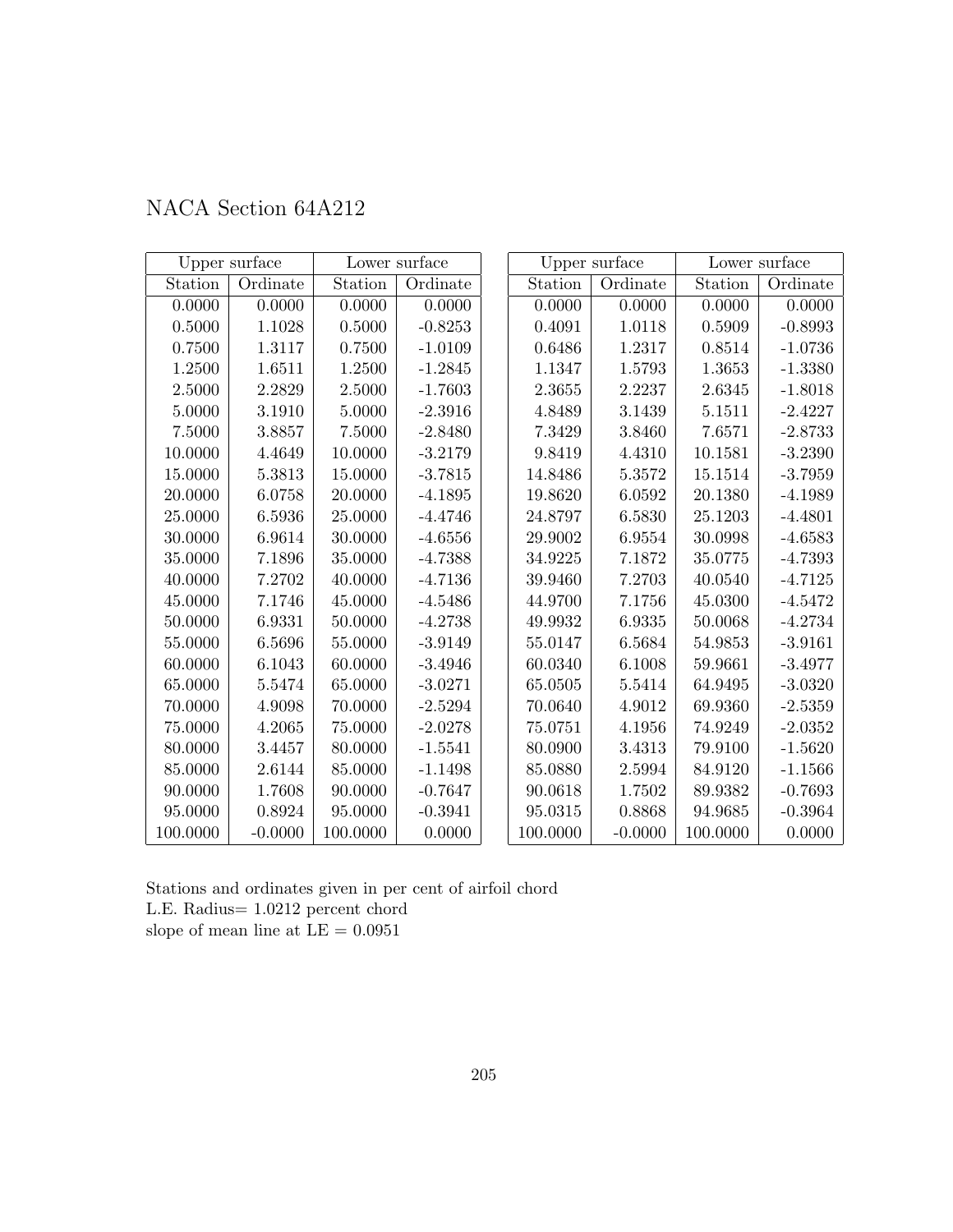| NACA Section 64A412 |  |  |
|---------------------|--|--|
|---------------------|--|--|

|          | Upper surface |            | Lower surface |          | Upper surface |          | Lower surface |
|----------|---------------|------------|---------------|----------|---------------|----------|---------------|
| Station  | Ordinate      | Station    | Ordinate      | Station  | Ordinate      | Station  | Ordinate      |
| 0.0000   | $-0.0000$     | 0.0000     | 0.0000        | 0.0000   | 0.0000        | 0.0000   | 0.0000        |
| 0.5000   | 1.2506        | $0.5000\,$ | $-0.7039$     | 0.3207   | 1.0554        | 0.6793   | $-0.8305$     |
| 0.7500   | 1.4744        | 0.7500     | $-0.8738$     | 0.5494   | 1.2976        | 0.9506   | $-0.9814$     |
| 1.2500   | 1.8473        | 1.2500     | $-1.1157$     | 1.0215   | 1.6865        | 1.4785   | $-1.2040$     |
| 2.5000   | 2.5570        | 2.5000     | $-1.5124$     | 2.2328   | 2.4214        | 2.7672   | $-1.5776$     |
| 5.0000   | 3.6023        | 5.0000     | $-2.0039$     | 4.6991   | 3.4923        | 5.3009   | $-2.0499$     |
| 7.5000   | 4.4150        | 7.5000     | $-2.3398$     | 7.1869   | 4.3214        | 7.8131   | $-2.3760$     |
| 10.0000  | 5.0976        | 10.0000    | $-2.6038$     | 9.6845   | 5.0173        | 10.3155  | $-2.6332$     |
| 15.0000  | 6.1883        | 15.0000    | $-2.9889$     | 14.6976  | 6.1304        | 15.3024  | $-3.0077$     |
| 20.0000  | 7.0242        | 20.0000    | $-3.2517$     | 19.7243  | 6.9837        | 20.2757  | $-3.2633$     |
| 25.0000  | 7.6568        | 25.0000    | $-3.4189$     | 24.7596  | 7.6305        | 25.2404  | $-3.4248$     |
| 30.0000  | 8.1166        | 30.0000    | $-3.5053$     | 29.8005  | 8.1014        | 30.1995  | $-3.5071$     |
| 35.0000  | 8.4165        | 35.0000    | $-3.5149$     | 34.8450  | 8.4096        | 35.1550  | $-3.5139$     |
| 40.0000  | 8.5492        | 40.0000    | $-3.4359$     | 39.8920  | 8.5484        | 40.1080  | $-3.4329$     |
| 45.0000  | 8.4878        | 45.0000    | $-3.2358$     | 44.9400  | 8.4896        | 45.0600  | $-3.2328$     |
| 50.0000  | 8.2627        | 50.0000    | $-2.9442$     | 49.9864  | 8.2635        | 50.0136  | $-2.9433$     |
| 55.0000  | 7.8970        | 55.0000    | $-2.5876$     | 55.0294  | 7.8945        | 54.9706  | $-2.5899$     |
| 60.0000  | 7.4095        | 60.0000    | $-2.1901$     | 60.0679  | 7.4020        | 59.9321  | $-2.1957$     |
| 65.0000  | 6.8084        | 65.0000    | $-1.7677$     | 65.1009  | 6.7952        | 64.8991  | $-1.7764$     |
| 70.0000  | 6.1015        | 70.0000    | $-1.3409$     | 70.1280  | 6.0821        | 69.8720  | $-1.3516$     |
| 75.0000  | 5.2984        | 75.0000    | $-0.9410$     | 75.1501  | 5.2730        | 74.8499  | $-0.9524$     |
| 80.0000  | 4.3964        | 80.0000    | $-0.6133$     | 80.1797  | 4.3611        | 79.8203  | $-0.6224$     |
| 85.0000  | $3.3526\,$    | 85.0000    | $-0.4234$     | 85.1754  | 3.3147        | 84.8246  | $-0.4291$     |
| 90.0000  | $2.2632\,$    | 90.0000    | $-0.2710$     | 90.1231  | 2.2361        | 89.8769  | $-0.2744$     |
| 95.0000  | 1.1440        | 95.0000    | $-0.1473$     | 95.0627  | 1.1297        | 94.9373  | $-0.1489$     |
| 100.0000 | $-0.0000$     | 100.0000   | 0.0000        | 100.0000 | $-0.0000$     | 100.0000 | 0.0000        |

Stations and ordinates given in per cent of airfoil chord L.E. Radius= 1.0212 percent chord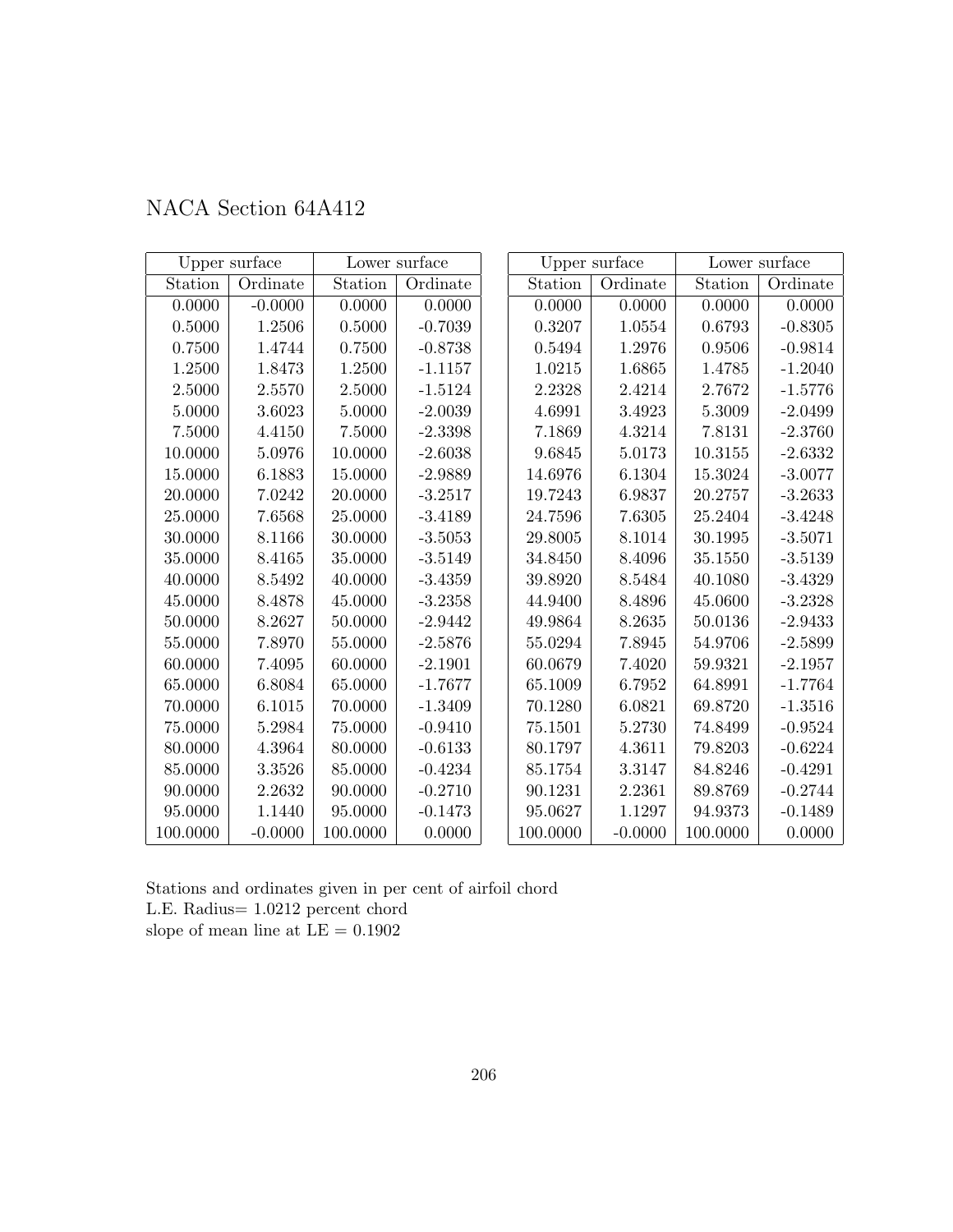|            | Upper surface |          | Lower surface |          | Upper surface |          | Lower surface |
|------------|---------------|----------|---------------|----------|---------------|----------|---------------|
| Station    | Ordinate      | Station  | Ordinate      | Station  | Ordinate      | Station  | Ordinate      |
| 0.0000     | $-0.0000$     | 0.0000   | 0.0000        | 0.0000   | 0.0000        | 0.0000   | 0.0000        |
| $0.5000\,$ | 1.4035        | 0.5000   | $-0.5977$     | 0.2367   | 1.0917        | 0.7633   | $-0.7544$     |
| 0.7500     | 1.6445        | 0.7500   | $-0.7475$     | 0.4546   | 1.3559        | 1.0454   | $-0.8816$     |
| 1.2500     | 2.0509        | 1.2500   | $-0.9570$     | 0.9123   | 1.7856        | 1.5877   | $-1.0618$     |
| 2.5000     | 2.8388        | 2.5000   | $-1.2738$     | 2.1036   | 2.6107        | 2.8964   | $-1.3451$     |
| 5.0000     | 4.0209        | 5.0000   | $-1.6245$     | 4.5519   | 3.8329        | 5.4481   | $-1.6693$     |
| 7.5000     | 4.9509        | 7.5000   | $-1.8391$     | 7.0328   | 4.7897        | 7.9672   | $-1.8717$     |
| 10.0000    | 5.7361        | 10.0000  | $-1.9962$     | 9.5288   | 5.5973        | 10.4712  | $-2.0211$     |
| 15.0000    | 6.9998        | 15.0000  | $-2.2012$     | 14.5477  | 6.8987        | 15.4523  | $-2.2146$     |
| 20.0000    | 7.9760        | 20.0000  | $-2.3175$     | 19.5872  | 7.9046        | 20.4128  | $-2.3239$     |
| 25.0000    | 8.7223        | 25.0000  | $-2.3657$     | 24.6398  | 8.6754        | 25.3602  | $-2.3669$     |
| 30.0000    | 9.2735        | 30.0000  | $-2.3566$     | 29.7009  | 9.2457        | 30.2991  | $-2.3543$     |
| 35.0000    | 9.6443        | 35.0000  | $-2.2919$     | 34.7677  | 9.6310        | 35.2323  | $-2.2875$     |
| 40.0000    | 9.8287        | 40.0000  | $-2.1588$     | 39.8381  | 9.8261        | 40.1619  | $-2.1528$     |
| 45.0000    | $9.8012\,$    | 45.0000  | $-1.9233$     | 44.9100  | 9.8034        | 45.0900  | $-1.9182$     |
| 50.0000    | 9.5924        | 50.0000  | $-1.6146$     | 49.9796  | 9.5936        | 50.0204  | $-1.6133$     |
| 55.0000    | 9.2244        | 55.0000  | $-1.2604$     | 55.0441  | 9.2205        | 54.9559  | $-1.2636$     |
| 60.0000    | 8.7148        | 60.0000  | $-0.8858$     | 60.1018  | 8.7030        | 59.8982  | $-0.8935$     |
| 65.0000    | 8.0700        | 65.0000  | $-0.5090$     | 65.1513  | 8.0484        | 64.8487  | $-0.5202$     |
| 70.0000    | 7.2943        | 70.0000  | $-0.1535$     | 70.1919  | 7.2620        | 69.8081  | $-0.1662$     |
| 75.0000    | 6.3920        | 75.0000  | 0.1441        | 75.2249  | 6.3487        | 74.7751  | 0.1323        |
| 80.0000    | 5.3501        | 80.0000  | 0.3241        | 80.2688  | 5.2878        | 79.7312  | 0.3203        |
| 85.0000    | 4.0948        | 85.0000  | 0.2990        | 85.2617  | 4.0260        | 84.7383  | 0.3024        |
| 90.0000    | 2.7686        | 90.0000  | 0.2197        | 90.1836  | 2.7191        | 89.8164  | 0.2234        |
| 95.0000    | 1.3972        | 95.0000  | 0.0978        | 95.0935  | 1.3712        | 94.9065  | 0.1001        |
| 100.0000   | $-0.0000$     | 100.0000 | 0.0000        | 100.0000 | $-0.0000$     | 100.0000 | 0.0000        |

Stations and ordinates given in per cent of airfoil chord L.E. Radius= 1.0212 percent chord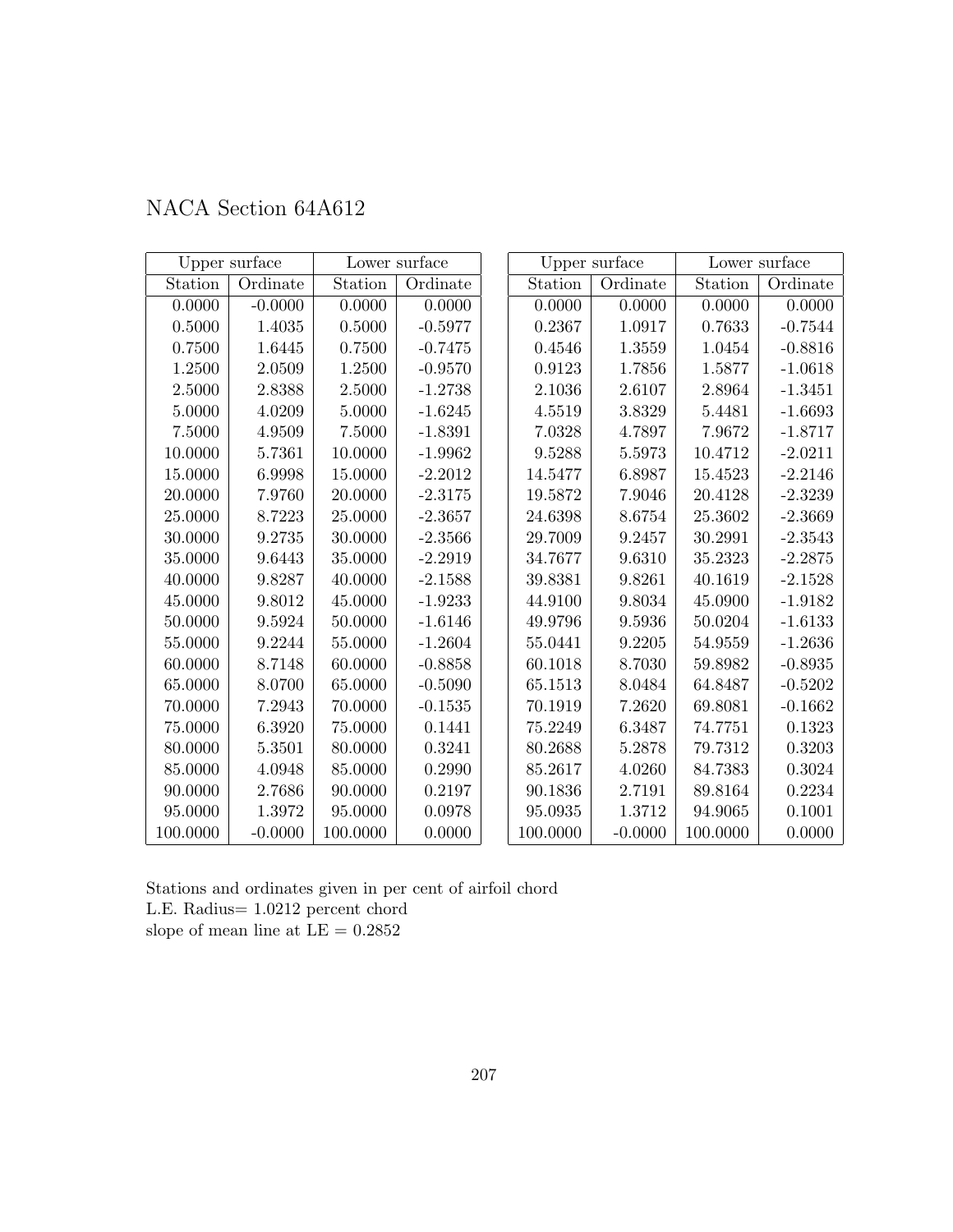| NACA Section 64A114 |  |  |
|---------------------|--|--|
|---------------------|--|--|

|             | Upper surface |             | Lower surface |          | Upper surface |          | Lower surface |
|-------------|---------------|-------------|---------------|----------|---------------|----------|---------------|
| Station     | Ordinate      | Station     | Ordinate      | Station  | Ordinate      | Station  | Ordinate      |
| 0.0000      | $-0.0000$     | 0.0000      | 0.0000        | 0.0000   | 0.0000        | 0.0000   | 0.0000        |
| $0.5000\,$  | 1.1788        | $0.5000\,$  | $-1.0140$     | 0.4480   | 1.1220        | 0.5520   | $-1.0658$     |
| 0.7500      | 1.4114        | 0.7500      | $-1.2374$     | 0.6918   | 1.3613        | 0.8082   | $-1.2823$     |
| 1.2500      | 1.7843        | 1.2500      | $-1.5793$     | 1.1836   | 1.7395        | 1.3164   | $-1.6189$     |
| 2.5000      | 2.4726        | 2.5000      | $-2.1929$     | 2.4222   | 2.4356        | 2.5778   | $-2.2247$     |
| 5.0000      | 3.4459        | 5.0000      | $-3.0318$     | 4.9121   | 3.4168        | 5.0879   | $-3.0562$     |
| 7.5000      | 4.1811        | $7.5000\,$  | $-3.6502$     | 7.4085   | 4.1567        | 7.5915   | $-3.6704$     |
| 10.0000     | 4.7902        | 10.0000     | $-4.1566$     | 9.9078   | 4.7696        | 10.0922  | $-4.1735$     |
| 15.0000     | 5.7458        | 15.0000     | $-4.9389$     | 14.9116  | 5.7313        | 15.0884  | $-4.9506$     |
| $20.0000\,$ | 6.4632        | 20.0000     | $-5.5152$     | 19.9194  | 6.4532        | 20.0806  | $-5.5231$     |
| 25.0000     | 6.9907        | 25.0000     | $-5.9282$     | 24.9298  | 6.9844        | 25.0702  | $-5.9330$     |
| 30.0000     | 7.3577        | 30.0000     | $-6.2032$     | 29.9417  | 7.3542        | 30.0583  | $-6.2057$     |
| 35.0000     | 7.5740        | 35.0000     | $-6.3481$     | 34.9548  | 7.5727        | 35.0452  | $-6.3488$     |
| 40.0000     | 7.6267        | 40.0000     | $-6.3487$     | 39.9685  | 7.6270        | 40.0315  | $-6.3481$     |
| $45.0000\,$ | 7.4842        | 45.0000     | $-6.1717$     | 44.9825  | 7.4850        | 45.0175  | $-6.1708$     |
| 50.0000     | 7.1844        | 50.0000     | $-5.8550$     | 49.9960  | 7.1847        | 50.0040  | $-5.8547$     |
| 55.0000     | 6.7565        | 55.0000     | $-5.4287$     | 55.0085  | 6.7556        | 54.9915  | $-5.4295$     |
| 60.0000     | 6.2244        | 60.0000     | $-4.9184$     | 60.0197  | 6.2221        | 59.9803  | $-4.9206$     |
| 65.0000     | 5.6014        | 65.0000     | $-4.3393$     | 65.0293  | 5.5975        | 64.9707  | $-4.3428$     |
| 70.0000     | 4.9037        | 70.0000     | $-3.7109$     | 70.0371  | 4.8983        | 69.9629  | $-3.7156$     |
| 75.0000     | 4.1521        | $75.0000\,$ | $-3.0596$     | 75.0435  | 4.1454        | 74.9565  | $-3.0653$     |
| 80.0000     | 3.3645        | 80.0000     | $-2.4149$     | 80.0521  | 3.3561        | 79.9479  | $-2.4214$     |
| 85.0000     | 2.5423        | 85.0000     | $-1.8063$     | 85.0509  | 2.5338        | 84.9491  | $-1.8124$     |
| 90.0000     | 1.7075        | 90.0000     | $-1.2069$     | 90.0357  | 1.7016        | 89.9643  | $-1.2111$     |
| 95.0000     | 0.8699        | 95.0000     | $-0.6194$     | 95.0182  | 0.8668        | 94.9818  | $-0.6216$     |
| 100.0000    | $-0.0000$     | 100.0000    | 0.0000        | 100.0000 | $-0.0000$     | 100.0000 | 0.0000        |

Stations and ordinates given in per cent of airfoil chord L.E. Radius= 1.3237 percent chord slope of mean line at  $\mathrm{LE}=0.0475$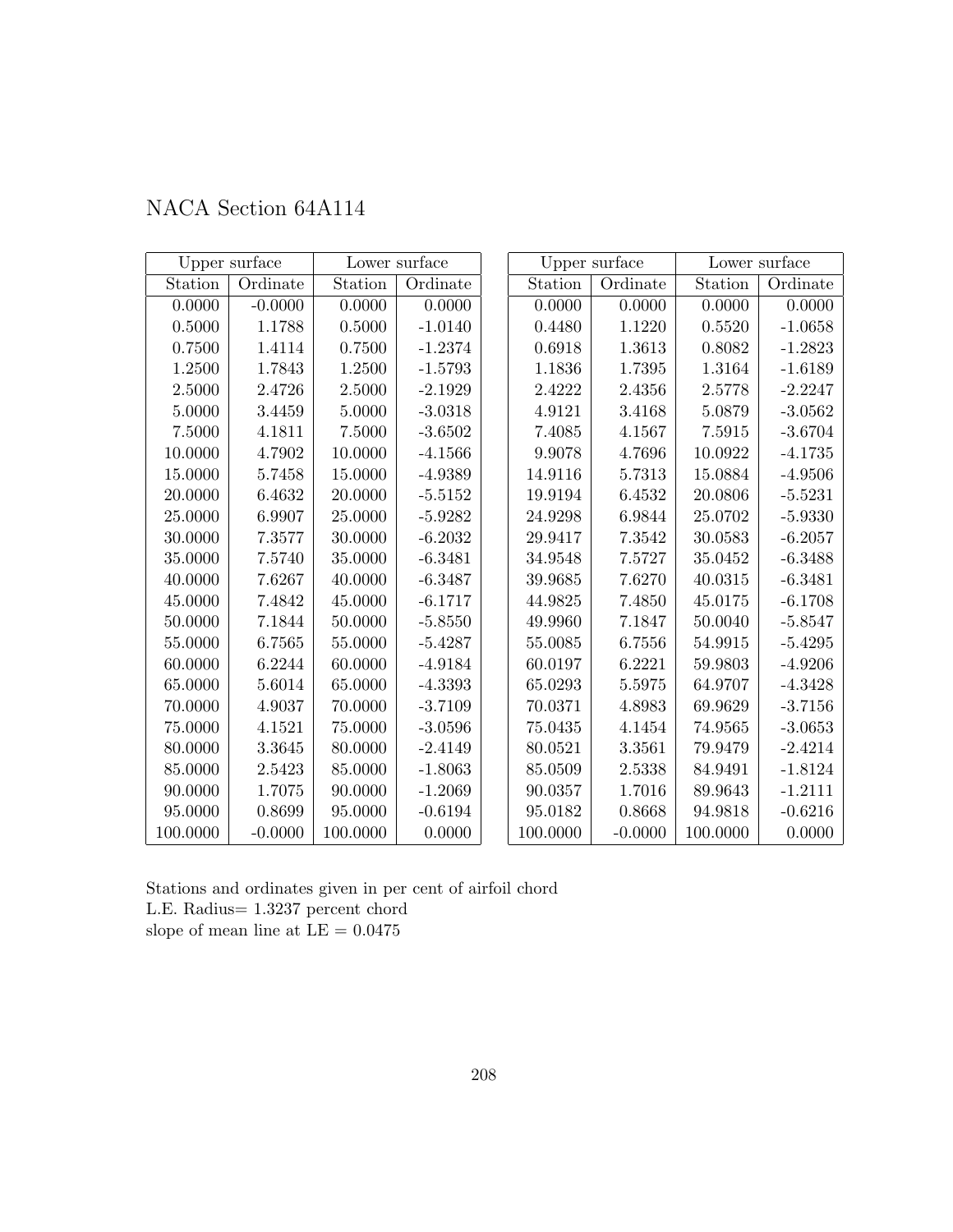| NACA Section 64A215 |  |
|---------------------|--|
|---------------------|--|

|             | Upper surface |          | Lower surface |          | Upper surface |             | Lower surface |
|-------------|---------------|----------|---------------|----------|---------------|-------------|---------------|
| Station     | Ordinate      | Station  | Ordinate      | Station  | Ordinate      | Station     | Ordinate      |
| 0.0000      | 0.0000        | 0.0000   | 0.0000        | 0.0000   | 0.0000        | 0.0000      | 0.0000        |
| $0.5000\,$  | 1.3414        | 0.5000   | $-0.9871$     | 0.3903   | 1.2096        | 0.6097      | $-1.0972$     |
| 0.7500      | 1.5936        | 0.7500   | $-1.2205$     | 0.6271   | 1.4752        | 0.8729      | $-1.3171$     |
| 1.2500      | 2.0067        | 1.2500   | $-1.5736$     | 1.1094   | 1.8995        | 1.3906      | $-1.6582$     |
| 2.5000      | 2.7796        | 2.5000   | $-2.2002$     | 2.3344   | 2.6899        | 2.6656      | $-2.2681$     |
| 5.0000      | 3.8870        | 5.0000   | $-3.0428$     | 4.8124   | 3.8156        | 5.1876      | $-3.0944$     |
| 7.5000      | 4.7301        | 7.5000   | $-3.6551$     | 7.3044   | 4.6701        | 7.6956      | $-3.6974$     |
| 10.0000     | 5.4312        | 10.0000  | $-4.1526$     | 9.8027   | 5.3801        | 10.1973     | $-4.1881$     |
| 15.0000     | 6.5361        | 15.0000  | $-4.9143$     | 14.8108  | 6.4999        | 15.1892     | $-4.9385$     |
| $20.0000\,$ | 7.3702        | 20.0000  | $-5.4689$     | 19.8274  | 7.3452        | 20.1726     | $-5.4850$     |
| 25.0000     | 7.9879        | 25.0000  | $-5.8598$     | 24.8495  | 7.9721        | 25.1505     | $-5.8693$     |
| 30.0000     | 8.4230        | 30.0000  | $-6.1125$     | 29.8751  | 8.4143        | 30.1249     | $-6.1171$     |
| 35.0000     | 8.6864        | 35.0000  | $-6.2341$     | 34.9031  | 8.6830        | 35.0969     | $-6.2351$     |
| 40.0000     | 8.7634        | 40.0000  | $-6.2077$     | 39.9325  | 8.7638        | 40.0675     | $-6.2061$     |
| 45.0000     | 8.6223        | 45.0000  | $-5.9979$     | 44.9626  | 8.6241        | 45.0374     | $-5.9957$     |
| 50.0000     | 8.3054        | 50.0000  | $-5.6467$     | 49.9915  | 8.3061        | $50.0085\,$ | $-5.6460$     |
| 55.0000     | 7.8435        | 55.0000  | $-5.1874$     | 55.0183  | 7.8415        | 54.9817     | $-5.1892$     |
| 60.0000     | 7.2614        | 60.0000  | $-4.6481$     | 60.0421  | 7.2561        | 59.9579     | $-4.6529$     |
| 65.0000     | 6.5726        | 65.0000  | $-4.0462$     | 65.0625  | 6.5634        | 64.9375     | $-4.0540$     |
| 70.0000     | 5.7930        | 70.0000  | $-3.4045$     | 70.0792  | 5.7800        | 69.9208     | $-3.4148$     |
| $75.0000\,$ | 4.9429        | 75.0000  | $-2.7543$     | 75.0928  | 4.9266        | 74.9072     | $-2.7663$     |
| 80.0000     | 4.0361        | 80.0000  | $-2.1328$     | 80.1111  | 4.0151        | 79.8889     | $-2.1457$     |
| 85.0000     | 3.0595        | 85.0000  | $-1.5834$     | 85.1086  | 3.0378        | 84.8915     | $-1.5950$     |
| 90.0000     | 2.0570        | 90.0000  | $-1.0531$     | 90.0761  | 2.0418        | 89.9239     | $-1.0609$     |
| 95.0000     | 1.0473        | 95.0000  | $-0.5449$     | 95.0389  | 1.0393        | 94.9611     | $-0.5489$     |
| 100.0000    | $-0.0000$     | 100.0000 | 0.0000        | 100.0000 | $-0.0000$     | 100.0000    | 0.0000        |

Stations and ordinates given in per cent of airfoil chord L.E. Radius= 1.4815 percent chord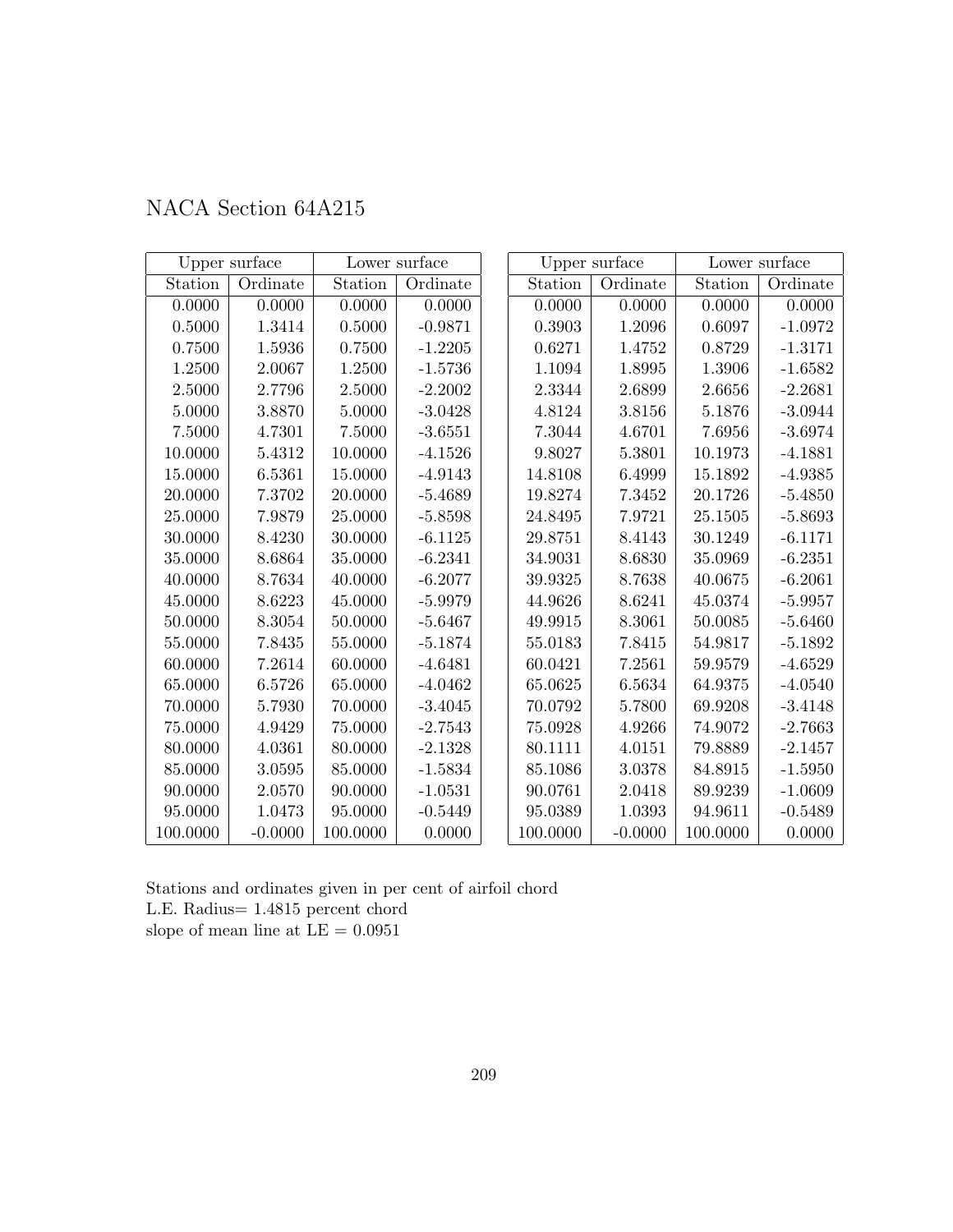| NACA Section 64A415 |  |  |
|---------------------|--|--|
|---------------------|--|--|

|            | Upper surface |             | Lower surface |          | Upper surface |          | Lower surface |
|------------|---------------|-------------|---------------|----------|---------------|----------|---------------|
| Station    | Ordinate      | Station     | Ordinate      | Station  | Ordinate      | Station  | Ordinate      |
| 0.0000     | 0.0000        | 0.0000      | 0.0000        | 0.0000   | 0.0000        | 0.0000   | 0.0000        |
| $0.5000\,$ | 1.5303        | 0.5000      | $-0.8347$     | 0.2836   | 1.2507        | 0.7164   | $-1.0258$     |
| 0.7500     | 1.7960        | 0.7500      | $-1.0520$     | 0.5070   | 1.5384        | 0.9930   | $-1.2222$     |
| 1.2500     | 2.2391        | 1.2500      | $-1.3756$     | 0.9713   | 2.0038        | 1.5287   | $-1.5212$     |
| 2.5000     | 3.0847        | 2.5000      | $-1.9272$     | 2.1710   | 2.8845        | 2.8290   | $-2.0408$     |
| 5.0000     | 4.3230        | 5.0000      | $-2.6355$     | 4.6264   | 4.1611        | 5.3736   | $-2.7187$     |
| 7.5000     | 5.2803        | $7.5000\,$  | $-3.1307$     | 7.1100   | 5.1428        | 7.8900   | $-3.1974$     |
| 10.0000    | 6.0816        | 10.0000     | $-3.5248$     | 9.6064   | 5.9640        | 10.3936  | $-3.5799$     |
| 15.0000    | $7.3556\,$    | 15.0000     | $-4.1122$     | 14.6221  | 7.2712        | 15.3779  | $-4.1484$     |
| 20.0000    | 8.3271        | 20.0000     | $-4.5247$     | 19.6552  | 8.2684        | 20.3448  | $-4.5479$     |
| 25.0000    | 9.0565        | 25.0000     | $-4.8003$     | 24.6992  | 9.0187        | 25.3008  | $-4.8130$     |
| 30.0000    | 9.5813        | 30.0000     | $-4.9602$     | 29.7503  | 9.5596        | 30.2497  | $-4.9654$     |
| 35.0000    | 9.9143        | 35.0000     | $-5.0098$     | 34.8062  | 9.9050        | 35.1938  | $-5.0093$     |
| 40.0000    | 10.0421       | 40.0000     | $-4.9307$     | 39.8651  | 10.0418       | 40.1349  | $-4.9263$     |
| 45.0000    | 9.9348        | 45.0000     | $-4.6859$     | 44.9252  | 9.9380        | 45.0748  | $-4.6812$     |
| 50.0000    | 9.6348        | 50.0000     | $-4.3173$     | 49.9830  | 9.6361        | 50.0170  | $-4.3159$     |
| 55.0000    | 9.1715        | 55.0000     | $-3.8594$     | 55.0366  | 9.1676        | 54.9634  | $-3.8630$     |
| 60.0000    | 8.5685        | 60.0000     | $-3.3418$     | 60.0842  | 8.5572        | 59.9158  | $-3.3509$     |
| 65.0000    | 7.8368        | 65.0000     | $-2.7840$     | 65.1250  | 7.8170        | 64.8750  | $-2.7982$     |
| 70.0000    | 6.9892        | 70.0000     | $-2.2122$     | 70.1582  | 6.9606        | 69.8418  | $-2.2301$     |
| 75.0000    | 6.0402        | $75.0000\,$ | $-1.6631$     | 75.1854  | 6.0034        | 74.8146  | $-1.6828$     |
| 80.0000    | 4.9936        | 80.0000     | $-1.1873$     | 80.2218  | 4.9438        | 79.7782  | $-1.2051$     |
| 85.0000    | 3.8049        | 85.0000     | $-0.8528$     | 85.2164  | 3.7516        | 84.7836  | $-0.8660$     |
| 90.0000    | $2.5645\,$    | 90.0000     | $-0.5566$     | 90.1516  | 2.5266        | 89.8484  | $-0.5649$     |
| 95.0000    | 1.3015        | 95.0000     | $-0.2967$     | 95.0776  | 1.2817        | 94.9224  | $-0.3008$     |
| 100.0000   | $-0.0000$     | 100.0000    | 0.0000        | 100.0000 | $-0.0000$     | 100.0000 | 0.0000        |

Stations and ordinates given in per cent of airfoil chord L.E. Radius= 1.4815 percent chord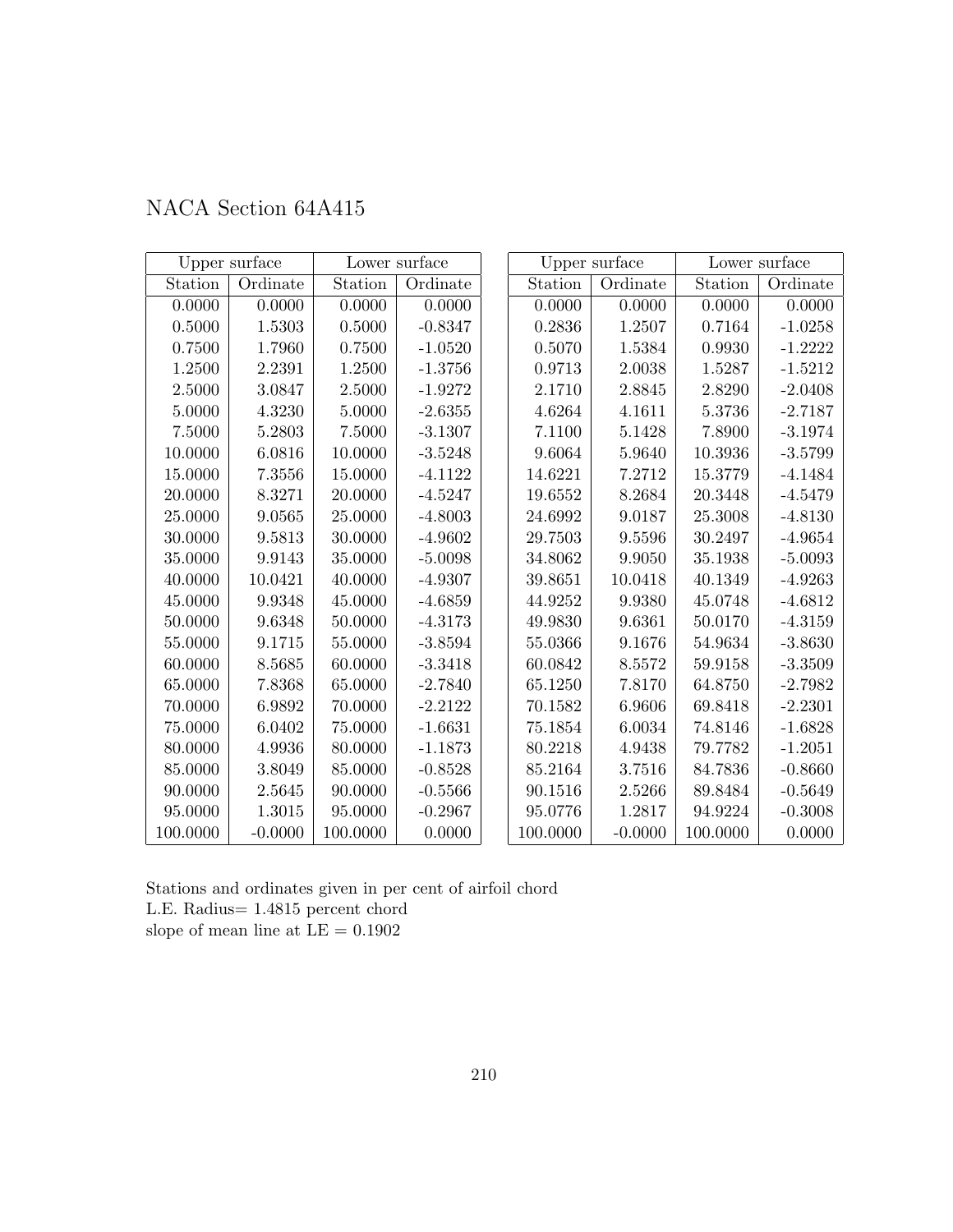| NACA Section 64A218 |  |  |
|---------------------|--|--|
|---------------------|--|--|

|          | Upper surface |          | Lower surface |          | Upper surface |          | Lower surface |
|----------|---------------|----------|---------------|----------|---------------|----------|---------------|
| Station  | Ordinate      | Station  | Ordinate      | Station  | Ordinate      | Station  | Ordinate      |
| 0.0000   | 0.0000        | 0.0000   | 0.0000        | 0.0000   | 0.0000        | 0.0000   | 0.0000        |
| 0.5000   | 1.5555        | 0.5000   | $-1.1206$     | 0.3741   | 1.3807        | 0.6259   | $-1.2682$     |
| 0.7500   | 1.8496        | 0.7500   | $-1.3973$     | 0.6083   | 1.6888        | 0.8917   | $-1.5307$     |
| 1.2500   | 2.3367        | 1.2500   | $-1.8268$     | 1.0865   | 2.1887        | 1.4135   | $-1.9474$     |
| 2.5000   | 3.2550        | 2.5000   | $-2.6069$     | 2.3050   | 3.1290        | 2.6950   | $-2.7071$     |
| 5.0000   | 4.5689        | 5.0000   | $-3.6697$     | 4.7770   | 4.4682        | 5.2230   | $-3.7470$     |
| 7.5000   | 5.5650        | 7.5000   | $-4.4437$     | 7.2665   | 5.4802        | 7.7335   | $-4.5076$     |
| 10.0000  | 6.3912        | 10.0000  | $-5.0734$     | 9.7640   | 6.3191        | 10.2360  | $-5.1270$     |
| 15.0000  | 7.6886        | 15.0000  | $-6.0394$     | 14.7731  | 7.6376        | 15.2269  | $-6.0762$     |
| 20.0000  | 8.6646        | 20.0000  | $-6.7448$     | 19.7929  | 8.6296        | 20.2071  | $-6.7694$     |
| 25.0000  | 9.3840        | 25.0000  | $-7.2444$     | 24.8193  | 9.3619        | 25.1807  | $-7.2591$     |
| 30.0000  | 9.8869        | 30.0000  | $-7.5704$     | 29.8500  | 9.8748        | 30.1500  | $-7.5776$     |
| 35.0000  | 10.1843       | 35.0000  | $-7.7303$     | 34.8836  | 10.1798       | 35.1164  | $-7.7320$     |
| 40.0000  | 10.2542       | 40.0000  | $-7.6998$     | 39.9191  | 10.2552       | 40.0809  | $-7.6974$     |
| 45.0000  | 10.0633       | 45.0000  | $-7.4408$     | 44.9552  | 10.0660       | 45.0448  | $-7.4376$     |
| 50.0000  | 9.6675        | 50.0000  | $-7.0094$     | 49.9899  | 9.6685        | 50.0101  | $-7.0084$     |
| 55.0000  | 9.1044        | 55.0000  | $-6.4466$     | 55.0218  | 9.1016        | 54.9782  | $-6.4493$     |
| 60.0000  | 8.4030        | 60.0000  | $-5.7851$     | 60.0502  | 8.3953        | 59.9498  | $-5.7922$     |
| 65.0000  | 7.5818        | 65.0000  | $-5.0480$     | 65.0743  | 7.5688        | 64.9257  | $-5.0594$     |
| 70.0000  | $6.6596\,$    | 70.0000  | $-4.2612$     | 70.0940  | 6.6415        | 69.9060  | $-4.2762$     |
| 75.0000  | 5.6648        | 75.0000  | $-3.4645$     | 75.1100  | 5.6423        | 74.8900  | $-3.4820$     |
| 80.0000  | 4.6143        | 80.0000  | $-2.6972$     | 80.1317  | 4.5857        | 79.8683  | $-2.7163$     |
| 85.0000  | 3.4960        | 85.0000  | $-2.0063$     | 85.1286  | 3.4666        | 84.8714  | $-2.0238$     |
| 90.0000  | $2.3461\,$    | 90.0000  | $-1.3329$     | 90.0900  | 2.3255        | 89.9100  | $-1.3447$     |
| 95.0000  | 1.2006        | 95.0000  | $-0.6935$     | 95.0463  | 1.1899        | 94.9537  | $-0.6995$     |
| 100.0000 | $-0.0000$     | 100.0000 | 0.0000        | 100.0000 | $-0.0000$     | 100.0000 | 0.0000        |

Stations and ordinates given in per cent of airfoil chord L.E. Radius= 1.9435 percent chord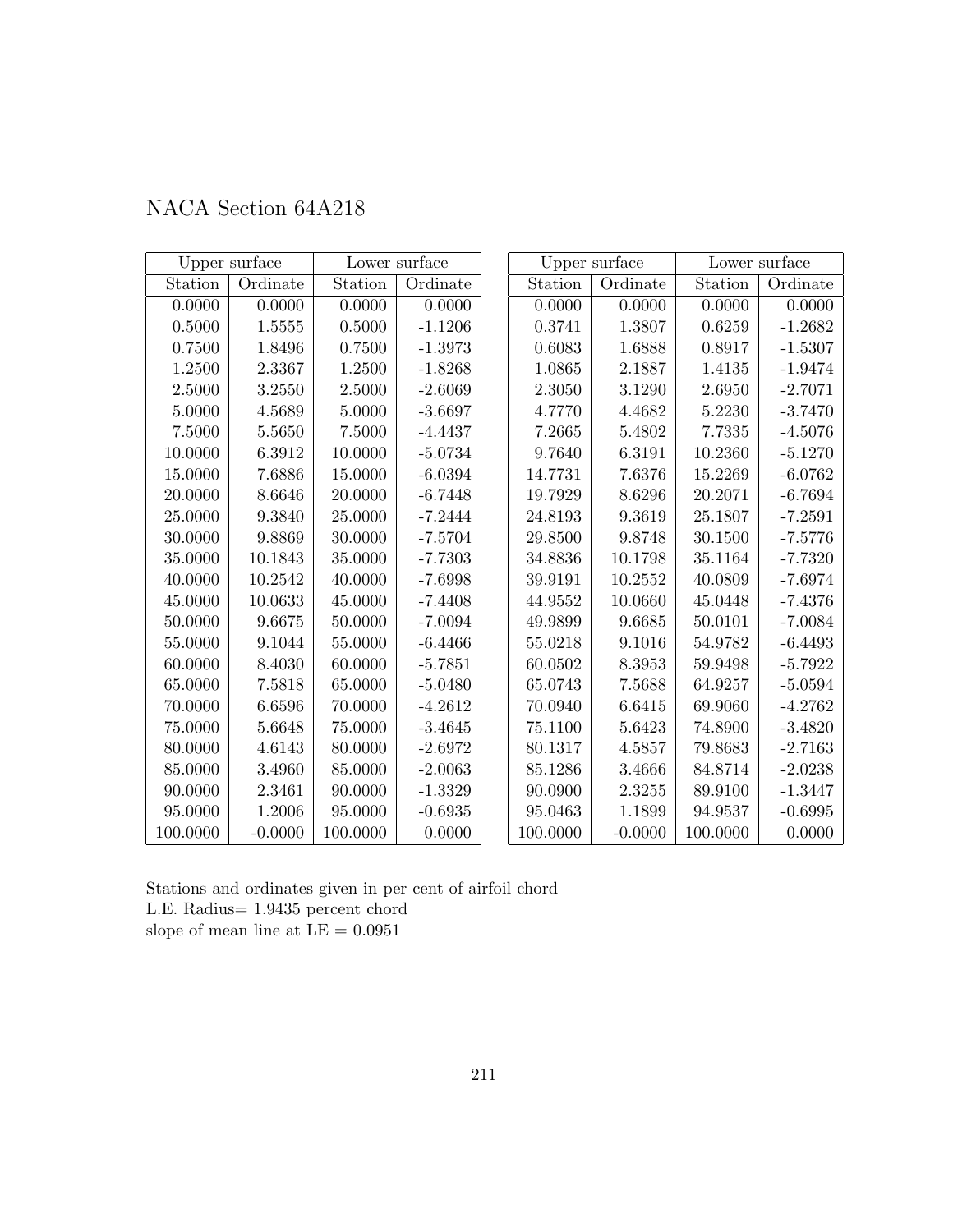| NACA Section 64A221 |  |  |
|---------------------|--|--|
|---------------------|--|--|

|            | Upper surface |          | Lower surface |               | Upper surface         |             | Lower surface |
|------------|---------------|----------|---------------|---------------|-----------------------|-------------|---------------|
| Station    | Ordinate      | Station  | Ordinate      | Station       | Ordinate              | Station     | Ordinate      |
| 0.0000     | $-0.0000$     | 0.0000   | 0.0000        | 0.0000        | 0.0000                | 0.0000      | 0.0000        |
| 0.5000     | 1.7387        | 0.5000   | $-1.2256$     | 0.3607        | 1.5214                | 0.6393      | $-1.4090$     |
| 0.7500     | 2.0719        | 0.7500   | $-1.5396$     | 0.5926        | 1.8677                | 0.9074      | $-1.7096$     |
| 1.2500     | 2.6323        | 1.2500   | $-2.0391$     | 1.0666        | 2.4398                | 1.4334      | $-2.1986$     |
| 2.5000     | 3.7014        | 2.5000   | $-2.9736$     | 2.2780        | 3.5336                | 2.7220      | $-3.1117$     |
| 5.0000     | 5.2313        | 5.0000   | $-4.2664$     | 4.7429        | 5.0962                | 5.2571      | $-4.3750$     |
| $7.5000\,$ | 6.3859        | 7.5000   | $-5.2095$     | 7.2295        | 6.2721                | 7.7705      | $-5.2994$     |
| 10.0000    | 7.3412        | 10.0000  | $-5.9765$     | 9.7258        | 7.2444                | 10.2742     | $-6.0524$     |
| 15.0000    | 8.8364        | 15.0000  | $-7.1543$     | 14.7357       | 8.7680                | 15.2643     | $-7.2066$     |
| 20.0000    | 9.9578        | 20.0000  | $-8.0156$     | 19.7584       | $\boldsymbol{9.9109}$ | 20.2416     | $-8.0506$     |
| 25.0000    | 10.7809       | 25.0000  | $-8.6276$     | 24.7891       | 10.7514               | 25.2109     | $-8.6486$     |
| 30.0000    | 11.3524       | 30.0000  | $-9.0289$     | 29.8249       | 11.3364               | 30.1751     | $-9.0393$     |
| 35.0000    | 11.6831       | 35.0000  | $-9.2273$     | 34.8641       | 11.6775               | 35.1359     | $-9.2297$     |
| 40.0000    | 11.7431       | 40.0000  | $-9.1905$     | 39.9057       | 11.7448               | 40.0943     | $-9.1871$     |
| 45.0000    | 11.4983       | 45.0000  | $-8.8783$     | 44.9478       | 11.5022               | 45.0522     | $-8.8738$     |
| 50.0000    | 11.0201       | 50.0000  | $-8.3628$     | 49.9882       | 11.0215               | 50.0118     | $-8.3614$     |
| 55.0000    | 10.3532       | 55.0000  | $-7.6934$     | 55.0253       | 10.3494               | 54.9747     | $-7.6971$     |
| 60.0000    | 9.5307        | 60.0000  | $-6.9074$     | 60.0581       | 9.5203                | 59.9419     | $-6.9171$     |
| 65.0000    | 8.5745        | 65.0000  | $-6.0320$     | 65.0860       | 8.5570                | 64.9140     | $-6.0476$     |
| 70.0000    | 7.5113        | 70.0000  | $-5.1016$     | 70.1086       | 7.4873                | 69.8914     | $-5.1220$     |
| 75.0000    | 6.3741        | 75.0000  | $-4.1604$     | 75.1270       | $6.3445\,$            | $74.8730\,$ | $-4.1842$     |
| 80.0000    | 5.1819        | 80.0000  | $-3.2490$     | 80.1518       | 5.1447                | 79.8482     | $-3.2754$     |
| 85.0000    | 3.9244        | 85.0000  | $-2.4191$     | 85.1483       | 3.8862                | 84.8517     | $-2.4434$     |
| 90.0000    | 2.6289        | 90.0000  | $-1.6052$     | 90.1036       | 2.6023                | 89.8964     | $-1.6215$     |
| 95.0000    | 1.3530        | 95.0000  | $-0.8403$     | $\;\:95.0536$ | 1.3391                | 94.9464     | $-0.8487$     |
| 100.0000   | $-0.0000$     | 100.0000 | 0.0000        | 100.0000      | $-0.0000$             | 100.0000    | 0.0000        |

Stations and ordinates given in per cent of airfoil chord L.E. Radius= 2.3674 percent chord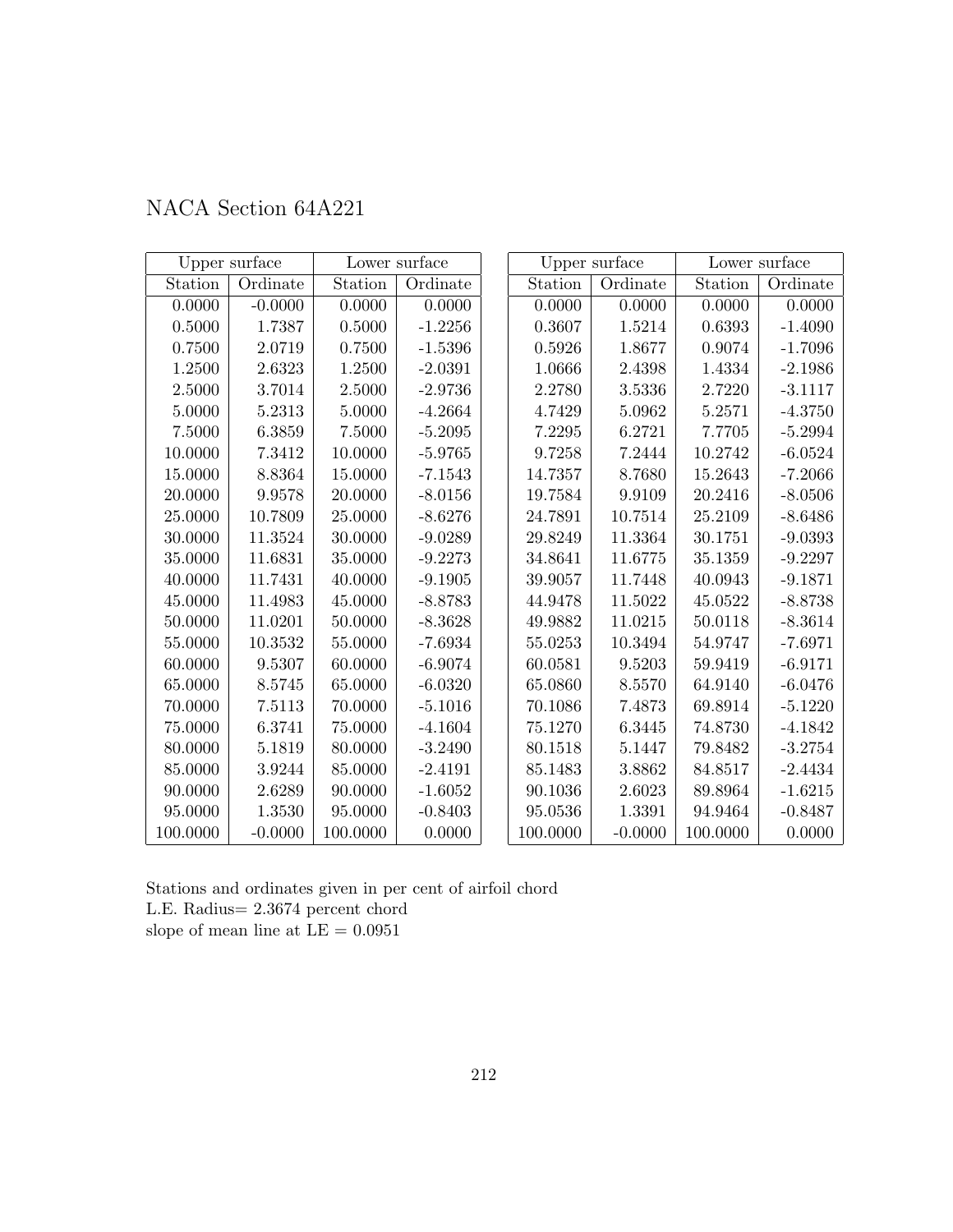| NACA Section 65A210 |  |
|---------------------|--|
|---------------------|--|

|          | Upper surface |          | Lower surface |               | Upper surface |          | Lower surface |
|----------|---------------|----------|---------------|---------------|---------------|----------|---------------|
| Station  | Ordinate      | Station  | Ordinate      | Station       | Ordinate      | Station  | Ordinate      |
| 0.0000   | 0.0000        | 0.0000   | 0.0000        | 0.0000        | 0.0000        | 0.0000   | 0.0000        |
| 0.5000   | 0.8899        | 0.5000   | $-0.6678$     | 0.4266        | 0.8280        | 0.5734   | $-0.7156$     |
| 0.7500   | 1.0671        | 0.7500   | $-0.8139$     | 0.6679        | 1.0122        | 0.8321   | $-0.8541$     |
| 1.2500   | 1.3591        | 1.2500   | $-1.0328$     | 1.1560        | 1.3093        | 1.3440   | $-1.0680$     |
| 2.5000   | 1.8751        | 2.5000   | $-1.3924$     | 2.3913        | 1.8376        | 2.6087   | $-1.4158$     |
| 5.0000   | 2.5741        | 5.0000   | $-1.8069$     | 4.8814        | 2.5446        | 5.1186   | $-1.8234$     |
| 7.5000   | 3.1630        | 7.5000   | $-2.1476$     | 7.3761        | 3.1360        | 7.6239   | $-2.1633$     |
| 10.0000  | 3.6594        | 10.0000  | $-2.4315$     | 9.8746        | 3.6364        | 10.1254  | $-2.4443$     |
| 15.0000  | 4.4563        | 15.0000  | $-2.8690$     | 14.8789       | 4.4394        | 15.1211  | $-2.8780$     |
| 20.0000  | 5.0694        | 20.0000  | $-3.1911$     | 19.8890       | 5.0575        | 20.1110  | $-3.1972$     |
| 25.0000  | 5.5418        | 25.0000  | $-3.4271$     | 24.9025       | 5.5338        | 25.0975  | $-3.4309$     |
| 30.0000  | 5.8940        | 30.0000  | $-3.5899$     | 29.9185       | 5.8892        | 30.0815  | $-3.5920$     |
| 35.0000  | 6.1373        | 35.0000  | $-3.6863$     | 34.9362       | 6.1349        | 35.0638  | $-3.6871$     |
| 40.0000  | 6.2732        | 40.0000  | $-3.7148$     | 39.9550       | 6.2725        | 40.0450  | $-3.7147$     |
| 45.0000  | 6.2956        | 45.0000  | $-3.6678$     | 44.9745       | 6.2958        | 45.0255  | $-3.6674$     |
| 50.0000  | 6.1917        | 50.0000  | $-3.5320$     | 49.9941       | 6.1919        | 50.0059  | $-3.5318$     |
| 55.0000  | 5.9575        | 55.0000  | $-3.3037$     | 55.0130       | 5.9567        | 54.9870  | $-3.3044$     |
| 60.0000  | 5.6049        | 60.0000  | $-2.9972$     | 60.0304       | 5.6025        | 59.9696  | $-2.9993$     |
| 65.0000  | 5.1556        | 65.0000  | $-2.6382$     | 65.0459       | 5.1510        | 64.9541  | $-2.6416$     |
| 70.0000  | 4.6187        | 70.0000  | $-2.2418$     | 70.0590       | 4.6119        | 69.9410  | $-2.2466$     |
| 75.0000  | 3.9989        | 75.0000  | $-1.8234$     | 75.0702       | 3.9897        | 74.9298  | $-1.8294$     |
| 80.0000  | 3.2977        | 80.0000  | $-1.4089$     | 80.0848       | 3.2849        | 79.9152  | $-1.4156$     |
| 85.0000  | 2.5043        | 85.0000  | $-1.0422$     | 85.0829       | 2.4908        | 84.9171  | $-1.0480$     |
| 90.0000  | 1.6879        | 90.0000  | $-0.6935$     | 90.0583       | 1.6783        | 89.9417  | $-0.6974$     |
| 95.0000  | 0.8528        | 95.0000  | $-0.3553$     | $\;\:95.0295$ | 0.8478        | 94.9704  | $-0.3573$     |
| 100.0000 | $-0.0000$     | 100.0000 | 0.0000        | 100.0000      | $-0.0000$     | 100.0000 | 0.0000        |

Stations and ordinates given in per cent of airfoil chord L.E. Radius= 0.6523 percent chord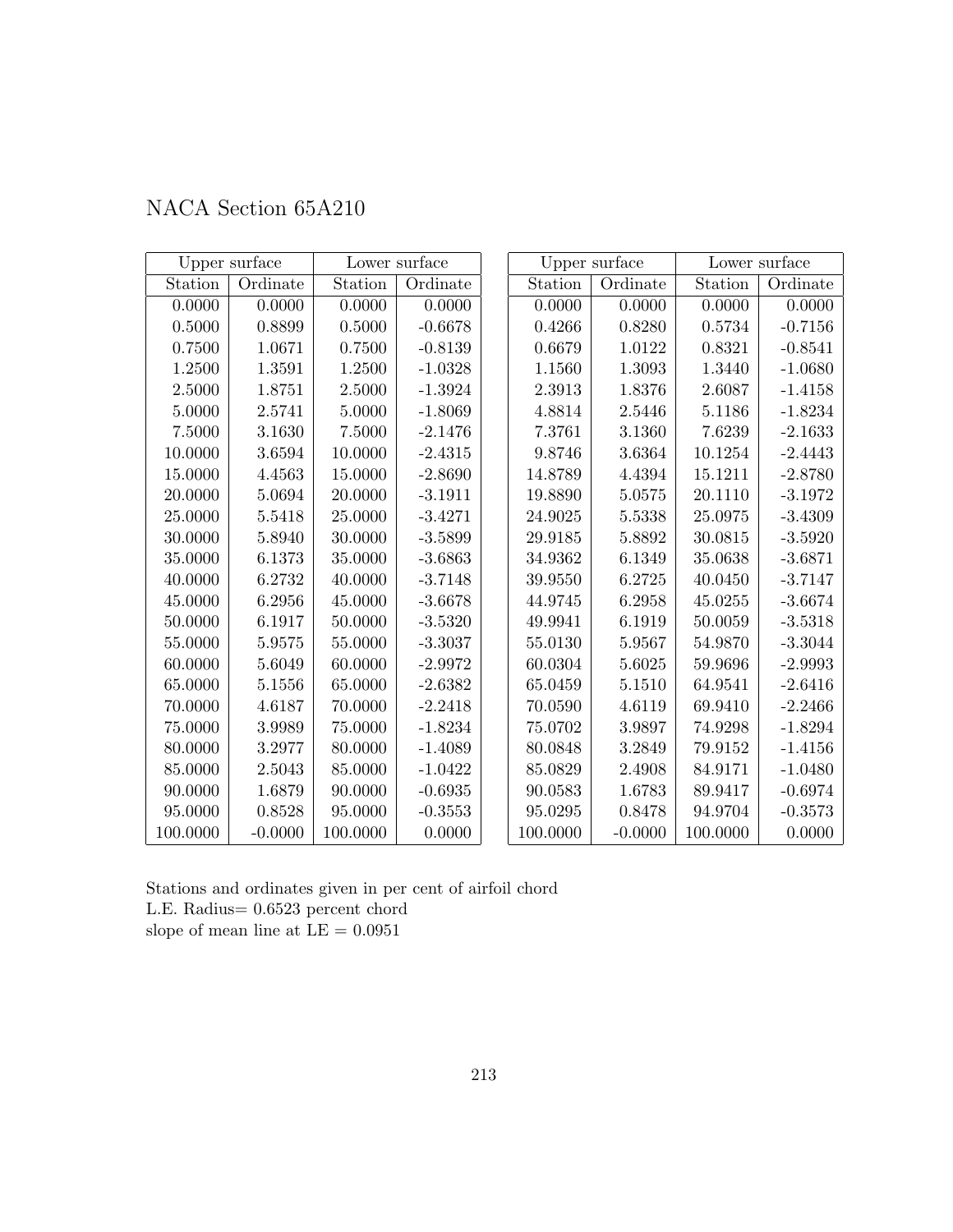| NACA Section 65A112 |  |  |
|---------------------|--|--|
|---------------------|--|--|

|          | Upper surface<br>Lower surface |          |           | Upper surface | Lower surface |          |           |
|----------|--------------------------------|----------|-----------|---------------|---------------|----------|-----------|
| Station  | Ordinate                       | Station  | Ordinate  | Station       | Ordinate      | Station  | Ordinate  |
| 0.0000   | 0.0000                         | 0.0000   | 0.0000    | 0.0000        | 0.0000        | 0.0000   | 0.0000    |
| 0.5000   | 1.0487                         | 0.5000   | $-0.7839$ | 0.4137        | 0.9641        | 0.5863   | $-0.8517$ |
| 0.7500   | 1.2565                         | 0.7500   | $-0.9631$ | 0.6531        | 1.1800        | 0.8469   | $-1.0219$ |
| 1.2500   | 1.5988                         | 1.2500   | $-1.2363$ | 1.1386        | 1.5295        | 1.3614   | $-1.2883$ |
| 2.5000   | 2.2002                         | 2.5000   | $-1.6907$ | 2.3706        | 2.1481        | 2.6294   | $-1.7262$ |
| 5.0000   | 3.0112                         | 5.0000   | $-2.2236$ | 4.8583        | 2.9702        | 5.1417   | $-2.2490$ |
| 7.5000   | 3.6960                         | 7.5000   | $-2.6615$ | 7.3517        | 3.6583        | 7.6483   | $-2.6857$ |
| 10.0000  | $4.2713\,$                     | 10.0000  | $-3.0276$ | 9.8498        | 4.2394        | 10.1502  | $-3.0473$ |
| 15.0000  | 5.1928                         | 15.0000  | $-3.5940$ | 14.8548       | 5.1694        | 15.1452  | $-3.6080$ |
| 20.0000  | 5.8999                         | 20.0000  | $-4.0135$ | 19.8667       | 5.8833        | 20.1333  | $-4.0231$ |
| 25.0000  | 6.4431                         | 25.0000  | $-4.3231$ | 24.8830       | 6.4320        | 25.1170  | $-4.3292$ |
| 30.0000  | 6.8464                         | 30.0000  | $-4.5393$ | 29.9022       | 6.8398        | 30.0978  | $-4.5426$ |
| 35.0000  | 7.1228                         | 35.0000  | $-4.6703$ | 34.9234       | 7.1195        | 35.0766  | $-4.6717$ |
| 40.0000  | 7.2732                         | 40.0000  | $-4.7146$ | 39.9460       | 7.2723        | 40.0540  | $-4.7146$ |
| 45.0000  | 7.2896                         | 45.0000  | $-4.6622$ | 44.9694       | 7.2899        | 45.0306  | $-4.6616$ |
| 50.0000  | 7.1561                         | 50.0000  | $-4.4966$ | 49.9929       | 7.1564        | 50.0071  | $-4.4963$ |
| 55.0000  | 6.8693                         | 55.0000  | $-4.2149$ | 55.0156       | 6.8682        | 54.9845  | $-4.2159$ |
| 60.0000  | 6.4461                         | 60.0000  | $-3.8364$ | 60.0364       | 6.4426        | 59.9636  | $-3.8394$ |
| 65.0000  | 5.9126                         | 65.0000  | $-3.3916$ | 65.0548       | 5.9062        | 64.9452  | $-3.3968$ |
| 70.0000  | 5.2805                         | 70.0000  | $-2.8984$ | 70.0704       | 5.2709        | 69.9296  | $-2.9056$ |
| 75.0000  | 4.5569                         | 75.0000  | $-2.3749$ | 75.0835       | 4.5441        | 74.9165  | $-2.3838$ |
| 80.0000  | 3.7462                         | 80.0000  | $-1.8493$ | 80.1008       | 3.7288        | 79.8992  | $-1.8594$ |
| 85.0000  | 2.8416                         | 85.0000  | $-1.3714$ | 85.0985       | 2.8233        | 84.9015  | $-1.3806$ |
| 90.0000  | 1.9127                         | 90.0000  | $-0.9127$ | 90.0691       | 1.8997        | 89.9309  | $-0.9189$ |
| 95.0000  | 0.9684                         | 95.0000  | $-0.4681$ | 95.0351       | 0.9617        | 94.9649  | $-0.4713$ |
| 100.0000 | $-0.0000$                      | 100.0000 | 0.0000    | 100.0000      | $-0.0000$     | 100.0000 | 0.0000    |

L.E. Radius= 0.8908 percent chord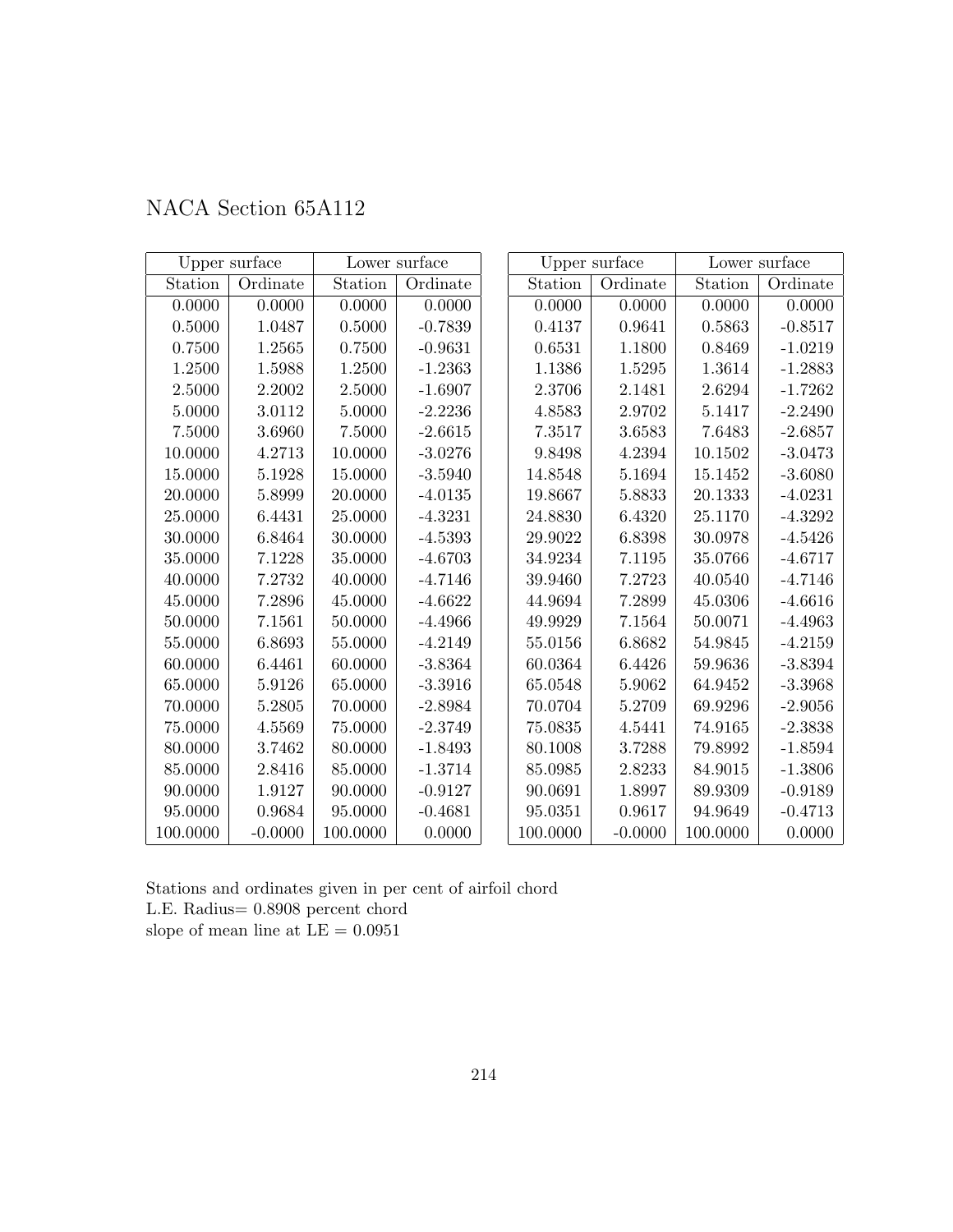| NACA Section 65A212 |  |  |
|---------------------|--|--|
|---------------------|--|--|

|          | Upper surface<br>Lower surface |          |           | Upper surface | Lower surface |          |           |
|----------|--------------------------------|----------|-----------|---------------|---------------|----------|-----------|
| Station  | Ordinate                       | Station  | Ordinate  | Station       | Ordinate      | Station  | Ordinate  |
| 0.0000   | 0.0000                         | 0.0000   | 0.0000    | 0.0000        | 0.0000        | 0.0000   | 0.0000    |
| 0.5000   | 1.0487                         | 0.5000   | $-0.7839$ | 0.4137        | 0.9641        | 0.5863   | $-0.8517$ |
| 0.7500   | 1.2565                         | 0.7500   | $-0.9631$ | 0.6531        | 1.1800        | 0.8469   | $-1.0219$ |
| 1.2500   | 1.5988                         | 1.2500   | $-1.2363$ | 1.1386        | 1.5295        | 1.3614   | $-1.2883$ |
| 2.5000   | 2.2002                         | 2.5000   | $-1.6907$ | 2.3706        | 2.1481        | 2.6294   | $-1.7262$ |
| 5.0000   | 3.0112                         | 5.0000   | $-2.2236$ | 4.8583        | 2.9702        | 5.1417   | $-2.2490$ |
| 7.5000   | 3.6960                         | 7.5000   | $-2.6615$ | 7.3517        | 3.6583        | 7.6483   | $-2.6857$ |
| 10.0000  | 4.2713                         | 10.0000  | $-3.0276$ | 9.8498        | 4.2394        | 10.1502  | $-3.0473$ |
| 15.0000  | 5.1928                         | 15.0000  | $-3.5940$ | 14.8548       | 5.1694        | 15.1452  | $-3.6080$ |
| 20.0000  | 5.8999                         | 20.0000  | $-4.0135$ | 19.8667       | 5.8833        | 20.1333  | $-4.0231$ |
| 25.0000  | 6.4431                         | 25.0000  | $-4.3231$ | 24.8830       | 6.4320        | 25.1170  | $-4.3292$ |
| 30.0000  | 6.8464                         | 30.0000  | $-4.5393$ | 29.9022       | 6.8398        | 30.0978  | $-4.5426$ |
| 35.0000  | 7.1228                         | 35.0000  | $-4.6703$ | 34.9234       | 7.1195        | 35.0766  | $-4.6717$ |
| 40.0000  | 7.2732                         | 40.0000  | $-4.7146$ | 39.9460       | 7.2723        | 40.0540  | $-4.7146$ |
| 45.0000  | 7.2896                         | 45.0000  | $-4.6622$ | 44.9694       | 7.2899        | 45.0306  | $-4.6616$ |
| 50.0000  | 7.1561                         | 50.0000  | $-4.4966$ | 49.9929       | 7.1564        | 50.0071  | $-4.4963$ |
| 55.0000  | 6.8693                         | 55.0000  | $-4.2149$ | 55.0156       | 6.8682        | 54.9845  | $-4.2159$ |
| 60.0000  | 6.4461                         | 60.0000  | $-3.8364$ | 60.0364       | 6.4426        | 59.9636  | $-3.8394$ |
| 65.0000  | 5.9126                         | 65.0000  | $-3.3916$ | 65.0548       | 5.9062        | 64.9452  | $-3.3968$ |
| 70.0000  | 5.2805                         | 70.0000  | $-2.8984$ | 70.0704       | 5.2709        | 69.9296  | $-2.9056$ |
| 75.0000  | 4.5569                         | 75.0000  | $-2.3749$ | 75.0835       | 4.5441        | 74.9165  | $-2.3838$ |
| 80.0000  | 3.7462                         | 80.0000  | $-1.8493$ | 80.1008       | 3.7288        | 79.8992  | $-1.8594$ |
| 85.0000  | 2.8416                         | 85.0000  | $-1.3714$ | 85.0985       | 2.8233        | 84.9015  | $-1.3806$ |
| 90.0000  | 1.9127                         | 90.0000  | $-0.9127$ | 90.0691       | 1.8997        | 89.9309  | $-0.9189$ |
| 95.0000  | 0.9684                         | 95.0000  | $-0.4681$ | 95.0351       | 0.9617        | 94.9649  | $-0.4713$ |
| 100.0000 | $-0.0000$                      | 100.0000 | 0.0000    | 100.0000      | $-0.0000$     | 100.0000 | 0.0000    |

L.E. Radius= 0.8908 percent chord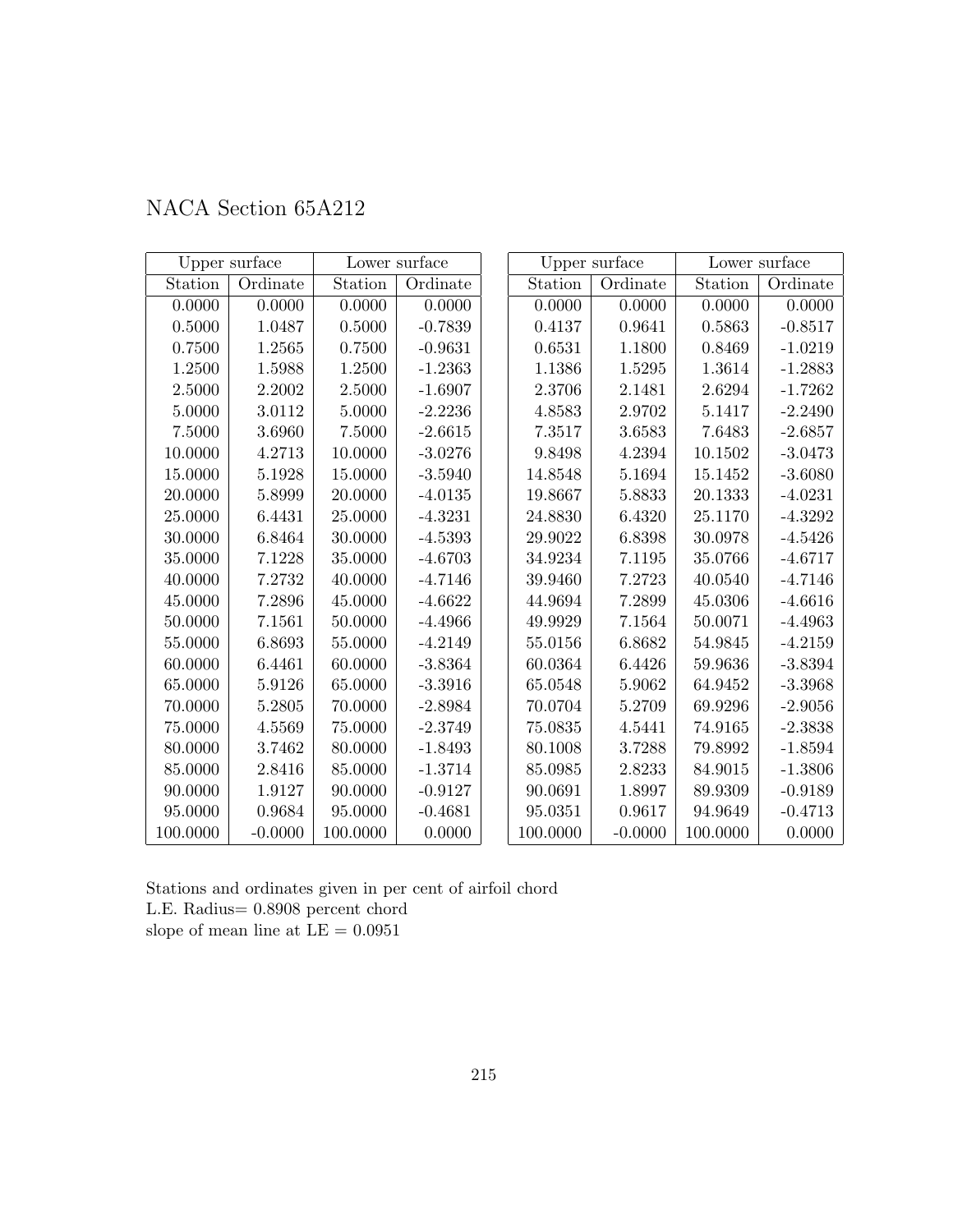|          | Upper surface |          | Lower surface |              | Upper surface |          | Lower surface |
|----------|---------------|----------|---------------|--------------|---------------|----------|---------------|
| Station  | Ordinate      | Station  | Ordinate      | Station      | Ordinate      | Station  | Ordinate      |
| 0.0000   | 0.0000        | 0.0000   | 0.0000        | 0.0000       | 0.0000        | 0.0000   | 0.0000        |
| 0.5000   | 1.1912        | 0.5000   | $-0.6685$     | 0.3296       | 1.0084        | 0.6704   | $-0.7835$     |
| 0.7500   | 1.4165        | 0.7500   | $-0.8304$     | $\,0.5584\,$ | 1.2466        | 0.9416   | $-0.9304$     |
| 1.2500   | 1.7919        | 1.2500   | $-1.0688$     | 1.0293       | 1.6372        | 1.4707   | $-1.1547$     |
| 2.5000   | 2.4664        | 2.5000   | $-1.4481$     | 2.2429       | 2.3463        | 2.7571   | $-1.5025$     |
| 5.0000   | 3.4165        | 5.0000   | $-1.8417$     | 4.7178       | 3.3194        | 5.2822   | $-1.8770$     |
| 7.5000   | 4.2230        | 7.5000   | $-2.1544$     | 7.2043       | 4.1343        | 7.7957   | $-2.1890$     |
| 10.0000  | 4.9020        | 10.0000  | $-2.4148$     | 9.7003       | 4.8262        | 10.2997  | $-2.4421$     |
| 15.0000  | 5.9990        | 15.0000  | $-2.8016$     | 14.7100      | 5.9429        | 15.2900  | $-2.8201$     |
| 20.0000  | 6.8481        | 20.0000  | $-3.0755$     | 19.7338      | 6.8081        | 20.2662  | $-3.0876$     |
| 25.0000  | 7.5066        | 25.0000  | $-3.2668$     | 24.7662      | 7.4796        | 25.2338  | $-3.2739$     |
| 30.0000  | 8.0024        | 30.0000  | $-3.3881$     | 29.8044      | 7.9858        | 30.1956  | $-3.3915$     |
| 35.0000  | 8.3505        | 35.0000  | $-3.4455$     | 34.8468      | 8.3419        | 35.1532  | $-3.4463$     |
| 40.0000  | 8.5533        | 40.0000  | $-3.4360$     | 39.8920      | 8.5505        | 40.1080  | $-3.4350$     |
| 45.0000  | 8.6035        | 45.0000  | $-3.3488$     | 44.9388      | 8.6039        | 45.0612  | $-3.3471$     |
| 50.0000  | 8.4859        | 50.0000  | $-3.1669$     | 49.9858      | 8.4864        | 50.0142  | $-3.1662$     |
| 55.0000  | 8.1966        | 55.0000  | $-2.8877$     | 55.0311      | 8.1943        | 54.9689  | $-2.8897$     |
| 60.0000  | $7.7513\,$    | 60.0000  | $-2.5319$     | 60.0727      | 7.7438        | 59.9273  | $-2.5375$     |
| 65.0000  | 7.1739        | 65.0000  | $-2.1320$     | 65.1095      | 7.1599        | 64.8905  | $-2.1411$     |
| 70.0000  | 6.4732        | 70.0000  | $-1.7092$     | 70.1407      | 6.4517        | 69.8593  | $-1.7212$     |
| 75.0000  | 5.6507        | 75.0000  | $-1.2867$     | 75.1669      | 5.6213        | 74.8331  | $-1.3006$     |
| 80.0000  | 4.7000        | 80.0000  | $-0.9064$     | 80.2012      | 4.6580        | 79.7988  | $-0.9193$     |
| 85.0000  | 3.5834        | 85.0000  | $-0.6430$     | 85.1964      | 3.5379        | 84.8036  | $-0.6523$     |
| 90.0000  | 2.4176        | 90.0000  | $-0.4177$     | 90.1377      | 2.3851        | 89.8623  | $-0.4234$     |
| 95.0000  | 1.2213        | 95.0000  | $-0.2207$     | 95.0700      | 1.2043        | 94.9300  | $-0.2235$     |
| 100.0000 | $-0.0000$     | 100.0000 | 0.0000        | 100.0000     | $-0.0000$     | 100.0000 | 0.0000        |

Stations and ordinates given in per cent of airfoil chord L.E. Radius= 0.8908 percent chord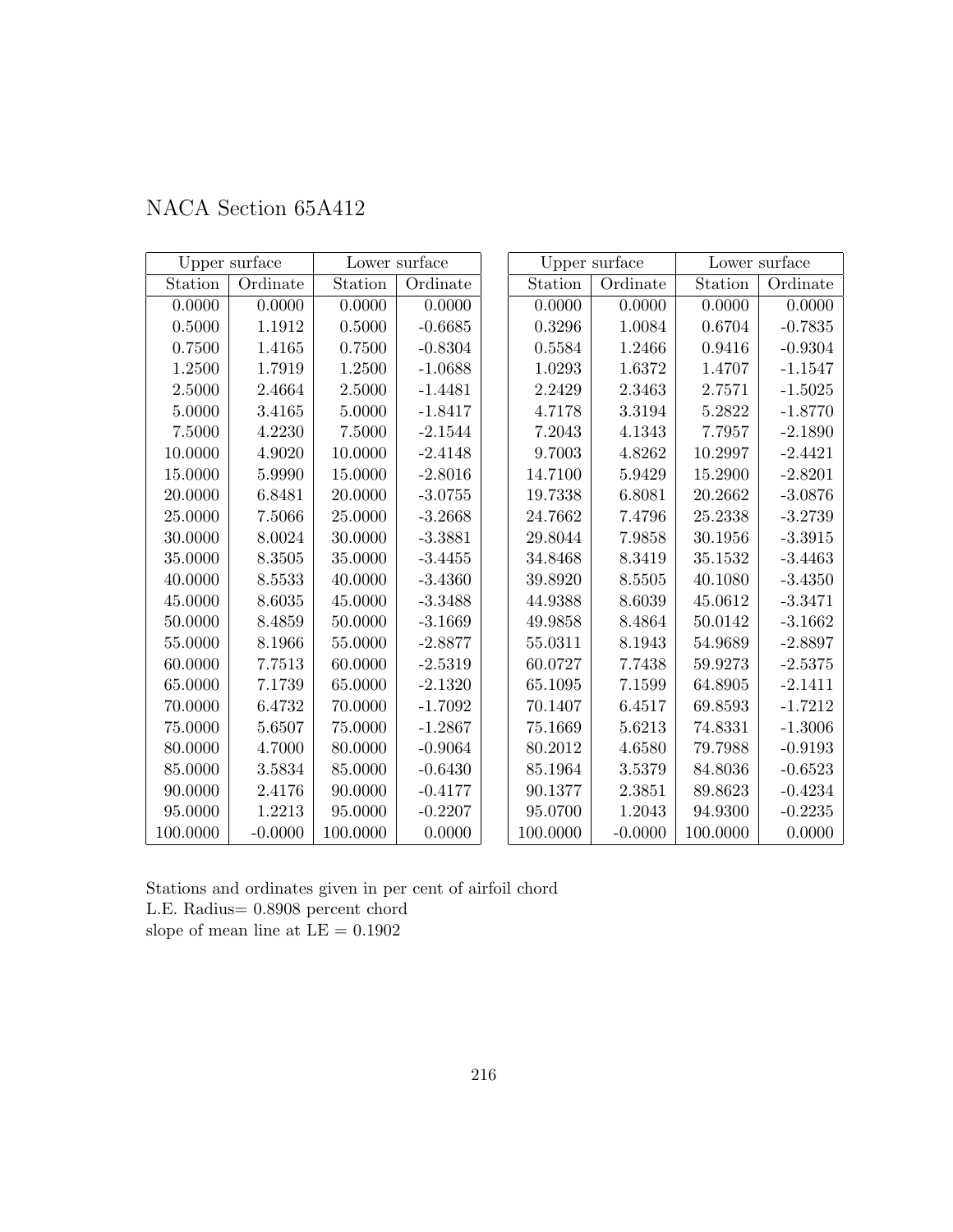| NACA Section 65A215 |  |  |
|---------------------|--|--|
|---------------------|--|--|

|            | Upper surface |          | Lower surface |          | Upper surface |             | Lower surface |
|------------|---------------|----------|---------------|----------|---------------|-------------|---------------|
| Station    | Ordinate      | Station  | Ordinate      | Station  | Ordinate      | Station     | Ordinate      |
| 0.0000     | 0.0000        | 0.0000   | 0.0000        | 0.0000   | 0.0000        | 0.0000      | 0.0000        |
| $0.5000\,$ | 1.2721        | 0.5000   | $-0.9359$     | 0.3961   | 1.1492        | 0.6039      | $-1.0367$     |
| 0.7500     | 1.5256        | 0.7500   | $-1.1621$     | 0.6327   | 1.4114        | 0.8673      | $-1.2533$     |
| 1.2500     | 1.9446        | 1.2500   | $-1.5169$     | 1.1140   | 1.8408        | 1.3860      | $-1.5996$     |
| 2.5000     | 2.6759        | 2.5000   | $-2.1176$     | 2.3405   | 2.5977        | 2.6595      | $-2.1758$     |
| 5.0000     | 3.6575        | 5.0000   | $-2.8323$     | 4.8243   | 3.5958        | 5.1757      | $-2.8746$     |
| 7.5000     | 4.4890        | 7.5000   | $-3.4192$     | 7.3155   | 4.4321        | 7.6845      | $-3.4594$     |
| 10.0000    | 5.1847        | 10.0000  | $-3.9114$     | 9.8128   | 5.1366        | 10.1872     | $-3.9445$     |
| 15.0000    | 6.2955        | 15.0000  | $-4.6753$     | 14.8187  | 6.2603        | 15.1813     | $-4.6989$     |
| 20.0000    | 7.1450        | 20.0000  | $-5.2436$     | 19.8335  | 7.1201        | 20.1665     | $-5.2599$     |
| 25.0000    | 7.7954        | 25.0000  | $-5.6657$     | 24.8537  | 7.7789        | 25.1463     | $-5.6761$     |
| 30.0000    | 8.2759        | 30.0000  | $-5.9630$     | 29.8777  | 8.2660        | 30.1223     | $-5.9689$     |
| 35.0000    | 8.6019        | 35.0000  | $-6.1469$     | 34.9042  | 8.5971        | 35.0958     | $-6.1493$     |
| 40.0000    | 8.7737        | 40.0000  | $-6.2146$     | 39.9325  | 8.7724        | 40.0675     | $-6.2147$     |
| 45.0000    | 8.7789        | 45.0000  | $-6.1522$     | 44.9618  | 8.7796        | $45.0382\,$ | $-6.1512$     |
| 50.0000    | 8.5982        | 50.0000  | $-5.9391$     | 49.9912  | 8.5987        | 50.0088     | $-5.9386$     |
| 55.0000    | 8.2288        | 55.0000  | $-5.5731$     | 55.0194  | 8.2270        | 54.9806     | $-5.5747$     |
| 60.0000    | 7.6966        | 60.0000  | $-5.0832$     | 60.0452  | 7.6912        | 59.9548     | $-5.0880$     |
| 65.0000    | 7.0352        | 65.0000  | $-4.5078$     | 65.0679  | 7.0254        | 64.9321     | $-4.5161$     |
| 70.0000    | 6.2594        | 70.0000  | $-3.8681$     | 70.0872  | 6.2449        | 69.9128     | $-3.8797$     |
| 75.0000    | 5.3799        | 75.0000  | $-3.1860$     | 75.1032  | 5.3608        | 74.8968     | $-3.2005$     |
| 80.0000    | 4.4057        | 80.0000  | $-2.4942$     | 80.1243  | 4.3802        | 79.8757     | $-2.5108$     |
| 85.0000    | 3.3370        | 85.0000  | $-1.8525$     | 85.1213  | 3.3105        | 84.8787     | $-1.8677$     |
| 90.0000    | 2.2422        | 90.0000  | $-1.2324$     | 90.0850  | 2.2235        | 89.9150     | $-1.2427$     |
| 95.0000    | 1.1392        | 95.0000  | $-0.6339$     | 95.0434  | 1.1296        | 94.9566     | $-0.6391$     |
| 100.0000   | $-0.0000$     | 100.0000 | 0.0000        | 100.0000 | $-0.0000$     | 100.0000    | 0.0000        |

Stations and ordinates given in per cent of airfoil chord L.E. Radius= 1.2515 percent chord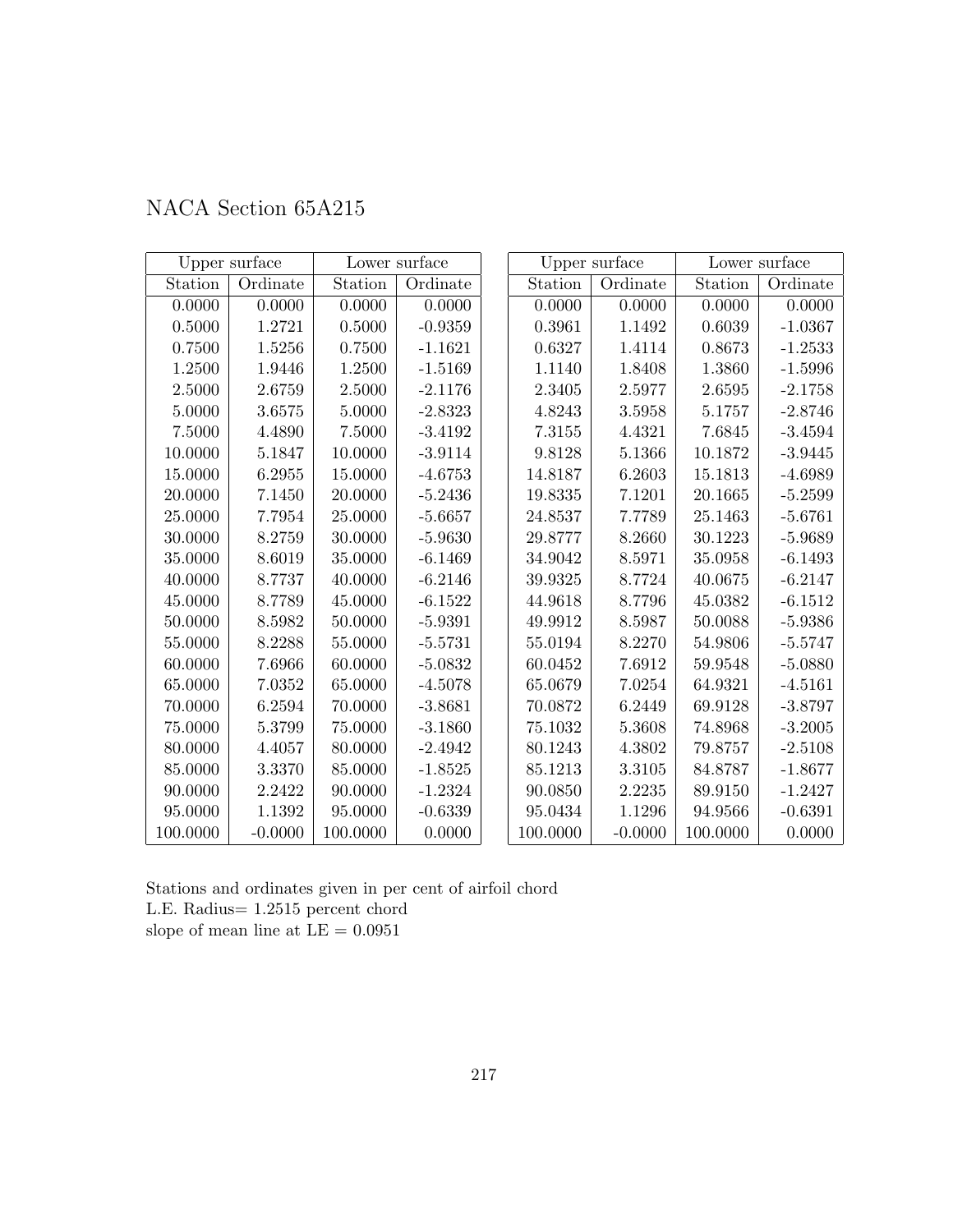| NACA Section 65A415 |
|---------------------|
|---------------------|

|          | Upper surface |          | Lower surface |          | Upper surface |          | Lower surface |
|----------|---------------|----------|---------------|----------|---------------|----------|---------------|
| Station  | Ordinate      | Station  | Ordinate      | Station  | Ordinate      | Station  | Ordinate      |
| 0.0000   | $-0.0000$     | 0.0000   | 0.0000        | 0.0000   | 0.0000        | 0.0000   | 0.0000        |
| 0.5000   | 1.4544        | 0.5000   | $-0.7925$     | 0.2949   | 1.1910        | 0.7051   | $-0.9661$     |
| 0.7500   | 1.7253        | 0.7500   | $-1.0001$     | 0.5182   | 1.4753        | 0.9818   | $-1.1591$     |
| 1.2500   | 2.1723        | 1.2500   | $-1.3205$     | 0.9805   | 1.9457        | 1.5195   | $-1.4632$     |
| 2.5000   | 2.9684        | 2.5000   | $-1.8529$     | 2.1832   | 2.7929        | 2.8168   | $-1.9491$     |
| 5.0000   | 4.0846        | 5.0000   | $-2.4347$     | 4.6502   | 3.9422        | 5.3498   | $-2.4998$     |
| 7.5000   | 5.0356        | 7.5000   | $-2.8967$     | 7.1322   | 4.9056        | 7.8678   | $-2.9602$     |
| 10.0000  | 5.8320        | 10.0000  | $-3.2858$     | 9.6265   | 5.7211        | 10.3735  | $-3.3370$     |
| 15.0000  | 7.1138        | 15.0000  | $-3.8737$     | 14.6380  | 7.0320        | 15.3620  | $-3.9093$     |
| 20.0000  | 8.1018        | 20.0000  | $-4.2993$     | 19.6673  | 8.0435        | 20.3327  | $-4.3231$     |
| 25.0000  | 8.8646        | 25.0000  | $-4.6052$     | 24.7076  | 8.8256        | 25.2924  | $-4.6199$     |
| 30.0000  | 9.4352        | 30.0000  | $-4.8096$     | 29.7554  | 9.4114        | 30.2446  | $-4.8171$     |
| 35.0000  | 9.8312        | 35.0000  | $-4.9211$     | 34.8084  | 9.8192        | 35.1916  | $-4.9235$     |
| 40.0000  | 10.0541       | 40.0000  | $-4.9359$     | 39.8649  | 10.0504       | 40.1351  | $-4.9349$     |
| 45.0000  | 10.0925       | 45.0000  | $-4.8392$     | 44.9236  | 10.0934       | 45.0764  | $-4.8367$     |
| 50.0000  | 9.9278        | 50.0000  | $-4.6096$     | 49.9823  | 9.9287        | 50.0177  | $-4.6085$     |
| 55.0000  | 9.5567        | 55.0000  | $-4.2452$     | 55.0387  | 9.5531        | 54.9613  | $-4.2485$     |
| 60.0000  | 9.0037        | 60.0000  | $-3.7768$     | 60.0904  | 8.9923        | 59.9096  | $-3.7860$     |
| 65.0000  | 8.3000        | 65.0000  | $-3.2451$     | 65.1358  | 8.2789        | 64.8642  | $-3.2602$     |
| 70.0000  | 7.4572        | 70.0000  | $-2.6746$     | 70.1743  | 7.4253        | 69.8257  | $-2.6948$     |
| 75.0000  | 6.4802        | 75.0000  | $-2.0925$     | 75.2063  | 6.4372        | 74.7937  | $-2.1166$     |
| 80.0000  | 5.3680        | 80.0000  | $-1.5452$     | 80.2481  | 5.3081        | 79.7519  | $-1.5694$     |
| 85.0000  | 4.0876        | 85.0000  | $-1.1186$     | 85.2419  | 4.0235        | 84.7581  | $-1.1379$     |
| 90.0000  | 2.7533        | 90.0000  | $-0.7338$     | 90.1694  | 2.7077        | 89.8306  | $-0.7461$     |
| 95.0000  | 1.3954        | 95.0000  | $-0.3847$     | 95.0864  | 1.3716        | 94.9136  | $-0.3908$     |
| 100.0000 | $-0.0000$     | 100.0000 | 0.0000        | 100.0000 | $-0.0000$     | 100.0000 | 0.0000        |

Stations and ordinates given in per cent of airfoil chord L.E. Radius= 1.2515 percent chord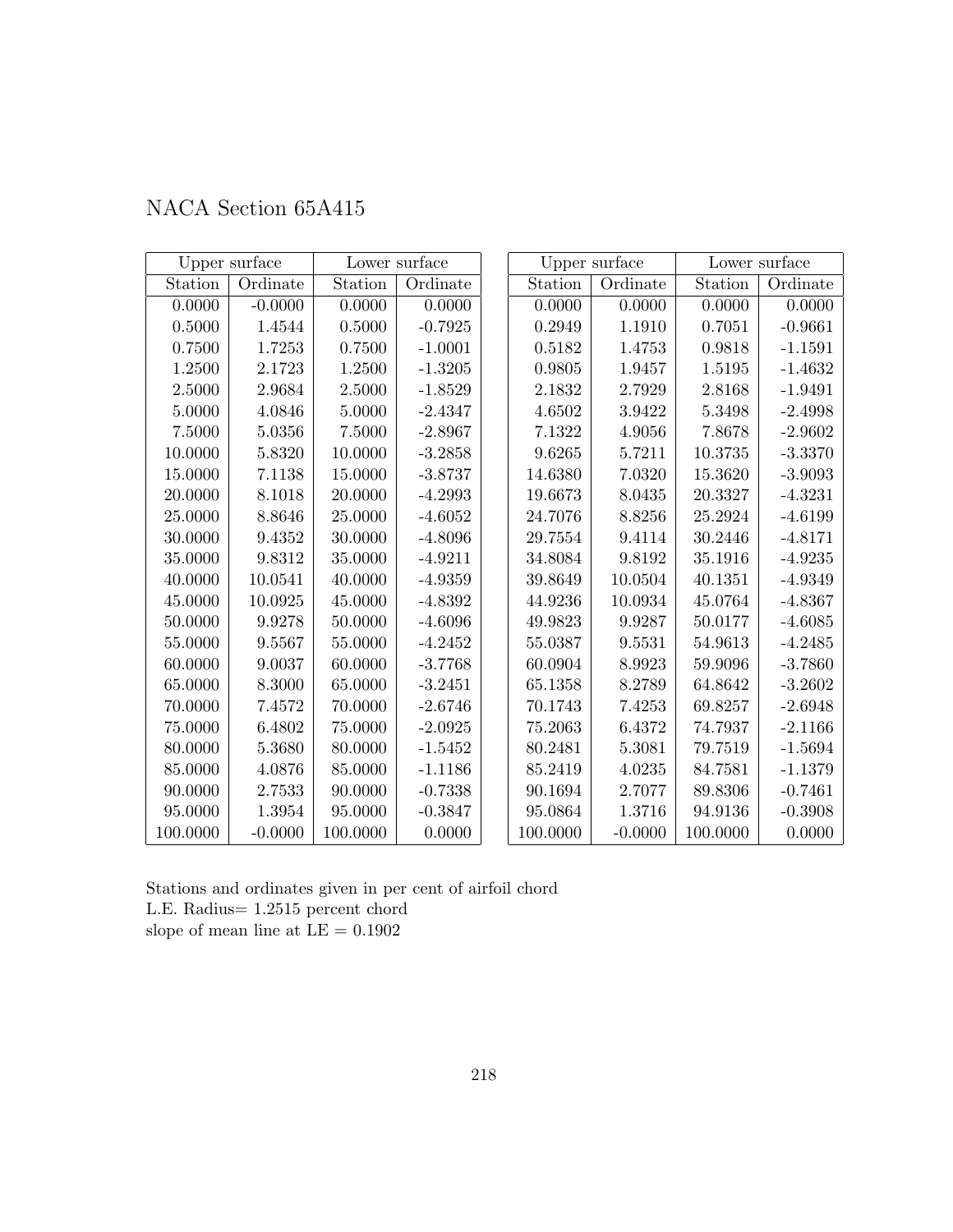| NACA Section 65A615 |  |  |
|---------------------|--|--|
|---------------------|--|--|

|          | Upper surface |          | Lower surface |          | Upper surface |          | Lower surface |
|----------|---------------|----------|---------------|----------|---------------|----------|---------------|
| Station  | Ordinate      | Station  | Ordinate      | Station  | Ordinate      | Station  | Ordinate      |
| 0.0000   | $-0.0000$     | 0.0000   | 0.0000        | 0.0000   | 0.0000        | 0.0000   | 0.0000        |
| 0.5000   | 1.6461        | 0.5000   | $-0.6700$     | 0.1989   | 1.2244        | 0.8011   | $-0.8871$     |
| 0.7500   | 1.9345        | 0.7500   | $-0.8539$     | 0.4086   | 1.5303        | 1.0914   | $-1.0560$     |
| 1.2500   | 2.4072        | 1.2500   | $-1.1378$     | 0.8518   | 2.0409        | 1.6482   | $-1.3171$     |
| 2.5000   | 3.2689        | 2.5000   | $-1.5985$     | 2.0299   | 2.9783        | 2.9701   | $-1.7126$     |
| 5.0000   | 4.5207        | 5.0000   | $-2.0472$     | 4.4791   | 4.2796        | 5.5209   | $-2.1160$     |
| 7.5000   | 5.5897        | 7.5000   | $-2.3829$     | 6.9513   | 5.3708        | 8.0487   | $-2.4528$     |
| 10.0000  | 6.4862        | 10.0000  | $-2.6679$     | 9.4421   | 6.2981        | 10.5579  | $-2.7219$     |
| 15.0000  | 7.9374        | 15.0000  | $-3.0779$     | 14.4584  | 7.7979        | 15.5416  | $-3.1137$     |
| 20.0000  | 9.0625        | 20.0000  | $-3.3592$     | 19.5018  | 8.9625        | 20.4982  | $-3.3818$     |
| 25.0000  | 9.9367        | 25.0000  | $-3.5479$     | 24.5619  | 9.8691        | 25.4381  | $-3.5605$     |
| 30.0000  | 10.5964       | 30.0000  | $-3.6581$     | 29.6334  | 10.5547       | 30.3666  | $-3.6633$     |
| 35.0000  | 11.0615       | 35.0000  | $-3.6965$     | 34.7127  | 11.0400       | 35.2873  | $-3.6965$     |
| 40.0000  | 11.3350       | 40.0000  | $-3.6579$     | 39.7975  | 11.3277       | 40.2025  | $-3.6545$     |
| 45.0000  | 11.4064       | 45.0000  | $-3.5263$     | 44.8854  | 11.4072       | 45.1146  | $-3.5220$     |
| 50.0000  | 11.2573       | 50.0000  | $-3.2801$     | 49.9735  | 11.2587       | 50.0265  | $-3.2784$     |
| 55.0000  | 10.8847       | 55.0000  | $-2.9174$     | 55.0581  | 10.8791       | 54.9419  | $-2.9222$     |
| 60.0000  | 10.3111       | 60.0000  | $-2.4708$     | 60.1356  | 10.2931       | 59.8644  | $-2.4836$     |
| 65.0000  | 9.5655        | 65.0000  | $-1.9831$     | 65.2037  | 9.5316        | 64.7963  | $-2.0035$     |
| 70.0000  | 8.6563        | 70.0000  | $-1.4826$     | 70.2612  | 8.6042        | 69.7388  | $-1.5084$     |
| 75.0000  | 7.5826        | 75.0000  | $-1.0014$     | 75.3090  | 7.5112        | 74.6910  | $-1.0302$     |
| 80.0000  | 6.3343        | 80.0000  | $-0.6011$     | 80.3709  | 6.2317        | 79.6291  | $-0.6237$     |
| 85.0000  | 4.8437        | 85.0000  | $-0.3902$     | 85.3608  | 4.7309        | 84.6392  | $-0.4025$     |
| 90.0000  | 3.2685        | 90.0000  | $-0.2393$     | 90.2526  | 3.1880        | 89.7474  | $-0.2454$     |
| 95.0000  | 1.6538        | 95.0000  | $-0.1377$     | 95.1289  | 1.6116        | 94.8711  | $-0.1403$     |
| 100.0000 | $-0.0000$     | 100.0000 | 0.0000        | 100.0000 | $-0.0000$     | 100.0000 | 0.0000        |

Stations and ordinates given in per cent of airfoil chord L.E. Radius= 1.2515 percent chord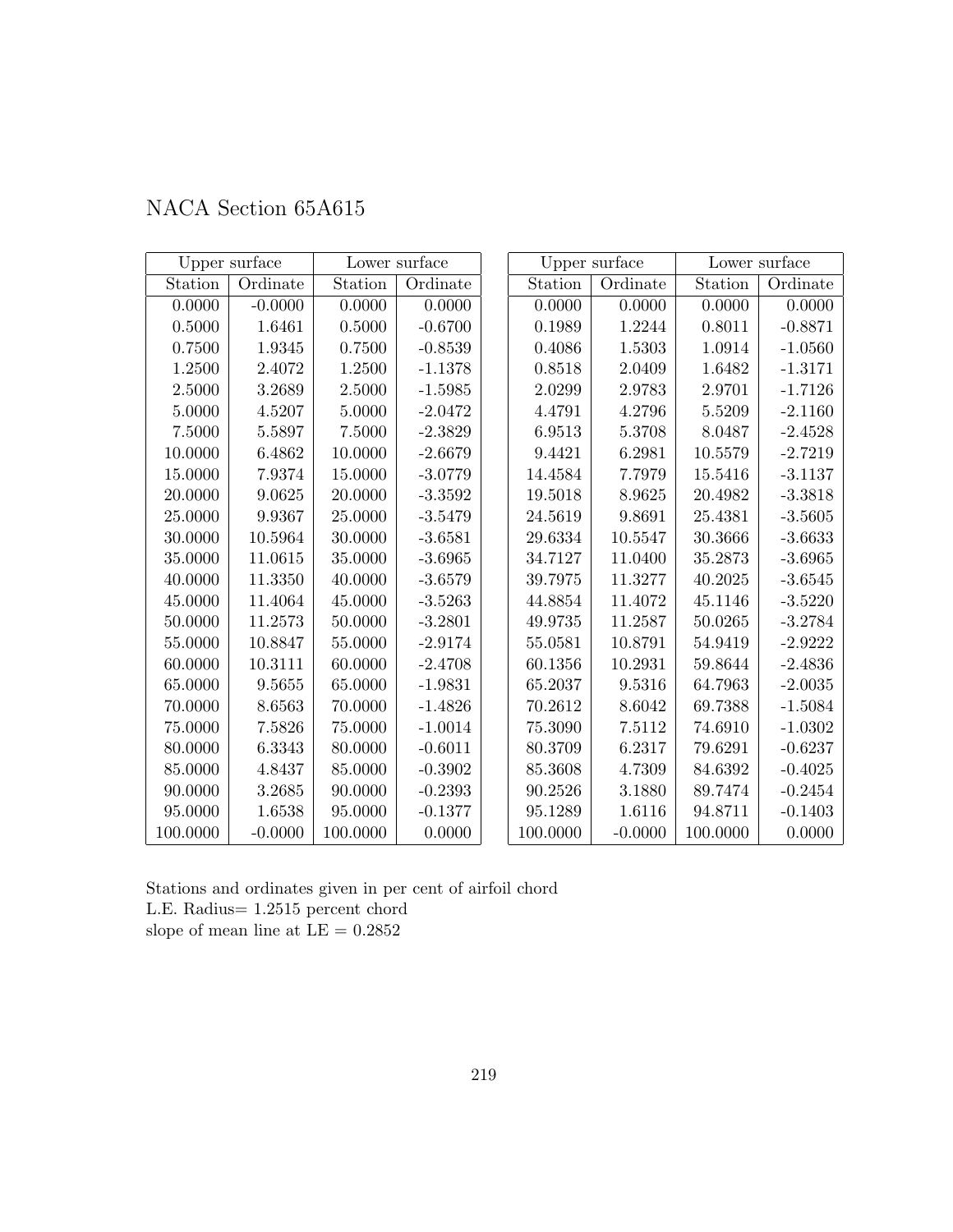| NACA Section 65A418 |  |
|---------------------|--|
|---------------------|--|

|          | Upper surface |          | Lower surface |          | Upper surface |          | Lower surface |
|----------|---------------|----------|---------------|----------|---------------|----------|---------------|
| Station  | Ordinate      | Station  | Ordinate      | Station  | Ordinate      | Station  | Ordinate      |
| 0.0000   | 0.0000        | 0.0000   | 0.0000        | 0.0000   | 0.0000        | 0.0000   | 0.0000        |
| 0.5000   | 1.6981        | 0.5000   | $-0.8889$     | 0.2652   | 1.3473        | 0.7348   | $-1.1224$     |
| 0.7500   | 2.0154        | 0.7500   | $-1.1361$     | 0.4830   | 1.6750        | 1.0170   | $-1.3588$     |
| 1.2500   | 2.5356        | 1.2500   | $-1.5333$     | 0.9362   | 2.2258        | 1.5638   | $-1.7433$     |
| 2.5000   | 3.4559        | 2.5000   | $-2.2231$     | 2.1267   | 3.2159        | 2.8733   | $-2.3721$     |
| 5.0000   | 4.7414        | 5.0000   | $-2.9999$     | 4.5847   | 4.5456        | 5.4153   | $-3.1031$     |
| 7.5000   | 5.8406        | 7.5000   | $-3.6152$     | 7.0616   | 5.6614        | 7.9385   | $-3.7161$     |
| 10.0000  | 6.7570        | 10.0000  | $-4.1380$     | 9.5536   | 6.6043        | 10.4464  | $-4.2202$     |
| 15.0000  | 8.2265        | 15.0000  | $-4.9336$     | 14.5663  | 8.1142        | 15.4337  | $-4.9914$     |
| 20.0000  | 9.3550        | 20.0000  | $-5.5155$     | 19.6010  | 9.2752        | 20.3990  | $-5.5547$     |
| 25.0000  | 10.2232       | 25.0000  | $-5.9397$     | 24.6492  | 10.1699       | 25.3508  | $-5.9642$     |
| 30.0000  | 10.8691       | 30.0000  | $-6.2294$     | 29.7064  | 10.8368       | 30.2936  | $-6.2426$     |
| 35.0000  | 11.3130       | 35.0000  | $-6.3965$     | 34.7700  | 11.2969       | 35.2300  | $-6.4012$     |
| 40.0000  | 11.5551       | 40.0000  | $-6.4361$     | 39.8379  | 11.5506       | 40.1621  | $-6.4350$     |
| 45.0000  | 11.5795       | 45.0000  | $-6.3279$     | 44.9083  | 11.5812       | 45.0917  | $-6.3244$     |
| 50.0000  | 11.3641       | 50.0000  | $-6.0469$     | 49.9788  | 11.3655       | 50.0212  | $-6.0453$     |
| 55.0000  | 10.9077       | 55.0000  | $-5.5929$     | 55.0463  | 10.9024       | 54.9537  | $-5.5978$     |
| 60.0000  | 10.2437       | 60.0000  | $-5.0075$     | 60.1079  | 10.2274       | 59.8921  | $-5.0211$     |
| 65.0000  | 9.4121        | 65.0000  | $-4.3412$     | 65.1618  | 9.3826        | 64.8382  | $-4.3638$     |
| 70.0000  | 8.4255        | 70.0000  | $-3.6204$     | 70.2072  | 8.3814        | 69.7928  | $-3.6509$     |
| 75.0000  | 7.2937        | 75.0000  | $-2.8777$     | 75.2448  | 7.2349        | 74.7552  | $-2.9143$     |
| 80.0000  | 6.0225        | 80.0000  | $-2.1654$     | 80.2938  | 5.9423        | 79.7062  | $-2.2036$     |
| 85.0000  | 4.5821        | 85.0000  | $-1.5791$     | 85.2862  | 4.4967        | 84.7138  | $-1.6111$     |
| 90.0000  | 3.0810        | 90.0000  | $-1.0386$     | 90.2001  | 3.0207        | 89.7999  | $-1.0590$     |
| 95.0000  | 1.5673        | 95.0000  | $-0.5448$     | 95.1025  | 1.5359        | 94.8975  | $-0.5550$     |
| 100.0000 | $-0.0000$     | 100.0000 | 0.0000        | 100.0000 | $-0.0000$     | 100.0000 | 0.0000        |

Stations and ordinates given in per cent of airfoil chord L.E. Radius= 1.5906 percent chord